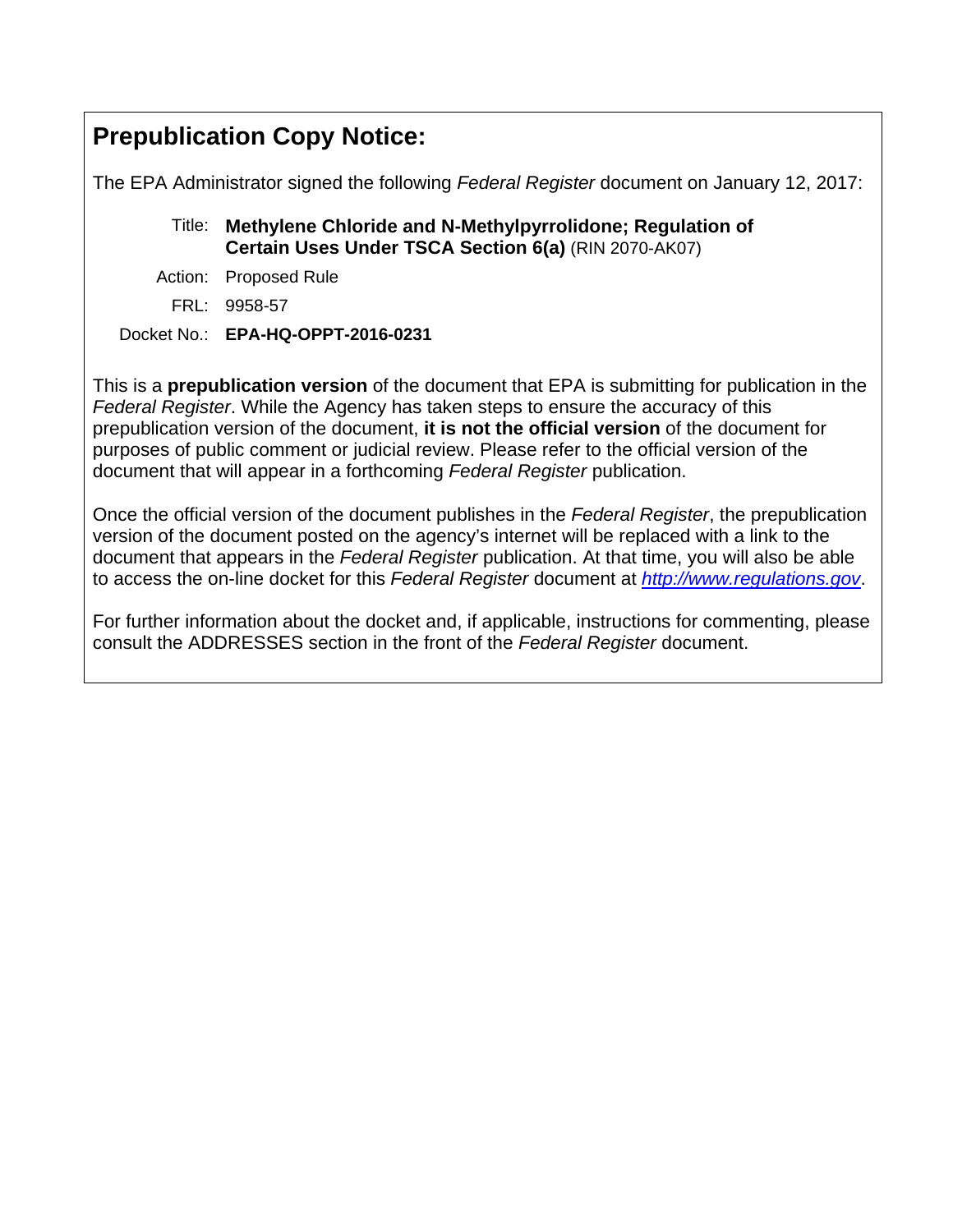# **ENVIRONMENTAL PROTECTION AGENCY 40 CFR Part 751 [EPA-HQ-OPPT-2016-0231; FRL-9958-57] RIN 2070-AK07 Methylene Chloride and N-Methylpyrrolidone; Regulation of Certain Uses Under**

**TSCA Section 6(a)** 

**AGENCY:** Environmental Protection Agency (EPA).

**ACTION:** Proposed rule.

**SUMMARY**: Methylene chloride, also called dichloromethane, is a volatile chemical that has a variety of uses, including paint and coating removal. N-methylpyrrolidone (NMP) is a solvent used in a variety of applications, including paint and coating removal. For each of these chemicals, EPA has identified risks of concern associated with their use in paint and coating removal. EPA proposes a determination that these are unreasonable risks. EPA is proposing to prohibit the manufacture (including import), processing, and distribution in commerce of methylene chloride for consumer and most types of commercial paint and coating removal under section 6 of the Toxic Substances Control Act (TSCA). EPA is also proposing to prohibit the use of methylene chloride in these commercial uses; to require manufacturers (including importers), processors, and distributors, except for retailers, of methylene chloride for any use to provide downstream notification of these prohibitions throughout the supply chain; and to require recordkeeping. EPA is proposing an initial tenyear time-limited exemption from these proposed regulations on methylene chloride for coating removal uses critical for national security. While EPA has identified unreasonable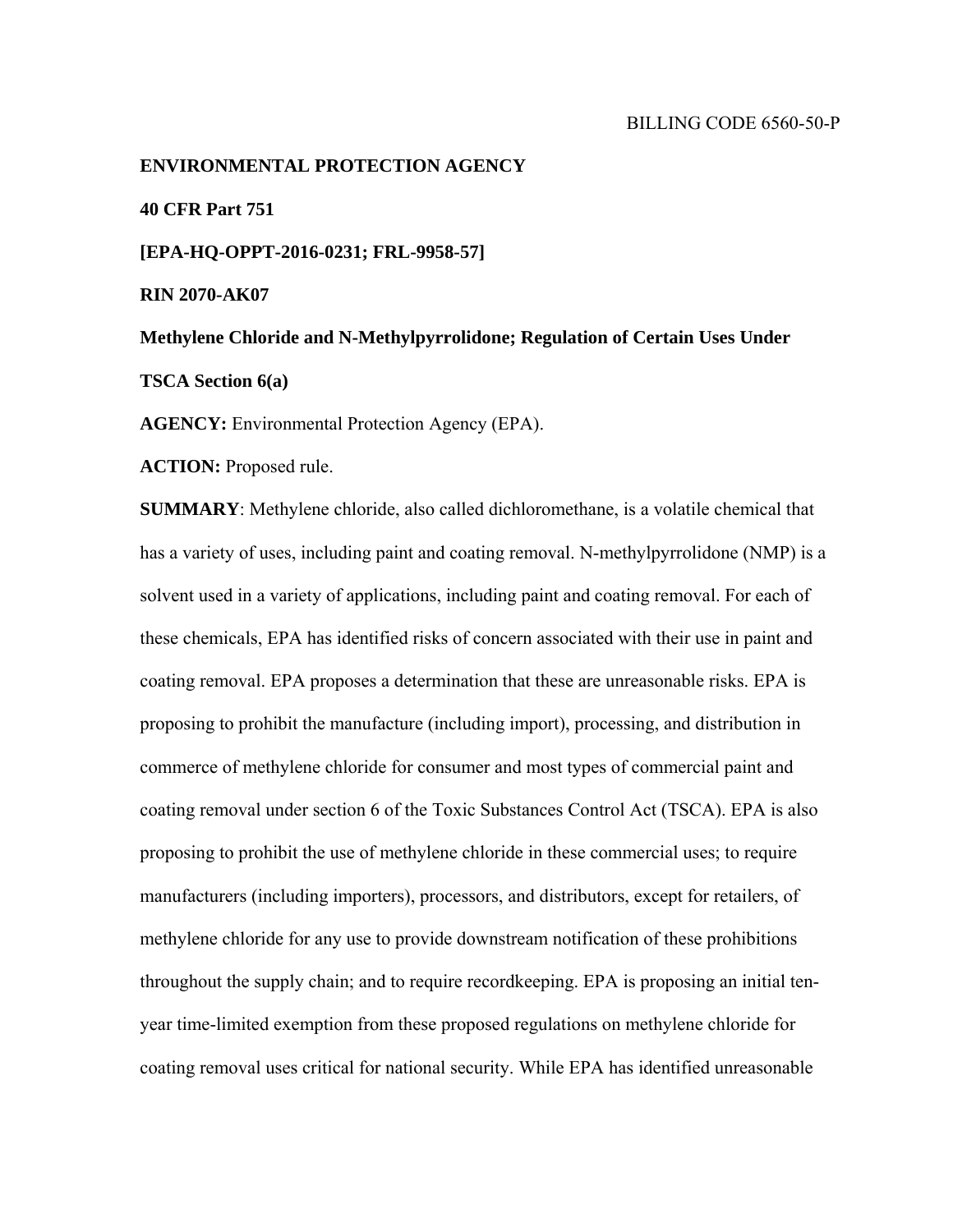risks from the use of methylene chloride in commercial furniture refinishing, EPA is not proposing to regulate methylene chloride in commercial furniture refinishing at this time. EPA intends to propose such a regulation at a later date after seeking additional information to further characterize the impacts of potential regulatory action. This additional information would inform the appropriate proposal to address the risk so that it is no longer unreasonable. Regarding NMP, EPA is asking for comment on two proposals. First, EPA is proposing to prohibit the manufacture (including import), processing, and distribution in commerce of NMP for all consumer and commercial paint and coating removal; to prohibit the use of NMP for all commercial paint and coating removal; to require, consistent with methylene chloride restrictions, downstream notification of these prohibitions throughout the supply chain; to require recordkeeping; and to provide a time-limited exemption from these proposed regulations on NMP for coating removal uses critical for national security. For NMP, as an alternate proposal, EPA is proposing that 1) commercial users of NMP for paint and coating removal establish a worker protection program for dermal and respiratory protection and not use paint and coating removal products that contain greater than 35 percent NMP by weight (except for product formulations destined to be used by DoD or its contractors performing work only for DOD projects); and 2) processors of products containing NMP for paint and coating removal reformulate products such that these products do not exceed a maximum of 35 percent NMP by weight, identify gloves that provide effective protection for the formulation, and provide warning and instruction labels on the products.

**DATES:** Comments must be received on or before [*insert date* 90 *days after date of publication in the* **Federal Register**].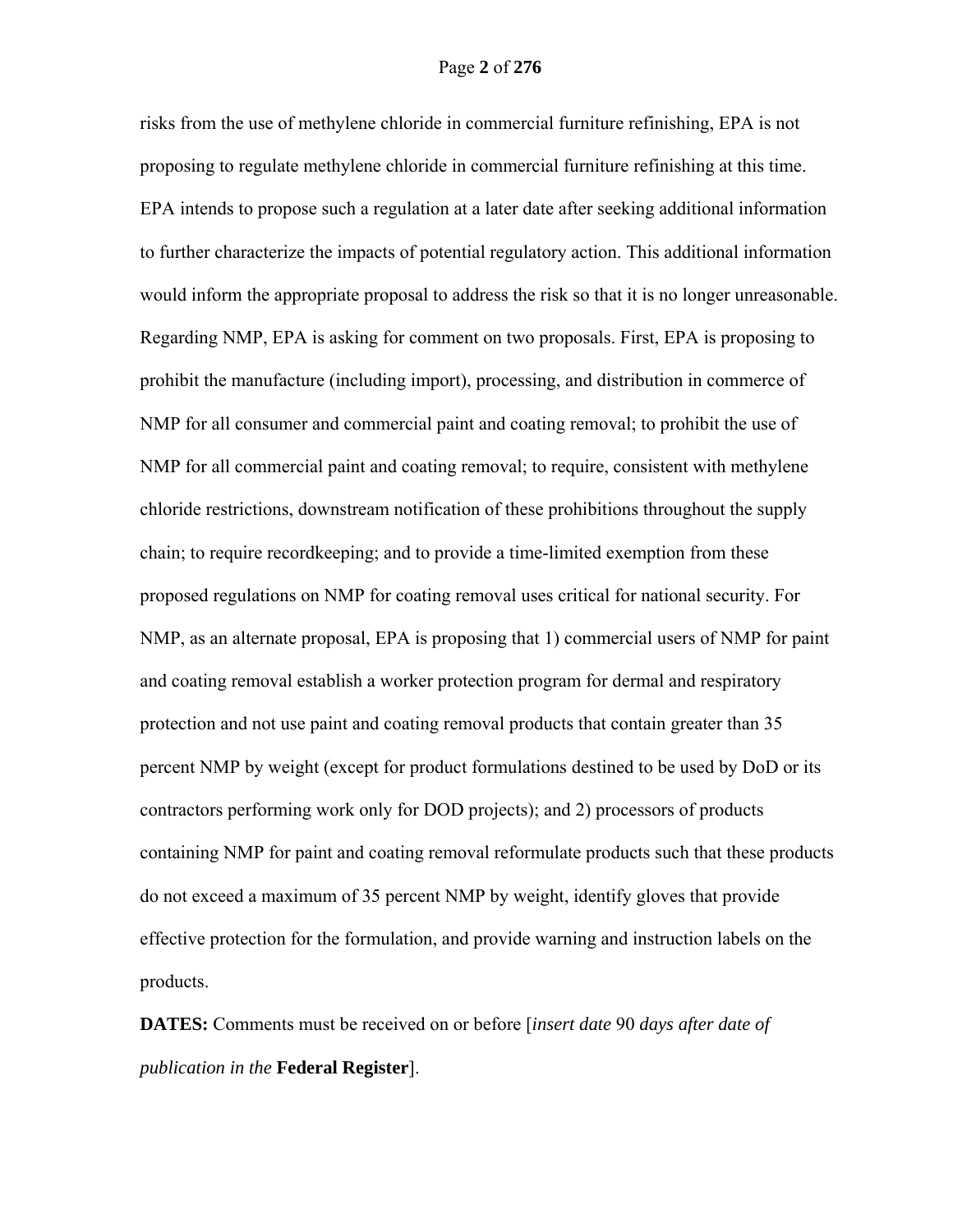**ADDRESSES:** Submit your comments, identified by docket identification (ID) number EPA-HQ-OPPT-2016-0231, at *http://www.regulations.gov*. Follow the online instructions for submitting comments. Once submitted, comments cannot be edited or withdrawn. EPA may publish any comment received to its public docket. Do not submit electronically any information you consider to be Confidential Business Information (CBI) or other information whose disclosure is restricted by statute. Multimedia submissions (audio, video, etc.) must be accompanied by a written comment. The written comment is considered the official comment and should include discussion of all points you wish to make. EPA will generally not consider comments or comment contents located outside of the primary submission (i.e., on the web, cloud, or other file sharing system). For additional submission methods (e.g., mail or hand delivery), the full EPA public comment policy, information about CBI or multimedia submissions, and general guidance on making effective comments, please visit *http://www2.epa.gov/dockets/commenting-epa-dockets*.

*Docket*. Docket number EPA-HQ-OPPT-2016-0231 contains supporting information used in developing the proposed rule, comments on the proposed rule, and additional supporting information. A public version of the docket is available for inspection and copying between 8:30 a.m. and 4:30 p.m., Monday through Friday, excluding federal holidays, at the U.S. Environmental Protection Agency, EPA Docket Center Reading Room, WJC West Building, Room 3334, 1301 Constitution Avenue, NW Washington, DC 20004. A reasonable fee may be charged for copying.

**FOR FURTHER INFORMATION CONTACT:** *For technical information contact*: Ana Corado, Chemical Control Division, Office of Pollution Prevention and Toxics, Environmental Protection Agency, 1200 Pennsylvania Ave., NW, Washington, DC 20460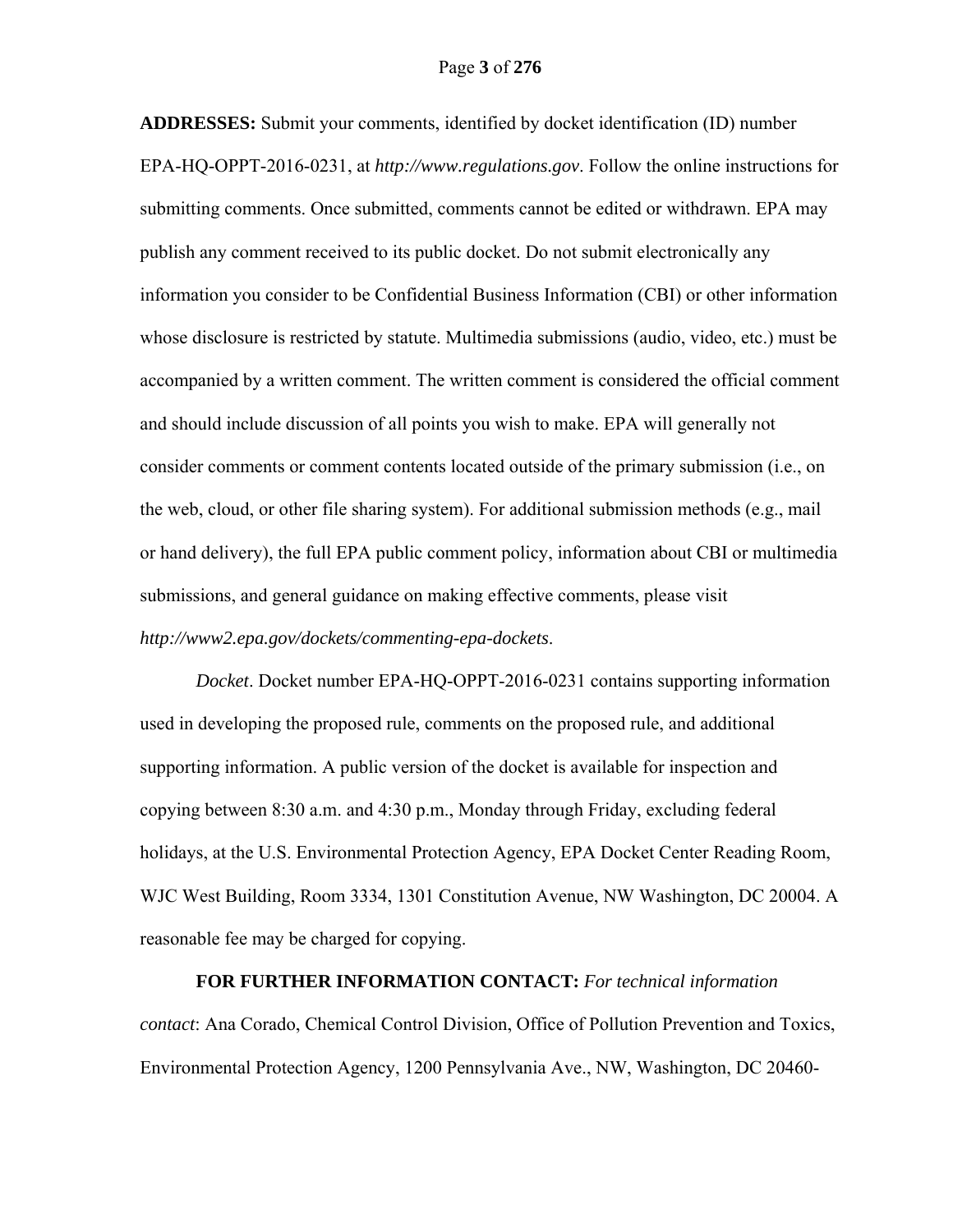0001; telephone number 202-564-0140; email address: corado.ana@epa.gov. *For other information contact:* Niva Kramek, Chemical Control Division, Office of Pollution Prevention and Toxics, Environmental Protection Agency, 1200 Pennsylvania Ave., NW., Washington, DC 20460-0001; telephone number: 202-564-4830; email address: kramek.niva@epa.gov.

*For general information contact*: The TSCA-Hotline, ABVI-Goodwill, 422 South Clinton Ave., Rochester, NY 14620; telephone number: (202) 554-1404; email address: *TSCA-Hotline@epa.gov*.

# **SUPPLEMENTARY INFORMATION:**

# **I. Executive Summary**

*A. Does this action apply to me?* 

 You may potentially be affected by this proposed action if you manufacture (defined under TSCA to include import), process, distribute in commerce, or use methylene chloride or NMP for paint and coating removal. Paint and coating removal, also referred to as paint stripping, is the process of removing paint or other coatings from a surface. The following list of North American Industrial Classification System (NAICS) codes is not intended to be exhaustive, but rather provides a guide to help readers determine whether this document applies to them. Potentially affected entities may include:

- Chemical and Allied Products Manufacturers (NAICS code 32411).
- Ship building and repairing (NAICS code 336611)
- Aircraft manufacturing (NAICS code 336411)
- Museums (NAICS code 712110)
- Independent Artists, Writers, and Performers (NAICS code 711510)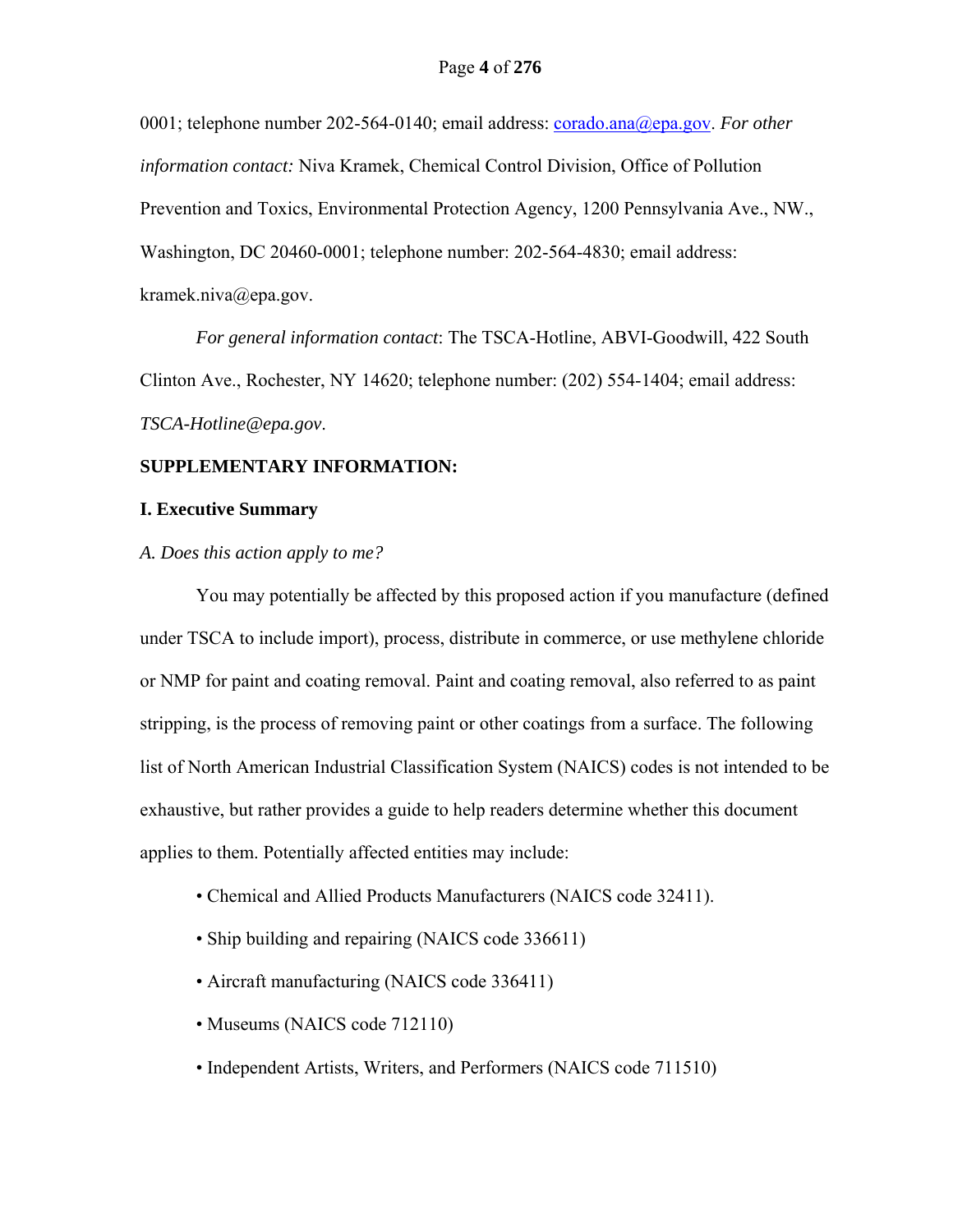- Reupholster and furniture repair (NAICS code 811420)
- Automotive body, paint, and interior repair and maintenance (NAICS code 811121)
- Flooring contractors (NAICS code 238330)
- Painting and wall covering contractors (NAICS code 238320)

This action may also affect certain entities through pre-existing import certification and export notification rules under TSCA. Persons who import any chemical substance governed by a final TSCA section 6(a) rule are subject to the TSCA section 13 (15 U.S.C. 2612) import certification requirements and the corresponding regulations at 19 CFR 12.118 through 12.127; see also 19 CFR 127.28. Those persons must certify that the shipment of the chemical substance complies with all applicable rules and orders under TSCA. The EPA policy in support of import certification appears at 40 CFR part 707, subpart B. In addition, any persons who export or intend to export a chemical substance that is the subject of this proposed rule are subject to the export notification provisions of TSCA section 12(b) (15 U.S.C. 2611(b)), and must comply with the export notification requirements in 40 CFR part 707, subpart D.

If you have any questions regarding the applicability of this proposed action to a particular entity, consult the technical information contact listed under FOR FURTHER INFORMATION CONTACT.

# *B. What is the Agency's authority for taking this action?*

Under TSCA section 6(a) (15 U.S.C. 2605(a)), if EPA determines after risk evaluation that a chemical substance presents an unreasonable risk of injury to health or the environment, without consideration of costs or other non-risk factors, including an unreasonable risk to a potentially exposed or susceptible subpopulation identified as relevant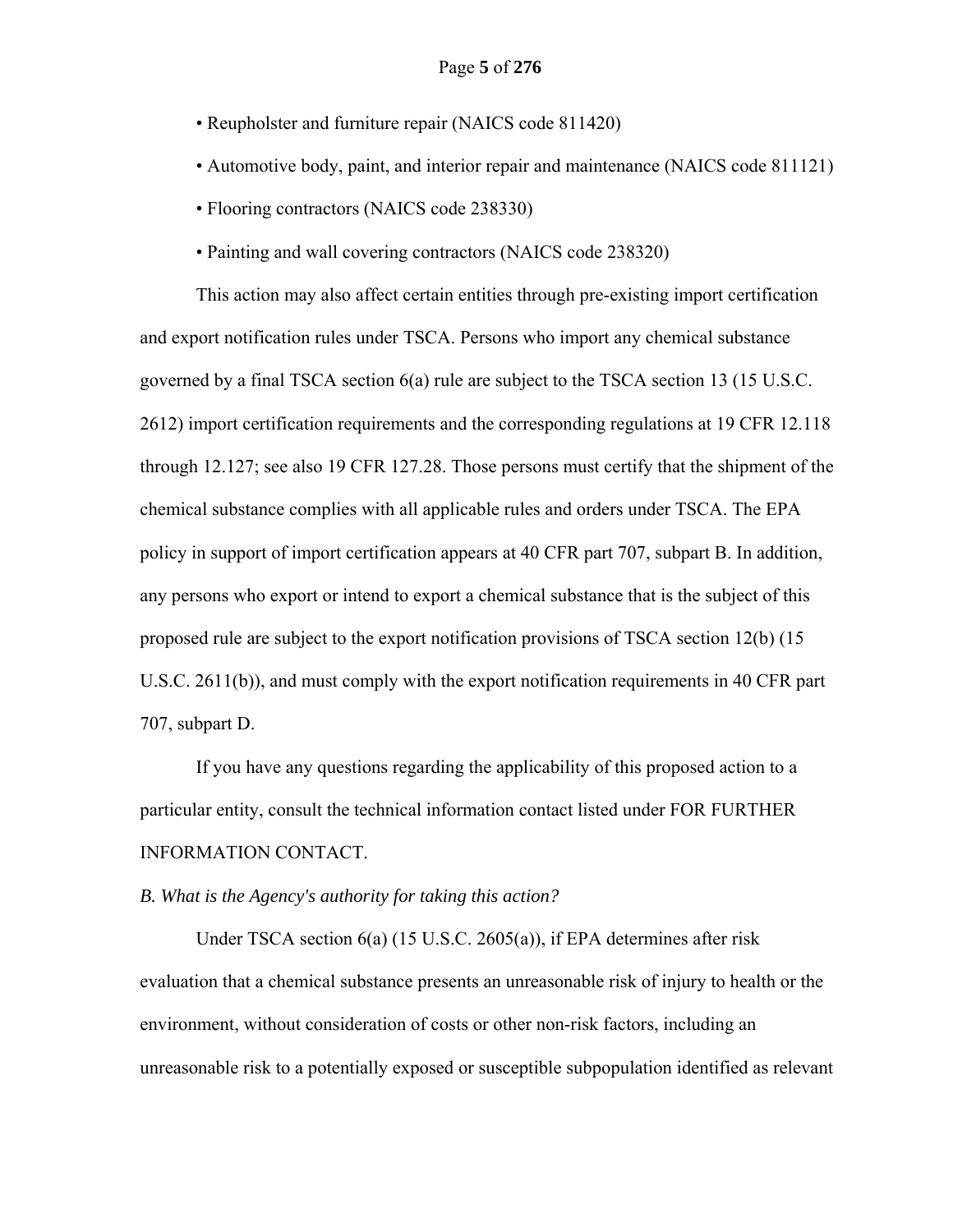to the risk evaluation, under the conditions of use, EPA must by rule apply one or more requirements to the extent necessary so that the chemical substance or mixture no longer presents such risk.

With respect to a chemical substance listed in the 2014 update to the TSCA Work Plan for Chemical Assessments for which a completed risk assessment was published prior to the date of enactment of the Frank R. Lautenberg Chemical Safety for the 21st Century Act, TSCA section 26(l)(4) (15 U.S.C. 2625(l)(4)) expressly authorizes EPA to issue rules under TSCA section 6(a) that are consistent with the scope of the completed risk assessment and consistent with the other applicable requirements of TSCA section 6. Methylene chloride and NMP are such chemical substances (Ref. 1). They are listed in the 2014 update to the TSCA Work Plan and the completed risk assessments were published in 2014 and 2015, respectively. The scope of each completed risk assessment includes consumer and commercial paint and coating removal.

# *C. What action is the Agency taking?*

EPA proposes a determination that the uses of methylene chloride or NMP in paint and coating removal present an unreasonable risk of injury to health. Accordingly, for methylene chloride, EPA is proposing under section 6 of TSCA to prohibit the manufacture (including import), processing, and distribution in commerce of methylene chloride for all consumer and for most types of commercial paint and coating removal uses. EPA is also proposing under TSCA section 6 to prohibit the use of methylene chloride for commercial paint and coating removal in the specified sectors, which include painting and decorating, floor refinishing, automotive refinishing, civilian aircraft refinishing, graffiti removal, renovations and contracting, bridge repair and repainting, and marine craft refinishing and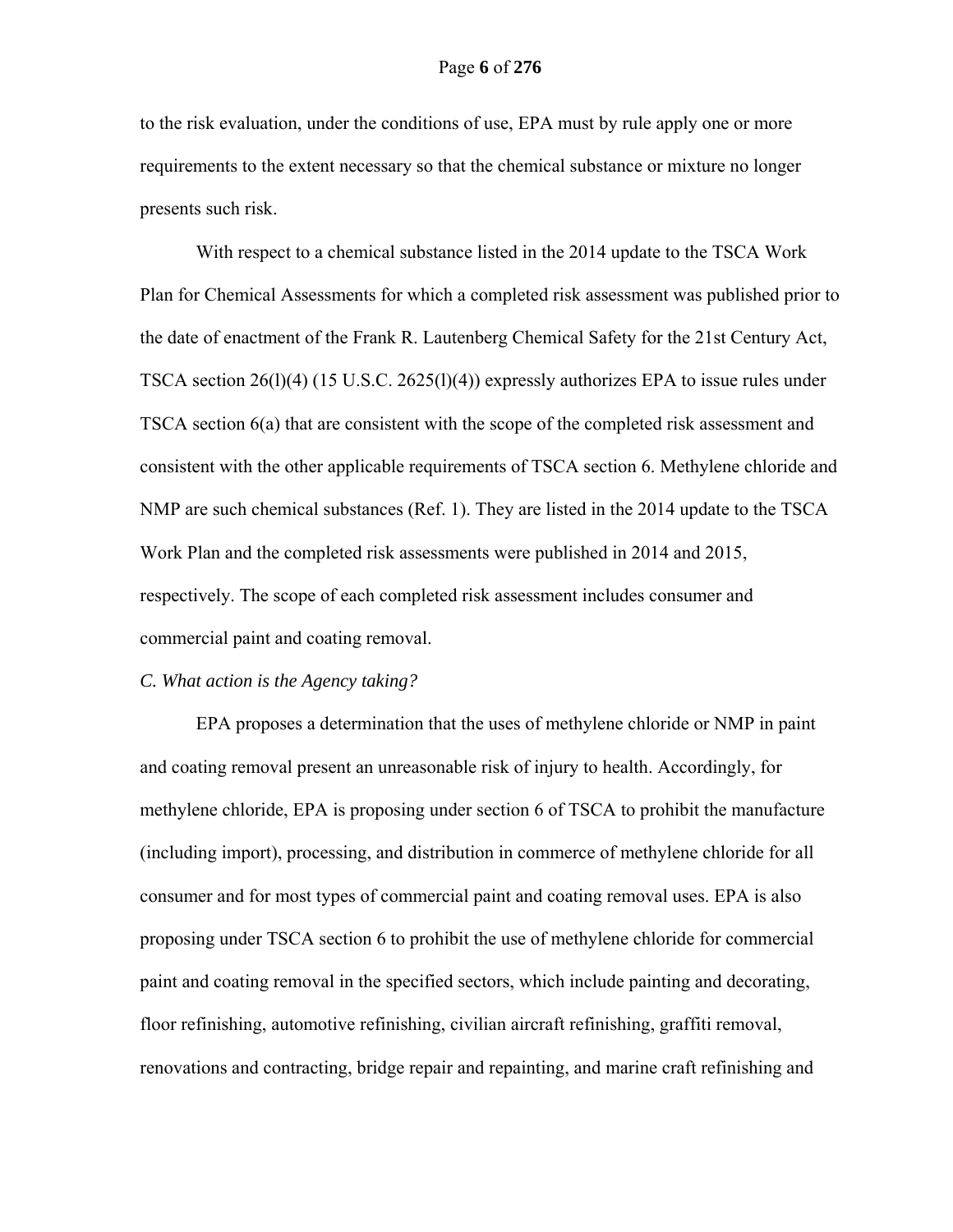repair. EPA is not proposing at this time to regulate the use of methylene chloride in commercial furniture refinishing, also referred to as furniture stripping or refinishing conducted by professionals or commercial workers. EPA is also proposing to exempt certain uses of methylene chloride for coating removal that EPA proposes are critical for national security.

EPA is also proposing to require that any paint or coating removal products containing methylene chloride that continue to be distributed be packaged in containers with a volume no less than 55 gallons, except for formulations specifically manufactured for the Department of Defense, which may be distributed in containers with volumes no less than 5 gallons. EPA is also proposing to require manufacturers (including importers), processors, and distributors, except for retailers, of methylene chloride for any use to provide downstream notification of these requirements and prohibitions throughout the supply chain; and to require limited recordkeeping. More details on this supply chain approach are in Unit VI.C.3.

EPA intends to issue a separate proposal on methylene chloride in paint and coating removal in commercial furniture refinishing, but plans to issue one final rule covering both this proposal and the future proposed rule on methylene chloride in paint and coating removal in commercial furniture refinishing. More information on such a future proposal that would directly address methylene chloride in paint and coating removal in furniture refinishing is in Unit XI.

For NMP, EPA is co-proposing two different options to reduce the unreasonable risks presented by NMP in paint and coating removal for consumers and commercial users. EPA is co-proposing these two options because the Agency is interested in public consideration of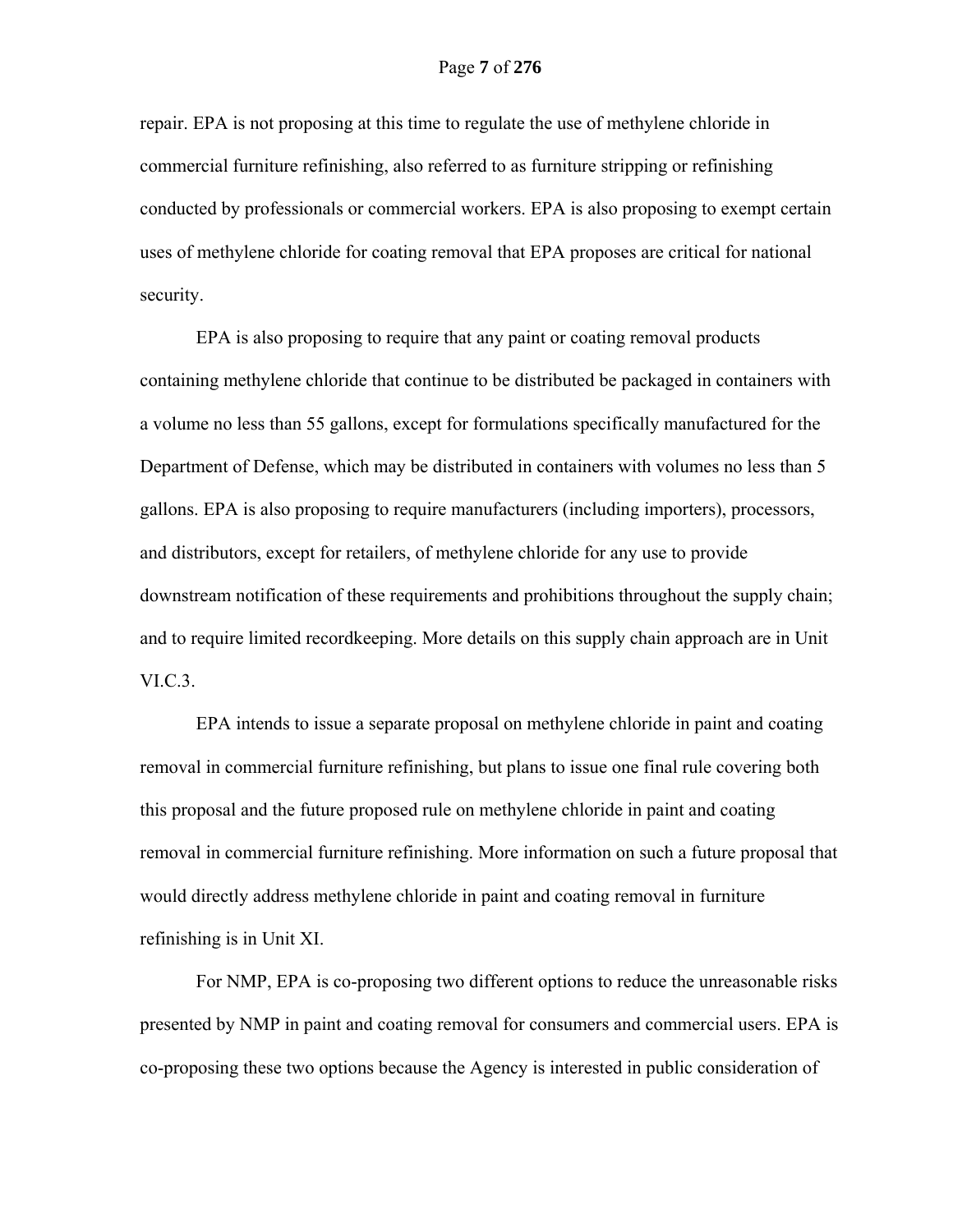these approaches, and is soliciting comments regarding the extent to which these approaches could reduce the unreasonable risks the Agency has identified.

Under the first approach co-proposed for NMP, EPA is proposing to prohibit the manufacture (including import), processing, and distribution in commerce of NMP for all consumer and commercial paint and coating removal, with exemptions for certain coating removal uses that EPA proposes are critical to national security. EPA is also proposing to prohibit the commercial use of NMP for paint and coating removal, with exemptions for certain coating removal uses that EPA proposes are critical to national security. These exemptions include the condition that any exempt paint and coating removal products containing NMP be packaged in containers with a volume no less than 5 gallons. Unlike the option proposed for methylene chloride, these exemptions do not include the use of NMP in furniture refinishing. EPA is also proposing to require manufacturers (including importers), processors, and distributors, except for retailers, of NMP for any use to provide downstream notification of these prohibitions throughout the supply chain; and to require limited recordkeeping.

Under the second approach proposed for NMP, EPA is proposing a reformulation, PPE, and labeling approach. This would require product reformulation to limit the concentration of NMP in paint and coating removal products; testing of product formulations to identify specialized gloves that provide protection; relabeling of products to provide additional information to consumers; an occupational dermal and respiratory protection program for commercial use of NMP in paint and coating removal, downstream notification when distributing NMP for other uses, and limited recordkeeping. Under this approach, no exemption is proposed for coating removal identified as critical for national security because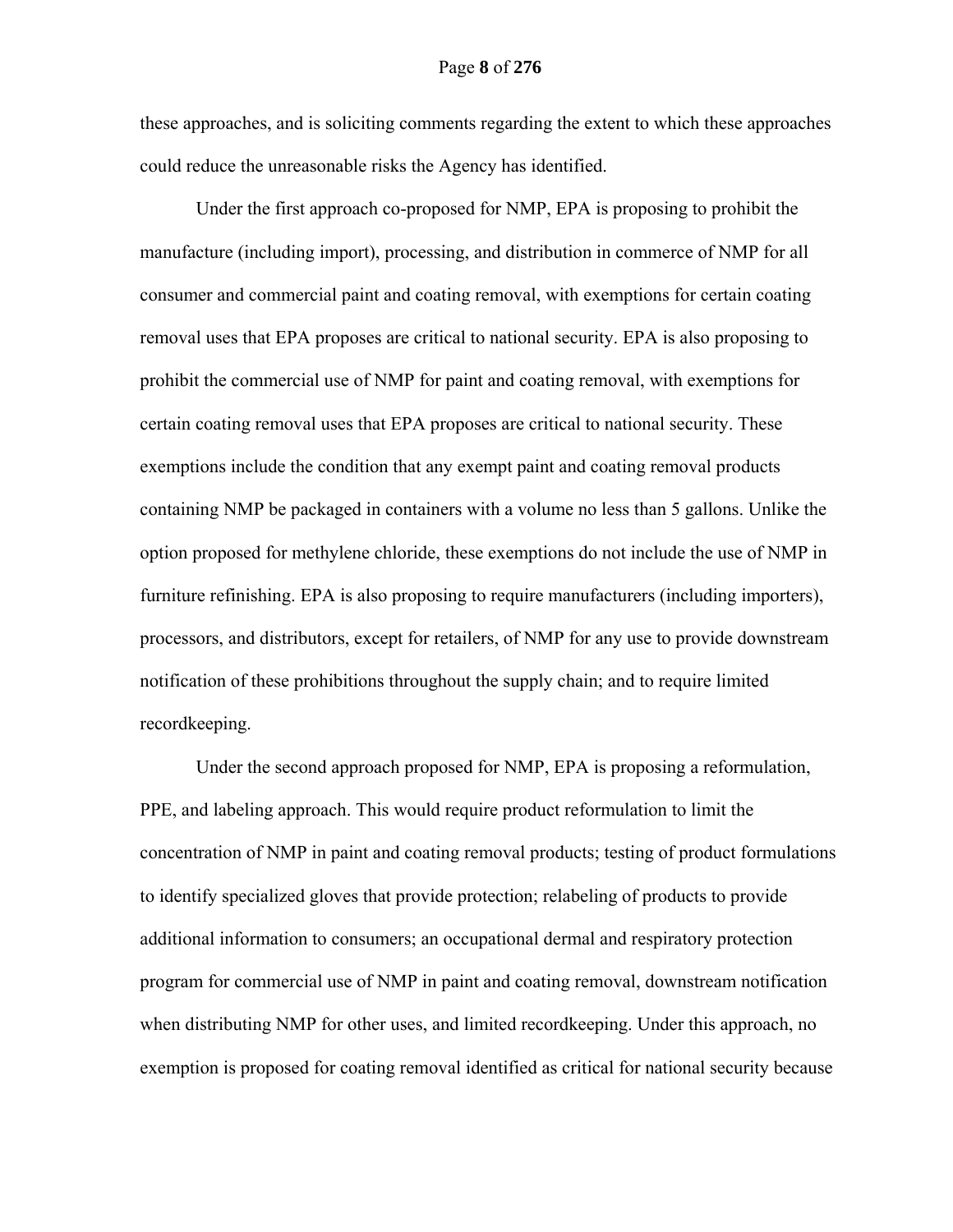paint and coating removal products containing NMP would continue to be available for these national security uses under this option, even without establishing a national security exemption.

EPA is requesting public comment on these proposals.

# *D. Why is the Agency taking this action?*

Based on EPA's analysis of worker and consumer populations' exposures to methylene chloride and NMP in paint and coating removal, EPA proposes a determination that methylene chloride and NMP in paint and coating removal present an unreasonable risk to human health. For methylene chloride, the health impacts of its use in paint and coating removal include death (due to asphyxiation), liver toxicity, kidney toxicity, reproductive toxicity, specific cognitive impacts, and cancers such as brain cancer, liver cancer, certain lung cancers, non-Hodgkin's lymphoma, and multiple myeloma (Ref. 2). Some of these effects result from a very short, acute exposure; others follow years of occupational exposure. For NMP, these health effects include developmental toxicity (e.g., fetal death or decreased infant birth weight), neurotoxicity, immunotoxicity, liver and kidney toxicity, and reproductive toxicity (Ref. 3).

It is important to note that while both methylene chloride and NMP are used in paint and coating removal, products containing NMP have in recent years become increasingly popular substitutes for users interested in avoiding the health effects or odors known to be associated with products containing methylene chloride. While exposures to these chemicals have been assessed using different health endpoints, EPA proposes a determination that the use of either methylene chloride or NMP in paint and coating removal presents unreasonable risks. For this reason, EPA proposes to address the unreasonable risks presented by both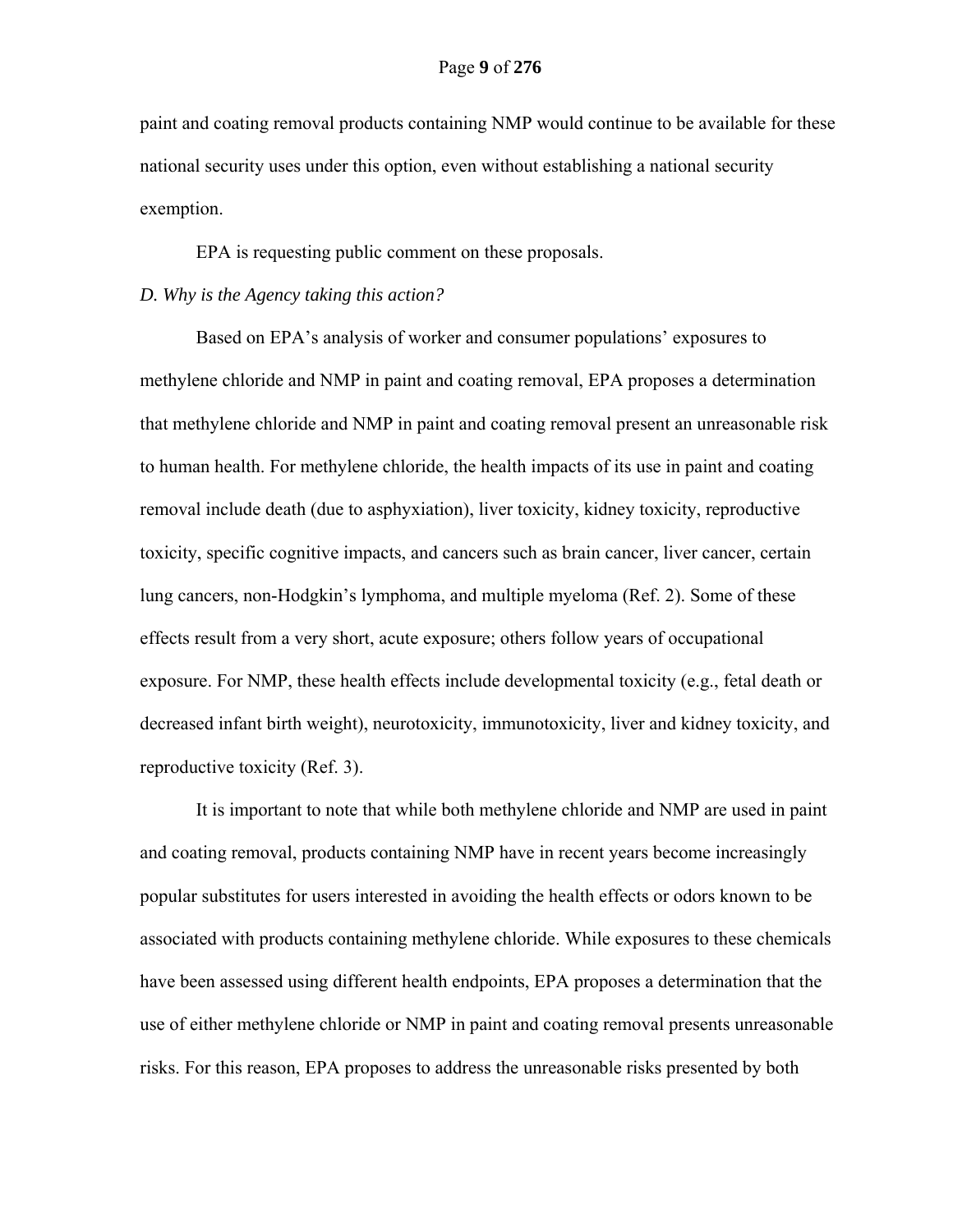chemicals in one rule.

Although EPA proposes to determine that the identified risks to workers exposed to methylene chloride in commercial furniture refinishing are unreasonable, EPA is not proposing to regulate these risks at this time. EPA intends to issue a separate proposal addressing the use of methylene chloride in paint and coating removal in commercial furniture refinishing. See Unit XI.

As discussed in Unit V.C., EPA is not proposing to prohibit all manufacturing, processing, distribution in commerce, and use of methylene chloride or NMP, of which paint and coating removal is estimated to comprise 25% and 9% of the use of each chemical, respectively (Refs. 2 and 3).

### *E. What are the estimated incremental impacts of this action?*

EPA proposes to determine that the identified risks from methylene chloride and NMP in paint and coating removal are unreasonable. Apart from that proposed determination, EPA has evaluated the potential costs of the proposed approach of 1) prohibiting the manufacture (including import), processing, and distribution in commerce of methylene chloride for all consumer paint and coating removal in the sectors specified in section I.C of this preamble, exempting specific uses critical to national security; 2) prohibiting the commercial use of methylene chloride for paint and coating removal in the specified sectors; 3) requiring any paint and coating removal products containing methylene chloride to be packaged for distribution in commerce in containers with volumes no less than 55 gallons so as to reduce diversion to restricted uses, except for formulations specifically manufactured for the Department of Defense; 4) requiring manufacturers (including importers), processors, and distributors, except for retailers, to provide downstream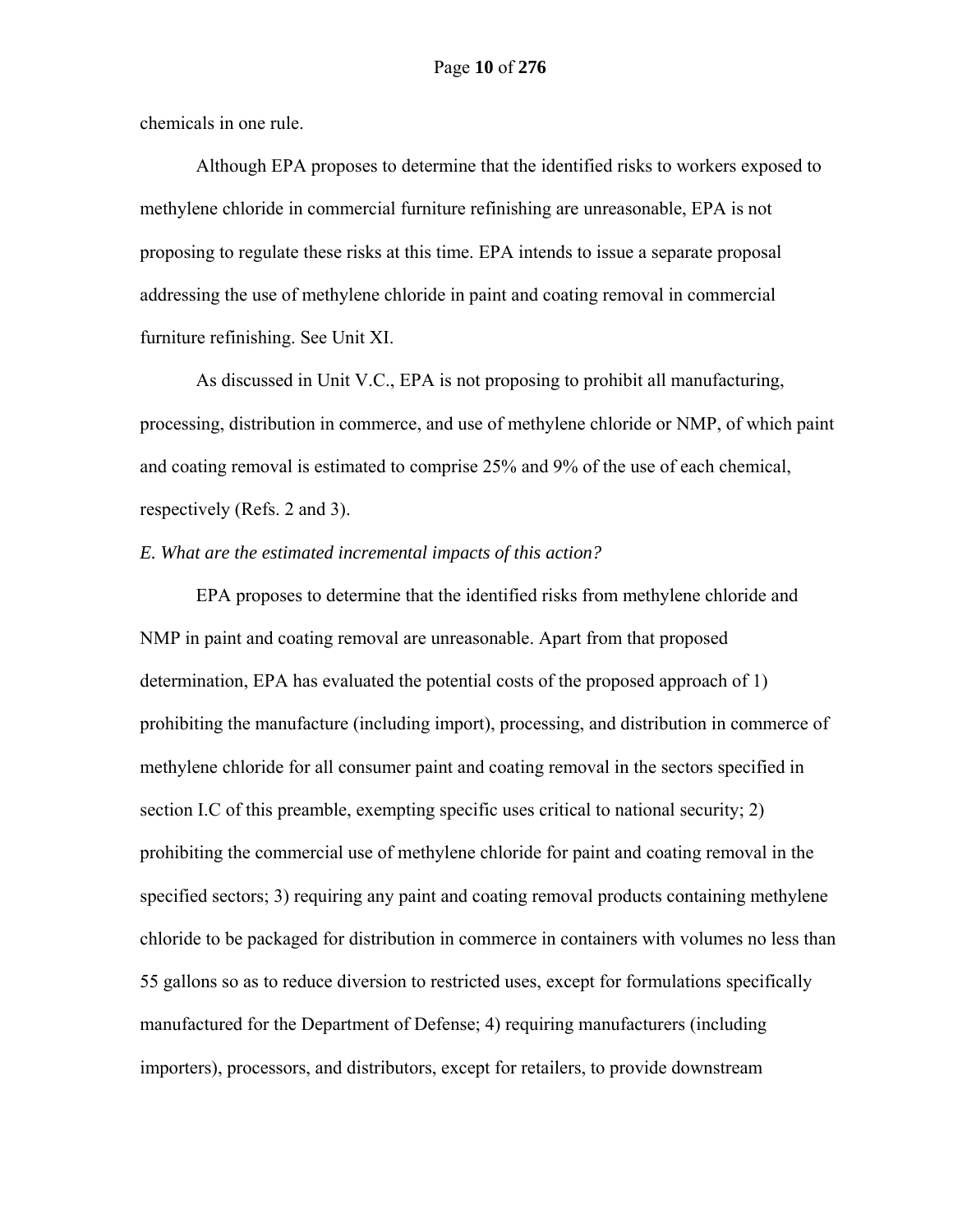notification of these prohibitions throughout the supply chain; and 5) requiring associated recordkeeping requirements. EPA has also evaluated the costs of the two co-proposed options for NMP. Under the first option, this includes 1) prohibiting the manufacture (including import), processing, and distribution in commerce of NMP for all paint and coating removal, exempting specific uses critical to national security; 2) prohibiting the commercial use of NMP for paint and coating removal exempting specific uses critical to national security; 3) requiring any paint and coating removal products containing NMP to be packaged for distribution in commerce in containers with a volume no less than 5 gallons; 4) requiring manufacturers (including importers), processors, and distributors of NMP for any use, except for retailers, to provide downstream notification of these prohibitions throughout the supply chain; and 5) requiring associated recordkeeping requirements. Under the second option, this includes: 1) Prohibiting the manufacture, processing, and distribution in commerce of paint and coating removal products containing more than 35 percent NMP by weight except for products used for critical national security uses; 2) Requiring product formulators to test gloves for the product formulations being processed and distributed in commerce for other than exempt critical national security uses to identify specialized gloves that provide protection for users and keep records relevant to these tests; 3) Requiring product formulators to label products with information for consumers about the risks presented by the products and how to reduce these risks during use, including identifying which specialized gloves provide protection against the specific formulation; 4) Requiring product formulators to provide information for commercial users about reducing risks when using the product, via product labels, SDS, and other methods of hazard communication, and to keep records; 5) Prohibiting the commercial use of paint and coating removal products that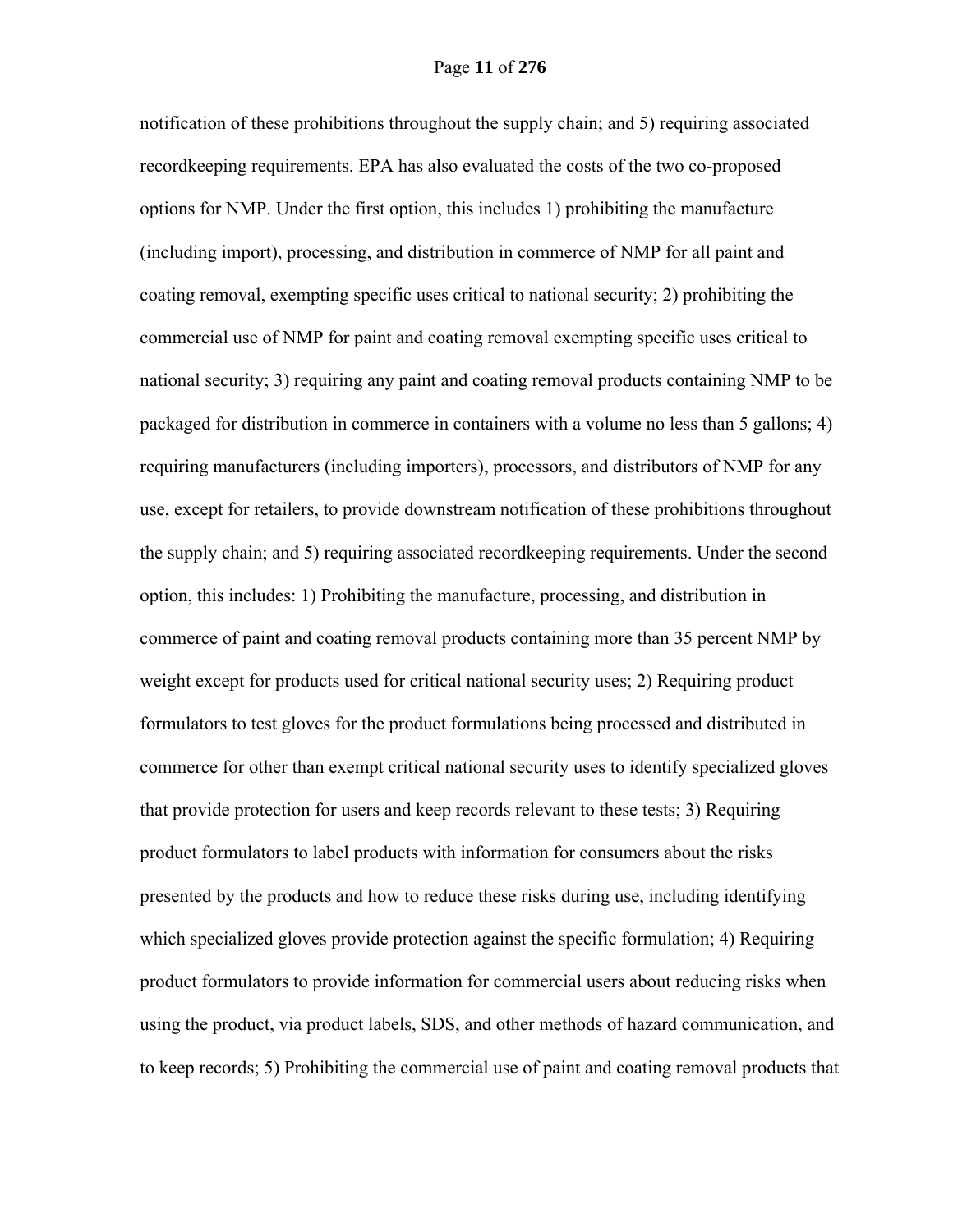contain more than 35 percent by weight of NMP, except for critical national security uses; and 6) Requiring commercial users to establish worker protection programs for dermal and respiratory protection, including hazard communication and training, and to require their employees to wear specialized gloves, impervious clothing that covers most of the body, and a respirator with an assigned protection fact (APF) of 10 or compliance with an alternative air exposure limit.

This analysis, which is available in the docket, is discussed in Units VII.A.. and XVII.A., and is briefly summarized here.

Costs of the proposed approach and relevant alternate approaches for each chemical are discussed in Units VII.A. for methylene chloride and XVII.A. for NMP. Costs for the whole proposal follow. Costs to users of methylene chloride or NMP for paint and coating removal under the first co-proposed approach for NMP are \$2,517,000 to \$50,801,000 annualized for 20 years at a discount rate of 3% and \$3,114,000 to \$50,916,000 at a discount rate of 7%. Costs to users of methylene chloride or NMP for paint and coating removal under the second co-proposed approach for NMP are \$114,164,860 to \$124,893,000 annualized for 20 years at a discount rate of 3% and \$114,658,000 to \$125,438,000 at a discount rate of 7%. As described in more detail in the Economic Analysis (Ref. 4) and supplement to the Economic Analysis (Ref. 127), there are estimated to be approximately 13,000 commercial firms and 2,002,000 consumers who use methylene chloride or NMP in paint and coating removal that would be affected; costs per firm and for each household are estimated to include costs of alternative formulations of paint removal products, additional time spent applying or removing paint with alternative methods or substitute products, and other cost factors. For product processors and formulators, the costs of paint and coating removal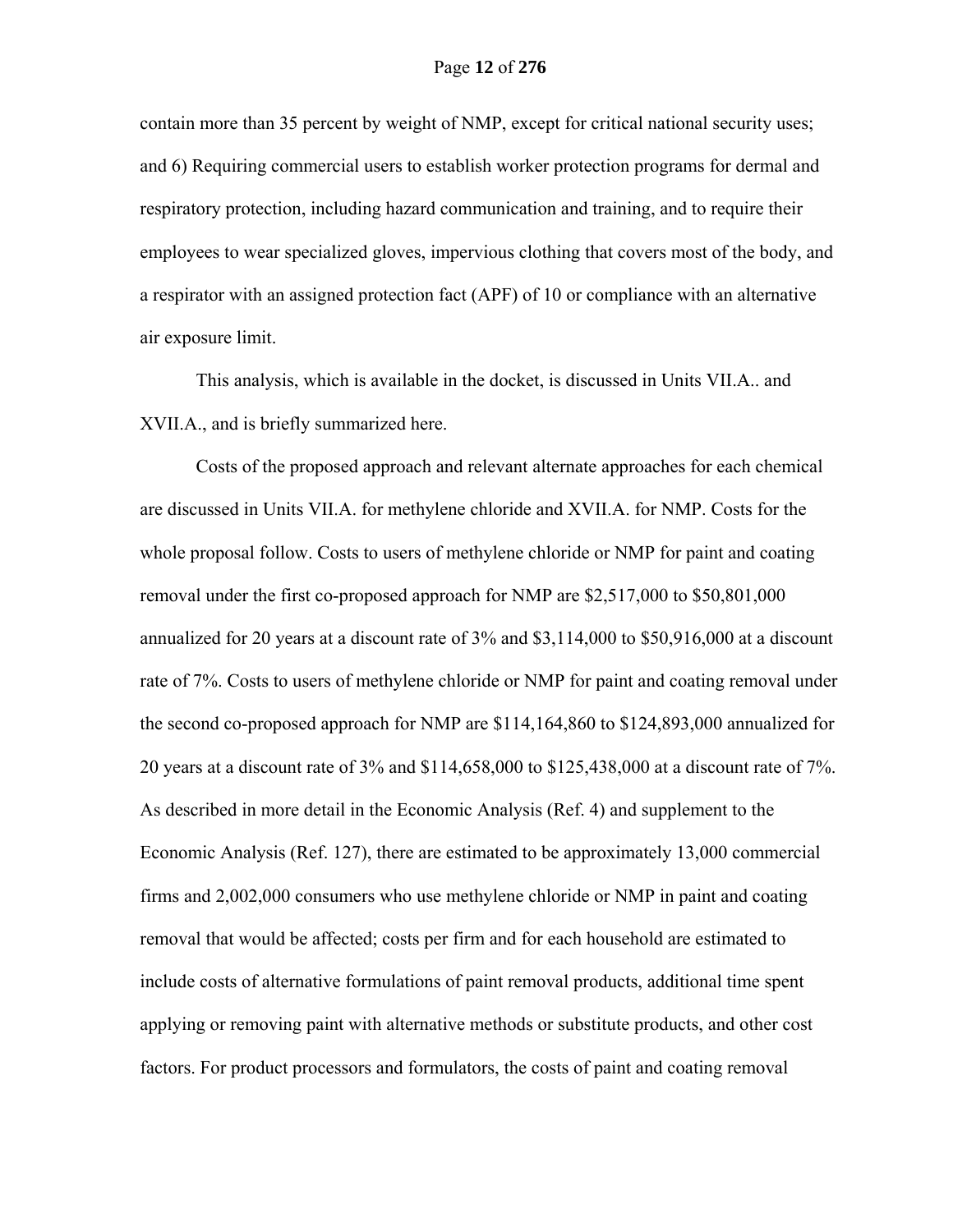product reformulations for methylene chloride and NMP under the first co-proposed approach for NMP are estimated to be approximately \$17,000 to \$34,000 per year (annualized at 3% over 20 years) and \$23,000 to \$43,000 (annualized at 7% over 20 years). For product processors and formulators, the costs of paint and coating removal product reformulations for methylene chloride and NMP under the second co-proposed approach for NMP are estimated to be approximately \$25,140 to \$41,140 per year (annualized at 3% over 20 years) and \$34,160 to \$55,160 (annualized at 7% over 20 years). Only 17 firms are estimated to be affected. For manufacturers, processors, and distributors of methylene chloride or NMP under the first co-proposed approach for NMP, the costs of downstream notification and recordkeeping on an annualized basis over 20 years are \$140 and \$160 using 3% and 7% discount rates respectively. For manufacturers, processors, and distributors of methylene chloride or NMP under the second co-proposed approach for NMP, the costs of downstream notification and recordkeeping on an annualized basis over 20 years are \$140 and \$160 using 3% and 7% discount rates respectively (the same as under the first coproposed approach). Approximately 30 firms are estimated to be affected. Agency costs for enforcement for each chemical, under the first co-proposed approach for NMP, are estimated to be approximately \$114,401 and \$111,718 annualized over 20 years at 3% and 7%, respectively (Ref. 4). Total Agency costs for enforcement, for both chemicals together under the first co-proposed approach for NMP, are estimated to be approximately \$228,802 and \$223,436 annualized over 20 years at 3% and 7%. Agency costs for enforcement for each chemical, under the second co-proposed approach for NMP, are estimated to be approximately \$114,401 and \$111,718 annualized over 20 years at 3% and 7%, respectively for methylene chloride and \$1,024,144 and \$998,711 annualized over 20 years at 3% and 7%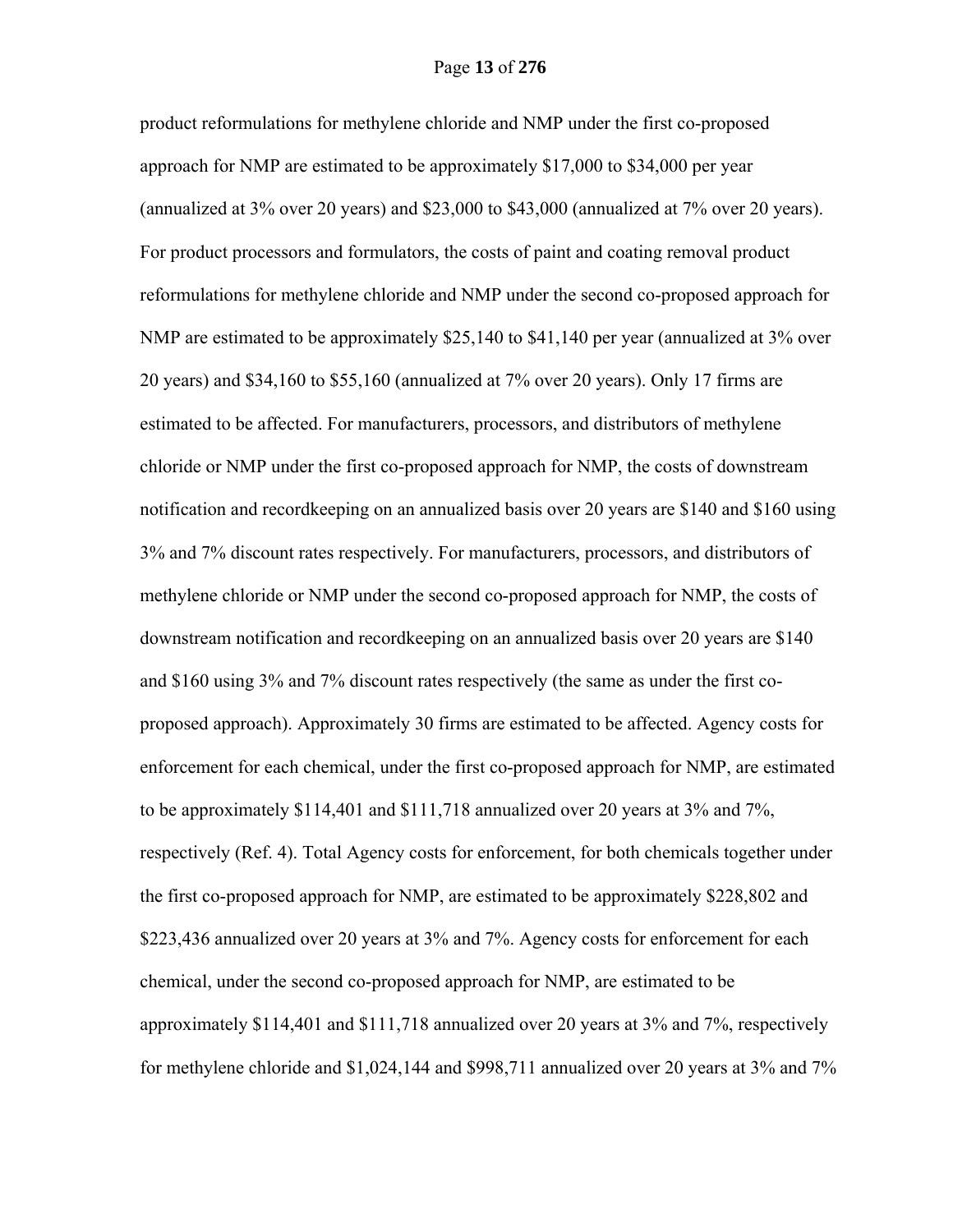respectively for NMP (Ref. 127). Total Agency costs for enforcement, for both chemicals together under the second co-proposed approach for NMP, are estimated to be approximately \$1,138,545 and \$1,110,429 annualized over 20 years at 3% and 7%.

In summary, total costs of the proposed rule under the first co-proposed approach for NMP are estimated to be \$2,763,000 to \$51,070,000 annualized over 20 years at 3% and \$3,361,000 to \$51,163,000 annualized over 20 years at 7% (Ref. 4). Total costs of the proposed rule under the second co-proposed approach for NMP are estimated to be \$114,196,000 to \$124,893,000 annualized over 20 years at 3% and \$114,658,000 to \$125,438,000 annualized over 20 years at 7% (Ref. 127).

Although methylene chloride in paint and coating removal can cause a wide range of non-cancer adverse effects, cancer, and death and NMP can cause a variety of developmental non-cancer adverse effects, monetized benefits included only the subset of benefits associated with reducing cancer risks or deaths that occur at a known rate among users or bystanders. Methodological limitations prevent EPA from being able to include a quantification or monetary valuation estimate of the other non-cancer benefits at this time, and thus there is not a quantification or monetary valuation estimate for the overall total benefits. Based on the costs and benefits that EPA can estimate, the monetized benefits for the proposed approach range from approximately \$14,354,000 to \$14,558,000 on an annualized basis over 20 years at 3% and \$13,791,000 to \$13,919,000 at 7% (Ref. 4). EPA also considered non-monetized benefits that would result from the prevention of non-cancer adverse effects associated with methylene chloride or NMP in paint and coating removal, including nervous system effects, liver toxicity, kidney toxicity, and reproductive effects from exposure to methylene chloride in paint and coating removal; and developmental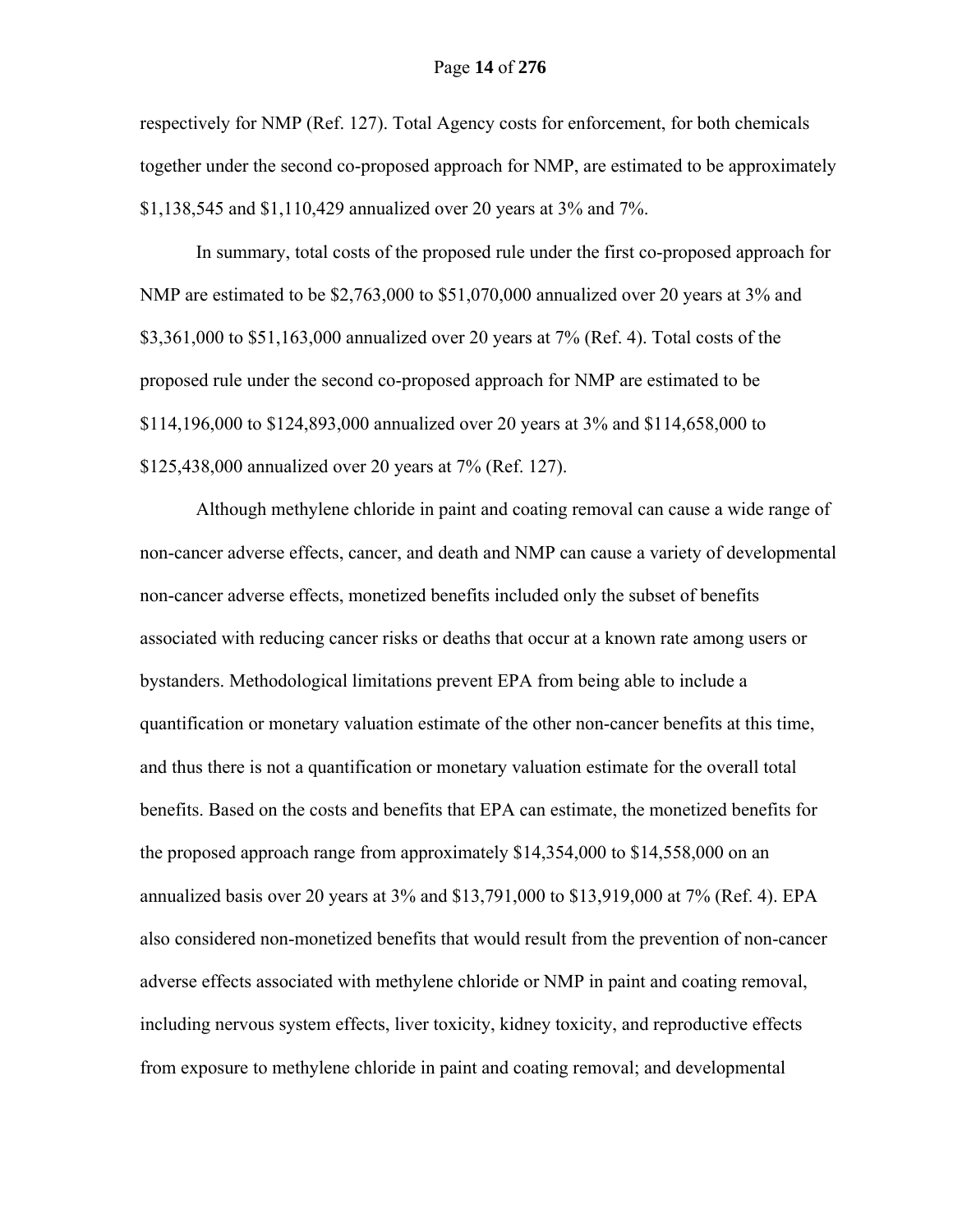toxicity, fetal death, fetal body weight reductions, kidney toxicity, liver toxicity, immunotoxicity, and reproductive toxicity from exposure to NMP in paint and coating removal (Refs. 2 and 3).

# *F. Children's Environmental Health*

This action is consistent with the 1995 EPA Policy on Evaluating Health Risks to Children (*http://www.epa.gov/children/epas-policy-evaluating-risk-children*). In its risk assessments for methylene chloride and NMP, EPA identified risks to children from exposure to methylene chloride and NMP used in paint and coating removal. EPA has also identified women of childbearing age as a potentially exposed or susceptible subpopulation who may be at greater risk than the general population of adverse health effects from exposure to NMP. EPA has identified this subpopulation as relevant to EPA's risk assessment for NMP due to NMP's effects on the developing fetus. Therefore, the risk management standard under Section 6 of TSCA, with respect to NMP, is to reduce the risk posed by NMP so that it no longer presents an unreasonable risk (either to users in the general population or to users who are women of childbearing age). In its TSCA Work Plan Risk Assessment for methylene chloride, EPA identified risks from inhalation exposure to children who may be present as bystanders in homes where paint removal occurs. These risks include neurological effects such as cognitive impairment, sensory impairment, dizziness, incapacitation, and loss of consciousness (leading to risks of falls, concussion, and other injuries). The supporting non-cancer risk analysis of children as bystanders conducted in the TSCA Work Plan Risk Assessment for methylene chloride meets the 1995 EPA Policy on Evaluating Health Risks to Children. Supporting information on the health effects of methylene chloride exposure to children is available in the Toxicological Review of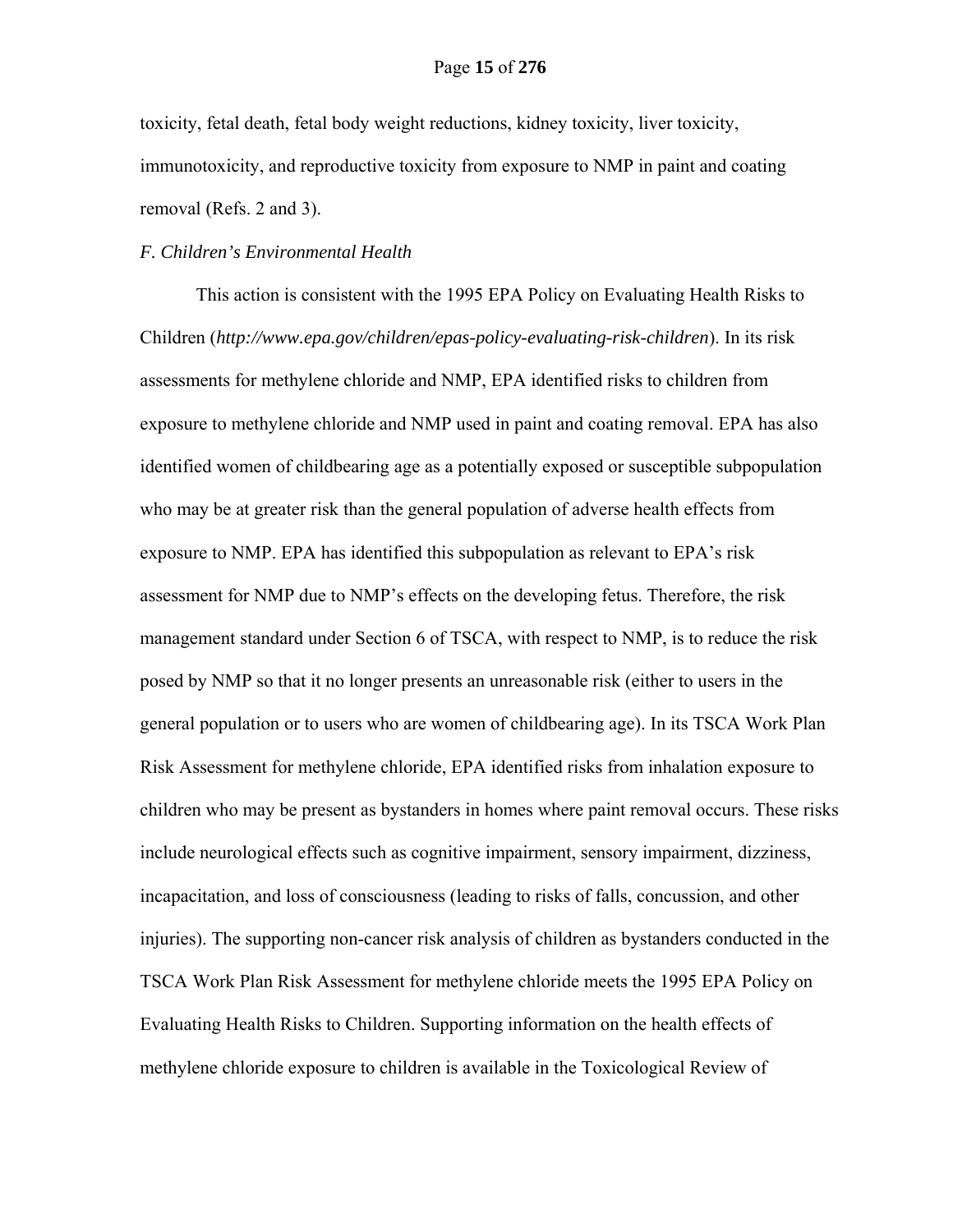Methylene Chloride (Ref. 5) and the Final Risk Assessment on Methylene Chloride (Ref. 2), as well as Units VI.C.1. and VI.D.

In the TSCA Work Plan Risk Assessment for NMP, EPA identified developmental toxicity as the most sensitive endpoint for NMP exposure (i.e., fetal death and decreased fetal birth weight) for the most sensitive human life stages (i.e., women of childbearing age between the ages of 16 and 49 years and the fetus) (Ref. 3). The supporting non-cancer risk analysis of children and women of childbearing age conducted in the TSCA Work Plan Risk Assessment for NMP meets the 1995 EPA Policy on Evaluating Health Risks to Children.

# **II. Overview of Methylene Chloride and Uses Subject to This Proposed Rule**

*A. What chemical is included in the proposed rule?* 

This proposed rule would apply to methylene chloride (CASRN 75-09-2) when used in paint and coating removal except for several specified uses, including as part of commercial furniture refinishing and uses critical to national security.

#### *B. What are the uses of methylene chloride?*

Methylene chloride is a solvent used in a variety of industrial, commercial and consumer use applications, including (Ref. 2):

- Paint remover
- Adhesive
- Aerosol propellant
- Metal cleaner and degreaser

 • Chemical processor for polycarbonate resins and cellulose triacetate (photographic film)

• Feedstock in the production of the refrigerant hydrofluorocarbon-32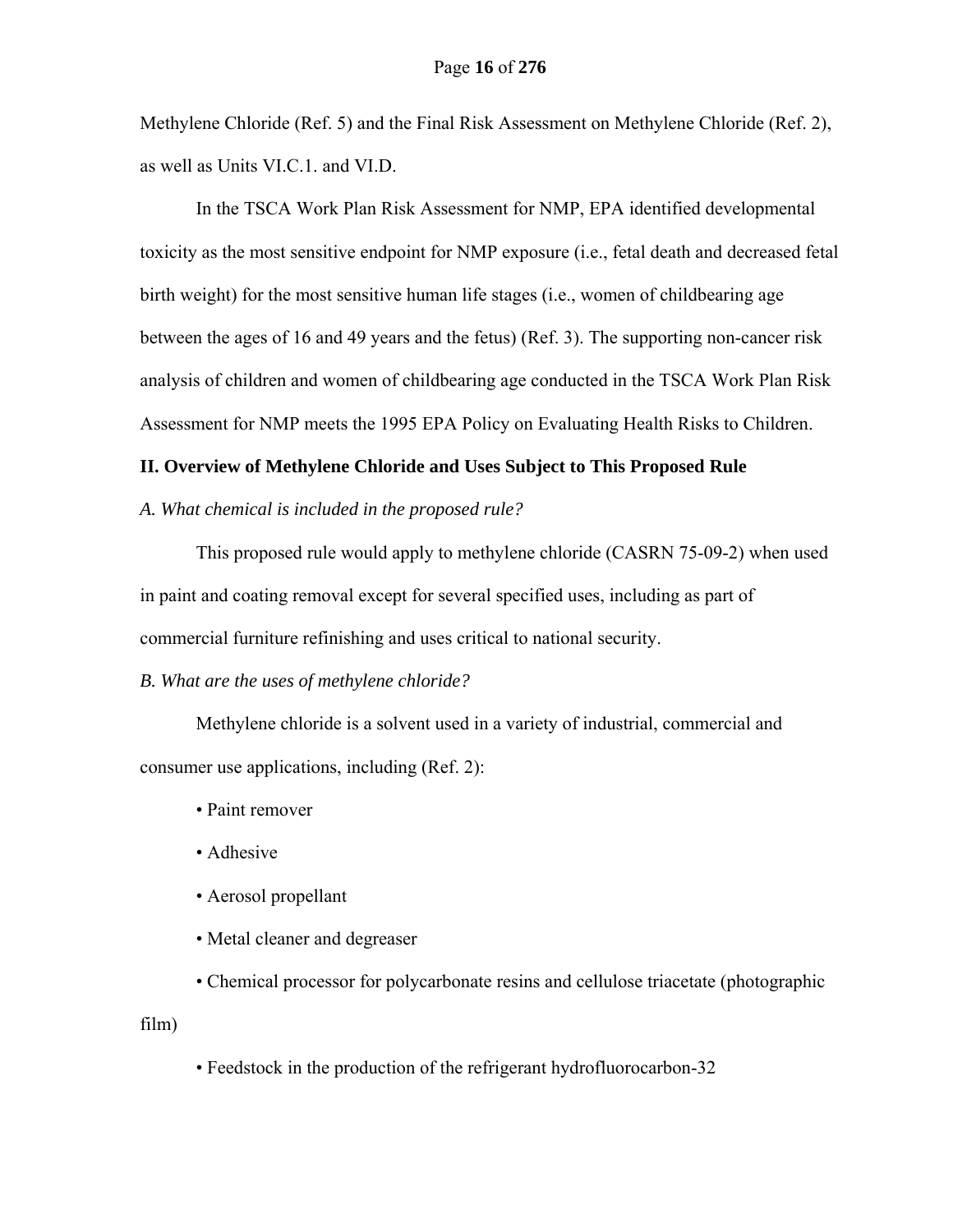Minor uses of methylene chloride include (Ref. 2):

• Extraction solvent for oils, waxes, fats, spices, and hops

• Tablet coating for pharmaceuticals

According to the 2012 Chemical Data Reporting (CDR) information, approximately 260 million pounds of methylene chloride were produced or imported into the United States that year, with between 80% to 96% produced in the United States (Ref. 2). In terms of environmental releases, 277 facilities reported a total of 3.2 million pounds of releases of methylene chloride to the 2014 Toxics Release Inventory (Ref. 6).

Individuals, including workers, consumers, and the general population, are exposed to methylene chloride from industrial/commercial and consumer sources in different settings such as homes and workplaces, and through multiple routes (inhalation, dermal, and ingestion).

The use assessed by EPA that is the subject of this proposal, methylene chloride in paint and coating removal, represents about 25% of total use of methylene chloride. This is a decrease from the 1980s, when approximately 50% of the total methylene chloride market was composed of paint removal use (Ref. 2). Paint and coating removal is the application of a chemical or use of another method to remove, loosen, or deteriorate any paint, varnish, lacquer, graffiti, surface protectants, or other coatings from a substrate. Substrates can include objects, vehicles, architectural features, or structures. This use is discussed in detail in Unit VI.B.

Although the TSCA Work Plan Chemical risk assessment for methylene chloride focused on the chemical's use in paint and coating removal, EPA announced in December 2016 its designation of methylene chloride as one of the ten chemical substances that will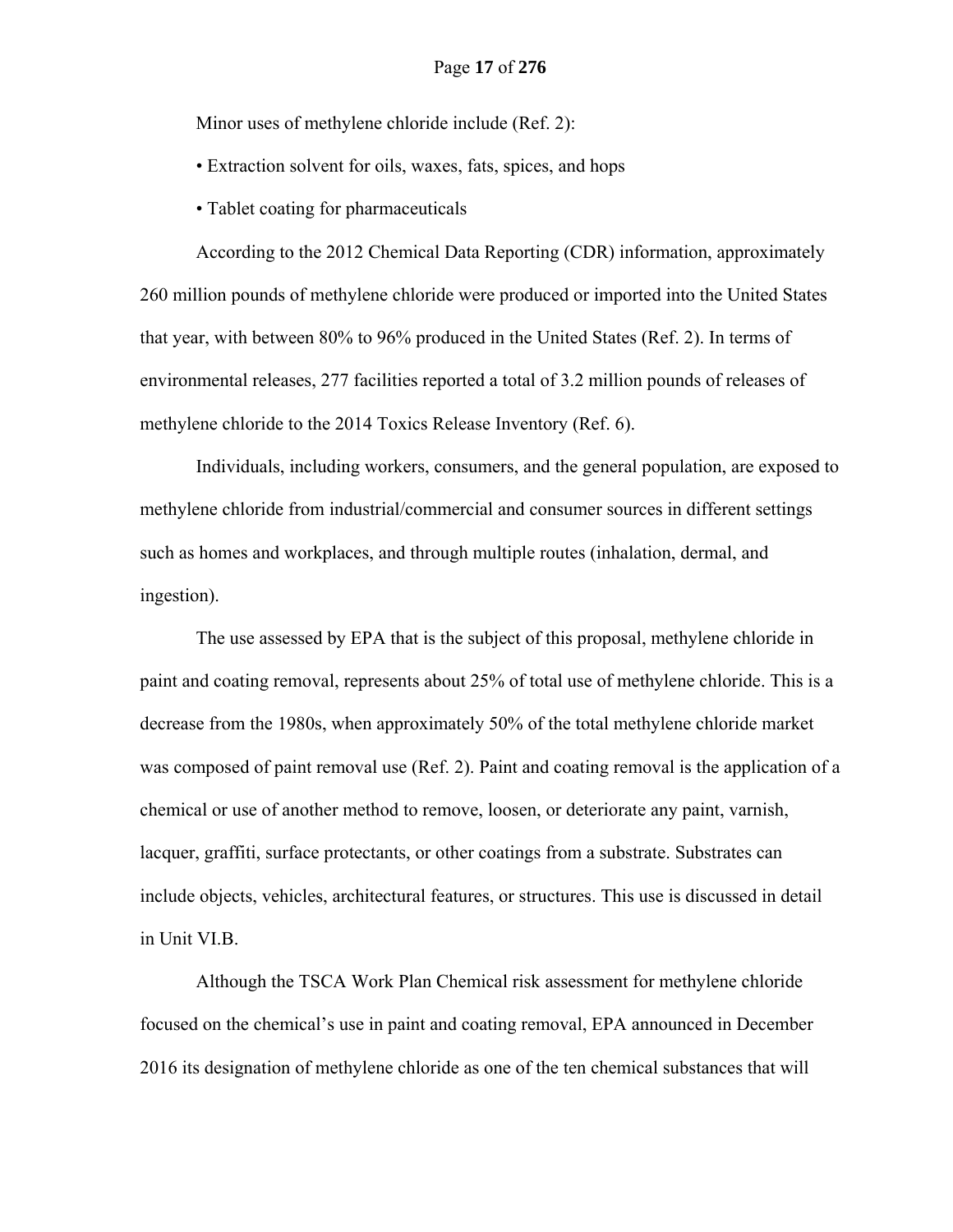undergo risk evaluation pursuant to section 6(b)(2)(A) of TSCA (81 FR 91927). The Agency is proceeding with this proposed rule addressing methylene chloride in paint and coating removal in accordance with TSCA section 26(l) and asks for comment on its decision to pursue risk management for specific conditions of use of methylene chloride while preparing to conduct a risk evaluation of remaining conditions of use of methylene chloride under TSCA section 6(b).

# *C. What are the potential health effects of methylene chloride?*

Methylene chloride is a likely human carcinogen, a neurotoxicant, and acutely lethal. Acute and chronic exposures to methylene chloride are primarily associated with neurological and hepatic effects. The primary target organ of methylene chloride acute toxicity is the brain, and neurological effects result from either direct narcosis or the formation of carbon monoxide. Carbon monoxide is one of the metabolic byproducts of methylene chloride, and reversibly binds to hemoglobin as carboxyhemoglobin. Part of the effect of methylene chloride on the central nervous system comes from the accumulation of carboxyhemoglobin in the blood, which can lead to sensory impairment, dizziness, incapacitation, loss of consciousness, heart failure, and death (Ref. 2). Hemoglobin in the fetus has a higher affinity for carbon monoxide than does adult hemoglobin. Thus, the neurotoxic and cardiovascular effects may be exacerbated in fetuses and in infants with higher residual levels of fetal hemoglobin when exposed to high concentrations of methylene chloride (Ref. 2).

During acute exposures, methylene chloride primarily affects the brain, though effects on lung, liver, and kidney have also been reported in humans following acute exposures. Acute exposures to methylene chloride can be fatal; acute lethality in humans following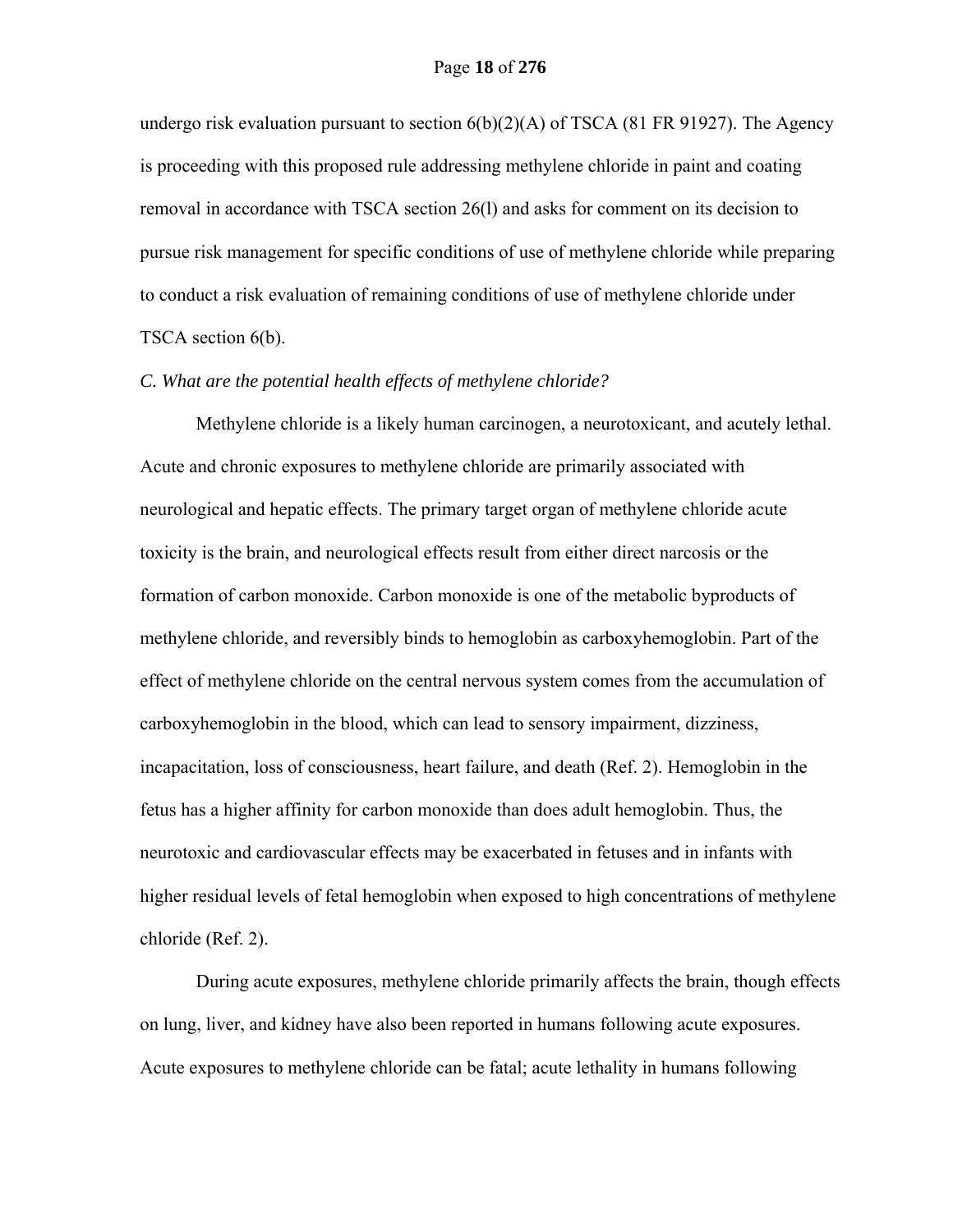inhalation exposure is related to central nervous system depressant effects. Effects include loss of consciousness and respiratory depression, resulting in irreversible coma, hypoxia, and eventual death. Acute non-lethal effects in humans are similarly related to the central nervous system and can include incapacitation, loss of consciousness, heart failure, and coma. Other acute non-lethal effects in humans include neurobehavioral deficits measured in psychomotor tasks, such as tests of hand-eye coordination, visual evoked response changes, and auditory vigilance (Ref. 2).

Since 1976, more than 40 deaths have been attributed to methylene chloride when used in paint and coating removal (Ref. 7); in some cases, two or more individuals have died during a single job when air concentrations quickly reached lethal levels, potentially in less than 10 minutes. In other situations, individuals have died when entering rooms or facilities in which paint or coating removal was previously conducted and air concentrations of methylene chloride remained dangerously high (Ref. 7).

Chronic exposures to methylene chloride are associated with cancer and non-cancer hepatic effects. Methylene chloride is likely to be carcinogenic in humans with a mutagenic mode of action. This mutagenic mode of action is supported by the weight of evidence from multiple *in vivo* and *in vitro* studies. There is a risk for some specific cancers, including brain cancer, liver cancer, non-Hodgkin lymphoma, and multiple myeloma. Additionally, several cancer bioassays in animals have identified the liver and lung as the most sensitive target organs for tumor development induced by methylene chloride (Ref. 2).

Non-cancer effects of chronic exposure to methylene chloride are primarily hepatic; the liver is the most sensitive target for non-cancer toxicity. Lifetime exposure in rats dosed with different concentrations is associated with hepatic vacuolation, degeneration, or liver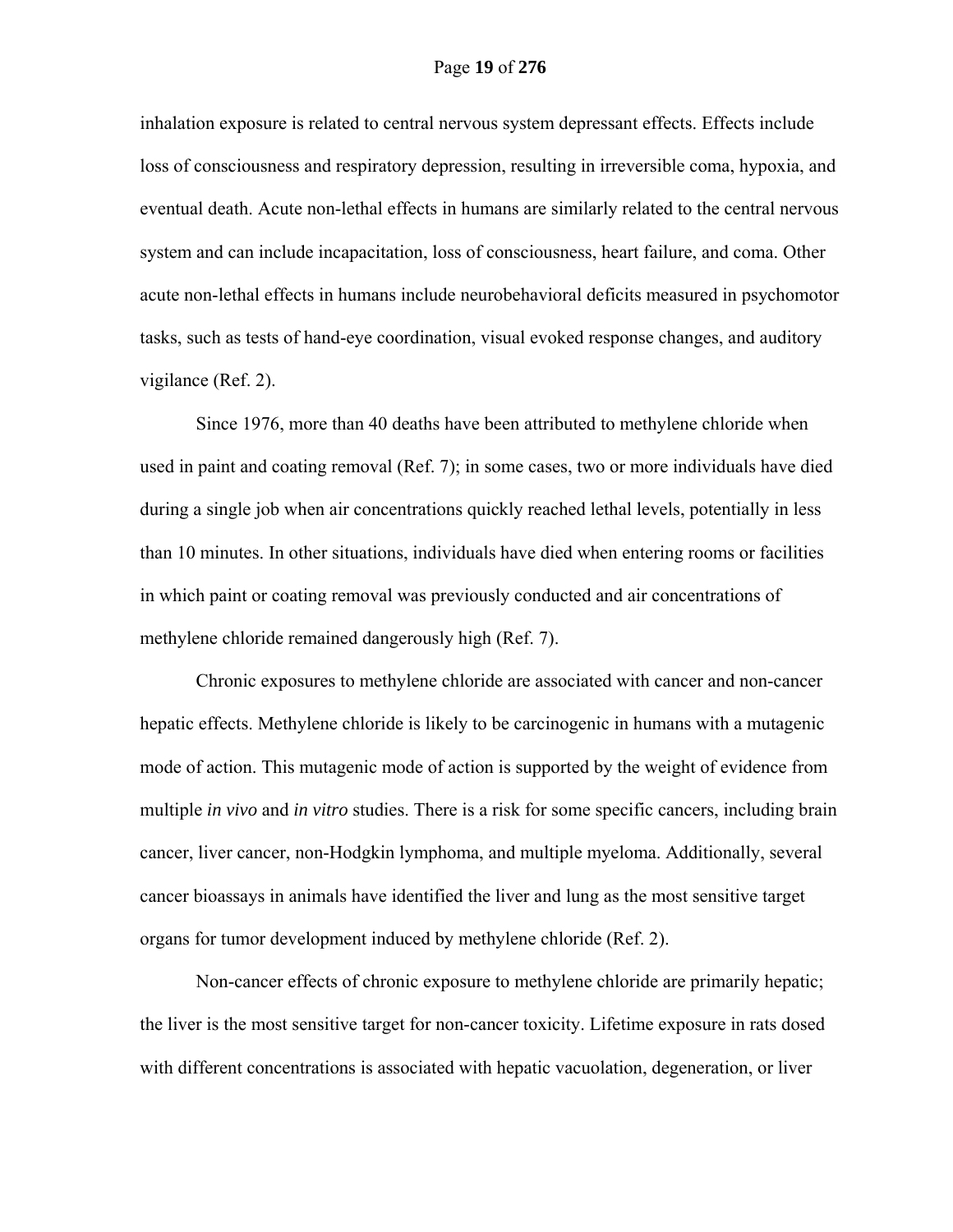necrosis. Other non-cancer effects of chronic methylene chloride exposure include renal tubular degeneration in rats and mice, testicular atrophy in mice, and ovarian atrophy in mice (Ref. 2).

# *D. What are the environmental impacts of methylene chloride?*

Pursuant to TSCA section 6(c), EPA in this unit describes the effects of methylene chloride on the environment and the magnitude of the exposure of the environment to methylene chloride. The proposed unreasonable risk determination, however, is based solely on risks to human health since these risks are the most serious consequence of use of methylene chloride and are sufficient to support this proposed action.

1. *Environmental effects and impacts.* Methylene chloride is mainly released to the environment in air, and to a lesser extent in water and soil, due to industrial and consumer uses as a solvent, in aerosol products, and in paint and coating removal. Many chemical waste sites contain methylene chloride and these might act as additional sources of environmental contamination through spills, leaks, or evaporation. Because methylene chloride evaporates readily, most releases enter the air. In the air, it is broken down by sunlight and by reaction with other chemicals present in the air. In the air, methylene chloride's half-life is between 53 to 127 days (Ref. 8).

Ecotoxicity studies for methylene chloride have been conducted in fish, aquatic invertebrates, and aquatic plants. Based on available data, in the methylene chloride risk assessment EPA concluded that methylene chloride has low aquatic toxicity for fish, aquatic invertebrates, and aquatic plants (Ref. 2).

While methylene chloride is moderately persistent, given its low bioaccumulation and low hazard for aquatic toxicity, the magnitude of potential environmental impacts on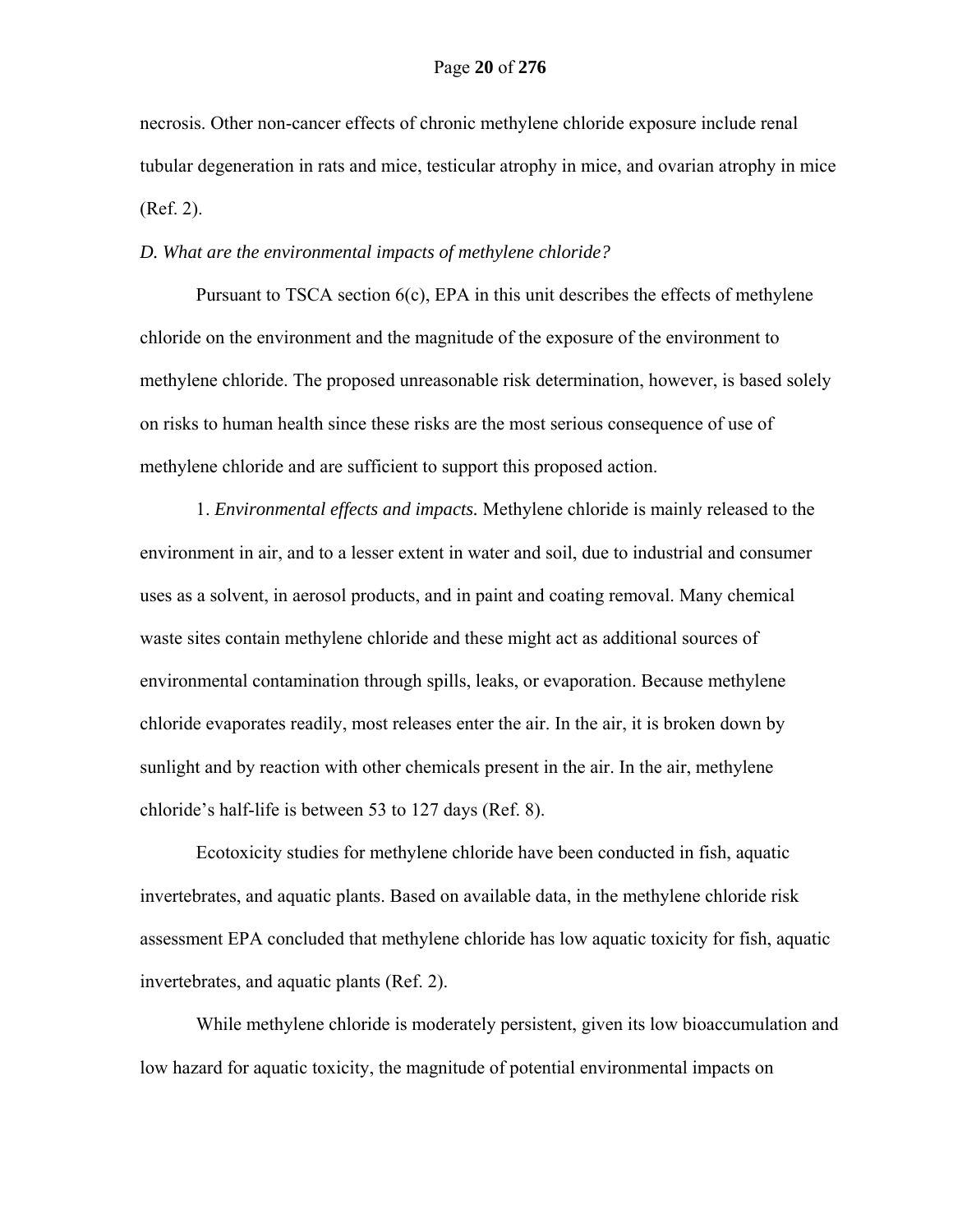ecological receptors is judged to be low for the environmental releases associated with methylene chloride in paint removal. This should not be misinterpreted to mean that methylene chloride does not pose environmental concerns. Through other regulations, EPA is addressing methylene chloride releases to air and contamination of groundwater, drinking water, and contaminated soils. While the primary concern with this contamination has been human health, there is potential for methylene chloride exposures to ecological receptors in some cases (Ref. 2). More information about regulations to reduce environmental impacts of methylene chloride is in Unit III.

2. *What is the global warming potential of methylene chloride?* Global warming potential (GWP) measures the potency of a greenhouse gas over a specific period of time, relative to carbon dioxide, which has a high GWP of 1 regardless of the time period used. Due to its volatility, methylene chloride enters the atmosphere where it reacts slowly enough to undergo atmospheric transport and act as a greenhouse gas. Methylene chloride has been reported to the Intergovernmental Panel on Climate Change as a global warming potential chemical with a value of 8.7 GWP, or approximately 8.7 times more heat absorptive than carbon dioxide (Ref. 2).

3. *What is the ozone depletion potential of methylene chloride?* Methylene chloride is not an ozone-depleting substance and is listed as acceptable under the Significant New Alternatives Policy program for metal and electronic cleaning (degreasing), aerosol solvents, foam blowing agents, and other uses (59 FR 13044, March 18, 1994).

4. *Is methylene chloride a volatile organic compound (VOC)?* Though volatile, methylene chloride is exempt from being classified as a VOC as defined at 40 CFR 51.100(c). A VOC is any compound of carbon, excluding carbon monoxide, carbon dioxide,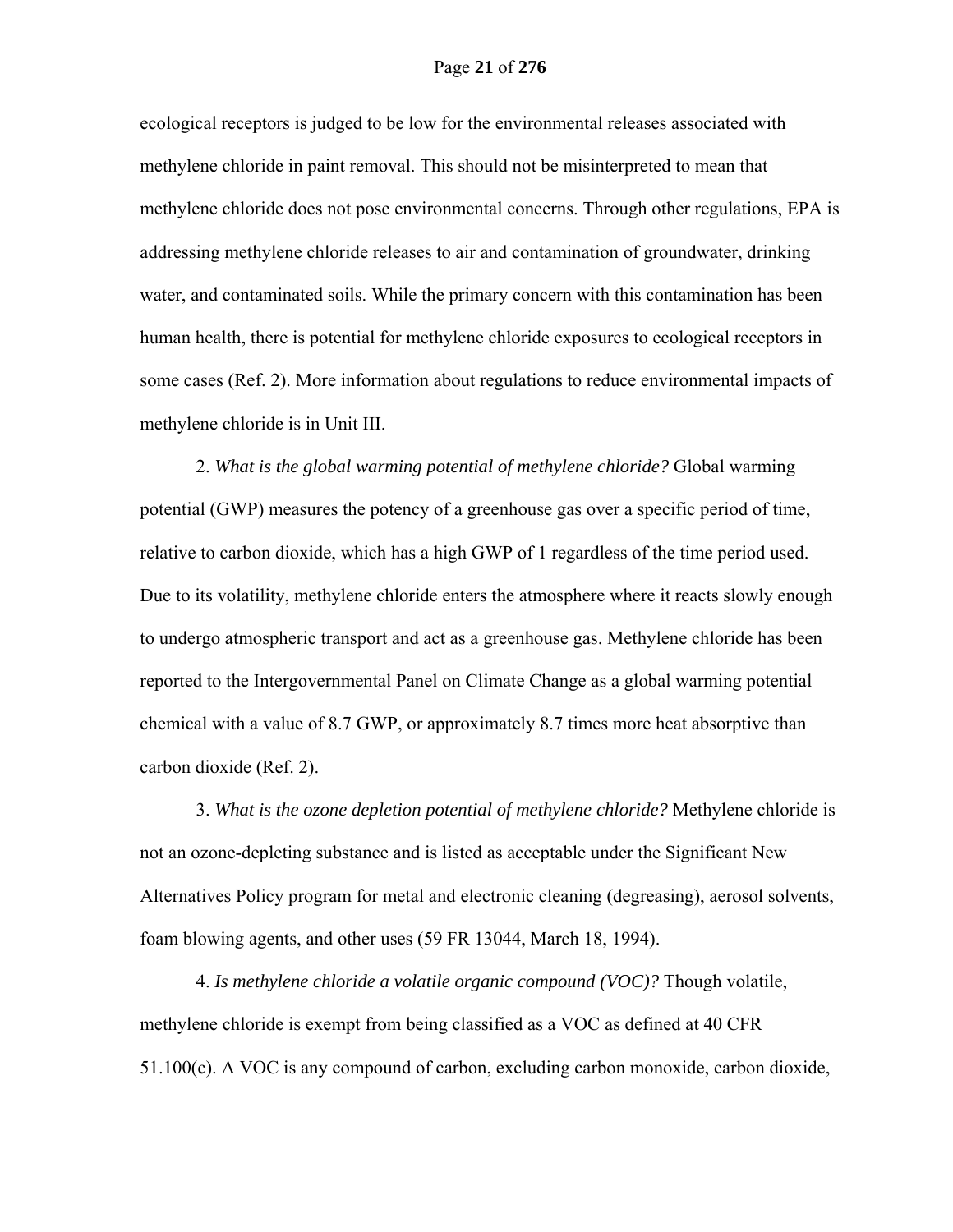carbonic acid, metallic carbides or carbonates, and ammonium carbonate, which participates in atmospheric photochemical reactions. Because methylene chloride has negligible atmospheric photochemical reactions, it is not classified as a VOC (40 CFR 51.100(s)(1)).

5. *Does methylene chloride persist in the environment and bioaccumulate?* Due to its volatility, methylene chloride does not significantly partition to solid phases. Therefore, releases of methylene chloride to the environment are likely to evaporate to the atmosphere, or if released to soil, migrate to groundwater. Methylene chloride has been shown to biodegrade over a range of rates and environmental conditions. Measured bioconcentration factors for methylene chloride suggest its bioconcentration potential is low (Ref. 2).

# **III. Regulatory Actions Pertaining to Methylene Chloride**

 This section summarizes current state, federal, and international regulations and restrictions on methylene chloride, with a focus on its use in paint and coating removal. None of these actions imposes requirements to the extent necessary so that methylene chloride does not present the unreasonable risk described in this proposed rule.

# *A. Federal actions pertaining to methylene chloride*

Methylene chloride has been the subject of U.S. federal regulations by EPA, the Consumer Product Safety Commission (CPSC), the Food and Drug Administration (FDA), and the Occupational Safety and Health Administration (OSHA). EPA and other agencies have taken actions (see below) to address the serious human health risks from specific sources and routes of methylene chloride exposure, but none of these actions sufficiently mitigate the risks that EPA is proposing to address under TSCA section 6(a).

EPA has issued several final rules and notices pertaining to methylene chloride under EPA's various authorities.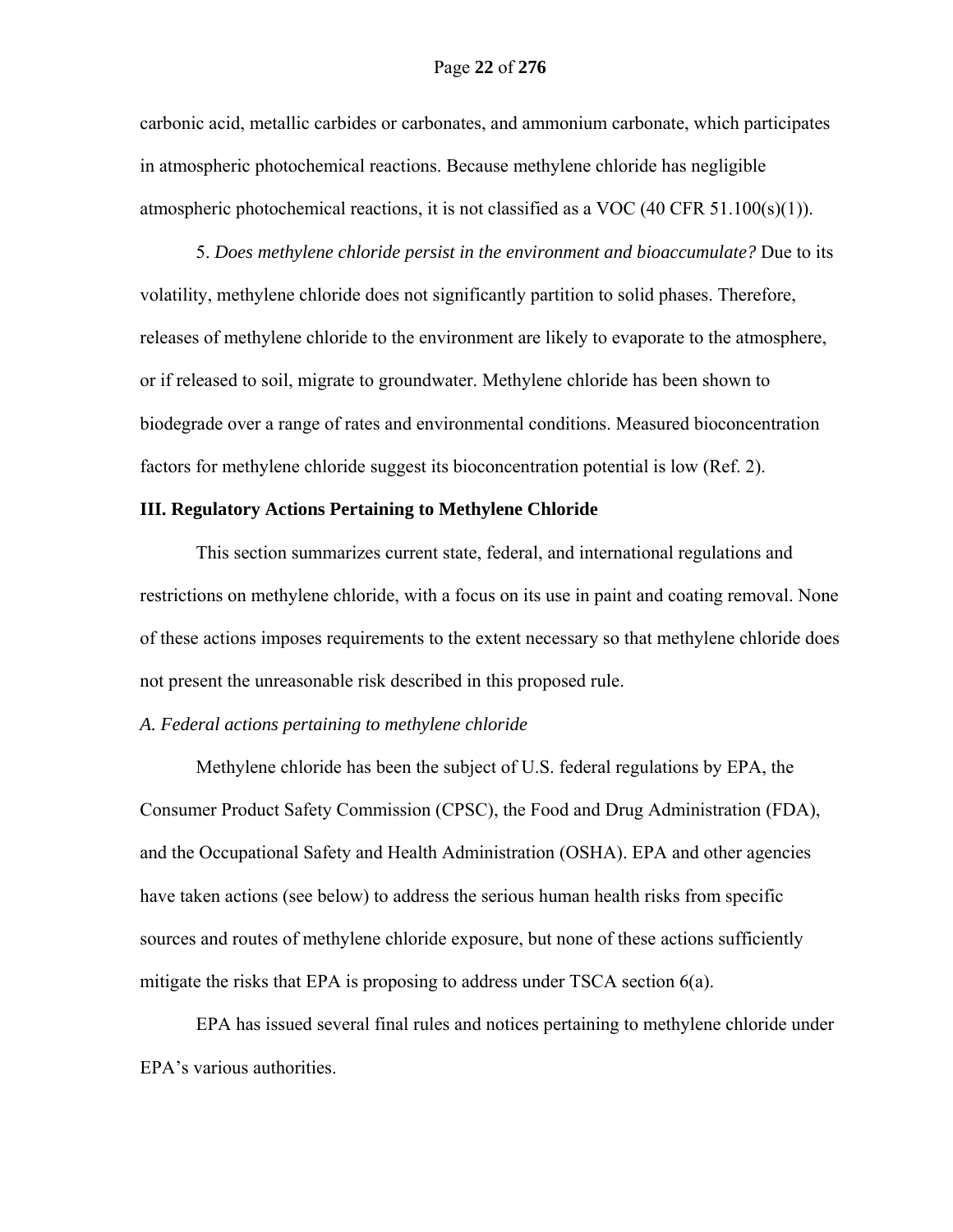• *Clean Air Act*: Methylene chloride is designated as a hazardous air pollutant (HAP) under the Clean Air Act (42 U.S.C. 7412(b)(1))CAA). EPA issued a final rule in January 2008 that promulgated National Emission Standards for Hazardous Air Pollutants (NESHAP) for area sources engaged in paint stripping, surface coating of motor vehicles and mobile equipment, and miscellaneous surface coating operations. In this NESHAP, EPA listed "Paint Stripping," "Plastic Parts and Products (Surface Coating)," and "Autobody Refinishing Paint Shops" as area sources of HAPs that contribute to the risk to public health in urban areas. The final rule included emissions standards that reflect the generally available control technology or management practices in each of these area source categories, and applies to paint stripping operations using methylene chloride (73 FR 1738, January 9, 2008). In 2014, EPA issued a final rule for Flexible Polyurethane Foam Manufacturing that banned the use of methylene chloride as a foam-blowing agent (79 FR 48073, August 15, 2014). In 2015, EPA issued a final rule for Aerospace Manufacturing and Rework Facilities, which updated a NESHAP from 1995 by adding limitations to reduce organic and inorganic emissions HAPs, including methylene chloride, from specialty coating application operations; and removed exemptions for periods of startup, shutdown and malfunction so that affected units would be subject to the emission standards at all times (80 FR 76152, December 7, 2015).

 • *Solid Waste Disposal Act*: Methylene chloride is listed as a hazardous waste under the Resource Conservation and Recovery Act (RCRA) (Code U080) (Ref. 2).

 • *Emergency Planning and Community Right-to-Know Act*: Methylene chloride is listed on the Toxics Release Inventory (TRI) pursuant to section 313 of the Emergency Planning and Community Right-to-Know Act (Ref. 2).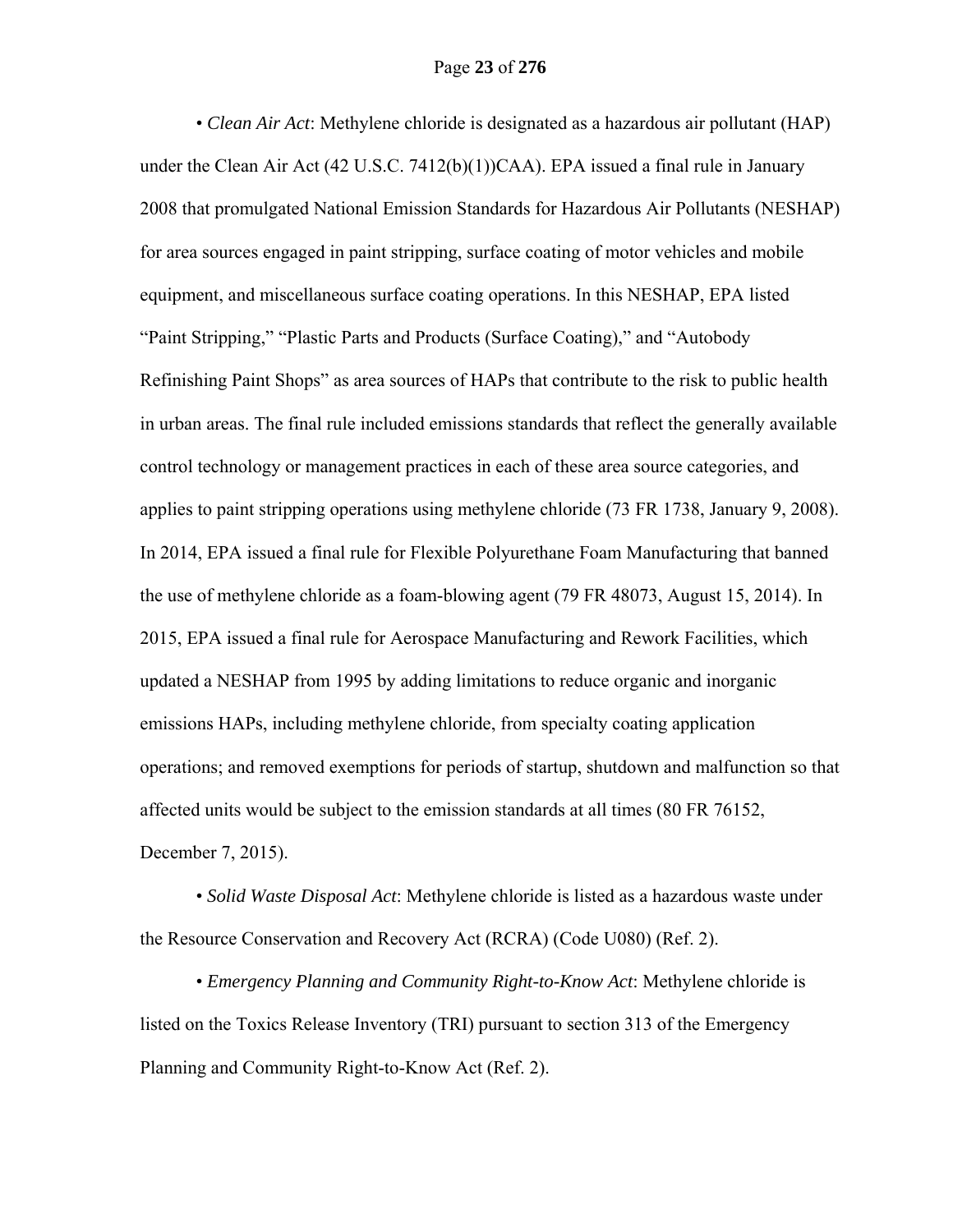• *Safe Drinking Water Act*: The Safe Drinking Water Act (SDWA) requires EPA to determine the level of contaminants in drinking water at which no adverse health effects are likely to occur. EPA has set a maximum contaminant level goal of zero and an enforceable maximum contaminant level for methylene chloride at 0.005 mg/L or 5 parts per billion (57 FR 31776, July 17, 1992).

Regulation of methylene chloride by other agencies includes:

 • In 1987, CPSC issued a statement of policy explaining that CPSC considers household products containing methylene chloride to be hazardous substances and providing guidance on labeling of such products. Labels of products containing methylene chloride are required to state that inhalation of methylene chloride vapor has caused cancer in certain laboratory animals, and the labels must specify precautions to be taken during use by consumers (52 FR 34698, September 14, 1987). In 2016, CPSC was petitioned by the Halogenated Solvents Industry Alliance to amend the statement of interpretation and enforcement policy regarding labeling of household products containing methylene chloride; CPSC published that petition for public comments (81 FR 60298, September 1, 2016).

 • In 1989, FDA banned methylene chloride as an ingredient in all cosmetic products because of its animal carcinogenicity and likely hazard to human health (21 CFR 700.19). Before 1989, methylene chloride had been used in aerosol cosmetic products, such as hairspray (54 FR 27328 (June 29, 1989)).

 • OSHA has taken steps to reduce exposure to methylene chloride in occupational settings. In 1997, OSHA lowered the permissible exposure limit (PEL) for methylene chloride from an eight-hour time-weighted average (TWA) of 500 parts per million (ppm) to an eight-hour TWA of 25 ppm and a 15-minute short-term exposure limit (STEL) of 125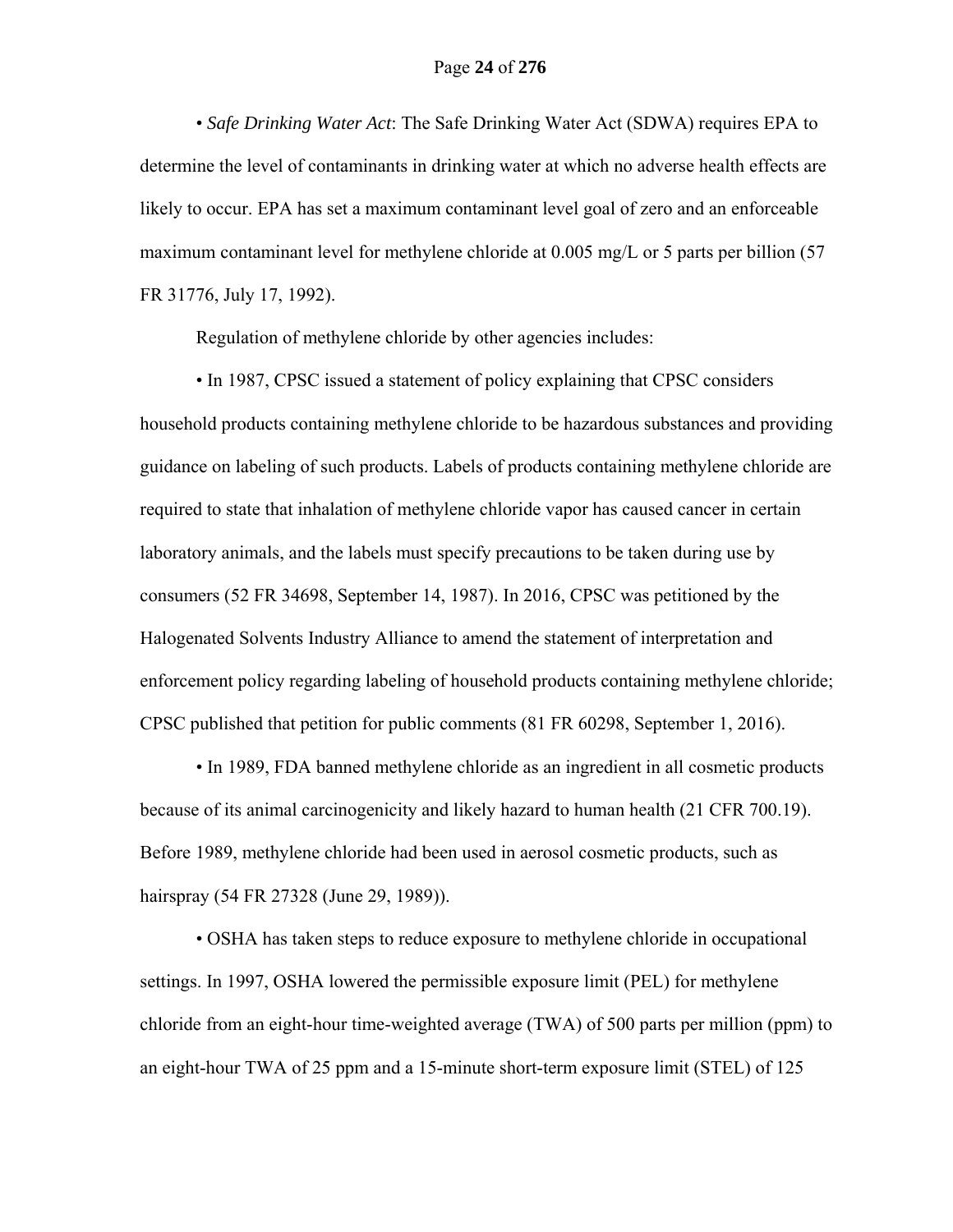ppm. This standard also includes provisions for initial exposure monitoring, engineering controls, work practice controls, medical monitoring, employee training, personal protective equipment, and recordkeeping (29 CFR 1910.1052).

 • The Department of Housing and Urban Development (HUD) has prohibited methylene chloride and other hazardous chemicals for use in removing lead-based paint by HUD contractors and anyone receiving grants or engaging in the HOME Program, which was created by the National Affordable Housing Act of 1990 (Ref. 9).

 • The National Institute for Occupational Safety and Health (NIOSH) considers methylene chloride a potential occupational carcinogen and currently recommends an exposure limit of the "lowest feasible concentration" of methylene chloride (Ref. 10). NIOSH and OSHA in 2013 issued a hazard alert for bathtub refinishing with methylene chloride, warning that methylene-chloride based products are extremely dangerous and that the best way to prevent exposure is to use products that do not contain methylene chloride (Ref. 11).

# *B. State actions pertaining to methylene chloride*

 Several states have taken actions to reduce or make the public aware of risks from methylene chloride. For example, since 2011 methylene chloride has been prohibited from use in graffiti removal in the District of Columbia and 11 states (California, Connecticut, Delaware, Illinois, Indiana, Maine, Maryland, Michigan, New Jersey, New York, and Rhode Island) (Ref.12). Iowa, Indiana, South Carolina, and other states have established detection monitoring regulations for methylene chloride (567 IAC 113.15, 329 IAC 10-21-15, S.C. Code Regs. 16-107.198, Appx. III). In Alaska, methylene chloride is listed as a carcinogenic hazardous substance (18 AAC 75.341). Methylene chloride is listed on California's Safer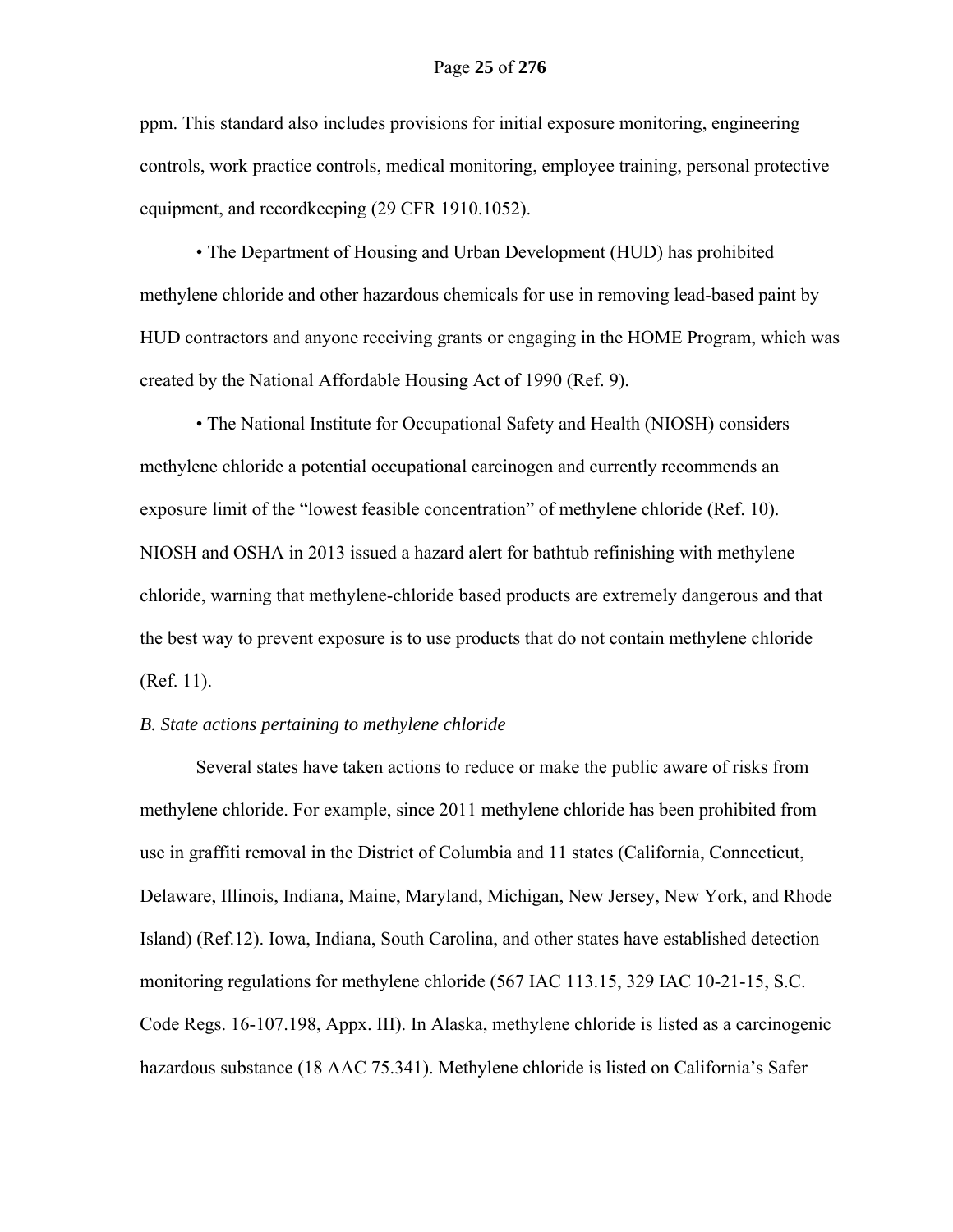Consumer Products regulations candidate list of chemicals that exhibit a hazard trait and are on an authoritative list of either chemical hazard traits or potential exposure concerns (Ref. 13). Methylene chloride is also listed on California's Proposition 65 list of chemicals known to cause cancer, birth defects, or reproductive harm (Ref. 13). In Minnesota, it has been found that methylene chloride may negatively affect the nervous system and cause cancer (Minn. R. 4717.8200, Minn. R. 4717.8100). The state of Washington has listed methylene chloride as a human carcinogen and a chemical of high concern to children (WAC 296-62- 07473, WAC 173-334-130). In Pennsylvania, it is listed as an environmental and special hazardous substance (34 Pa. Code XIII, Ch. 323.2(a)).

All states have set PELs identical to the OSHA 25 ppm eight-hour time weighted average (TWA) PEL (79 FR 61384, October 10, 2014), however it is worth noting that California, Oregon, and Washington, which have a state PEL identical to the OSHA PEL, have slightly different requirements than OSHA for medical evaluation, fit testing for respirators, and implementation timelines related to methylene chloride (8 CCR 5502, OAR 437-002-1052, WAC 296-62-07470). The OSHA PEL is considerably higher than the levels at which EPA identified risks of concern for methylene chloride in paint and coating removal and would not be protective for the unreasonable risks identified.

*C. International actions pertaining to methylene chloride* 

Methylene chloride is also regulated internationally and industrial and commercial sectors in certain other countries have moved to alternatives.

In Canada, the Canadian Minister of the Environment published in 2003 a Notice under Part 4 of the "Canadian Environmental Protection Act, 1999" requiring the preparation and implementation of pollution prevention plans for methylene chloride (Ref. 14). This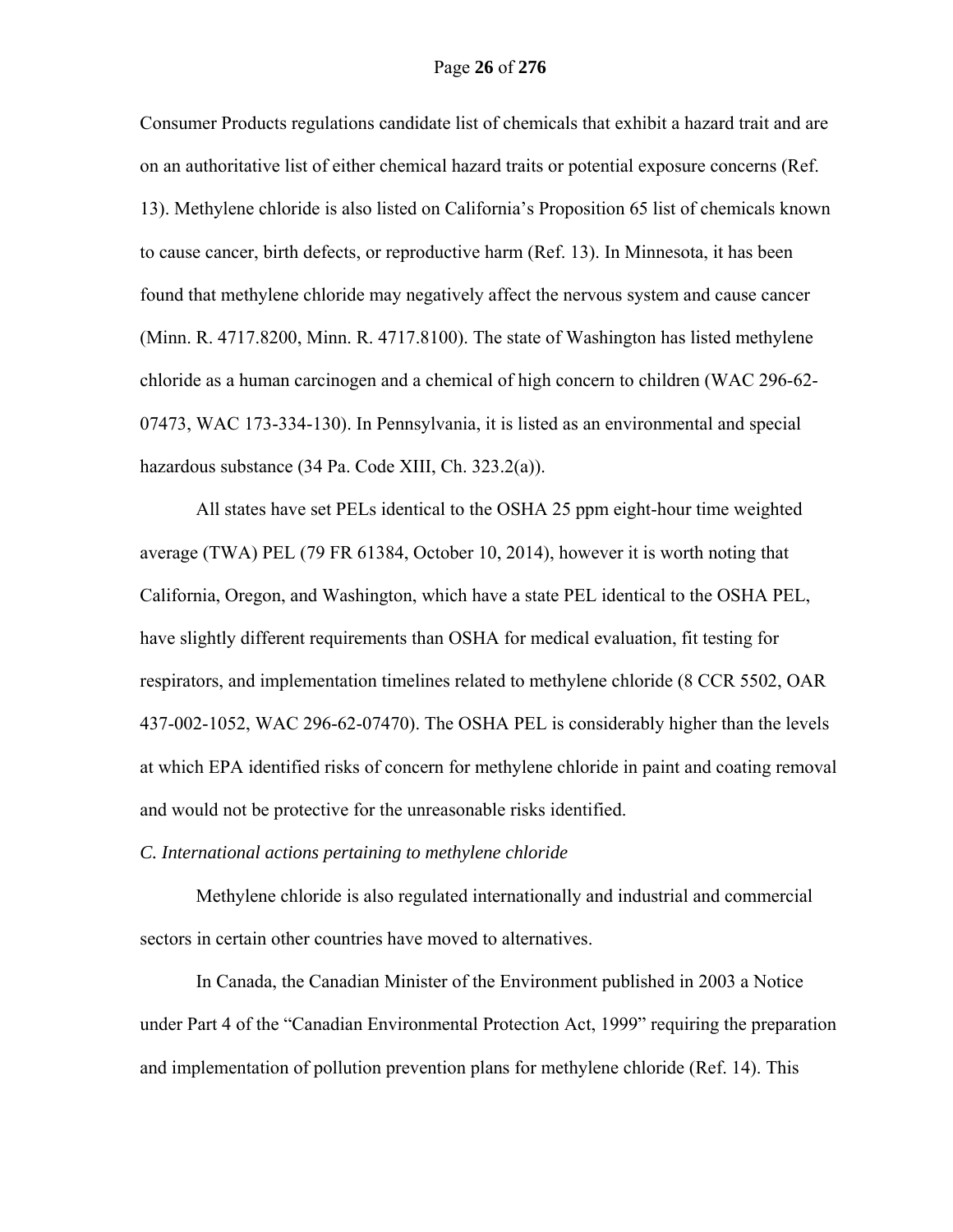Notice targets persons involved in the use of methylene chloride for the following activities: Aircraft paint stripping; flexible polyurethane foam blowing; pharmaceuticals and chemical intermediates manufacturing and tablet coating; industrial cleaning; and adhesive formulations. Also in 2003, Environment Canada published a Code of Practice for the reduction of methylene chloride emissions from the use of paint and coating removal products in commercial furniture refinishing and other stripping applications (Ref. 14). This Code of Practice was developed by a multi-stakeholder technical working committee, which consisted of industry representatives (i.e., furniture refinishers, auto body shops, formulators of paint and coating removal products, solvent recovery firms), government personnel, and environmental non-governmental organizations.

In the European Union, the European Commission amended its Registration, Evaluation, Authorization, and Restriction of Chemical substances in 2010 to incorporate restrictions for the use of methylene chloride in paint removers. Methylene chloride is banned in the European Union from: (1) Placement on the market in a new product for consumers/professionals after December 2010; (2) placement on the market in any product for consumers/professionals after December 2011; and (3) use by professionals after June 2012. Member States could allow the use of methylene chloride if they have a program to license and train professionals in the following: Awareness; evaluation and management of risks; use of adequate ventilation; and use of appropriate personal protective equipment (Ref. 15). The United Kingdom has issued a derogation to allow professional use of methylene chloride (Ref. 16). In addition, industrial installations using methylene chloride must have effective ventilation, minimize evaporation from tanks, and have measures for safe handling of methylene chloride in tanks, adequate personal protective equipment, and adequate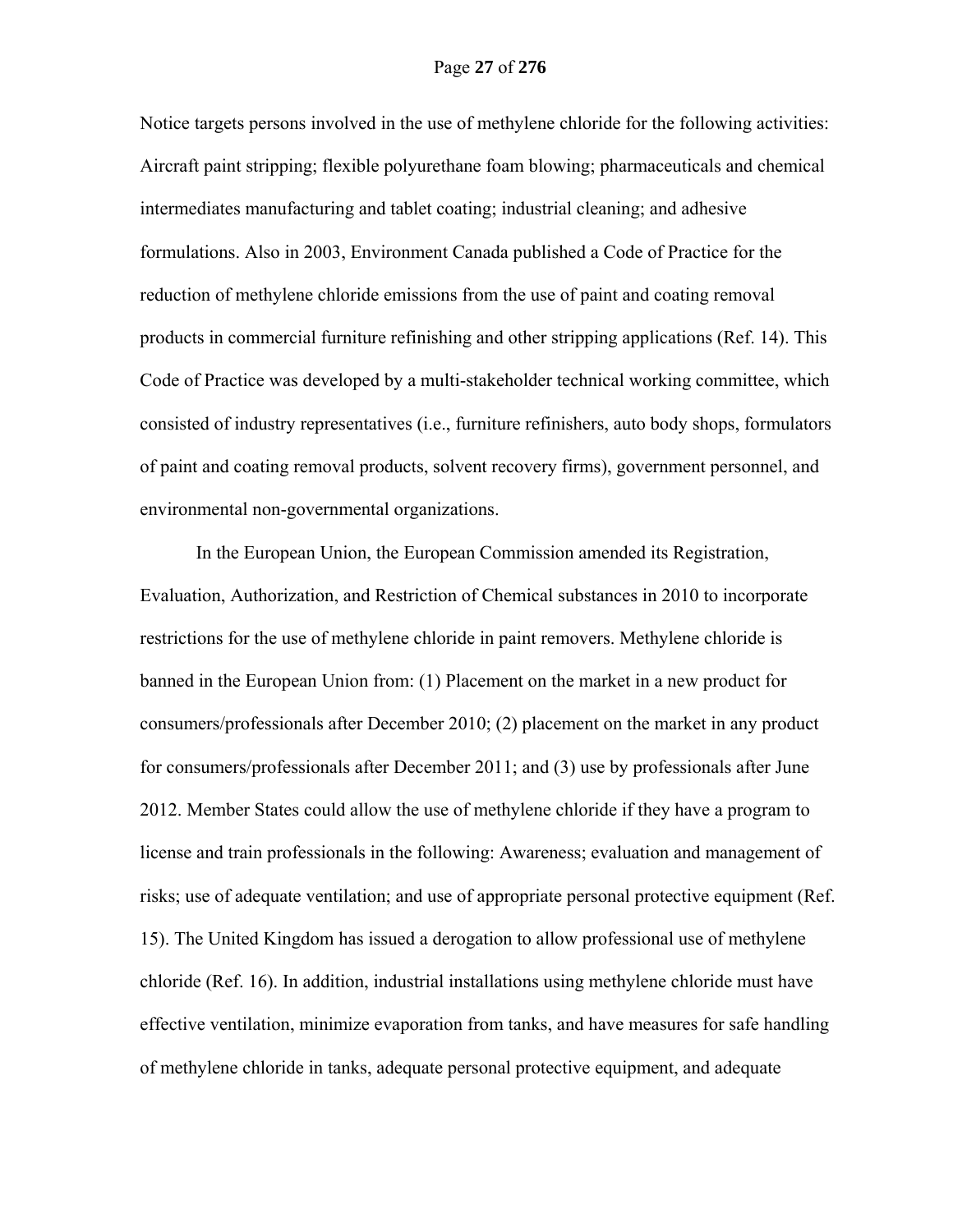information and training for operators. Paint and coating removers containing methylene chloride in a concentration equal to or greater than 0.1% by weight must include a label: "Restricted to industrial use and to professionals approved in certain EU Member States – verify where use is allowed" (Ref. 15).

# **IV. Methylene Chloride Risk Assessment and Outreach**

In 2013, EPA identified methylene chloride in paint and coating removal as a priority for risk assessment under the TSCA Work Plan. This unit describes the development of the methylene chloride risk assessment and supporting analysis and expert input on the uses that are the subject of this proposed rule. A more detailed discussion of the risks associated with methylene chloride in paint and coating removal can be found in Unit VI.C.1.

# *A. TSCA Work Plan for Chemical Assessments*

In 2012, EPA released the "TSCA Work Plan Chemicals: Methods Document" in which EPA described the process the Agency intended to use to identify potential candidate chemicals for near-term review and assessment under TSCA (Ref. 17). EPA also released the initial list of TSCA Work Plan chemicals identified for further assessment under TSCA as part of its chemical safety program (Ref. 1).

The process for identifying these chemicals for further assessment under TSCA was based on a combination of hazard, exposure, and persistence and bioaccumulation characteristics, and is described in the TSCA Work Plan Chemicals Methods Document (Ref. 17). Using the TSCA Work Plan chemical prioritization criteria, methylene chloride ranked high for health hazards and exposure potential and was included on the initial list of TSCA Work Plan chemicals for assessment. Methylene chloride appeared in the 2012 TSCA Work Plan for Chemical Assessments and in the 2014 update of the TSCA Work Plan for Chemical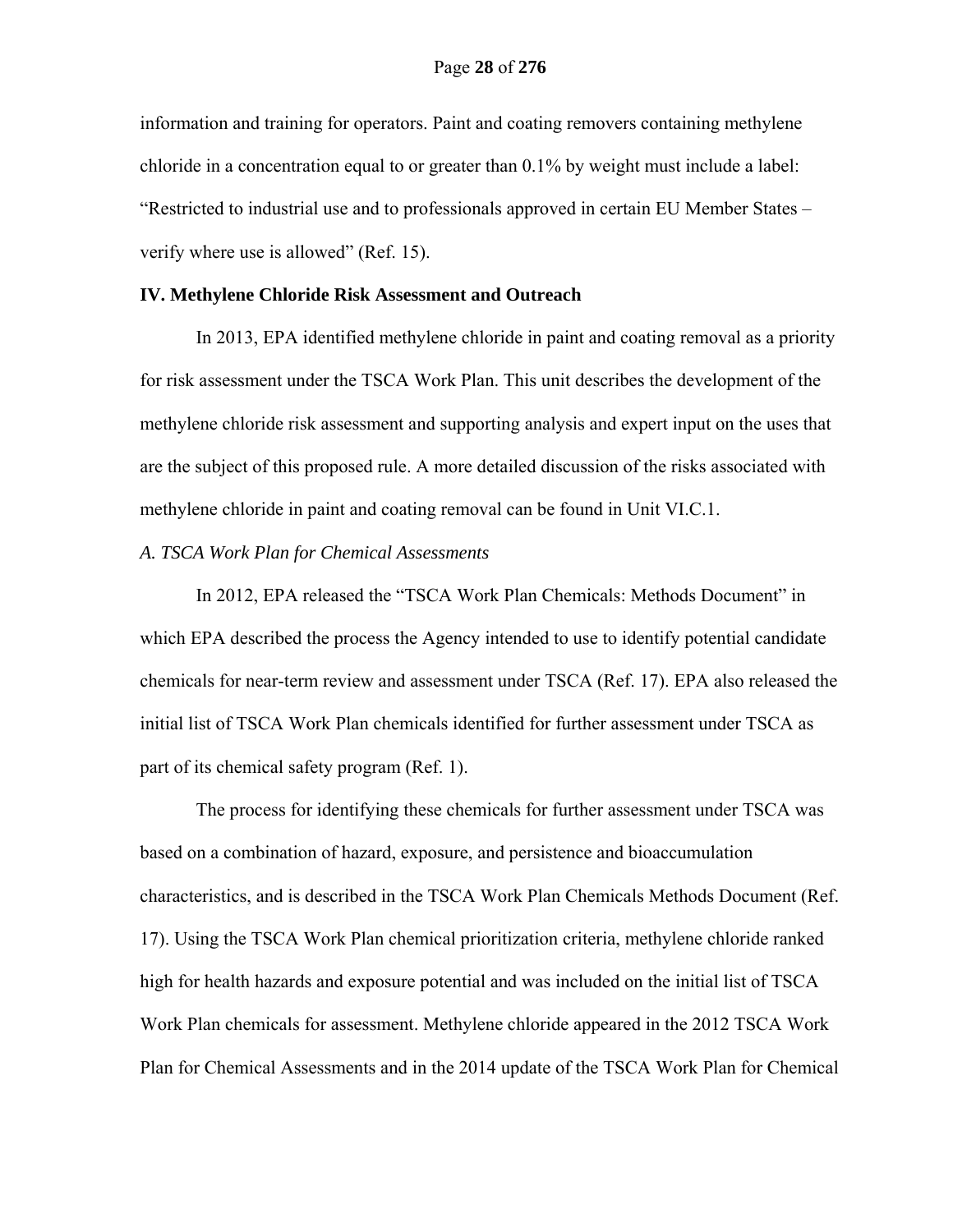#### Assessments.

# *B. Methylene chloride risk assessment*

EPA finalized a TSCA Work Plan Chemical Risk Assessment for methylene chloride (methylene chloride risk assessment) in August 2014, following the 2013 peer review of the 2012 draft methylene chloride risk assessment. All documents from the 2013 peer review of the draft methylene chloride risk assessment are available in EPA Docket Number EPA-HQ-OPPT-2012-0725. The completed risk assessment is included in that docket.

The methylene chloride risk assessment evaluated health risks to consumers, workers, and bystanders from inhalation exposures to methylene chloride when used in paint and coating removal (Ref. 2). EPA assumes workers and consumers would be adults of both sexes 16 and older, including pregnant women. EPA assumes bystanders in commercial or occupational settings would be worker non-users or adjacent workers, while bystanders in residential settings would be individuals of any age group (e.g., children, adults, the elderly) nearby during product application. During scoping and problem formulation for the risk assessment, EPA focused on paint and coating removal because it was expected to involve frequent or routine use of methylene chloride in high concentrations and/or have high potential for human exposure (Ref. 2). However, this does not mean that EPA found that other uses not included in the methylene chloride risk assessment present low risk.

The methylene chloride risk assessment characterized human health effects associated with paint removal with methylene chloride. Based on the physical-chemical properties of methylene chloride and the paint and coating removal use scenarios described in the assessment, EPA assessed inhalation as the predominant route of exposure to methylene chloride during paint removal. Though highly volatile compounds such as methylene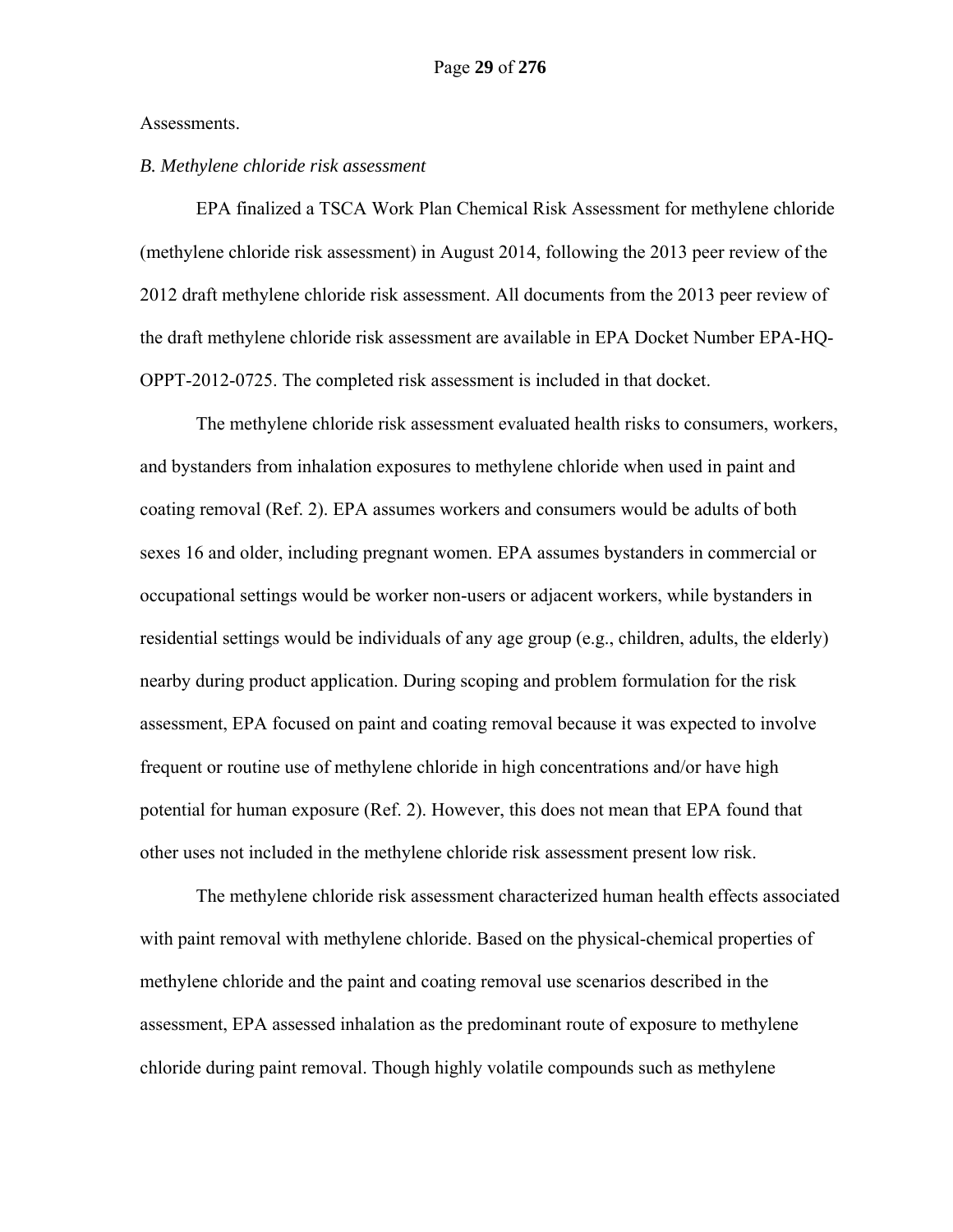chloride may also be absorbed through the skin, EPA does not have the data nor the methodology to assess methylene chloride dermal exposure during paint removal. As a result, the assessment may underestimate total exposures to methylene chloride during paint removal due to this inability to evaluate dermal exposure (Ref. 2).

The methylene chloride risk assessment identified risks of concern following acute (short-term) and chronic exposures for workers and consumers conducting paint removal with methylene chloride, as well as for exposed bystanders, including residents of homes in which paint removal is conducted and worker non-users adjacent to other workers conducting paint removal. The acute risks identified include death; neurological impacts such as coma, incapacitation, loss of consciousness, and dizziness; and liver effects. The chronic risks identified include brain, liver, lung, and hematopoietic cancers and liver damage (Ref. 2).

Margins of exposure (MOEs) were used in this assessment to estimate non-cancer risks for acute exposures (for consumers and workers) and chronic exposures (for workers). The MOE is the point of departure (an approximation of the no-observed adverse effect level (NOAEL)) for a specific health endpoint divided by the exposure concentration for the specific scenario of concern. The benchmark MOE accounts for the total uncertainty in a point of departure, including: (1) The variation in sensitivity among the members of the human population (i.e., interhuman or intraspecies variability); (2) the uncertainty in extrapolating animal data to humans (i.e., interspecies variability); (3) the uncertainty in extrapolating from data obtained in a study with less-than-lifetime exposure to lifetime exposure (i.e., extrapolating from subchronic to chronic exposure); and (4) the uncertainty in extrapolating from a lowest observed adverse effect level rather than from a NOAEL (Ref. 18). MOEs provide a non-cancer risk profile by presenting a range of estimates for different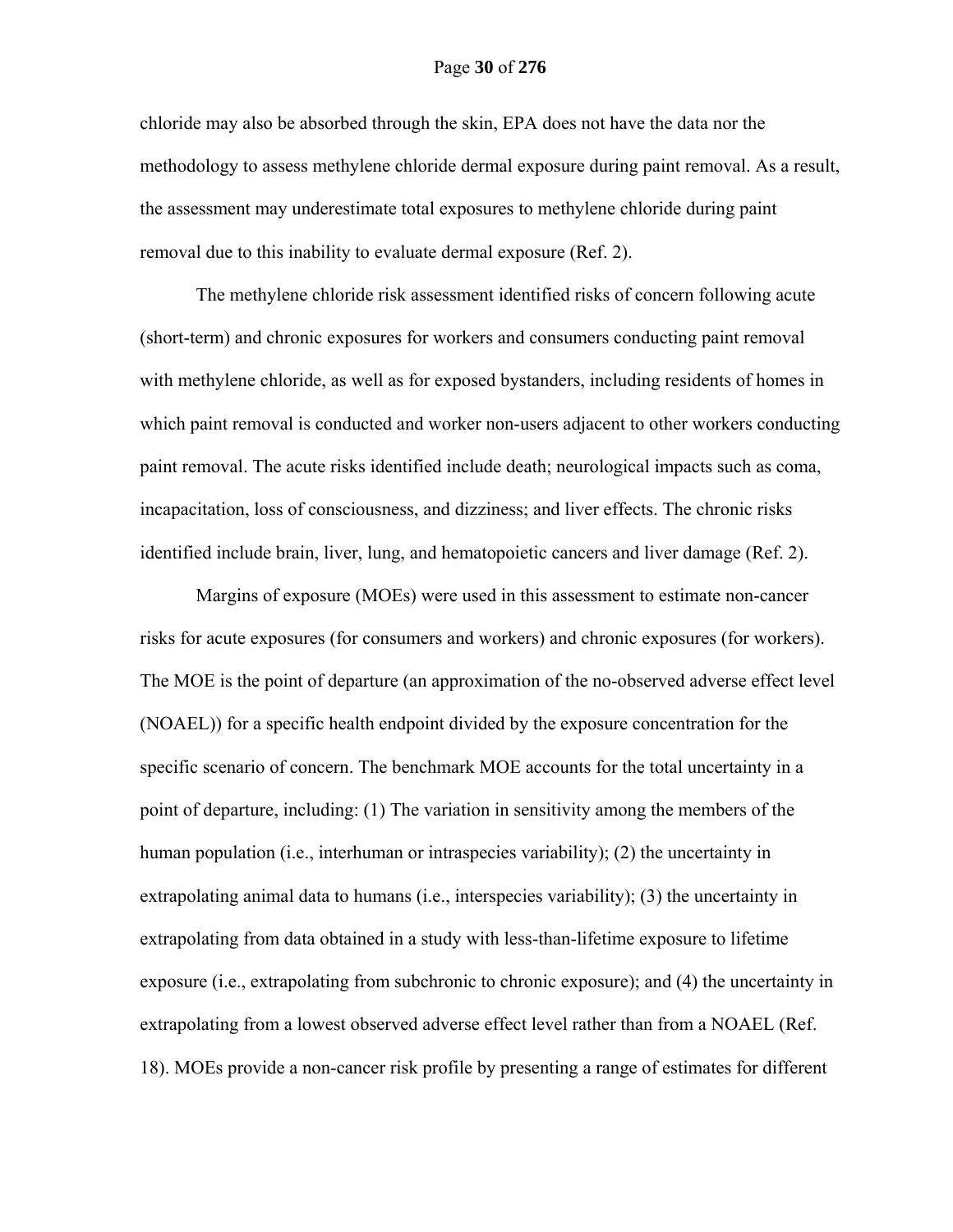non-cancer health effects for different exposure scenarios, and are a widely recognized method for evaluating a range of potential non-cancer health risks from exposure to a chemical. For non-cancer effects EPA estimated exposures that are significantly larger than the point of departure, thus resulting in MOEs that are significantly less than the benchmark MOE (Ref. 2). For methylene chloride, EPA identified acute or chronic non-cancer risks of concern if the MOE estimates were less than the benchmark MOE of 10 (Ref. 2). The health endpoint used for the benchmark MOE for acute exposure to methylene chloride is central nervous system effects, such as dizziness or incapacitation; the health endpoint used for the benchmark MOE for chronic exposure to methylene chloride is liver toxicity. These are the most sensitive adverse health effects from exposure to methylene chloride.

Methylene chloride is a likely human carcinogen; cancer risks determine the estimated incremental increased probability of an individual in an exposed population developing cancer over a lifetime following exposure to the chemical under specified use scenarios. Standard cancer benchmarks used by EPA and other regulatory agencies are an increased cancer risk of 1 in 1,000,000 ranging to 1 in 10,000 (i.e.,  $1 \times 10^{-6}$  to  $1 \times 10^{-4}$ ). For cancer effects, EPA estimated that workers and occupational bystanders exposed to methylene chloride in paint and coating removal have an increase in cancer risk that ranged from 10 times to almost 1,000 times greater than a cancer benchmark of 1 in 1,000,000, depending on the specific way paint or coating removal was conducted with methylene chloride (Ref. 2).

The levels of acute and chronic exposures estimated to present low risk for noncancer effects also result in low risk for cancer.

The assessment identified the following risks from acute exposures to methylene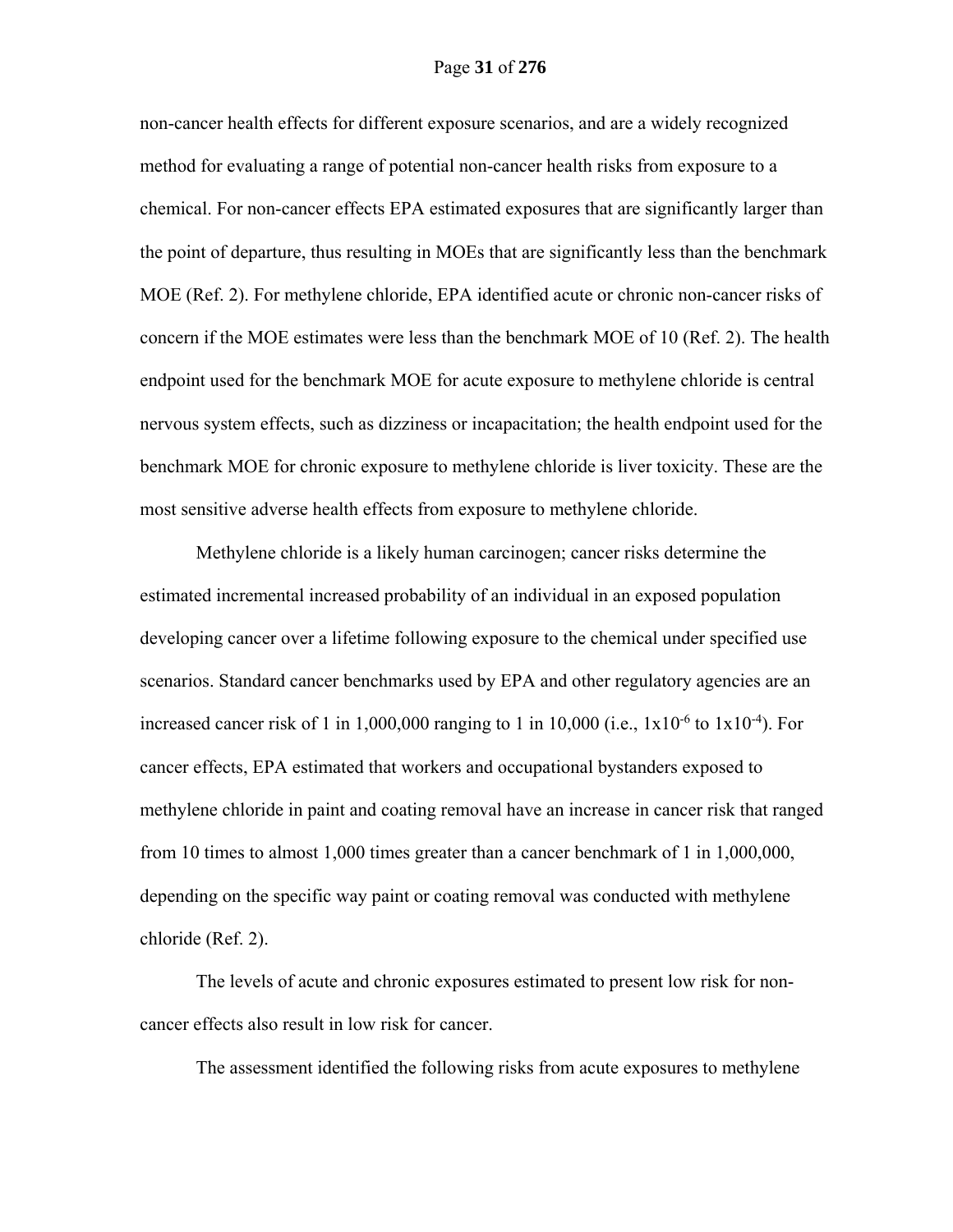chloride when used in paint and coating removal (Ref. 2):

 • Acute risks of incapacitation, coma, or death in workers exposed to methylene chloride in paint removers when no respiratory protection is used. In some industries with high exposure scenarios, these risks of incapacitation or death are present even when respiratory protection is used.

 • Acute risks of neurological effects for most workers. These risks are present even when respiratory protection is used.

 • Acute risks of neurological effects for consumer users of methylene chloride as a paint remover.

 • Acute risks of neurological effects for bystanders (including children and worker non-users) in the location in which paint removers containing methylene are used by either residents or commercial users. These risks are also present for exposures to methylene chloride in a location after the paint removal work is complete, because methylene chloride can remain in the air in spaces that are enclosed, confined, or lacking ventilation.

Based on the risk assessment scenarios, EPA identified the following non-cancer risks from chronic exposures to methylene chloride in paint and coating removal (Ref. 2):

 • Non-cancer risks for liver effects for most workers (including worker non-users, or adjacent workers) in industries conducting paint removal.

 • Non-cancer risks occur for most workers (including adjacent workers) when exposed to paint removers containing methylene chloride even when wearing respiratory protection in the exposure scenarios that predominantly demonstrate variations in exposure conditions (i.e., exposure frequency and working years) in facilities reporting central tendency or high-end air levels of methylene chloride. Among all the occupational scenarios,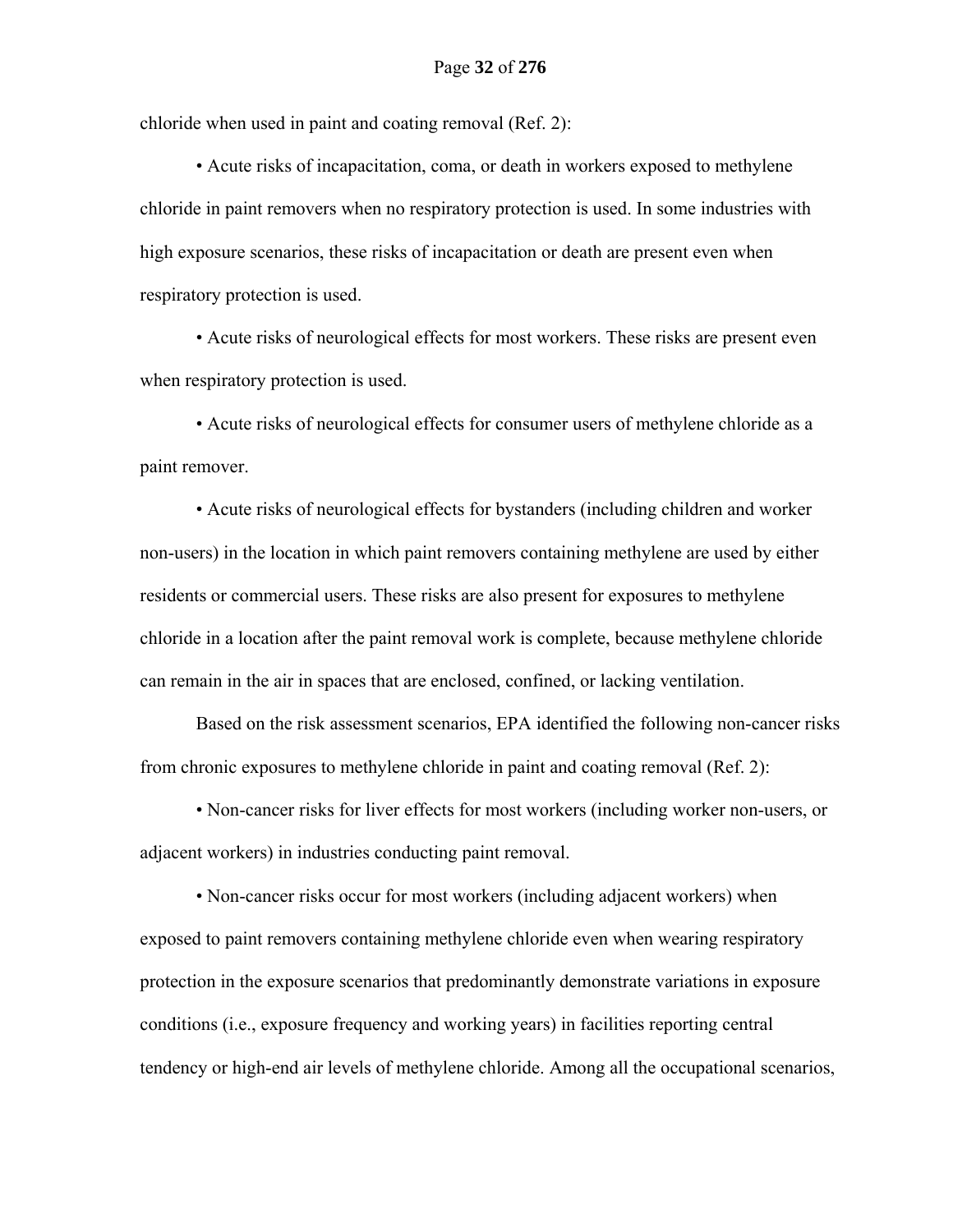the greatest risk of concern is for workers engaging in long-term use of or exposure to methylene chloride as a paint remover (i.e., 250 days/year for 40 years) with no respiratory protection.

The assessment identified the following cancer risks from chronic exposures to methylene chloride when used in paint removal (Ref. 2):

 • Cancer risks for workers (including adjacent workers) exposed to methylene chloride as a paint remover in various industries. These cancer risks include liver cancer, lung cancer, brain cancer, non-Hodgkin lymphoma, and multiple myeloma.

 • The greatest cancer risks occur for workers exposed to methylene chloride when used as a paint remover who have no respiratory protection and are exposed for an extended period.

# *C. Supplemental analysis consistent with the methylene chloride risk assessment*

Following the methylene chloride risk assessment, EPA conducted supplemental analyses to inform risk management. These analyses are consistent with the scope of the methylene chloride risk assessment and were based on the peer-reviewed methodology used in the methylene chloride risk assessment. They included identification of baseline and central tendency exposure scenarios, impacts of reduced methylene chloride content in paint removers, addition of local exhaust ventilation (LEV), use of personal protective equipment (PPE), additional consumer exposure scenarios, and methods of monitoring to determine workplace exposures. The results of EPA's analyses are available in this rulemaking docket (Refs. 19, 20, and 21). Prior to promulgation of the final rule, EPA will peer review the "Respirator and Glove Specifications for Workers Exposed to Methylene Chloride in Paint and Coating Removal," "Supplemental Consumer Exposure and Risk Estimation Technical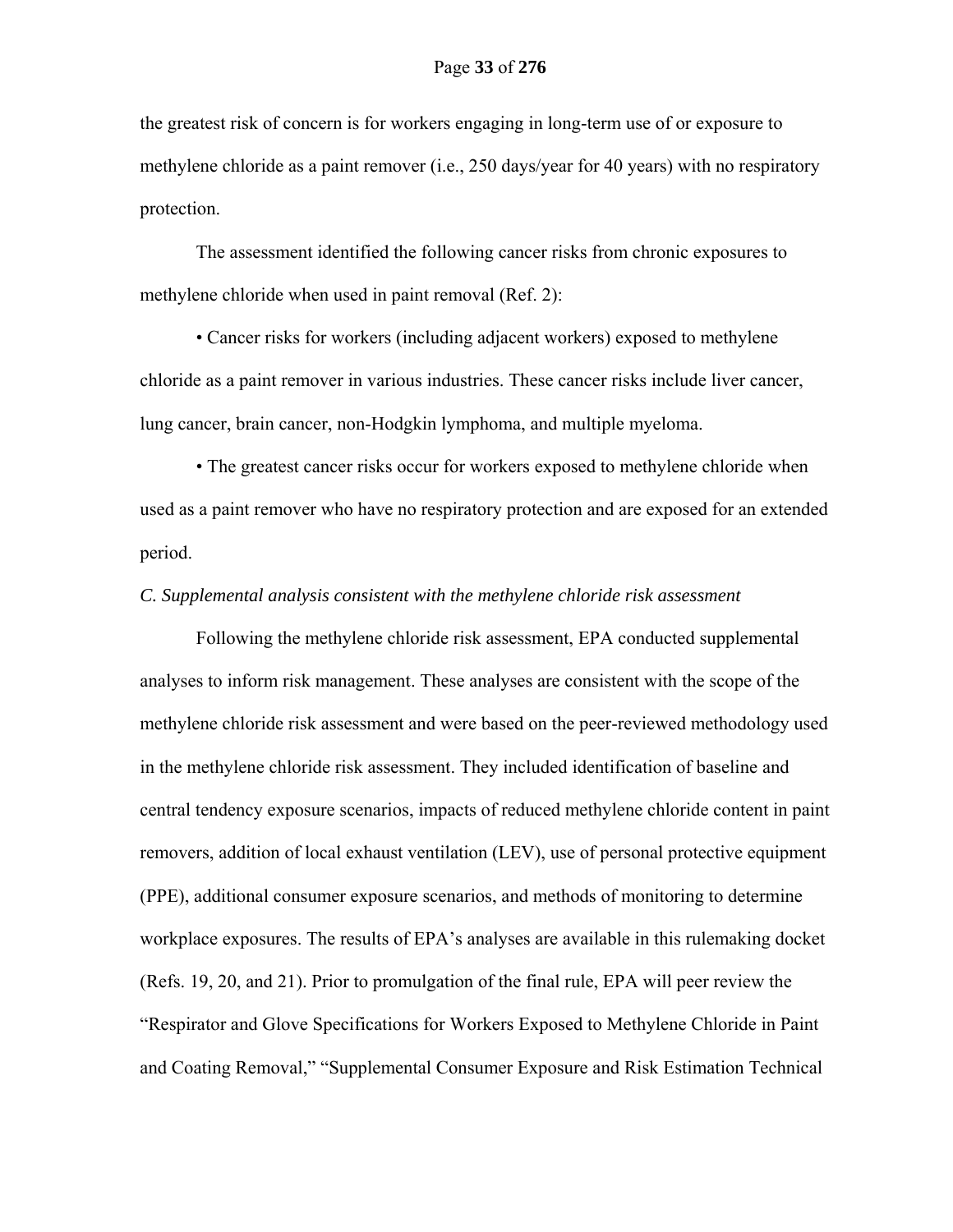Report for Methylene Chloride in Paint and Coating Removal", and "Recommendation for an Existing Chemical Exposure Concentration Limit (ECEL) for Occupational Use of Methylene Chloride and Workplace Air Monitoring Methods for Methylene Chloride" (Refs. 19, 20, 21).

# *D. Outreach*

In addition to the consultations described in Unit XXIII.C., EPA engaged in discussions with experts on and users of paint removers (Ref. 22). The purpose of these discussions was to hear from users, academics, manufacturers, and members of the public health community about practices related to paint removal in various industries and by consumers; the importance of methylene chloride and NMP in paint removal; frequentlyused substitute chemicals or alternative paint removal methods; engineering control measures and personal protective equipment currently in use or feasibly adoptable for paint removal; and other risk reduction approaches that may have already been adopted or considered for commercial or consumer paint removal. Informed by these discussions and by industry and other governmental research, EPA has concluded that alternatives to methylene chloride and NMP are available for nearly all paint removal uses.

EPA is continuing to gather information, to the extent practicable, regarding the availability of alternatives to methylene chloride for furniture refinishing. EPA plans to continue to engage stakeholders to identify what methods may be available as alternatives to methylene chloride. After collecting the information, EPA expects to address this use of methylene chloride so that the substance no longer poses an unreasonable risk and intends to issue separately a proposal in the future. Also see Unit XI.

# **V. Regulatory Approach for Methylene Chloride in Paint and Coating Removal**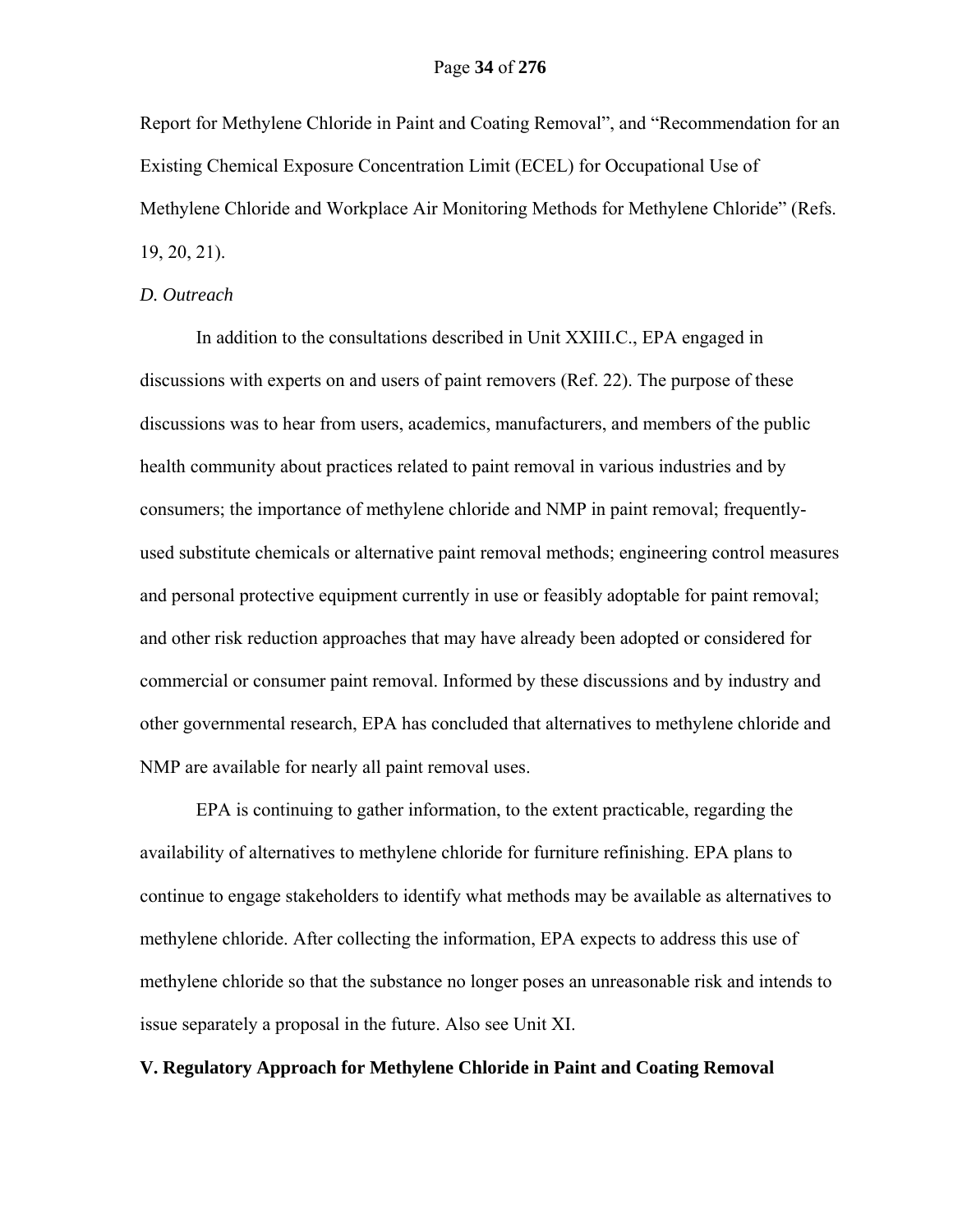*A. TSCA section 6(a) unreasonable risk analysis* 

Under TSCA section 6(a), if the Administrator determines that a chemical substance presents an unreasonable risk of injury to health or the environment, without consideration of costs or other non-risk factors, including an unreasonable risk to a potentially exposed or susceptible subpopulation identified as relevant to the Agency's risk evaluation, under the conditions of use, EPA must by rule apply one or more requirements to the extent necessary so that the chemical substance no longer presents such risk.

TSCA section 6(a) requirements can include one or more, or a combination of, the following actions:

• Prohibit or otherwise restrict the manufacturing, processing, or distribution in commerce of such substances  $(\S6(a)(1))$ .

• Prohibit or otherwise restrict the manufacturing, processing, or distribution in commerce of such substances for particular uses or for uses in excess of a specified concentration  $(\S6(a)(2))$ .

• Require minimum warning labels and instructions (§6(a)(3)).

• Require recordkeeping or testing (§6(a)(4)).

• Prohibit or regulate any manner or method of commercial use  $(\S6(a)(5))$ .

• Prohibit or otherwise regulate any manner or method of disposal  $(\S6(a)(6))$ .

• Direct manufacturers and processors to give notice of the determination to distributors and the public and replace or repurchase substances  $(\S6(a)(7))$ .

EPA analyzed a wide range of regulatory options under section 6(a) for each use in order to select the proposed regulatory approach (Refs. 23 and 24). For each use, EPA considered whether a regulatory option (or combination of options) would address the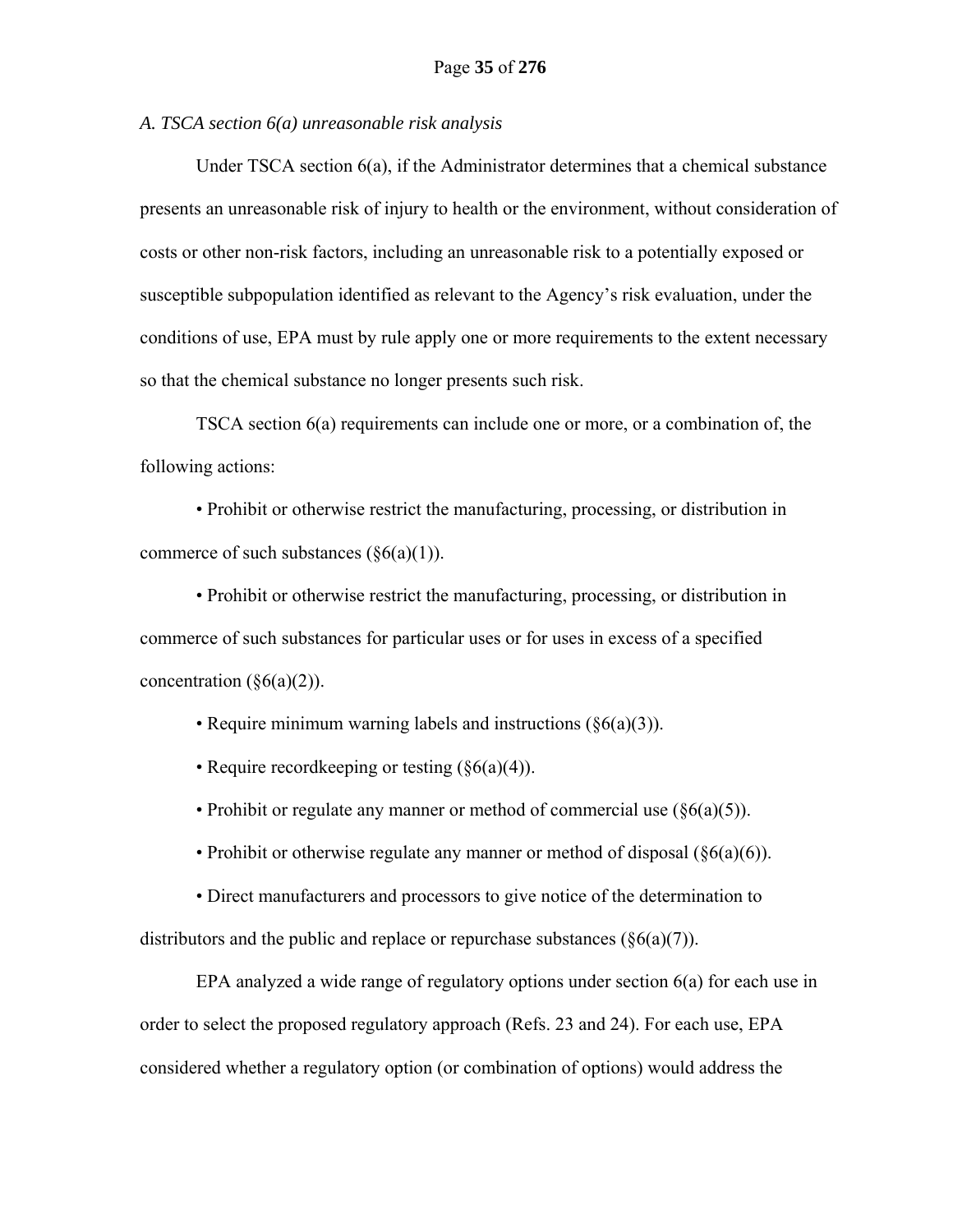identified unreasonable risks so that the chemical substance no longer presents such risks. EPA found that an option that could reduce exposures such that they would achieve the benchmark MOE for the most sensitive non-cancer endpoint would address the risk of concern for other non-cancer endpoints. Additionally, EPA's assessments for methylene chloride in paint and coating removal found that exposures that meet the benchmark MOE for the most sensitive non-cancer endpoint would also not result in cancer risks of concern.

After the technical analysis, which represents EPA's assessment of the potential for the regulatory options to achieve risk benchmarks based on analysis of exposure scenarios, EPA then considered how reliably the regulatory options would actually reach these benchmarks. For the purposes of this proposal, EPA found that an option addressed the risk so that it was no longer unreasonable if the option could achieve the benchmark MOE or cancer benchmark for the most sensitive endpoint. In considering whether a regulatory option would ensure the chemical no longer presents the unreasonable risk, the Agency considered whether the option could be realistically implemented or whether there were practical limitations on how well the option would mitigate the risks in relation to the benchmarks, as well as whether the option's protectiveness was influenced by concerns related to environmental justice, children's health, and potentially exposed or susceptible subpopulations identified as relevant to the Agency's risk evaluation.

# *B. TSCA Section 6(c)(2) Considerations*

TSCA section 6(c)(2) requires EPA to consider and publish a statement based on reasonably available information with respect to the:

• Health effects of the chemical substance or mixture (in this case, methylene chloride) and the magnitude of human exposure to methylene chloride;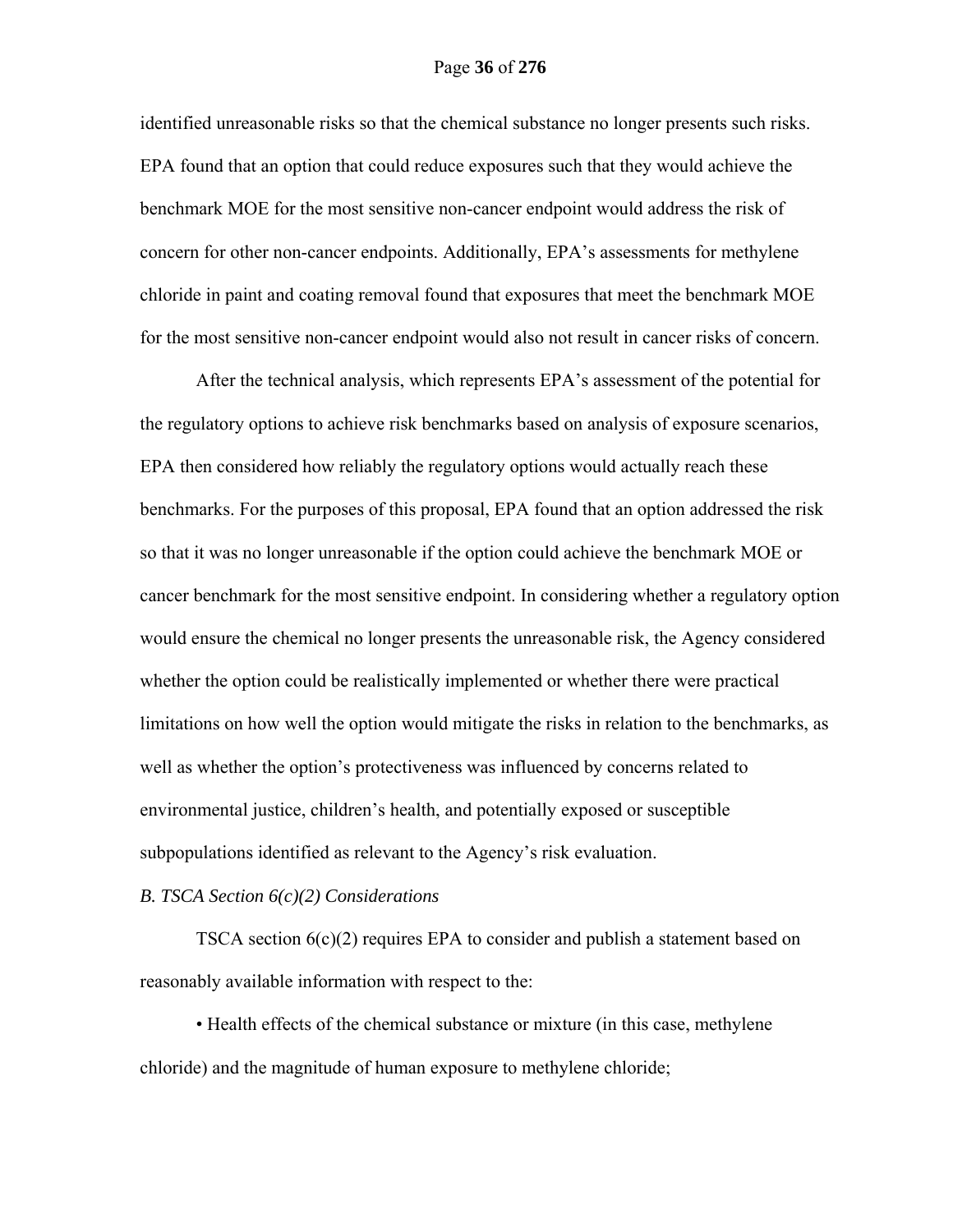• Environmental effects of methylene chloride and the magnitude of exposure of the environment to methylene chloride;

• Benefits of methylene chloride for various uses;

• Reasonably ascertainable economic consequences of the rule, including: The likely effect of the rule on the national economy, small business, technological innovation, the environment, and public health; the costs and benefits of the proposed and final rule and of the one or more primary alternatives that EPA considered; and the cost-effectiveness of the proposed rule and of the one or more primary alternatives that EPA considered.

In addition, in selecting among prohibitions and other restrictions available under TSCA section 6(a), EPA must factor in, to the extent practicable, these considerations. Further, in deciding whether to prohibit or restrict in a manner that substantially prevents a specific condition of use of a chemical substance or mixture, and in setting an appropriate transition period for such action, EPA must also consider, to the extent practicable, whether technically and economically feasible alternatives that benefit health or the environment will be reasonably available as a substitute when the proposed prohibition or other restriction takes effect.

EPA's analysis of the health effects and magnitude of exposure to methylene chloride can be found in Units IV.B., VI.C.1. and VI.D., which discuss the methylene chloride risk assessment and EPA's regulatory assessment of methylene chloride in paint and coating removal. A discussion of the environmental effects of methylene chloride is in Unit II.D.

With respect to the costs and benefits of this proposal and the alternatives EPA considered, as well as the impacts on small businesses, the full analysis is presented in the Economic Analysis (Ref. 4). To the extent information was reasonably available, EPA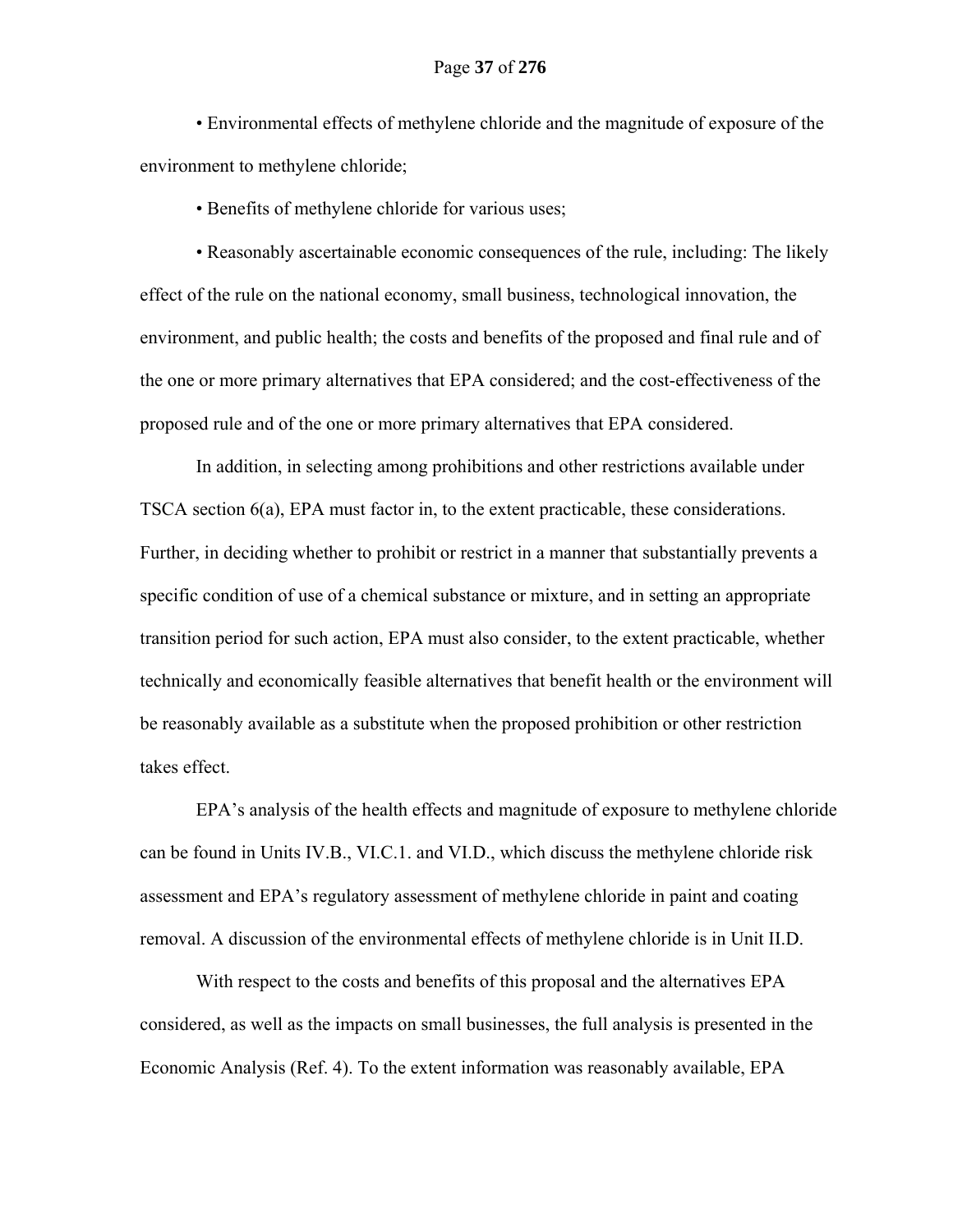considered the benefits realized from risk reductions (including monetized benefits, nonmonetized quantified benefits, and qualitative benefits), offsets to benefits from countervailing risks (e.g., risks from chemical substitutions and alternative practices), the relative risk for environmental justice populations and children and other potentially exposed or susceptible subpopulations (as compared to the general population), the cost of regulatory requirements for the various options, and the cost effectiveness of the proposed action and the one or more primary alternate regulatory options. A discussion of the benefits EPA considered can be found in Units VI.D. and VII.B. as well as in the Economic Analysis (Ref. 4).

EPA considered the estimated costs to regulated entities as well as the cost to administer and enforce the options. For example, an option that includes use of a respirator would include inspections to evaluate compliance with all elements of a respiratory protection program (Ref. 25). In understanding the burden, EPA took into account reasonably available information about the functionality and performance efficacy of the regulatory options and the ability to implement the use of chemical substitutes or other alternatives. Reasonably available information included the existence of other Federal, state, or international regulatory requirements associated with each of the regulatory options as well as the commercial history for the options. A discussion of the costs EPA considered and a discussion of the cost-effectiveness of the proposal and the primary alternate regulatory options that EPA considered is in Units VI.F. and VII.A. In addition, a discussion of the impacts on small businesses is in Unit XXIII. and in the Initial Regulatory Flexibility Analysis and Report from the Small Business Advocacy Review Panel (Refs. 26 and 27).

With respect to the anticipated effects of this proposal on the national economy, EPA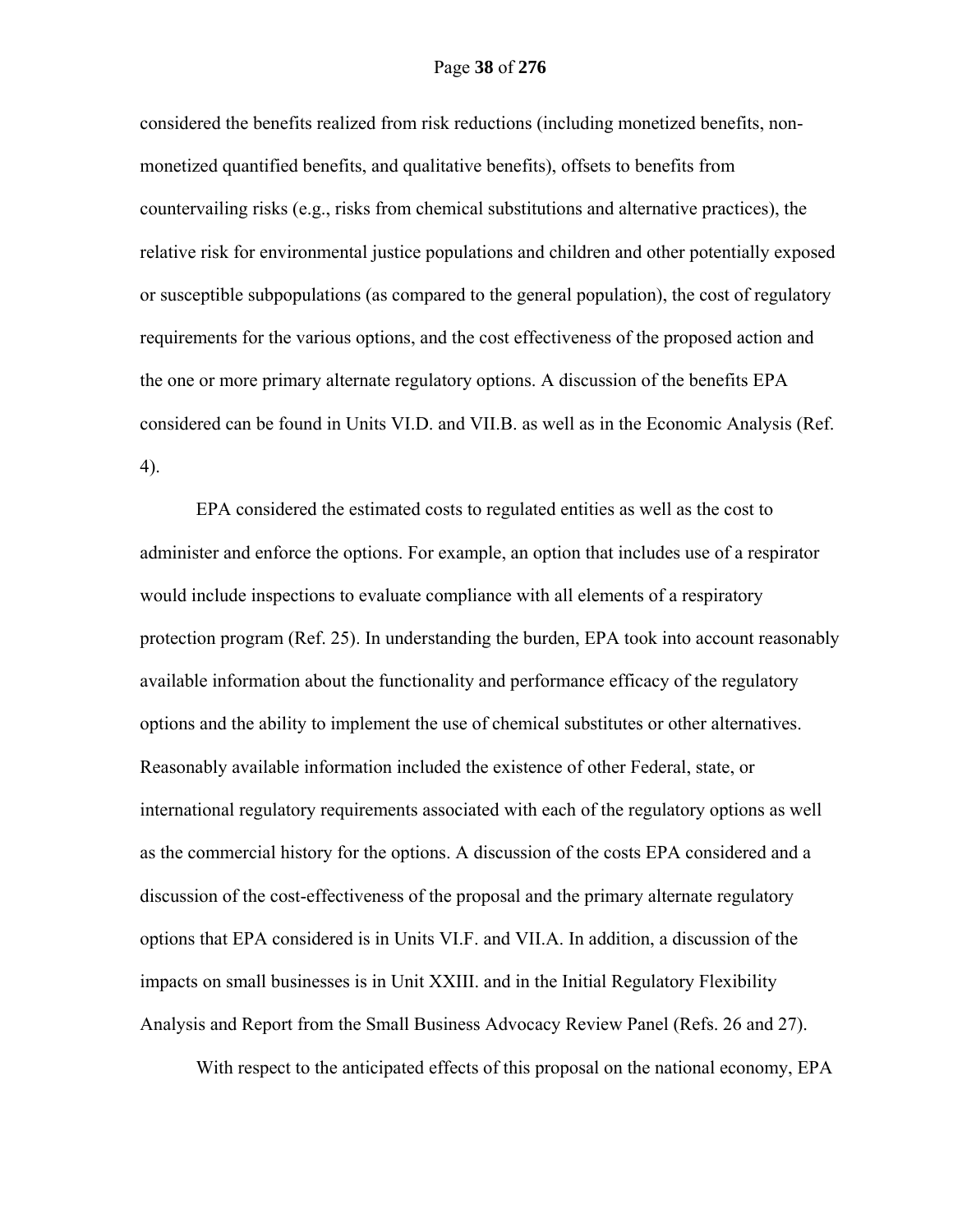considered the number of businesses and workers that would be affected and the costs and benefits to those businesses and workers. In addition, EPA considered the employment impacts of this proposal, as discussed in section 9.2 of the Economic Analysis (Ref. 4). EPA found that the direction of change in employment is uncertain, but EPA expects the short term and longer-term employment effects to be small.

The benefits of methylene chloride in paint and coating removal are discussed in Unit VI.B., along with the availability of alternatives. The dates that the proposed restrictions would take effect are discussed in Unit X. The availability of alternatives to methylene chloride in paint and coating removal on those dates is discussed in Unit VI.E.

Finally, with respect to this proposal's effect on technological innovation, EPA expects this action to spur innovation, not hinder it. An impending prohibition on this use of methylene chloride is likely to increase demand for alternatives, which EPA expects would result in the development of new alternatives. See also section 9.3 in the Economic Analysis (Ref. 4).

#### *C. Regulatory options receiving limited evaluation*

EPA analyzed a wide range of regulatory options under TSCA section 6(a). There are a range of regulatory options under TSCA; only those pertaining to these risks were evaluated in detail. An overview of the regulatory options not evaluated in detail follows.

First, EPA reasoned that the TSCA section  $6(a)(1)$  regulatory option to prohibit the manufacture, processing or distribution in commerce of methylene chloride or limit the amount of methylene chloride which may be manufactured, processed or distributed in commerce is not germane because EPA is not proposing to ban or limit the manufacture, processing or distribution in commerce of methylene chloride for uses other than paint and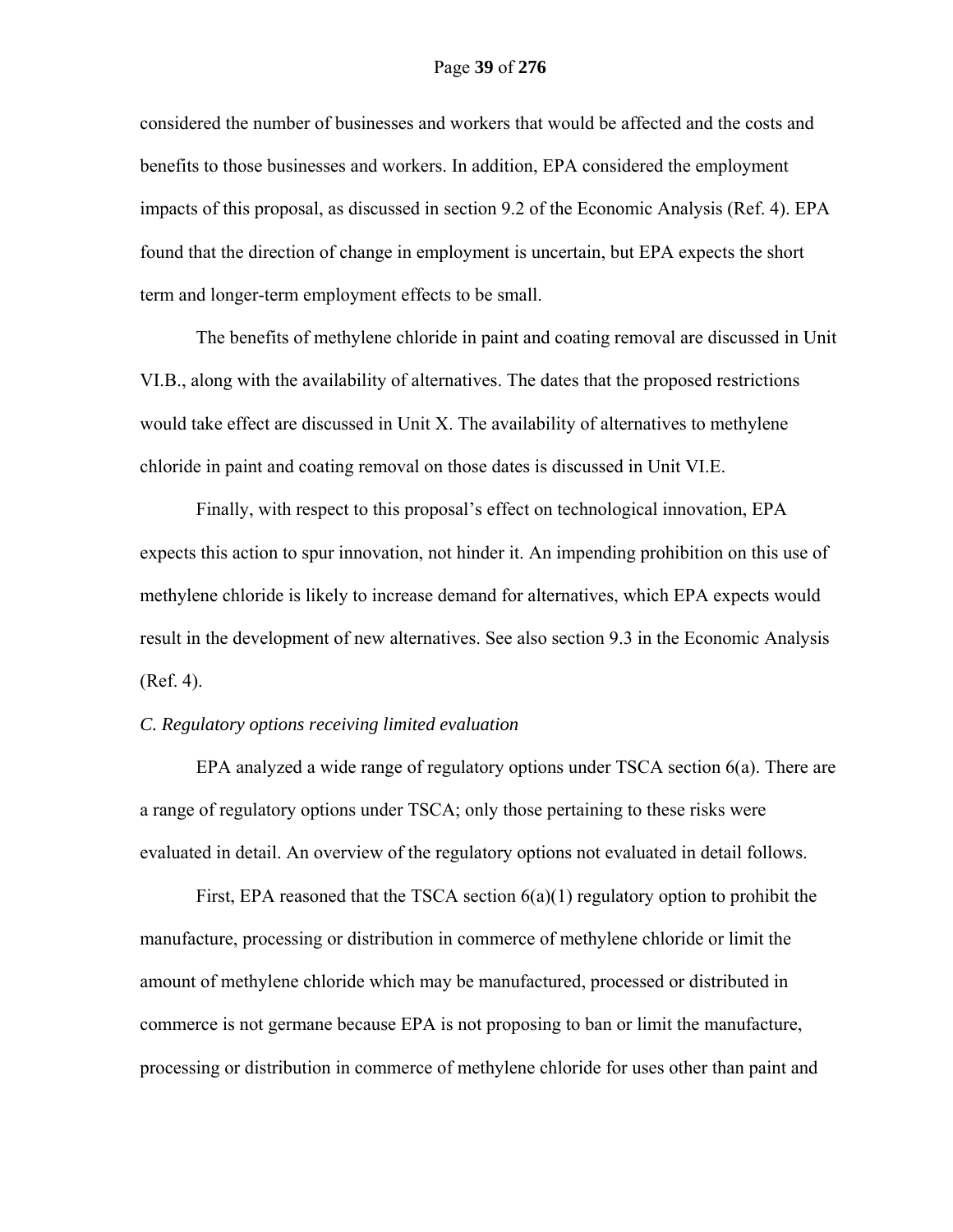coating removal.

In addition, EPA determined that the TSCA section  $6(a)(6)$  regulatory option to prohibit or otherwise regulate any manner or method of disposal of the chemical is not applicable since EPA did not assess risks associated with methylene chloride disposal.

Another option EPA evaluated would require warning labels and instructions on paint and coating removal products containing methylene chloride, pursuant to TSCA section 6(a)(3) (Ref. 28). However, EPA reasoned that warning labels and instructions alone could not significantly mitigate the unreasonable risks presented by methylene chloride in paint and coating removal. EPA based its reasoning on an analysis of 48 relevant studies or metaanalyses, which found that consumers and professionals do not consistently pay attention to labels for hazardous substances; consumers, particularly those with lower literacy levels, often do not understand label information; consumers and professional users often base a decision to follow label information on previous experience and perceptions of risk; even if consumers and professional users have noticed, read, understood, and believed the information on a hazardous chemical product label, they may not be motivated to follow the label information, instructions, or warnings; and consumers and professional users have varying behavioral responses to warning labels, as shown by mixed results in studies (Ref. 28). Additionally, workers being exposed may not in a position to influence their employer's decisions about the type of paint removal method, or ensure that their employer provides appropriate PPE and an adequate respiratory protection program.

These conclusions are based on the weight-of-evidence analysis that EPA conducted of the available literature on the efficacy of labeling and warnings. This analysis indicates that a label's effectiveness at changing user behavior to comply with instructions and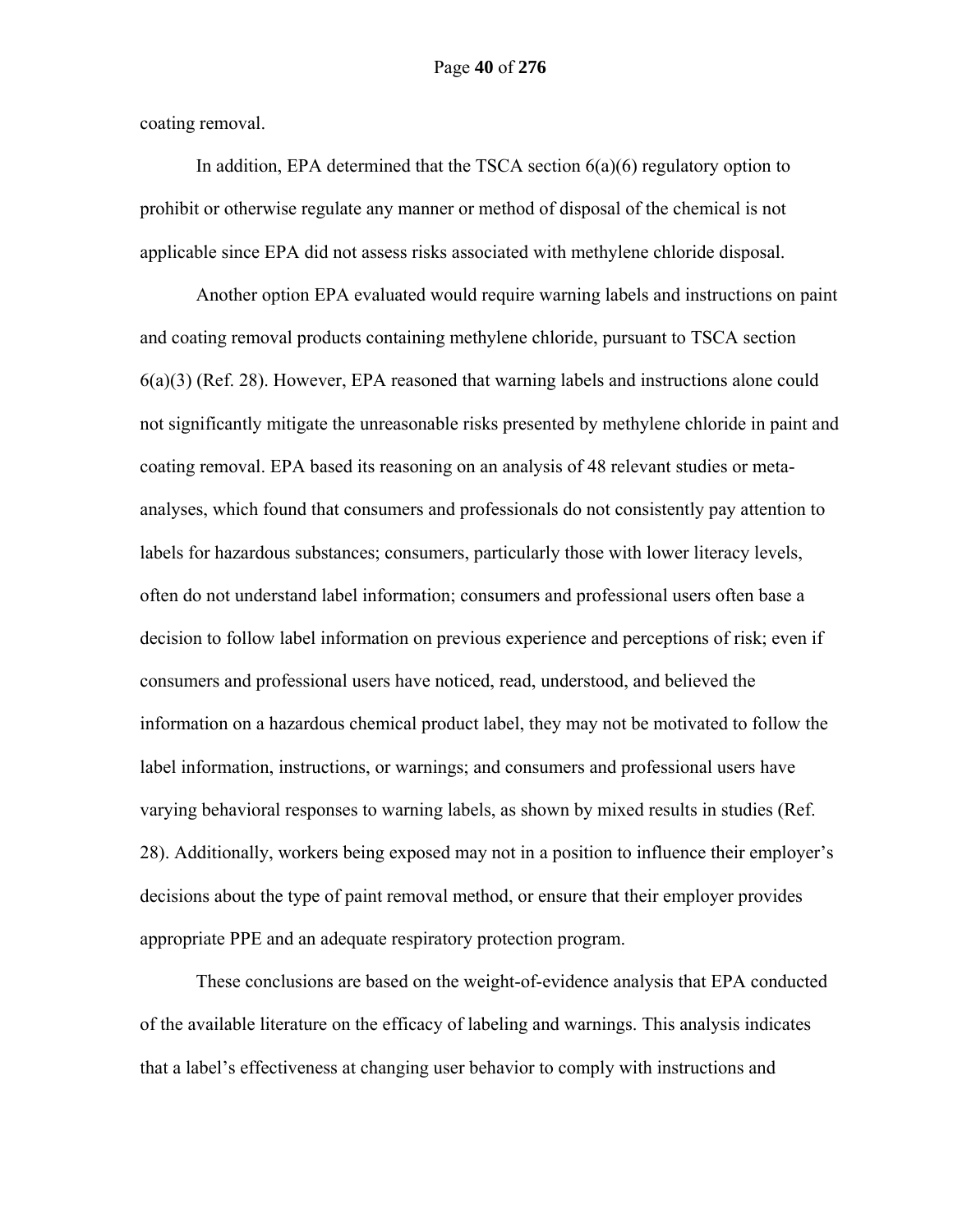warnings depends on the attributes of the label and the user, and how those interact during multiple human information processing stages, including attention, comprehension, judgement, and action (Ref. 28).

Numerous studies have found that product labels and warnings are effective to some degree. However, the extent of the effectiveness has varied considerably across studies and some of the perceived effectiveness may not reflect real-world situations. This is because interactions among labels, users, the environment, and other factors greatly influence the degree of a label's effectiveness at changing user behavior (Ref. 28). In addition, while some studies have shown that certain components of labels and warnings tend to have some influence, it is less clear how effective labels and warnings are likely to be over time, as users become habituated to both the labels and the products.

Presenting information about methylene chloride on a product label would not adequately address the unreasonable risk presented by this use of this chemical because the nature of the information the user would need to read, understand, and act upon is extremely complex. When the precaution or information is simple or uncomplicated (e.g., do not mix this cleaner with bleach or do not mix this cleaner with ammonia), it is more likely the user will successfully understand and follow the direction. In contrast, it would be challenging to most users to follow the complex product label instructions required to explain how to reduce exposures to the extremely low levels needed to minimize the risk from methylene chloride. Rather than a simple message, the label would need to explain a variety of inter-related factors, including but not limited to the use of local exhaust ventilation, respirators and assigned protection factor, and effects to bystanders. Currently, though some paint removers containing methylene chloride are labeled with information about its fatal effects if used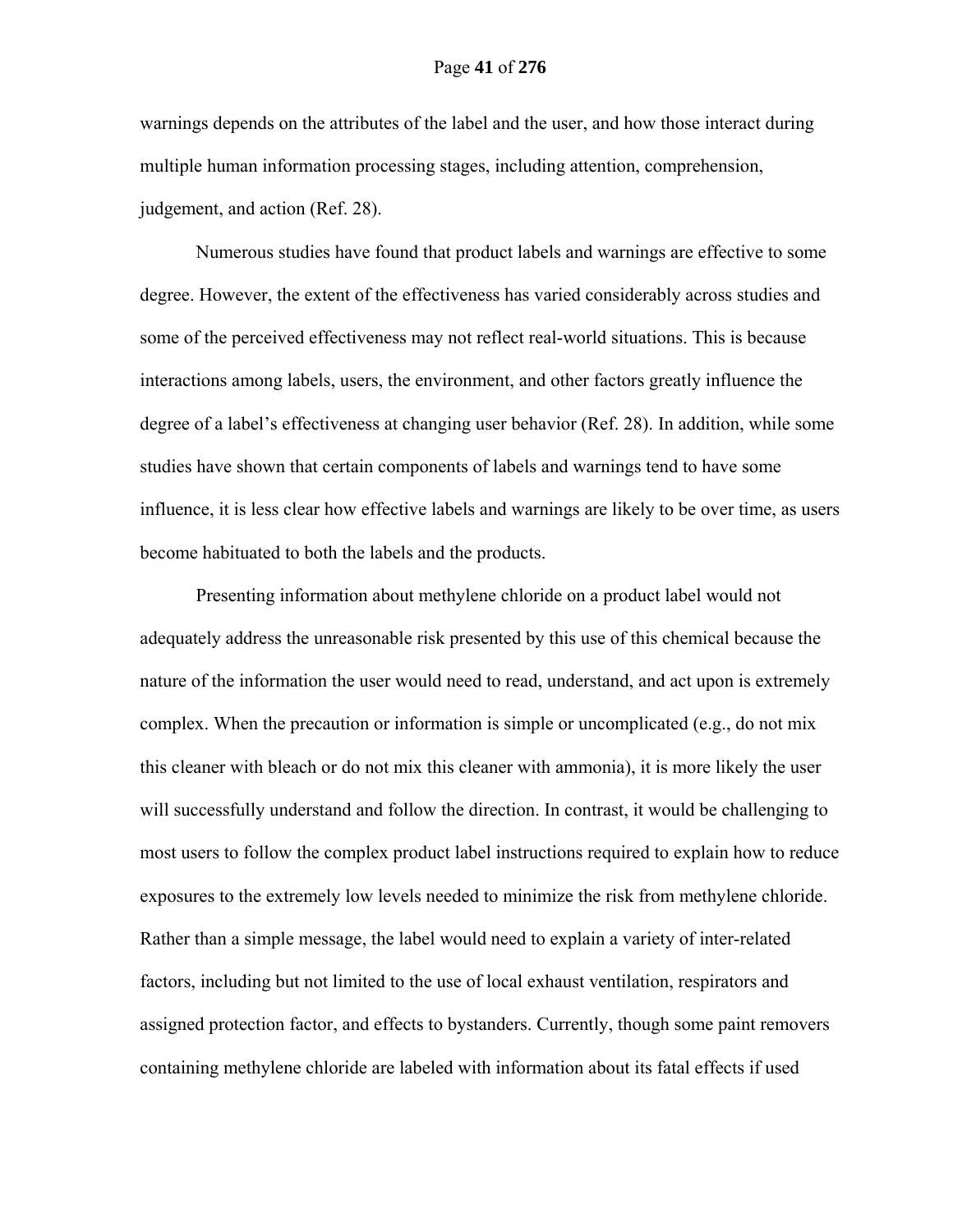without "adequate ventilation" (Ref. 28) and this information appears on the product safety data sheet, deaths continue to occur. It is unlikely that label language changes for this use of methylene chloride will result in widespread, consistent, and successful adoption of risk reduction measures by users.

Any use of labels to promote or regulate safe product use should be considered in the context of other potential risk reduction techniques. As highlighted by a 2014 expert report for the Consumer Product Safety Commission (CPSC), "safety and warnings literature consistently identify warnings as a less effective hazard-control measure than either designing out a hazard or guarding the consumer from a hazard. Warnings are less effective primarily because they do not prevent consumer exposure to the hazard. Instead, they rely on persuading consumers to alter their behavior in some way to avoid the hazard" (Ref. 29). Specifically regarding methylene chloride, effective personal protection resulting in risk reduction would require this altered behavior to include the appropriate use of a supplied-air respirator. Consumer users are particularly unlikely to acquire and correctly use such an apparatus in response to reading a warning label (Ref. 19). Any labeling aiming to reduce risks to consumer or commercial users of these products would need to sufficiently and clearly explain the importance of the supplied-air respirator, and would still leave the user with the problem of obtaining and properly using the supplied-air respirator, which is a particularly expensive piece of equipment (Ref. 4). Further, for the effective use of a respirator, particularly an air-supplied respirator, there would need to be fit-testing of the respirator and training in its use.

While EPA reasons that revised labeling will not address the unreasonable risk presented by methylene chloride in paint and coating removal, as a result of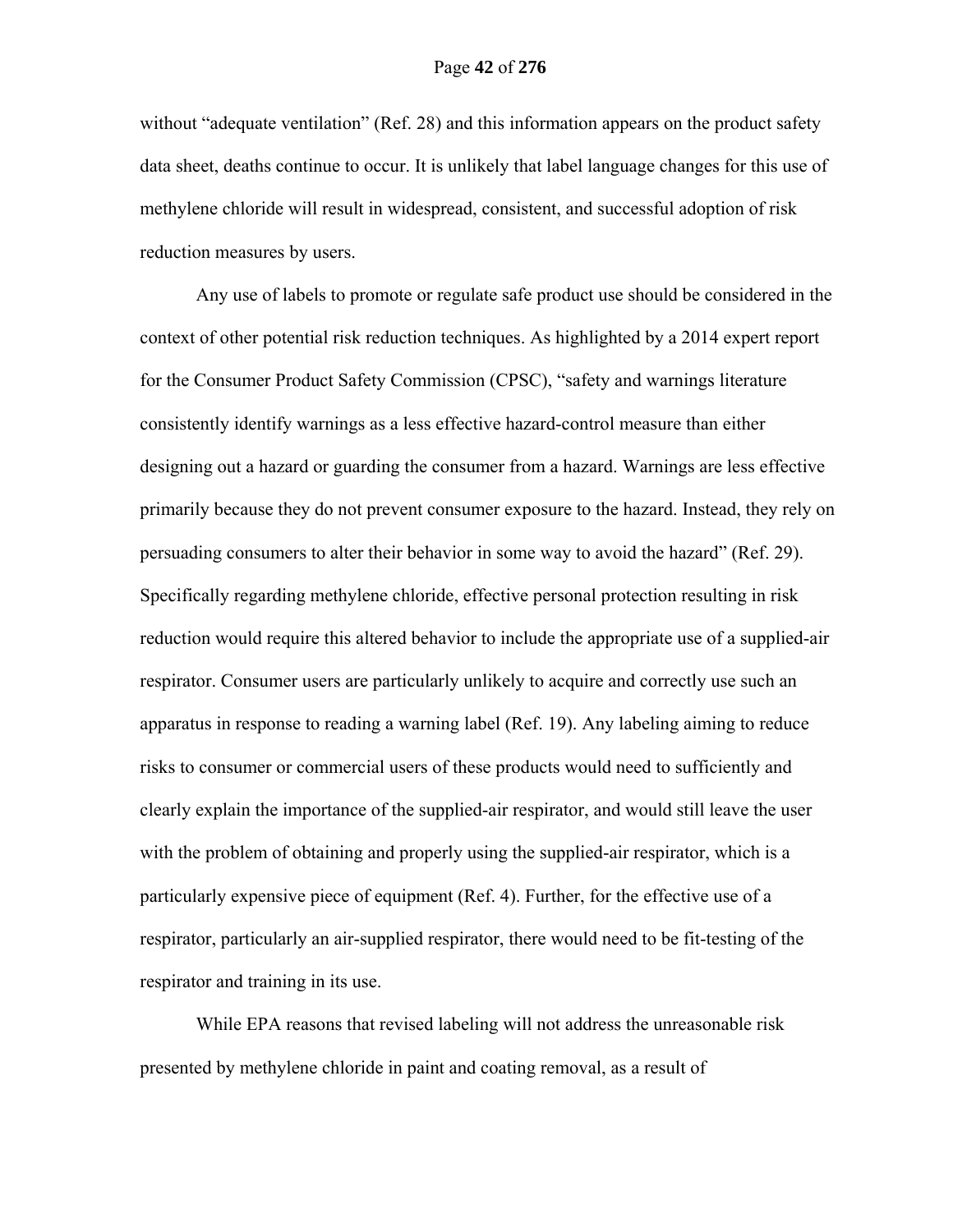recommendations from the Small Business Advocacy Review (SBAR) Panel to solicit information from the public about the potential efficacy of labeling, following advice from the small entity representatives who participated in the SBAR process (Ref. 27), EPA requests public comments on enhanced labeling requirements for consumer paint and coating removal products containing methylene chloride as a method for reducing exposure to methylene chloride in these products. More information about the SBAR process, the Panel recommendations, and advice from small businesses related to this proposal are in Unit XXIII. and in the Panel Report (Ref. 27).

While this regulatory option alone would not adequately address the unreasonable risks, EPA recognizes that the TSCA section  $6(a)(3)$  warnings and instruction requirement can be an important component of an approach that addresses unreasonable risks associated with a specific use prohibition. EPA has included a downstream notification requirement as part of the proposed rule to ensure that users would be made aware of the prohibition on the use of methylene chloride in paint and coating removal.

An additional regulatory option receiving limited evaluation was a training and certification program for commercial paint and coating removers, similar to the certification process required under EPA's Lead-Based Paint Renovation, Repair, and Painting Rule (73 FR 21692, April 22, 2008). This option was recommended by the small entity representatives as part of the SBAR process (Ref. 27). EPA considered this option as an approach to reducing risks from methylene chloride in paint and coating removal. However, unlike the process for training and certification of commercial workers required under the Lead-Based Paint Renovation, Repair, and Painting Rule, effective risk reduction from commercial use of methylene chloride for paint and coating removal would require additional regulation of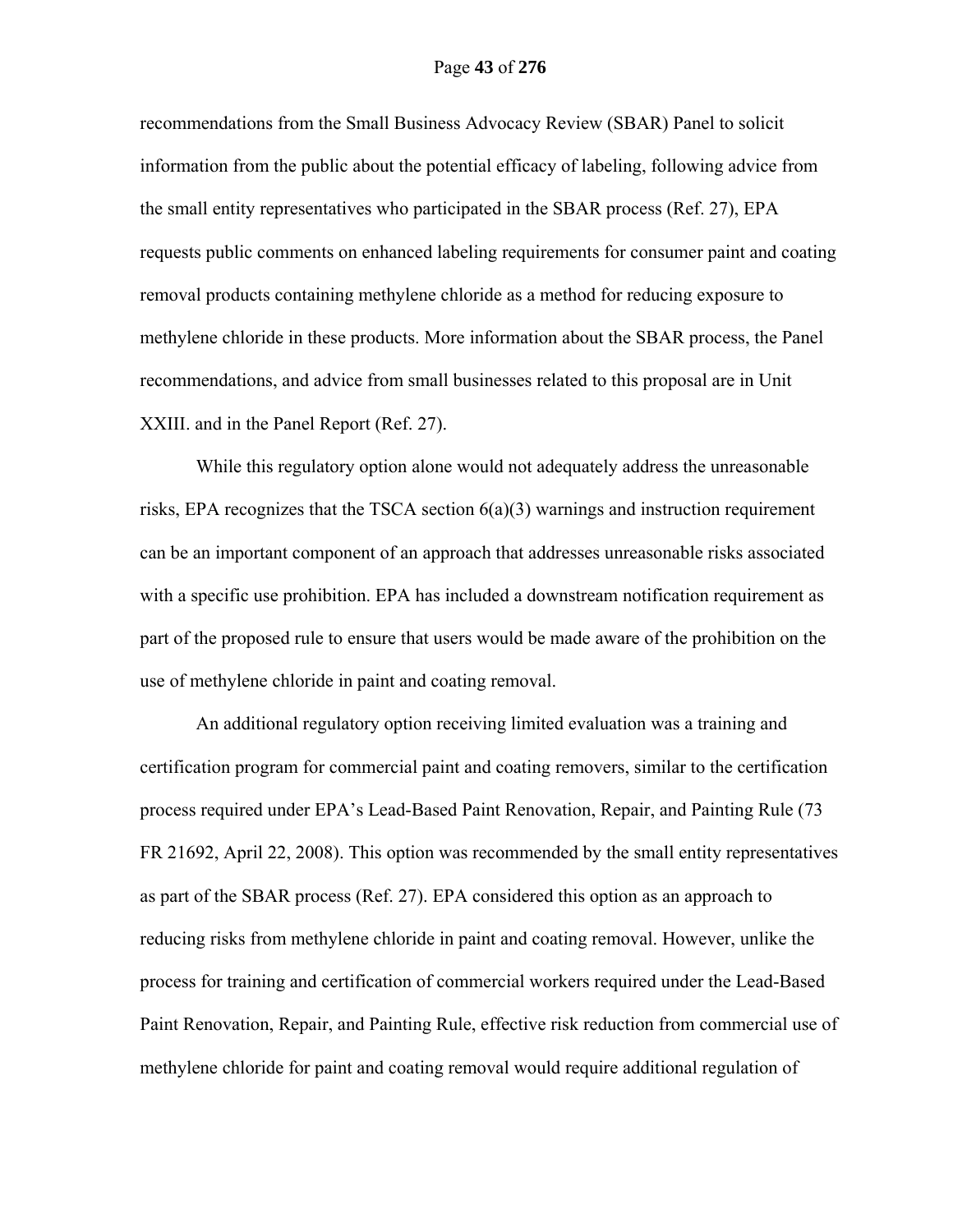# Page **44** of **276**

distributors of these products. When considering this approach, given the Agency's experience with the training and certification program under the Lead-Based Paint Renovation, Repair, and Painting Rule, EPA viewed the costs and challenges involved in regulating distributors and ensuring that only trained and certified commercial users are able to access these paint and coating removal products as a significant limitation for this approach. EPA seeks public comment on the feasibility of such a program and its potential to reduce risks of exposure to methylene chloride for workers and bystanders so that those risks are no longer unreasonable.

### **VI. Regulatory Assessment of Methylene Chloride in Paint and Coating Removal**

This unit describes the current use of methylene chloride in paint and coating removal, the unreasonable risks presented by this use, and how EPA identified which regulatory options reduce the risks so that they are no longer unreasonable.

*A. Methylene chloride uses that are the focus of this regulation* 

The methylene chloride uses that are the focus of this action are:

1. Any consumer use of methylene chloride for paint and coating removal, and

2. Any commercial use of methylene chloride for paint and coating removal except for commercial furniture refinishing, which EPA intends to address in a separate proposal, as described in Unit XI. While EPA proposes to determine that the identified risks from methylene chloride in commercial furniture refinishing are unreasonable, EPA plans to continue public engagement before proposing regulations for methylene chloride in this industry. Additional information in is Unit XI. This is one of the recommendations from SBAR Panel (Ref. 27),

EPA proposes to exempt specific paint and coating removal with methylene chloride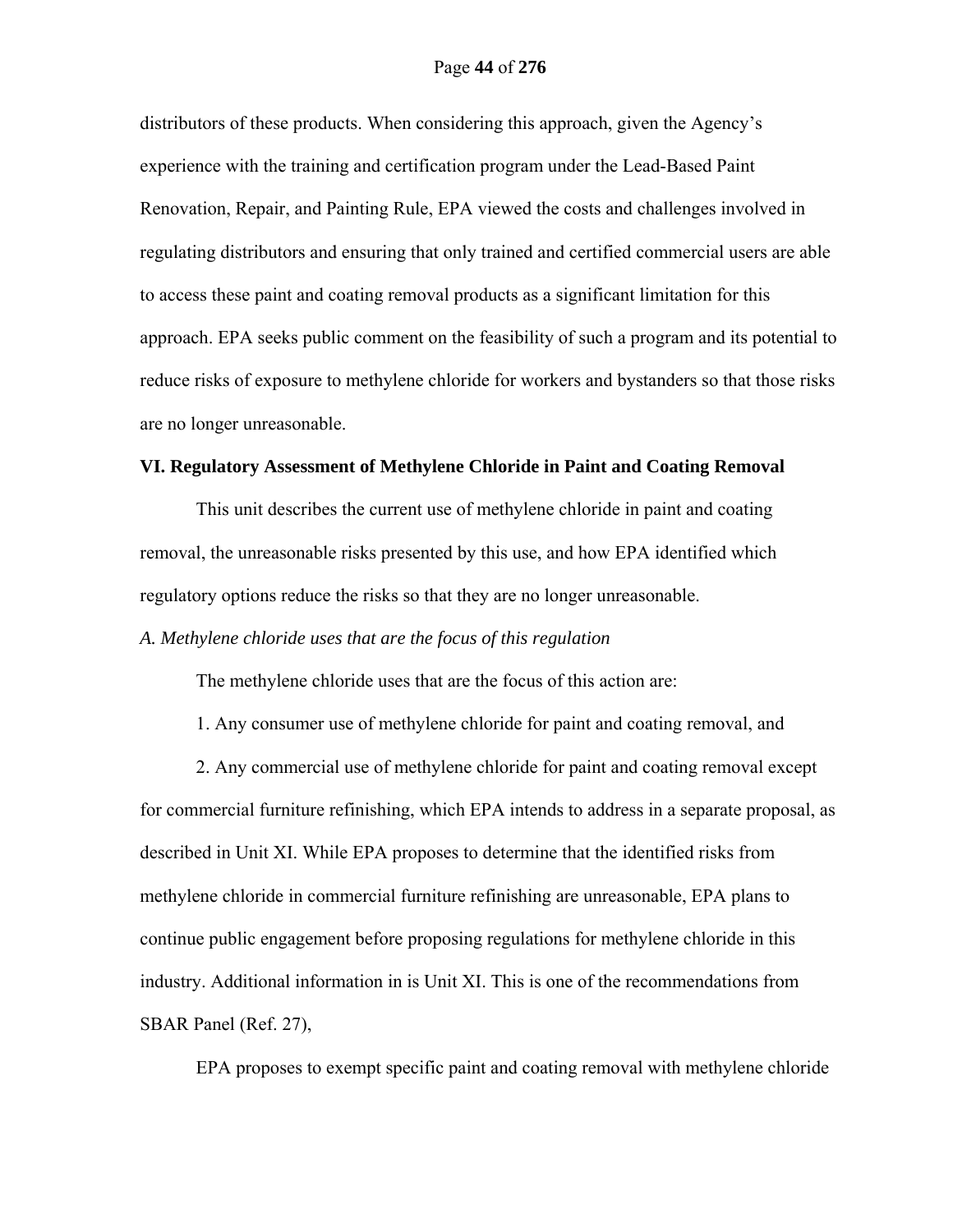from critical corrosion-sensitive components of military aviation and vessels, which the Department of Defense identified as critical for national security purposes. The details of this national security use are in Unit VIII.

# *B. Methylene chloride in paint and coating removal*

Methylene chloride has been used for decades in paint and coating removal in products intended for both commercial and consumer uses. Paint and coating removal, also referred to as paint stripping, is the process of removing paint or other coatings from a surface. Coatings can include paint, varnish, lacquer, graffiti, polyurethane, or other coatings sometimes referred to as high-performance or specialty coatings; surfaces may be the interior or exterior of buildings, structures, vehicles, aircraft, marine craft, furniture, or other objects. Paint and coating removal can be conducted in occupational or consumer settings. These surfaces, or substrates, include a variety of materials, such as wood, metals, plastics, concrete, and fiberglass. A variety of industries include paint and coating removal in their business activities, including professionals involved in renovations, bathtub refinishing, automotive refinishing, furniture refinishing, art restoration and conservation, aircraft repair, marine craft repair, and graffiti removers (Ref. 3).

Paint and coatings can be removed by chemical, mechanical, or thermal means. Chemical paint removers can include solvents, such as methylene chloride or NMP, caustic chemicals, or other categories of chemicals. Solvents aid in removing paints and coatings by permeating the top of the coating and dissolving the bond between the coating and the substrate (Ref. 30). Following the application of the chemical paint remover, the coating can be more easily peeled, scraped, or mechanically removed from the substrate. Techniques for applying the paint remover chemical include manual coating or brushing, tank dipping, flow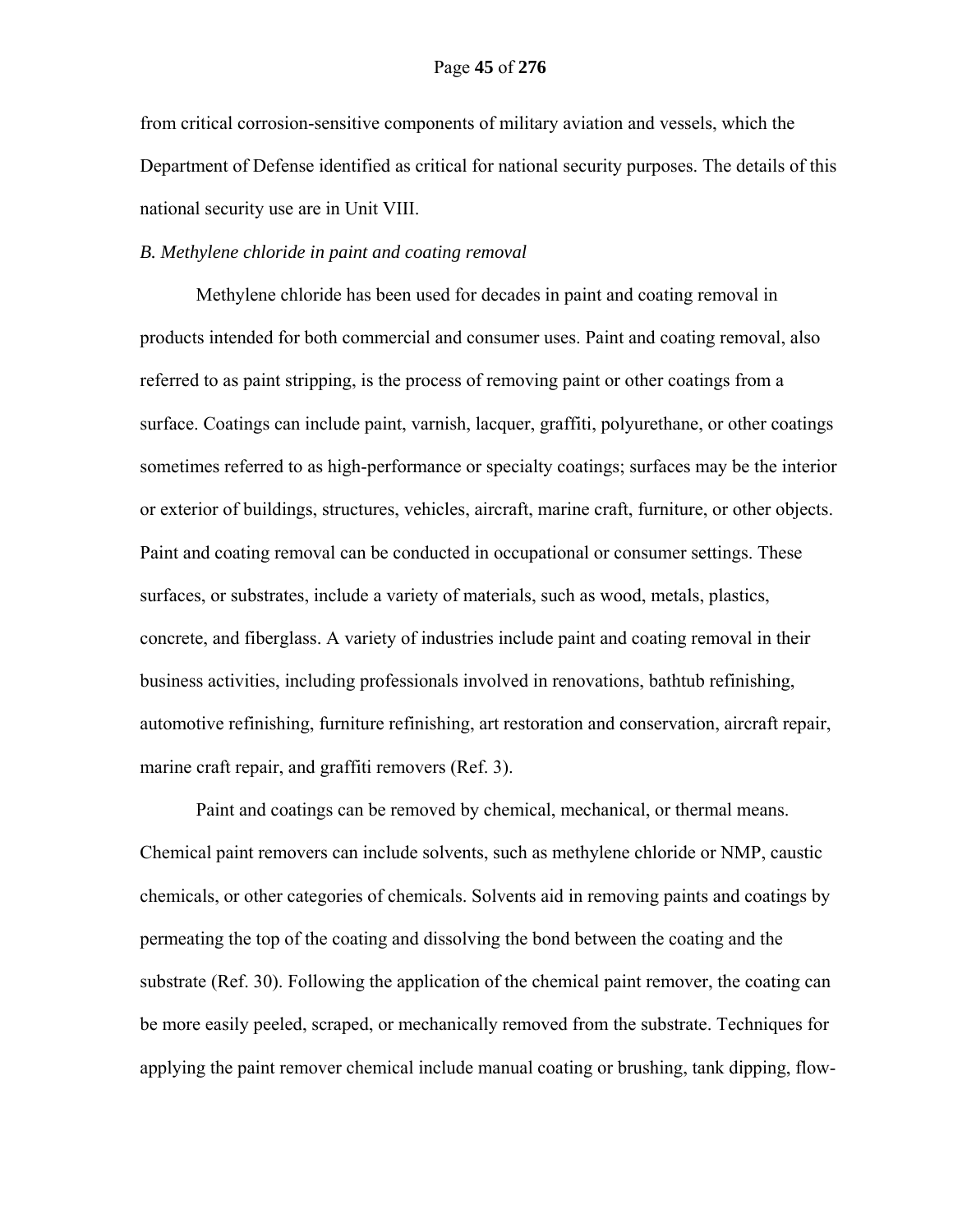over systems, and spray applications (manually or through automation). Pouring, wiping and rolling are also possible application techniques and application can be manual or automated (Ref. 3).

In the construction trades, methylene chloride is used to remove paint and coatings from walls, trim, architectural features, patios or decks, ceilings, bathtubs, floors, etc. to prepare them for new coatings during residential and commercial building renovation. Methylene chloride is typically applied to the surface using a hand-held brush. It is then left on to soften the old coating (Ref. 4). Once curing has occurred, the old coating is scraped or brushed off and the surface is cleaned. For bathtub refinishing, methylene chloride is poured and brushed onto a bathtub using a paintbrush and then scraped from the bathtub after leaving the remover to cure for 20 to 30 minutes (Ref. 4). Consumers use methylene chloride in similar ways.

Commercially, methylene chloride is also used to remove paint and coatings from civilian aircraft, marine craft, cars, trucks, railcars, tankers, storage vessels, and other vehicles or their component parts to prepare for new coatings. Similar to the constructions trades, applications in the transportation industry tend to be brushed on and scraped off. More information on specific techniques for commercial paint removal and by consumers are in the methylene chloride risk assessment and supplemental materials (Refs. 2, 19, 20, 21, and 31).

Though many users are switching to substitutes and alternative methods, methylene chloride use persists because it is readily available and works quickly on nearly all coatings without damaging most substrates. In addition, some users may prefer methylene chloride because it is less flammable than some other solvents. However, it is extremely volatile, has strong fumes, and evaporates quickly so that it must be reapplied for each layer of paint or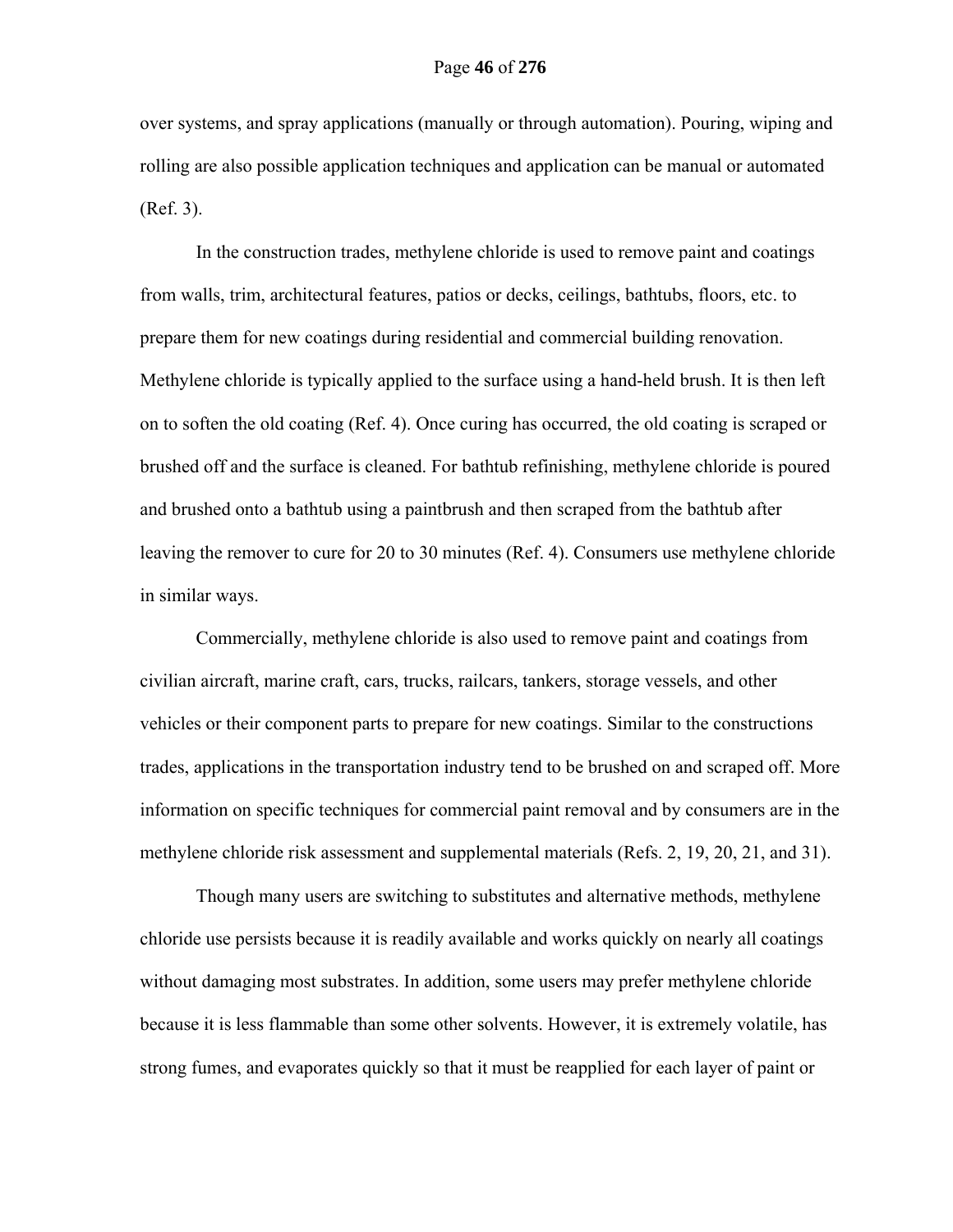coating to be removed. Additionally, paint and coating removal products formulated with methylene chloride tend to contain high concentrations of co-solvents that are flammable, reducing one perceived advantage of methylene chloride products.

Chemical products for paint and coating removal are used across several industries as well as by consumers or hobbyists, and products intended for one type of use – such as aircraft renovation – have been used in other situations, such as bathtub refinishing (Refs. 11, 32, and 33). Products intended for one specific type of paint removal project can be easily used in a different setting. Additionally, consumers can easily use products intended for or marketed to professional users since paint removal products are readily available at big box and local hardware stores, as well as paint specialty stores.

EPA has identified 59 different products for paint and coating removal that contain methylene chloride, formulated by 10 different firms. This is approximately 54% of the total number of paint and coating removal products EPA identified (109 products) (Ref. 34). Commercial uses of these products include automotive refinishing, furniture refinishing, art conservation and restoration, pleasure craft building and repair, aircraft paint removal, graffiti removal, bathtub refinishing, and renovations in residences or other buildings. Though the number of workers and consumers exposed to methylene chloride during paint and coating removal is uncertain, EPA has several estimates based on industry data and information gathered for rulemakings promulgated previously under other statutes, such as the Clean Air Act, intended to address different risks. As described in more detail in the Economic Analysis, EPA estimates that 32,600 workers annually are exposed to methylene chloride during paint and coating removal activities (Ref. 4). Of them, 15,000 are estimated to be exposed during furniture refinishing; 17,600 are estimated to be exposed during other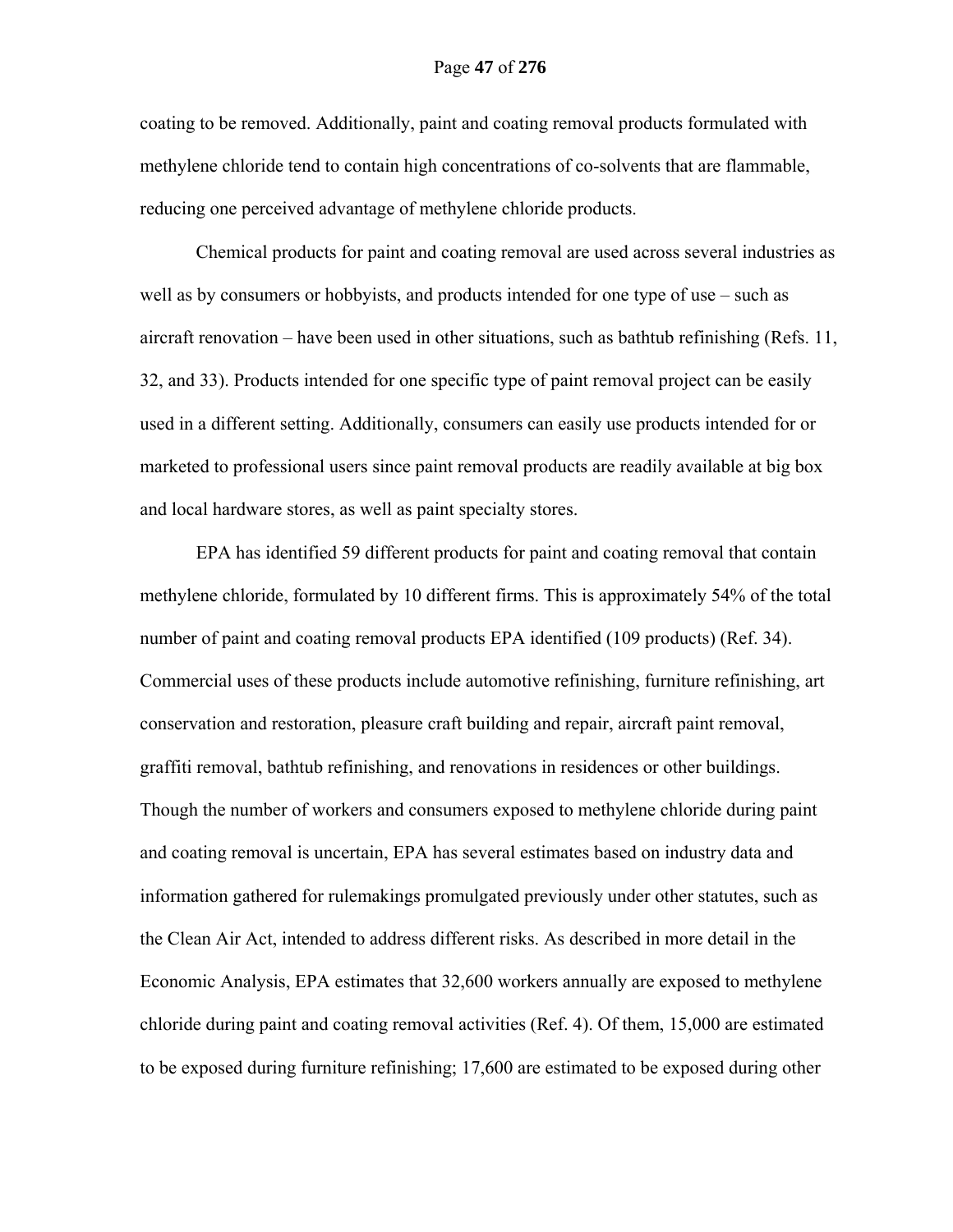commercial paint and coating removal processes (Ref. 4).

Consumer use of methylene chloride in paint and coating removal is similar to commercial use but is carried out by do-it-yourself (DIY) consumers and occurs in consumer settings, such as homes, workshops, basements, garages, and outdoors. Paint and coating removal products containing methylene chloride are the same as those used in many commercial settings, and the process consumers use is similar to commercial methods of brushing or spraying on the paint and coating removal product, allowing time to pass for the product to penetrate the coating, and then scraping the loosened coating from the surface. Manufacturers and retailers of paint and coating removal products containing methylene chloride frequently sell them to consumers in small containers with marketing language or labeling that state they are easy to use and work on a variety of paints, coatings, and surfaces (Ref. 35). Products intended for consumers containing methylene chloride must meet minimum labeling requirements prescribed by CPSC that the product contains methylene chloride and that it may cause cancer (52 FR 34698, September 14, 1987). Information about risks of death as a result of acute exposure or methods to reduce exposure through personal protective equipment or ventilation are not required and frequently are not present on products containing methylene chloride (Refs. 35 and 36). Paint and coating removers containing methylene chloride are frequently sold at home improvement retailers or automotive supply stores that sell products to consumers as well as professional users. Additionally, due to the wide availability of products available on the Internet and through various additional suppliers that serve commercial and consumer customers, consumers may foreseeably purchase a variety of paint and coating removal products containing methylene chloride. EPA estimates that a large percentage of users of paint and coating removal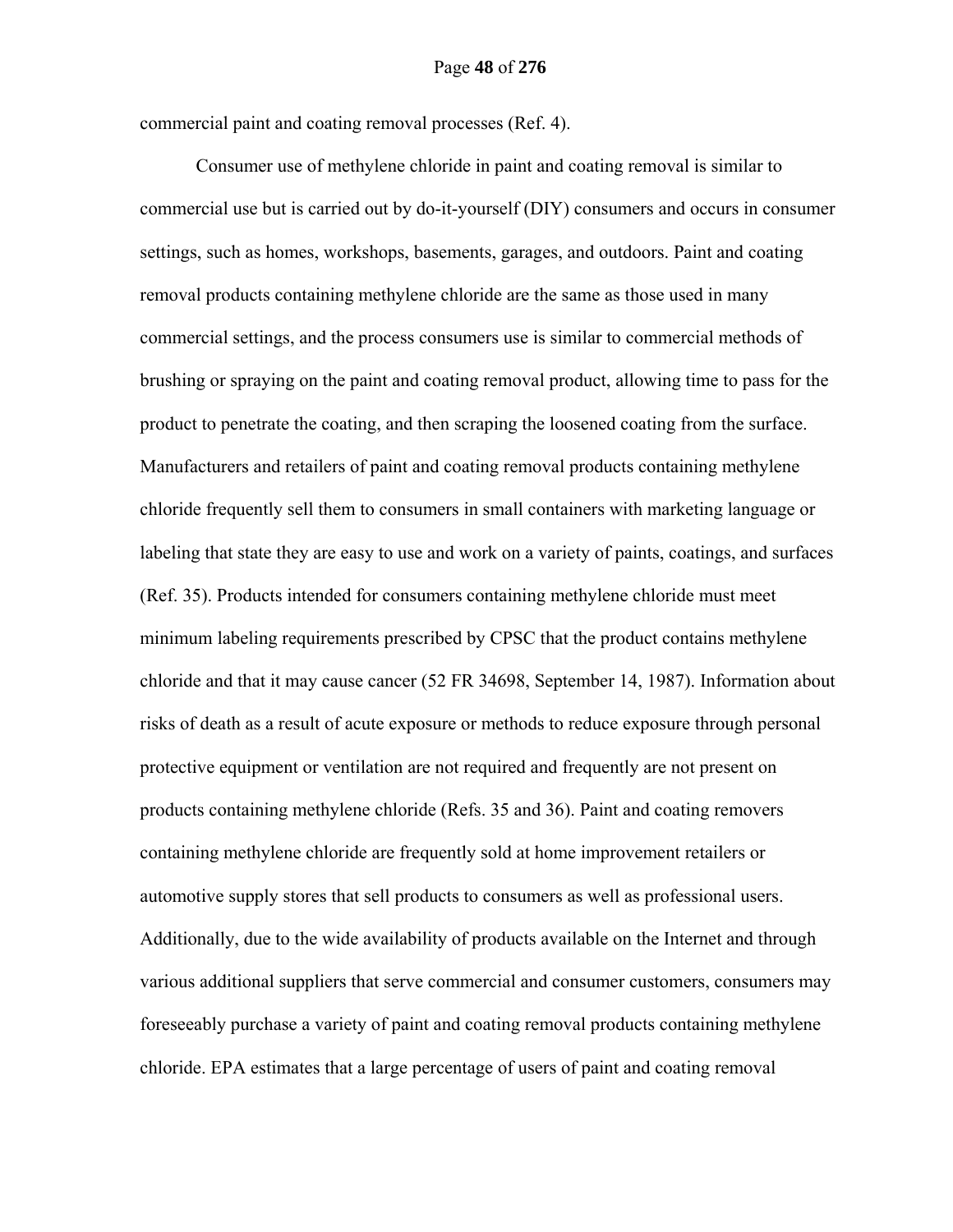products containing methylene chloride are consumers, rather than occupational users. EPA estimates that approximately 1.3 million consumers annually use paint removal products containing methylene chloride (Ref. 4).

# *C. Analysis of regulatory options*

In this unit, EPA explains how it evaluated whether the regulatory options considered would address the risks presented by this use as necessary so that the risks are no longer unreasonable. First, EPA characterizes the unreasonable risks associated with the current use of methylene chloride in paint and coating removal. Then, EPA describes its initial analysis of which regulatory options have the potential to achieve standard non-cancer and cancer benchmarks. The levels of acute and chronic exposures estimated to present no risks of concern for non-cancer effects also result in no risks of concern for cancer. Lastly, this section evaluates how well those regulatory options would address the unreasonable risk in practice.

1. *Risks associated with the current use. a. General impacts.* The methylene chloride risk assessment and supplemental analyses identified acute and chronic risks from inhalation of methylene chloride during paint and coating removal by consumers and bystanders in residences; and commercial users and occupational bystanders in workplaces (individuals not using the paint and coating remover but nearby a user) (Refs. 2 and 19). EPA estimates, having refined the numbers since the risk assessment, that, annually, there are approximately 17,600 direct users at 8,600 commercial operations conducting paint and coating removal with methylene chloride for the uses proposed for regulation that will potentially benefit from the risk reduction resulting from this proposed regulation. EPA estimates that approximately 1.3 million consumers who use paint and coating removal products containing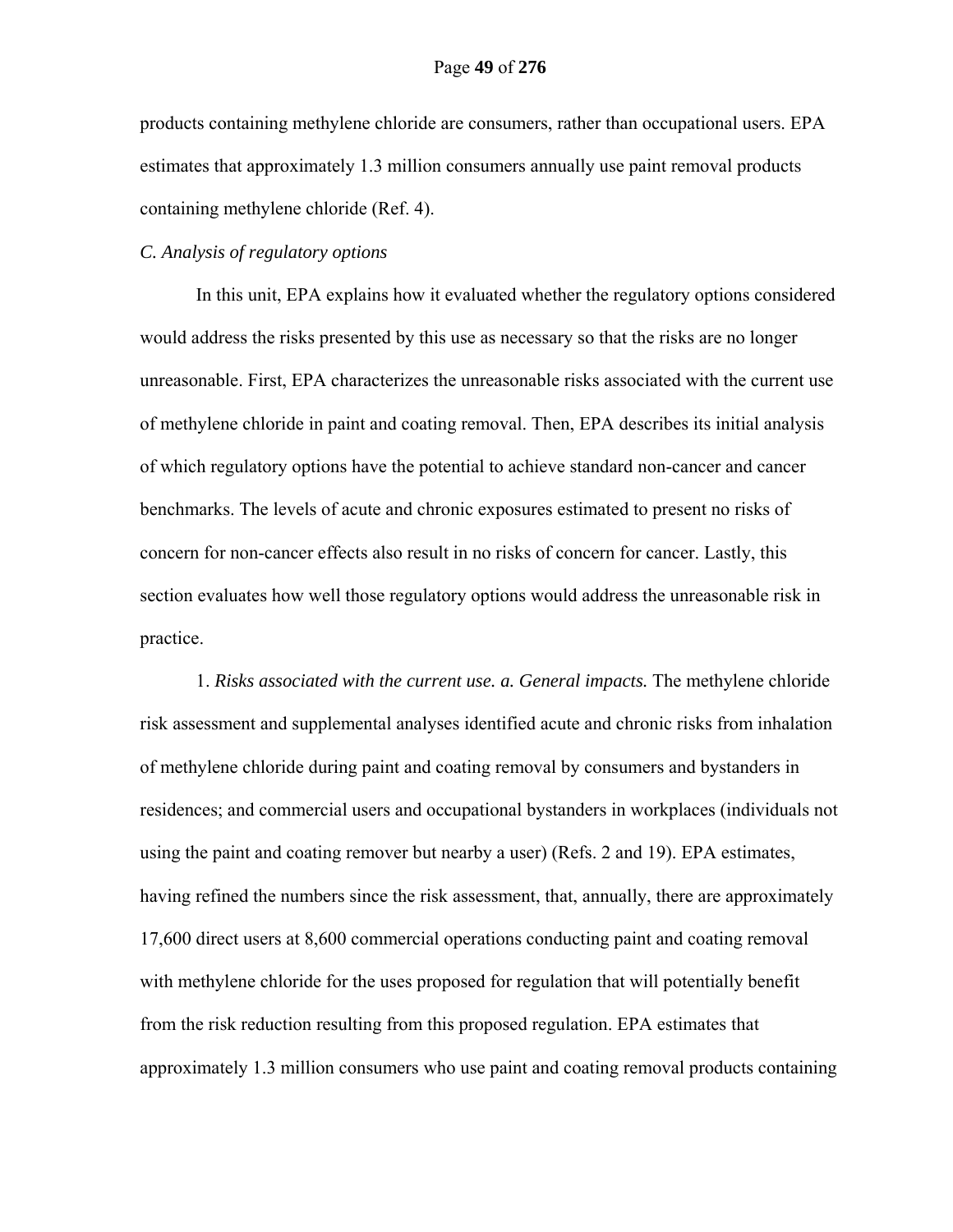methylene chloride each year that will also potentially benefit from risk reduction resulting from this proposal (Ref. 4).

*b. Impacts on minority and other populations.* While all consumers and workers using paint and coating removal products containing methylene chloride would benefit from risk reduction, some populations are currently at disproportionate risk for the health effects associated with use of methylene chloride in paint and coating removal. In the construction trades, Hispanic workers (of all races) and foreign-born workers are over-represented (Ref. 4). In the U.S. population, 16% of adults are Hispanic, whereas in the construction trades, 35% of workers are Hispanic (Ref. 4). Due to their overrepresentation in the construction trades, Hispanic workers are disproportionately at risk of exposure to methylene chloride when used in paint and coating removal.

Similarly, foreign-born workers are overrepresented in the construction trades. In the U.S. population overall, 17% of workers in all industries are foreign-born, whereas in the construction trades, 28% of workers are foreign-born (Ref. 4). As a result, they may primarily speak a language other than English and could be characterized as having limited English proficiency. Under Executive Order 13166, EPA and other agencies are charged with examining and identifying the needs of individuals with limited English proficiency (65 FR 50121, August 11, 2000). Like Hispanic workers, foreign-born workers are disproportionately at risk of exposure to methylene chloride when used in paint and coating removal in the construction trades.

EPA's identification of the current disproportionate risks of methylene chloride exposure faced by Hispanic and foreign-born workers in the construction trades is part of the analysis conducted as part of EPA's efforts towards environmental justice. Executive Order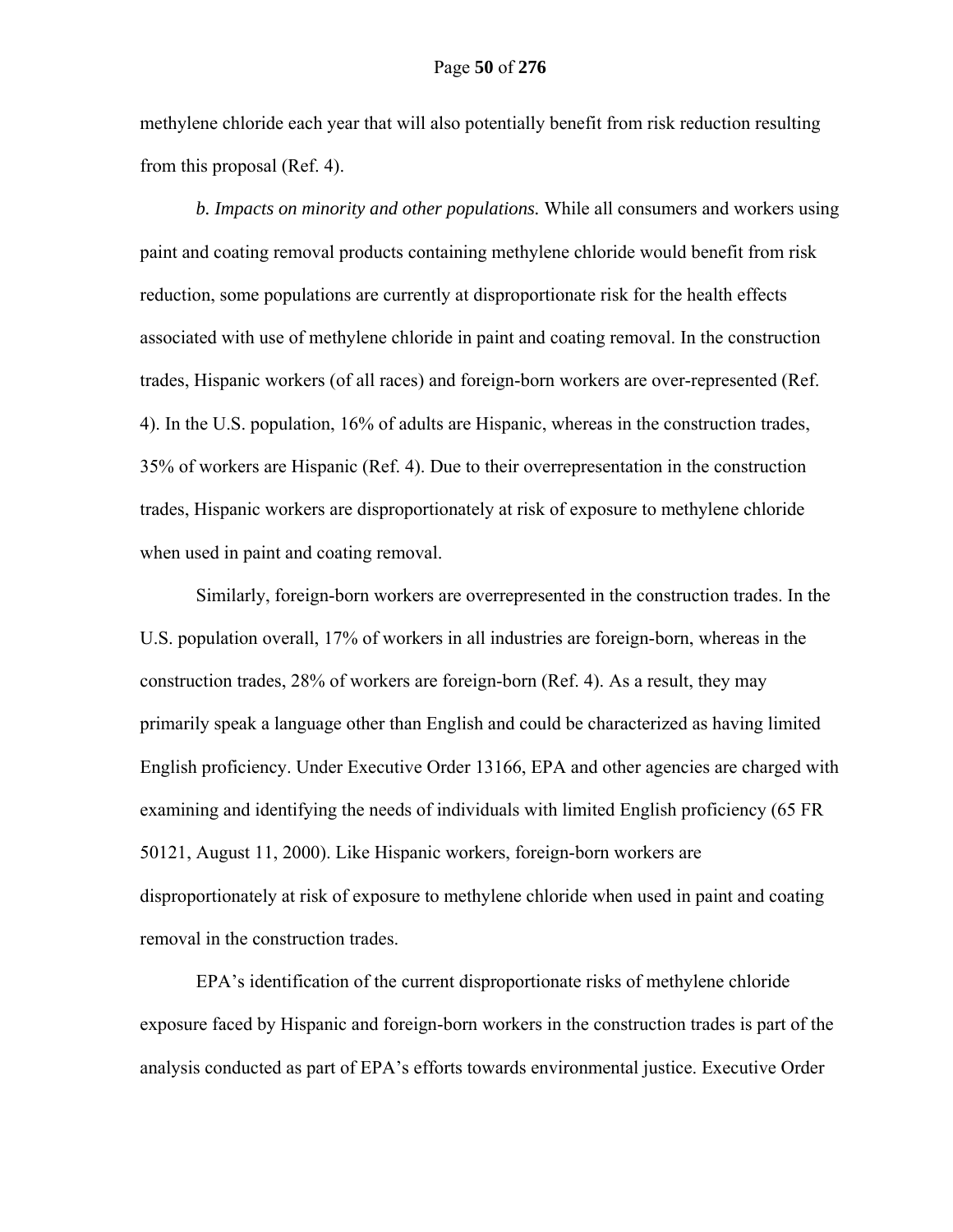### Page **51** of **276**

12898 (59 FR 7629, February 16, 1994) establishes federal executive policy on environmental justice; EPA's compliance with this executive order is detailed in Unit XXIII.

 *c. Impacts on children.* In the methylene chloride risk assessment, EPA examined acute risks for bystanders to consumer use of methylene chloride in paint and coating removal in residential settings. Although EPA expects that users of methylene chloride in paint and coating removal would be adult individuals (16 years old and older), bystanders could be individuals of any age group (e.g., children, adults, and the elderly) who are elsewhere in the house during product application and in the hours following application (Ref. 2). In most scenarios, EPA found acute risks of concern for central nervous system effects for other residents of the house, including children, in which paint and coating removal with methylene chloride was conducted (Ref 2). EPA found risks of concern not only during the application of the product, but also for several hours following (Ref. 2).

Although EPA anticipates that most consumers conducting paint and coating removal with methylene chloride would likely exclude children from the room in which the project was being carried out, it is unclear if they would exclude them from the house overall during and after the product application. Additionally, if the project involved removing the coating from a bathtub, households with only one bathroom would present challenges for bystander exclusion for several hours. As a result, children present in homes where paint and coating removal is being conducted, by family members or by professionals, face acute risks of central nervous system impacts.

EPA was not able to model scenarios in which paint and coating removal was conducted in an apartment building, hotel, or other residence or place in which children may be present other than single-family homes. However, the findings related to bystander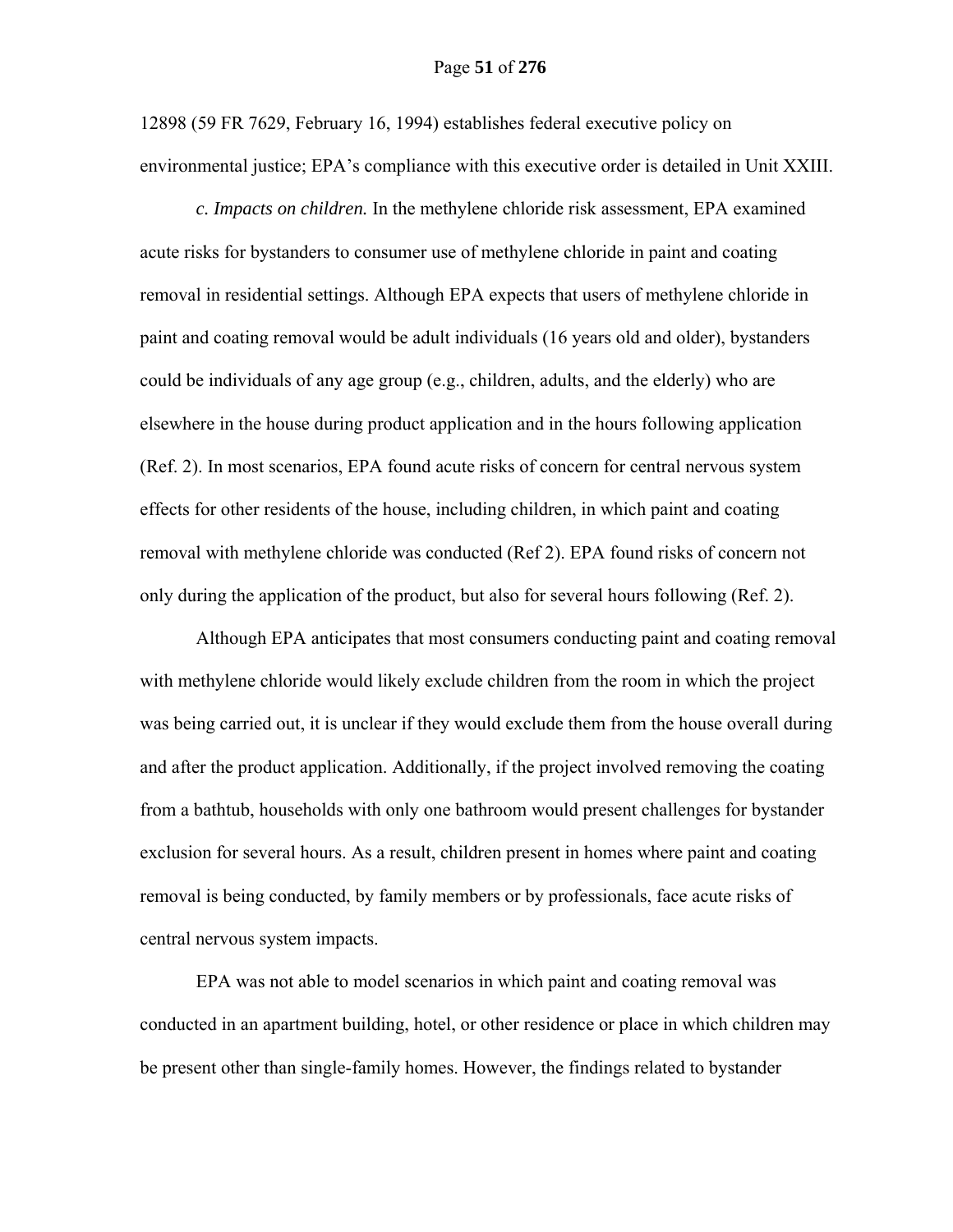exposure suggest risks for children and other residents of apartments or hotel rooms adjacent to units in which paint and coating removal is being conducted. In these situations, it is even less likely that children would be excluded from all affected areas in order to protect them from acute risks. As a result, methylene chloride is likely to present acute risks to children as bystanders to paint and coating removal with methylene chloride, even if they are excluded from the areas in which work is conducted (Ref. 2).

*d. Exposures for this use.* Exposures assessed for this use include acute exposures to methylene chloride in paint and coating removal by consumers and residential bystanders, and acute and chronic exposures by commercial workers and occupational bystanders, as described in the methylene chloride risk assessment (Ref. 2). In some cases where commercial paint and coating removal is conducted, such as in workshops or facilities that are within residences (for example, in the case of some small businesses) (Ref. 27), exposed bystanders may include family members, such as children. The exposures assessed included some commercial furniture refinishing, which is not proposed for regulation. Different exposure scenarios were evaluated for workers, occupational bystanders, consumers, and residential bystanders (Ref. 2)

For exposures in commercial settings, EPA assessed acute risks and chronic risks, including cancer risks. For acute risks, EPA assessed four occupational scenarios based on eight-hour TWA exposure concentrations and different variations in exposure conditions, such as presence or absence of respirators and the protection factor of any respirator used. For each commercial use evaluated in the assessment, EPA modeled scenarios using assumed parameters similar to typical use conditions within those industries, such as whether work was conducted indoors or outdoors and what quantity of methylene chloride was estimated to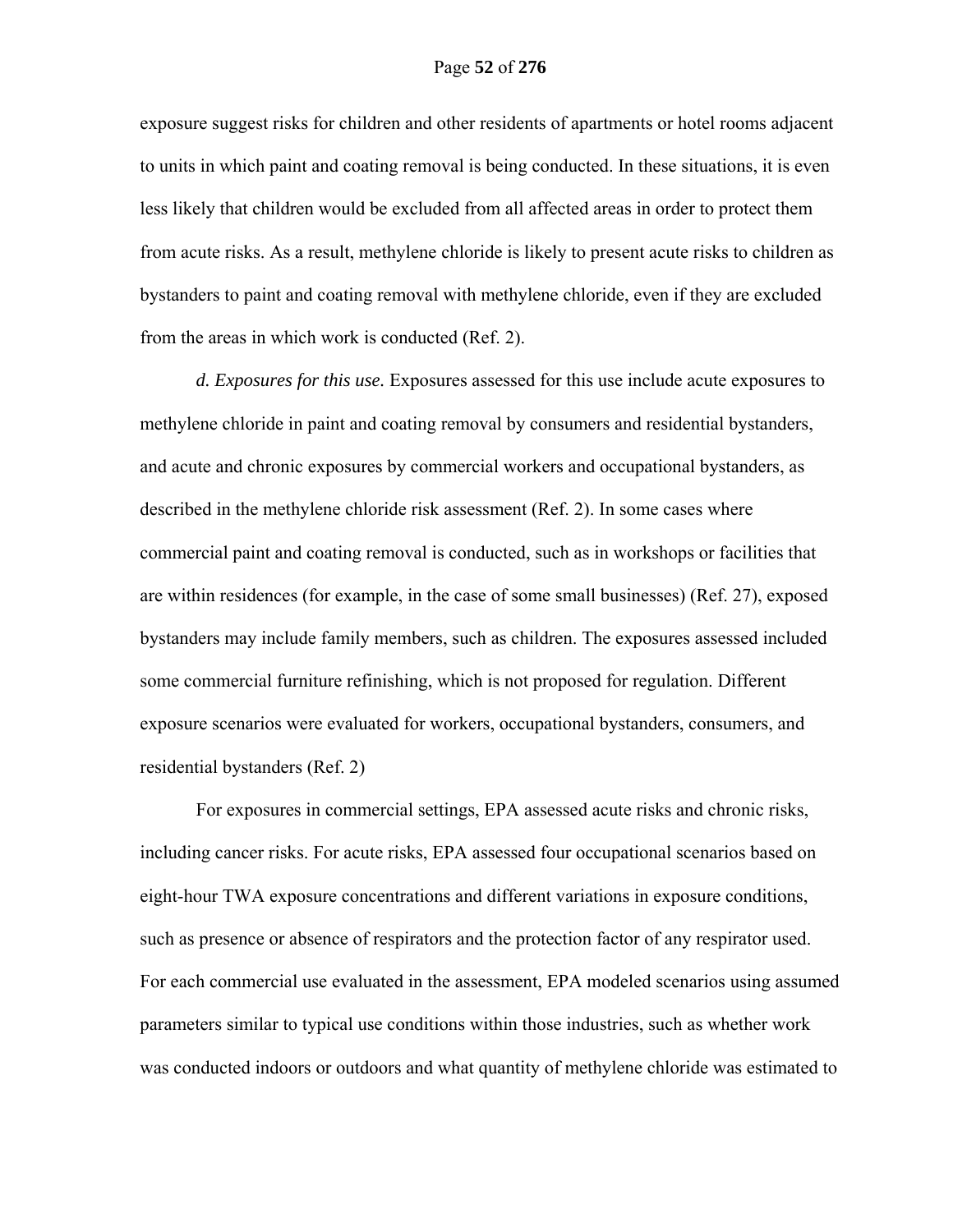# Page **53** of **276**

be used. For these acute workplace estimates, the acute methylene chloride exposure concentration evaluated for risk was the eight-hour TWA air concentration in milligrams per cubic meter reported for the various relevant industries. In the risk assessment, EPA assumed that some workers could be rotating tasks and not necessarily carrying out paint and coating removal tasks using methylene chloride on a daily basis. This type of exposure was characterized as acute in this assessment because the worker's body was estimated to have sufficient time to remove methylene chloride and its metabolites before the next encounter with methylene chloride during paint and coating removal (Ref. 2).

For chronic exposure scenarios, EPA varied not only the parameters described above, but also the number of working days exposed to methylene chloride during paint and coating removal (ranging from 125 to 250 days per year) and exposed working years (varying the number of years the worker was assumed to be exposed) (Ref. 2). Overall, EPA evaluated cancer and chronic non-cancer risks for 16 occupational scenarios.

Worker inhalation exposure data were taken from peer-reviewed literature sources, as cited in the risk assessment (Ref. 2). These data sources often did not indicate whether monitored exposure concentrations were for occupational users or bystanders. Therefore, EPA assumed that these exposure concentrations were for a combination of users and bystanders. EPA evaluated scenarios both with and without respirator use and a range of respirator assigned protection factors (APFs), but did not estimate the overall frequency of respirator use because supporting data on the prevalence of respirator use for these commercial uses was unavailable. Similarly, EPA made assumptions about the exposure frequencies and working years because data were not found to characterize these parameters, and estimated various exposure frequencies (125 and 250 days per year) and working years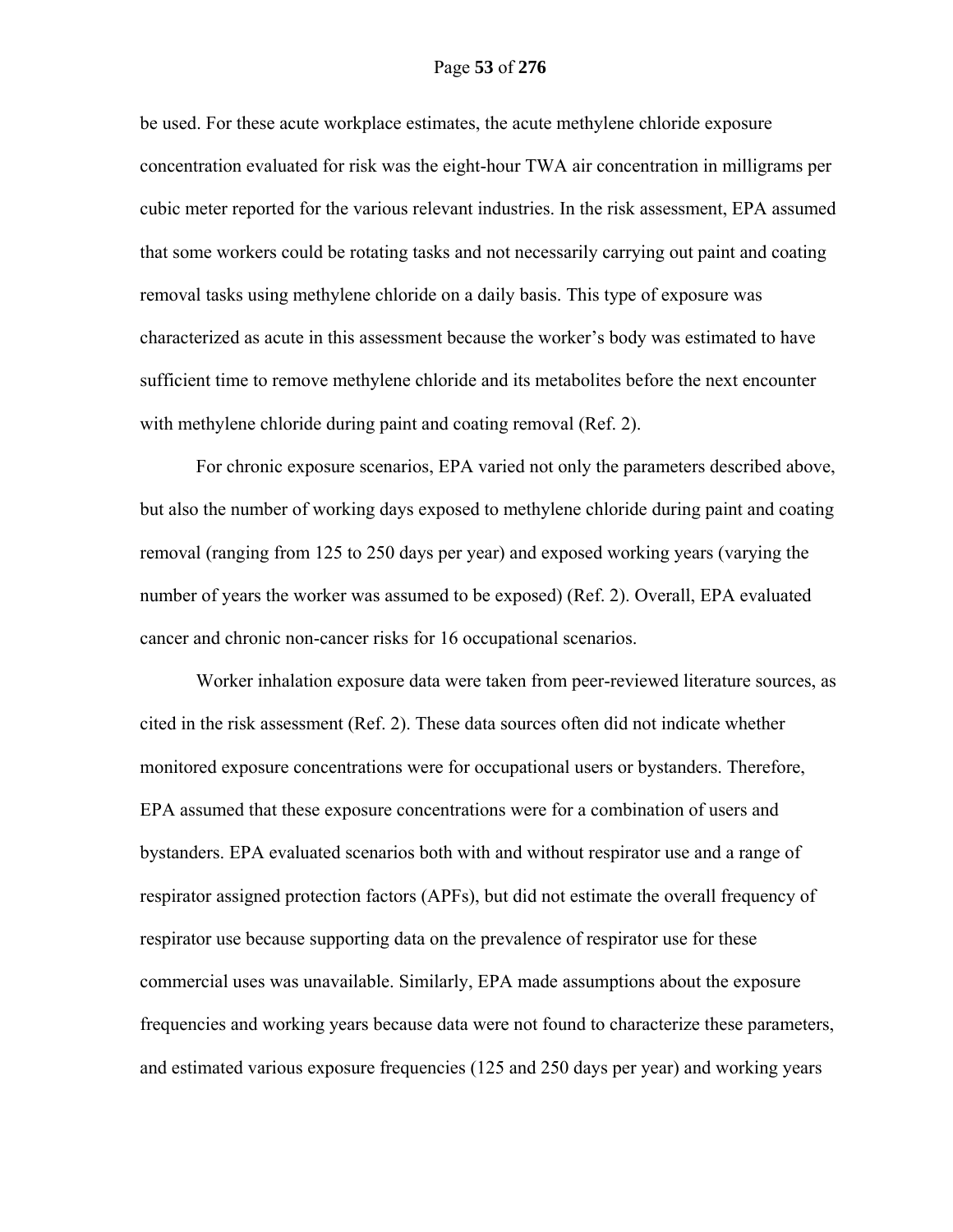# Page **54** of **276**

(20 and 40 years). Thus, EPA evaluated occupational risks by developing hypothetical scenarios under the varying exposure conditions described previously (Ref. 2).

It is important to note that EPA relied on monitoring data for these occupational exposure estimates. Many air concentrations reported and used in the risk assessment exceeded the current OSHA PEL of 25 ppm; in some industries where paint and coating removal was conducted by immersion in tanks or vats of methylene chloride, air concentrations were measured at above 7,000 milligrams per cubic meter, or 2,016 ppm. Even in industries with lower expected exposures, air concentrations frequently were reported in excess of 250 milligrams per cubic meter, or 72 ppm, such as during graffiti removal and automotive refinishing (Ref. 2). The risks associated with these dramatically high air concentrations are discussed in Unit VI.C.1.e.

For consumer and residential bystander exposures, EPA assessed exposure scenarios under which the individual user was presumed to work on one of several types of paint and coating removal projects (coffee table, chest of drawers, or bathtub). These scenarios take into account that consumers do not reliably use personal protective equipment (respirators) or have access to engineering controls (e.g., exhaust ventilation), since these methods are costly, technically challenging, and not easily available to consumers (Ref. 2). EPA used product label information to establish the time durations (in minutes) that the user would require to complete each step of the paint or coating removal process. User breaks during wait periods were assumed; the scenarios varied the location of where the user rested (in the work space or elsewhere). In addition, back-to-back projects were modeled because it is likely that the user would take breaks during the wait periods specified on product labels. It was further assumed that the paint scrapings were removed from the house as soon as scraping was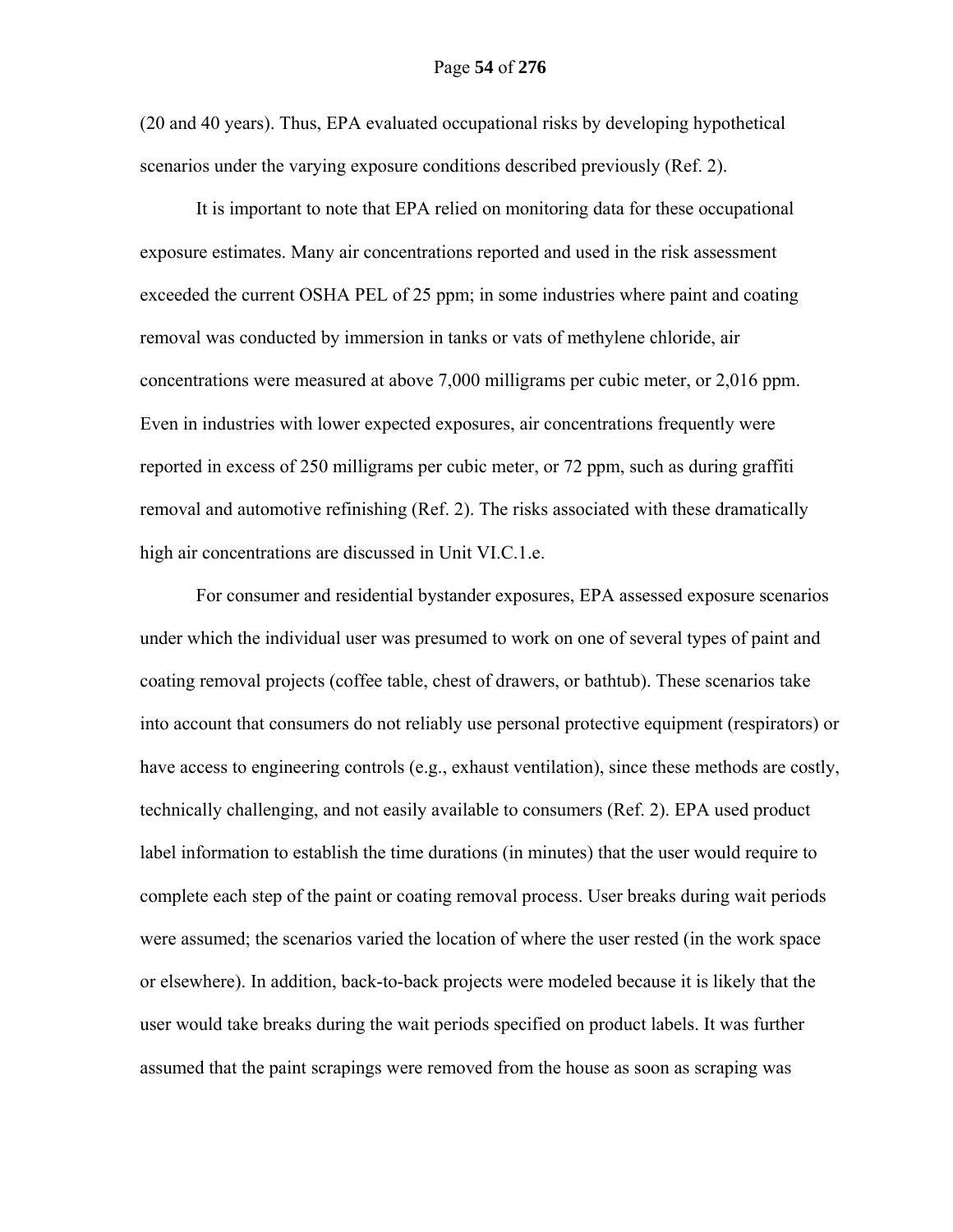completed. In each scenario, the bystander was assumed to be somewhere else in the house, and exposed via inhalation to some of the methylene chloride from the workspace (Ref. 2).

EPA developed seven consumer exposure scenarios for the assessment. Similar to the worker exposure assessment, the following factors were considered in developing the exposure scenarios (Ref. 2):

 • The type of application (i.e., brush-on or spray-on), weight fraction of methylene chloride in the paint and coating removal product, application rate by the user, surface area of object from which the paint or coating was being removed, and emission rate of the chemical, which can affect the amount of methylene chloride that ultimately is released to the indoor environment;

 • The location where the product is applied, which relates to exposure factors such as the room volume and its air exchange rate with outdoor air;

 • The house volume and air exchange rate, for reasons similar to those for the product use location; and

 • Precautionary behaviors such as opening windows in the application room, the user leaving the application room during the wait period, related changes to the air exchange rates, and the proximity of the user to the source of methylene chloride emissions.

In the absence of representative air monitoring data for consumer users and residential bystanders using paint and coating removal products containing methylene chloride, EPA used the Multi-Chamber Concentration and Exposure Model to estimate consumer and bystander inhalation exposure concentrations (Ref. 2).

EPA's estimates of the exposures during paint and coating removal with methylene chloride experienced by commercial users and bystanders and consumer users and bystanders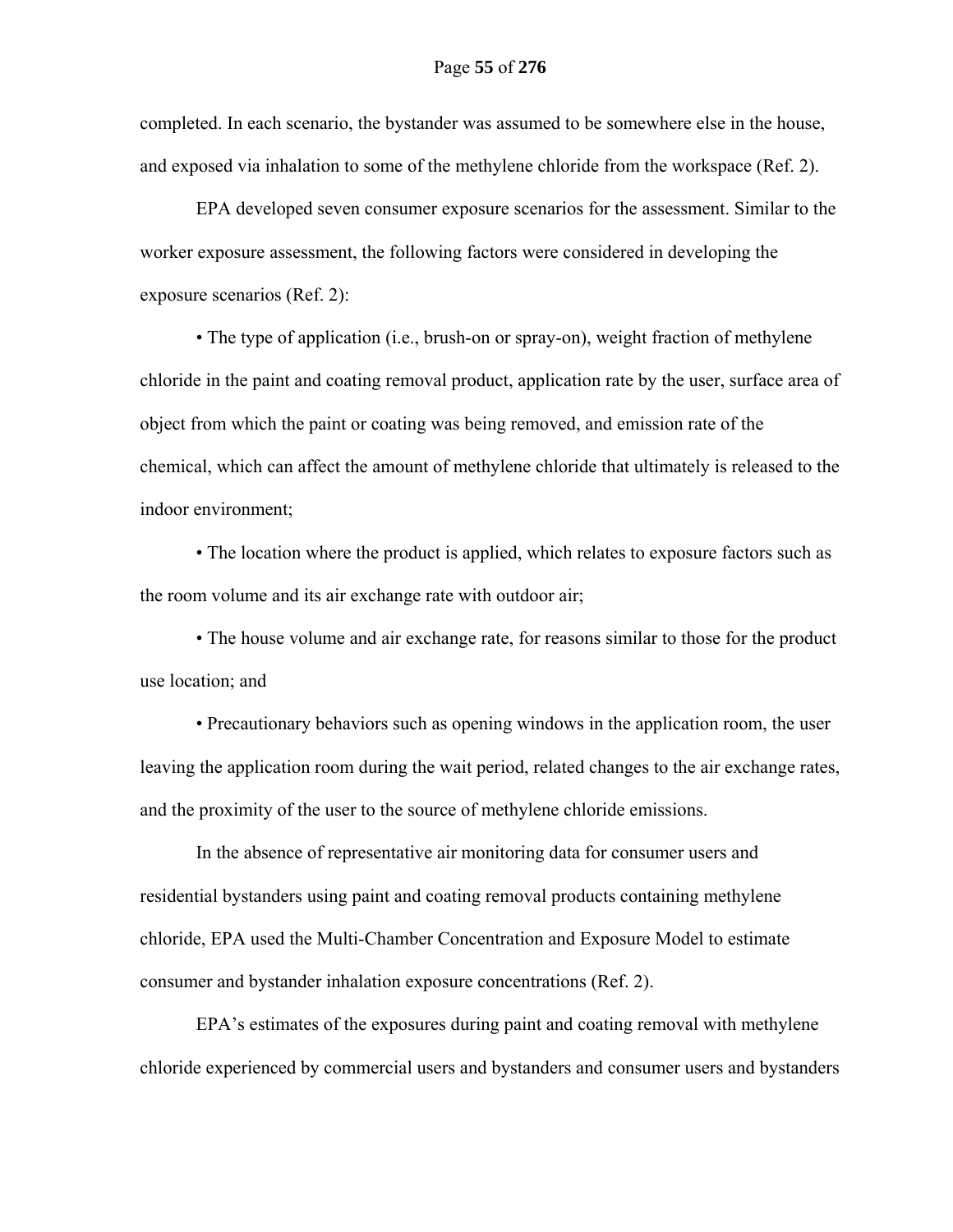were used to assess the risks of this use of methylene chloride. The full exposure estimates and risk findings are described in the methylene chloride risk assessment; risk findings are also summarized in Unit VI.C.1.e.

In addition to estimating likely exposures under current use patterns (baseline exposures), for both commercial and consumer users, EPA assessed a number of exposure scenarios associated with risk reduction options in order to identify variations in methylene chloride exposure during paint and coating removal. All variations in the scenarios were applied to industry-specific exposure inputs and evaluated with exposure parameters that were modified to reflect either a reasonable worst-case scenario (also called the baseline) or a scenario in which exposures were moderated by several factors (also called the central tendency scenario). The risk reduction options that varied between scenarios included engineering controls, use of PPE, and well as combinations of these options (Ref. 19).

 • Under the PPE risk reduction option exposure scenarios, EPA evaluated respirators with APF 10 to 10,000 for acute and chronic risks, including cancer risks.

 • For the engineering controls risk reduction option exposure scenarios, EPA evaluated exposures using local exhaust ventilation (LEV) to improve ventilation near the activity of workers (using furniture refinishing operations as a model), with an assumed 90% reduction in exposure levels.

Overall, EPA evaluated dozens of distinct exposure scenarios for commercial paint and coating removal with methylene chloride; exposure reductions for consumer users are expected to be similar to the acute risk evaluations for professional contractors or workers in furniture refinishing operations, since these commercial activities are most similar to the types of projects in which consumers would engage (Refs. 19 and 20).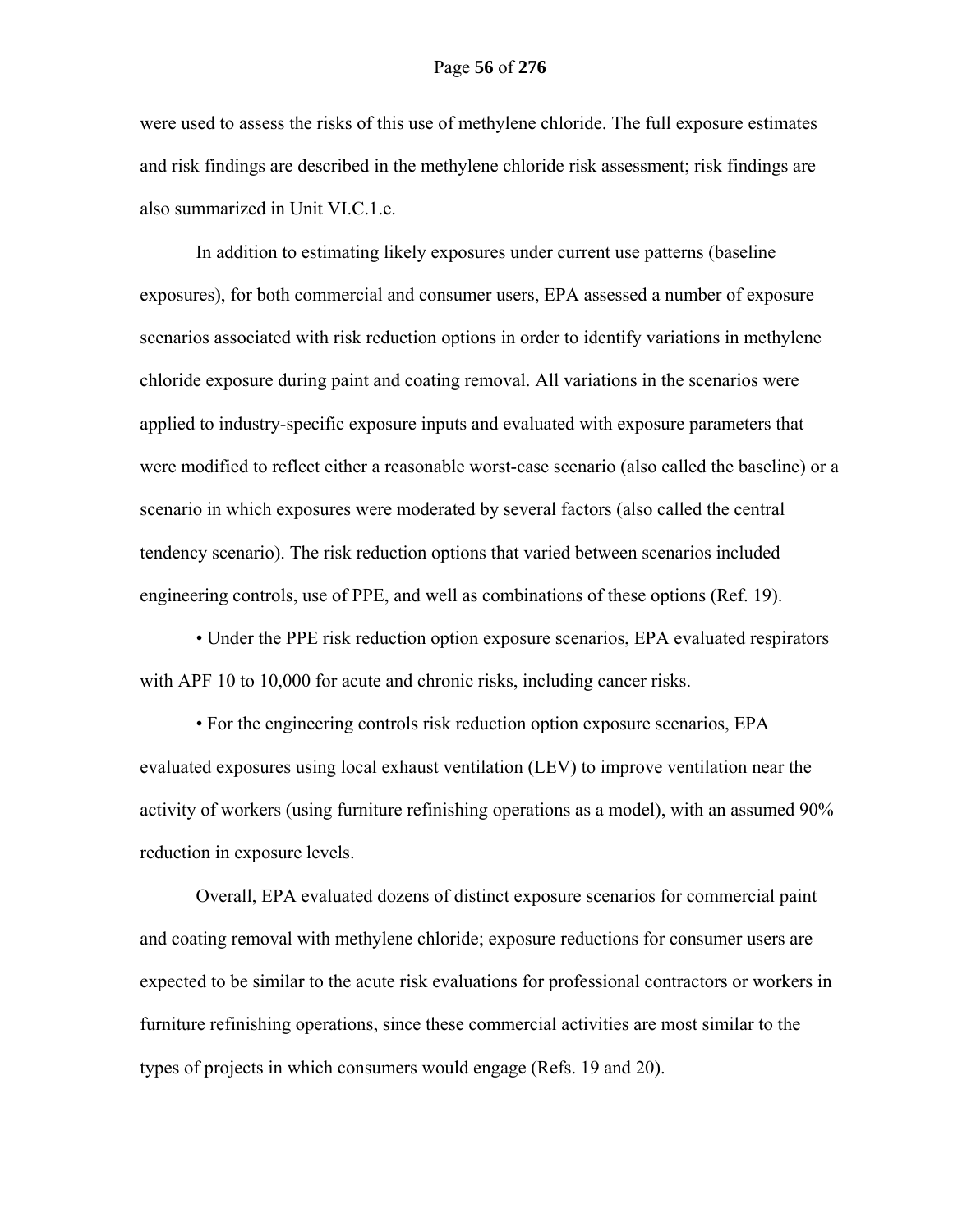# Page **57** of **276**

*e. Specific risks for this use.* The acute inhalation risk assessment used central nervous system effects to evaluate the acute risks for occupational, consumer, and bystander exposure during paint and coating removal with methylene chloride. In the risk assessment, a risk of concern was identified if the MOE estimate was less than the benchmark MOE of 10 for acute central nervous system effects (Ref. 2).

EPA assessed acute risks for central nervous system effects from inhalation for all consumer, occupational, and bystander exposure scenarios of paint and coating removal with methylene chloride. For consumers, EPA identified risks of concern for all scenarios, with some consumer scenarios demonstrating risks within the first hour of product use when paint and coating removal was conducted indoors (such as in a workshop or bathroom), regardless of whether the product formulation was brush or spray. Risks for incapacitating nervous system effects were found in some indoor scenarios (such as in a bathroom) within four hours of product use. MOEs for consumer acute risks from exposures of one hour or less ranged from 1.6 to 0.2; this equates to estimated exposures that are between six and 50 times greater than those that are expected to produce no risks of concern (Ref. 2).

For residential bystanders, EPA identified risks of concern for all scenarios, even assuming that any bystander in the house was not in the room where the paint and coating removal occurred. Depending on the parameters of the scenario, MOEs for acute risks ranged from 2.9 to 0.5, or between three and 20 times greater than those that are expected to produce no risks of concern (Ref. 2).

For commercial users, the occupational scenarios in which acute risks for central nervous system effects were identified included nearly all occupational scenarios, irrespective of the absence or presence of respirators, and in both the central-tendency and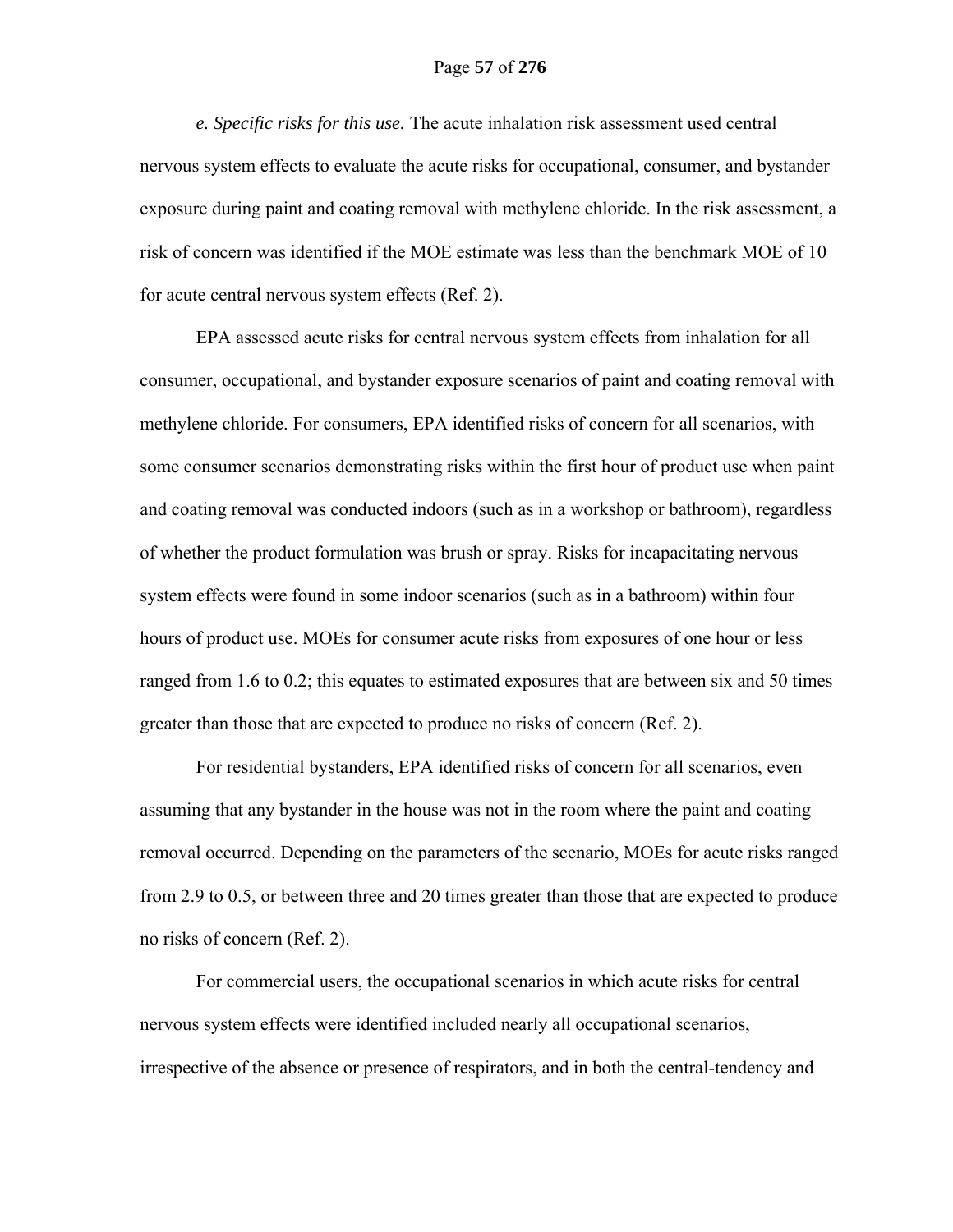worst-case assumed air concentrations of methylene chloride. Additionally, EPA found acute risks for incapacitating central nervous system effects for workers who had no respiratory protection in most industries, or with respirators with APFs of 10 or 25 in the industries with highest likely exposures, such as professional contractors, aircraft refinishers, and workers using immersion methods for paint and coating removal in several industries. MOEs for acute risks ranged from an average of 0.11 (automotive refinishing) to 0.037 (graffiti removal), with a lowest end of 0.0063 (workplaces engaged in paint and coating removal using immersion methods). In general, these workplaces are estimated to present exposure levels between 100 times to greater than 1,000 times more than those that are of concern. Not only workers, but also occupational bystanders, or workers engaged in tasks other than paint and coating removal, would be at acute risk for central nervous system effects (Ref. 2). Therefore, EPA's proposed determination is that acute methylene chloride exposures during paint and coating removal present unreasonable risks.

In the risk assessment, EPA also assessed risks of chronic exposure to methylene chloride during paint and coating removal by commercial users and occupational bystanders (Ref. 2). The methylene chloride risk assessment used liver toxicity as the critical endpoint for chronic exposure. EPA assessed risks for liver toxicity for occupational and bystander exposure scenarios of paint and coating removal with methylene chloride.

Workers and occupational bystanders in most industries evaluated were identified as at risk for non-cancer liver toxicity as a result of chronic exposure to methylene chloride during paint and coating removal under typical exposure scenarios. When workers were exposed repeatedly at facilities they were at risk, even for scenarios evaluated with workers wearing respiratory protection with APF 50 (Ref. 2). The concern is for workers engaging in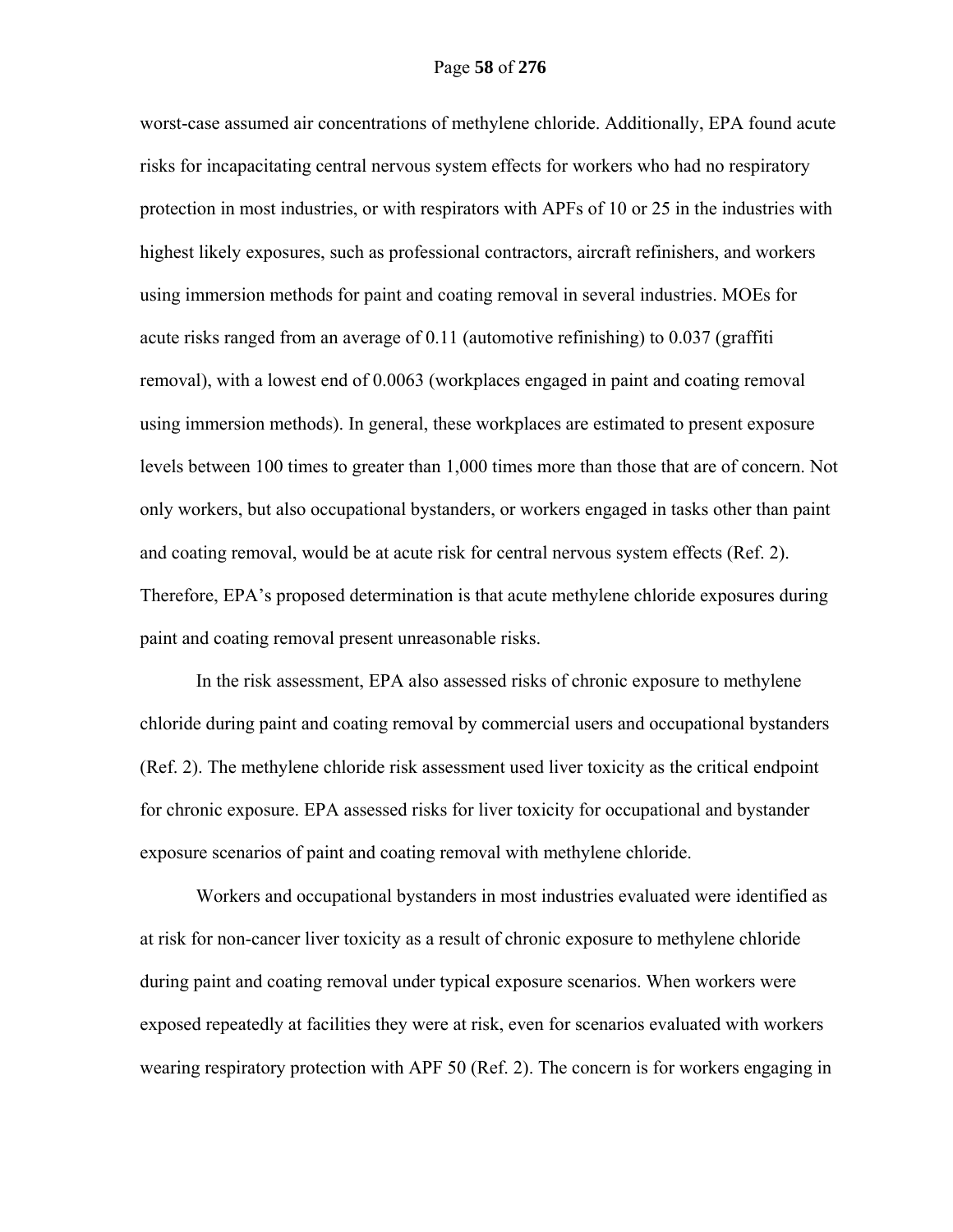long-term use of the product (i.e., 250 days/year for 40 years) with no respiratory protection.

For commercial users and bystanders, EPA also assessed cancer risks as a result of chronic exposure to methylene chloride in paint and coating removal. Workers and occupational bystanders showed were estimated to have an excess cancer risk greater than 1 in 1,000,000 for all of the commercial scenarios evaluated if exposed to paint and coating removal with methylene chloride for 250 days per year for 40 years with no respiratory protection. Depending on industry, cancer risks ranged from 6 in 10,000 (graffiti removal) to 2.5 in 1,000 (aircraft refinishing), with a maximum of 4 in 1,000 (workplaces using immersion methods, such as dip tanks for miscellaneous metal items). Workers in all industries showed a relative reduction in cancer risks when estimated to be working for 125 days per year for 20 years with a respirator with APF 50, with cancer risks in some industries estimated to be below benchmark levels in these scenarios. Therefore, EPA's proposed determination is that chronic methylene chloride exposures during paint and coating removal present unreasonable risks.

The SBAR Panel convened in support of this action heard from several SERs who expressed concerns about the underlying methylene chloride risk assessment (Ref. 27). Many of the concerns expressed by these SERs were already expressed in the public comments and the peer review comments on the methylene chloride risk assessment. The Summary of External Peer Review and Public Comments and Disposition document in the risk assessment docket (EPA-HQ-OPPT-2012-0725) explains how EPA responded to the comments received.

2. *Initial analysis of potential regulatory options.* Having determined that the risks from methylene chloride in paint and coating removal were unreasonable, EPA evaluated whether regulatory options under section 6(a) could reduce the risk (non-cancer and cancer)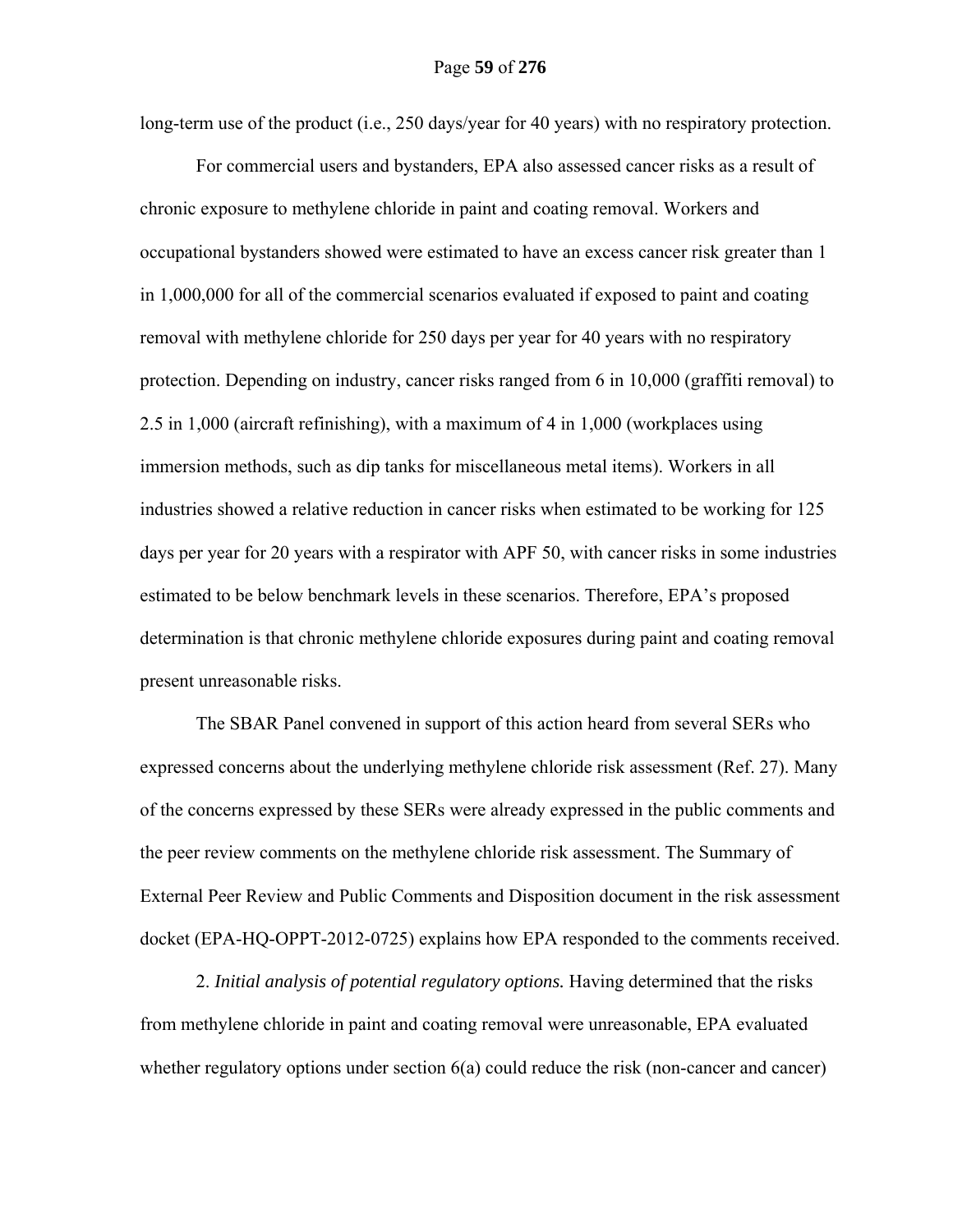so that it is no longer unreasonable.

The results of EPA's assessment of consumer uses, exposures, and risks indicate that regulatory options for consumer uses such as reducing the concentration of methylene chloride or advising the use of respirators could not achieve the target MOE benchmarks for acute exposures (benchmark MOE is 10). Similarly, the results of EPA's evaluation indicate that regulatory options for occupational exposures such as reducing the concentration of methylene chloride in products used for paint and coating removal and using local exhaust ventilation to improve ventilation, in the absence of PPE, could not achieve the target MOE benchmarks (benchmark MOE is 10) for non-cancer endpoints for acute and chronic exposures and common cancer risk benchmarks for chronic exposures (Refs. 19 and 20). The results also demonstrate that all risk reduction options meeting the benchmark MOEs and common cancer benchmarks for methylene chloride in paint and coating removal require the use of a respirator, whether used alone or in conjunction with additional levels of protection or the use of an air exposure limit. Therefore, EPA found the options of setting a maximum concentration of methylene chloride in products under TSCA section 6(a)(2) unable to reduce exposures to the risk benchmarks. Options found not to meet the risk benchmarks and, for the purposes of this proposal, found unable to address the unreasonable risk, are documented in EPA's supplemental technical reports on methylene chloride in paint and coating removal (Refs. 19 and 20).

3. *Assessment of whether regulatory options address the identified unreasonable risk so that methylene chloride in paint and coating removal no longer presents such risk.* As discussed earlier, EPA considered a number of regulatory options under TSCA section 6(a) for methylene chloride in paint and coating removal for the uses proposed for regulation. In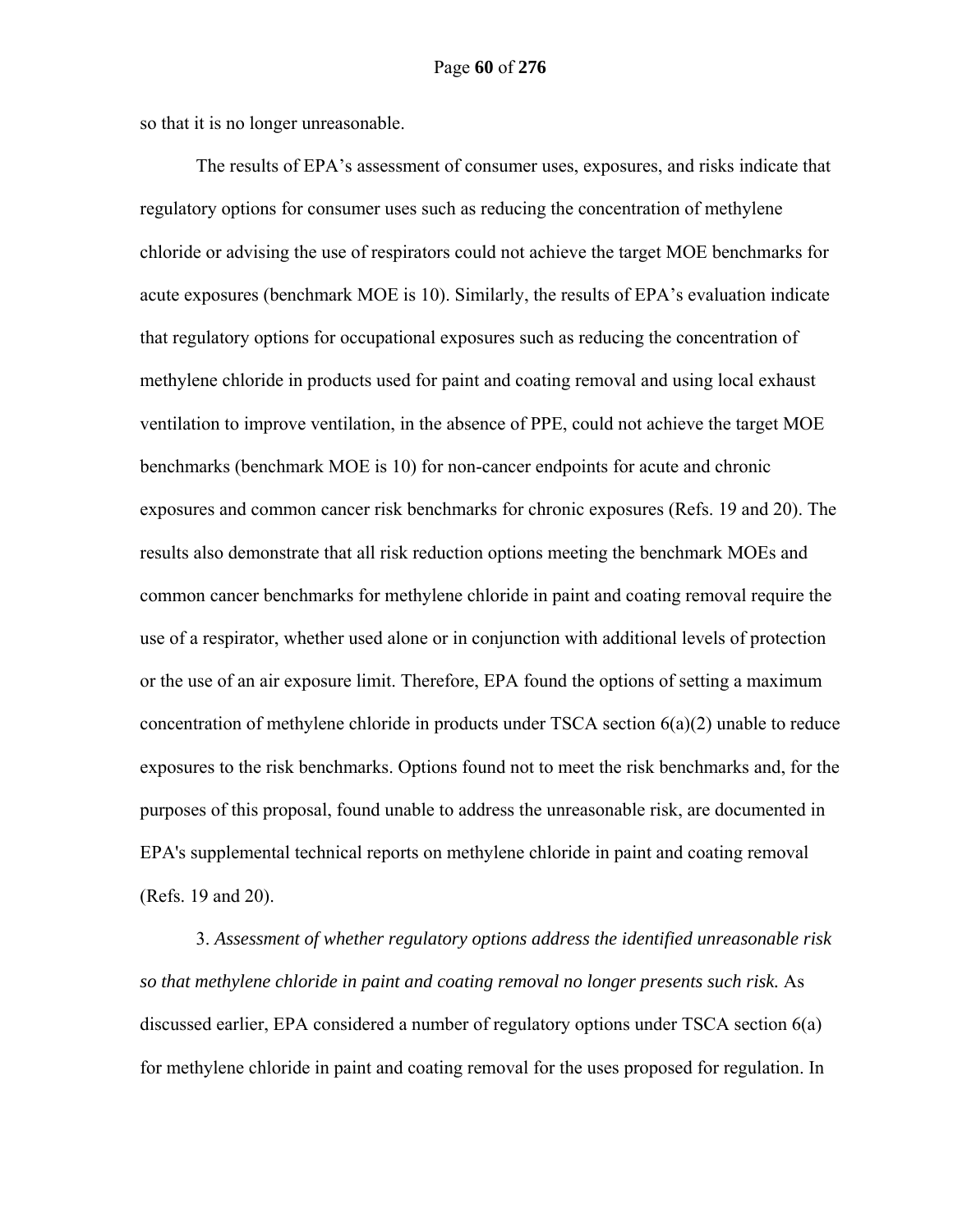assessing these options, EPA considered a wide range of exposure scenarios (Refs. 19, 20, and 38). These include both baseline and risk reduction scenarios involving varying factors such as exposure concentration percentiles, LEV use, respirator use, working lifetimes, etc. As part of this analysis, EPA considered the impacts of regulatory options on consumer users and commercial users separately. However, EPA is proposing to address paint and coating removal with methylene chloride for consumer uses together with many commercial uses, rather than as separate consumer and commercial uses. As described earlier, in Unit VI.B., paint and coating removal products containing methylene chloride frequently are available in the same distribution channels to consumers and professional users. Products are marketed for a variety of projects, and cannot be straightforwardly restricted to a single type of project or user. As highlighted in the investigation into recent deaths among bathtub refinishers using methylene chloride, "ten different products were associated with the 13 deaths [from 2000 – 2011]. Six of the products were marketed for use in the aircraft industry, the rest for use on wood, metal, glass, and masonry. None of the product labels mentioned bathtub refinishing" (Ref. 33).

The options that had the potential to address the unreasonable risks presented by methylene chloride when used for paint and coating removal by consumers, or within the commercial uses proposed for regulation, or for both consumer and these commercial uses included:

a) A supply-chain approach, which would include prohibiting the manufacturing (including import), processing, and distribution in commerce of methylene chloride for paint and coating removal under TSCA section  $6(a)(2)$  for the consumer and commercial uses proposed for regulation; prohibiting the commercial use of methylene chloride in paint and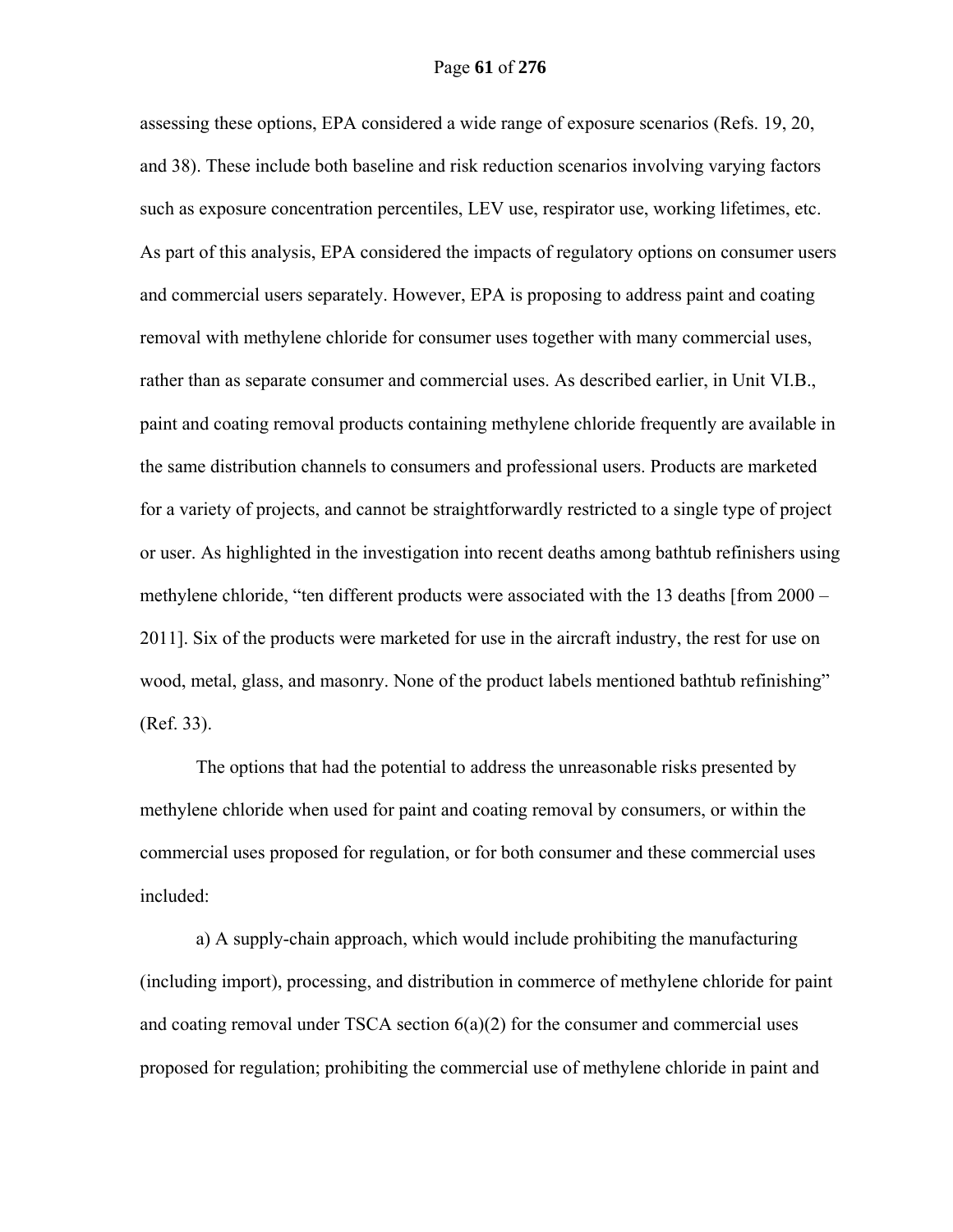## Page **62** of **276**

coating removal under TSCA section  $6(a)(5)$  for the commercial uses proposed for regulation; requiring that all paint and coating removers containing methylene chloride be distributed in volumes no less than 55-gallon containers under TSCA section  $6(a)(2)$ ; requiring downstream notification when distributing methylene chloride under TSCA section  $6(a)(3)$ ; and limited recordkeeping under TSCA section  $6(a)(4)$ ;

b) Variations on such an approach, such as just prohibiting the manufacturing, processing, and distribution in commerce of methylene chloride for paint and coating removal under TSCA section 6(a)(2) for consumer use and for the commercial uses proposed for regulation or just prohibiting the commercial use of methylene chloride for paint and coating removal under TSCA section  $6(a)(5)$  for the commercial uses proposed for regulation;

c) Additional variations on such an approach, such as prohibiting the manufacturing, processing, and distribution in commerce of methylene chloride for paint and coating removal under TSCA section  $6(a)(2)$  for the consumer and commercial uses proposed for regulation and requiring downstream notification (e.g., via a Safety Data Sheet (SDS)) when distributing methylene chloride for other uses under TSCA section  $6(a)(3)$ ; and

d) Requiring a respiratory protection program, including PPE (a supplied-air respirator with APF 1,000 or 10,000) with an alternative air exposure limit of 1 part per million (ppm) achieved through engineering controls or ventilation alone or in combination with a supplied-air respirator at a lower APF, in commercial facilities where methylene chloride is used for paint and coating removal under TSCA section  $6(a)(5)$  for the commercial uses proposed for regulation.

A discussion of the regulatory options that could potentially reach the risk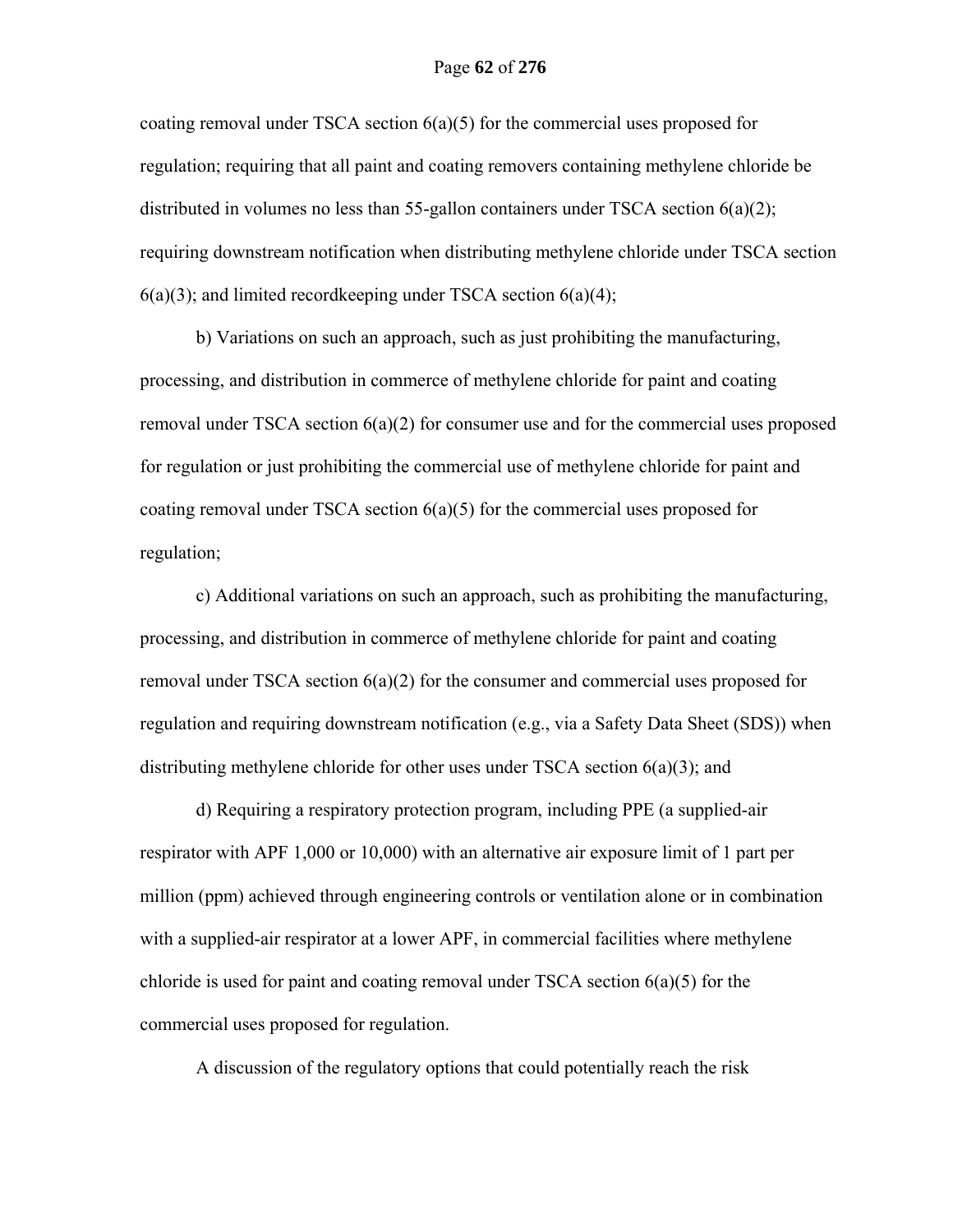benchmarks for consumer use, commercial uses proposed for regulation, or both is in this unit, along with EPA's evaluation of how well those regulatory options would address the unreasonable risks in practice.

*a. Proposed approach.* The proposed regulatory approach for methylene chloride in paint and coating removal for the uses proposed for regulation would prohibit the manufacturing, processing, and distribution in commerce of methylene chloride for paint and coating removal under TSCA section 6(a)(2) for consumer uses and for the commercial uses proposed for regulation; would prohibit the commercial use of methylene chloride for paint and coating removal under TSCA section 6(a)(5) for the uses proposed for regulation; would require any remaining paint and coating removal products containing methylene chloride to be distributed in packaged volumes no less than 55-gallon containers, under TSCA section  $6(a)(2)$ ; would require manufacturers, processors, and distributors to provide downstream notification of the prohibitions under TSCA section 6(a)(3), and would require recordkeeping relevant to these prohibitions under TSCA section 6(a)(4).

As discussed in Unit VI.C.1., the risks for exposure to consumers, workers, and bystanders for methylene chloride in paint and coating removal vary. The MOEs for noncancer endpoints range from 50 to 1,000 times below the benchmark MOEs for central nervous system effects (the acute health impact) or liver toxicity (the chronic health impact). Similarly, the increased risk of cancer (including brain, liver, and lung cancer) in some industries is 100 to nearly 1,000 times greater than common cancer benchmarks (Ref. 2). Under this proposed option, exposures to methylene chloride during paint and coating removal would be completely eliminated. As a result, non-cancer and cancer risks would be eliminated.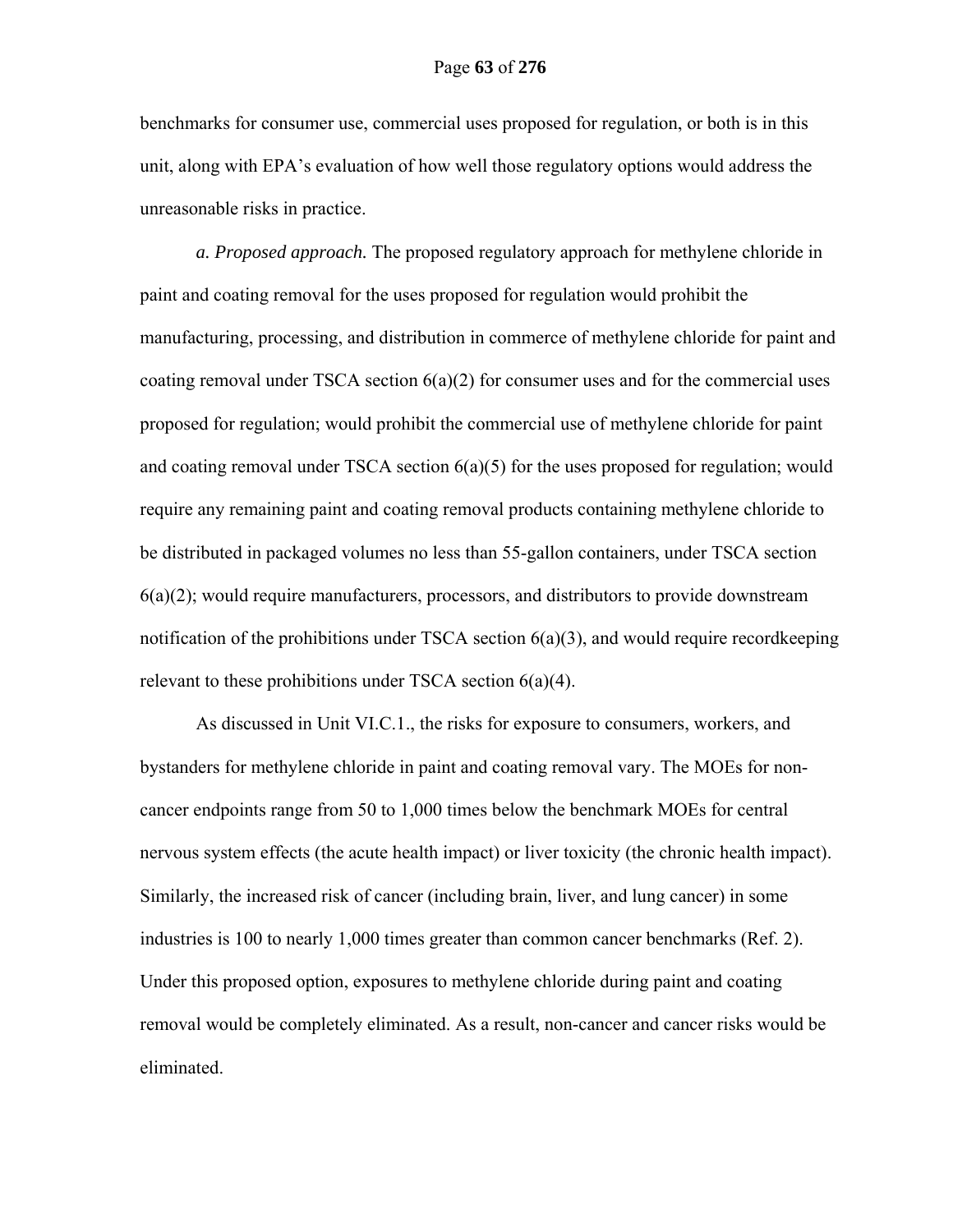The proposed approach would reduce the risks to workers, consumers, and bystanders from methylene chloride in paint and coating removal for the uses proposed for regulation so that those risks are no longer unreasonable. Prohibiting the manufacturing, processing and distribution in commerce of methylene chloride for paint and coating removal for the uses proposed for regulation would minimize the overall availability of methylene chloride for paint and coating removal for these uses. Importantly, this proposed regulation is protective of consumer users. EPA cannot regulate consumer use under TSCA section  $6(a)(5)$ . The prohibition of the commercial use of methylene chloride for paint and coating removal in the uses proposed for regulation would reduce commercial demand for methylene chloride paint and coating removal products, reduce the likelihood that other types of products formulated with methylene chloride would be used for paint and coating removal, and significantly reduce the potential for consumer use of commercial paint and coating removal products containing methylene chloride. Workers and occupational bystanders would not be exposed to methylene chloride for paint and coating removal in the uses proposed for regulation, and the risk to consumers and residential bystanders would be minimized because commercial paint and coating removal products containing methylene chloride would not be available in volumes smaller than 55-gallon containers. This large volume requirement would ensure that consumers, who typically buy products in much smaller volumes, would not be able to easily divert products from the supply chain intended for commercial furniture refinishing or uses proposed to be critical to national security. EPA seeks comment on the impact to commercial furniture refinishers of a requirement that paint and coating removal products containing methylene chloride be sold only in 55-gallon containers for commercial paint and coating removal. This request for comment is one of the recommendations of the SBAR Panel,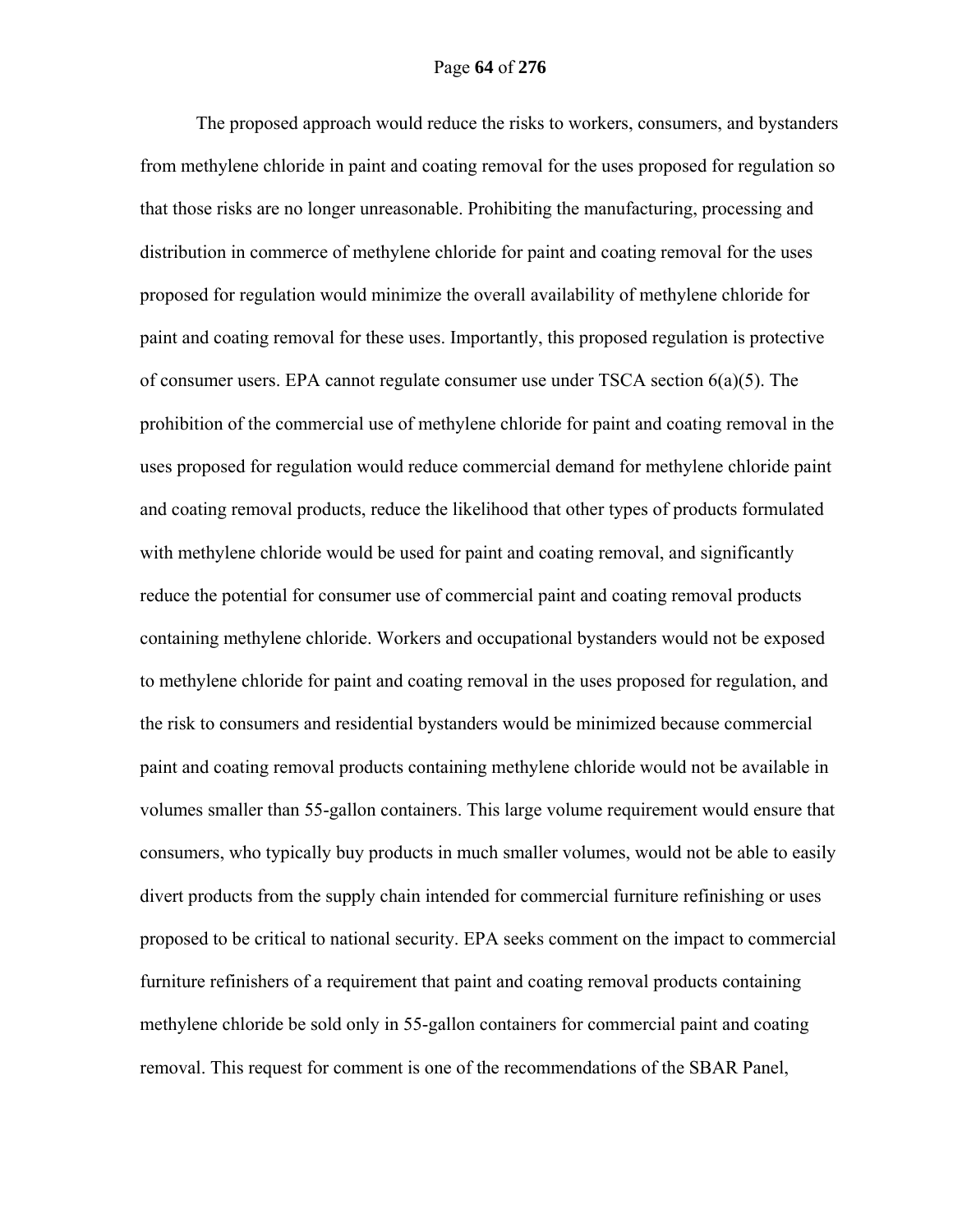described earlier in Unit V.C. and in more detail in Unit XXIII.C. (Ref. 27). Based on the recommendations from the SBAR Panel, EPA is requesting comment on whether the rule should allow paint and coating removal products containing methylene chloride to be sold in 30-gallon containers, rather than limiting the volume to 55-gallon containers. EPA is also requesting comment on the feasibility of implementing appropriate industrial hygiene controls associated with 30- or 55- gallon containers in order to minimize potential disruptive impacts to those industrial processes where technically feasible substitutes are currently unavailable. The downstream notification of these restrictions ensures that processors and distributors are aware of the manufacturing, processing, distribution in commerce and use restrictions for methylene chloride in paint and coating removal, and enhances the likelihood that the risks associated with this use of methylene chloride are addressed throughout the supply chain. Downstream notification also streamlines compliance and enhances enforcement, since compliance is improved when rules are clearly and simply communicated (Ref. 39). This integrated supply chain proposed approach mitigates the risk to consumers and commercial workers and occupational bystanders in the uses proposed for regulation from methylene chloride in paint and coating removal.

*b. Options that are variations of elements of the proposed approach.* One variation of the proposed approach would be to prohibit manufacture, processing, and distribution in commerce of methylene chloride for consumer and commercial paint removal for the uses proposed for regulation without the prohibition on commercial use of methylene chloride for paint and coating removal and without the downstream notification of any prohibitions. Without the accompanying prohibition on commercial use and downstream notification that is included in the proposed supply chain approach, this option would leave open the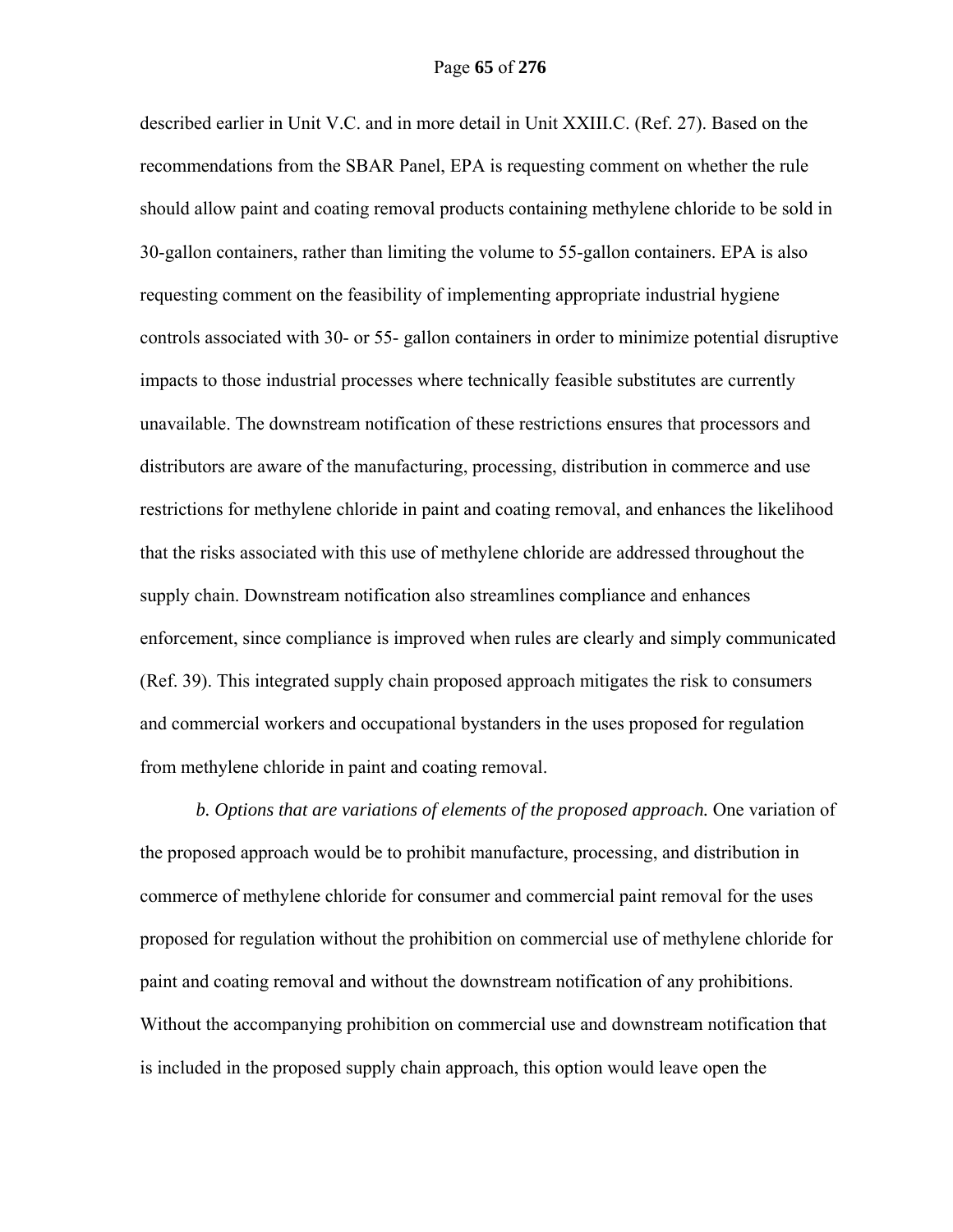likelihood that commercial users falling within the scope of this proposed rule and consumer users could obtain methylene chloride (which would continue to be available for other uses, such as degreasing or solvent purposes) and use it for paint and coating removal.

Without downstream notification, unsophisticated purchasers in particular are likely to be unfamiliar with the prohibitions regarding this use and mistakenly use methylene chloride for paint and coating removal, thereby exposing themselves and bystanders to unreasonable risks. Thus, under these variations, EPA anticipates that many users would not actually realize the risk benchmarks. Therefore, these variations fail to protect against the unreasonable risks.

Another regulatory option that EPA considered was to prohibit only the commercial use of methylene chloride for paint and coating removal in the uses proposed for regulation. This approach would reduce both non-cancer and cancer risks for commercial settings, but it would not reduce risks to consumers so that they are no longer unreasonable. By prohibiting use in the commercial sector alone, without a prohibition on the manufacture, processing, and distribution in commerce of paint and coating removal products containing methylene chloride for consumer and commercial use in the uses proposed for regulation, this approach would not address consumer risks as distributors of paint and coating removal products containing methylene chloride could continue to distribute to consumers methylene chloride marked as a paint and coating remover, including products labeled and marketed as "professional strength" or "commercial grade" products. Since it is foreseeable that consumers would continue to purchase products labeled and marketed in this fashion, and consumers would continue to be exposed far above the health benchmarks, they would not be protected from the unreasonable risks posed by methylene chloride.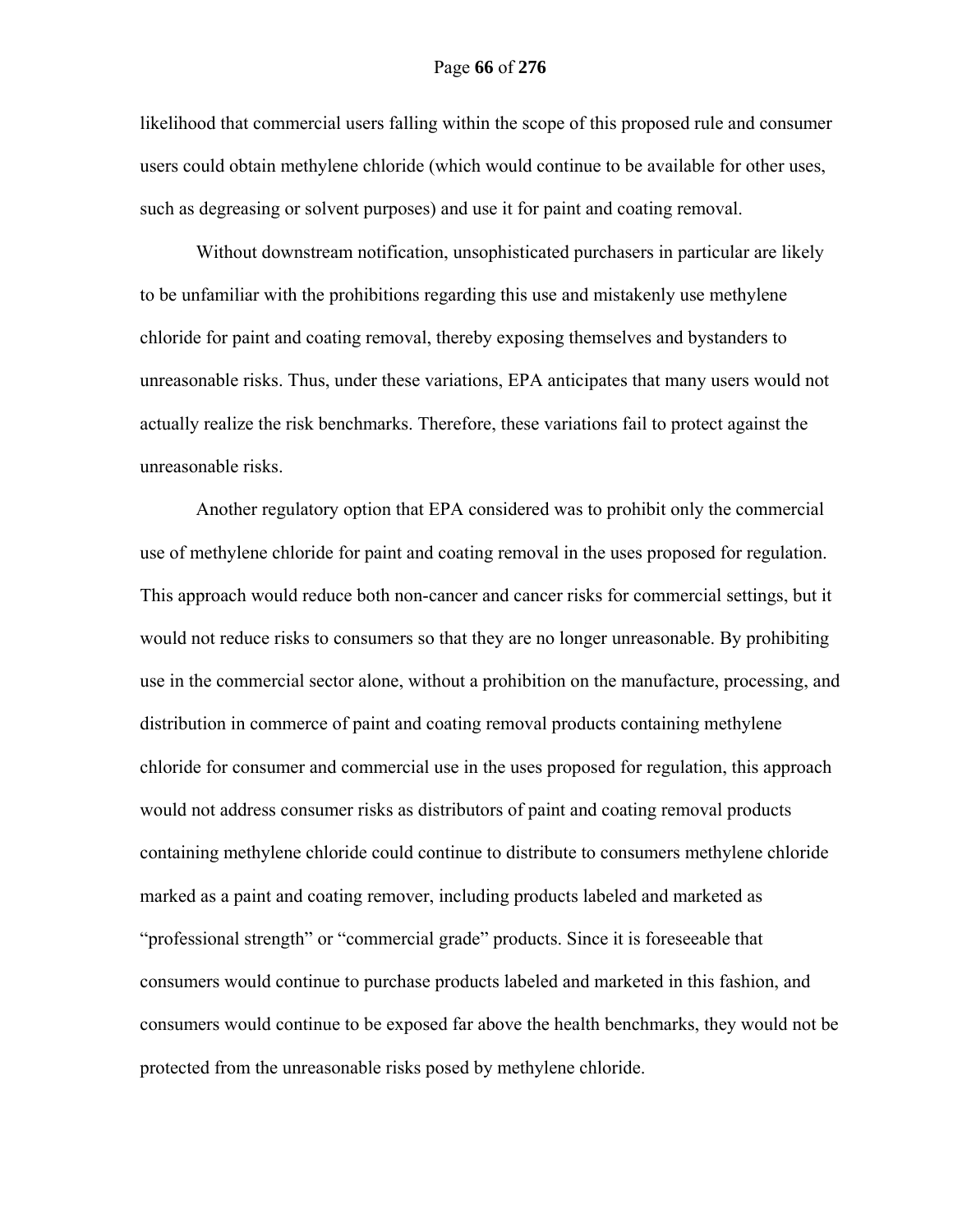# Page **67** of **276**

*c. Prohibit the manufacturing, processing, and distribution in commerce of methylene chloride for consumer paint and coating removal under TSCA section 6(a)(2) or prohibit the manufacturing, processing, and distribution in commerce of methylene chloride for consumer paint and coating removal under TSCA section 6(a)(2) and require downstream notification when distributing methylene chloride for other uses under TSCA section 6(a)(3).* EPA considered prohibiting the manufacturing, processing, and distribution in commerce of methylene chloride for consumer paint and coating removal including an option with a requirement for downstream notification of such prohibition. If such a prohibition were effective, this option would mitigate the risks to consumers from methylene chloride in paint and coating removal. However, EPA recognizes that consumers can easily obtain products labeled for commercial use. Indeed, for many consumers, identifying a product as being for commercial use may imply greater efficacy. Coupled with the fact that many products identified as commercial or professional are readily obtainable in a variety of venues (e.g., the Internet, general retailers, and specialty stores, such as automotive stores), EPA does not find that this option would protect consumers. In addition, this option alone would not address the risks to workers from methylene chloride in paint and coating removal.

*d. Requiring a respiratory protection program, including PPE, air monitoring, and either a supplied-air respirator of APF 1,000 or 10,000 or an air exposure limit of 1 part per million (ppm) achieved through engineering controls or ventilation, in commercial facilities where methylene chloride is used for paint and coating removal under TSCA section 6(a)(5) for the commercial uses proposed for regulation.* Another regulatory option that EPA considered for the commercial uses of methylene chloride for paint and coating removal proposed for regulation was to require risk reduction through an occupational respiratory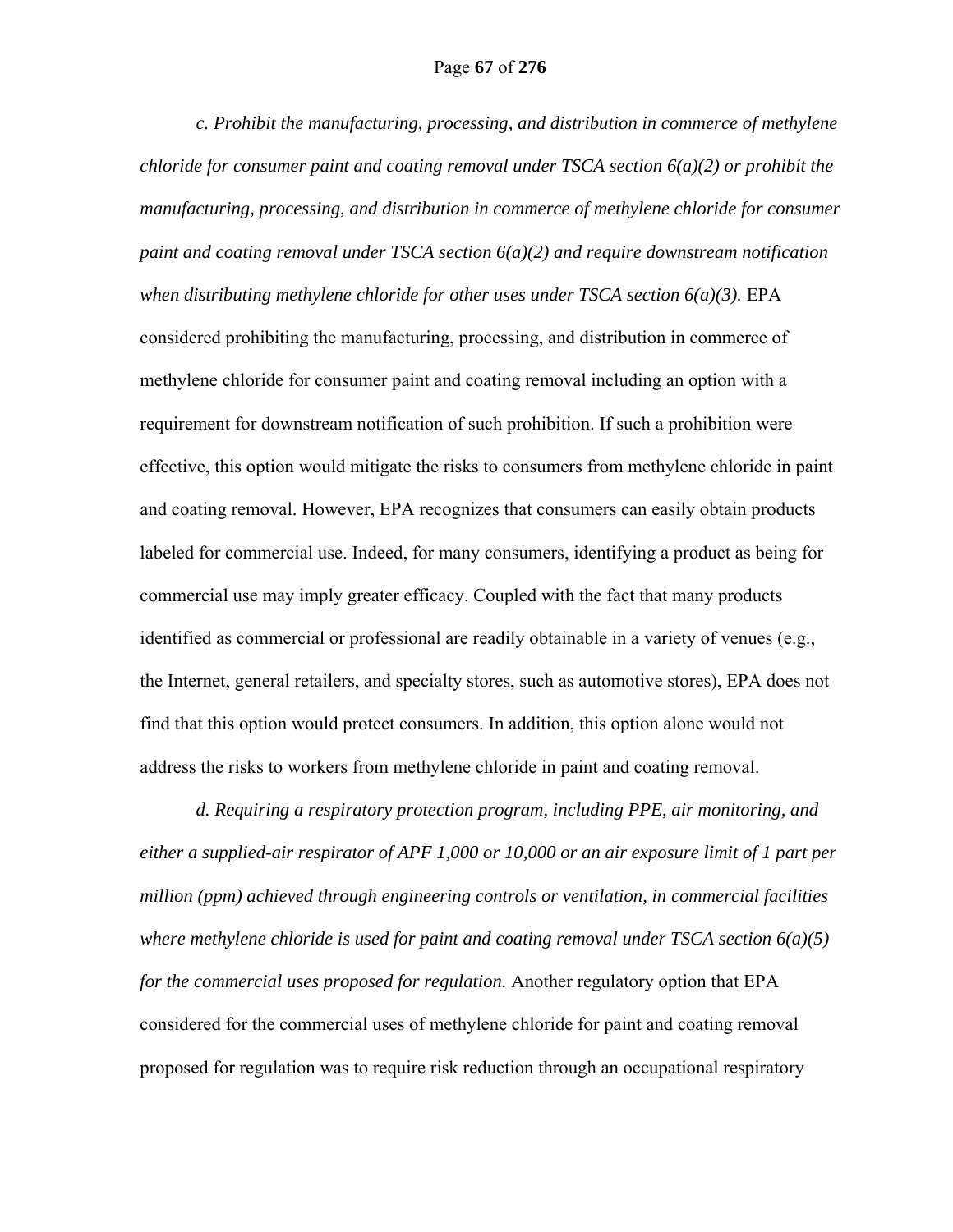protection program, which would include air monitoring, medical monitoring, and respiratory protection through use of a supplied-air respirator with an APF of 1,000 or 10,000, depending on the methods used for paint and coating removal with methylene chloride and other workplace characteristics, with a performance-based alternative of meeting an air concentration level of 1 ppm as an exposure limit for methylene chloride. A full-facepiece (or helmet/hood) self-contained breathing apparatus (SCBA) when used in the pressure demand mode or other positive pressure mode has an APF of 10,000. EPA's analysis showed that use of a SCBA with an APF of 10,000 would, in all scenarios evaluated, control the exposure of methylene chloride to levels that allow for meeting the benchmarks for noncancer and cancer risks. Exposures in most workplaces proposed for regulation could be reduced with an APF of 1,000 to exposure levels that reduce risks to benchmark levels (Ref. 19). It is important to note that current OSHA requirements for dermal and eye protection when using methylene chloride in any way would be maintained under this approach, in addition to other requirements for work practices, training, and hazard communication put forth in OSHA's Methylene Chloride Standard (29 CFR 1910.1052). It is also important to note that any respirator used would need to be a supplied-air respirator, since methylene chloride can clog or damage filters or cartridges for air-purifying respirators, rendering them non-protective (Ref. 19).

Although respirators, specifically SCBAs, could reduce exposures to levels that are protective of non-cancer and cancer risks, not all workers may be able to wear respirators. Individuals with impaired lung function due to asthma, emphysema, or chronic obstructive pulmonary disease, for example, may be physically unable to wear a respirator. Determination of adequate fit and annual fit testing is required for tight fitting full-face piece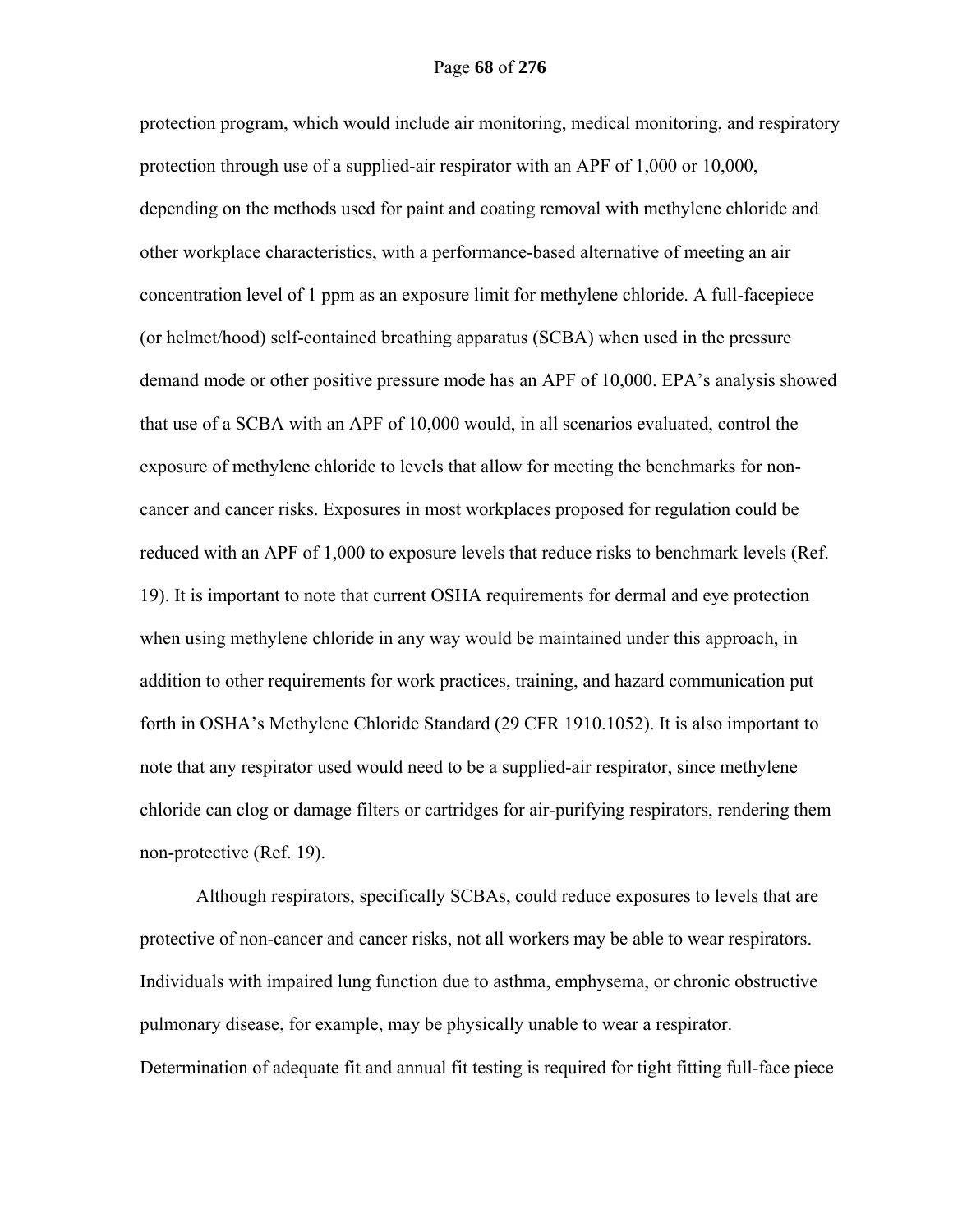respirators to provide the required protection. Individuals with facial hair, like beards or sideburns that interfere with a proper face-to-respirator seal, cannot wear tight fitting respirators. In addition, respirators may also present communication problems, vision problems, worker fatigue, and reduced work efficiency (63 FR 1152, January 8, 1998). According to OSHA, "improperly selected respirators may afford no protection at all (for example, use of a dust mask against airborne vapors), may be so uncomfortable as to be intolerable to the wearer, or may hinder vision, communication, hearing, or movement and thus pose a risk to the wearer's safety or health." (63 FR 1189-1190). Nonetheless, OSHA views respiratory protection as a backup method which is used to protect employees from toxic materials in those situations where feasible engineering controls and work practices are not available or are insufficient to protect employee health (63 FR 1156-1157). The OSHA respiratory protection standard (29 CFR 1910.134) requires employers to establish and implement a respiratory protection program to protect their respirator-wearing employees. This OSHA standard contains several requirements, e.g., for program administration; worksite-specific procedures; respirator selection; employee training; fit testing; medical evaluation; respirator use; respirator cleaning, maintenance, and repair; and other provisions.

In addition, OSHA adopted a hierarchy of controls established by the industrial hygiene community and used to protect employees from hazardous airborne contaminants, such as methylene chloride (29 CFR 1910.1052). According to this hierarchy, substitution of less toxic substances, engineering controls, administrative controls, and work practice controls are the preferred method of compliance for protecting employees from airborne contaminants and are to be implemented first, before respiratory protection is used. OSHA permits respirators to be used where engineering controls are not feasible or during an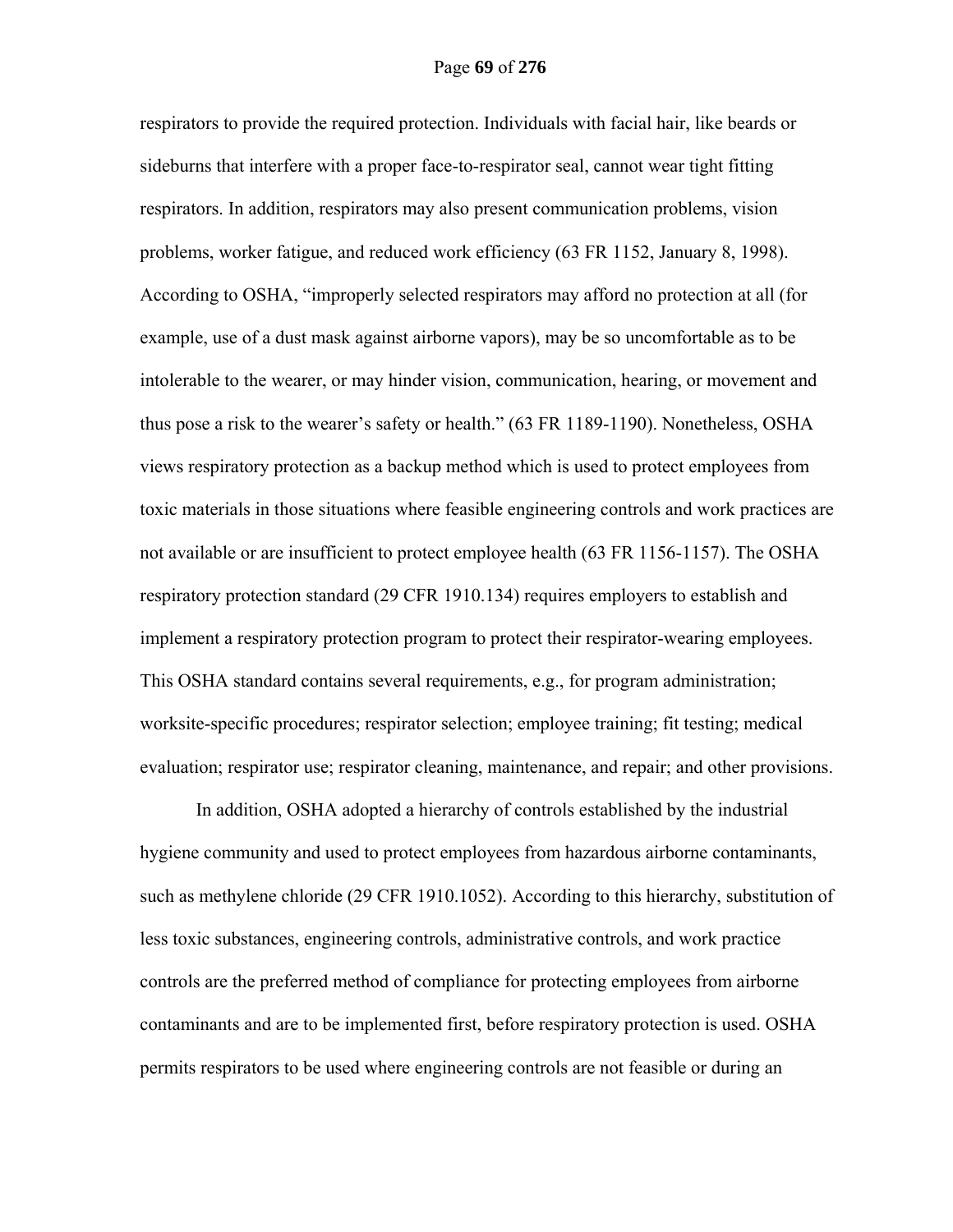interim period while such controls are being implemented.

Given equipment costs and the costs of establishing a respiratory protection program, which involves training, respirator fit testing, and the establishment of a medical monitoring program, EPA anticipates that most companies would choose to switch to substitutes instead of adopting a program for this type of PPE to continue using methylene chloride for paint and coating removal because this type of PPE program is not cost-effective. Further, even if cost were not an impediment, there are many limitations to the successful implementation of respirators with an APF of 1,000 or 10,000 in a workplace. As recommended by the SBAR panel, EPA is requesting comment on and information about workplace experience with respiratory protection programs and air monitoring for methylene chloride (Ref. 27). Specifically, EPA seeks comment on whether companies would opt to substitute an alternate chemical or process instead of implementing a worker protection program for PPE. EPA also requests comment on the scientific and technical support used for development of the 1 ppm air exposure limit (Ref. 21) for methylene chloride and the feasibility of implementing and enforcing this performance-based approach. Additionally, EPA is requesting comment on the cost to achieve reduced exposures in the workplace or to transition to alternative chemicals or technologies.

EPA also considered requiring a combination of local exhaust ventilation and supplied-air respirators with APF of 1,000 or 50, with a performance-based alternative to the respirator of an air exposure limit of 1 ppm as an eight-hour TWA. When properly executed, this option would reduce risks to the health benchmarks for workers and bystanders (Refs. 19, 21, and 38). However, while this option has the benefit of incorporating engineering controls and the use of respirators with a lower APF, the limitations to successful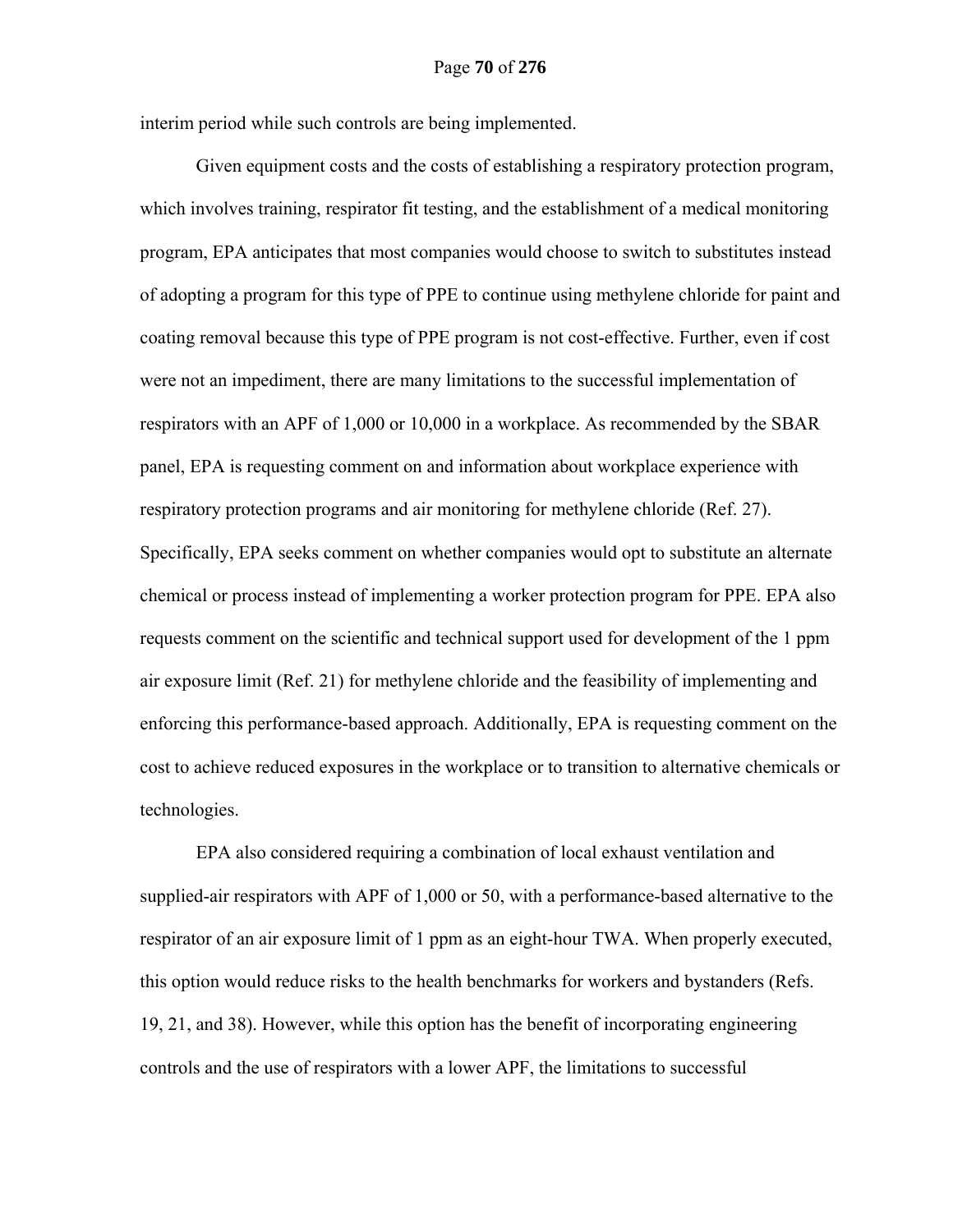implementation of the use of supplied-air respirators in the workplace discussed previously are still present. EPA is requesting comment on whether this alternate option of allowing industrial use at specified exposure levels and with appropriate personal protective equipment should be adopted. Specifically, EPA seeks information on whether this alternative approach would incentivize industry to eliminate methylene chloride use in paint and coating removal wherever technically feasible while minimizing disruptive impacts to those processes where technically feasible substitutes are currently unavailable.

Furthermore, neither of the variations of relying upon respiratory protection for commercial paint and coating removal with methylene chloride addresses consumer risks. EPA does not have the authority to require that consumers change use practices or wear PPE. Even if this approach were coupled with a TSCA section  $6(a)(2)$  prohibition on the manufacture, processing and distribution in commerce of methylene chloride for consumer use in paint and coating removal, this would not protect consumers because they would foreseeably continue to buy and use paint and coating removal products containing methylene chloride intended for commercial users, e.g., via the Internet or home improvement or automotive supply retailers. Consumers would continue to be exposed far above the established health benchmarks when using methylene chloride for paint and coating removal (Ref. 20).

Therefore, considering the increased complexity of a respiratory protection program involving supplied-air respirators as well as the general inability to require that consumers adhere to a respiratory protection program resulting in little mitigation of risks to consumers, an option focusing on respiratory protection would not address the unreasonable risks presented by these uses.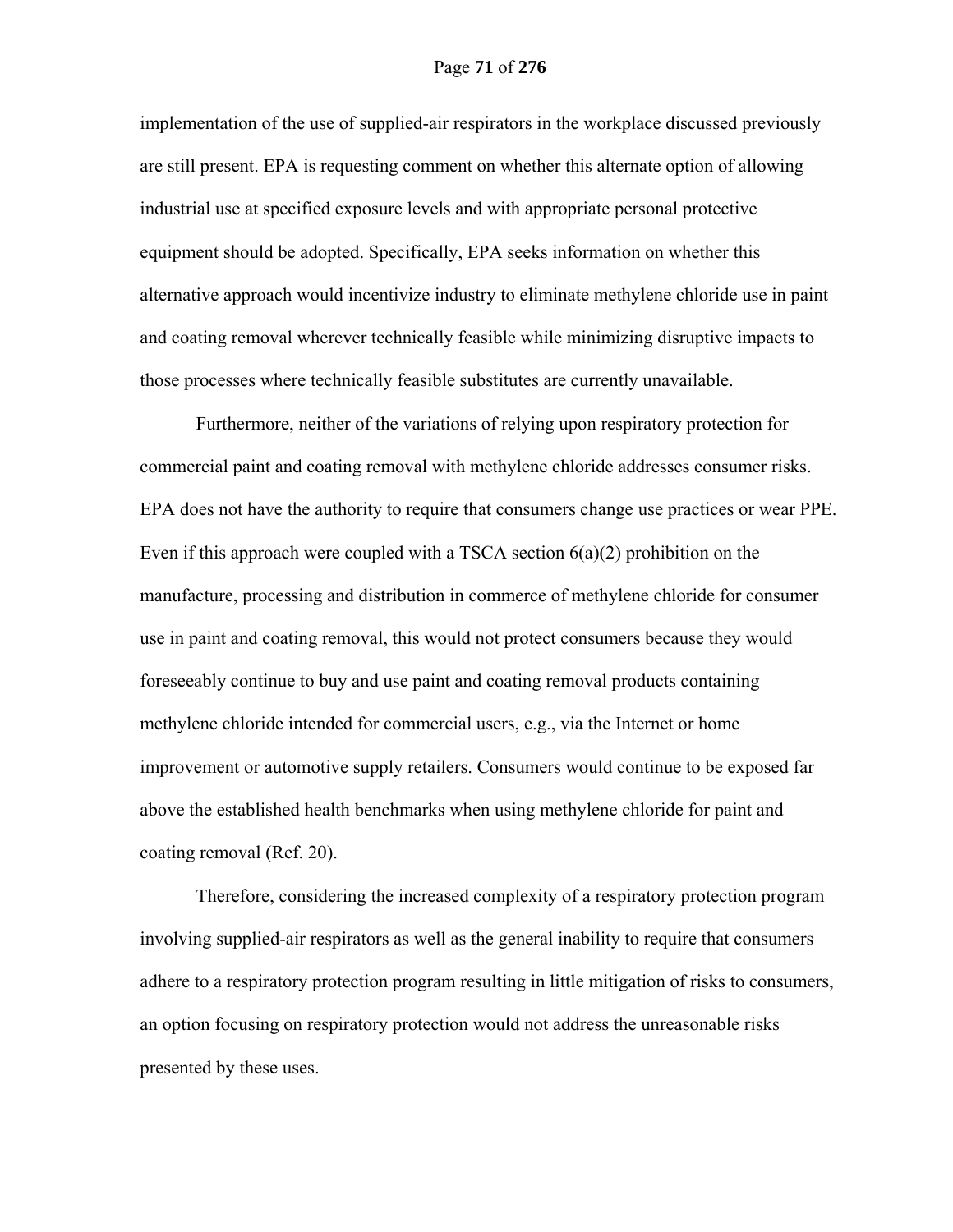*D. Adverse health effects and related impacts that would be prevented by the proposed option.* 

The proposed option would prevent exposure to methylene chloride from paint and coating removal and thus would prevent the risks of adverse effects and associated impacts. As discussed in Unit II.C., the range of adverse health effects includes effects on the nervous system, liver, respiratory system, kidneys, and reproductive systems (Ref. 2). These health effects associated with exposure to methylene chloride are serious and can have impacts throughout a lifetime. The following is a discussion of the impacts of significant acute, chronic non-cancer, and cancer effects associated with methylene chloride exposure during paint and coating removal, including the severity of the effect, the manifestation of the effect, and how the effect impacts a person during their lifetime.

 *1. Nervous system effects - acute exposures*. The methylene chloride risk assessment and EPA's 2011 IRIS assessment identified nervous system effects as the critical effect of greatest concern for acute exposure to methylene chloride. Specifically, these assessments identified sensory impairment and incapacitation (loss of consciousness) as the critical effect of acute exposures (Refs. 2 and 5). Exposure to methylene chloride can rapidly cause death as a result of nervous system depression, but even exposures that may in some cases result only in dizziness or fainting can be fatal if the individual who is disoriented or has fainted is alone. Several individuals have died after becoming incapacitated during paint and coating removal with methylene chloride; after losing consciousness, their nervous system is overcome by the continued accumulation of volatile fumes. As described in a recent report on deaths caused by methylene chloride, "…the danger posed by methylene chloride is its one-two punch when fumes accumulate. Because it turns into carbon monoxide in the body,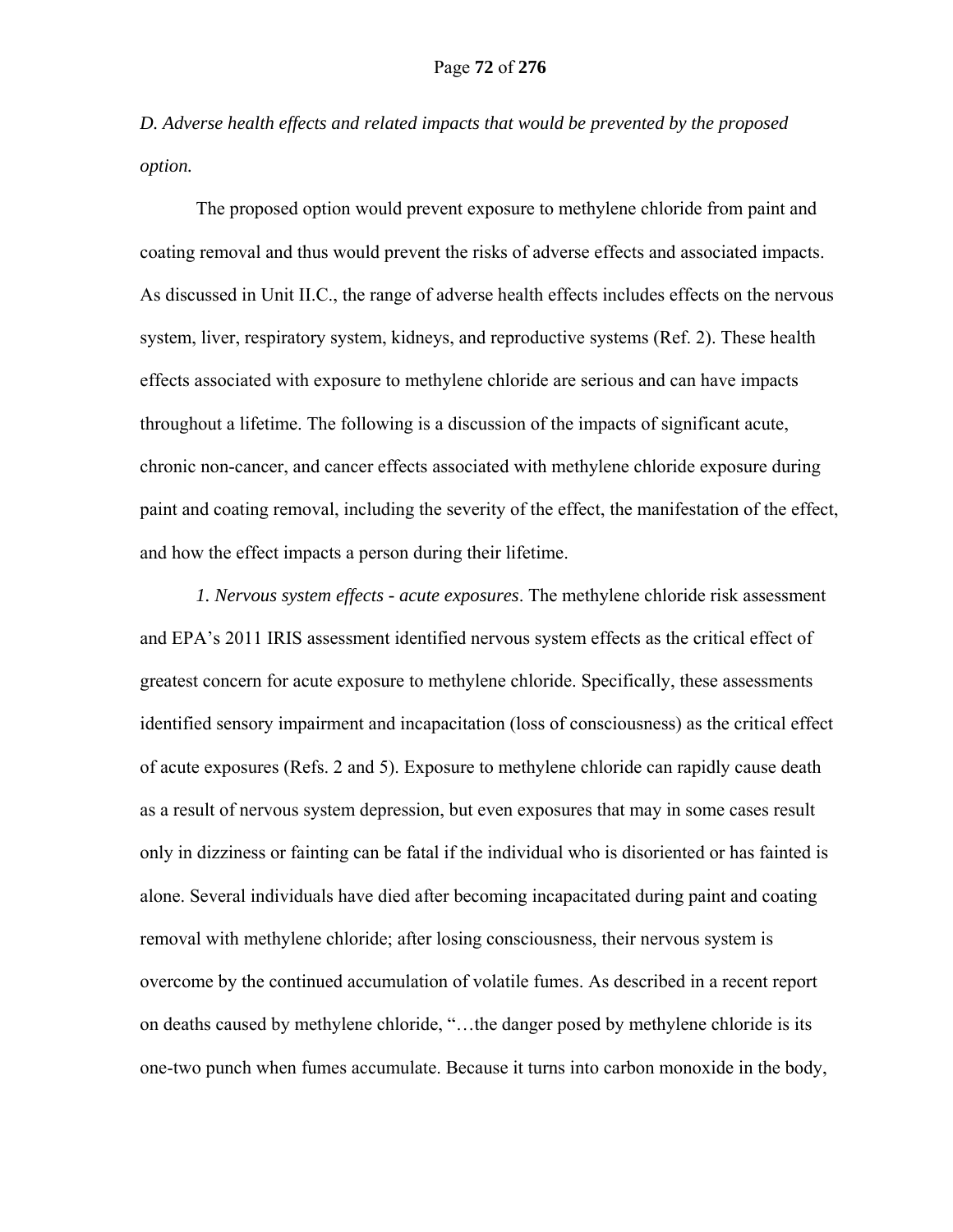it can starve the heart of oxygen and prompt an attack. The chemical also acts as an anesthetic at high doses: Its victims slump over, no longer breathing, because the respiratory centers of their brains switch off." (Ref. 7).

There are increased risks of death and nervous system effects for many of the approximately 17,600 workers in 8,600 commercial facilities or companies that use methylene chloride for paint and coating removal for the commercial uses proposed to be regulated, as well as for the estimated 1.3 million consumers and residential bystanders who use or are exposed to paint and coating removers containing methylene chloride each year (Ref. 4).

Although the fact that deaths occur as a result of exposure to methylene chloride is well documented, the exact number of deaths specifically attributable to methylene exposure is unclear. In 2012, the Centers for Disease Control and Prevention Morbidity and Mortality Weekly Report (MMWR) published results of an investigation into deaths among bathtub refinishers using methylene chloride. The authors of the investigation and the MMWR editors emphasized that the reported number of deaths due to methylene chloride is an underestimate and subject to at least three limitations: A lack of reporting to the OSHA incident database by self-employed individuals, no equivalent database to track consumer incidents and fatalities, and the likelihood that deaths due to methylene chloride exposures are misattributed to heart disease, since the pathology is similar (Ref. 33).

Based on data from OSHA, CPSC, state records, and publicly reported information, EPA has identified 49 fatalities since 1976 resulting from consumer or commercial worker exposure to methylene chloride during paint and coating removal, including for uses not proposed for regulation. However, as described earlier, this is likely an underestimate of the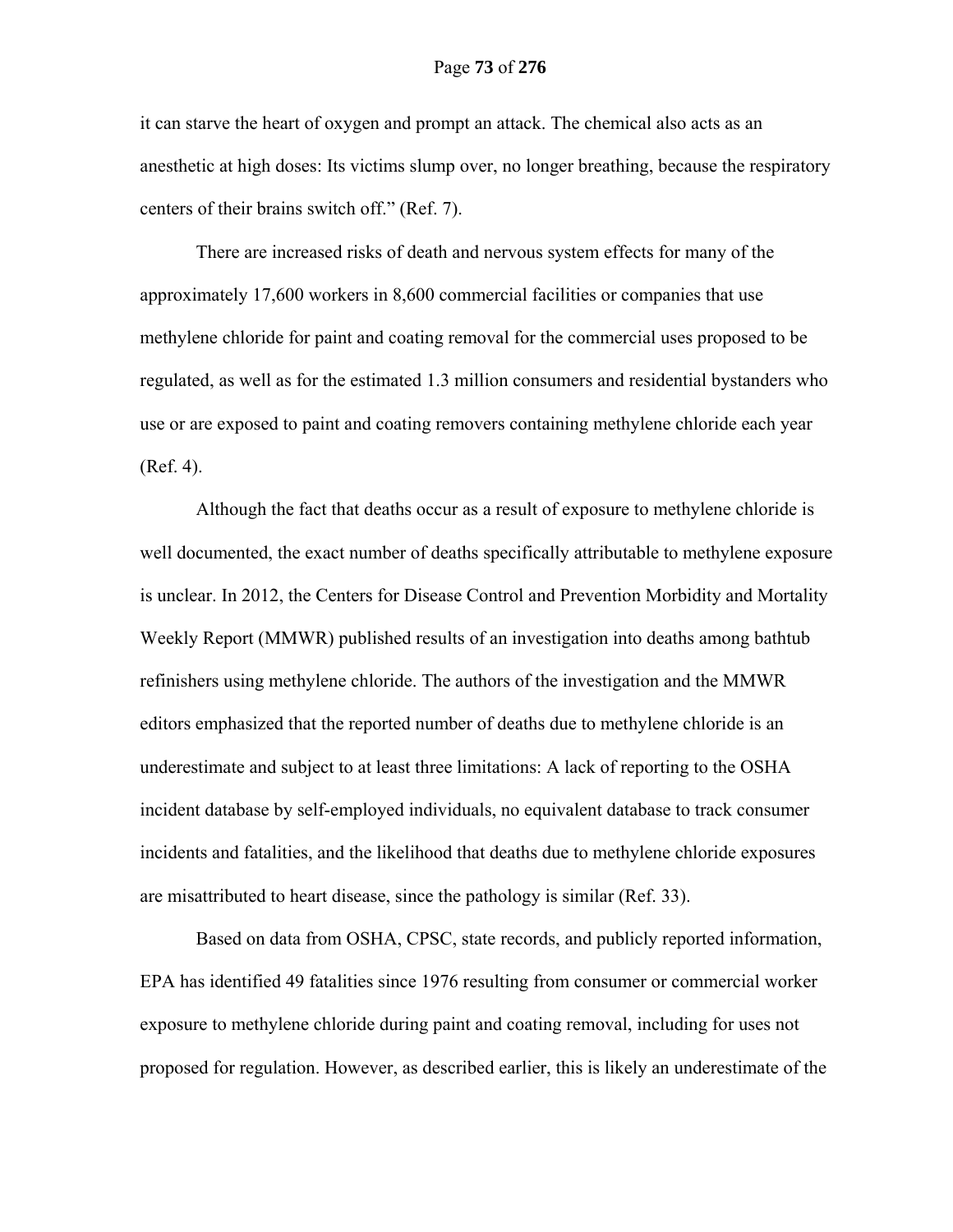deaths that have occurred. As highlighted in the MMWR report from 2012 and OSHA alert from 2016, health effects from methylene chloride exposure are often misattributed to other causes (Refs. 32 and 33). For example, in several cases, workers were seen in hospital emergency rooms with symptoms of solvent exposure, were not properly diagnosed, and were sent back to the same work that ultimately killed them (Ref. 32).

Thus, EPA is unable to quantify the precise number or frequency of deaths that occur as a result of exposure to methylene chloride during paint and coating removal. However, the sporadically-occurring deaths outside of bathtub refinishing that have been documented as caused by methylene chloride, and the undocumented deaths that have been misattributed to heart disease should not be ignored merely because they cannot be monetized. Death following exposure to methylene chloride during paint and coating removal are characterized by family members as suddenly tragic, particularly when the deceased is young. In 1986 in Colorado, a worker died two hours into his first day on the job using methylene chloride to remove coatings from furniture (Ref. 40). In 2014 in New York, a 20-year old worker died while helping his father with a job refinishing a hotel bathtub (Ref. 41).

Fatalities have also occurred among more experienced workers. In 1990 in Georgia, a worker died while repairing a plastic-coated metal rack; he was found to have fainted and fallen into the tank of methylene chloride the company used to strip rack coatings (Ref. 7). In several instances, pairs of workers were killed while working on the same paint removal project with methylene chloride, such as renovating a squash court or the floor tile of a bathroom in a federal office building (Ref. 40).

In other cases, workers died when helping co-workers in distress. In South Carolina, in 1986, several workers were killed or hospitalized in one incident: Two workers went to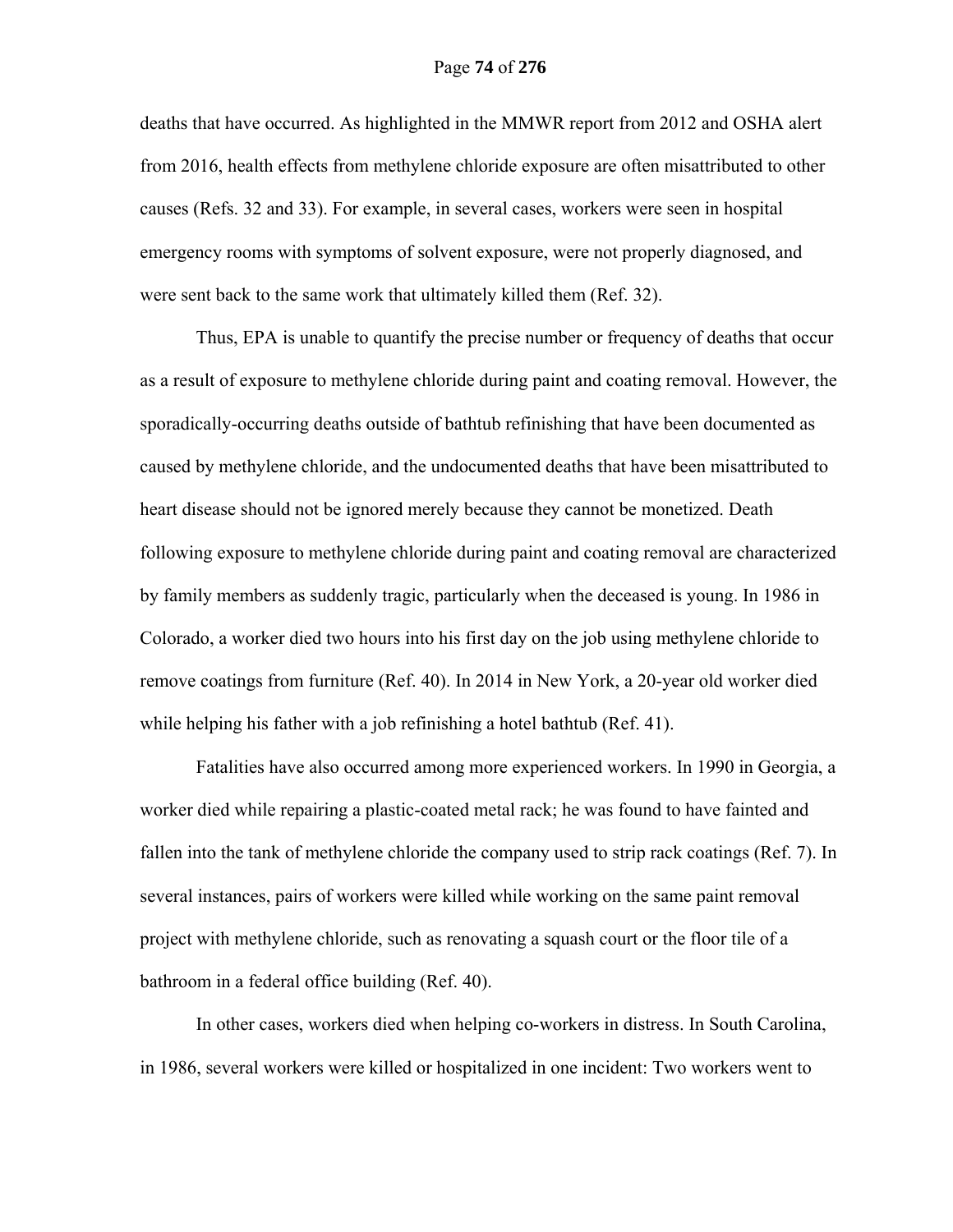check on a colleague in a basement using a paint remover with methylene chloride; all three died. Five emergency responders arrived at the scene, and three were hospitalized due to inhalation of fumes (Ref. 7).

These sudden, unexpected deaths are not limited to commercial users or occupational bystanders exposed to methylene chloride during paint and coating removal. Consumer fatalities have been recorded, such as the woman who died in her house in 1990 in Ohio after removing paint from furniture with methylene chloride, as reported to the American Association of Poison Control Centers (Ref. 7). Consistent with the underreporting of commercial deaths, EPA estimates there are unreported consumer deaths due to exposure to methylene chloride during paint and coating removal.

These deaths clearly have a significant impact on families, workplaces, and communities, and yet not all of them can be monetized. Similarly, the serious health effects and lifetime impacts on workers who do not die but who are hospitalized with heart failure, coma, or other effects also cannot be quantified or monetized. However, the impacts of these effects should not be ignored. One example is a case in 2012 in California, where one man attempted to save a co-worker who had collapsed while cleaning a paint-mixing tank. The collapsed worker died, and the man attempting to rescue him was incapacitated within several seconds and lost consciousness. Though he survived, he required resuscitation, hospitalization for four days, and lengthy follow-up treatments (Ref. 7). The impacts on workers with severe but non-fatal nervous system impacts include monetary, personal health, and emotional suffering costs that cannot be quantified or monetized, but again, should not be ignored. These severe nervous system impacts can include coma and heart failure (Ref. 2).

Even when less severe, the nervous system effects of acute exposure to methylene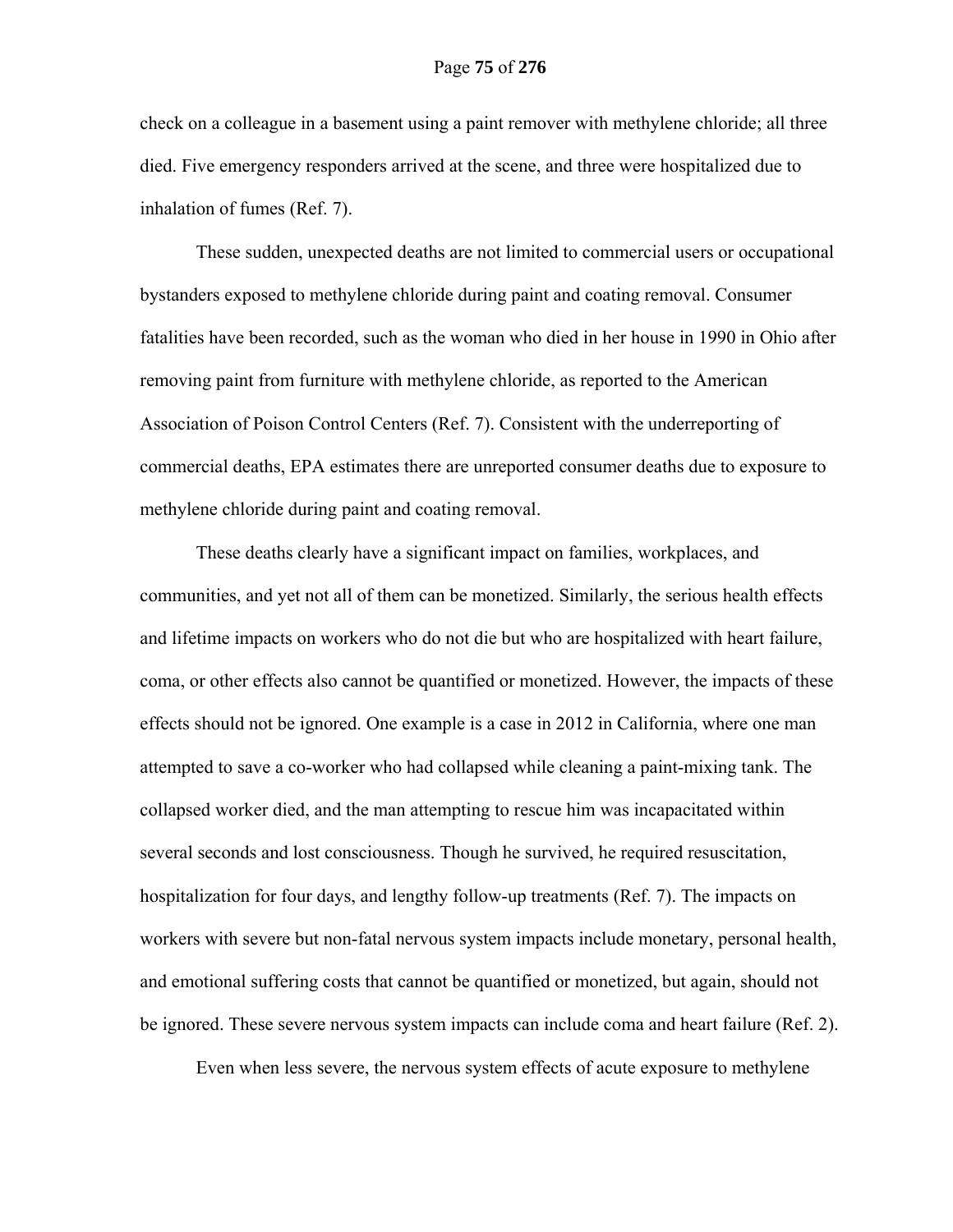chloride can have considerable adverse consequences on an individual, particularly if one is exposed as a bystander who is unaware of why these nervous system effects are occurring. Commercial and consumer users as well as bystanders in workplaces and residences are at risk of dizziness and sensory impairment during most uses of methylene chloride for paint and coating removal. Similarly, chronic exposure to methylene chloride presents risks to the nervous system of commercial users, consumer users, and bystanders exposed to methylene chloride in paint and coating removal.

*2. Nervous system effects - chronic exposures.* The methylene chloride risk assessment identified nervous system effects as adverse effects of chronic exposure to methylene chloride exposure in paint and coating removal. There are increased health risks for nervous system effects for many of the approximately 17,600 workers in 8,600 commercial facilities or companies that use methylene chloride for paint and coating removal for the commercial uses proposed to be regulated (Ref. 4).

Chronic exposures in occupational settings put users and bystanders at risk of cognitive impairment (affecting eye-hand coordination, tracking tasks, auditory vigilance); adverse effects on autonomic, neuromuscular, and sensorimotor functions (Ref. 2); and longterm effects on specific cognitive-neurological measures (i.e., attention and reaction time) (Ref. 5).

 *3. Liver toxicity.* The methylene chloride risk assessment identified liver toxicity and liver cancer as adverse effects of chronic exposure to methylene chloride exposure in paint and coating removal. There are increased health risks for liver toxicity and liver cancer for many of the approximately 17,600 workers in 8,600 commercial facilities or companies that use methylene chloride for paint and coating removal for the commercial uses proposed to be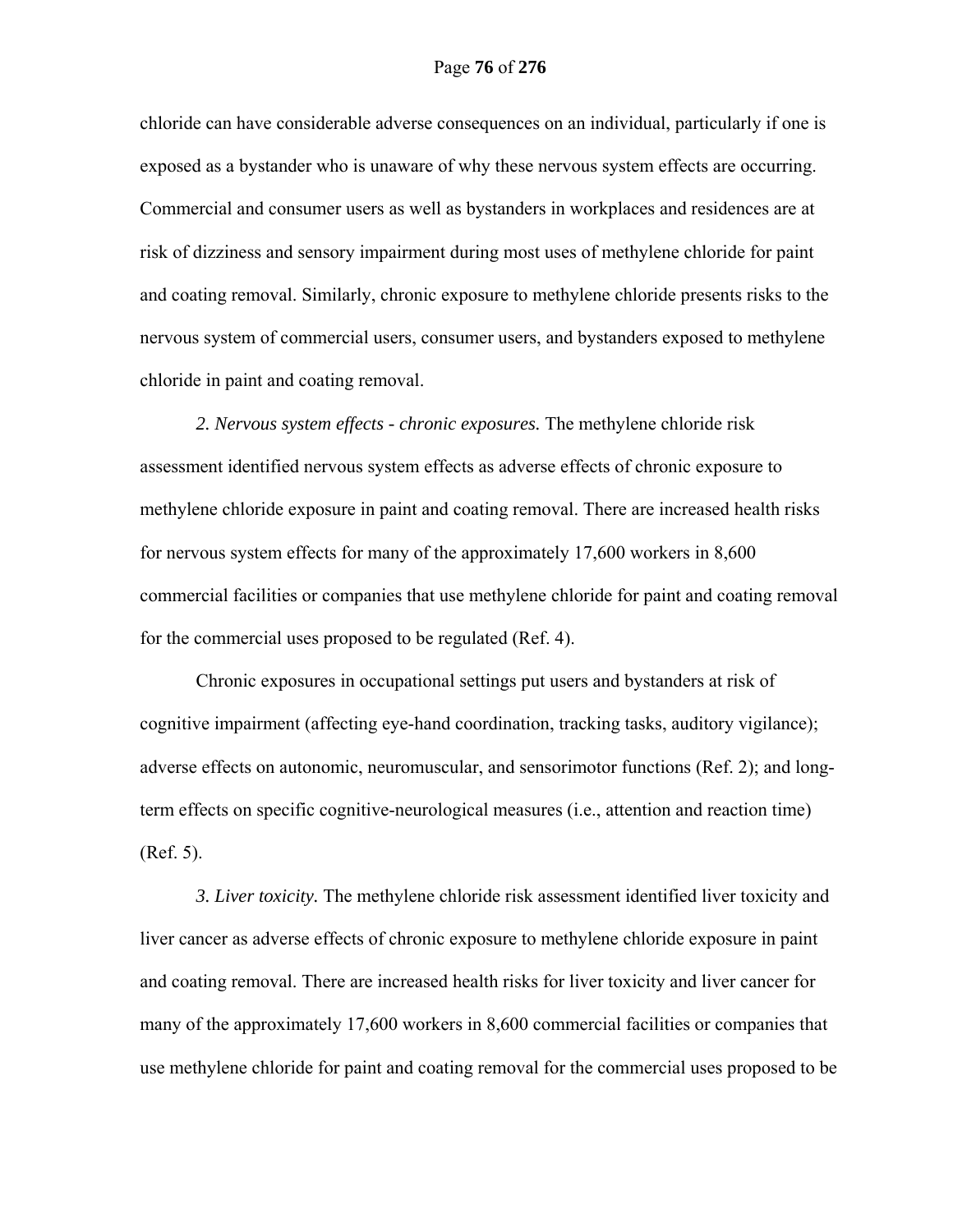regulated (Ref. 4).

Specific effects to the liver include hepatic vacuolation and non-alcoholic fatty liver disease (NAFLD) (Ref. 2). Some form of liver disease impacts at least 30 million people, or 1 in 10 Americans. Included in this number is at least 20% of those with NAFLD. NAFLD tends to impact people who are overweight/obese or have diabetes. However, an estimated 25% do not have any risk factors. The danger of NAFLD is that it can cause the liver to swell, which may result in cirrhosis over time and could even lead to liver cancer or failure (Ref. 42). The most common known causes to this disease burden are attributable to alcoholism and viral infections, such as hepatitis A, B, and C. These known environmental risk factors of hepatitis infection may result in increased susceptibility of individuals exposed to organic chemicals such as methylene chloride.

Chronic exposure to methylene chloride can also lead to liver cancers including hepatocellular carcinomas (HCC), hepatocellular adenomas, and biliary tract cancer (Ref. 2). The monetizable benefits associated with reducing the risk of liver cancers associated with methylene chloride exposure are discussed in Unit VII.B. However, the impacts of these cancers should not be measured only as dollar valuations. For example, because HCC is frequently diagnosed only after an individual's health has deteriorated, survival is usually measured in months. As a result, "HCC is responsible for a large proportion of cancer deaths worldwide … HCC classically arises and grows in silent fashion, making its discovery challenging prior to the development of later stage disease" (Ref. 43). Recommended treatments are aggressive interventions such as the removal of the tumors or sections of the liver; the life expectancy of patients with HCC is a mean survival rate of 6 to 20 months. Advanced cases can metastasize to any organ system, and tends to spread to bones and lungs.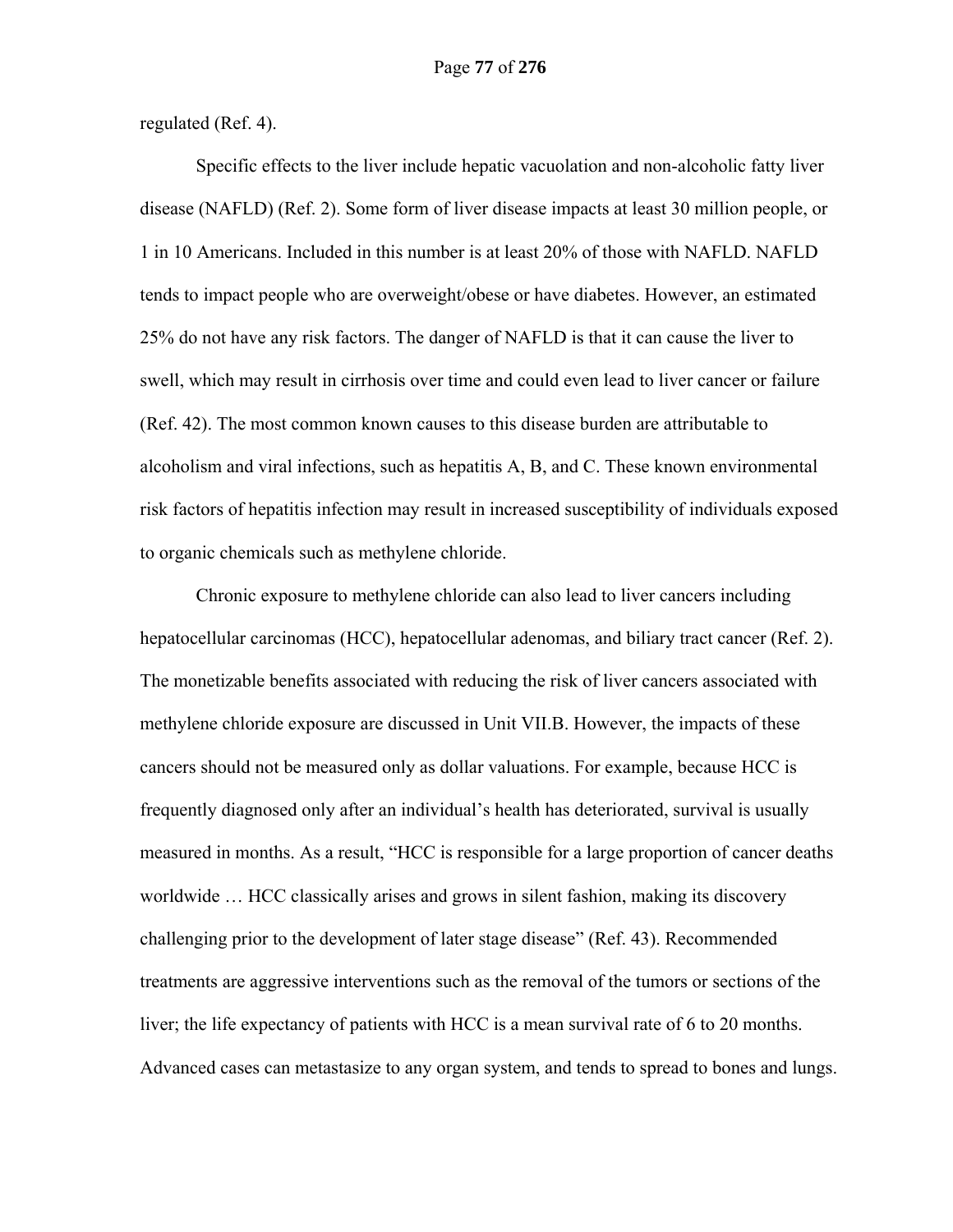Bone pain related to metastasis is frequently the initial presenting symptom of HCC (Ref. 43).

Additional medical and emotional costs are associated with cancer and non-cancer liver toxicity following chronic exposure to methylene chloride in paint and coating removal, although these costs cannot be quantified. These costs include medical visits and medication costs. In some cases, the ability to work can be affected, which in turn impacts the ability to get proper medical care. Liver toxicity can lead to jaundice, weakness, fatigue, weight loss, nausea, vomiting, abdominal pain, impaired metabolism, and liver disease.

Depending upon the severity of the jaundice, treatments can range significantly. Simple treatment may involve avoiding exposure to methylene chloride and other solvents; however, this may impact an individual's ability to continue to work. In severe cases, liver toxicity can lead to liver failure, which can result in the need for a liver transplant. Even if a donor is available, liver transplantation is expensive (with an estimated cost of \$575,000) and there are countervailing risks for this type of treatment (Ref. 44). The mental and emotional toll on an individual and their family as they try to identify the cause of sickness and possibly experience an inability to work, as well as the potential monetary cost of medical treatment required to regain health, are significant.

 4. *Hematopoietic cancers.* EPA's 2011 IRIS assessment for methylene chloride found that it is a likely human carcinogen. Chronic inhalation exposure to methylene chloride such as during paint and coating removal has been shown to result in increased risk for non-Hodgkin's lymphoma (NHL) or multiple myeloma in workers (Ref. 5). There are increased risks for NHL or multiple myeloma for many of the approximately 17,600 workers in 8,600 commercial facilities or companies that use methylene chloride for paint and coating removal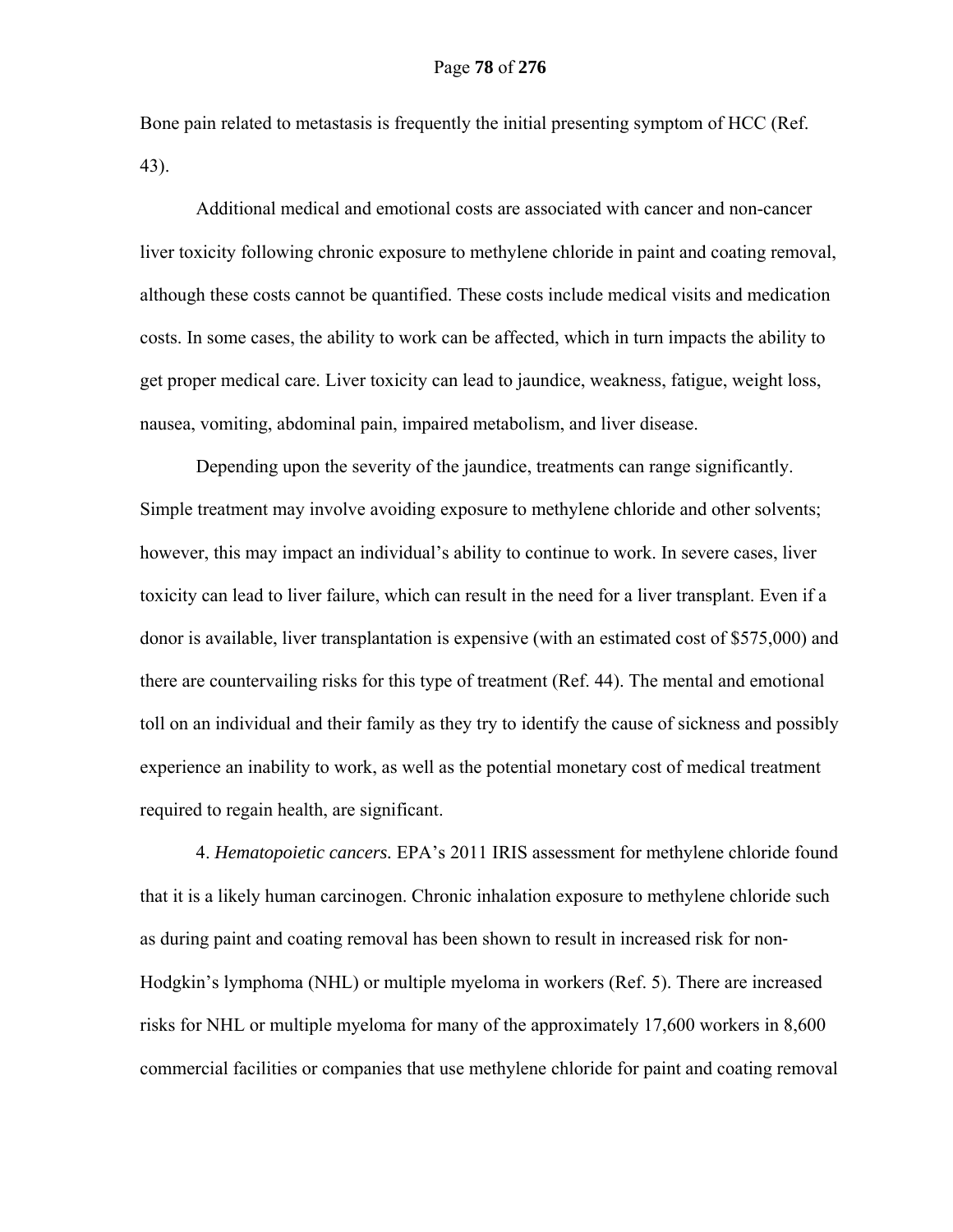for the commercial uses proposed to be regulated (Ref. 4).

NHL is a form of cancer that originates in the lymphatic system. Approximately 19 new cases per 100,000 adults per year are diagnosed, with approximately 6.2 deaths per 100,000 adults annually (Ref. 45). NHL is the seventh most common form of cancer (Ref. 46). Other factors that may increase the risk of NHL are medications that suppress a person's immune system, infection with certain viruses and bacteria, or older age (Ref. 47).

Symptoms of NHL are swollen lymph nodes in the neck, armpits or groin, abdominal pain or swelling, chest pain, coughing or trouble breathing, fatigue, fever, night sweats, and weight loss. Depending on the rate at which the NHL advances, treatment may consist of monitoring, chemotherapy, radiation, stem cell transplant, medications that enhance the immune system's ability to fight cancer, or medications that deliver radiation directly to cancer cells (Ref. 47).

Multiple myeloma is a related hematopoietic cancer, formed by malignant plasma cells. Multiple myeloma is characterized by low blood counts, bone and calcium problems, infections, kidney problems, light chain amyloidosis, and various forms of abnormal plasma cell growth. Often, multiple myeloma has no clinical symptoms until it reaches an advanced stage (Ref. 48).

Treatments for NHL or multiple myeloma result in substantial costs for hospital and doctors' visits in order to treat the cancer. Treatments for NHL or multiple myeloma can also have countervailing risks and can lead to patients' higher susceptibility for secondary malignancies (Refs. 47 and 48). The emotional and mental toll from wondering whether a treatment will be successful, going through the actual treatment, and inability to do normal activities, or work will most likely be high (Ref. 49). This emotional and mental toll could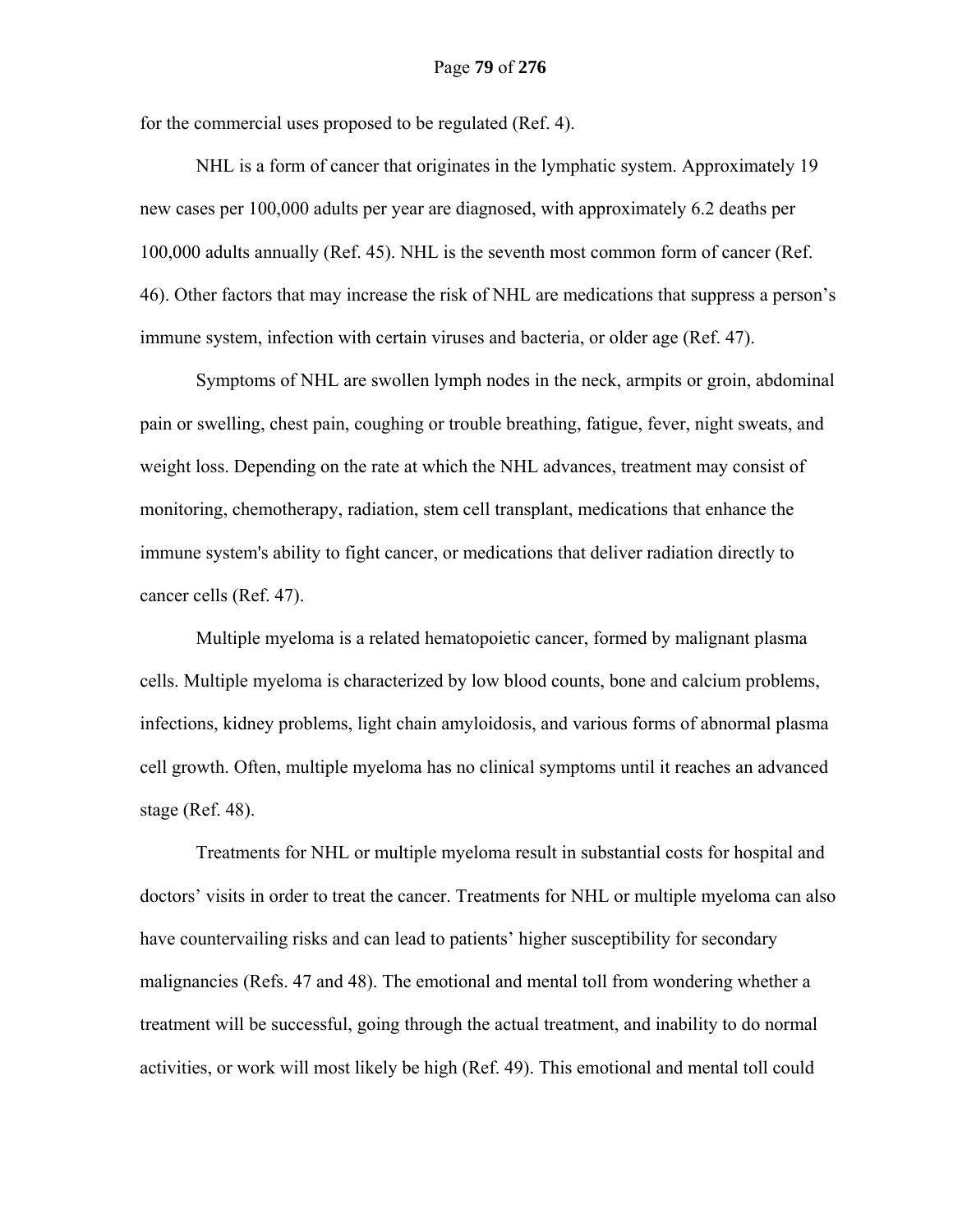extend to the person's family and friends as they struggle with the diagnosis and success and failure of a treatment regime.

 *5. Brain cancer.* EPA's 2011 IRIS assessment for methylene chloride found that it is a likely human carcinogen. Chronic inhalation exposure to methylene chloride has been shown to result in brain cancer (Ref. 5). There are increased risks for brain cancer for many of the approximately 17,600 workers in 8,600 commercial facilities or companies that use methylene chloride for paint and coating removal for the commercial uses proposed to be regulated (Ref. 4).

Researchers at the National Cancer Institute found that "associations of astrocytic brain cancer were observed with likely exposure to carbon tetrachloride, methylene chloride, tetrachloroethylene, and trichloroethylene, but were strongest for methylene chloride. … Risk of astrocytic brain tumors increased with probability and average intensity of exposure, and with duration of employment in jobs considered exposed to methylene chloride ... These trends could not be explained by exposures to the other solvents" (Ref. 50).

Cancers that originate in the brain, which include astrocytic brain cancers, are relatively rare. Astrocytic brain cancers are estimated to have an incidence of approximately 10 cases per 1 million people per year, depending on how these types of cancers are defined (Ref. 51). Astrocytic tumors are characterized by varying degrees of growth potential and infiltration into nearby tissues. They include tumors that can spread quickly through the brain stem (brain stem gliomas); affect the pineal gland, which controls the sleeping and waking cycle (pineal astrocytic tumors); grow slowly and can be relatively easily cured (pilocytic astrocytoma); grow slowly but often spread into nearby tissues (diffuse astrocytoma); grow quickly and spread into nearby tissues (anaplastic astrocytoma); and grow quickly, spread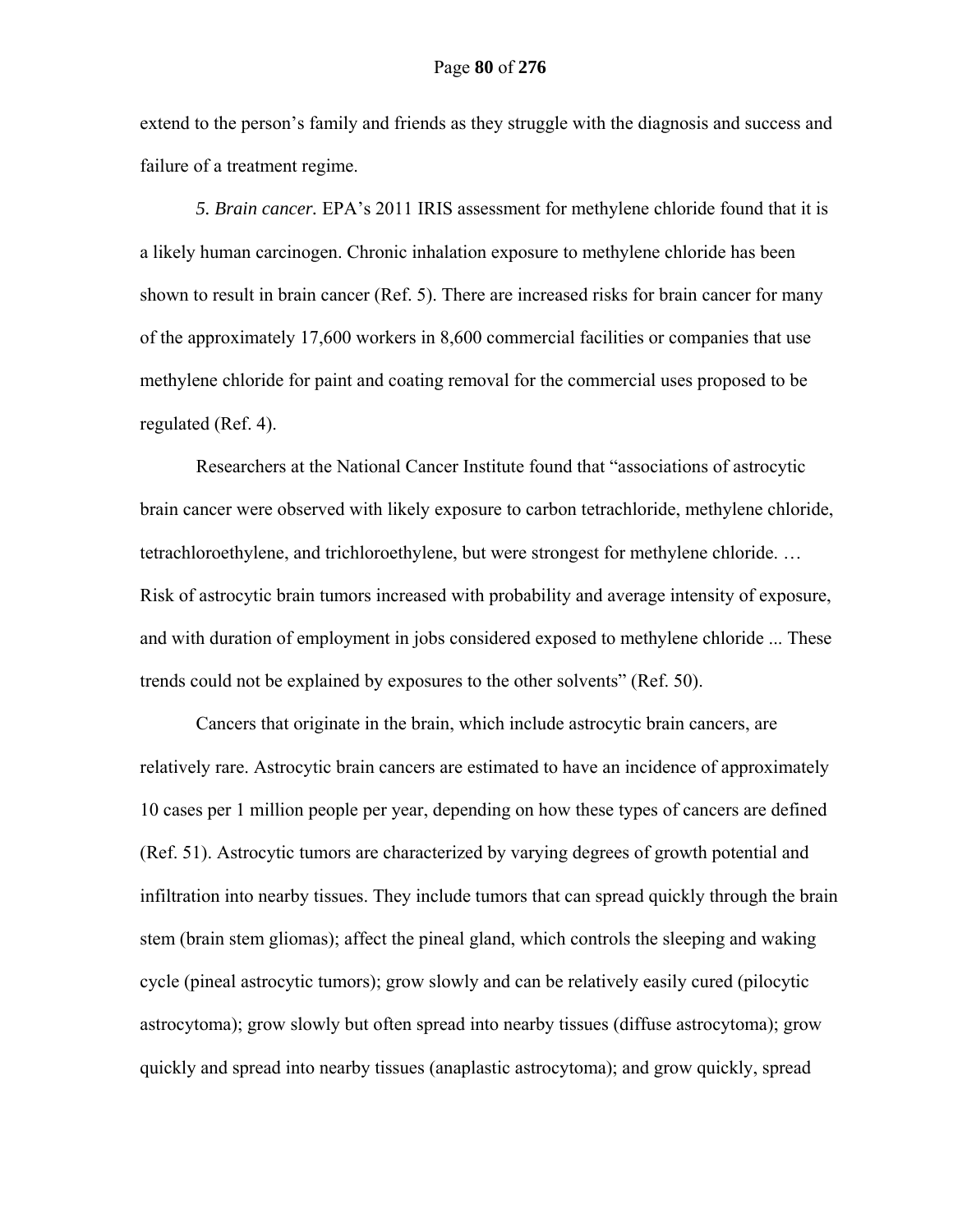quickly into nearby tissues, and usually cannot be cured (glioblastoma) (Ref. 51).

For astrocytic brain cancers, like other primary malignant brain tumors, initial clinical symptoms are frequently headaches and seizures. Lower-grade tumors may persist undetected for years, whereas the faster-growing or faster-spreading tumors may rapidly provoke neurological decline. Other symptoms may include nausea, vomiting, headache, and confusion as a result of increased intracranial pressure (Ref. 51).

Treatment for astrocytic brain cancers varies by the type and stage of the tumor; it can include pharmacological treatment (for many patients, this includes steroids and anticonvulsants if they are experiencing seizures), surgery (depending on location of the tumor, they may be removed or separated from the brain), chemotherapy, hormone modulation, or combinations of these treatments (Ref. 51). Like most cancer treatments, these can have countervailing risks. Additionally, the emotional and mental tolls described in earlier sections are relevant to these cancer treatments as well (Ref. 49).

 *6. Lung cancer.* EPA's 2011 IRIS assessment for methylene chloride found that it is a likely human carcinogen. Chronic inhalation exposure to methylene chloride has been shown to result in bronchoalveolar carcinomas (BAC) or bronchoalveolar adenomas, which are forms of lung cancer (Ref. 5). There are increased risks for these lung cancers for many of the approximately 17,600 workers in 8,600 commercial facilities or companies that use methylene chloride for paint and coating removal for the commercial uses proposed to be regulated (Ref. 4).

BAC is a small percent of lung cancers (between 2% to 4%) and has unique characteristics. It is notable for its weak relationship with cigarette smoking; about one-third of patients in the United States with BAC were never smokers. Additionally, because it rarely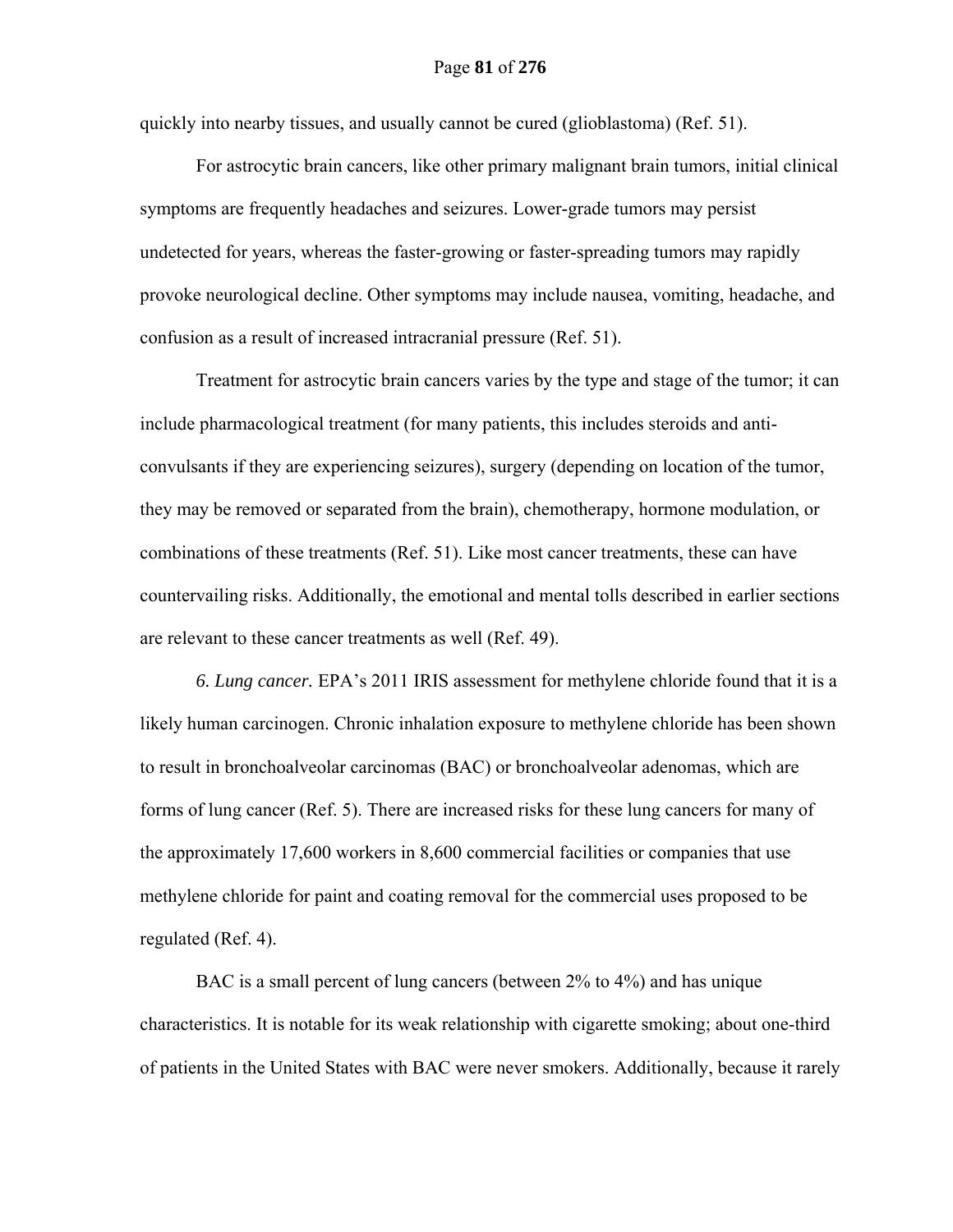spreads outside the lungs, it is often initially diagnosed as pneumonia or other lung inflammations (Ref. 52). Most patients do not present clinical symptoms (Ref. 52) and are only diagnosed following radiography or biopsy. Treatment requires surgery (Ref. 52). This has clear countervailing risks, and even if successful in removing any tumors present, the BAC may return.

 *7. Mammary tumors.* Exposure to methylene has been shown to result in significant increases in the incidence of adenomas, fibroadenomas, or fibromas in or near the mammary gland (Refs. 2 and 5). These are largely benign tumors (Ref. 2). Though many benign tumors do not require invasive procedures, doctors recommend removing fibroadenomas. Patients need to undergo a biopsy to identify the carcinogenic risk of the tumor, and have the tumors removed if they continue to grow, change the shape of the breast, or are carcinogenic (Ref. 53). If removal is necessary, the procedure may also require the removal of nearby healthy mammary tissue, resulting in scarring and changed shape and texture of the breast (Ref. 53). Women with fibroadenomas and adenomas also have an increased risk of breast cancer, estimated to be approximately 1.5 to 2.0 times the risk of women with no breast changes (Ref. 54).

 *8. Reproductive effects.* EPA's 2011 IRIS assessment for methylene chloride found that exposure can have reproductive effects that include testicular and ovarian atrophy (Ref. 5). At very high exposures, chronic inhalation of methylene chloride during paint and coating removal can result in these reproductive effects, which are related to decreased fertility (Ref. 55). There are increased risks for these reproductive effects for many of the approximately 17,600 workers in 8,600 commercial facilities or companies that use methylene chloride for paint and coating removal for the commercial uses proposed to be regulated (Ref. 4). Similar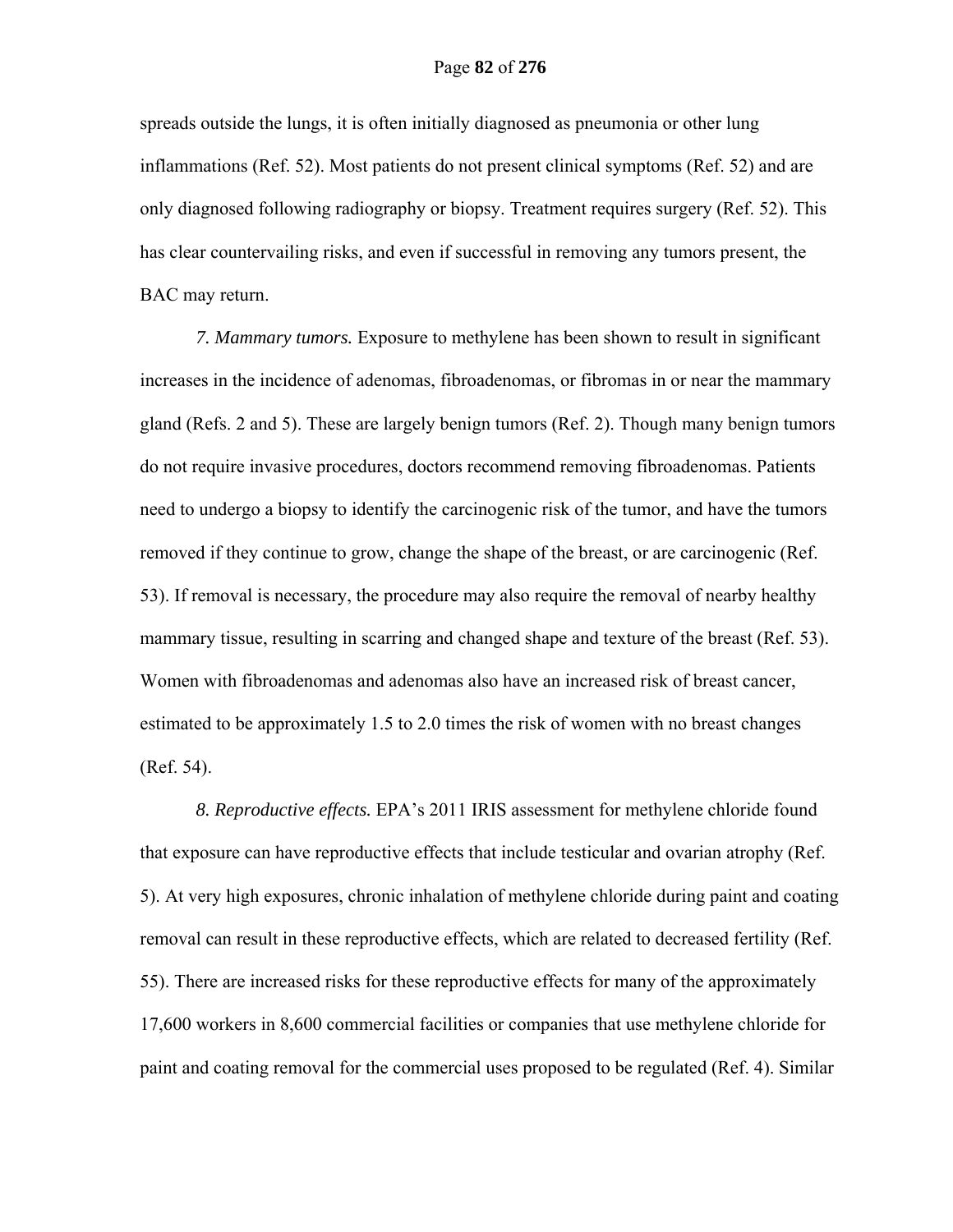to effects discussed previously, while neither the precise reduction in individual risk of developing this disorder from reducing exposure to methylene chloride or the total number of cases avoided can be estimated, EPA still considers their impact.

 9. *Kidney toxicity.* EPA's 2011 IRIS assessment for methylene chloride identified kidney effects from exposure to methylene chloride; these effects include renal tubular degeneration (Ref. 5). At very high exposures, chronic inhalation exposure to methylene chloride during paint and coating removal can result in kidney toxicity. There are increased risks for these kidney effects for many of the approximately 17,600 workers in 8,600 commercial facilities or companies that use methylene chloride for paint and coating removal for the commercial uses proposed to be regulated (Ref. 4).

Exposure to methylene chloride can lead to changes in the proximal tubules of the kidney. This damage may result in signs and symptoms of acute kidney failure that include; decreased urine output, although occasionally urine output remains normal; fluid retention, causing swelling in the legs, ankles or feet; drowsiness; shortness of breath; fatigue; confusion; nausea; seizures or coma in severe cases; and chest pain or pressure. Sometimes acute kidney failure causes no signs or symptoms and is detected through lab tests done for another reason.

Kidney toxicity means the kidney has suffered damage that can result in a person being unable to rid their body of excess urine and wastes. In extreme cases where the kidney is impaired over a long period of time, the kidney could be damaged to the point that it no longer functions. When a kidney no longer functions, a person needs dialysis and ideally a kidney transplant. In some cases, a non-functioning kidney can result in death. Kidney dialysis and kidney transplantation are expensive and incur long-term health costs if kidney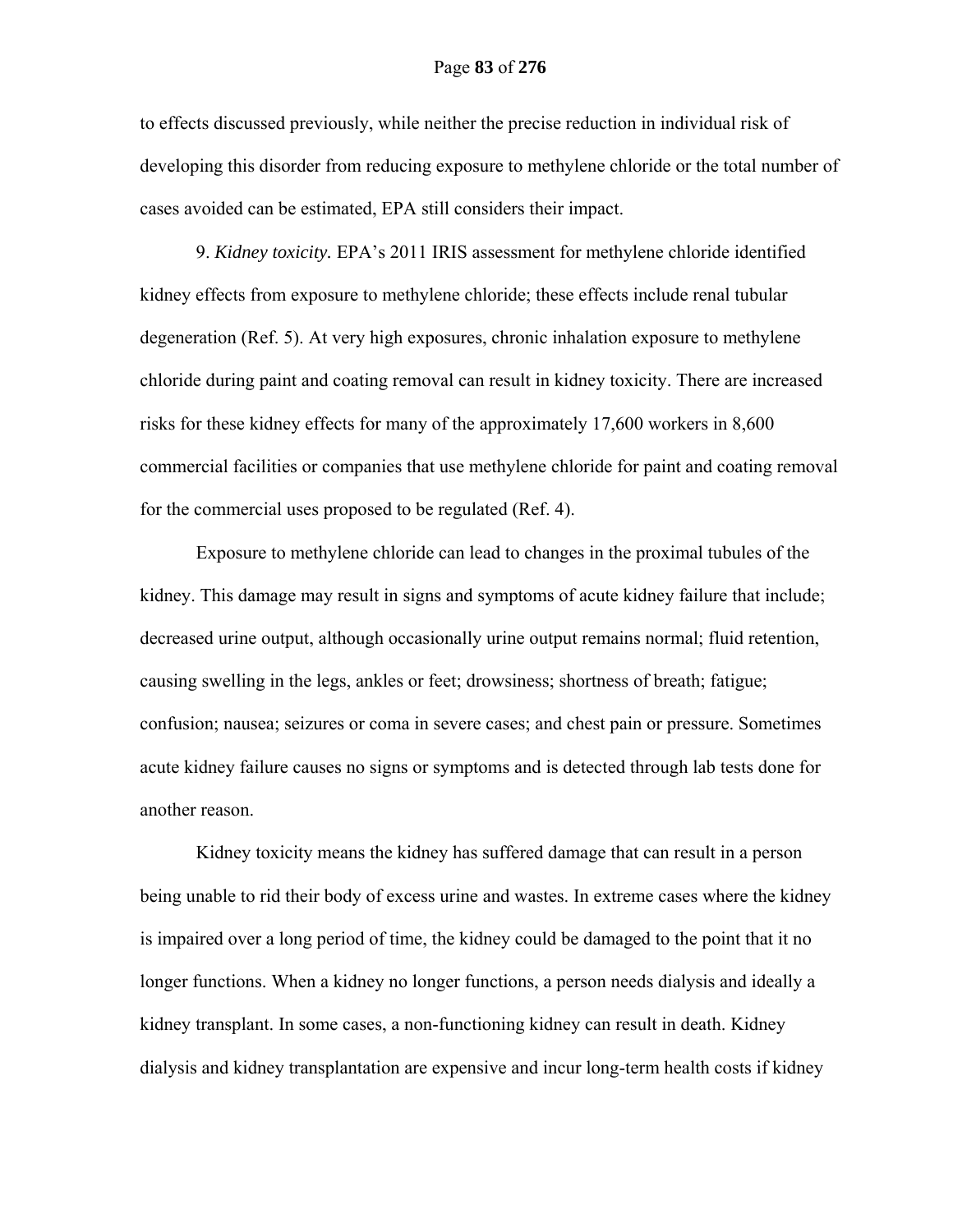function fails (Ref. 56).

The monetary cost of kidney toxicity varies depending on the severity of the damage to the kidney. In less severe cases, doctor visits may be limited and hospital stays unnecessary. In more severe cases, a person may need serious medical interventions, such as dialysis or a kidney transplant if a donor is available, which can result in high medical expenses due to numerous hospital and doctor visits for regular dialysis and surgery if a transplant occurs. The costs for hemodialysis, as charged by hospitals, can be upwards of \$100,000 per month (Ref. 57).

Depending on the severity of the kidney damage, kidney disease can impact a person's ability to work and live a normal life, which in turn takes a mental and emotional toll on the patient. In less severe cases, the impact on a person's quality of life may be limited while in instances where kidney damage is severe, a person's quality of life and ability to work would be affected. While neither the precise reduction in individual risk of developing kidney toxicity from reducing exposure to methylene chloride during paint or coating removal or the total number of cases avoided can be estimated, these costs must still be considered because they can significantly impact those exposed to methylene chloride.

*10. Disproportionate impacts on environmental justice communities.* An additional factor that cannot be monetized is the disproportionate impact on environmental justice communities. As described in Unit VI.C.1.b., Hispanic and foreign-born workers, who may have limited English proficiency, are disproportionately over-represented in construction trades (Ref. 4), in which methylene chloride is used for paint and coating removal. Because they are disproportionately over-represented in this industry, these populations are disproportionately exposed to methylene chloride during paint and coating removal, and are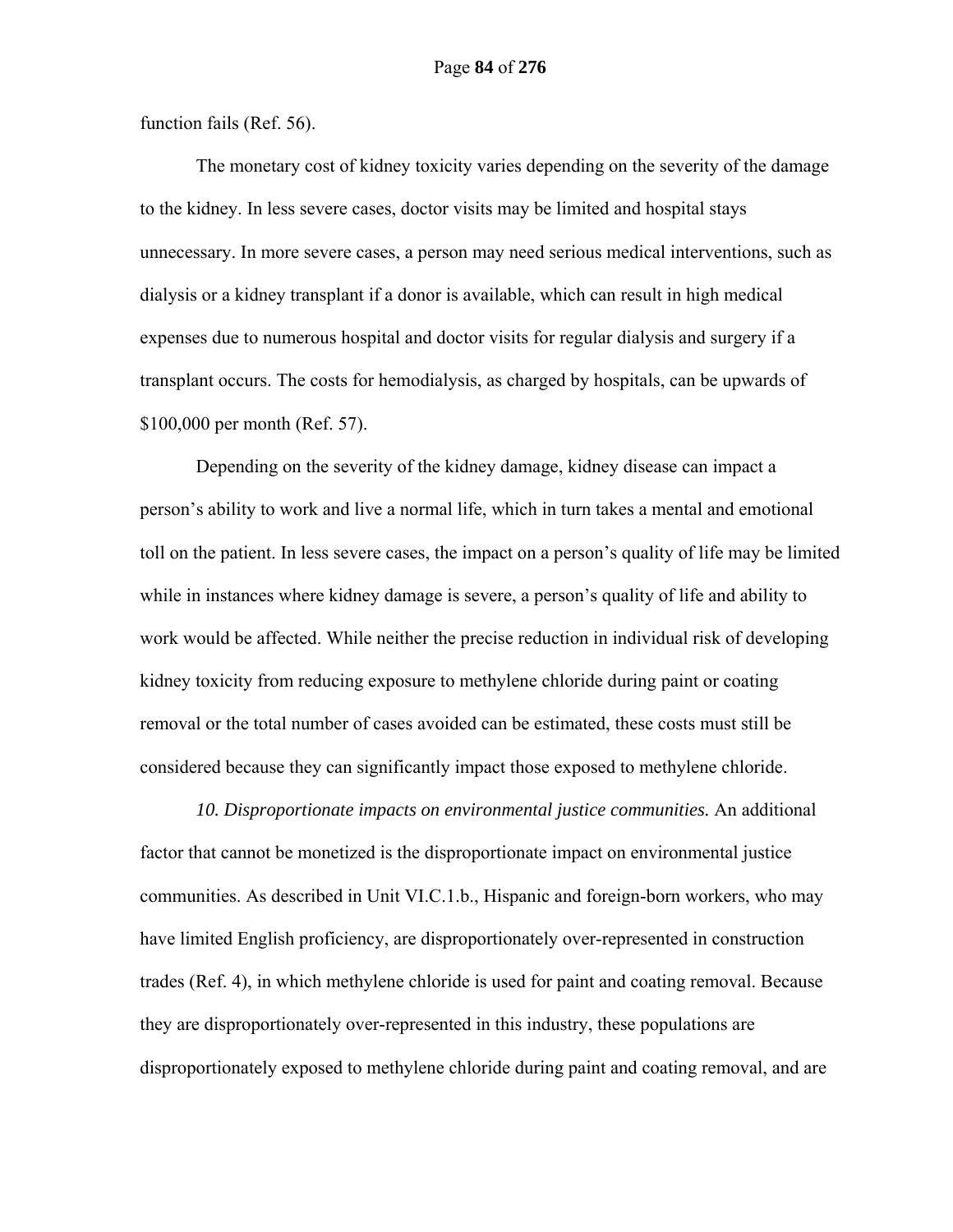disproportionately at risk to the range of adverse health effects described in this unit.

## *E. Availability of Alternatives*

For almost every situation in which methylene chloride is used to remove paints or coatings, EPA is aware of technically and economically feasible chemical substitutes or alternative methods that are reasonably available. The two situations for which EPA does not know of technically and economically feasible alternatives are the uses that EPA proposes are critical for national security, described in more detail in Unit VIII., and commercial furniture refinishing, discussed in more depth in Unit XI. With respect to the specific coating removal uses that EPA proposes are critical for national security, described in Unit VIII., EPA does not believe that technically and economically feasible alternatives are reasonably available at this time. With respect to the furniture refinishing uses described in Unit XI., EPA is still investigating whether economically feasible alternatives are reasonably available.

EPA considered chemical substitutes and alternative methods consistent with the requirements of TSCA section  $6(c)(2)(C)$  and as similarly recommended by the SBAR panel (Ref. 27). A full industry profile characterizing manufacturers, processors and end users of methylene chloride for paint and coating removal and a use and substitutes analysis are included in sections 2 and 3 of EPA's economic assessment (Ref. 4). As described below, EPA proposes that alternatives are technologically feasible, economically feasible, reasonably available, and present fewer hazards to human health than methylene chloride in paint and coating removal. EPA requests comment on whether its conclusion that substitutes for methylene chloride identified are available and technically and economically feasible is accurate and whether its consideration of alternatives was sufficient to satisfy the requirements of TSCA section  $6(c)(2)(C)$ .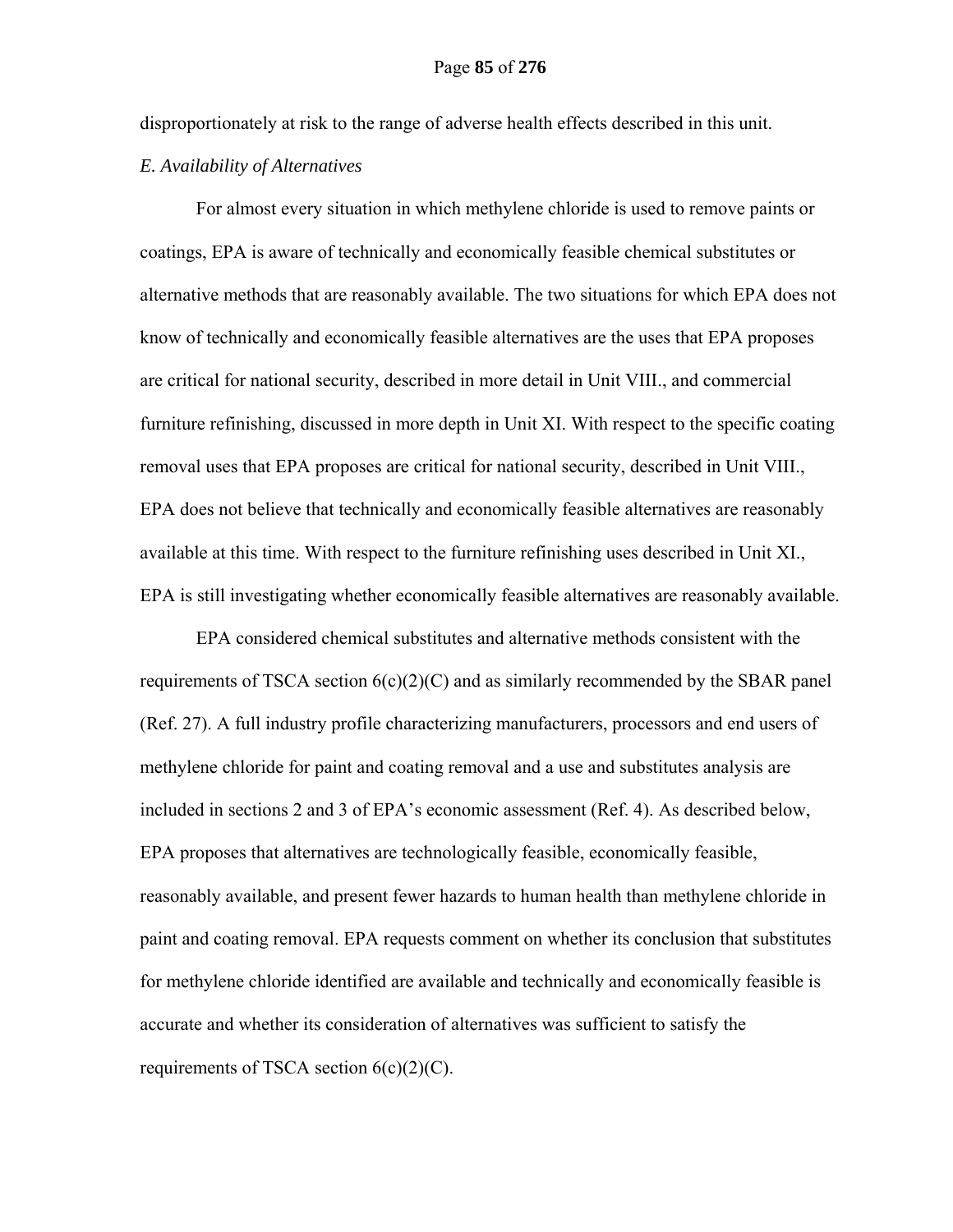Research into the efficacy of chemical substitutes has identified products currently available for commercial and consumer users of methylene chloride for paint and coating removal, for a variety of coatings on numerous substrates (Refs. 58 and 59). Research by the European Association for Safer Coating Removal in 2006 found that for every use that was studied of methylene chloride in paint and coating removal, there was a suitable substitute (Ref. 60). Other non-chemical methods of paint removal are also available (Ref. 31). Additionally, in most commercial sectors, users have voluntarily adopted substitute chemicals or methods, either due to financial considerations, customer requests, concern for worker or individual health and safety, decreased discharges to air and water, reduced cleanup costs, or reduced cost of protective equipment and respiratory protection programs (Ref. 22).

Many producers of paint and coating removal products containing methylene chloride also produce paint and coating removal products with substitute chemicals (Ref. 4). This was emphasized by a small business who makes such products (Ref. 22); other small businesses separately described the limitations of many alternatives (Ref. 27). Thus, there is already precedent for producers reformulating products to meet demand from commercial or individual customers. Additionally, methylene chloride is prohibited from use in graffiti removal in California, Connecticut, Delaware, the District of Columbia, Illinois, Indiana, Maine, Maryland, Massachusetts, Michigan, New York, and Rhode Island (Ref. 12). The fact that 11 states and the District of Columbia have specifically prohibited the use of methylene chloride in graffiti removal supports a finding that it is not critical for this use and that there are efficacious substitutes.

Based on the frequent use of substitute chemicals or alternative methods for paint and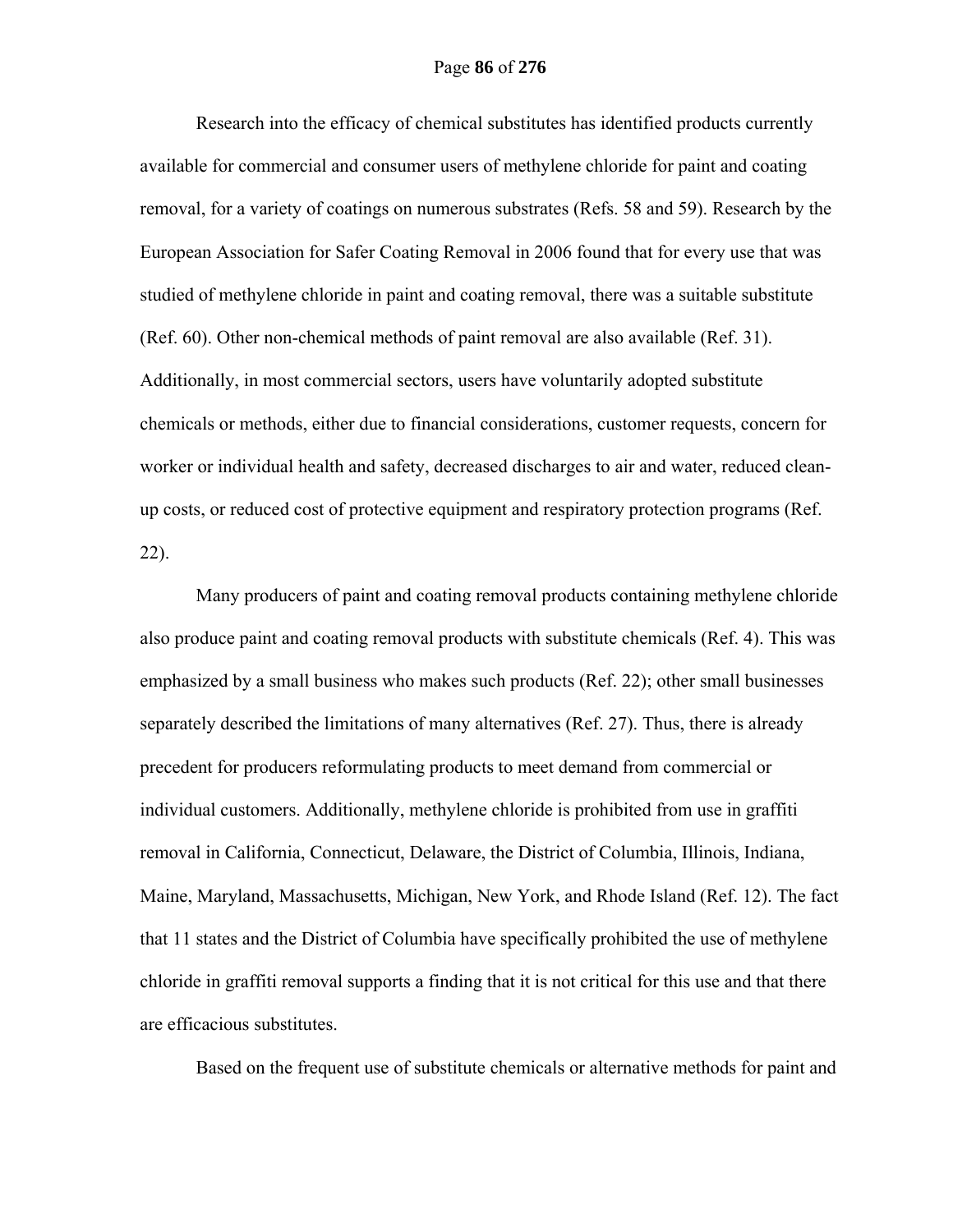coating removal in all industries discussed here, and the formulation and distribution of substitute chemicals for paint and coating removal by all formulators of products containing methylene chloride (Ref. 4), EPA finds that technically and economically feasible alternatives to methylene chloride are reasonably available for all uses proposed for regulation.

Primary chemical substitutes for methylene chloride in paint and coating removal include products formulated with benzyl alcohol; dibasic esters; acetone, toluene, and methanol (collectively ATM); and caustic chemicals. EPA evaluated these products for efficacy, toxicity, relative hazards compared to methylene chloride, and other hazards that might be introduced by use of these products (such as environmental toxicity, increased global warming potential, and increased flammability or other hazards to users). Overall, while the efficacies of the substitutes are comparable to the efficacy of methylene chloride, none of the substitute chemicals already available has the level of toxicity associated with methylene chloride.

Products based on benzyl alcohol formulations have been identified as efficacious paint and coating removers in various industry sectors (Refs. 22 and 27). Consumer products containing benzyl alcohol are available for sale (Refs. 22, 27, 35, 58, 59, and 61). There are fewer hazard concerns compared to methylene chloride-based products, and the levels at which benzyl alcohol causes toxicity are higher than for methylene chloride, suggesting lower toxicity (Ref. 34). The relative inhalation exposure potential is lower for benzyl alcohol than for methylene chloride. The relative dermal exposure potential of benzyl alcohol is similar to methylene chloride (Ref. 34). Benzyl alcohol-based paint removers are expected to result in lower risks than methylene chloride products, primarily due to lower toxicity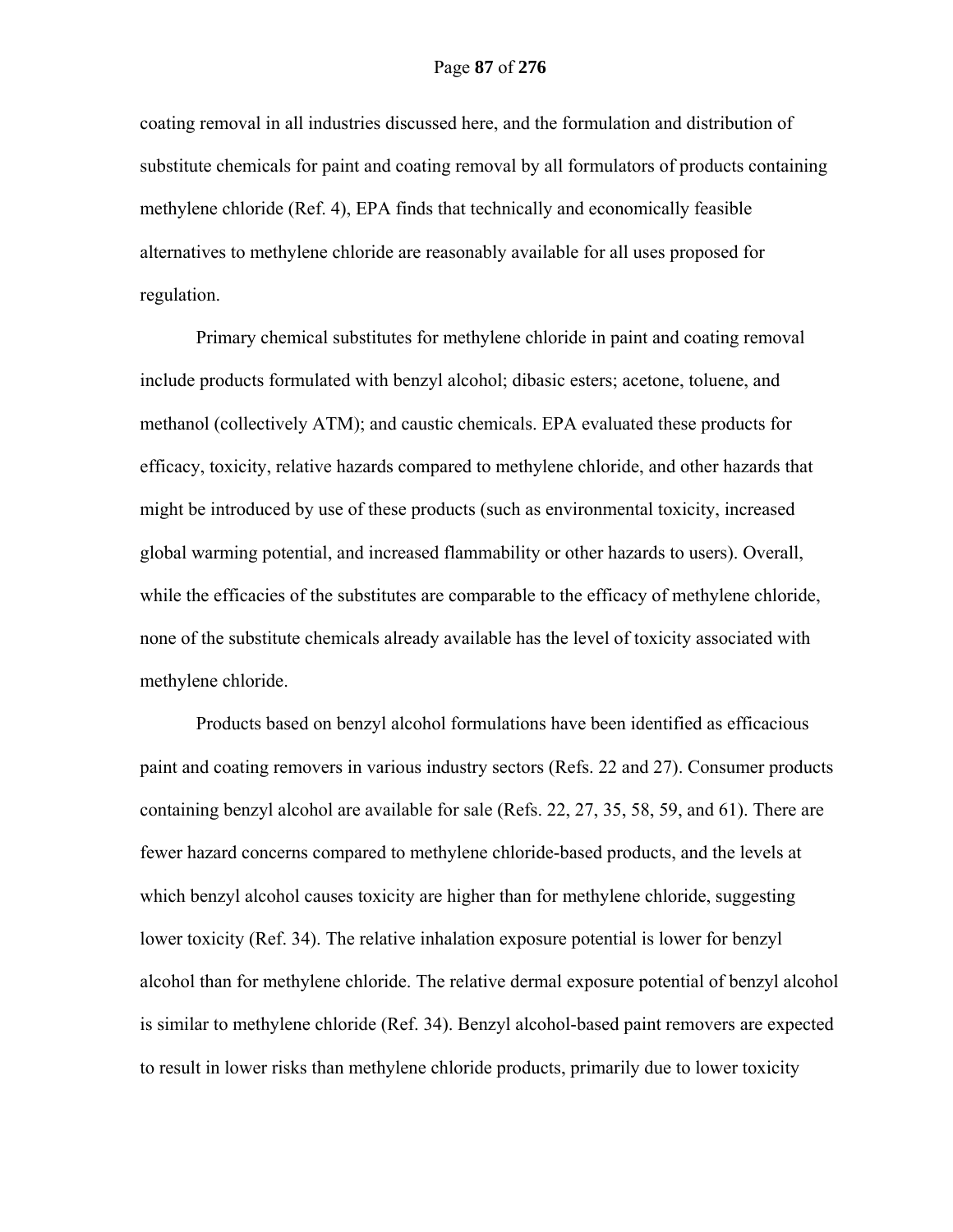(Ref. 29).

Dibasic ester products can include dimethyl succinate, dimethyl glutarate and dimethyl adipate. They are generally viewed as efficacious products by commercial users in several sectors, though, because they evaporate slowly, they require a longer dwell time than methylene chloride (Ref. 22, 27). In general, the hazards associated with dibasic esters are less severe and occur at concentrations higher than methylene chloride (Ref. 34). Regarding differential exposures between dibasic esters and methylene chloride, the relative inhalation exposure potential is lower for dibasic esters than for methylene chloride (Ref. 34). The relative dermal exposure potentials of dibasic esters are similar to methylene chloride. Taken together, dibasic ester-based paint removers are expected to result in lower risks than methylene chloride products, primarily due to lower toxicity (Ref. 34).

ATM products contain acetone, toluene, and methanol. Products containing these chemicals may remove coatings very quickly, but may not be effective on every type of coating (Refs. 22 and 27). Acetone, toluene, and methanol evaporate quickly and are very flammable (Ref. 62). However, it is important to note that acetone, toluene, and/or methanol are present in most paint removers that contain methylene chloride, as co-solvents (Ref. 34). As a result, the main difference between paint removers that contain methylene chloride (and typically also contain acetone, toluene, and/or methanol) and ATM products is the absence of methylene chloride. Acetone is readily absorbed via inhalation and the relative inhalation exposure potential is similar to methylene chloride (Ref. 34). Acetone in particular is significantly less toxic than methylene chloride. Toluene and methanol are readily absorbed via inhalation, but the relative inhalation exposure potential is lower than for methylene chloride (Ref. 34). Dermal exposure to acetone, toluene and methanol is slightly less than for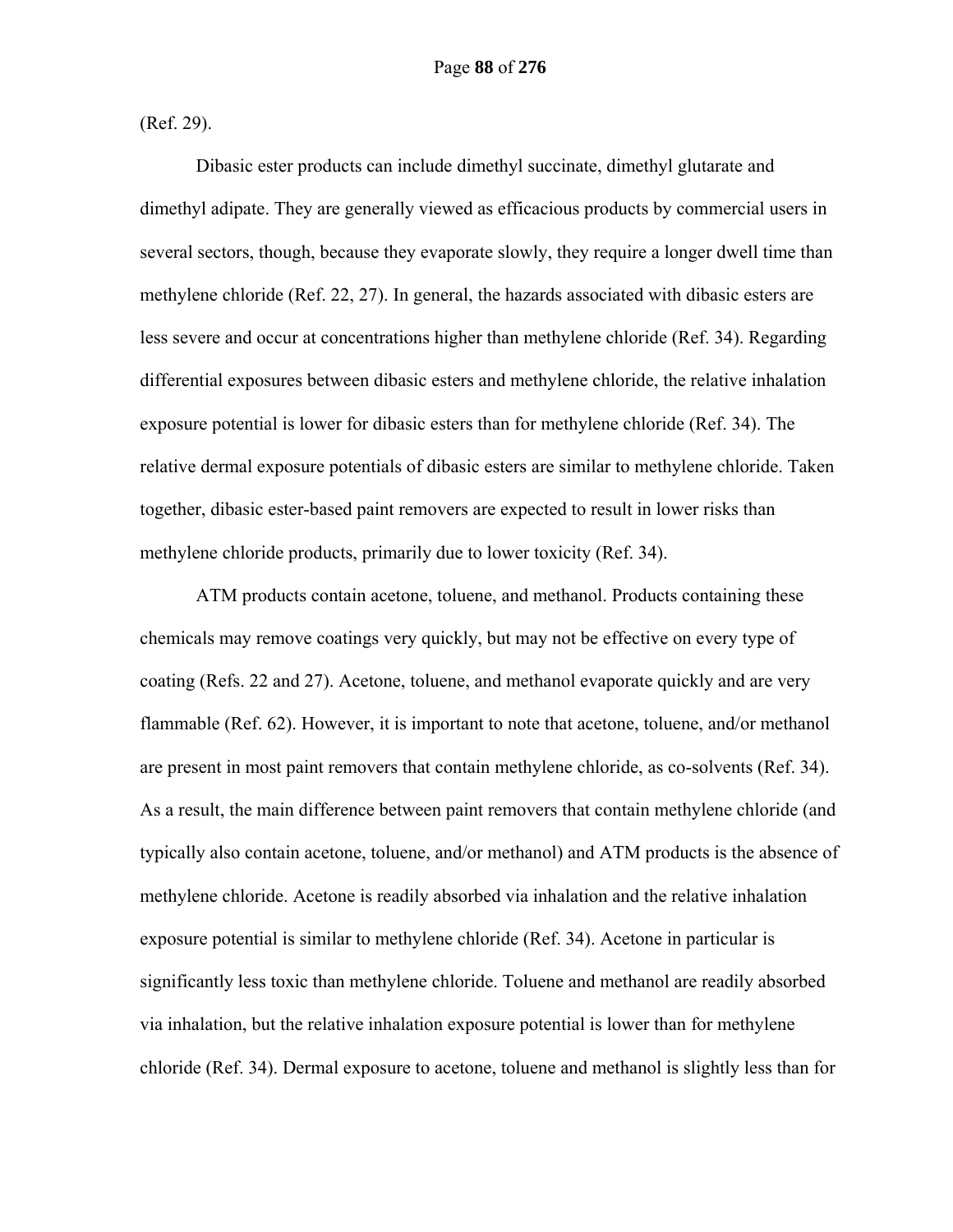methylene chloride (Ref. 34). Taken together, ATM-based paint removers are expected to result in lower cancer risks (Ref. 36).

Products with caustic chemicals typically include calcium hydroxide or magnesium hydroxide. In many uses, they can be effective products, particularly when multiple coatings are being removed from a substrate. Caustic products have been reported to remove up to 30 coats in 24 hours, and in some cases, they have no increased dwell time compared to methylene chloride (Ref. 23). In contrast to methylene chloride-based products, there are no cancer or other repeat dose endpoints of concern associated with caustic products (Ref. 34). Caustic products pose acute concerns due to their physical chemical properties and can cause chemical burns (Ref. 36). It is important to note that products containing methylene chloride may also cause chemical burns. Additionally, the risks associated with caustic-based products are entirely acute, and can be mitigated by appropriate protective equipment more easily than the acute and chronic risks presented by methylene chloride.

In summary, when NMP is excluded from consideration, the most likely chemical substitutes for methylene chloride in paint and coating removal do not pose a risk of cancer to users, generally have lower exposure potential than methylene chloride, and when acute risks are present, as in the case of caustic chemicals, those risks are self-limiting by the nature of the adverse effects (since a user experiencing those effects is likely to take immediate action to mitigate or cease the effect of the caustic chemical). The chemical formulations that seem to present some risks of concern are ATM products, since they contain toluene and methanol. However, these chemicals are also present in most paint removers that contain methylene chloride, as co-solvents. As a result, no additional risks would be introduced were users to substitute a typical methylene chloride product (which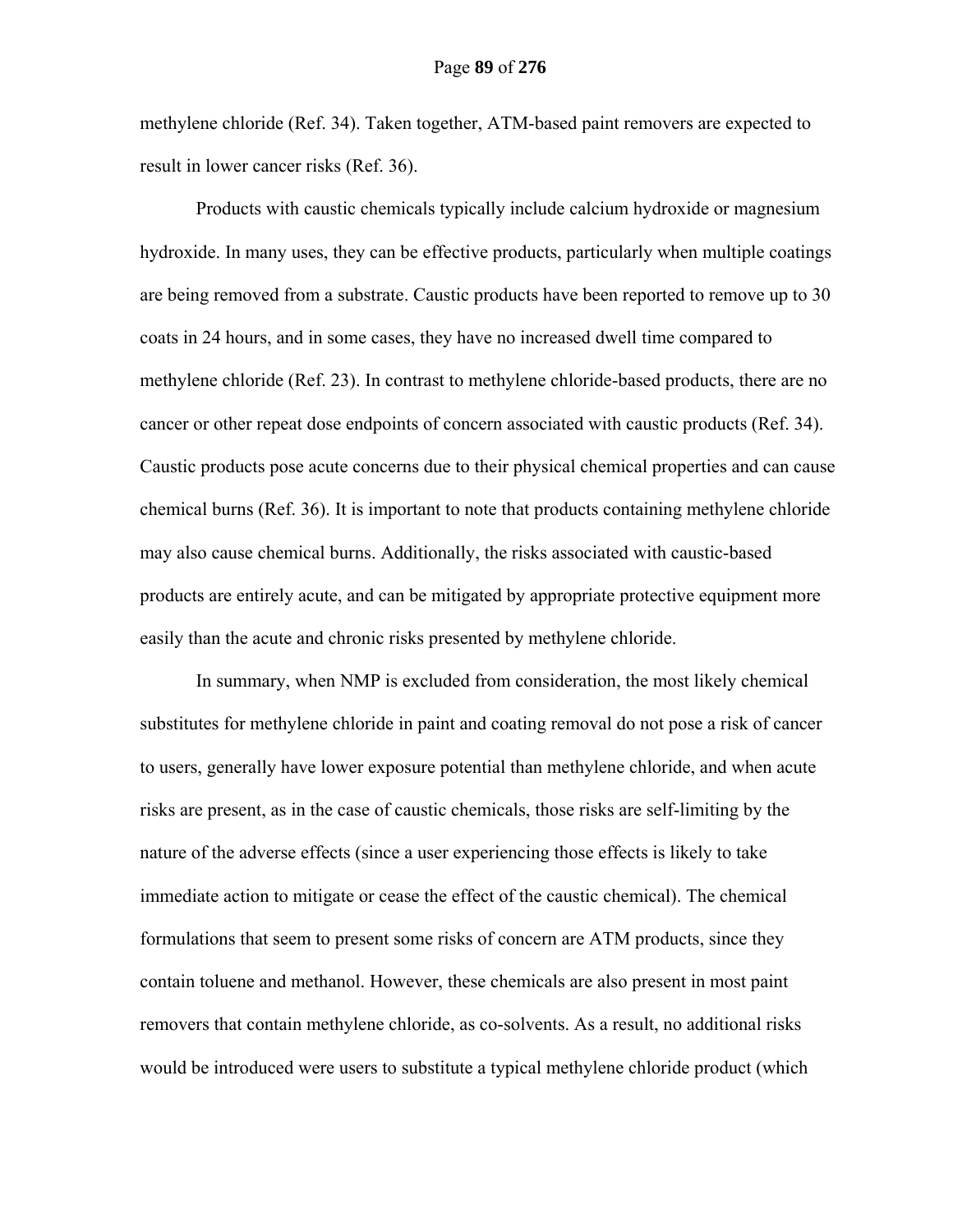would likely contain acetone, toluene, and/or methanol as co-solvents) with ATM products.

In addition to examining toxicity to humans, EPA reviewed available data on the chemicals in the baseline and alternative products for aquatic toxicity, persistence and bioaccumulation data, as a basis for examining potential environmental toxicity. Only one chemical evaluated (citrus terpenes) may have significant impacts on aquatic toxicity, with concern for environmental persistence and/or bioaccumulation. This chemical is contained in NMP-based paint removal products (Ref. 34).

EPA is also mindful of the risks that may be introduced by substitute chemicals or methods to increase global warming, and has examined the global warming potential of the chemical components of likely chemical substitutes for methylene chloride in paint and coating removal. Methylene chloride presents concerns for global warming; it has a GWP of 8.7 (see Unit II.D.2.). The GWP values of likely substitute chemicals in paint and coating removal are: 0 GWP (benzyl alcohol, ATM) or not assessed (caustics, dibasic esters) (Ref. 23). As such, EPA has not identified any increased risk of global warming that would be introduced by use of chemical products as substitutes for methylene chloride in paint and coating removal.

In addition to human and environmental toxicity, other hazards associated with chemical methods for paint and coating removal are risks of fire due to flammability of the chemical product, and poisoning or acute injury. Risks of fire are serious when using solvents such as paint and coating removal chemicals. The flammability of methylene chloride is lower than some of the substitute organic solvents. However, many paint and coating removal products containing methylene chloride also contain more flammable chemicals as part of the formulation (Ref. 34). Paint and coating removal products sold to consumers that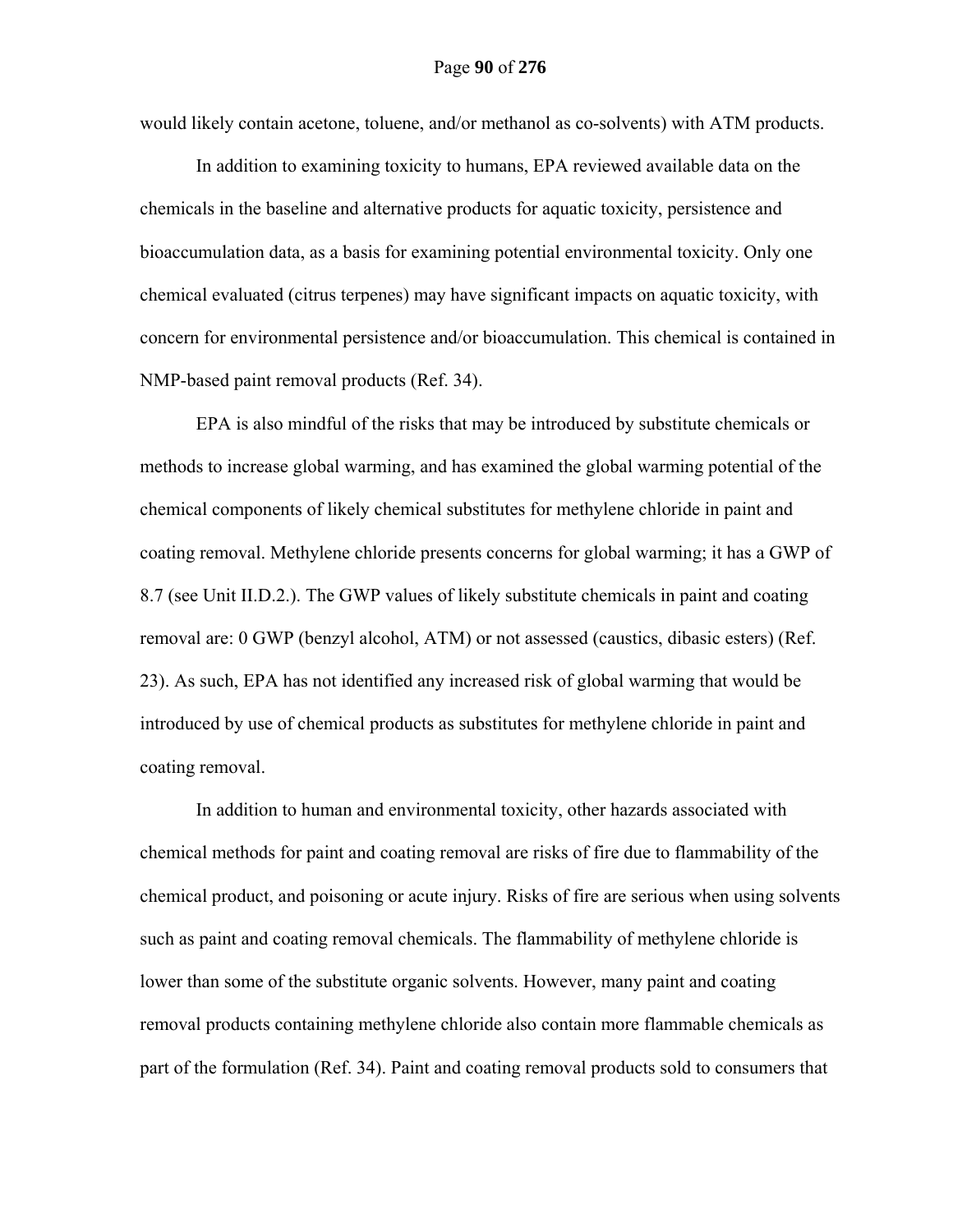#### Page **91** of **276**

contain methylene chloride frequently have flammability warnings prominently on them (Ref. 35). Other chemical paint and coating removal products, such as those based on benzyl alcohol and dibasic esters, have low flammability and do not present an increased risk of fire from products containing methylene chloride (Ref. 23). Even among products that fall within the same general product composition category, there is meaningful variability in the specific formulations of paint remover products, and thus in their flammability. Furthermore, it is impracticable for EPA to predict the specific product formulations for which use will increase as a result of prohibitions on methylene chloride in paint and coating removal. It is therefore impracticable for EPA to forecast whether the flammability of popular paint and coating removers would generally increase or decrease as a result of the proposed rule.

In addition to using substitute chemical products, non-chemical methods for paint and coating removal are frequently used. These include thermal removal, sanding, hydroblasting, abrasive blasting, and laser removal (Refs. 22 and 31). Acute and chronic physical hazards (e.g., burns, injuries to bodily parts) to workers and consumers can occur, in addition to any lead-related risks that should be considered when using these methods with lead-based paint.

In this overview, when considering alternatives to methylene chloride that would be available, NMP generally was not considered because, under the first co-proposed option for NMP in this proposed rule, this chemical would also be prohibited from use in paint and coating removal. However, under the second co-proposed approach for reducing the risks of NMP in paint and coating removal, products containing NMP would be available for commercial and consumer paint and coating removal, with restrictions. Details of the two coproposed options are in Unit XVI.3. EPA identified developmental risks following acute exposures for consumers and acute and chronic exposures for commercial users of paint and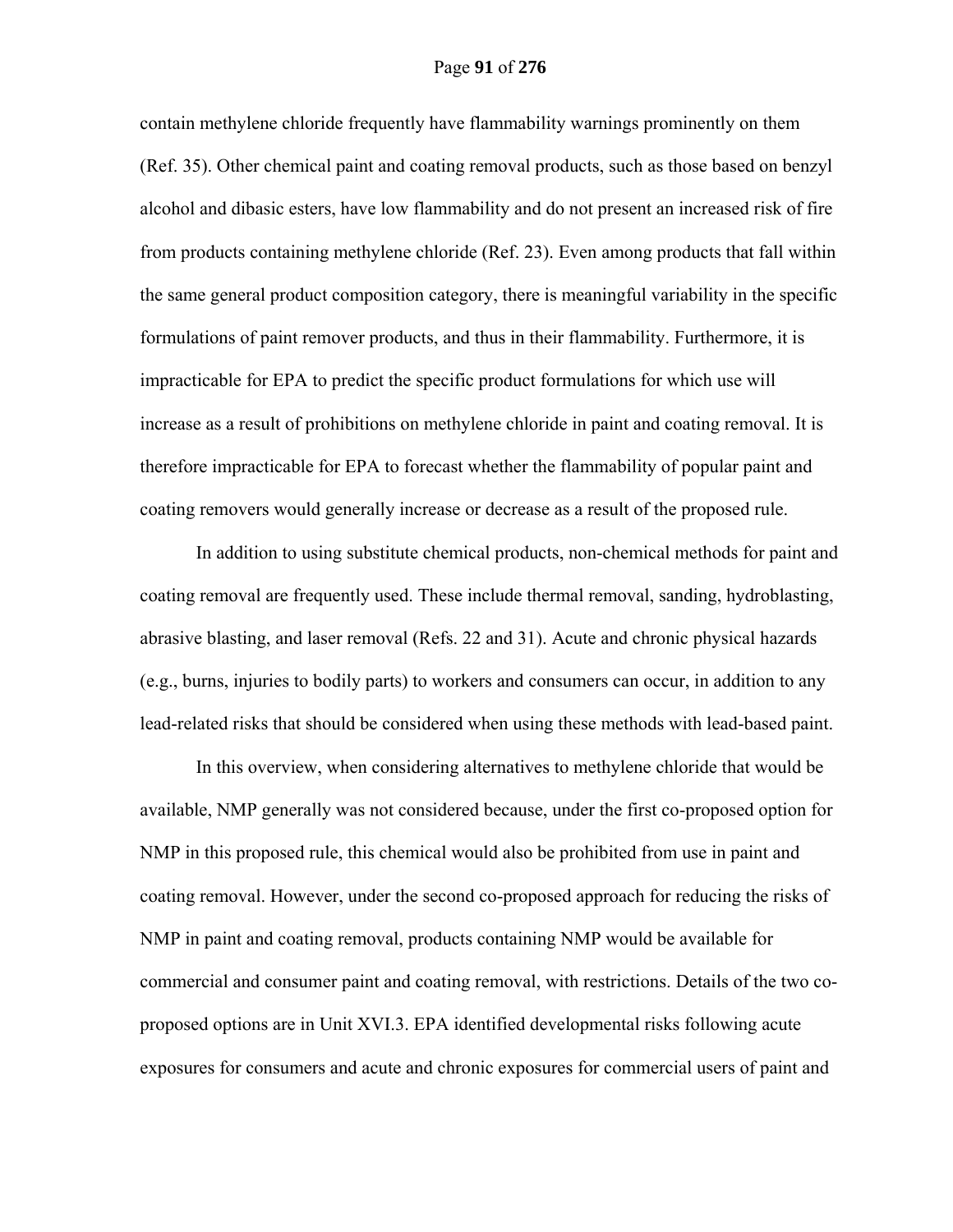coating removal products containing NMP following exposure through dermal contact, inhalation, and vapor-through-skin. More information on the risks EPA identified related to NMP are in Unit XVI.B.1.

### *F. Impacts of the proposed and alternative regulatory options*

This unit describes the estimated costs of the proposed and alternative regulatory actions that EPA considered for methylene chloride in paint and coating removal. More information on the benefits and costs of this proposal as a whole can be found in Unit XXIII.

*1. Proposed approach for methylene chloride in paint and coating removal.* The costs of the proposed approach are estimated to include product reformulation costs, downstream notification costs, recordkeeping costs, and Agency costs. The costs of paint and coating removal product reformulations are estimated to be approximately \$10,000 to \$20,000 per year (annualized at 3% over 20 years) and \$14,000 to \$24,000 (annualized at 7% over 20 years). The cost for reformulation includes a variety of factors such as identifying the appropriate substitute chemical for methylene chloride in the formulation, assessing the efficacy of the new formulation and determining shelf-life. Under the first co-proposed approach for NMP, where the manufacturing, processing, distribution, and commercial use of paint and coating removal products containing NMP would be prohibited, the costs to users of paint and coating removers containing methylene chloride are \$4,217,000 to \$23,436,000 using a 3% discount rate and \$4,592,000 to \$23,485,000 at the 7% discount rate (both rates annualized over 20 years). The costs of downstream notification and recordkeeping on an annualized basis over 20 years are \$40 and \$60 using 3% and 7% discount rates respectively (Ref. 4). Agency costs for enforcement are estimated to be approximately \$114,401 and \$111,718 annualized over 20 years at 3% and 7%, respectively. The total cost of the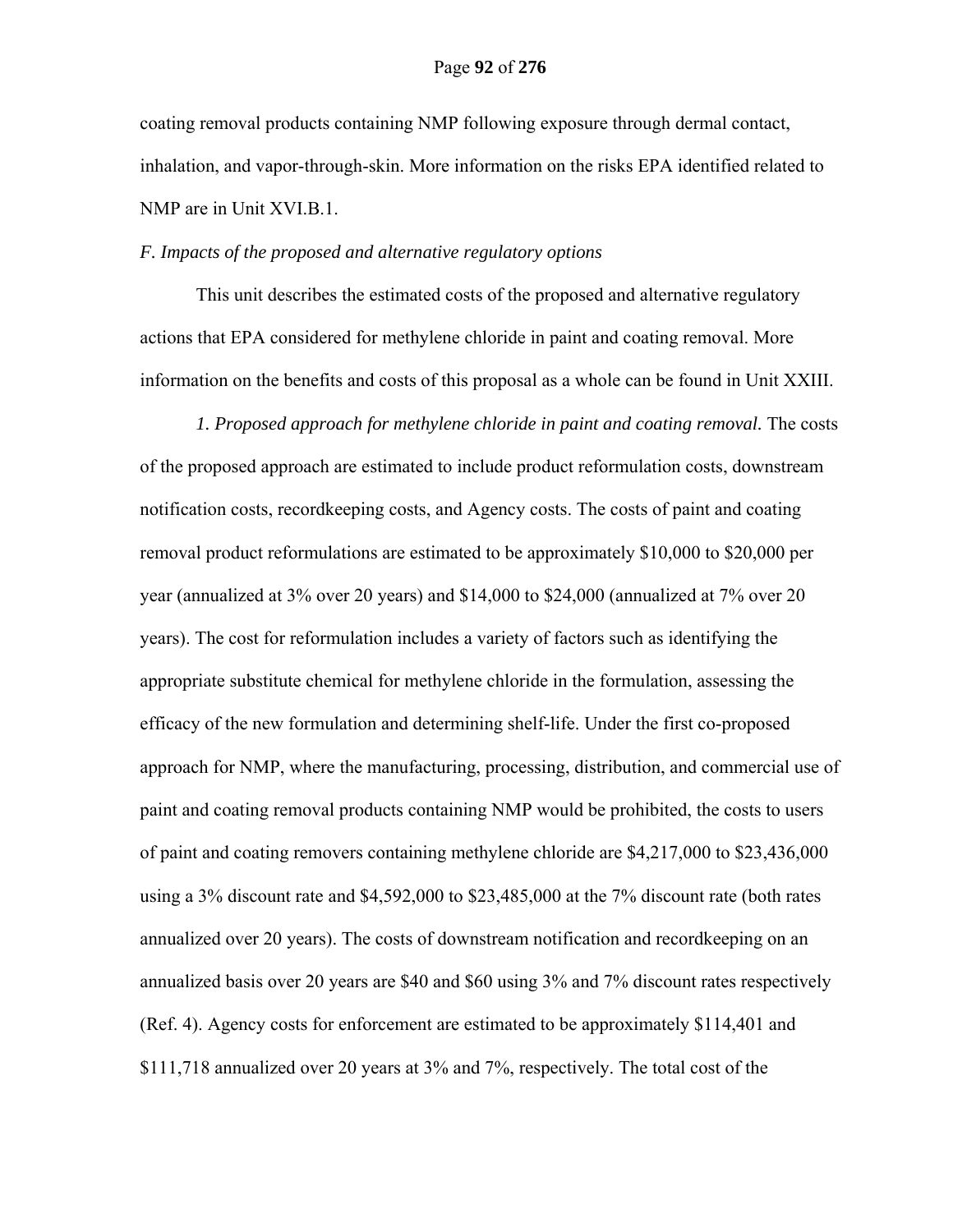proposed approach for paint and coating removers containing methylene chloride under the first co-proposed approach for NMP is estimated to be \$4,247,000 to \$23,446,000 and \$4,612,000 to \$23,495,000 annualized over 20 years at 3% and 7%, respectively (Ref. 4). Under the second co-proposed approach for NMP, where paint and coating removal products containing NMP would be available with some restrictions, the costs to users of paint and coating removers containing methylene chloride are \$67,087,960 to \$68,726,960 using a 3% discount rate and \$67,369,940 to \$69,006,940 at the 7% discount rate (both rates annualized over 20 years). The costs of downstream notification and recordkeeping on an annualized basis over 20 years are the same as under the first co-proposed approach for NMP. Agency costs for enforcement are estimated to be the same as under the first co-proposed approach for NMP. The total cost of the proposed approach for paint and coating removers containing methylene chloride under the second co-proposed approach for NMP is estimated to be \$67,098,000 to \$68,747,000 and \$67,384,000 to \$69,034,000 annualized over 20 years at 3% and 7%, respectively (Refs. 4 and 127).

*2. Options that require personal protective equipment for methylene chloride in paint and coating removal.* Given equipment costs and the requirements associated with establishing a respiratory protection program which involves training, respirator fit testing and the establishment and maintenance of a medical monitoring program, EPA considers the proposed approach more cost-effective than options that require person protective equipment. This is because EPA anticipates that companies would choose to switch to substitute chemicals instead of adopting a program for PPE, including with a performance-based option of meeting an air concentration level of 1 ppm as an exposure limit for methylene chloride in paint and coating removal. The estimated annualized costs of switching to a respiratory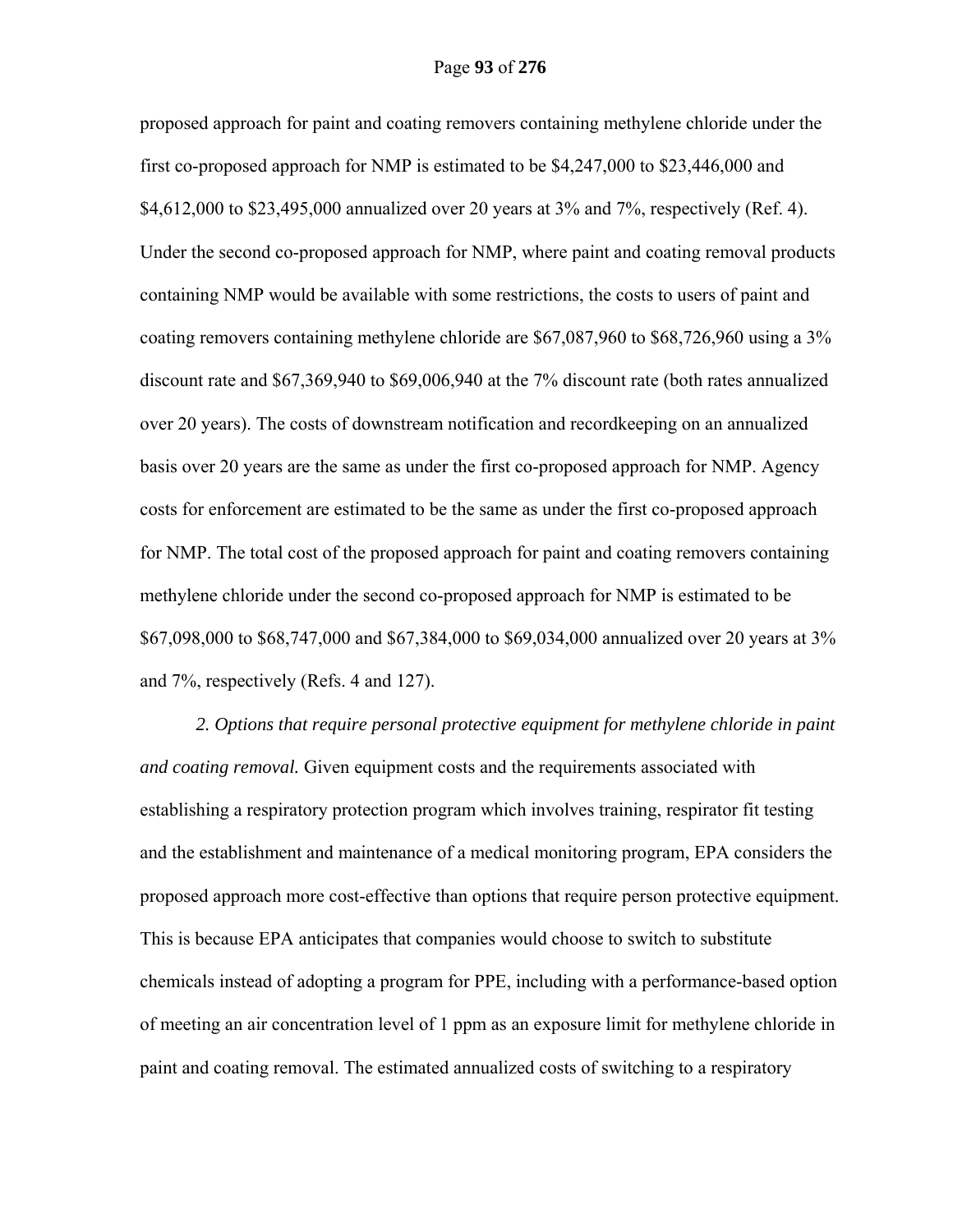protection program requiring PPE of APF 1,000 are \$13,775,000 to \$26,535,000 at 3% and \$14,202,000 to \$26,708,000 at 7% over 20 years (Ref. 4). In addition, there would be higher EPA administration and enforcement costs with a respiratory protection program under the proposed approach.

*3. Options that exclude downstream notification.* For those options that exclude downstream notification, the options are less effective and more to challenging to implement. The downstream notification (e.g., via SDS) provides additional information on the prohibitions under the proposed option for processors and distributors of methylene chloride or products containing methylene chloride other than paint and coating removers, and provides an efficient way for those entities to recognize themselves as affected by the regulation, which contributes to a more effective regulation (Ref. 63). In this way, the downstream notification component of the supply chain approach contributes to the use no longer presenting an unreasonable risk because it streamlines and aids in compliance and implementation (Ref. 64).

## *G. Summary*

The proposed approach is necessary so that methylene chloride in paint and coating removal no longer presents an unreasonable risk. It is also more cost effective than other regulatory options the Agency identified as potentially reducing risks so that they are no longer unreasonable, because it achieves the benefits of reducing the unreasonable risks so they are no longer unreasonable for a lower cost than the primary alternative option. For more information, see section 6 in the Economic Analysis (Ref. 4).

As stated previously in this notice, the proposed approach includes:

• Prohibiting manufacturing (including import), processing, and distribution in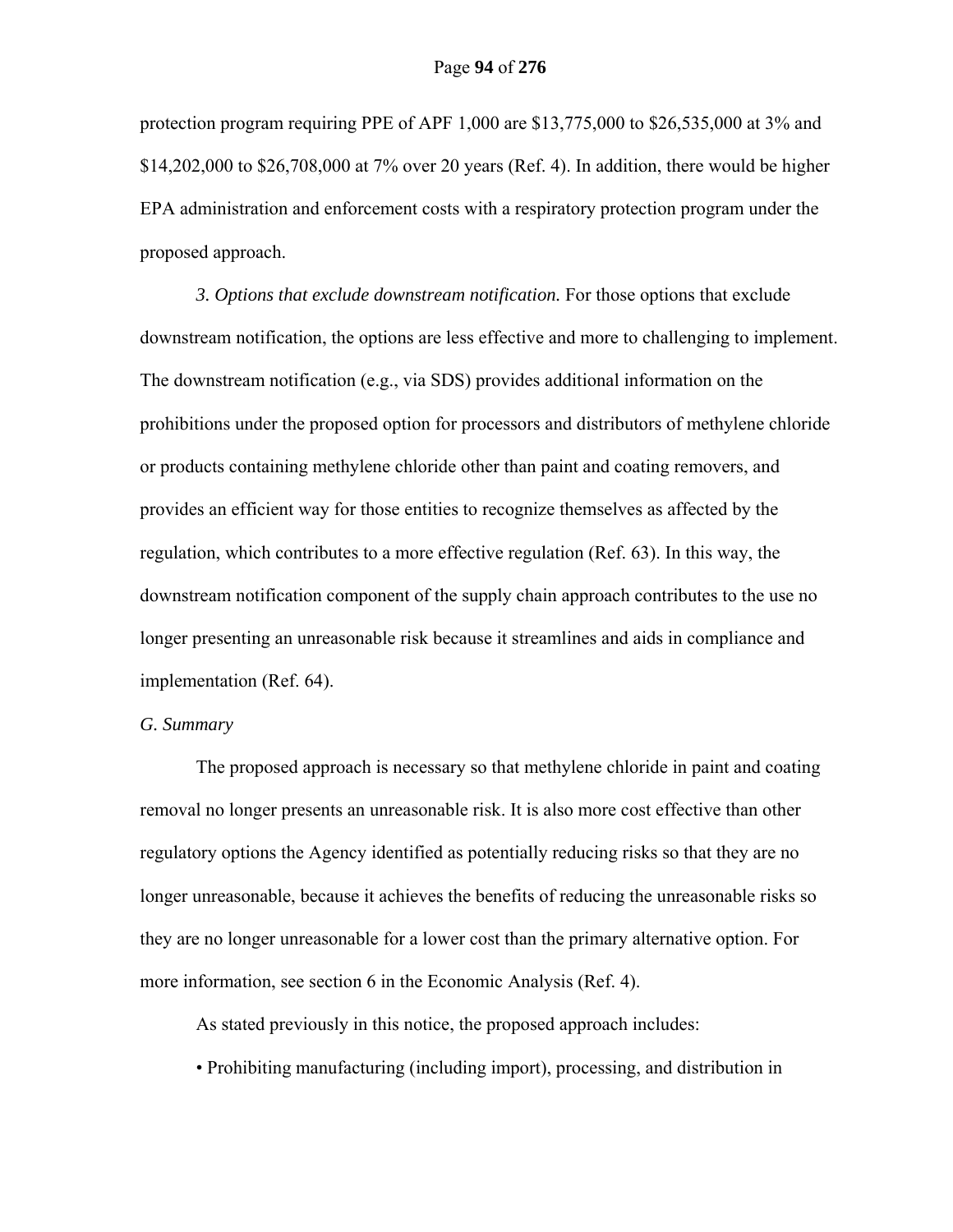commerce of methylene chloride for consumer paint and coating removal and commercial paint and coating removal for the uses proposed for regulation;

• Prohibiting commercial use of methylene chloride for paint and coating removal for the uses proposed for regulation;

• Requiring that any products containing methylene chloride intended or used for paint and coating removal be distributed in volumes no less than 55-gallon containers;

• Requiring downstream notification of the prohibition on manufacturing (including import) processing, and distribution of methylene chloride for paint and coating removal for the prohibited uses; and

• Requiring limited recordkeeping.

Technically and economically feasible substitutes to methylene chloride for paint and coating removal are reasonably available for the uses proposed to be regulated. The supply chain approach ensures protection of consumers from the unreasonable risk by precluding the off-label purchase of commercial products by consumers.

The proposed approach is relatively easy to enforce because key requirements are directly placed on a small number of suppliers and because the supply chain approach minimizes to the greatest extent the potential for methylene chloride products to be intentionally or unintentionally misdirected into the prohibited uses. Enforcement under the other options would be much more difficult since the key requirements are directly placed on the large number of product users. As described in a recent article on designing more effective rules and permits, "the government can implement rules more effectively and efficiently when the universes of regulated sources are smaller and better-defined. This is because, other factors being equal, governments can more easily identify, monitor, and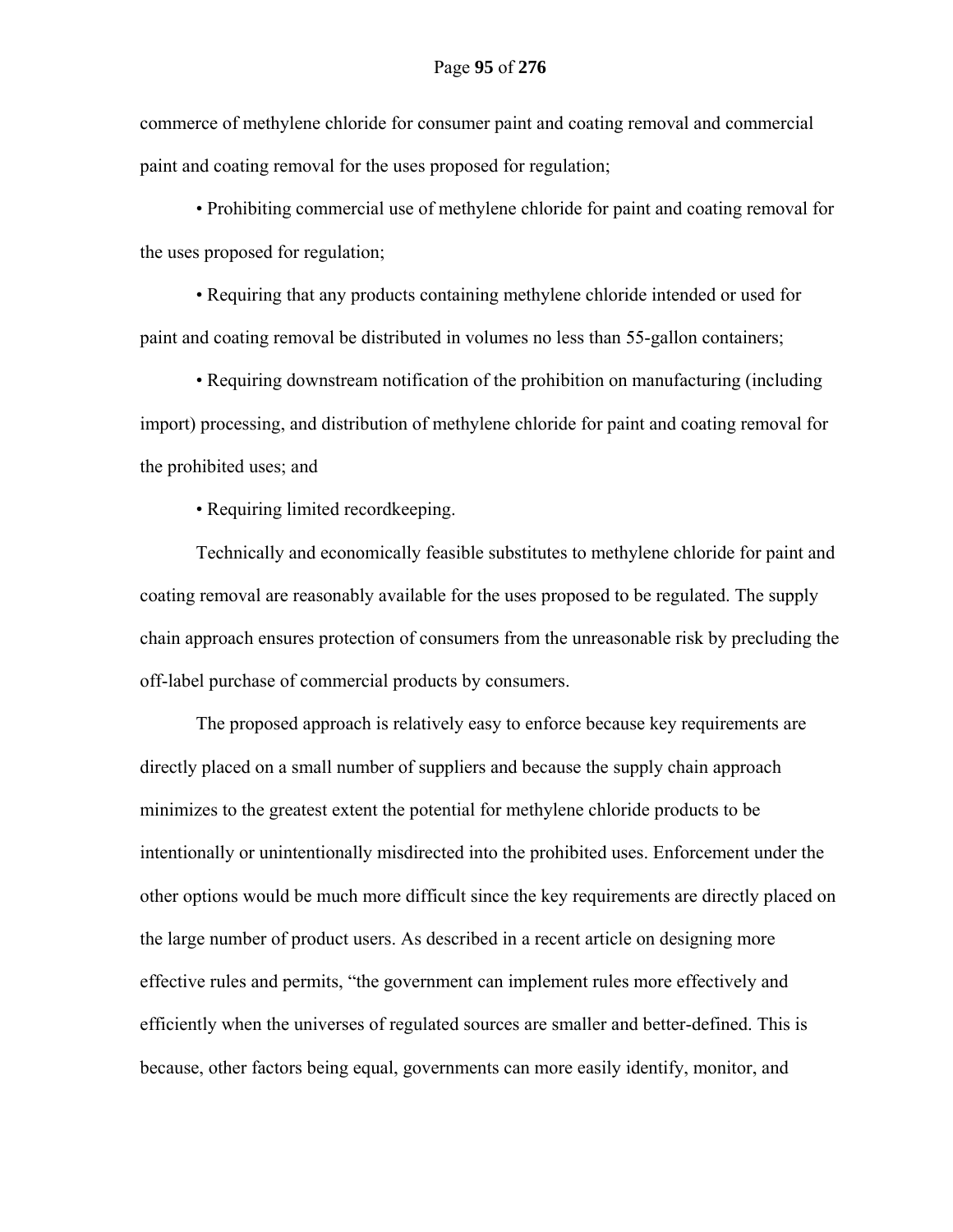enforce against fewer, rather than more, entities" (Ref. 63). Under other options, enforcement activities must target firms that might perform the activity where a use of methylene chloride is restricted or prohibited. Identifying which establishments might use paint and coating removers is difficult because paint and coating removal is not strictly specific to any industry (Ref. 4).

# **VII. Costs and monetized benefits of the methylene chloride component of the proposed rule, the alternatives EPA considered, and comparison of costs and benefits**

EPA proposes that the identified risks from methylene chloride and in paint and coating removal are unreasonable risks. Apart from that proposed determination, EPA has evaluated the potential costs and benefits of the proposed approach and alternative approaches.

### *A. Costs.*

The details of the costs of the proposed approach for use of methylene chloride in paint and coating removal by consumers and in commercial uses proposed for regulation are discussed in Unit I.E. and in the Economic Analysis (Ref. 4). Under the proposed option for methylene chloride and the first co-proposed option for NMP, costs to users of paint and coating removal products containing methylene chloride are \$4,217,000 to \$23,436,000 annualized for 20 years at a discount rate of 3% and \$4,592,000 to \$23,485,000 at a discount rate of 7%. Costs of paint and coating removal product reformulations are estimated to be approximately \$10,000 to \$20,000 per year (annualized at 3% over 20 years) and \$14,000 to \$24,000 (annualized at 7% over 20 years). Costs of downstream notification and recordkeeping on an annualized basis over 20 years are \$40 and \$60 using 3% and 7% discount rates respectively. Agency costs for enforcement are estimated to be approximately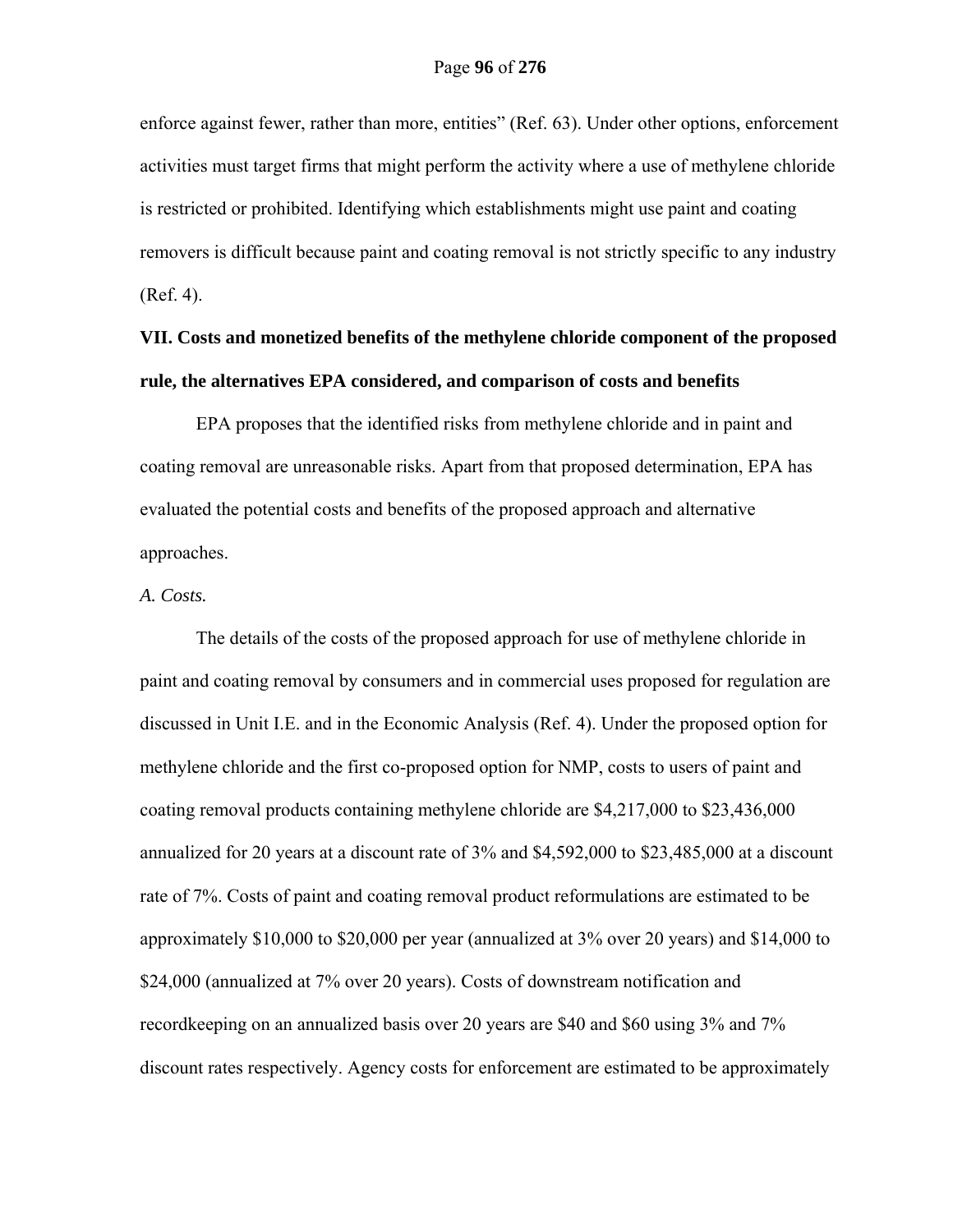\$114,401 and \$111,718 annualized over 20 years at  $3\%$  and  $7\%$ , respectively (Ref. 4).

Total costs of the proposed rule relevant to methylene chloride in paint and coating removal under the first co-proposed option for NMP are estimated to be \$4,247,000 to \$23,446,000 annualized over 20 years at 3% and \$4,612,000 to \$23,495,000 annualized over 20 years at 7% (Ref. 4).

Under the proposed option for methylene chloride and the second co-proposed option for NMP, costs to users of paint and coating removal products containing methylene chloride are \$67,087,960to \$68,726,960 annualized for 20 years at a discount rate of 3% and \$67,369,940 to \$69,006,940 at a discount rate of 7%. Costs of paint and coating removal product reformulations, costs of downstream notification, and Agency costs for enforcement are estimated to be the same as under the first co-proposed option for NMP (Refs. 4 and 127).

Total costs of the proposed rule relevant to methylene chloride in paint and coating removal under the second co-proposed option for NMP are estimated to be \$67,098,000 to \$68,747,000 annualized over 20 years at 3% and \$67,384,000 to \$69,034,000 annualized over 20 years at 7% (Refs. 4 and 127).

Alternatives that EPA considered include the use of PPE as well as an option that would prohibit the use of methylene chloride in paint and coating removal for consumers and for the commercial uses proposed for regulation without the companion prohibition on manufacture, processing, or distribution in commerce for these uses or the downstream notification requirements. As discussed in Unit VI.C.3., EPA found that PPE options did not address the risks presented by methylene chloride in paint and coating removal so that the risks would no longer be unreasonable. This is because consumers could not be required to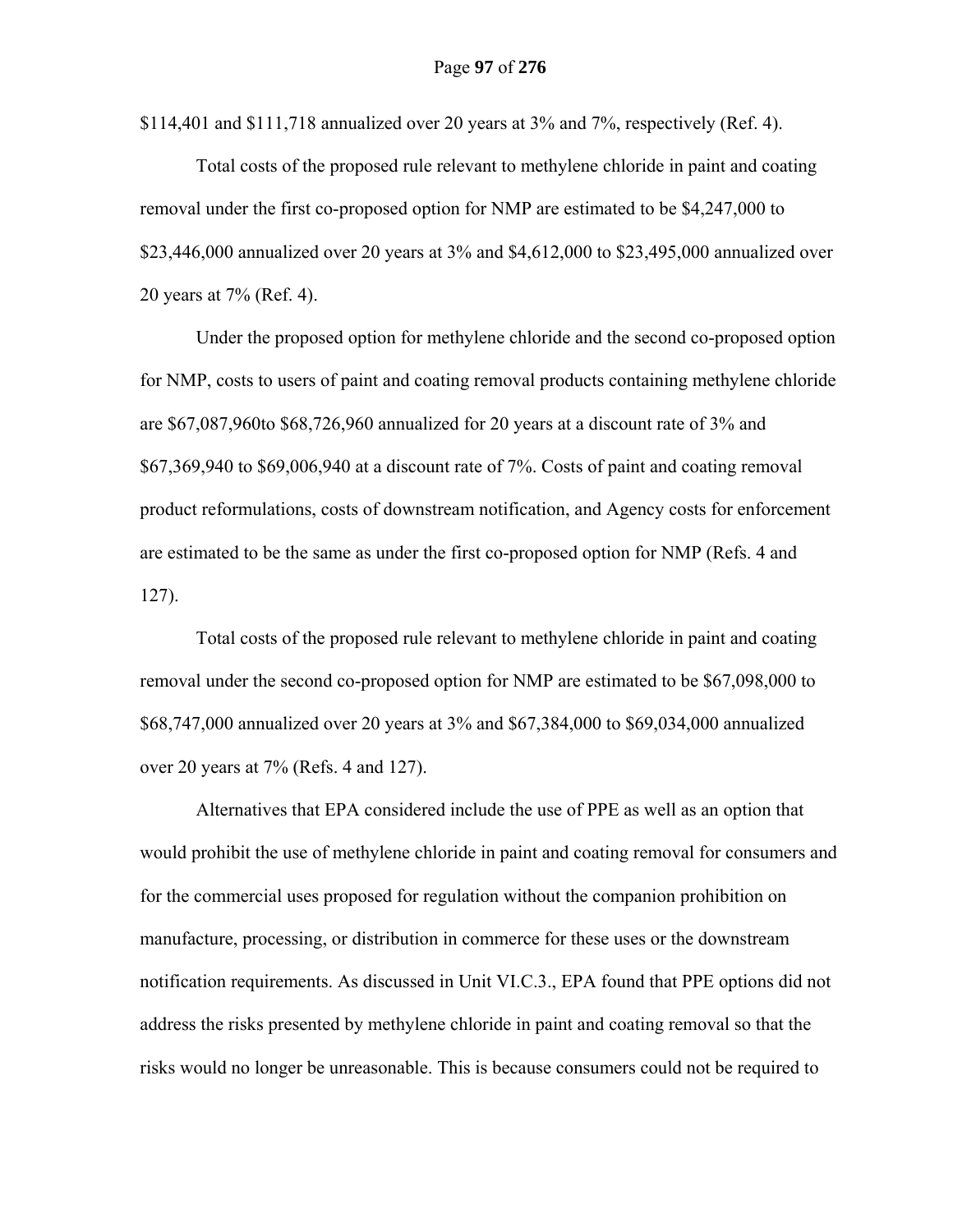adopt PPE, resulting in a significant gap in protection for consumers. In addition, EPA also assumed that no commercial users would adopt PPE because the per-facility costs were prohibitively expensive.

EPA also found that a use prohibition alone without downstream notification requirements would not address the unreasonable risks. EPA estimated the costs of this option to be \$4,239,000 to \$23,442,000 annualized over 20 years at 3% and \$4,604,000 to \$23,491,000 annualized over 20 years at 7% (Ref. 4).

#### *B. Benefits.*

EPA is not fully able to quantify the full monetary benefits that would accrue from preventing all deaths due to methylene chloride in paint and coating removal. Similarly, EPA is not able to monetize the benefits that would accrue from preventing non-fatal and noncancer effects from exposure to methylene chloride in paint and coating removal. The subset of benefits that can be monetized from mitigating the risks from methylene chloride in paint and coating removal for consumer uses and for the commercial uses proposed for regulation are estimated to be \$14,363,000 to \$14,565,000 (annualized at 3% over 20 years) and \$13,796,000 to \$13,921,000 (annualized at 7% over 20 years) (Ref. 4). Although the alternatives considered are unlikely to result in the same health benefits as the proposed option, EPA was unable to quantify the differences.

### *C. Comparison of benefits and costs.*

The monetized subset of benefits for preventing the risks resulting from methylene chloride in paint and coating removal by consumers and by commercial workers for the uses proposed for regulation do not outweigh the estimated monetary costs. EPA believes that the balance of costs and benefits cannot be fairly described without considering the additional,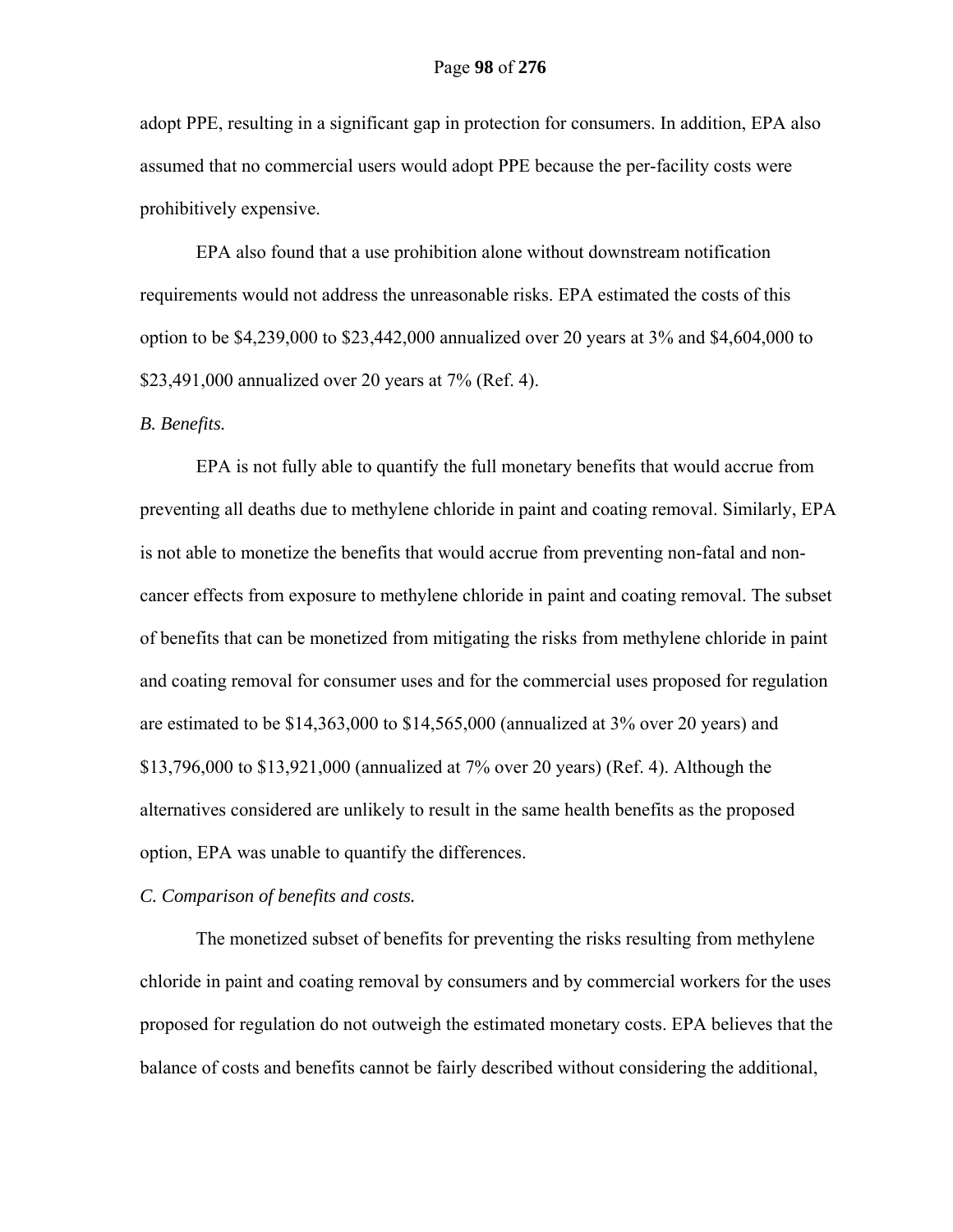non-monetized benefits of mitigating the non-cancer adverse effects as well as cancer. As discussed previously, the multitude of potential adverse effects associated with methylene chloride in paint and coating removal can profoundly impact an individual's quality of life. Some of the adverse effects associated with methylene chloride exposure can be immediately experienced and can result in sudden death; others can have impacts that are experienced for a shorter portion of life, but are nevertheless significant in nature. While the risk of noncancer health effects associated with methylene chloride exposure during paint and coating removal cannot all be quantitatively estimated, the qualitative discussion highlights how some of these non-cancer effects may be as severe as cancer and thus just as life altering. These effects include not only medical costs but also personal costs such as emotional and mental stress that are impossible to accurately measure. Considering only monetized benefits would significantly underestimate the impacts of methylene chloride-induced non-cancer adverse outcomes on a person's quality of life.

Thus, considering costs; the subset of benefits that can be monetized (risk of cancer and risk of death in some sectors); and the remaining benefits that cannot be quantified and subsequently monetized (risk of nervous system effects, liver toxicity, reproductive effects, and kidney toxicity), including benefits related to the severity of the effects and the impacts on a person throughout a lifetime in terms of medical costs, effects on earning power and personal costs, emotional and psychological costs, and the disproportionate impacts on Hispanic communities and individuals with limited English proficiency; the benefits of preventing exposure to methylene chloride in paint and coating removal by an estimated 1.3 million consumers and estimated 17,600 commercial workers for the uses proposed for regulation outweigh the costs.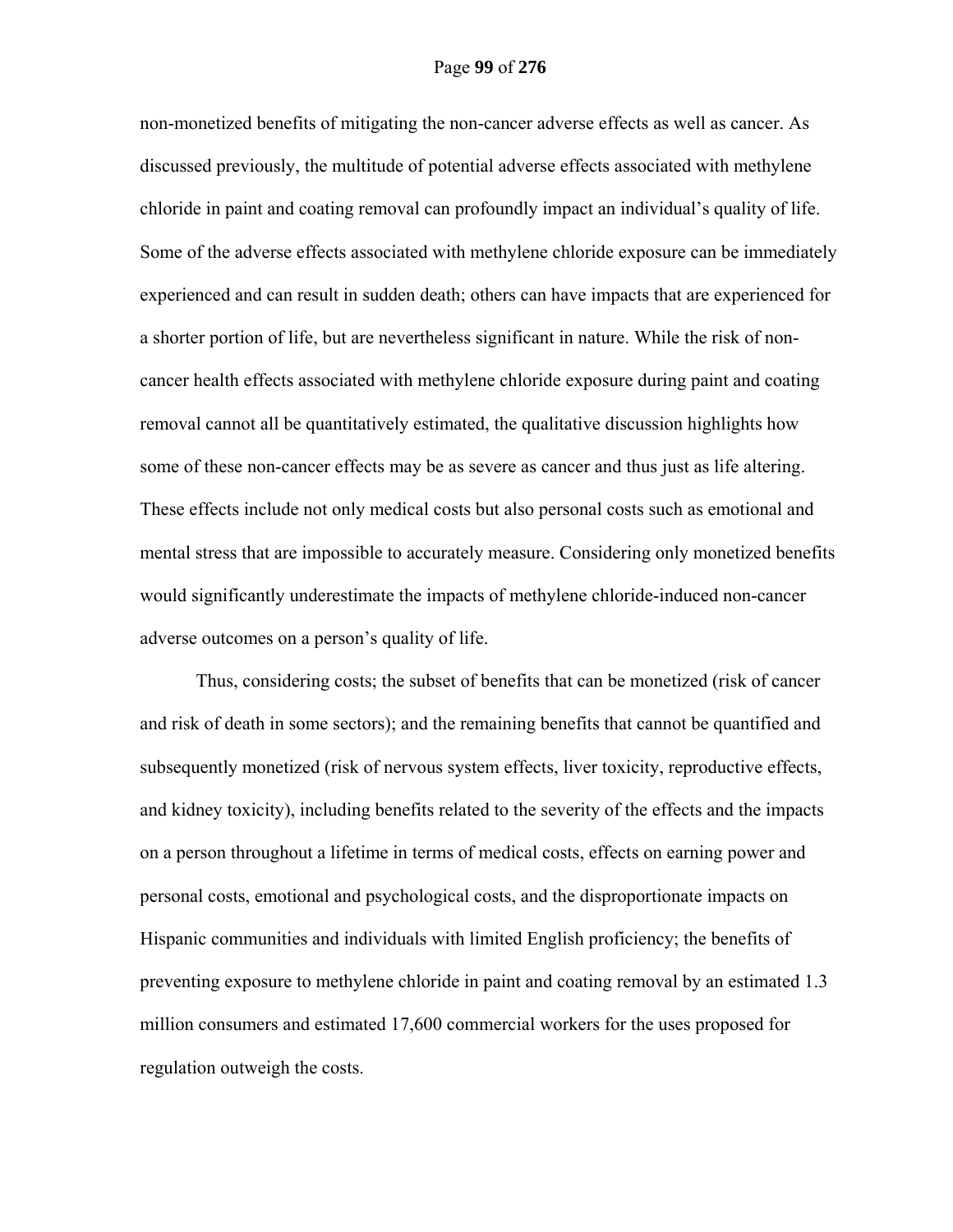*D. Impacts on the national economy, small businesses, technological innovation, the environment, and public health.* 

As described in Unit V.B. and in the Economic Analysis, EPA considered the anticipated effects of this proposal on the national economy. While the impacts of this rule as a whole are described in Unit XXIII.C. and the impacts of the methylene chloride component of this proposal are described in more detail in Unit VII.A. and in Section 9.3 of the Economic Analysis (Ref. 4), EPA does not anticipate these impacts having an effect on the overall national economy. EPA anticipates that a majority of small businesses will have cost impacts of less than one percent of the annual revenue, and the majority of small business bathtub refinishing facilities and professional contractors will have cost impacts greater than one percent of annual revenue.

The proposed approach is anticipated to drive technological innovation by formulators of paint and coating removal products containing methylene chloride, as they continue to develop substitute products, and refine such products already available. It is also anticipated to drive technological innovation by formulators of chemical paint and coating removal products with different chemistries as well as manufacturers and retailers of alternative methods of paint and coating removal. See also section 9.3 in the Economic Analysis (Ref. 4).

The proposed approach is anticipated to have a positive impact on public health, as described in Unit VI.D. There is anticipated to be a positive impact on the environment, as a result of decreased use of methylene chloride, which is a hazardous air pollutant, as described in Unit III.A.

**VIII. Uses of Methylene Chloride for Paint and Coating Removal Critical for National**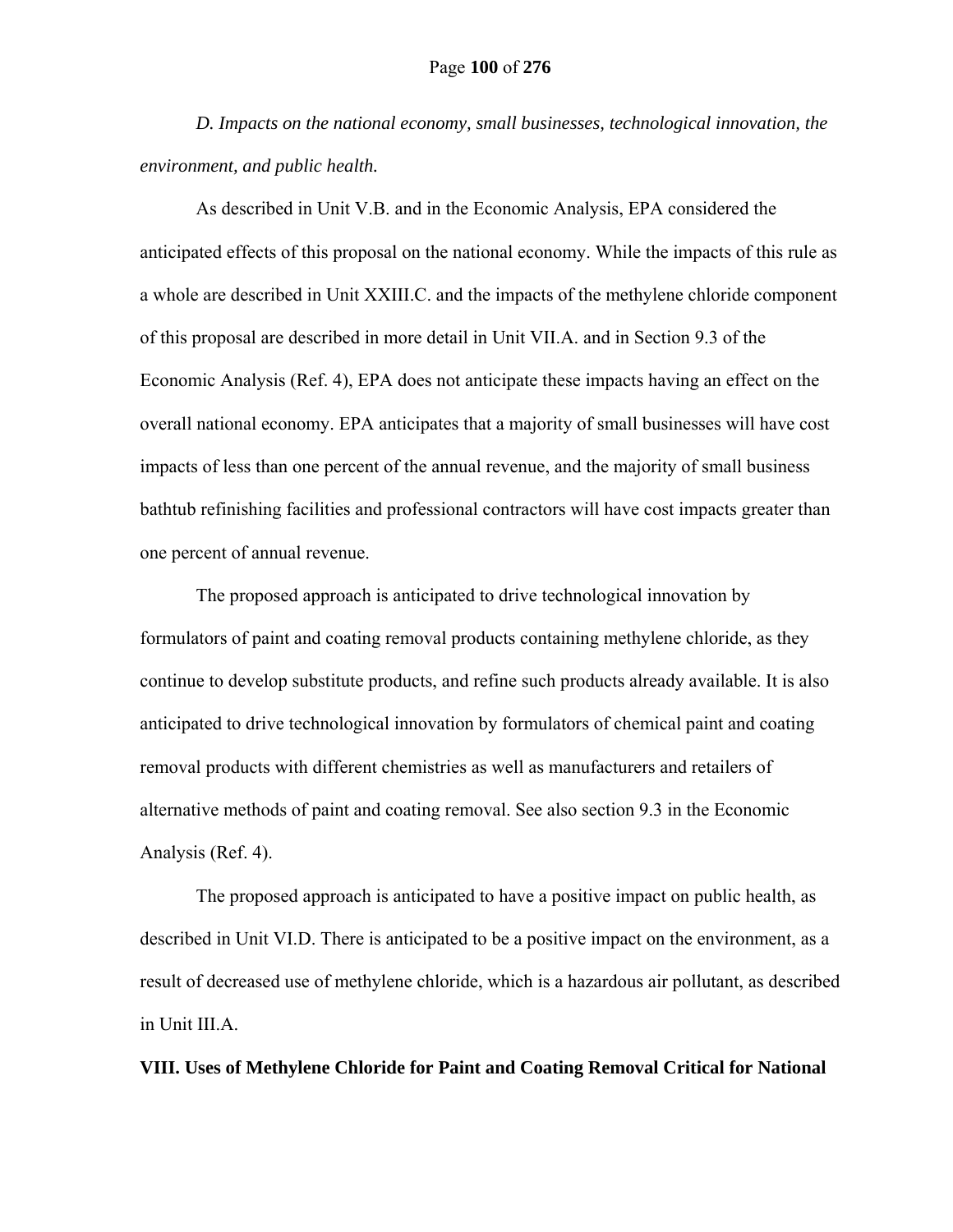## **Security**

As part of interagency collaboration with the Department of Defense (DOD) on this proposed rule, EPA is aware that there are specific military uses for which methylene chloride is essential for paint and coating removal and for which there are no technically feasible alternatives currently available. The military readiness of DOD's warfighting capability is paramount to ensuring national security, which includes ensuring the maintenance and preservation of DOD's warfighting assets. DOD has identified missioncritical uses for methylene chloride for ensuring military aviation and vessel readiness. These mission-critical items require the use of methylene chloride for the removal of coatings from mission-critical corrosion-sensitive components on military aviation and vessels, including safety-critical components made of specialty metallic, nonmetallic, and composite materials. As described in this section, EPA proposes to exempt these uses from the regulations proposed on methylene chloride in paint and coating removal. This exemption is proposed for an initial ten-year period from the publication date of a final rule. EPA will engage with DOD to identify any potential extension that may need to be granted, by further rulemaking, after those ten years.

DOD has actively sought to reduce its use of methylene chloride in paint and coating removal since 1990. DOD has replaced most of its usage of methylene chloride for paint and coating removal with mechanical methods, benzyl alcohol products, other solvents, and laser ablation. For instance, the Navy's Fleet Readiness Center Southwest has undertaken a successful 20-year effort and eliminated all but a single use on safety-critical components. In an effort to reduce the use of all HAPs such as methylene chloride, the Army has conducted tests to identify and test the effectiveness of HAP-free paint and coating removers on military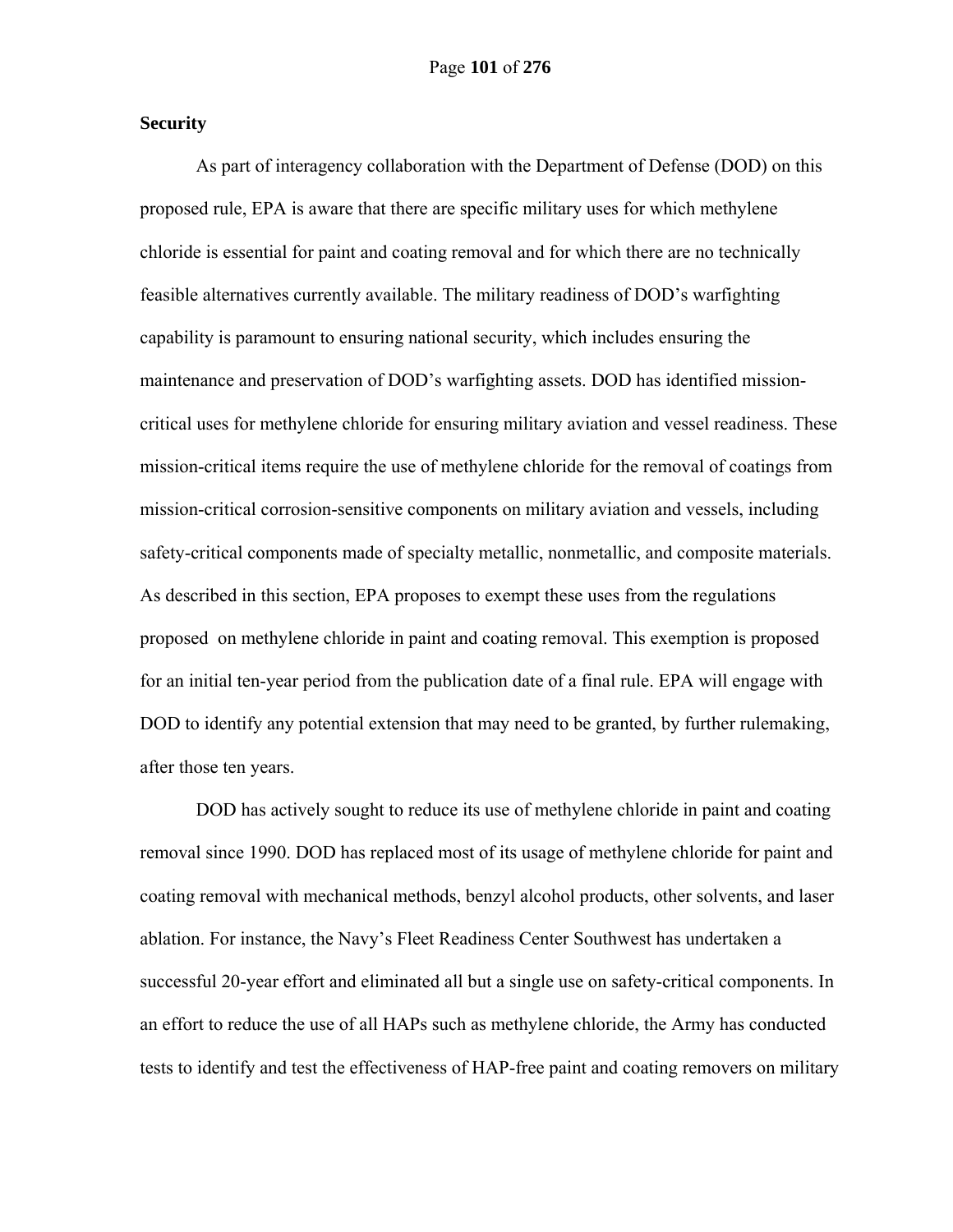high-performance coatings (Ref. 61). In another example, the Air Force in December 2015 significantly reduced the use of methylene chloride for removing coatings on flight control parts and is now using substitute chemical products, primarily those with benzyl alcohol formulations (Ref. 65). This phase-out was driven by worker safety concerns and the destructive impact the methylene chloride product had on the installation's industrial wastewater treatment processes. The Air Force sought alternatives for this use of methylene chloride for paint and coating removal in this industrial process and was successful at qualifying an alternative that met technical requirements (Ref. 65).

In light of these efforts to identify and adopt alternative chemicals or methods, it is unlikely that DOD has overlooked potential substitutes. DOD continues and will continue to pursue potential substitutes. However, for mission-critical corrosion-sensitive components on military aviation and vessels, including safety-critical components, DOD has found that currently available substitute chemicals for paint and coating removal have one or more technical limitations. In these critical and essential applications, currently available substitute chemicals cannot completely remove specific military high performance or chemical resistant coatings, resulting in improperly applied, incompletely adhering replacement coatings. The impacts of this are early coating failure, corrosion of underlying critical parts, shortened service life for critical components (some of which are no longer manufactured), and reduced availability and mission readiness of military aircraft and vessels.

Substitute chemicals currently available are also incompatible with underlying metallic, nonmetallic and composite materials, resulting in material damage to critical components (e.g. hydrogen embrittlement) creating immediate damage or longer-term susceptibility to stress fracturing and corrosion. The impacts of this are shortened service life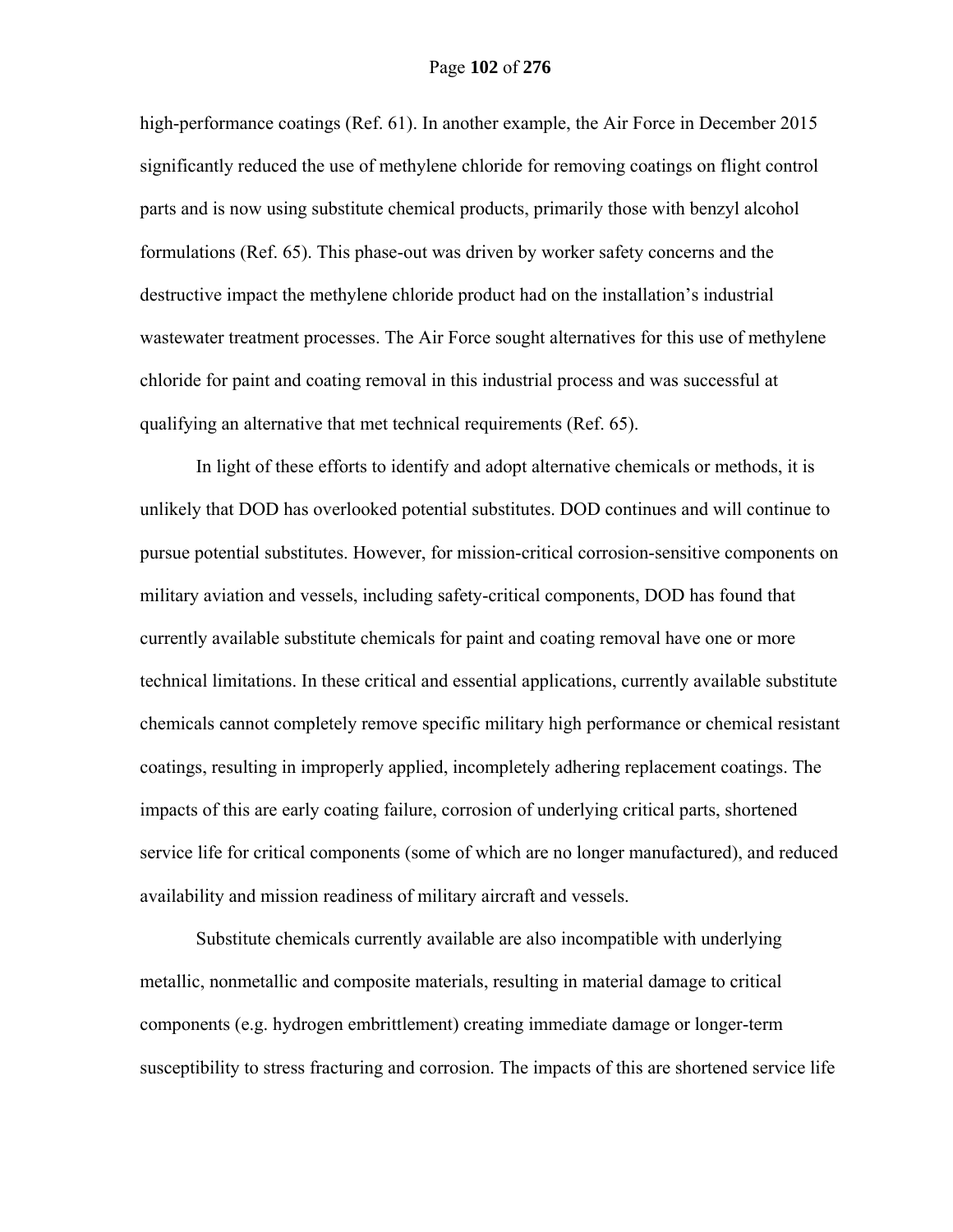for critical components (some of which are no longer manufactured), reduced availability and mission readiness of military aircraft and vessels, and an increased risk of catastrophic failure of safety critical parts.

Additionally, substitute chemicals or methods currently available do not support the coating removal requirements of safety inspection, non-destructive inspection, material assessment, or field repair processes. This results in in an inability to properly perform safety inspections for critical components, leading to undetected fractures and defects. The impacts of this are increased risk of catastrophic failure of safety critical parts.

Under TSCA section  $6(g)(1)(B)$ , EPA may grant an exemption from a requirement of a TSCA section 6(a) rule for a specific condition of use of a chemical substance or mixture if compliance with the requirement would significantly disrupt the national economy, national security, or critical infrastructure. Based on discussions and information provided by DOD, EPA has analyzed the need for the exemption and concurs with DOD that compliance with the proposed regulations on the use of methylene chloride in paint and coating removal would significantly impact national security. DOD has demonstrated that the reduced mission availability of aircraft and vessels for military missions or, in the worst case, the loss of individual military aircraft and vessels, are potential impacts to military readiness that could result from the proposed prohibition of methylene chloride in paint and coating removal. Due to the importance of these military systems for national security, EPA has determined that these uses of methylene chloride for removal of specialized coatings from military aviation and vessel mission-critical corrosion-sensitive components, including safety-critical components, is critical for national security and the safety of personnel and assets. EPA includes in this exemption corrosion-sensitive military aviation and vessel mission-critical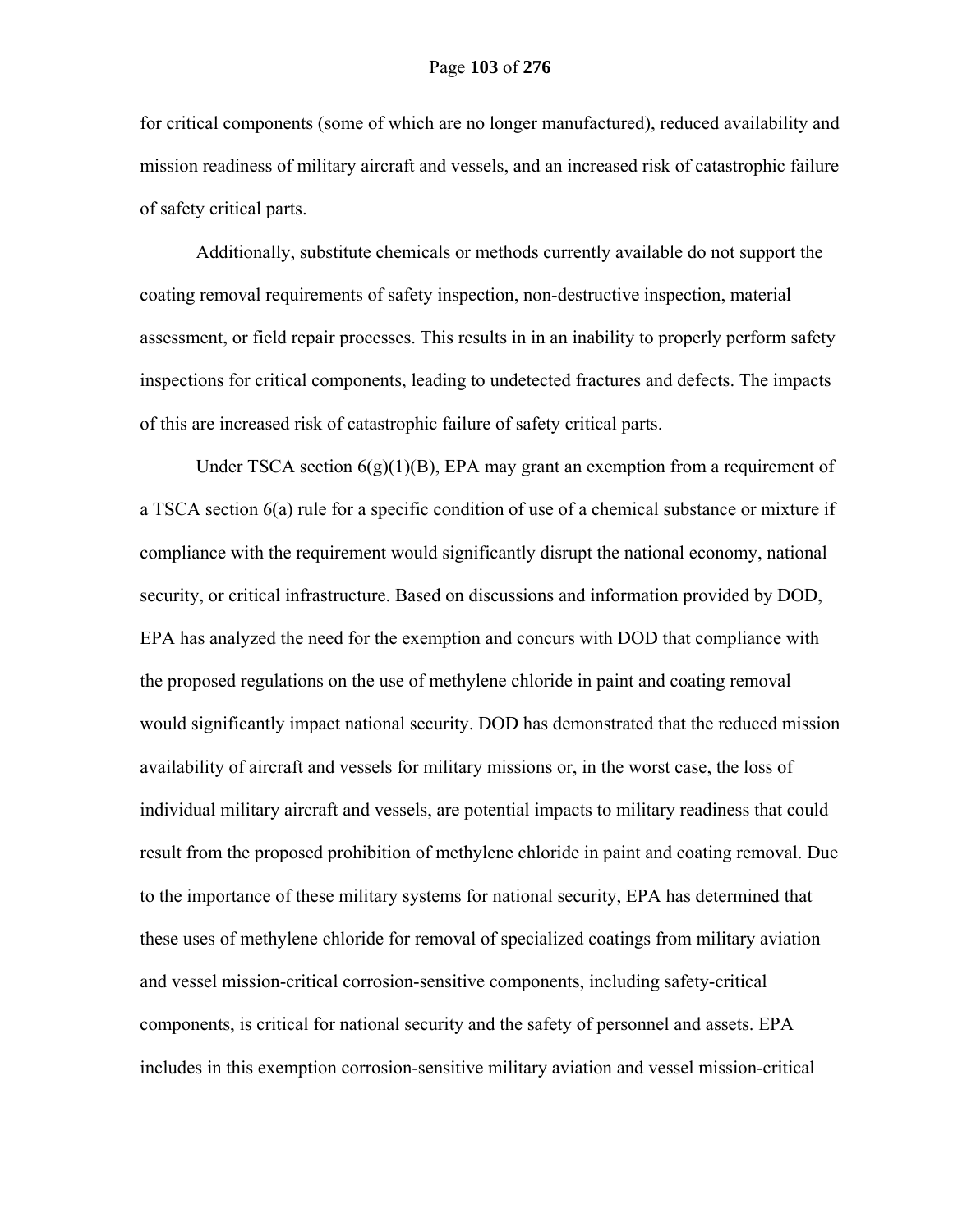components such as landing gear, gear boxes, turbine engine parts, and other military aircraft and vessel components composed of metallic materials (specifically high-strength steel, aluminum, titanium, and magnesium) and composite materials that not only require their coatings be removed for inspection and maintenance but also would be so negatively affected by the use of technically incompatible, substitute paint removal chemicals or methods that the safe performance of the vessel or aircraft could be compromised.

EPA proposes to grant this exemption for a period of 10 years from the date of promulgation of a final rule, with a potential for extension, by further rulemaking, after review by EPA in consultation with DOD. The conditions for this exemption would be: 1) The use of methylene chloride for coating removal by DOD or its contractors performing this work only for DOD projects is limited to the mission-critical corrosion-sensitive components on military aviation and vessels, including safety-critical components; and 2) this paint and coating removal must be conducted at DOD installations, at Federal industrial facilities, or at DOD contractor facilities performing this work only for DOD projects. This exemption granted under  $TSCA(6)(g)(1)(B)$  does not impact or lessen any requirements for compliance with other statutes under which the use, disposal, or emissions of methylene chloride is regulated.

As described in Unit VI.C.3., under the proposed approach, any paint and coating removal products containing methylene chloride would be required to be distributed in packaged volumes no less than 55-gallon containers. As part of the exemption for uses identified as critical for national security, for those formulations specifically manufactured for DOD, suppliers may provide paint and coating removal products containing methylene chloride to DOD in containers with a volume no less than 5 gallons. Allowing selective use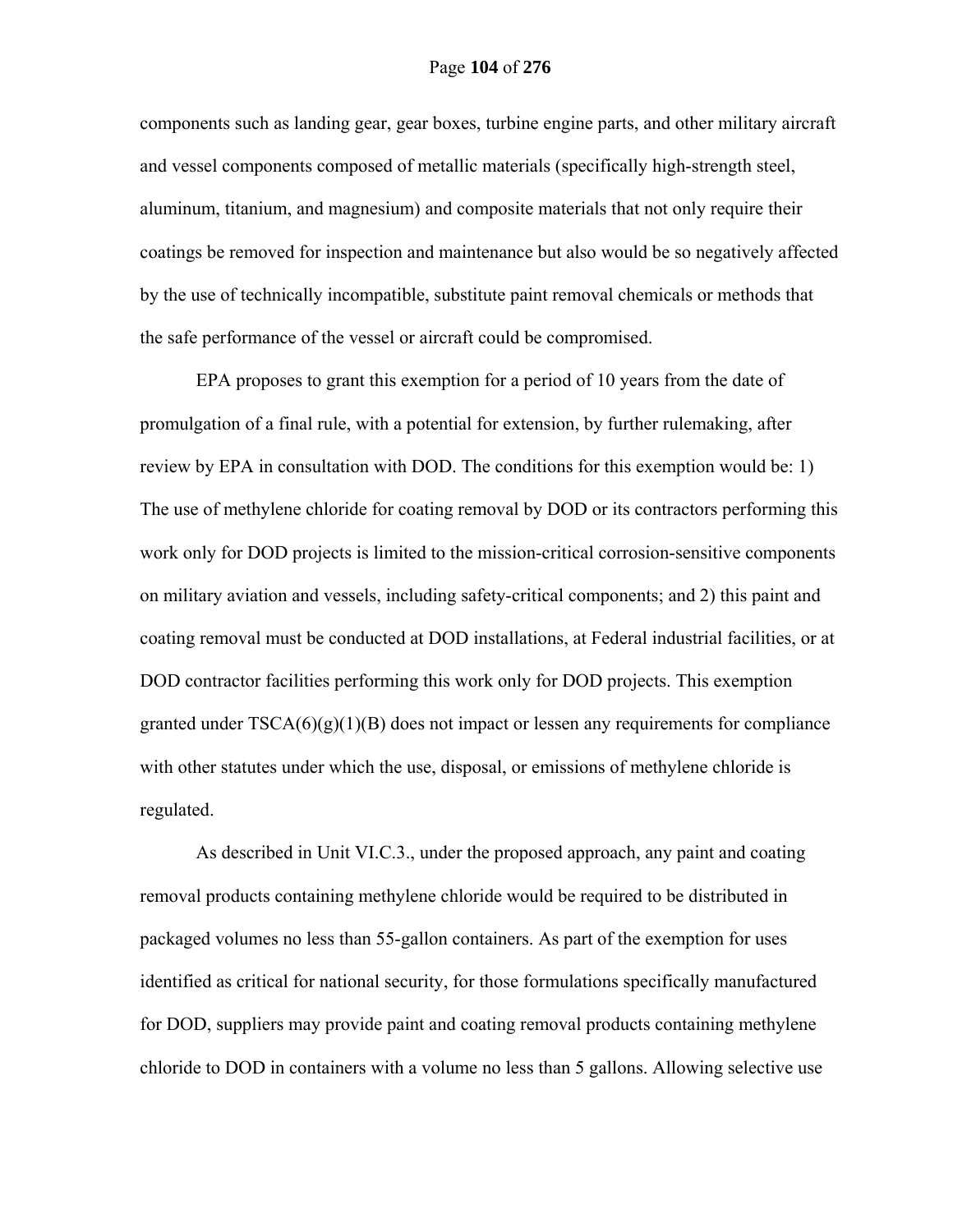for national security purposes does not disrupt the efficacy of the supply chain approach described in Unit VI.C.3.

In addition to the exemption described in this unit, EPA will consider granting additional time-limited exemptions, under the authority of TSCA section  $6(g)$ , for a specific condition of use for which EPA can obtain documentation: that the specific condition of use is a critical or essential use for which no technically and economically feasible safer alternative is available, taking into consideration hazard and exposure; that compliance with the proposed rule would significantly disrupt the national economy, national security, or critical infrastructure. To this end, EPA requests comment on a process for receiving and evaluating petitions and requesting EPA promulgate critical-use exemption rules. Under this process, entities who believe that their specific condition of use is a critical or essential use under TSCA section  $6(g)$  would submit a petition for an exemption rulemaking with supporting documentation that they believe demonstrates that the use meets the statutory criteria. EPA would review the petition for completeness and, if the documentation warrants further action, respond to the petition by publishing a proposal in the **Federal Register** inviting comment on a proposed exemption. EPA would consider the comments received, along with any additional information reasonably available, and then take final action on the proposed exemption. EPA requests comment on the specific kinds of documentation that should be required from entities seeking an exemption rulemaking in order to facilitate EPA's and later, the public's review. EPA also requests comment on the appropriate timeframes for EPA action, given that the documentation for any given use could be technical and extensive, and that EPA may also need to develop additional information, such as economic estimates, in order to promulgate an exemption rule under TSCA section 6(g).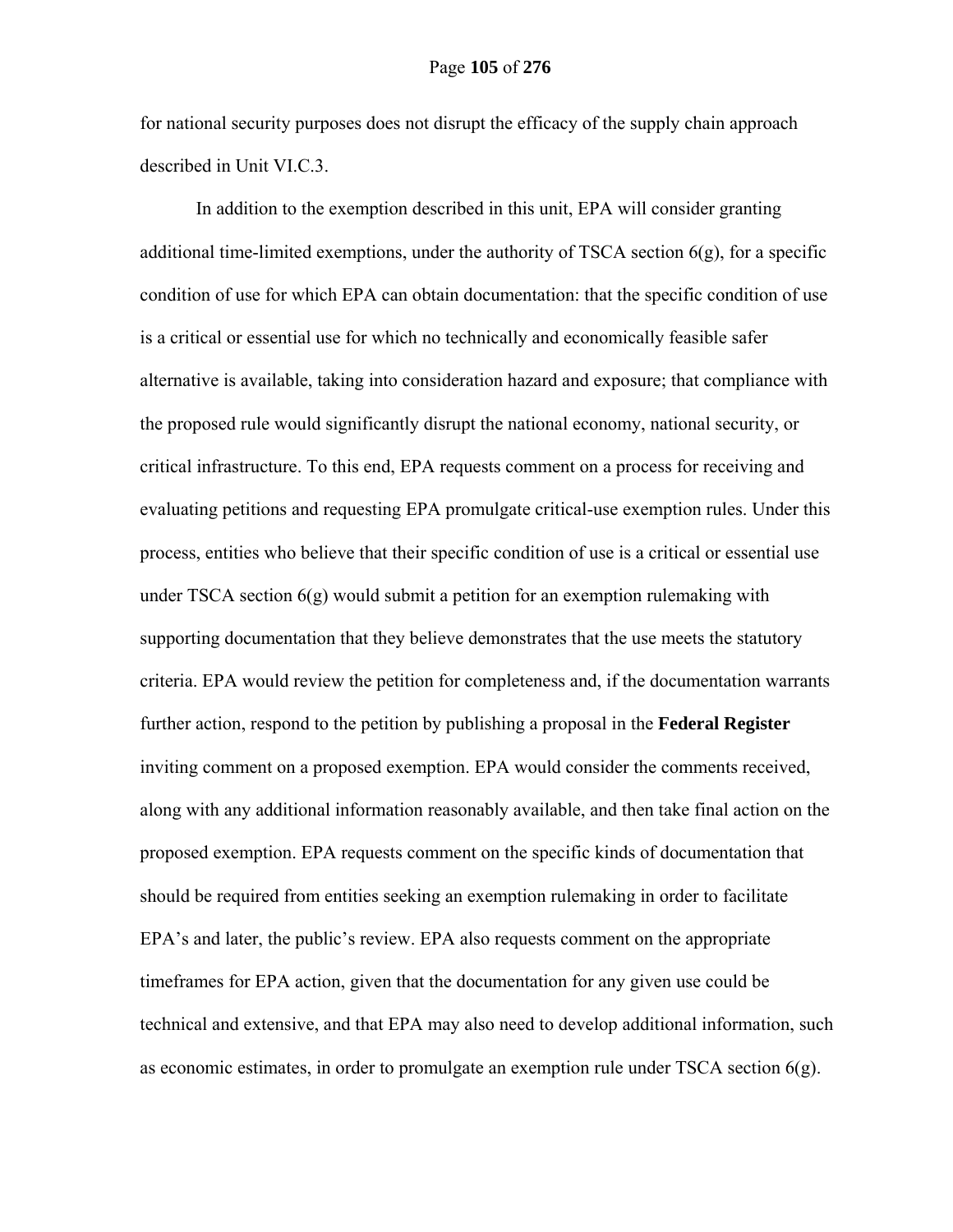Finally, members of the potentially regulated community who believe that their operation is a critical or essential use should provide as much detail as possible to EPA about their operation during this comment period, including information on any evaluations of alternatives, the costs to transition to another chemical or process, and any other relevant information. This would assist EPA in reviewing the specific condition of use, as well as in establishing provisions for future exemption petitions.

# **IX. Overview of Uncertainties for Methylene Chloride in Paint and Coating Removal**

A discussion of the uncertainties associated with this proposed rule can be found in the methylene chloride risk assessment (Ref. 2) and in the additional analyses for methylene chloride in commercial and consumer paint and coating removal (Refs. 19, 20, and 38). A summary of these uncertainties follows.

EPA used a number of assumptions in the methylene chloride risk assessment and supporting analysis to develop estimates for occupational and consumer exposure scenarios and to develop the hazard/dose‐response and risk characterization. EPA recognizes that the uncertainties may underestimate or overestimate actual risks. These uncertainties include the likelihood that releases of and exposures to methylene chloride vary from one paint and coating removal project to the next. EPA attempted to quantify this uncertainty by evaluating multiple scenarios to establish a range of releases and exposures. In estimating the risk from methylene chloride in paint and coating removal, there are uncertainties in the number of workers, bystanders, and consumers exposed to methylene chloride and in the inputs to the models used to estimate exposures.

In addition to the uncertainties in the risks, there are uncertainties in the cost and benefits. The uncertainties in the benefits are most pronounced in estimating the benefits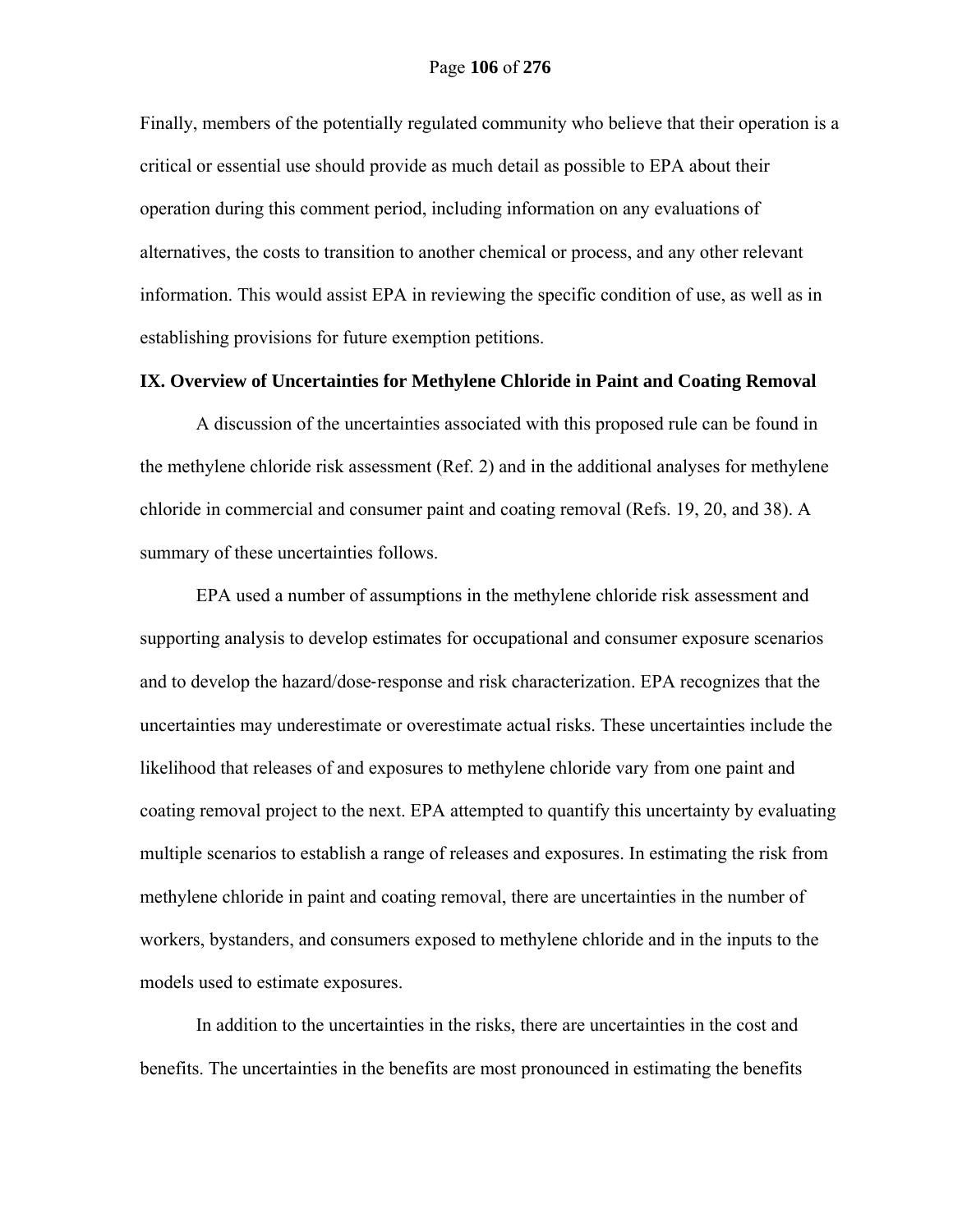from preventing deaths due to methylene chloride that have been underreported in most commercial sectors. Additional significant uncertainties in benefits include the entirety of prevention of the non-cancer adverse effects, including underreported deaths (described in Unit VI.E.), because these benefits generally cannot be monetized due to the lack of concentration response functions in humans leading to the ability to estimate the number of population-level non-cancer cases and limitations in established economic methodologies. Additional uncertainties in benefit calculations arose from EPA's use of a forecast from an industry expert to estimate the categories of alternatives that users might choose to adopt and the potential risks for adverse health effects that the alternatives may pose. While there are no products or methods that have comparable cancer or lethal risks, these substitute products and alternative methods do present hazards. Without information on what alternative methods or chemicals users of methylene chloride for paint and coating removal are likely to switch to, and estimates of the exposures for those alternatives, EPA is unable to quantitatively estimate any change in non-cancer risks due to use of substitute chemicals or alternative methods instead of using methylene chloride for commercial or consumer paint and coating removal.

Additional uncertainties include any benefits accrued by commercial users of methylene chloride for paint and coating removal who would benefit from using substitute chemicals and alternative processes. These users would be able to reduce or eliminate costs incurred for emissions control, hazardous waste disposal, or wastewater treatment, which are all required for commercial users of methylene chloride for any purpose.

In addition to these uncertainties related to benefits, there are uncertainties related to the cost estimates. As noted earlier, there is uncertainty in EPA's estimates of which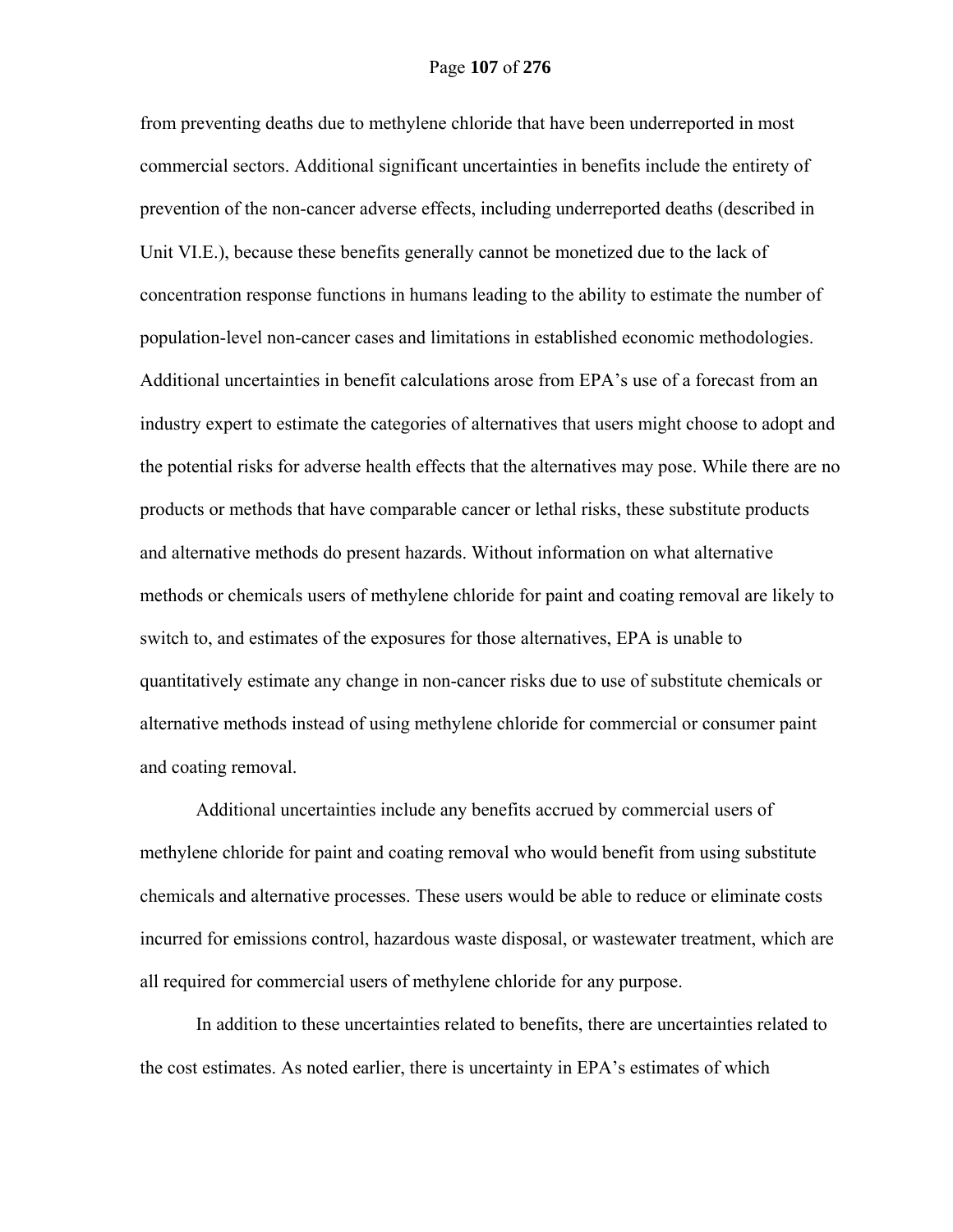chemical substitutes or alternative methods users may adopt instead of methylene chloride for paint and coating removal, which in turn produces uncertainty as to the cost of those substitutes or methods. EPA has estimated the cost of substitute chemicals, and, in some sectors, some increase in costs due to increased labor required by some substitute methods, but is not able to fully characterize the total costs to all sectors for using substitute chemicals or alternative products. It is possible that some users with paint removal projects that require removing multiple layers of coatings may ultimately save time by switching to a substitute chemical that is more effective than methylene chloride for this particular use. However, changes in time gained or lost during paint and coating removal projects cannot be estimated for all users potentially affected by this proposed rule. In addition, under certain assumptions EPA's economic analysis estimates that some users of methylene chloride for paint and coating removal will see a cost savings when switching to substitutes. Standard economic theory suggests that financially rational companies would choose technologies that maximize profits so that regulatory outcomes would not typically result in a cost savings for the regulated facilities. There could be several reasons that cost savings might occur in the real world. Potential reasons include lack of complete information or barriers to obtaining information on the cost savings associated with alternatives as well as investment barriers or higher interest rates faced by firms. Additionally, there may be costs associated with these alternatives that are not adequately accounted for in the analysis. To evaluate the effect of this uncertainty, EPA has included a sensitivity analysis that sets the cost savings to zero for these compliance alternatives (Ref. 4 at Section 7). EPA also recognizes that these firms might experience positive costs of compliance rather than zero costs, so that the actual total costs could be higher than those in the sensitivity analysis. However, EPA has no current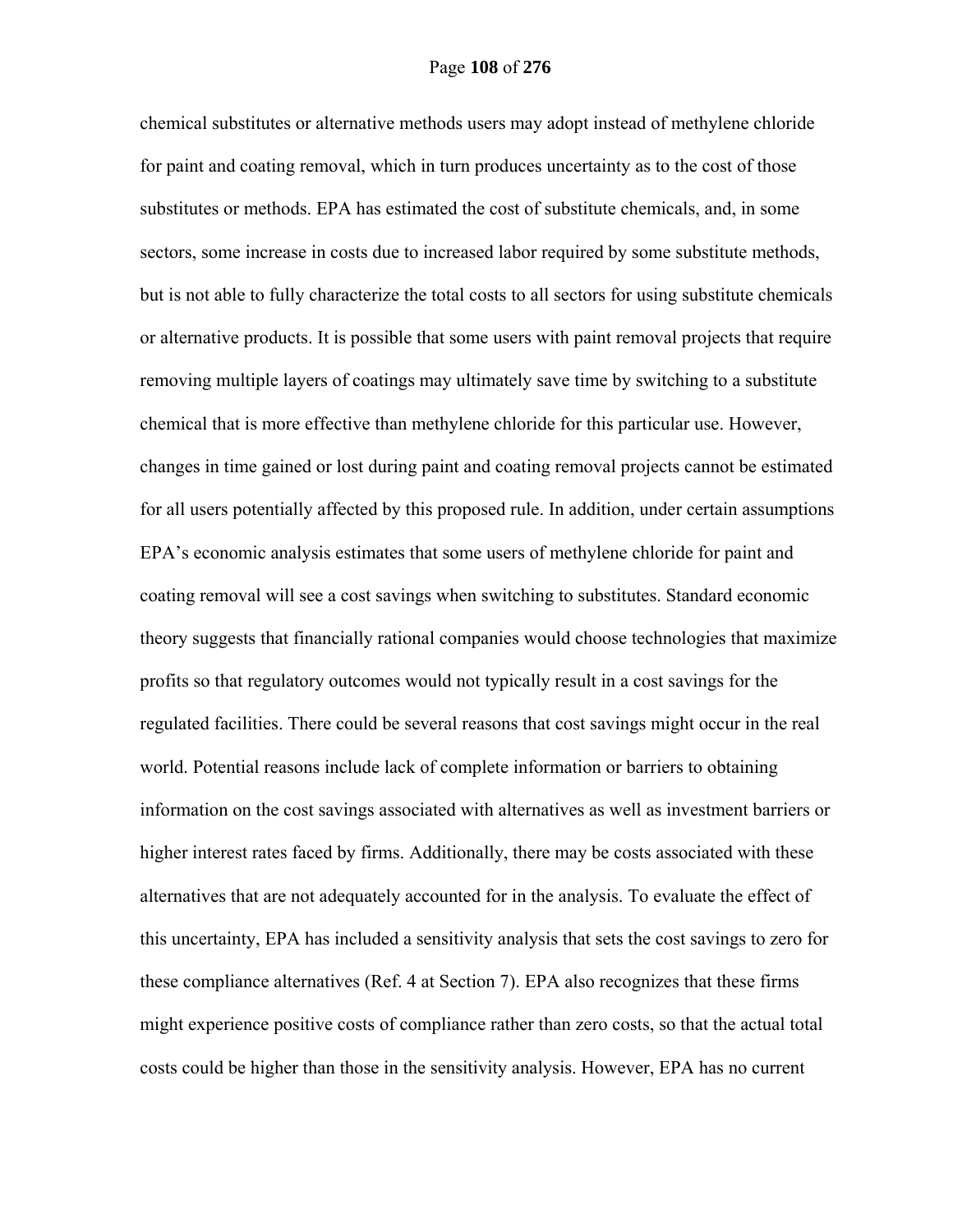basis to estimate these potentially higher costs, since the available data appear to show that there are lower cost substitutes available. EPA requests comments on these assumptions.

Additionally, there are uncertainties due to the estimates of the number of affected commercial and consumer users, and for numbers of processors and distributors of methylene chloride-containing products not prohibited by the proposed rule who are required to provide downstream notification and/or maintain records.

EPA will consider additional information received during the public comment period. This includes scientific publications and other input submitted to EPA during the comment period.

# **X. Major Provisions and Enforcement of the Proposed Rule for Methylene Chloride in Paint and Coating Removal**

This proposal relies on general provisions in the proposed Part 751, Subpart A, which can be found at 81 FR 91592 (December 16, 2016).

# *A. Prohibitions and Requirements*

The rule, when final, would 1) prohibit the manufacturing, processing, and distribution in commerce of methylene chloride for paint and coating removal for consumer uses and for all commercial uses excluding for commercial furniture refinishing (see Unit XI.) and exempting those defined as critical for national security (see Unit VIII.); 2) prohibit commercial use of methylene chloride for paint and coating removal except for commercial furniture refinishing and for uses defined as critical for national security; 3) require any paint and coating removal products containing methylene chloride to be distributed in containers with a volume no less than 55-gallons, except for formulations manufactured specifically for the Department of Defense; 4) require manufacturers, processors, and distributors of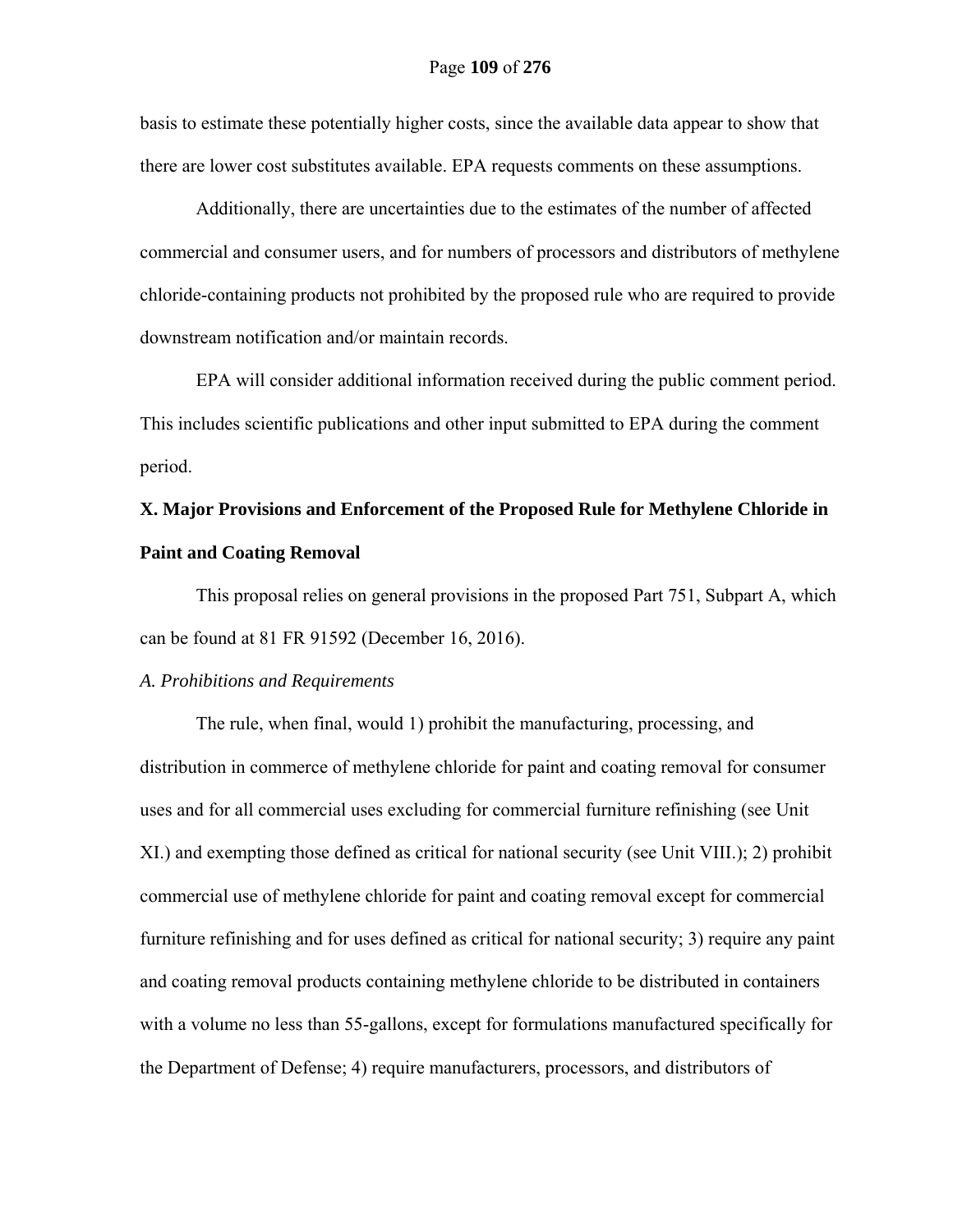#### Page **110** of **276**

methylene chloride and all products containing methylene chloride, excluding retailers, to provide downstream notification of the prohibitions; and 5) require recordkeeping relevant to these prohibitions. As described in Unit XI., EPA intends to issue separately a proposal to regulate the risks presented by methylene chloride in commercial furniture refinishing so that those risks are no longer unreasonable; EPA intends to finalize that separate proposal and this proposal together.

The prohibition on manufacturing, processing, and distributing in commerce methylene chloride for consumer paint and coating removal would take effect 180 days after publication of a final rule. Similarly, the prohibition on manufacturing, processing, and distributing in commerce methylene chloride for any non-prohibited paint and coating removal commercial uses in containers with volumes less than 55 gallons would take effect 180 days after publication of a final rule. The prohibition on commercial use of methylene chloride for paint and coating removal except in furniture refinishing or for critical national security uses would take effect 270 days after publication of a final rule. These are reasonable transition periods because, as noted in Unit VI.E. and by the small businesses participating in the SBAR process, many formulators of paint and coating removers containing methylene chloride also manufacture products for this use that do not contain methylene chloride (Ref. 27). In addition, alternative paint removal products exist at comparable expense for users to purchase. Six months from publication of the final rule is sufficient time to allow for existing stocks to move through the market place and to allow manufacturers, processers and distributors and users to plan for and implement product substitution strategies.

#### *B. Downstream Notification*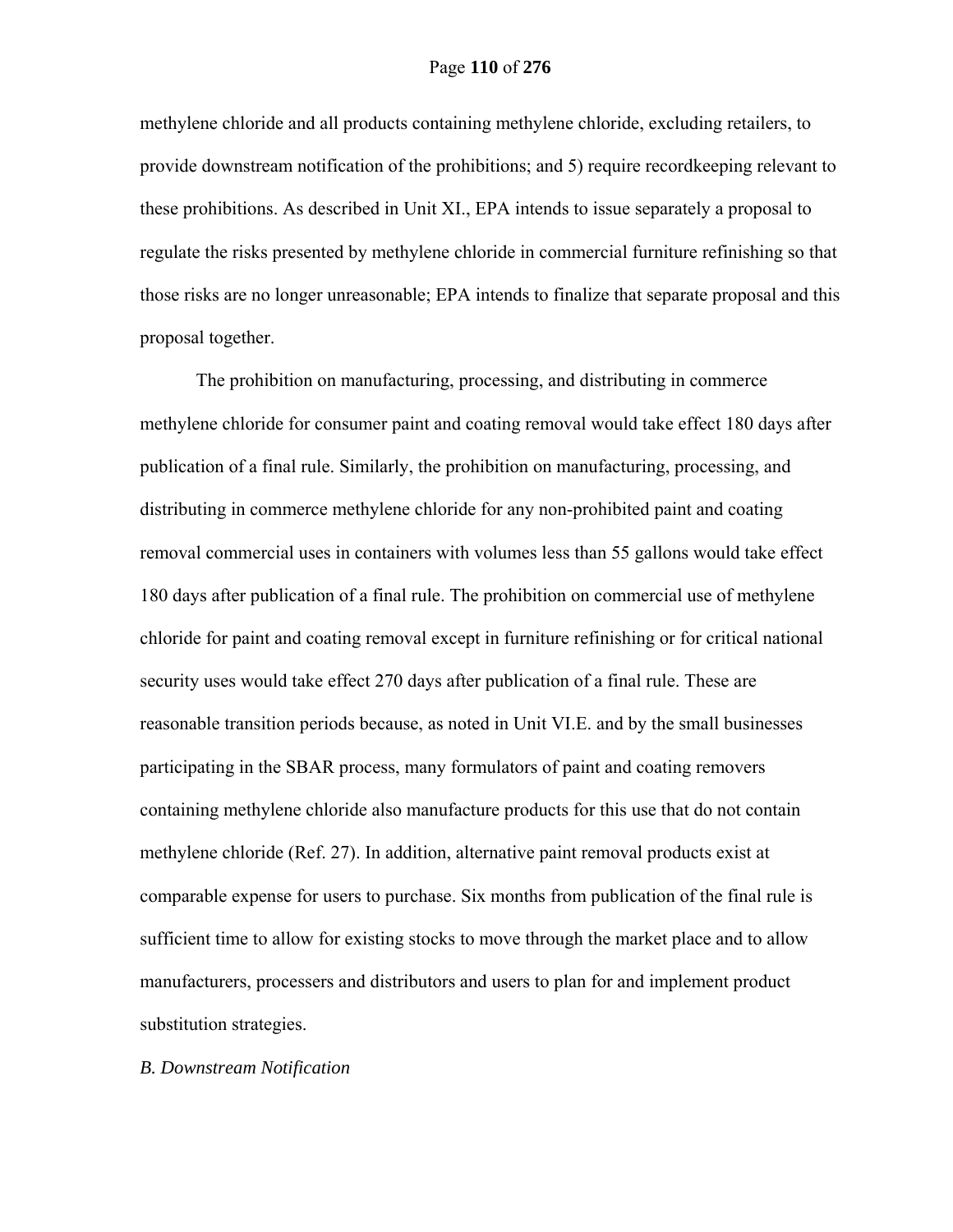EPA has authority under TSCA section 6 to require that a substance or mixture or any article containing such substance or mixture be marked with or accompanied by clear and adequate minimum warnings and instructions with respect to its use, distribution in commerce, or disposal or with respect to any combination of such activities. Many manufacturers and processors of methylene chloride are likely to manufacture or process methylene chloride or products containing methylene chloride for other uses that would not be regulated under this proposed rule. Other companies may be strictly engaged in distribution in commerce of methylene chloride, without any manufacturing or processing activities, to customers for uses that are not regulated. EPA is proposing a requirement for downstream notification by manufacturers, processors, and distributors of methylene chloride for any use to ensure compliance with the prohibition on manufacture, processing, distribution in commerce, and commercial use of methylene chloride for the uses proposed for regulation. Downstream notification is necessary for effective enforcement of the rule because it provides a record, in writing, of notification on use restrictions throughout the supply chain, likely via modifications to the Safety Data Sheet. Downstream notification also increases awareness of restrictions on the use of methylene chloride for paint and coating removal, which is likely to decrease unintentional uses of methylene chloride by these entities. Downstream notification represents minimal burden and is necessary for effective enforcement of the rule. The estimated cost of downstream notification on an annualized basis over 20 years is \$40 and \$60 using 3% and 7% discount rates respectively (Ref. 4).

The effective date of the requirement for this notification would be 45 days after publication of the final rule. This is a reasonable transition period because regulated entities would only need to provide additional information on their SDS, which are routinely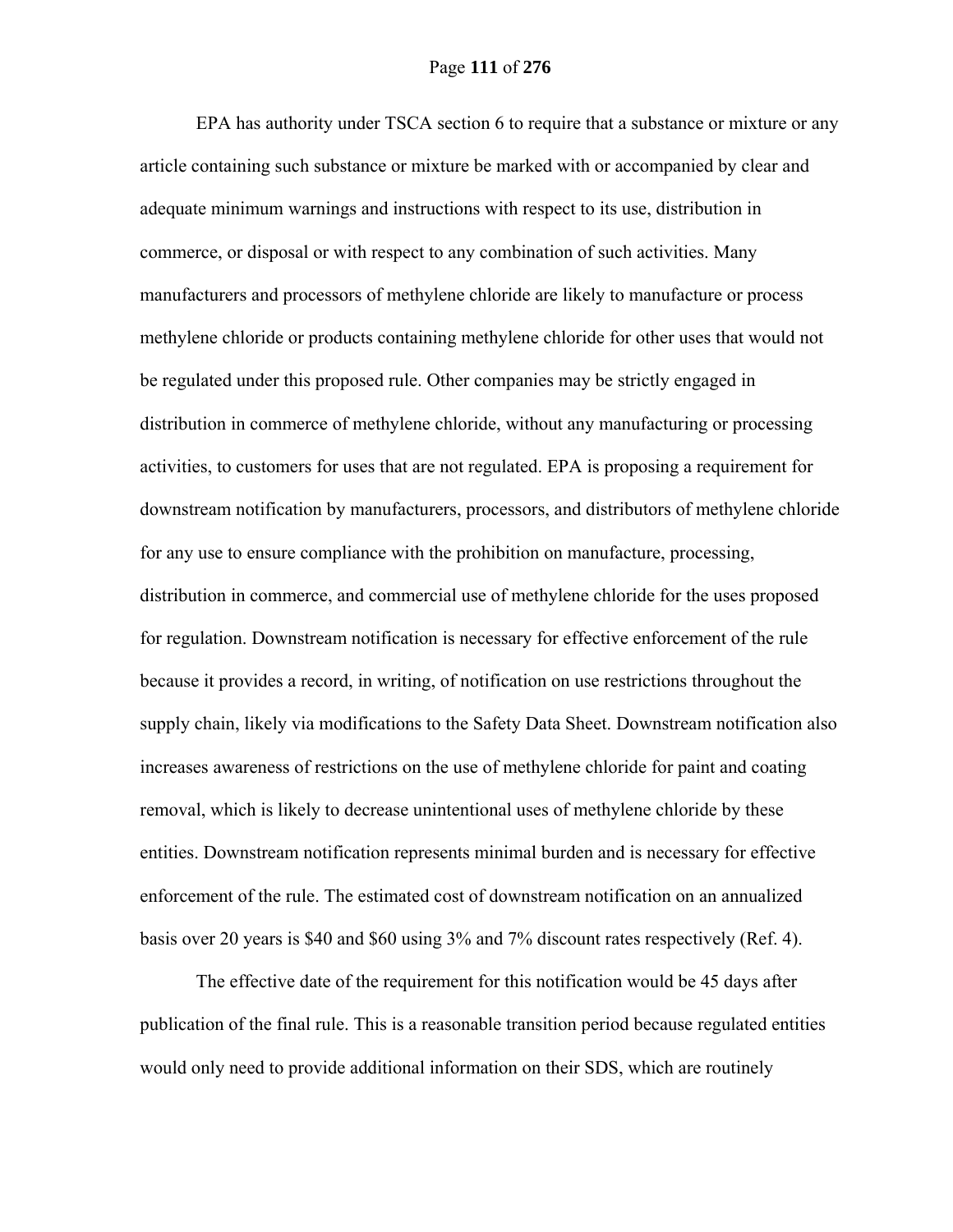produced and updated.

# *C. Enforcement*

Section 15 of TSCA makes it unlawful to fail or refuse to comply with any provision of a rule promulgated under TSCA section 6. Therefore, any failure to comply with this proposed rule when it becomes effective would be a violation of section 15 of TSCA. In addition, section 15 of TSCA makes it unlawful for any person to: (1) Fail or refuse to establish and maintain records as required by this rule; (2) fail or refuse to permit access to or copying of records, as required by TSCA; or (3) fail or refuse to permit entry or inspection as required by section 11 of TSCA.

Violators may be subject to both civil and criminal liability. Under the penalty provision of section 16 of TSCA, any person who violates section 15 could be subject to a civil penalty for each violation. Each day in violation of this proposed rule when it becomes effective could constitute a separate violation. Knowing or willful violations of this proposed rule when it becomes effective could lead to the imposition of criminal penalties for each day of violation and imprisonment. In addition, other remedies are available to EPA under TSCA.

Individuals, as well as corporations, could be subject to enforcement actions. Sections 15 and 16 of TSCA apply to "any person" who violates various provisions of TSCA. EPA may, at its discretion, proceed against individuals as well as companies. In particular, EPA may proceed against individuals who report false information or cause it to be reported.

### **XI. Furniture Refinishing (Methylene Chloride)**

At this time, following input from small entity representatives received during the SBAR process, and based on the SBAR panel recommendations, EPA is not proposing to regulate methylene chloride when used in paint and coating removal in commercial furniture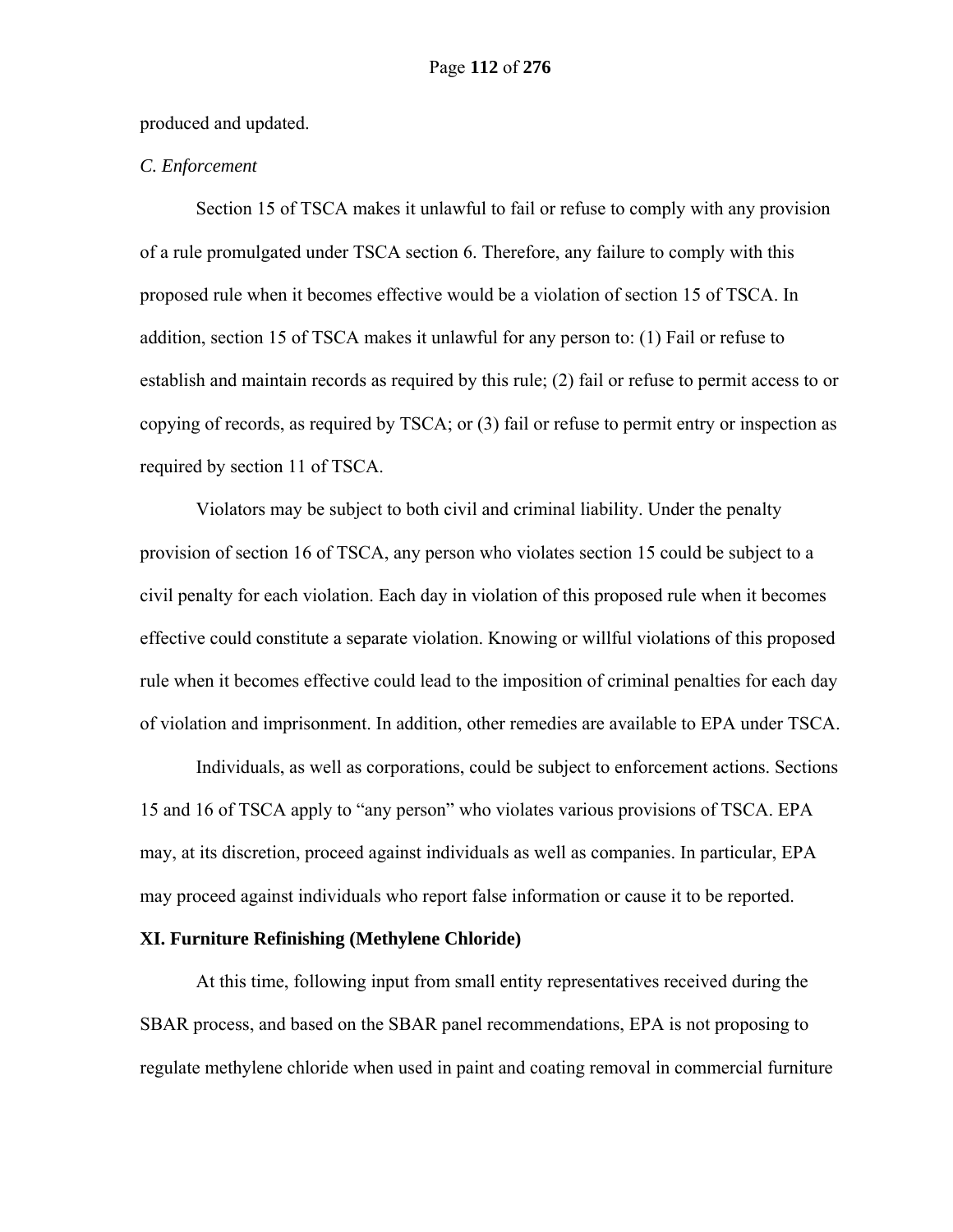refinishing, also referred to as professional furniture refinishing (Ref. 27). Although EPA proposes to determine that risks to workers using methylene chloride for commercial furniture refinishing are unreasonable, EPA is seeking additional information about this industry to inform development of future proposed restrictions on methylene chloride in commercial furniture refinishing.

## *A. Description of commercial furniture refinishing*

Commercial furniture refinishing consists of several processes, including but not limited to repair, reupholstery, repainting, and depainting or removing paints and coatings, sometimes referred to as furniture stripping. EPA has defined furniture stripping as paint and coating removal from furniture; it includes application of a chemical or use of another method to remove, loosen, or deteriorate any paint, varnish, lacquer, graffiti, surface protectants, or other coating from wood, metal, or other types of furniture, doors, radiators, or cabinets. Furniture stripping can be conducted separately or as a part of furniture refinishing. EPA has defined commercial furniture stripping as furniture stripping conducted in a commercial facility performed by an individual, government entity, or company for which an individual, government entity, or company receives remuneration or other form of payment.

As described in the methylene chloride risk assessment, to carry out furniture stripping, or to remove paint, lacquer, varnish, or other coatings from wood or metal furniture (or similar items such as doors, radiators, and cabinets), chemical paint and coating removal products may be applied to the furniture by either dipping the furniture in an open tank containing the chemicals, brushing or spraying the product onto the furniture surface, or manually applying the chemical product with a brush, rag, or aerosol spray. Larger furniture refinishing facilities conducting furniture stripping may pump the chemical product through a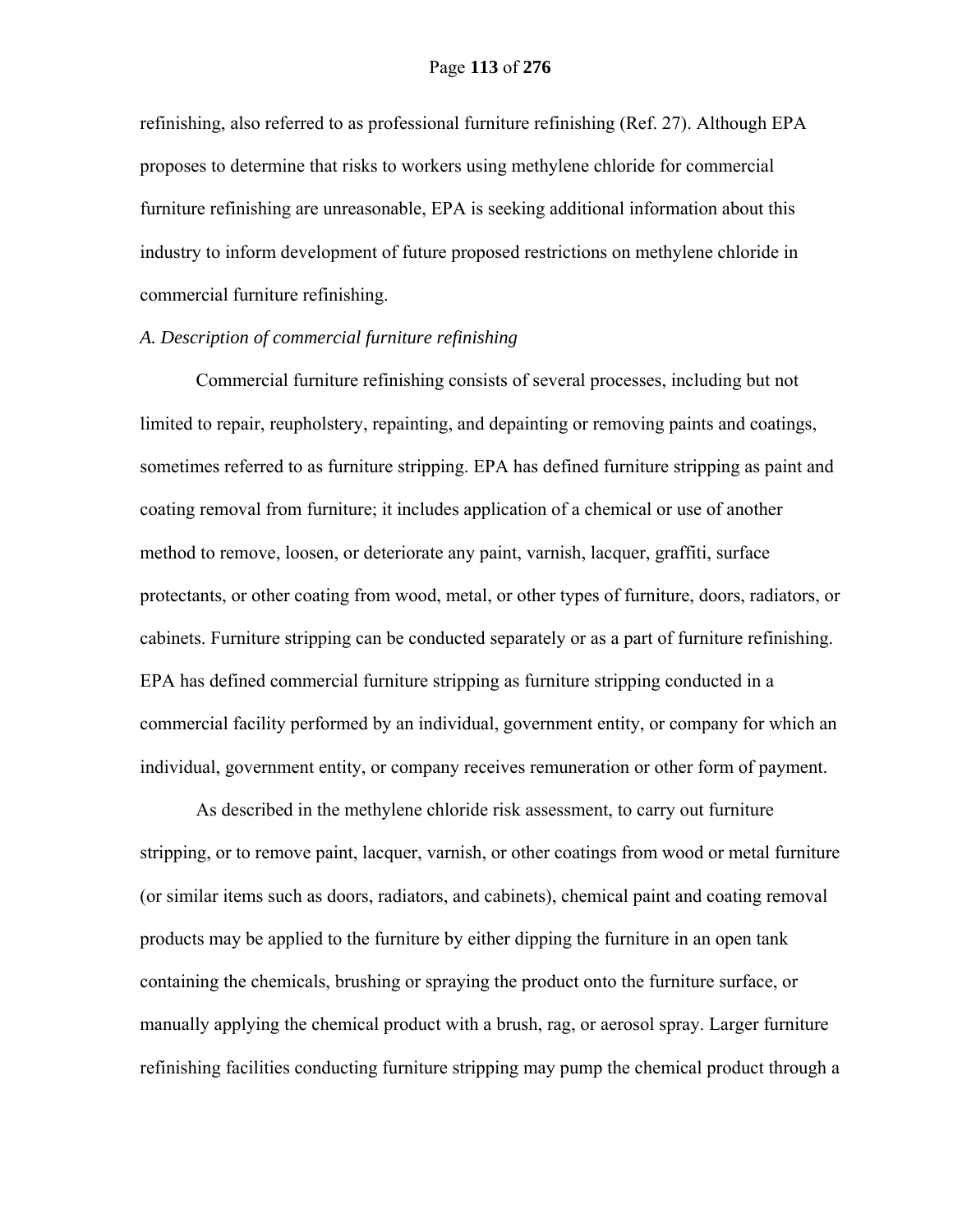brush. The application method depends on the size and structure of the furniture as well as the capabilities of the facility (Ref. 2). Some firms may use alternative methods of paint and coating removal, such as sanding or heat/thermal guns, but EPA's information to date indicates that paint and coating removal on furniture is primarily conducted with chemical removers (Refs. 22, 27, 31, 66 and 27).

The area where furniture refinishing workers conducting furniture stripping apply paint and coating removal chemicals typically has a sloped surface to allow for collection and recycling of unused chemical product. Larger facilities use a flow tray to apply the paint and coating removal product or chemical to parts. The flow tray is a sloped, shallow tank with a drain at the lower end. Some facilities may use a dip tank to immerse whole pieces or parts of furniture in the chemical product (Refs. 2 and 22).

After a worker applies the chemical product or immerses the piece of furniture in it, the paint and coating remover is left to soak, or "dwell," on the furniture surface to soften the paint, coating, or varnish. Once soaking is complete, a worker manually scrapes or brushes the unwanted coating from the furniture surface. The worker then transfers the furniture to a washing area where they wash the waste chemical and paint or coating sludge from the furniture. Workers can wash the treated furniture with low-pressure washing operations or high-pressure water jets or high-pressure wands. Wash water may contain oxalic acid to brighten the wood surface. Wash water is collected and either recycled or disposed of as waste. After washing, the worker transfers the furniture to a drying area where it is allowed to dry before being transferred to other refinishing processes (e.g., sanding, painting, reupholstery) (Ref. 2).

Based on industry research and discussions with stakeholders, EPA is aware that most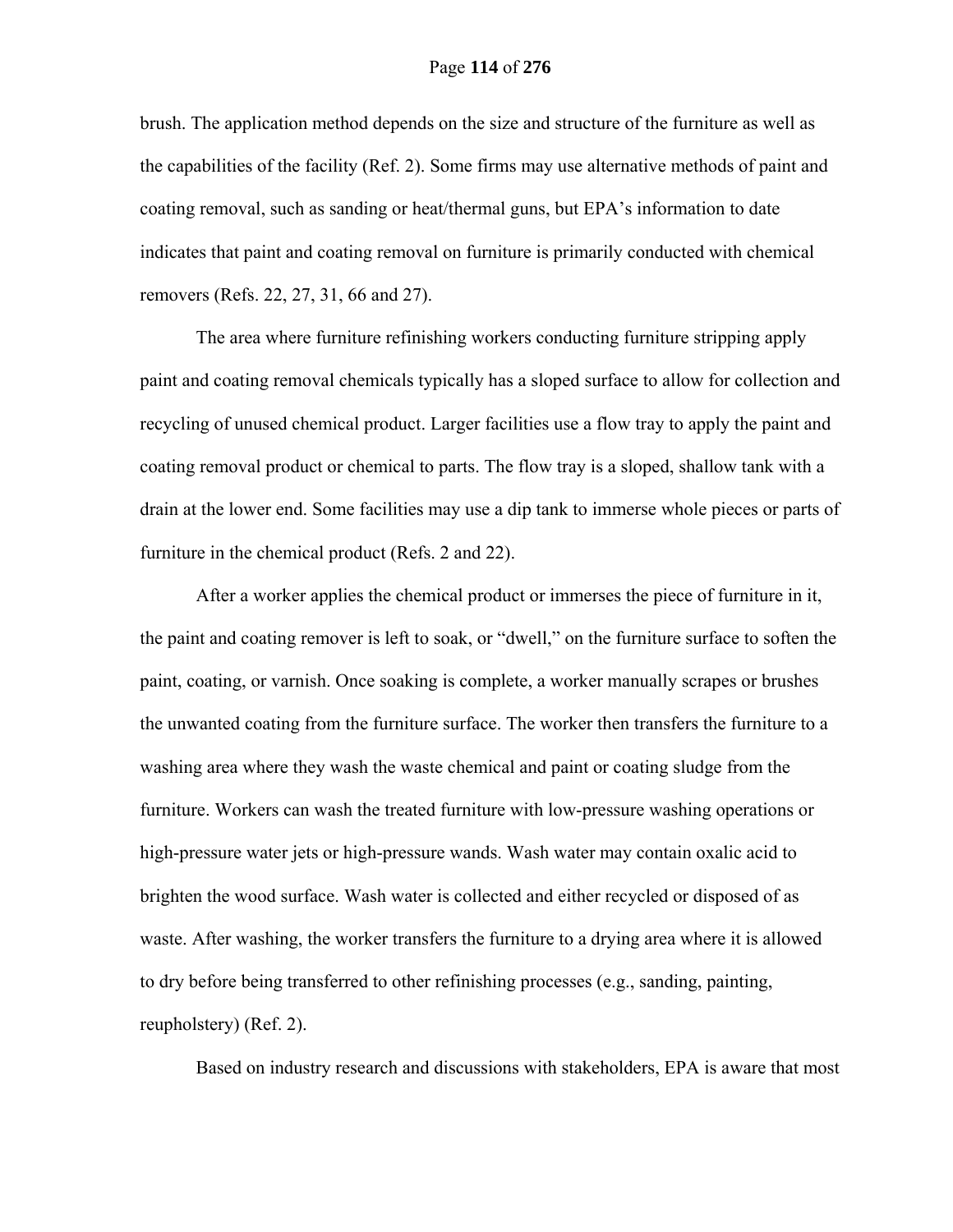commercial furniture refinishing firms primarily use chemical methods for paint and coating removal, and that methylene chloride or methylene chloride-based products are the types of chemical paint removers primarily and, in some firms, exclusively, used. Some commercial furniture refinishers, including some small businesses participating in the SBAR process, have said that although they make limited use of acetone for some types of furniture, they have not found any workable substitutes for methylene chloride as a primary paint and coating removal method (Refs. 22 and 27). More information on the potential use of substitutes for furniture refinishing is provided in Unit XI.E.

#### *B. Risks associated with furniture refinishing*

The methylene chloride risk assessment and additional supplemental analyses identified acute and chronic risks from inhalation of methylene chloride during paint and coating removal by consumers, commercial users, and bystanders in residences or workplaces (individuals not using the paint and coating remover but nearby a user) (Refs. 2, 19, 20, and 38). This includes an assessment of the risks from methylene chloride when used in commercial furniture refinishing. EPA estimates that, annually, there are approximately 15,000 workers at 4,900 commercial refinishing operations conducting paint and coating removal with methylene chloride (Ref. 4).

*1. Exposures assessed to methylene chloride during commercial furniture refinishing and immersion stripping.* Exposures assessed for workers in commercial furniture refinishing include acute and chronic exposures to methylene chloride for paint and coating removal, as described in the methylene chloride risk assessment (Ref. 2). The exposure pathways of interest included dermal contact and inhalation, but, due to limitations described in the risk assessment, the assessment was based only on the inhalation route of exposure. Different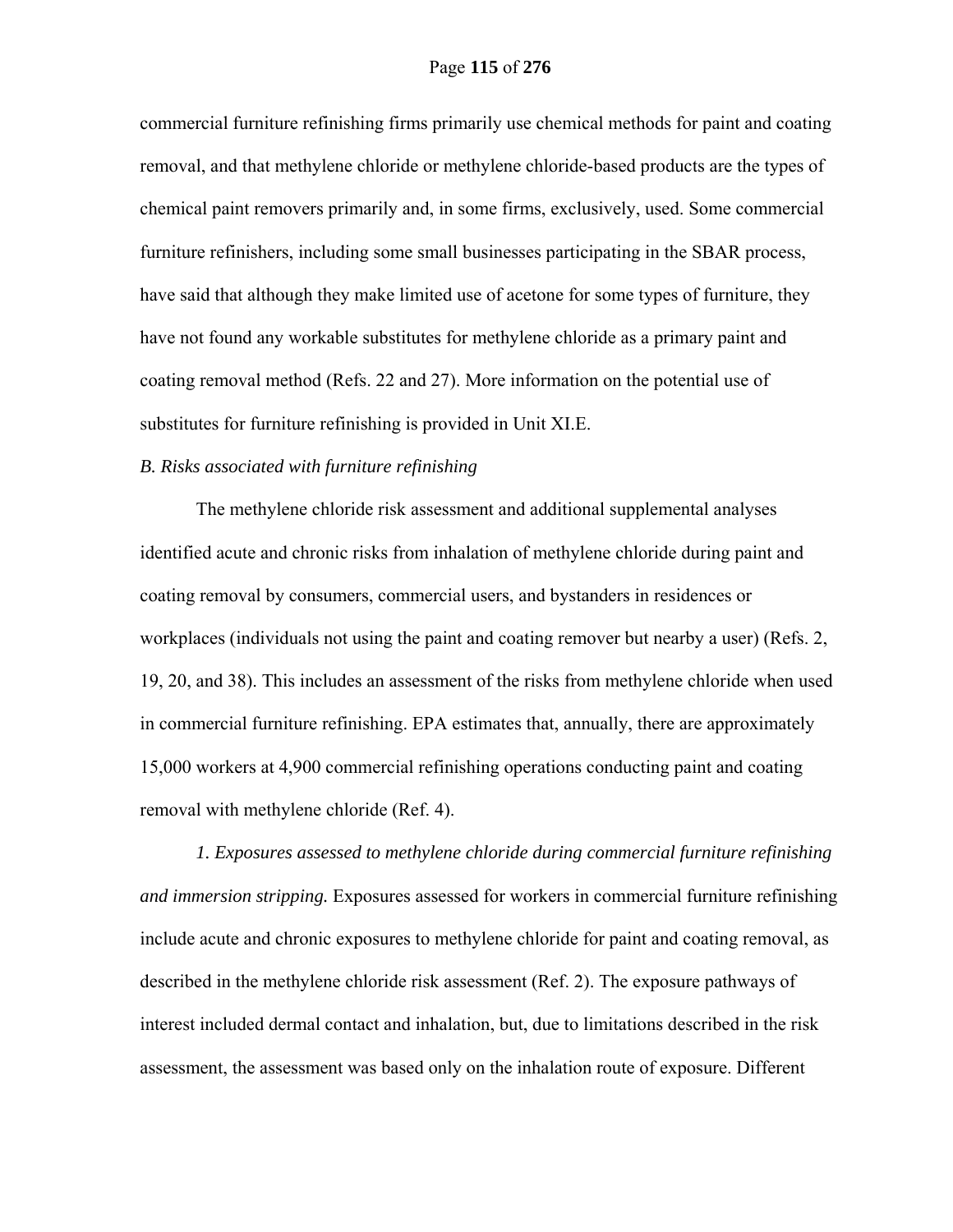exposure scenarios were evaluated for workers, occupational bystanders, consumers, and residential bystanders (Ref. 2). Not included in the assessment but important to note are bystanders in commercial refinishing operations that are located in workshops or other parts of residences; here, the bystanders may include not only workers but also children and occupants of the home.

In addition to estimating likely exposures under current use patterns, for both commercial and consumer users, EPA assessed a number of exposure scenarios associated with risk reduction options in order to identify variations in methylene chloride exposure during paint and coating removal. All variations in the scenarios were applied to industryspecific exposure inputs and evaluated with exposure parameters that were modified to reflect either a reasonable worst-case scenario (also called the baseline) or a scenario in which exposures were moderated by several factors (also called the central tendency scenario). The risk reduction options varied between scenarios and included engineering controls and use of personal protective equipment (PPE), as well as combinations of these options (Ref. 19).

 • Under the PPE risk reduction option exposure scenarios, EPA evaluated respirators with APF 10 to 10,000 for acute and chronic risks, including cancer risks.

 • For the engineering controls risk reduction option exposure scenarios, EPA evaluated using local exhaust ventilation (LEV) to improve ventilation near the activity of workers in furniture refinishing operations, with an assumed 90% reduction in exposure levels.

Overall, EPA evaluated several distinct exposure scenarios for paint and coating removal with methylene chloride for commercial furniture refinishing. Additionally, EPA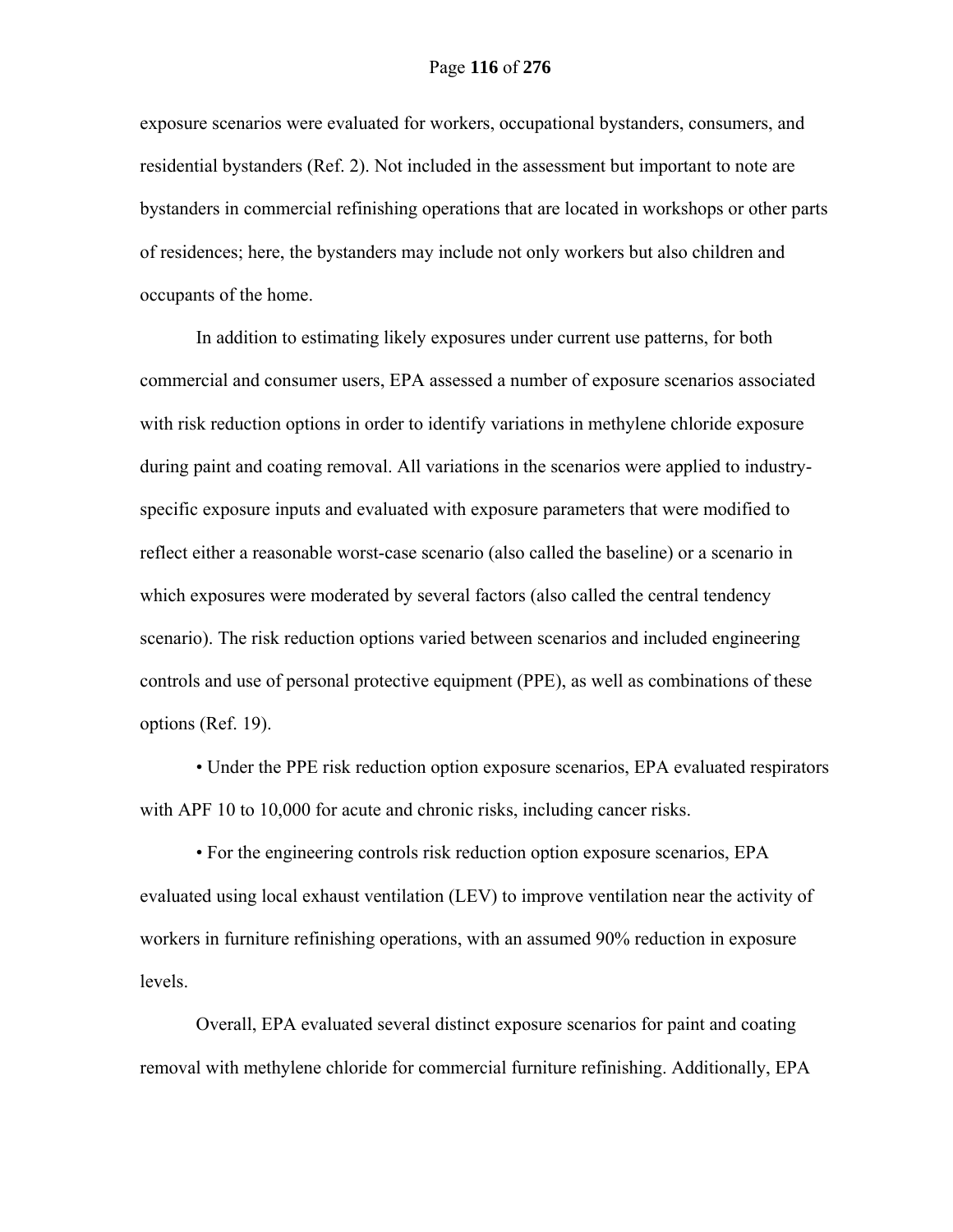evaluated several distinct exposure scenarios for miscellaneous paint and coating removal conducted by immersion of the object in vats or tanks of methylene chloride (dip methods), since this has been reported as a method of paint and coating removal during furniture refinishing (Refs. 19 and 27).

The results of these evaluations of exposure scenarios demonstrate that the scenarios meeting all relevant health benchmarks for all scenarios of methylene chloride in paint and coating removal in commercial furniture refinishing requires: 1) a respiratory protection program using a supplied-air respirator with APF of 1,000 or 10,000, depending on type of method used for applying methylene chloride or workplace characteristics, such as the size of the facility; 2) reducing exposures with LEV that can achieve 90% efficiency in air flow plus worker respiratory protection with APF 1,000; or 3) elimination of exposure to methylene chloride by using an alternative method of paint and coating removal (Ref. 19). Although non-cancer risks and cancer risks were estimated using separate measures, exposure reduction that is protective against non-cancer risks from methylene chloride is also protective against cancer risks.

*2. Risks assessed from methylene chloride during commercial furniture refinishing and immersion methods.* Exposure to methylene chloride is associated with death, neurotoxicity, liver toxicity, and cancer in humans and animals. To estimate non-cancer risks for acute and chronic exposures, the methylene chloride risk assessment used MOEs. Exposure scenarios with MOEs below the benchmark MOE have risks of concern, as explained in detail in the methylene chloride risk assessment. For acute and chronic exposure scenarios, the benchmark MOE is 10 (Ref. 2). The benchmark MOE identifies a risk of concern for a given endpoint; it is obtained by multiplying the total uncertainty factors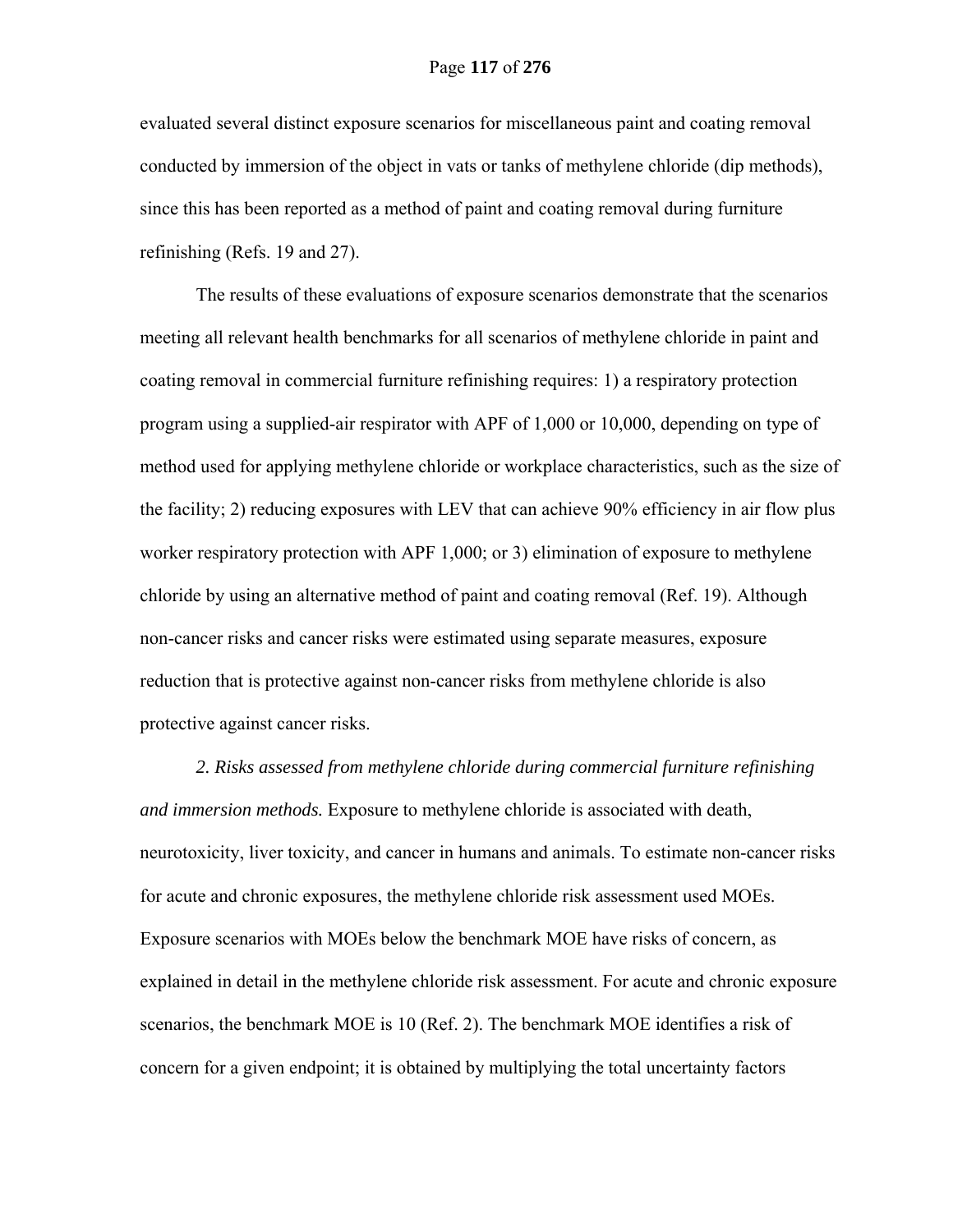associated with each health endpoint's point of departure. For more information on uncertainty factors, see Unit IV.B.

The acute inhalation risk assessment used central nervous system effects to evaluate the acute risks for occupational, consumer, and bystander exposure during paint and coating removal with methylene chloride. A risk of concern was identified if the MOE estimate was less than the benchmark MOE of 10 (Ref. 2).

EPA assessed acute risks for central nervous system effects from inhalation for workers using methylene chloride for commercial furniture refinishing and for immersion methods of paint and coating removal for various objects, including furniture. Acute risks were estimated in this sector, even in the presence of respirators with APF 10 or APF 25. MOEs for acute risks in commercial furniture refinishing ranged from a central tendency of 0.08 to 0.035, with a high end of 0.0063 (workplaces engaged in paint and coating removal using immersion methods). In general, these workplaces are estimated to present exposure levels between 125 times to greater than 1,500 times more than those that are expected to produce no risks of concern. Not only workers, but also occupational bystanders, or workers engaged in tasks other than paint and coating removal, would be at acute risk for central nervous system effects.

EPA also assessed risks of chronic exposure to workers using methylene chloride for commercial furniture refinishing. The methylene chloride risk assessment used liver toxicity as the critical endpoint for chronic exposure. The selected exposure scenarios represented inhalation exposures with a range of conservative assumptions. As described earlier, the assumptions were then varied, such as use of PPE (supplied-air or other respirator) and duration of time spent in contact with the product (days and years). EPA assessed risks for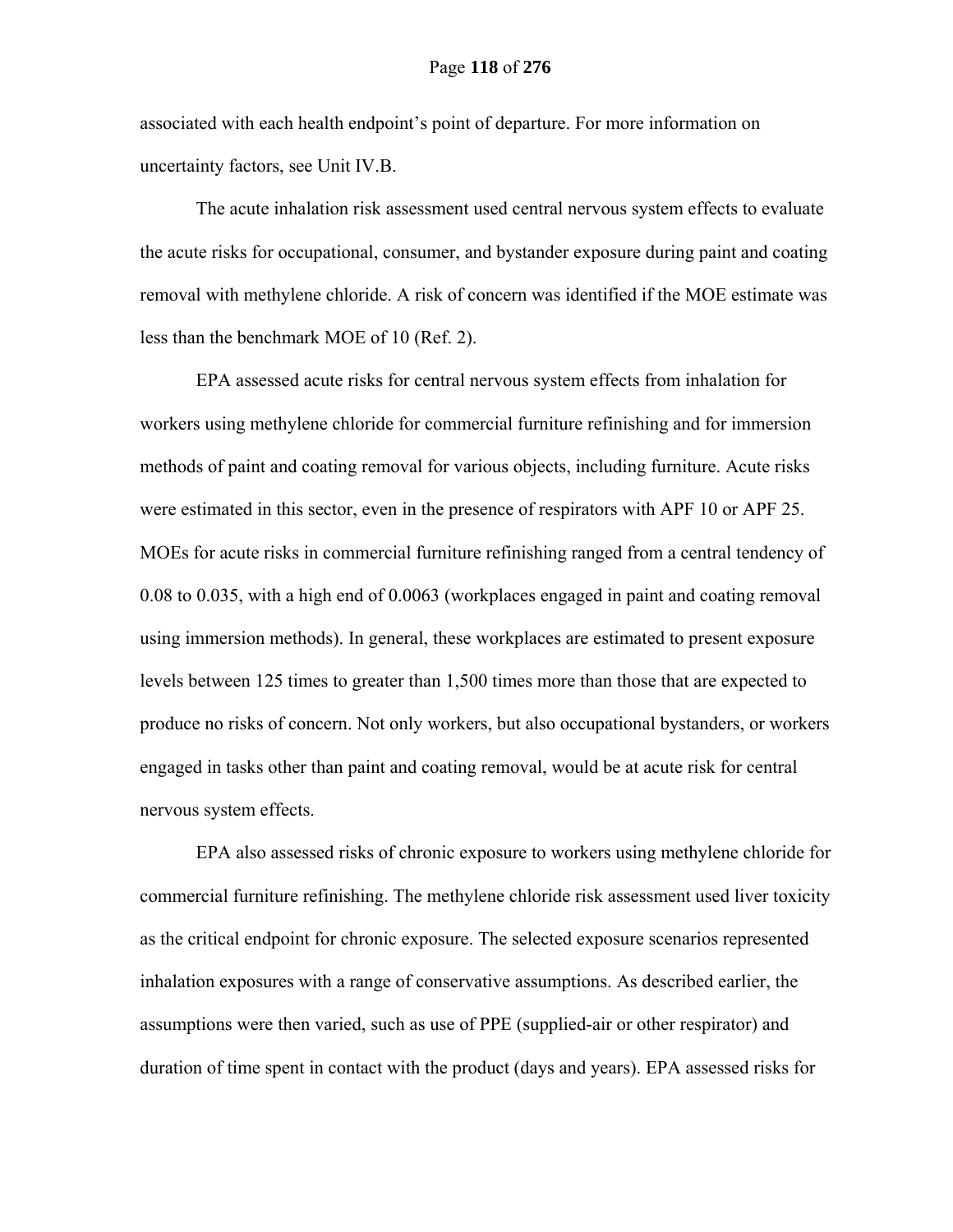liver toxicity (with effects that include vacuolation and fatty liver) for occupational and bystander exposure scenarios of paint and coating removal with methylene chloride.

Workers and occupational bystanders in this industry were estimated to be at risk of non-cancer liver toxicity as a result of chronic exposure to methylene chloride during paint and coating removal under typical exposure scenarios. When workers' exposures were estimated at facilities repeatedly reporting moderate or high methylene chloride air concentration levels, EPA estimated that there were risks of concern for these workers, even for scenarios evaluated with workers wearing respiratory protection with APF 50. Among all of the occupational scenarios, the greatest risk of concern is for workers engaging in longterm use of the product (i.e., 250 days/year for 40 years) with no respiratory protection. For those workers, MOEs for chronic exposures were 0.025, or reflective of risks 400 times greater than the benchmark. Even for workers assumed to have lower exposure, MOEs did not reach 10. In most workplaces engaged in commercial furniture refinishing, MOEs for chronic exposure ranged from a central tendency of 0.60 to 0.3. Additionally, in EPA's risk assessment scenarios, which are not necessarily reflective of industry-wide work practices, for workers and bystanders assumed to have the lowest exposure (respirator APF 50, limited exposure duration, and moderate air concentration), MOEs for chronic exposure were 5, or one-half of the benchmark (Ref. 2).

For commercial users and bystanders, EPA also assessed cancer risks as a result of chronic exposure to methylene chloride in paint and coating removal in commercial furniture refinishing. Methylene chloride is a likely human carcinogen; cancer risks determine the incremental increased probability of an individual in an exposed population developing cancer over a lifetime following exposure to the chemical under specified use scenarios.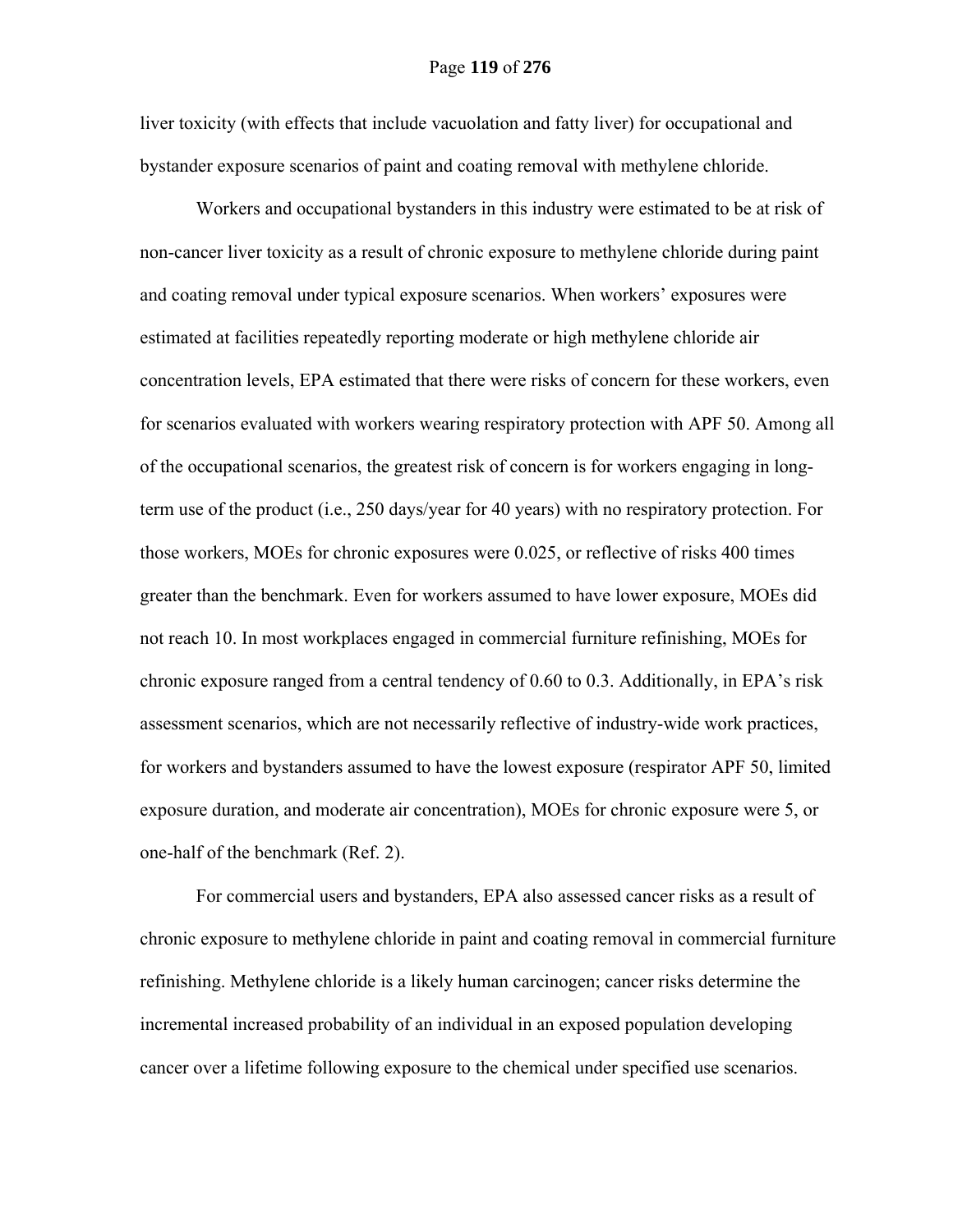#### Page **120** of **276**

Common cancer benchmarks used by EPA and other regulatory agencies are an increased cancer risk of one in one million or one in ten thousand (i.e.,  $1x10^{-6}$  or  $1x10^{-4}$ ). Estimates of cancer risk should be interpreted as the incremental increased probability of an individual in an exposed population developing cancer over a lifetime as a result of exposure to the potential carcinogen (i.e., incremental or excess individual lifetime cancer risk) (Ref. 2).

In the methylene chloride risk assessment, when exposure for workers and occupational bystanders was estimated in facilities conducting commercial furniture refinishing, EPA identified excess cancer risks if these workers and bystanders were exposed to paint and coating removal with methylene chloride for 250 days per year for 40 years with no respiratory protection. Cancer risks ranged from 2 in 10,000 to 8 in 10,000, with a maximum of 5 in 1,000 (workplaces using immersion methods) (Ref. 2).

For commercial users and occupational bystanders in commercial furniture refinishing, acute and chronic risks were assessed based on the typical occupational exposure parameters, which may include several hours per day of exposure over several years of work. For these reasons, any risk mitigation measures must address not only acute risks, but also chronic risks, including both cancer and non-cancer effects. For these reasons, the most sensitive endpoint for risk mitigation must be considered, whether it derives from acute or chronic exposure.

*3. Impacts of the exposures.* As discussed for other commercial uses in Unit VI.E., exposure to methylene chloride in paint and coating removal, when conducted in commercial furniture refinishing and for other purposes, is associated with a range of adverse health effects, which include impacts on the nervous system, liver, respiratory system, kidneys, and reproductive systems. In some instances, these effects may appear relatively mild, such as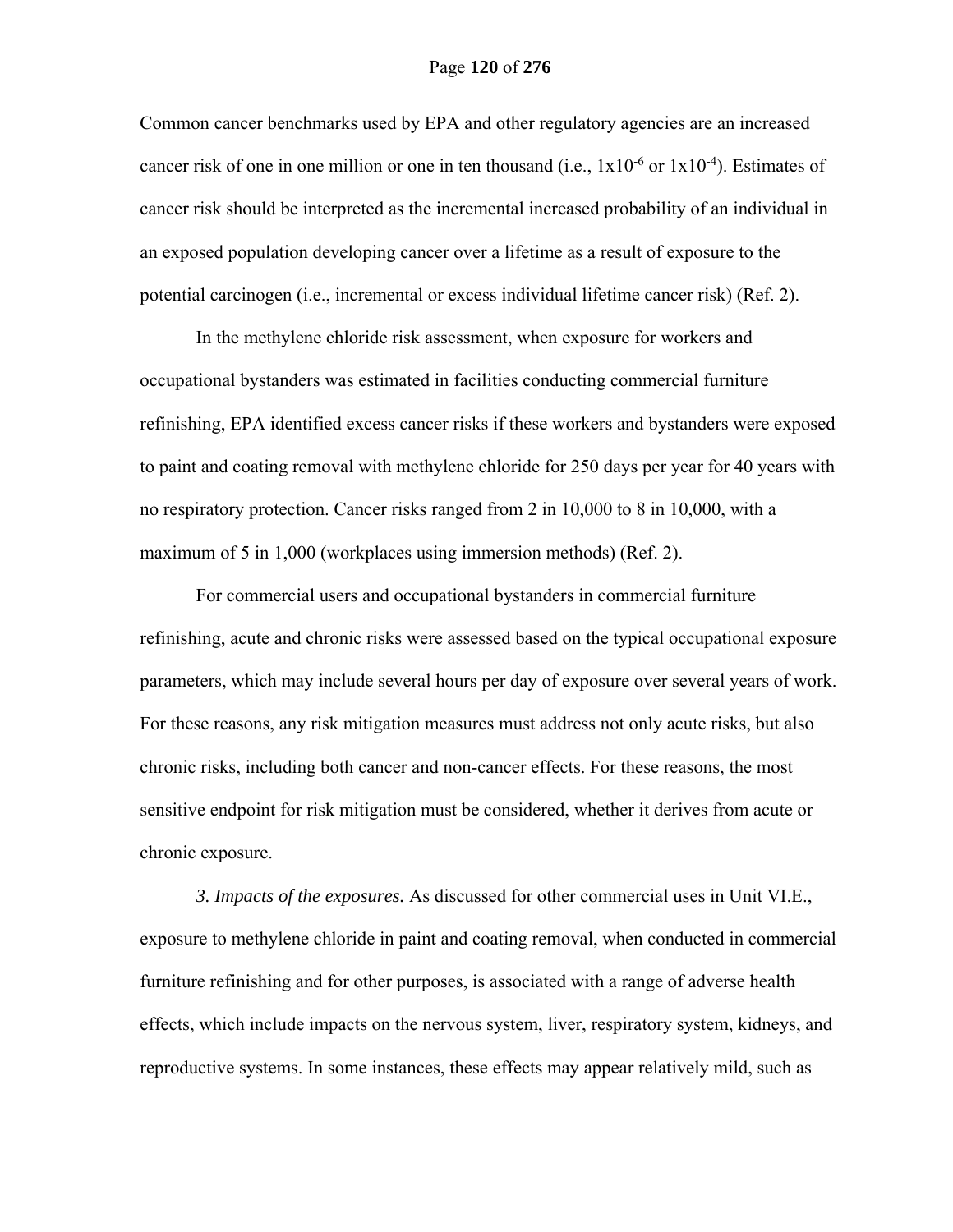dizziness, which occurs early in exposure and at low exposure levels. However, with increasing levels of exposure or increasing duration, these effects can take the form of generally irreversible health effects such as cognitive impairment, sensory impairment, coma, heart failure, liver toxicity, brain cancer, liver cancer, non-Hodgkin lymphoma, and multiple myeloma.

Acute exposure to methylene chloride during paint and coating removal can be fatal; since 1980, at least seven workers have died while using methylene chloride for commercial furniture refinishing. Data from OSHA indicate that the circumstances of death vary. For example, some workers collapse while conducting paint and coating removal over or near dip tanks, frequently falling into the tanks and subsequently dying. This was the case in 1985 in Pennsylvania, 1986 in Colorado, 1990 in Connecticut, and 2000 in Pennsylvania (Ref. 7). The worker in Connecticut earlier complained that the vapors were making him dizzy, and shortly after slumped into the dip tank and died; the worker in 2000 in Pennsylvania was found face-down in the dip tank next to the shutters from which he was attempting to remove paint (Ref. 7). Other workers in commercial furniture refinishing facilities lose consciousness at their workplace, but die sometime later, such as a worker in 1991 in Colorado, and in 1999 in Tennessee (Ref. 68).

These are likely not the only deaths in commercial furniture refinishing due to methylene chloride; as discussed in Unit VI.E., many deaths due to methylene chloride have not been recorded due to a lack of reporting to the OSHA incident database by self-employed individuals and the likelihood that deaths due to methylene chloride exposures are misattributed to heart disease, since the pathology is similar (Ref. 33).

In addition to fatalities, methylene chloride exposure during commercial wood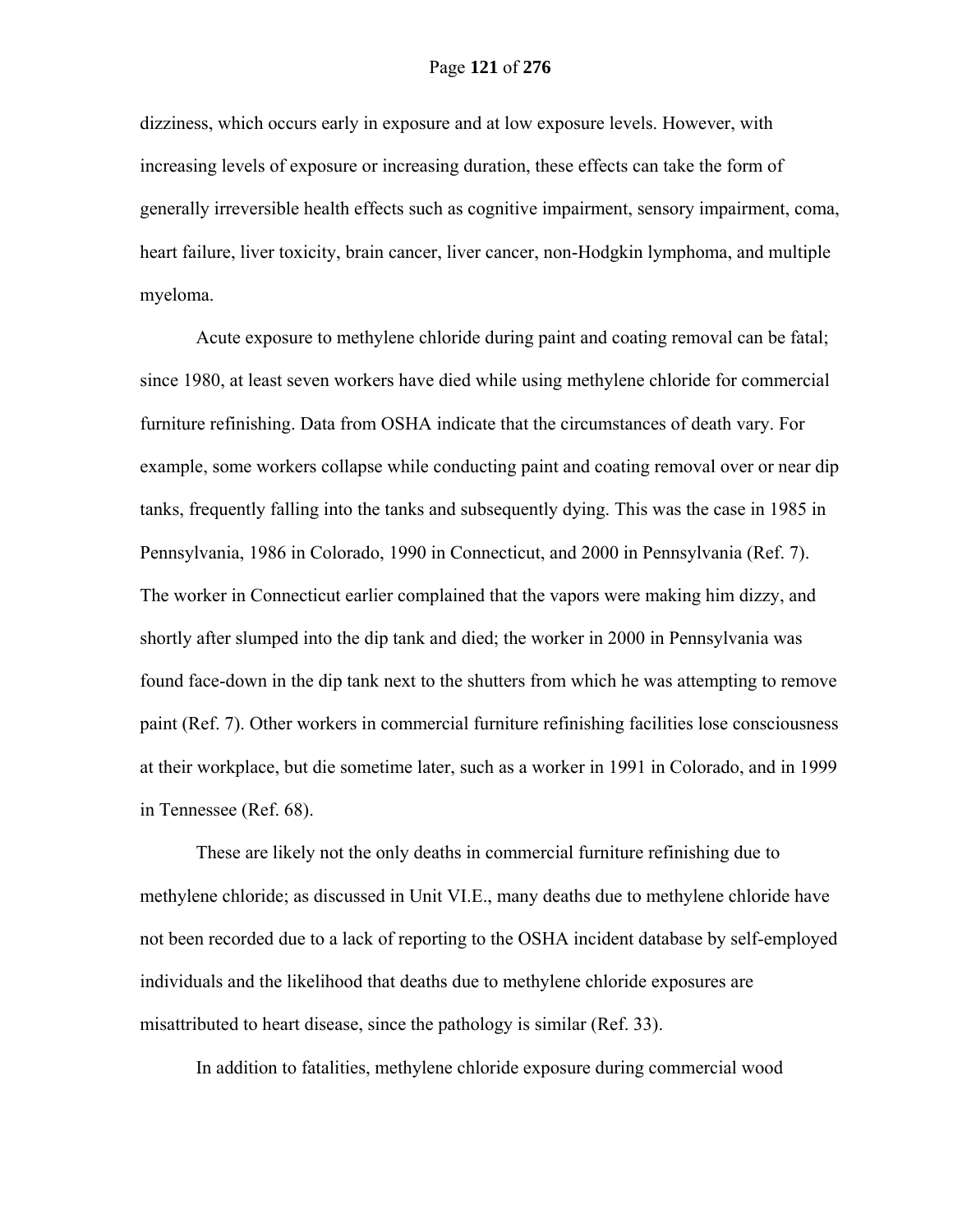refinishing has caused acute effects, such as the 1996 case of a cabinet manufacturer employee who experienced chronic headaches found to be due to methylene chloride exposure when the doors at his facility were closed in the winter months (Ref. 69).

In most commercial furniture refinishing facilities using methylene chloride for paint and coating removal, worker and occupational bystander exposure concentrations are orders of magnitude above what would be necessary to achieve the benchmark MOE of 10 for acute and chronic non-cancer effects. For acute health effects such as nervous system impacts, EPA estimated an MOE of 0.08 for workers in commercial furniture refinishing. For chronic non-cancer health effects such as liver toxicity, workers in this industry have an MOE of 0.6 to 0.3 (Ref. 2). For a description of MOEs and their use in risk assessment, see Unit IV.B.

In each case, workers in commercial furniture refinishing using methylene chloride for paint and coating removal are exposed at a level that is generally 125 to 1,500 times higher than what EPA has found to be a level that would not present acute or chronic noncancer risks of concern. These risks of concern are for effects such as death, multiple adverse chronic health effects, and the subsequent lifetime impacts from these effects. Additionally, individuals occupationally exposed to methylene chloride in paint and coating removal may also be impacted by an increased risk for several types of cancer. The cancer risks to workers in commercial furniture refinishing using methylene chloride for paint and coating removal range from 8 cases in 10,000 people to 5 cases in 1,000 people (workplaces using immersion methods) (Ref. 2).

EPA's risk estimates are corroborated by research conducted independently investigating working conditions at commercial furniture refinishing and OSHA enforcement of their methylene chloride standard. In 1990, as a result of several cases of methylene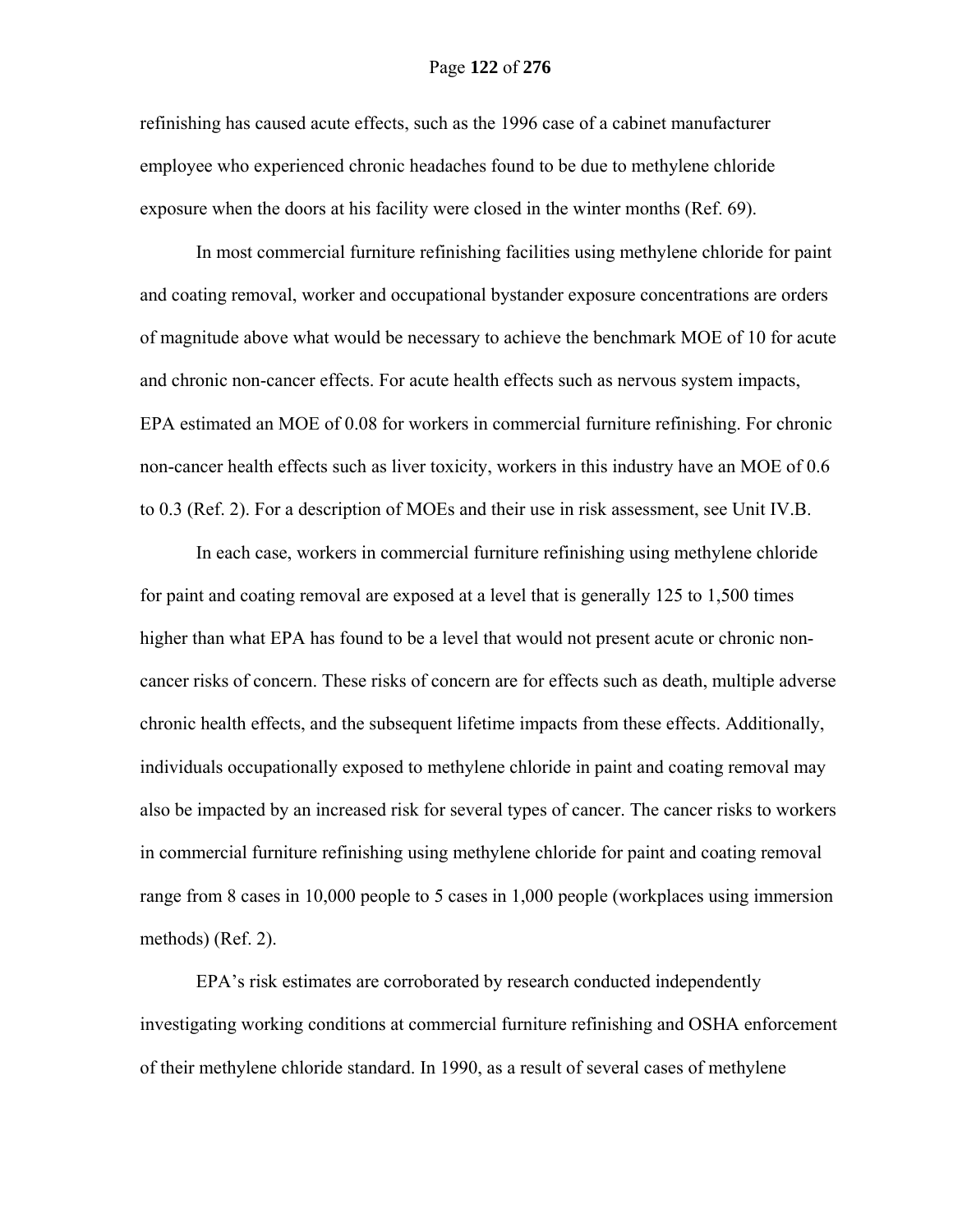chloride poisoning during paint and coating removal in commercial furniture refinishing in Colorado, occupational medicine specialists from the University of Colorado surveyed the 21 small shops in the Denver area engaged in commercial furniture refinishing. These researchers found that of the 21 shops, no workers wore respirators at all in seven shops, and in 14 facilities, workers occasionally wore half-face respirators with organic vapor cartridges (which do not provide respiratory or eye protection from methylene chloride). In ten of the 21 shops, workers experienced acute nervous system effects, such as dizziness or nausea while working to remove coatings from furniture. The researchers concluded that "current" safety practices in small-scale furniture-stripping shops may be inadequate to keep methylene chloride exposure levels in compliance with latest recommendations, and serious or fatal overexposure can occur" (Ref. 70).

When considering the benefits of preventing exposure to methylene chloride in paint and coating removal in commercial furniture refinishing, EPA considered the type of effect, the severity of the effect, the duration of the effect, and costs and other impacts of the health endpoint. The health endpoints associated with exposure to methylene chloride are serious. Unit VI.E. presents a detailed discussion of the impacts of the most significant acute, chronic non-cancer, and cancer effects associated with methylene chloride exposure during paint and coating removal, including the severity of the effect, the manifestation of the effect, and how the effect impacts a person during their lifetime. These effects include nervous system effects resulting from acute exposures, such as sensory impairment, incapacitation (loss of consciousness), and death; and effects resulting from chronic, occupational exposures including liver toxicity and liver cancer, hematopoietic cancers, brain cancer, lung cancer, reproductive effects, and kidney toxicity.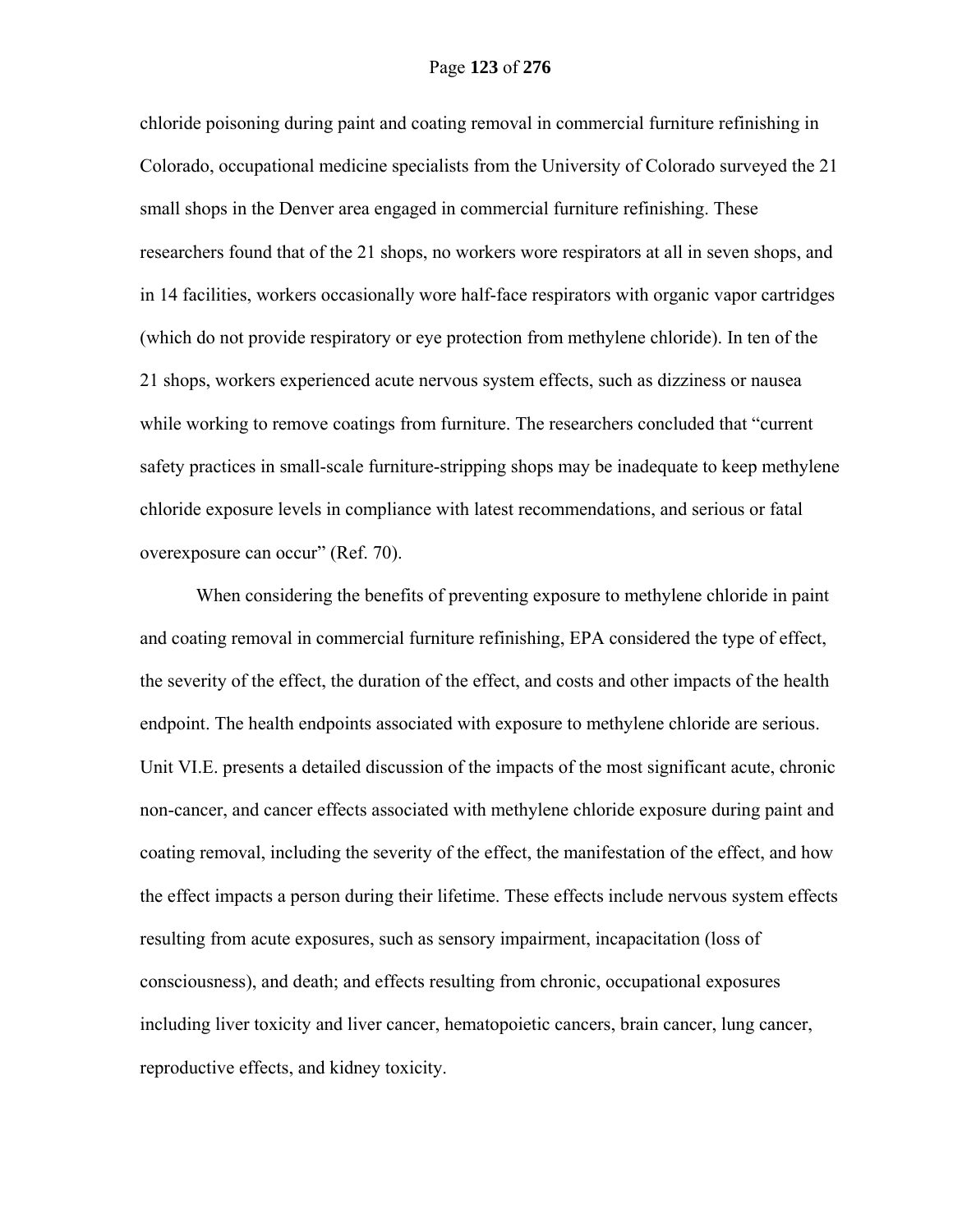There are increased risks of death, nervous system effects, and liver, lung, brain, reproductive, and kidney effects for the approximately 15,000 workers in 4,900 commercial facilities or companies that use methylene chloride for paint and coating removal during commercial furniture refinishing each year (Ref. 4).

*C. Approaches that could reduce the risks of methylene chloride used in furniture refinishing to benchmark levels* 

Although EPA is not proposing to regulate the use of methylene chloride in paint and coating removal for commercial furniture refinishing, EPA has identified potential requirements for methylene chloride in paint and coating removal for commercial furniture refinishing that could reduce exposures so that the risks presented would no longer be unreasonable. EPA is providing advanced notice of these potential approaches and is seeking comment on them.

*1. Prohibition on manufacturing, processing, distribution, and use of methylene chloride in commercial furniture refinishing.* Similar to the approach proposed for regulation of methylene chloride in other commercial paint and coating removal (see Unit V.), EPA has identified a prohibition on manufacturing, processing, distribution, and use of methylene chloride in commercial furniture refinishing as an option for reducing risks in this industry to benchmark levels, under TSCA sections 6(a)(2) and 6(a)(5). This approach could also require manufacturers, processors, and distributors to provide downstream notification of the prohibitions under TSCA section  $6(a)(3)$ , and could require record keeping relevant to these prohibitions under TSCA section 6(a)(4).

Under this approach, exposures to methylene chloride during paint and coating removal in commercial furniture refinishing would be completely eliminated. As a result, not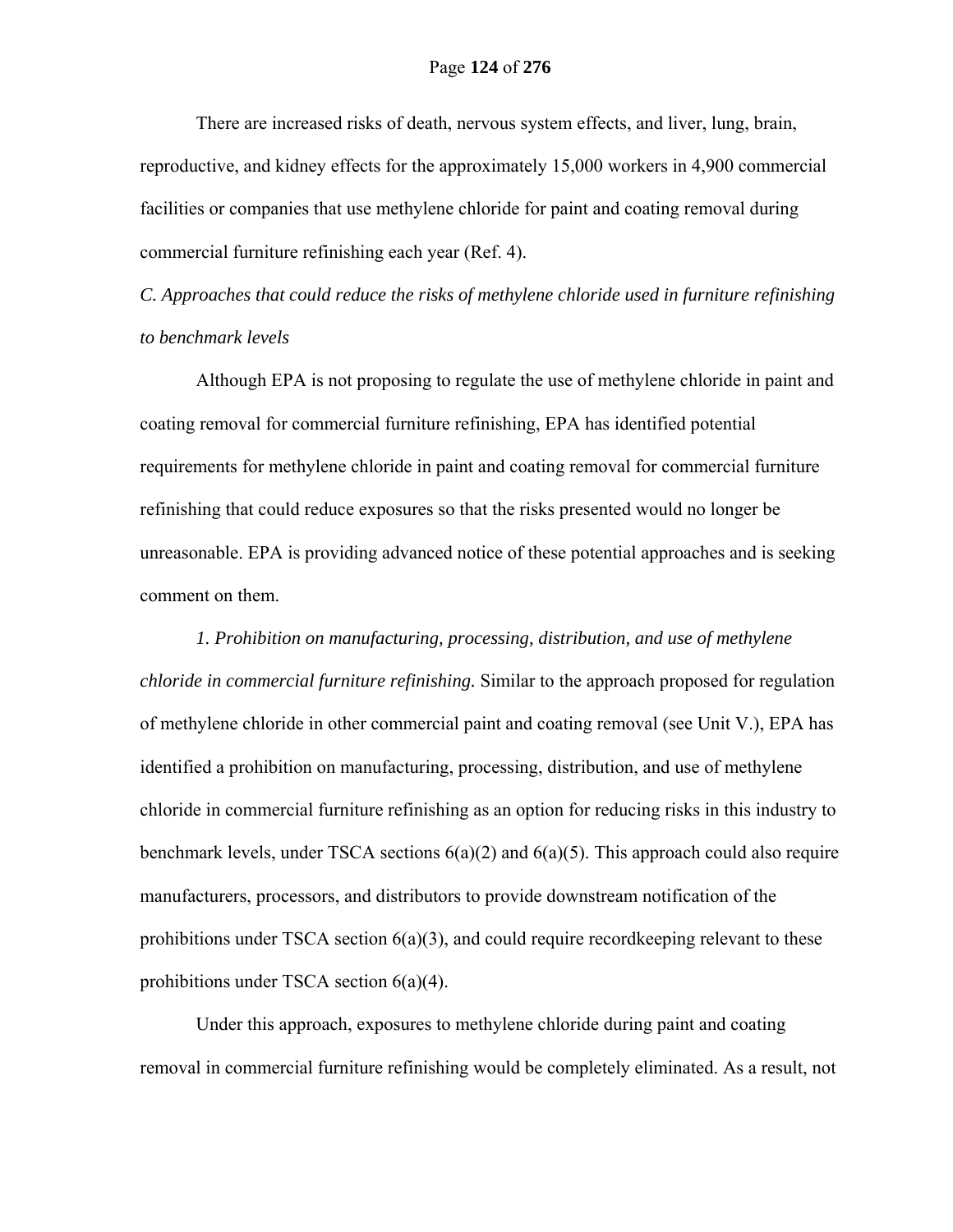#### Page **125** of **276**

only non-cancer risks, but also cancer risks would be eliminated.

*2. Requiring a respiratory protection program, including PPE, air monitoring, and either a supplied-air respirator of APF 1,000 or 10,000 or an air exposure limit of 1 part per million (ppm) achieved through engineering controls or ventilation, in commercial facilities for furniture refinishing using methylene chloride for paint and coating removal under TSCA section 6(a)(5).* Another regulatory approach that EPA has considered for the use of methylene chloride for paint and coating removal in commercial furniture refinishing would be to require risk reduction through an occupational respiratory protection program, which would include air monitoring, medical monitoring, and respiratory protection through use of a supplied-air respirator with an APF of 1,000 or 10,000, depending on the methods used for paint and coating removal with methylene chloride and other workplace characteristics, with a performance-based option of meeting an air concentration level of 1 ppm as an exposure limit for methylene chloride.

A full-face (or helmet/hood) self-contained breathing apparatus (SCBA) when used in the pressure demand mode or other positive pressure mode has an APF of 10,000. EPA's analysis found that use of a SCBA with an APF of 10,000 would, in all scenarios evaluated, control the methylene chloride exposure to levels that allow for meeting the benchmarks for non-cancer and cancer risks. In some commercial furniture refinishing facilities using methylene chloride for paint and coating removal, workers with a supplied-air respirator with an APF of 1,000 would experience reduced exposures to methylene chloride such that their risks would be reduced to benchmark levels (Ref. 19). It is important to note that current OSHA requirements for dermal and eye protection when using methylene chloride in any way would be maintained under this approach, in addition to other requirements for work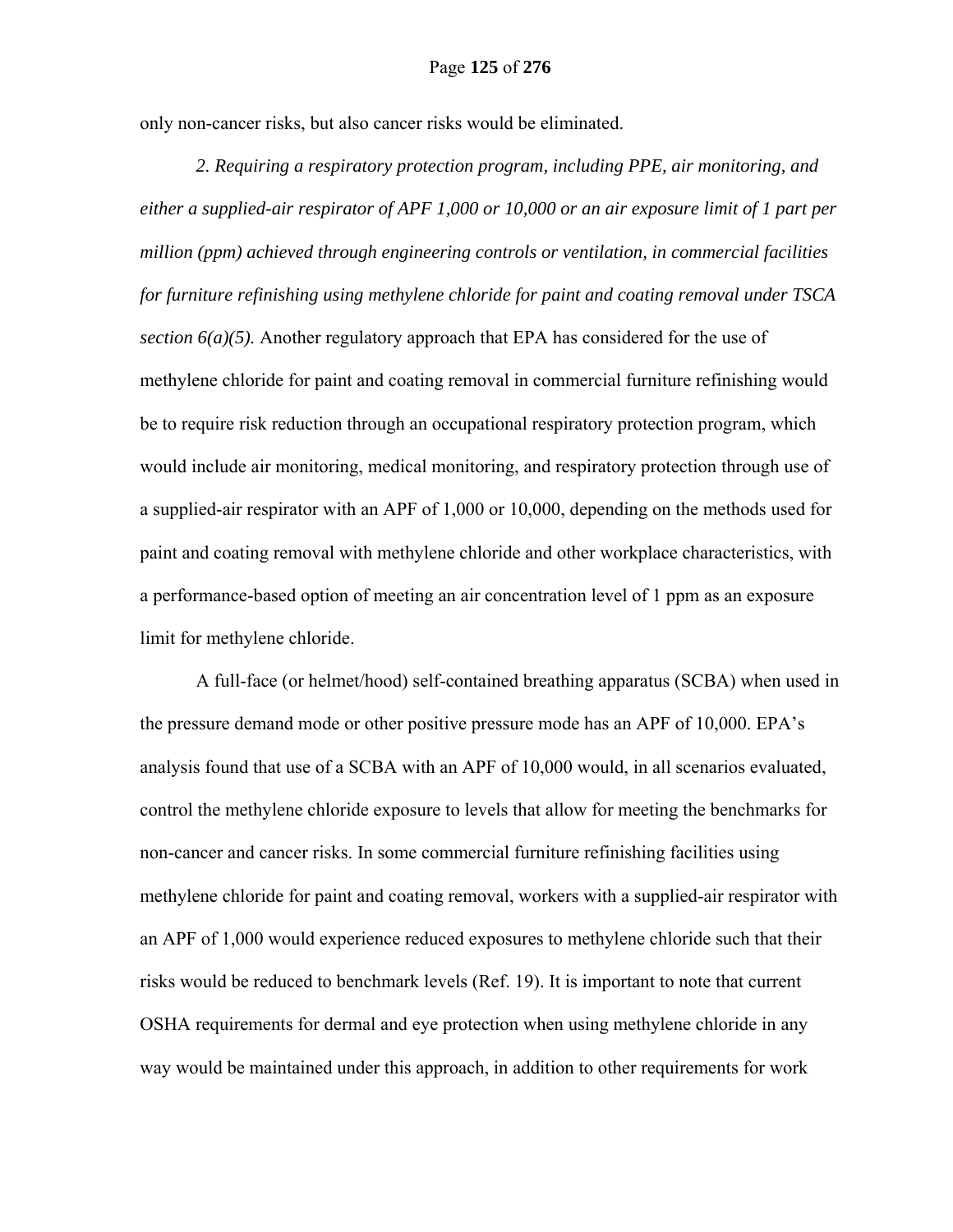practices, training, and hazard communication put forth in OSHA's Methylene Chloride Standard (29 CFR 1910.1052).

EPA seeks comment on whether commercial furniture refinishing operations have these types of respiratory protection programs in place, any experiences in complying with the current OSHA methylene chloride standard, methods of reducing costs associated with these programs, and recommended approaches for small businesses considering a respiratory protection program that would include supplied-air respirators.

EPA also considered requiring a combination of local exhaust ventilation and respirators with APF of 1,000 or 50, with a performance-based option of an air exposure limit of 1 ppm as an eight-hour TWA. When properly executed, this option would reduce risks to the health benchmarks for workers and bystanders (Refs. 19 and 38). However, while this option has the benefit of incorporating engineering controls and the use respirators with a lower APF, the limitations to successful implementation of the use of supplied-air respirators in the workplace discussed previously are still present.

Further, this option would also require the use of prescriptive and expensive engineering controls to ensure that the exposures are below the benchmark cancer risks (Ref. 19). In an examination of the impacts of its methylene chloride standard, OSHA in 2010 found that furniture refinishing facilities in particular have not installed ventilation systems that would lower worker exposures to methylene chloride (Ref. 68). OSHA's assessment found that this is largely due the fact that most of these facilities are part of small businesses, and they tend to be less able to have sufficient capital to purchase the ventilation systems. Additionally, this type of ventilation requires make-up air systems, which have an additional cost and which, in cold climates, would need to heat the air and thus increase energy costs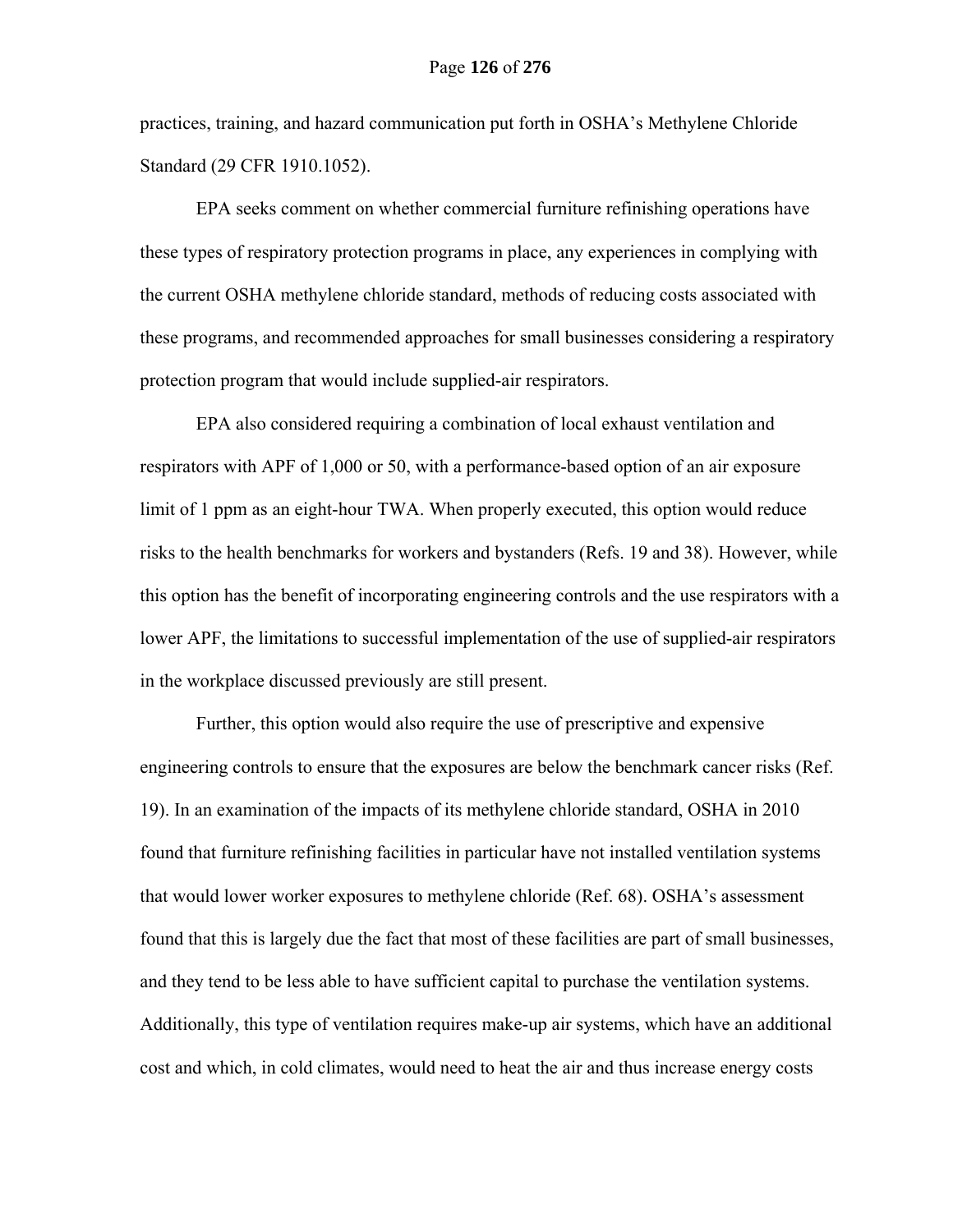(Ref. 68).

Even if these engineering controls were installed, research conducted by the National Institutes of Occupational Safety and Health (NIOSH), as well as independent researchers, has indicated that ventilation alone is generally not able to reduce methylene chloride exposures below 25 ppm (Refs. 68 and 71), and there is no indication that a level close to 1 ppm (an acceptable exposure limit) could be reached.

*3. Approaches that do not mitigate the risks of methylene chloride in commercial furniture refinishing to benchmark levels.* As described in Units IV.B. and IV.C., EPA evaluated dozens of distinct exposure scenarios across consumer and commercial uses of methylene chloride for paint and coating removal, including in commercial furniture refinishing. The results of EPA's evaluation indicate that regulatory approaches for occupational exposures in commercial furniture refinishing such as reducing the concentration of methylene chloride in products used for paint and coating removal and using local exhaust ventilation to improve ventilation, in the absence of PPE, could not achieve the target MOE benchmarks for non-cancer endpoints for acute and chronic exposures and standard cancer risk benchmarks for chronic exposures (Refs. 26 and 29). The results also demonstrate that all risk reduction options meeting the benchmark MOEs and cancer benchmarks for methylene chloride in paint and coating removal in commercial furniture refinishing require the use of a supplied-air respirator, whether used alone or in conjunction with additional levels of protection. Therefore, EPA found that setting a maximum concentration of methylene chloride in products under section  $6(a)(2)$  could not reduce exposures so that risks from paint and coating removal with methylene chloride in commercial furniture refinishing would be reduced to benchmark levels. Options found not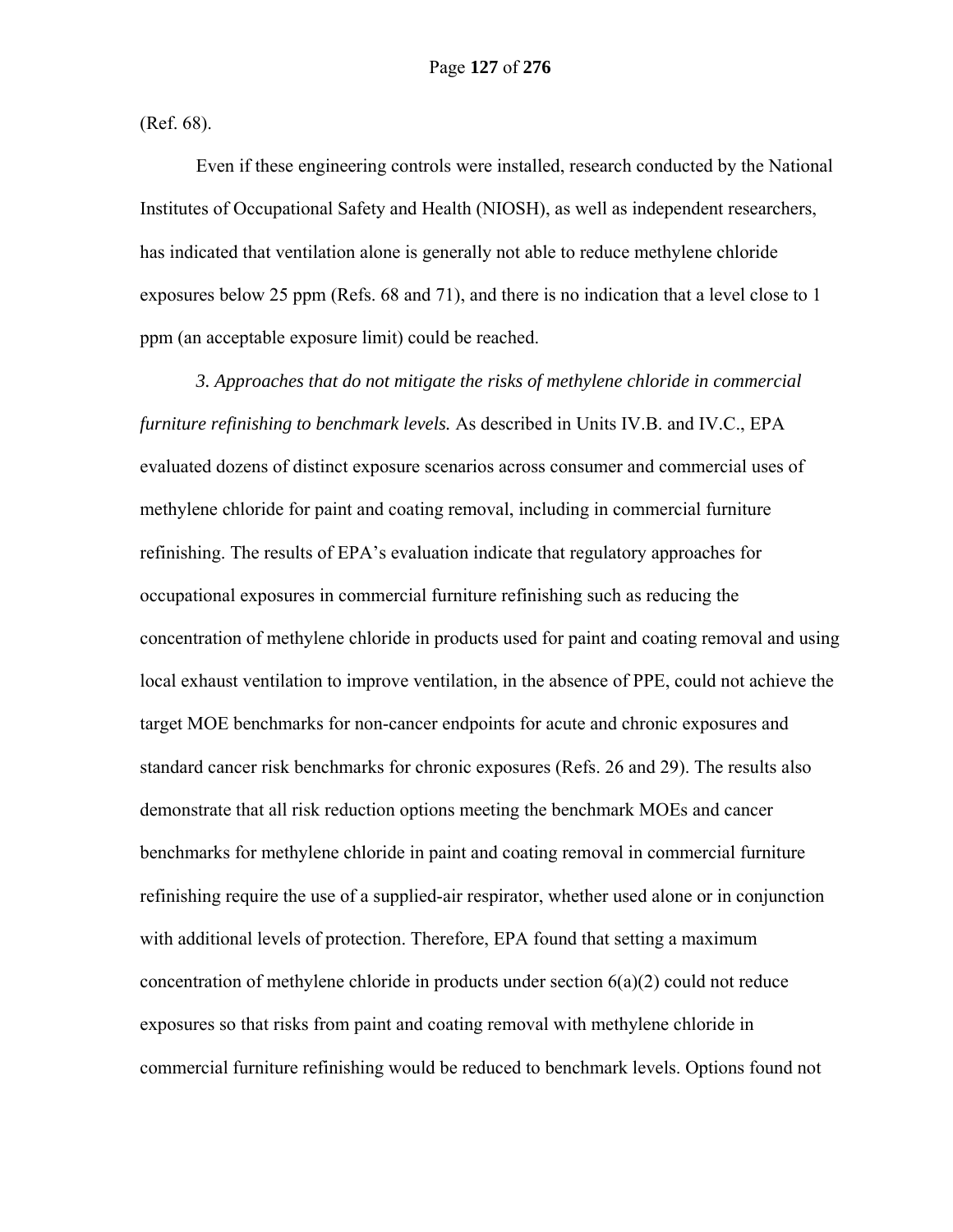to meet the risk benchmarks are documented in EPA's supplemental technical reports on methylene chloride in paint and coating removal (Refs. 19, 20, 21, and 38).

#### *D. Costs of EPA's potential approach for regulation*

EPA is at this time seeking additional information to inform its consideration of the reasonably ascertainable economic consequences of an action that would address the risks of commercial furniture refinishing so that they are no longer unreasonable, as required under TSCA section  $6(c)(2)(A)(iv)$ . This section presents the information EPA currently has and identifies the information that EPA is seeking. While the costs of potential risk management actions are not a legally permissible basis for EPA to reassess its proposed unreasonable risk determination, see TSCA section 6(b)(4)(A), costs are relevant to deciding among alternative risk management approaches that reduce risk so that a chemical substance no longer presents unreasonable risk and in establishing compliance dates for a risk management approach that is ultimately selected.

*1. Information available to EPA.* Based on industry research and information provided by stakeholders, including during informal discussions and more formally from small entity representatives participating in the SBAR process (described in more detail in Unit XXIII.), EPA has learned that there may not be any substitute chemicals or alternative practices frequently in use for paint and coating removal in commercial furniture refinishing other than chemical paint and coating removal with methylene chloride (Refs. 22 and 27).

Primary chemical substitutes for methylene chloride in commercial paint and coating removal more generally include products formulated with benzyl alcohol; dibasic esters; acetone, toluene, and methanol (ATM); and caustic chemicals. These substitute chemicals, their hazards, and their environmental impacts are described in more detail in Unit VI.E.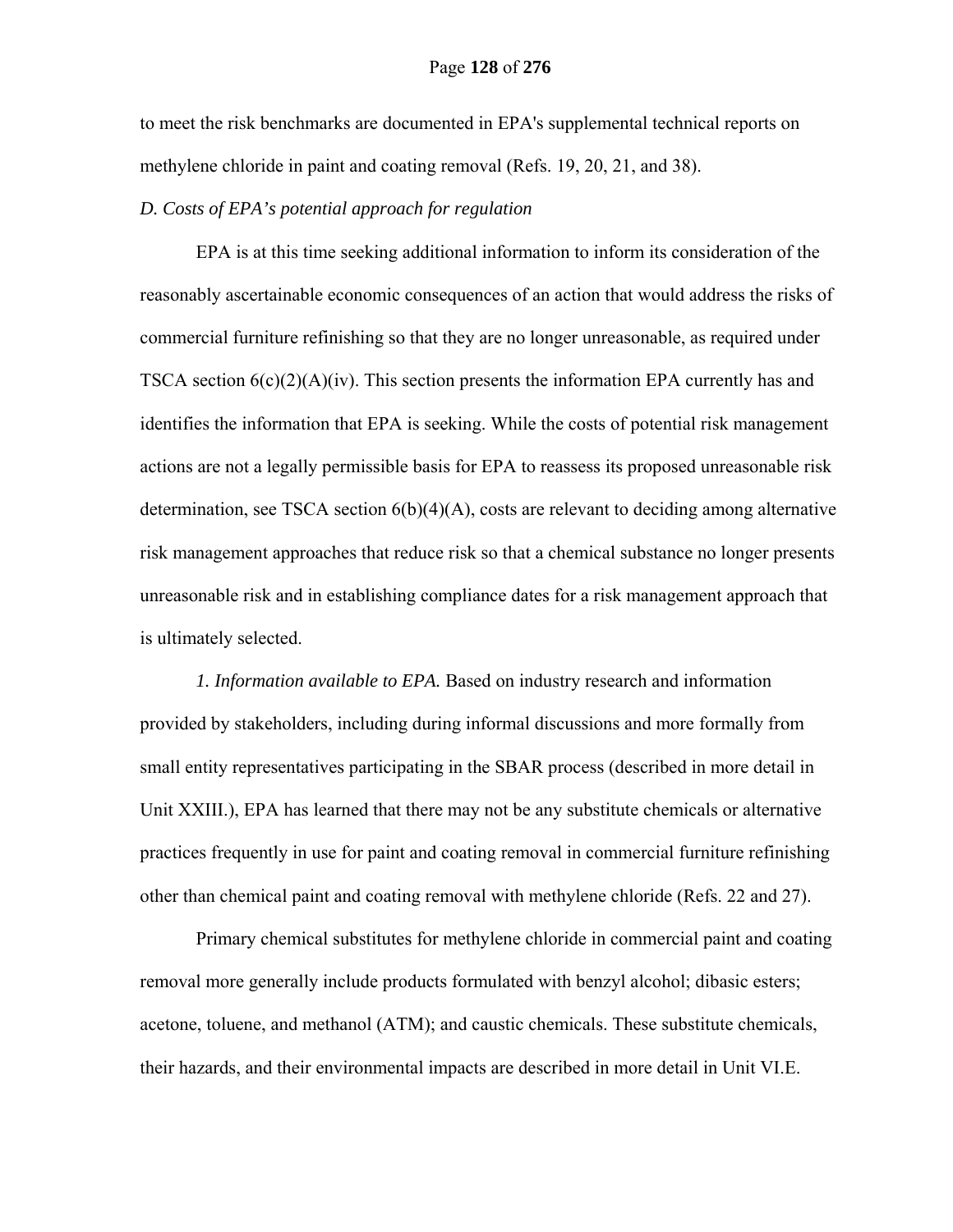EPA has learned that these chemicals are generally not suitable for paint and coating removal in furniture refinishing since they either are ineffective at removing particular coatings frequently found on furniture (such as varnish, lacquer, or older paint formulations in multiple layers); are formulated to include large amounts of water and thus incompatible with wood objects that can become saturated and damaged (as is the case with many products containing benzyl alcohol); or are chemically incompatible with wood and can result in damage or raising the grain on the object (as is the case with caustic paint and coating removal products) (Refs. 22 and 27). Products that may be chemically compatible with wood substrates or the paints, varnishes, or lacquers to be removed were described by stakeholders as requiring too long a dwell time to be efficacious for their business and thus are not used (Refs. 22 and 27). Other than two commercial furniture refinishers who remove paints and coatings on some solid wood objects with either immersion in 100% acetone or an acetonetoluene-methanol blend, no commercial wood finishing firms reported using substitute chemicals routinely for paint and coating removal, and none felt they were able to completely eliminate use of methylene chloride, despite being aware of the worker health and environmental impacts (Refs. 22 and 27).

In addition to substitute chemical products, EPA has identified non-chemical methods for commercial paint and coating removal that can be used more generally as alternatives to methylene chloride. Frequently-used alternative methods to chemical paint and coating removal include thermal removal, sanding, hydroblasting, abrasive blasting, and laser removal (Refs. 22 and 27). These methods are already frequently in use in various industries for paint and coating removal (Refs. 22, 27, and 31); they and their acute and chronic hazards to workers are described in more detail in Unit VI.E.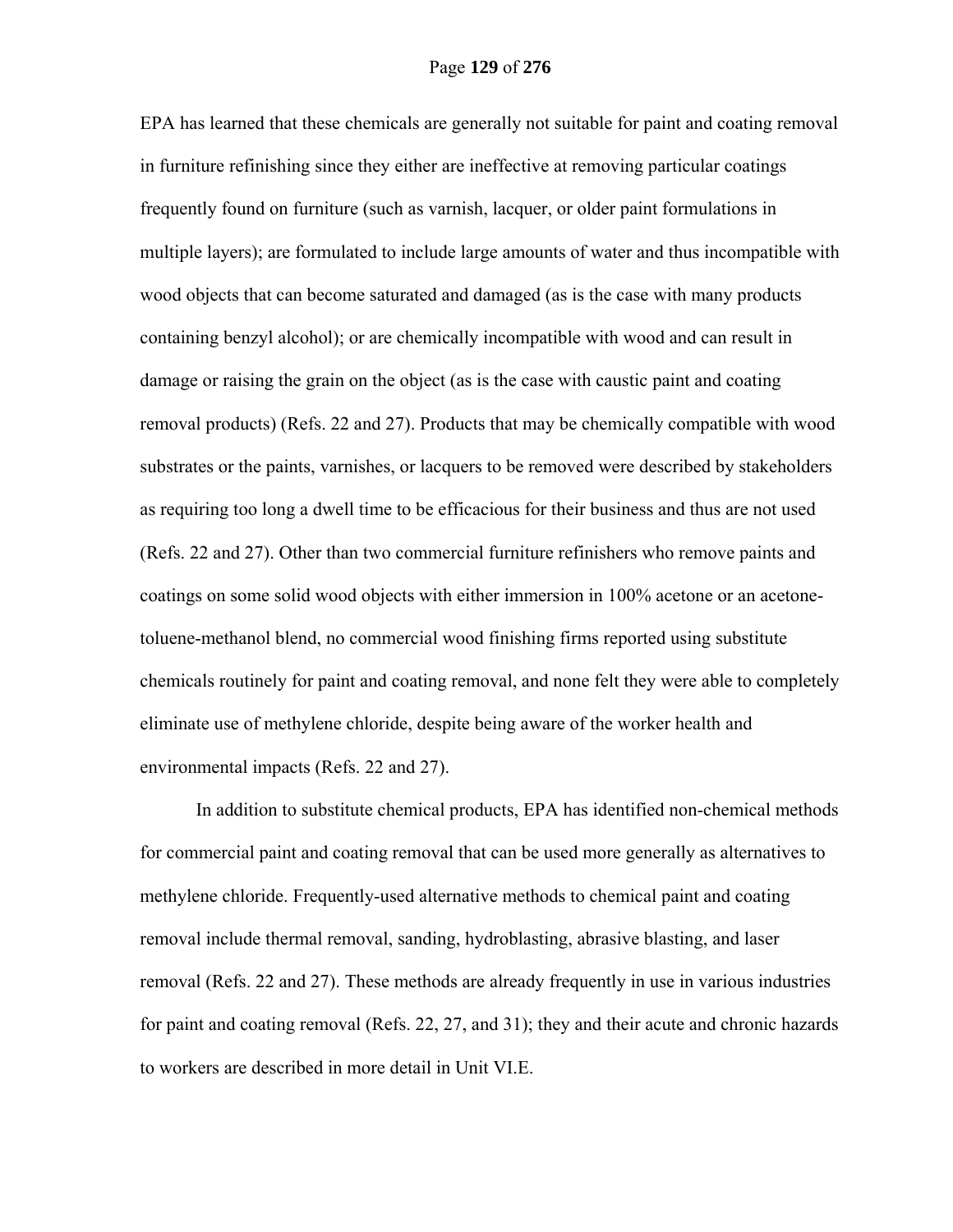For commercial furniture refinishing, EPA has learned that all firms engage in varying amounts of mechanical or hand-sanding but do not consider it a primary method of paint and coating removal (Refs. 22 and 27). Additionally, despite the hand scraping or brushing that is required to remove waste paint from furniture and other objects for which methylene chloride has been used to remove paint or coatings, most stakeholders described sanding as too time consuming or labor intensive to use routinely as a primary method of paint and coating removal. Additionally, though many other commercial sectors have adopted various soft media blasting techniques for delicate substrates, such as using soda blasting on fiberglass vehicle parts, EPA has not found this to be a practice used in commercial furniture refinishing (Refs. 22 and 27).

EPA is seeking additional information to inform its consideration of the impacts on commercial furniture refinishing if use of methylene chloride as a paint and coating remover were prohibited or restricted.

*2. Information sought.* To aid in identifying the economic impacts on commercial furniture refinishers of any potential prohibition or restriction on methylene chloride for paint and coating removal, EPA is seeking the following information related to the approach that would prohibit the use of methylene chloride for paint and coating removal in furniture refinishing:

• What percent of business for firms in this sector is paint and coating removal, versus furniture repair, reupholstery, or other furniture refinishing functions?

• How likely is it that firms in this sector would close if methylene chloride were prohibited from use in paint and coating removal in this sector?

• What would the impact be on this sector if all firms were prohibited from using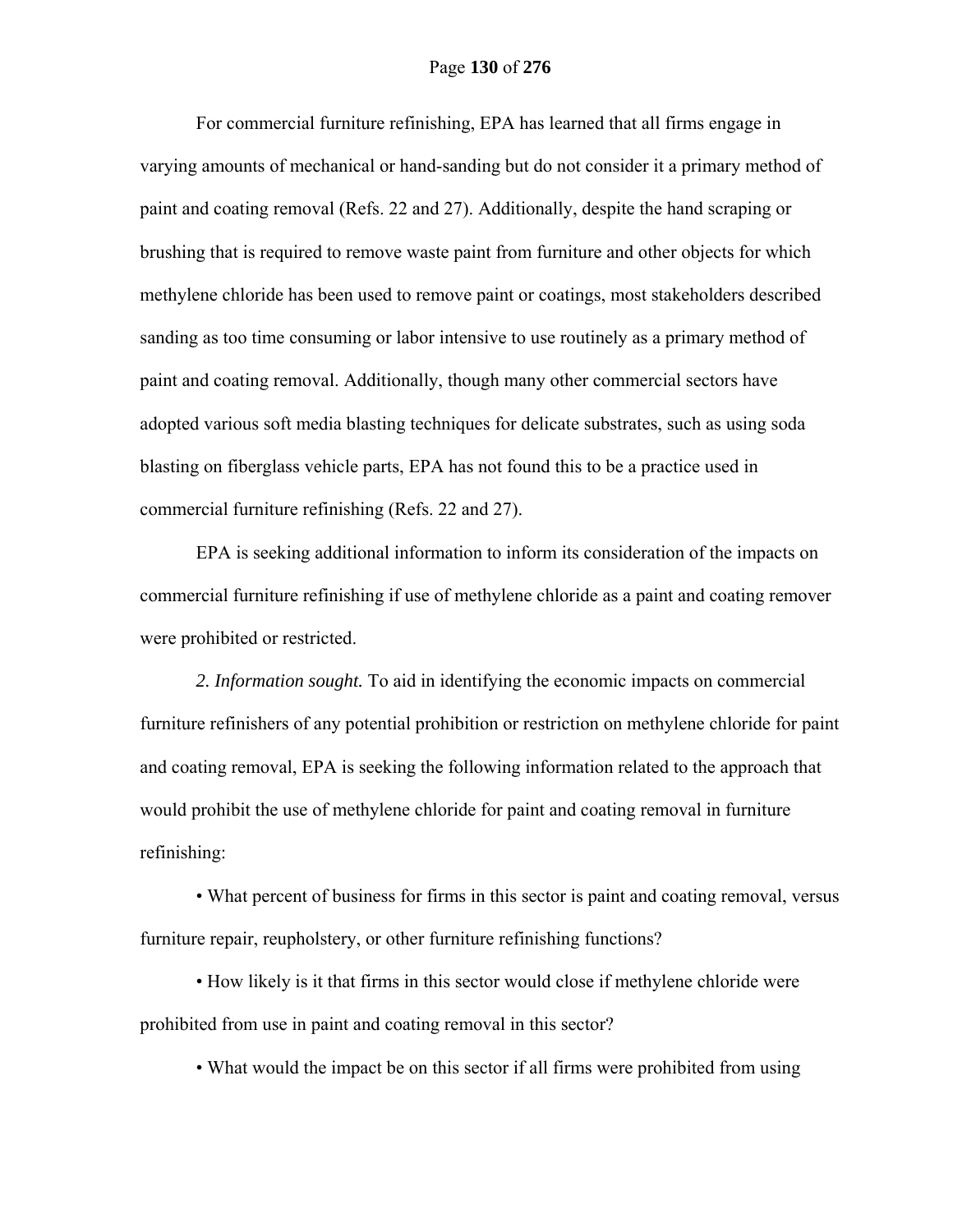methylene chloride for paint and coating removal, and thus any changes in work processes or dwell time would be universally experienced?

• Have firms had any success with substitute chemicals or alternative methods of paint and coating removal? If not, which aspects of the chemical or method renders the substitute or alternative ineffective?

Related to the approach that would require a respiratory protection program, including either a supplied-air respirator with either APF 1,000 or APF 10,000, or engineering controls or ventilation to reach an exposure limit of 1 ppm:

• What is the current experience of firms in this sector with supplied-air respirators and/or engineering controls?

• What is the current experience of firms in this sector with ventilation systems, makeup-air systems, and other engineering controls?

• What types of exposures do workers in firms in these sectors currently experience?

EPA has found that commercial furniture refinishing primarily uses methylene chloride for paint and coating removal and that no current chemical substitutes are seen as useful alternatives. However, in recent decades, substitute products have been developed for other types of paint and coating removal, and it is possible that new substitute chemicals or products could be developed to address the special coatings or substrates involved in commercial furniture refinishing. Several formulators and research organizations are exploring possibilities for efficacious and cost-effective substitute chemicals.

Additionally, outside of the United States, commercial furniture refinishers have adopted methods that are alternatives to chemical paint and coating removal. For example, most paint and coating removal in Sweden is conducted by thermal methods, such as heat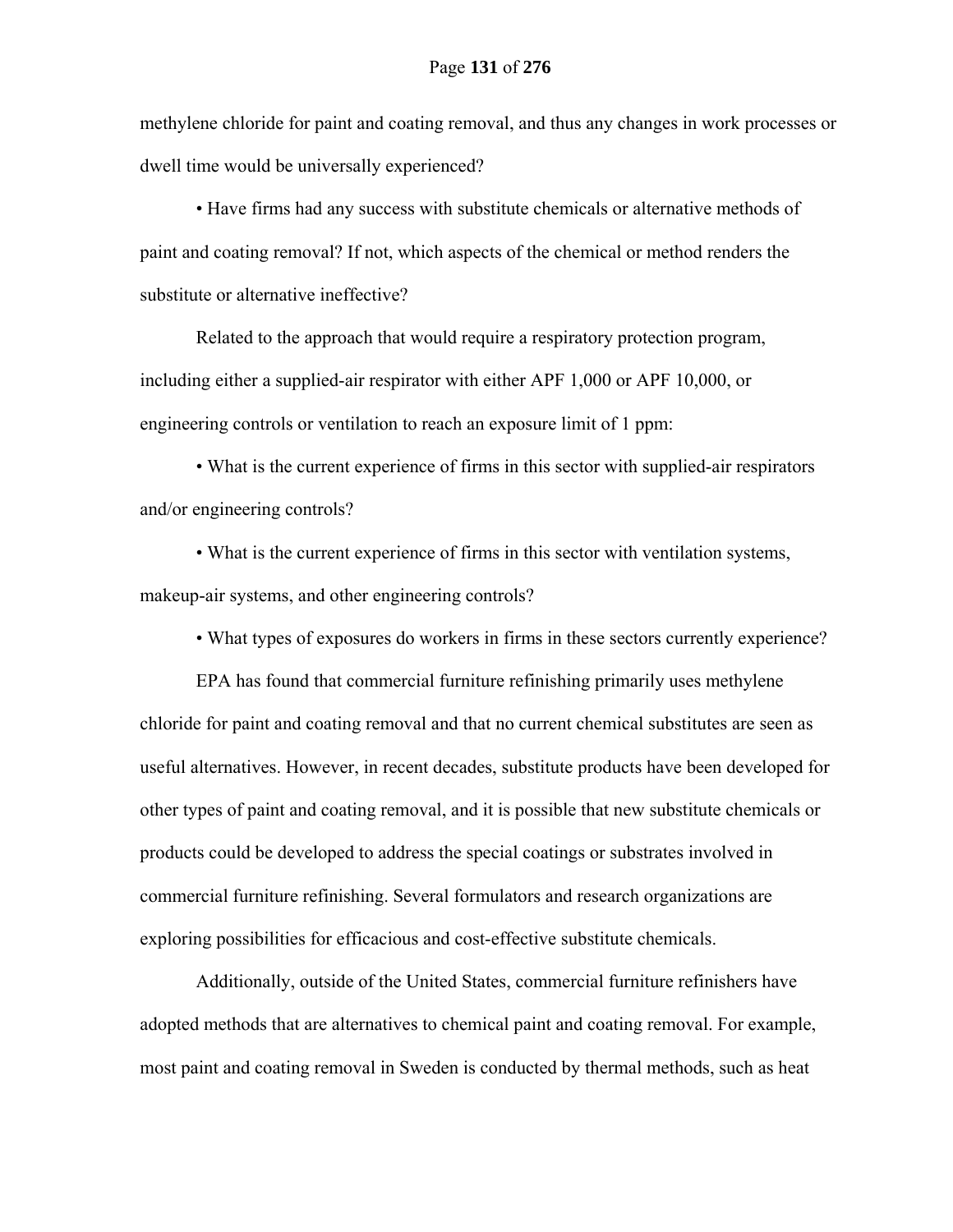guns or heat lamps, including for commercial furniture refinishing (Ref. 72). In Denmark, firms engaging in commercial furniture refinishing are reported to use large microwave furnaces, which can hold large pieces of furniture (Ref. 73).

These alternative methods and the research into substitute chemicals indicate that it is now and in the future may increasingly be possible to remove paint and coatings from furniture without methylene chloride. If that were the case, EPA would be able to more straightforwardly identify the costs and impacts of any proposed regulation of methylene chloride for paint and coating removal in commercial furniture refinishing. EPA is seeking additional information on the use and development of substitute chemicals and alternative methods that would be useful in commercial paint and coating removal on furniture, including information on:

• What are the current considerations when selecting a paint and coating removal chemical for furniture refinishing or refinishing of other wood objects or surfaces?

• What are the current considerations when selecting a paint and coating removal method for furniture refinishing or refinishing of other wood objects or surfaces?

• Are there substitute chemicals or alternative methods in use beyond what EPA has identified in this notice?

• Are any new paint and coating removal product formulations or chemistries under development?

• Are any new paint and coating removal methods in development for furniture refinishing, or refinishing of other word objects or surfaces?

*E. Public engagement to identify impacts and alternatives* 

To learn more about paint and coating removal in furniture refinishing, foreseeable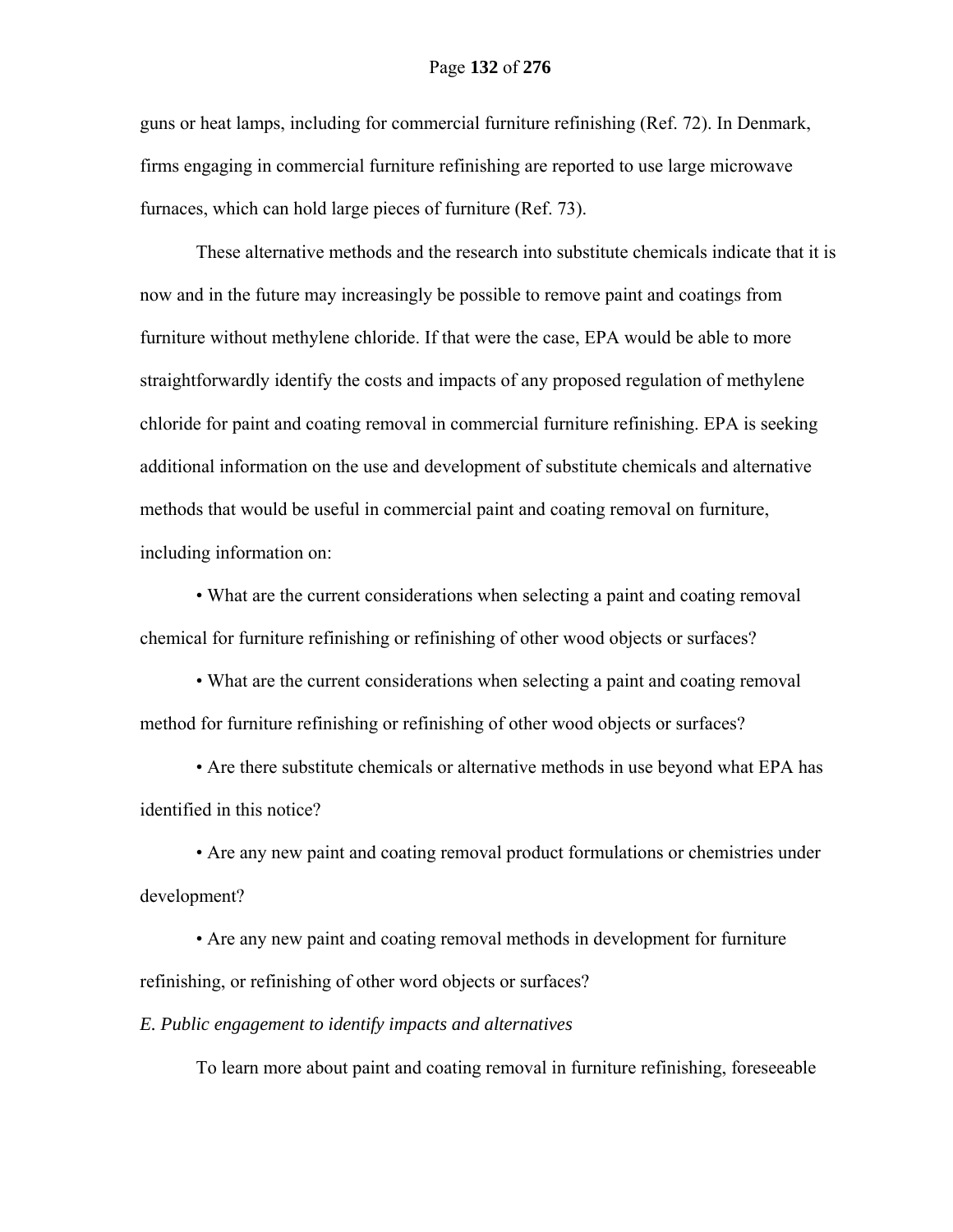impacts of any proposed regulations, and alternatives to methylene chloride, EPA plans to hold a series of stakeholder meetings. These meetings will focus on current practices related to methylene chloride for paint and coating removal in commercial furniture refinishing; any substitute chemicals or alternative methods currently in use or under development; and current and best practices related to respiratory protection programs and exposure reduction.

EPA will announce dates and locations of these meetings in a future notice in the Federal Register as well as on EPA's website. EPA will provide some of these meetings electronically by webinar to maximize public participation.

#### *F. Next steps*

EPA views this section as an Advanced Notice of Proposed Rulemaking, and intends to issue a Notice of Proposed Rulemaking following the series of stakeholder meetings and further analysis on the cost impacts of regulatory action on this industry. Following that proposal and public comment period, EPA intends to finalize together the regulations proposed and the future proposal related methylene chloride in commercial furniture refinishing.

#### **XII. Overview of NMP and Uses Subject to This Proposed Rule**

*A. What chemical is included in the proposed rule?* 

This proposed rule would apply to N-methylpyrrolidone (Chemical Abstract Services Registry Number (CASRN) 872-50-4) when used in paint and coating removal.

*B. What are the uses of NMP and how can people be exposed?* 

NMP is a solvent used in a variety of industrial, commercial and consumer use applications, including (Ref. 3):

• Petrochemical processing, acetylene recovery from cracked gas, extraction of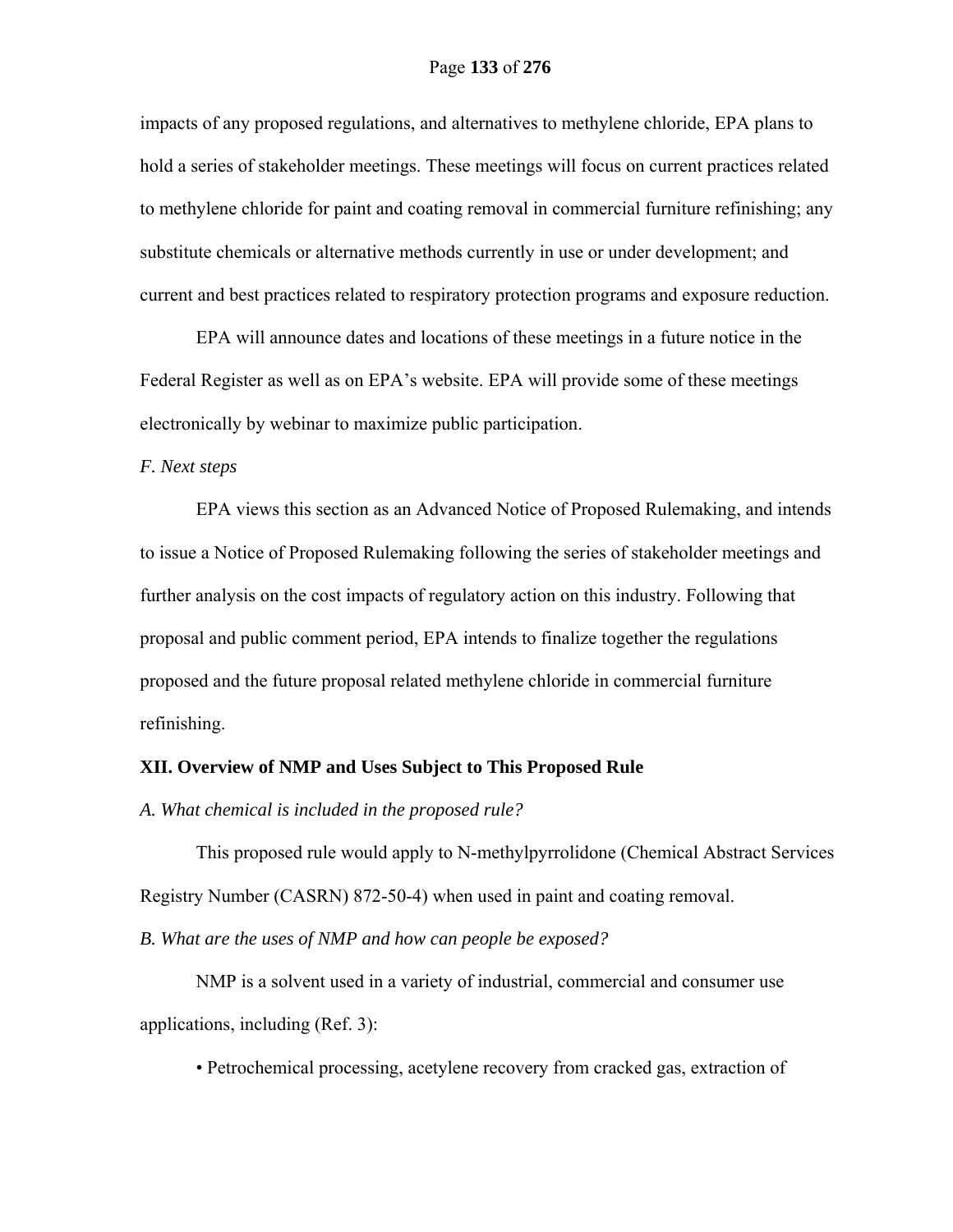aromatics and butadiene, gas purification, lube oil extraction;

 • Plastics engineering, as a reaction medium for the production of high-temperature polymers such as polyethersulfones, polyamideimides and polyaramids;

 • Use in coatings, as a solvent for acrylic and epoxy resins, polyurethane paints, waterborne paints or finishes, printing inks, synthesis/diluent of wire enamels, coalescing agent;

 • Production of agricultural chemicals: solvent and/or co-solvent for liquid formulations;

 • Electronics cleaning: cleaning agent for silicon wafers, photoresist stripper, auxiliary in printed circuit board technology; and

 • Industrial and domestic cleaning, including as a component in degreasers and paint removers.

According to the 2012 CDR information, approximately 180 million pounds of NMP were produced or imported into the US that year (Ref. 3).

Individuals, including workers, consumers, and the general population are exposed to NMP from industrial/commercial and consumer sources, in different settings such as homes and workplaces, and through multiple routes (inhalation, dermal, and vapor-through-skin).

According to data in the 2014 TRI, 386 facilities reported releases or transfers of NMP and the top 100 facilities disposed of or released a total of 10.2 million pounds of NMP (Ref. 6).

The use assessed by EPA that is the subject of this proposal, NMP in paint and coating removal, represents about 9% of total use of NMP (Ref 3). Paint and coating removal is the application of a chemical or use of another method to remove, loosen, or deteriorate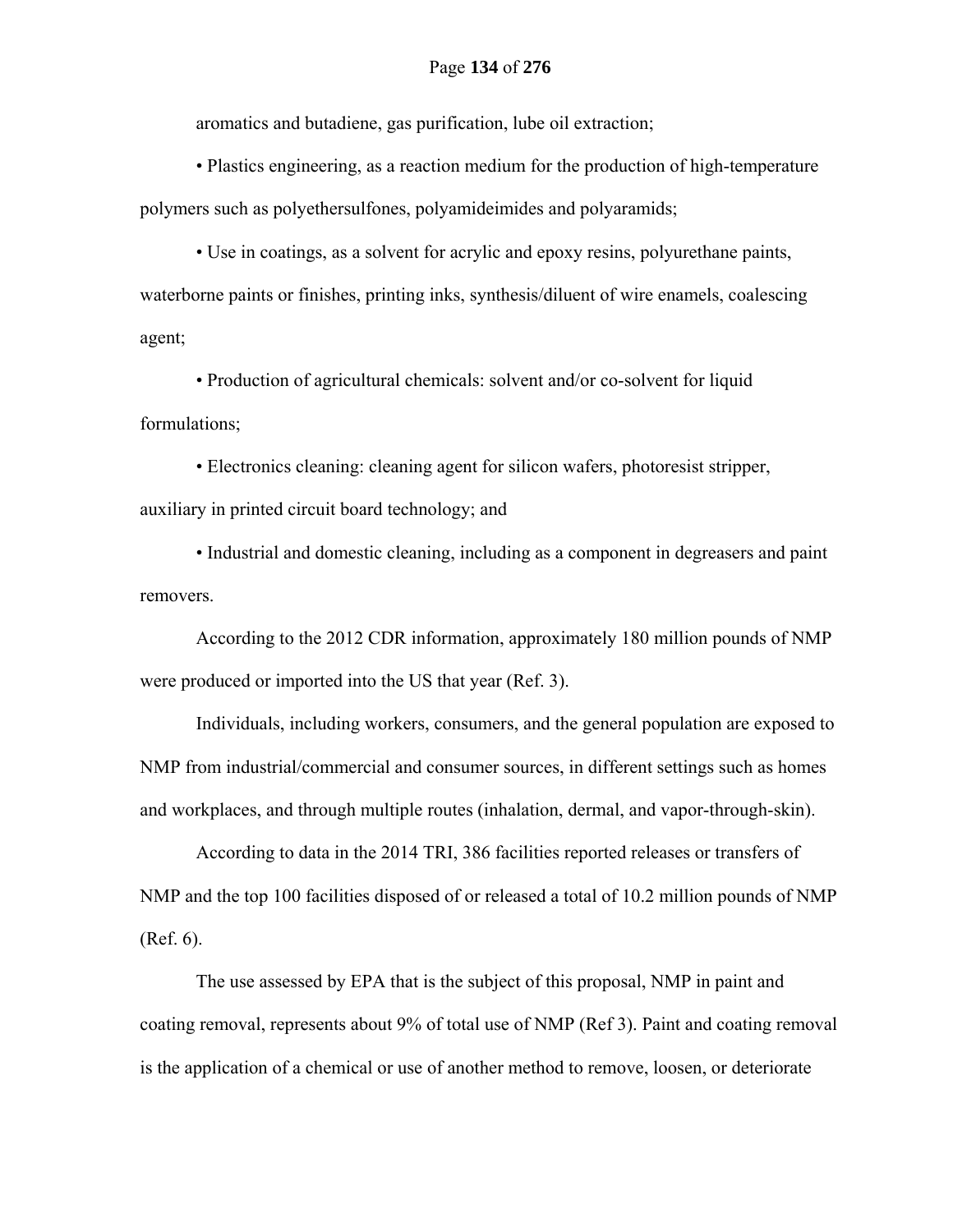any paint, varnish, lacquer, graffiti, surface protectants, or other coating from a substrate. Substrates can include objects, vehicles, architectural features, or structures. This use is discussed in detail in Unit XVI.A.

Although the TSCA Work Plan Chemical risk assessment for NMP focused on the chemical's use in paint and coating removal, EPA announced in December 2016 its designation of NMP as one of the ten chemical substances that will undergo risk evaluation pursuant to TSCA section 6(b)(2)(A) (81 FR 91927). The Agency is proceeding with this proposed rule addressing NMP in paint and coating removal in accordance with TSCA section 26(l) and asks for comment on its decision to pursue risk management for specific conditions of use of NMP while preparing to conduct a risk evaluation of remaining NMP conditions of use under TSCA section 6(b).

#### *C. What are the potential health effects of NMP?*

NMP is a developmental toxicant (Ref. 3). A broad set of relevant studies including animal bioassays in rats, mice, and rabbits show that maternal NMP exposure is associated with dose-dependent adverse developmental impacts on the fetus (including body weight reductions and fetal death). Developmental toxicity is the most sensitive endpoint. Other adverse impacts resulting from NMP exposure include effects on maternal body weight; alterations in blood cell counts; liver, kidney, splenic, thymus, and testicular effects; and neurotoxicity.

Nearly every study that evaluated developmental toxicity of NMP exposure identified some type of adverse effect depending on the route of exposure and the internal dose achieved. Moreover, a review of effect levels reveals that these effects are observed within a comparable dose range when administered doses are converted to internal doses for a series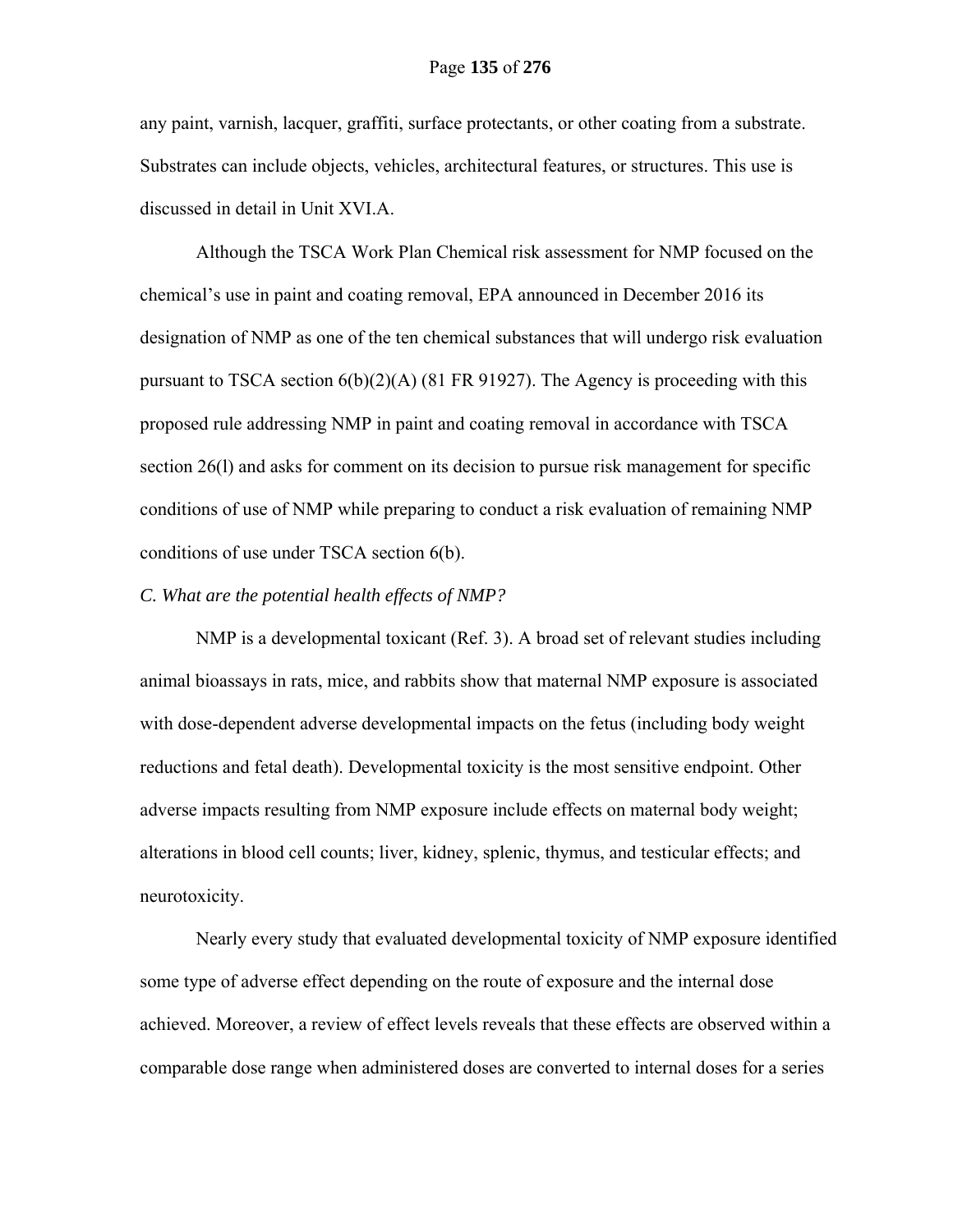of gestational exposure studies in rats. The NOAELs for these comparable developmental studies typically ranged from 100 to 200 mg/kg/day for oral exposure, 237 mg/kg/day for dermal exposure, and 479 to 612 mg/m<sup>3</sup> for inhalation exposure. EPA applied a physiologically-based pharmacokinetic model to derive internal doses for these exposure scenarios to compare across routes and aggregate exposures. Specifically, EPA identified a number of biologically relevant, consistent, and sensitive effects, representing a continuum of reproductive and developmental effects for consideration in assessing human health risks, including decreased fetal and postnatal body weight, delayed ossification, skeletal malformations, and increased fetal and postnatal mortality. EPA identified a point of departure for decreased fetal body weight based on the average blood concentration of 411 mg/L. Studies have shown acute effects of NMP exposure to include fetal mortality and indications of fetal resorptions in rodents and a point of departure based on maximum blood concentration of 216 mg/L. Fetal and postnatal mortality have also been observed in oral and dermal studies (Ref. 3).

Chronic effects of NMP exposure include fetal body weight decreases. These effects were consistent among multiple studies with different dosing regimens and across exposure routes. Reduced fetal body weight is a sensitive endpoint that is considered a marker for fetal growth restriction, which is often assumed to be representative of chronic exposures. Decreases in fetal and postnatal body weights occur at similar dose levels (Ref. 3).

There is one case report of the fetus of a pregnant woman dying in utero at week 31 of pregnancy. The worker was exposed throughout pregnancy to NMP by inhalation and dermal exposure, but the exposure levels were unknown. The worker's tasks involved other chemicals, including acetone and methanol. During week 16 of the pregnancy, the worker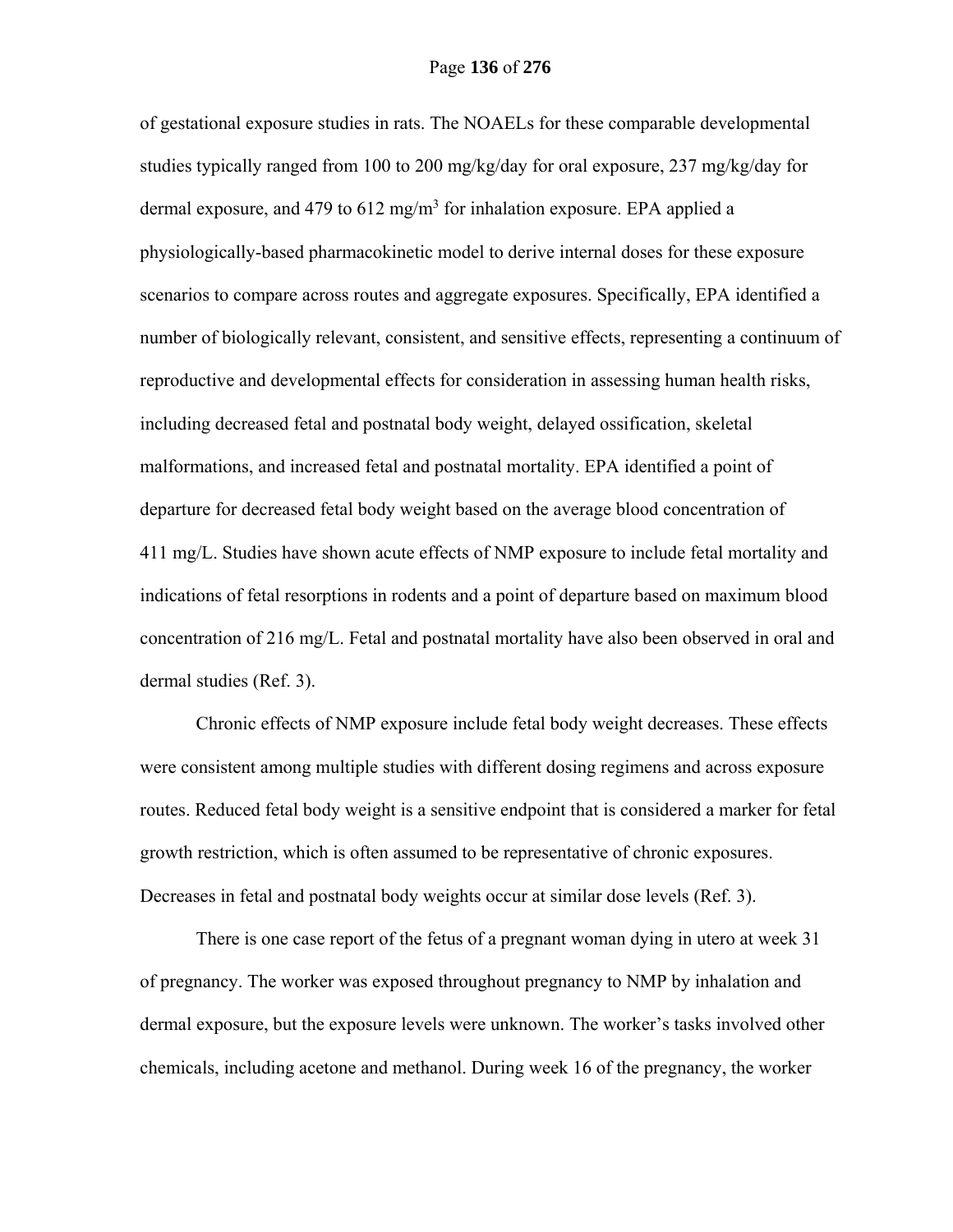cleaned up a spill of NMP using latex gloves that dissolved in the NMP. She was ill for the next 4 days and experienced malaise, headache, nausea and vomiting. While this study provides some evidence that NMP may be fetotoxic, the lack of quantitative exposure data precluded its use in the TSCA Work Plan Chemical Risk Assessment for NMP (Ref. 3).

Chronic effects of NMP exposure include systemic effects following maternal exposure, which include body weight reductions, alterations in clinical chemistry and blood cell counts, liver and kidney toxicity, neurotoxicity and thymic atrophy, with highly variable dose levels where no observed adverse effects occurred (Ref. 3).

An additional effect of chronic NMP exposure is reproductive toxicity, though these findings are significantly less frequent or consistent than the occurrence of developmental effects. When observed, reproductive effects were variable in occurrence and dose effect range. Several rat studies identified some type of testicular effect, including testicular lesions, atrophy or smaller testes. Similarly, a small number of rat studies noted some effects related to developmental neurotoxicity in postnatal development and behavior following maternal exposure (Ref. 3).

In addition to developmental toxicity, exposure to NMP presents other acute and chronic toxicity concerns. Acute effects include skin, eye, and possible respiratory irritation. Human volunteer chamber studies revealed some discomfort during exposure. Prolonged exposures to neat (i.e., pure) NMP increases the permeability of the skin (Ref. 3).

*D. What are the environmental impacts of NMP?* 

Section  $6(c)$  of TSCA requires that EPA state the effects of NMP on the environment and the magnitude of the exposure of the environment to NMP. The proposed unreasonable risk determination, however, is based solely on risks to human health since these risks are the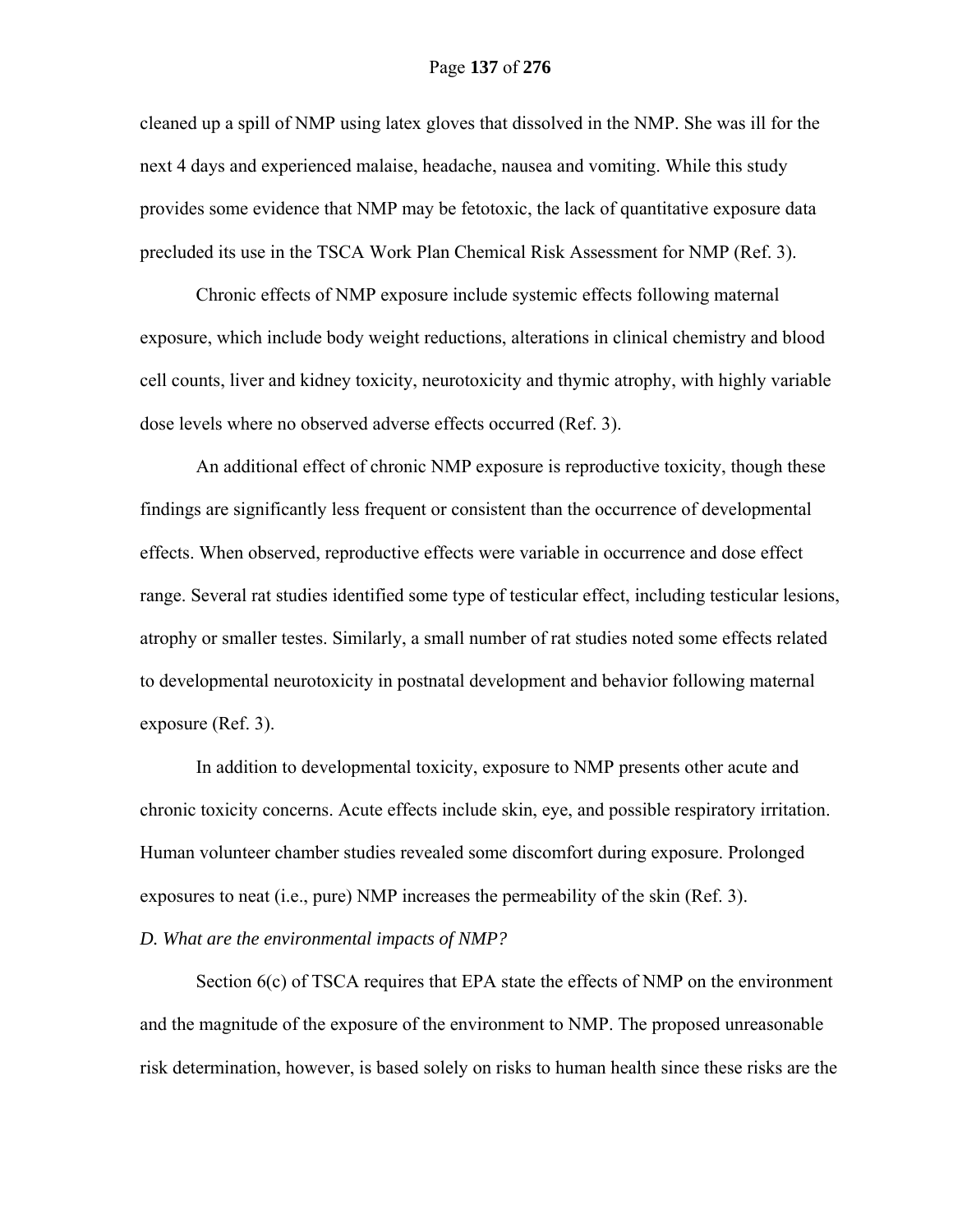most serious consequence of use of NMP and are sufficient to support this proposed action.

1. *Environmental effects and impacts.* Ecotoxicity studies for NMP have been conducted in fish, aquatic invertebrates, aquatic plants and birds. There were no acceptable studies identified for sediment or soil dwelling organisms. Based on available data in the NMP risk assessment, EPA concluded that NMP has low acute and chronic toxicity to aquatic organisms (including plants) and birds (Ref. 3). Based on NMP's low persistence, low bioaccumulation, and low hazard for environmental toxicity, the magnitude of potential environmental impacts on ecological receptors are judged to be low for the environmental releases associated with the use of NMP in paint and coating removal.

2. *What is the global warming potential of NMP?* Global warming potential (GWP) measures the potency of a greenhouse gas over a specific period of time, relative to carbon dioxide, which has a GWP of 1 regardless of the time period used. No GWP has been developed for NMP because of its very short atmospheric lifetime. Based on its very short half-life, its GWP is expected to be very low (Ref. 3).

3. *What is the ozone depletion potential of NMP?* NMP is not an ozone-depleting substance and is listed as acceptable under the Significant New Alternatives Policy (SNAP) program for degreasing and aerosols (Ref. 9).

4. *Is NMP a volatile organic compound (VOC)?* NMP is not a VOC as defined at 40 CFR 51.100(c). A VOC is any compound of carbon, excluding carbon monoxide, carbon dioxide, carbonic acid, metallic carbides or carbonates, and ammonium carbonate, which participates in atmospheric photochemical reactions.

5. *Does NMP persist in the environment and bioaccumulate?* NMP is not persistent or bioaccumulative. Biodegradation studies have consistently shown NMP to be readily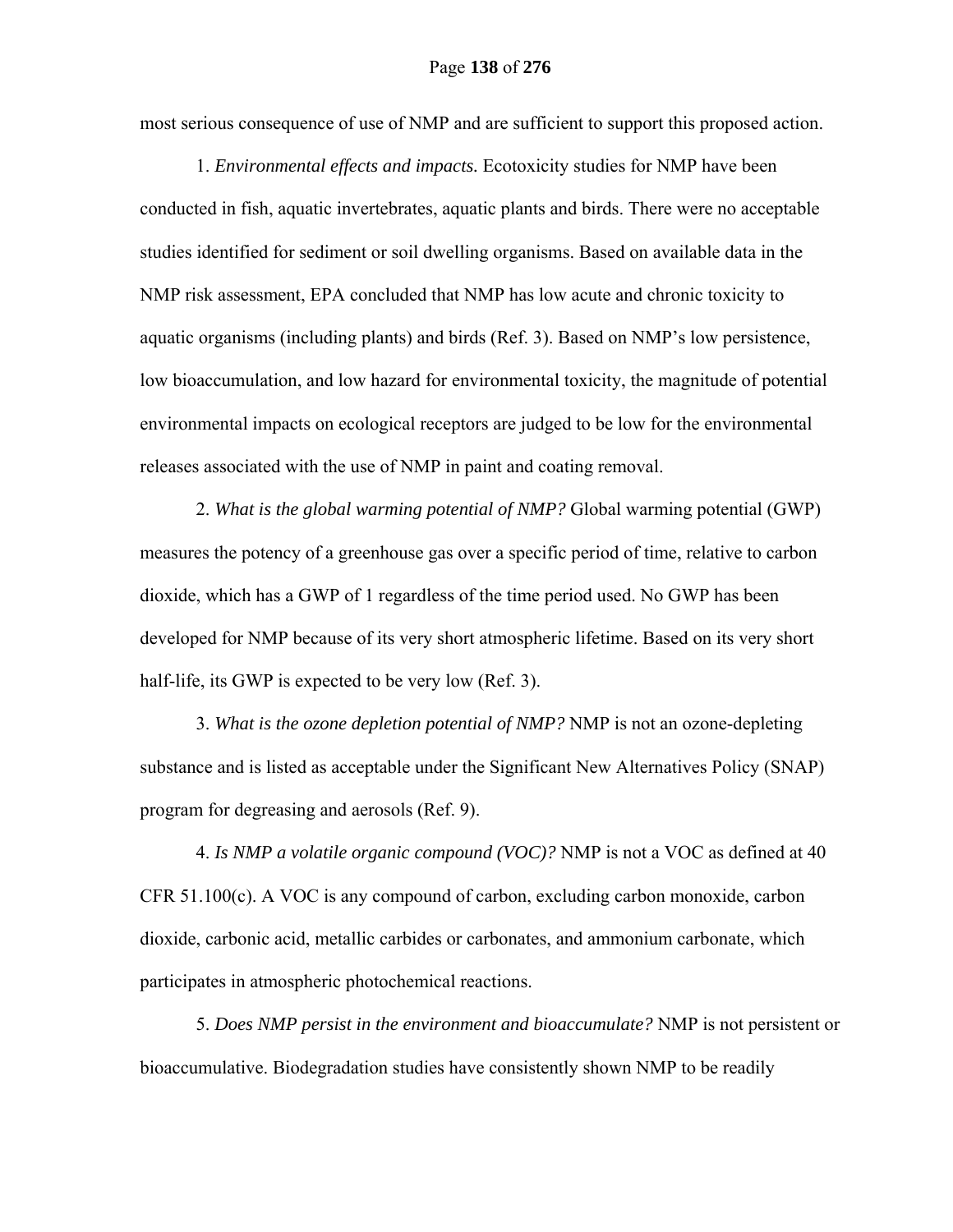biodegradable. Based on its vapor pressure, NMP released to the atmosphere is expected to exist solely in the vapor-phase. Vapor-phase NMP is degraded in air by reaction with photochemically-produced hydroxyl radicals. The half-life of this reaction is approximately 5.8 hours, assuming a hydroxyl radical concentration of  $1.5 \times 10^6$  hydroxyl radicals/cm<sup>3</sup> air over a 12-hr day. NMP in the atmosphere can be expected to dissolve into water droplets, where it will be removed by condensation or further reactions with hydroxyl radicals (Ref. 3).

When released to water, NMP is not expected to adsorb to suspended solids or sediment in the water column based upon its Koc value. Based on its low soil organic carbon partitioning coefficient ( $log Koc = 0.9$ ), NMP is expected to possess high mobility in soil; releases of NMP to soil may volatilize from soil surfaces or migrate through soil and contaminate groundwater (Ref. 3).

EPA was not able to locate measured bioconcentration studies for NMP; however, the estimated bioaccumulation factor of 0.9 and estimated bioconcentration factor of 3.16 suggest that bioaccumulation and bioconcentration in aquatic organisms is low. Based on the available environmental fate data, NMP is expected to have low bioaccumulation potential and low persistence (Ref. 3).

#### **XIII. Regulatory Actions Pertaining to NMP**

 This section summarizes current state, federal, and international regulations and restrictions on NMP, with a focus on its use in paint and coating removal. None of these actions imposes requirements to the extent necessary so that NMP does not present the unreasonable risk described in this proposed rule.

*A. Federal actions pertaining to NMP*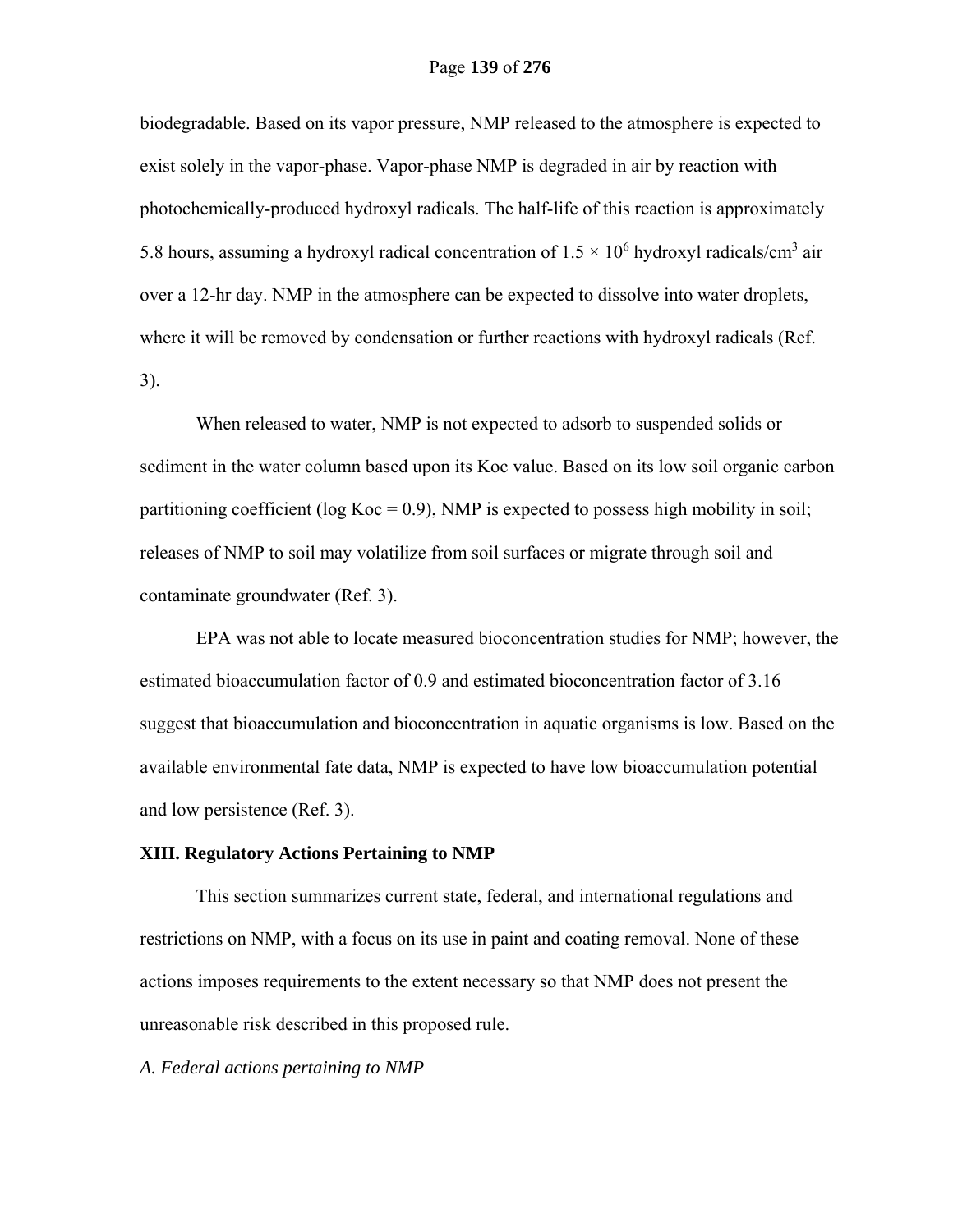While many of the statutes that EPA is charged with administering provide statutory authority to address specific sources and routes of NMP exposure, none of these can address the serious human health risks from NMP exposure that EPA is proposing to address under TSCA section 6(a).

 • NMP is listed on the Toxics Release Inventory (TRI) and is therefore subject to reporting pursuant to Section 313 of the Emergency Planning and Community Right-to-Know Act (EPCRA) (Ref. 6).

 • NMP is on The Clean Air Act (CAA) Section 111, Standards of Performance for New Stationary Sources of Air Pollutants - Equipment Leaks Chemical List (40 CFR 68.130)

 • NMP is currently approved for use by EPA as a solvent and co-solvent inert ingredient in pesticide formulations for both food and non-food uses and is exempt from the requirements of a tolerance limit (Ref. 74).

In 2013, the Consumer Product Safety Commission issued a fact sheet warning the public about hazards of paint sand coating removal products, including those containing NMP, and included recommendations for PPE when using products containing this chemical (Ref. 62).

## *B. State actions pertaining to NMP*

 Several states have taken actions to reduce or make the public aware of risks from NMP. California has set worker protection regulations that require workers to wear gloves when using NMP, and workplace to meet a permissible exposure limit of 1 ppm as an eighthour time-weighted average (TWA) (Ref. 3). Additionally, NMP is listed as an informational candidate on California's Safer Consumer Products regulations candidate list of chemicals that exhibit a hazard trait and are on an authoritative list and is also listed on California's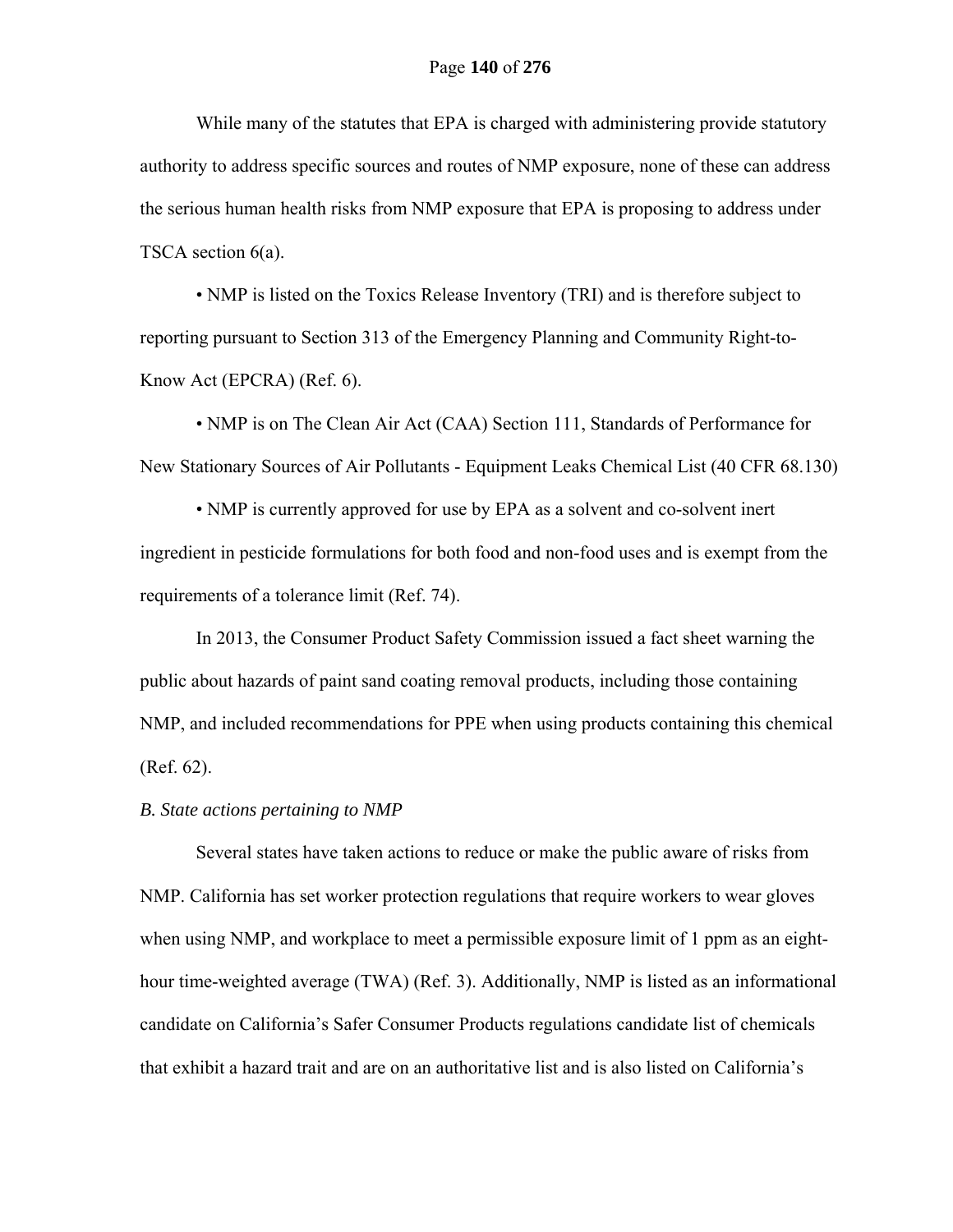Proposition 65 list of chemicals known to cause cancer or birth defects or other reproductive harm (Ref. 3).

In Washington, NMP is listed as a chemical of high concern under the Children's Safe Product Act (Ref. 3). Minnesota classifies NMP as a chemical of high concern and several other states have placed NMP on similar chemical listings. Additional states have recognized NMP as an air pollutant (Ref. 3).

#### *C. International actions pertaining to NMP*

NMP is currently on the candidate list of substances of very high concern for authorization in the European Union. In August 2013, the Dutch National Institute for Public Health and the Environment submitted a proposal for the restriction of NMP to the European Chemicals Agency under the Registration, Evaluation, Authorisation and Restriction regulation. The Risk Assessment Committee modified the restriction proposal and the combined opinion will be sent to the European Commission for final decision. The Risk Assessment Committee recommended using long-term exposure Derived No Effect Levels for pregnant workers (the most sensitive population) for both inhalation and dermal exposure (Ref. 3).

Other countries have also recognized the risks of NMP. When Canada conducted a categorization of the Domestic Substances List for its Chemicals Management Plan in 2006, NMP met Canada's human health categorization criteria. NMP has been the subject of a Tier II health risk assessment in Australia under that country's Inventory Multi-tiered Assessment and Prioritisation. It is currently subject to labeling and related requirements based on concern for skin, eye and respiratory irritation and for reproductive toxicity. These government assessments consider NMP to be of low environmental concern (Ref. 3).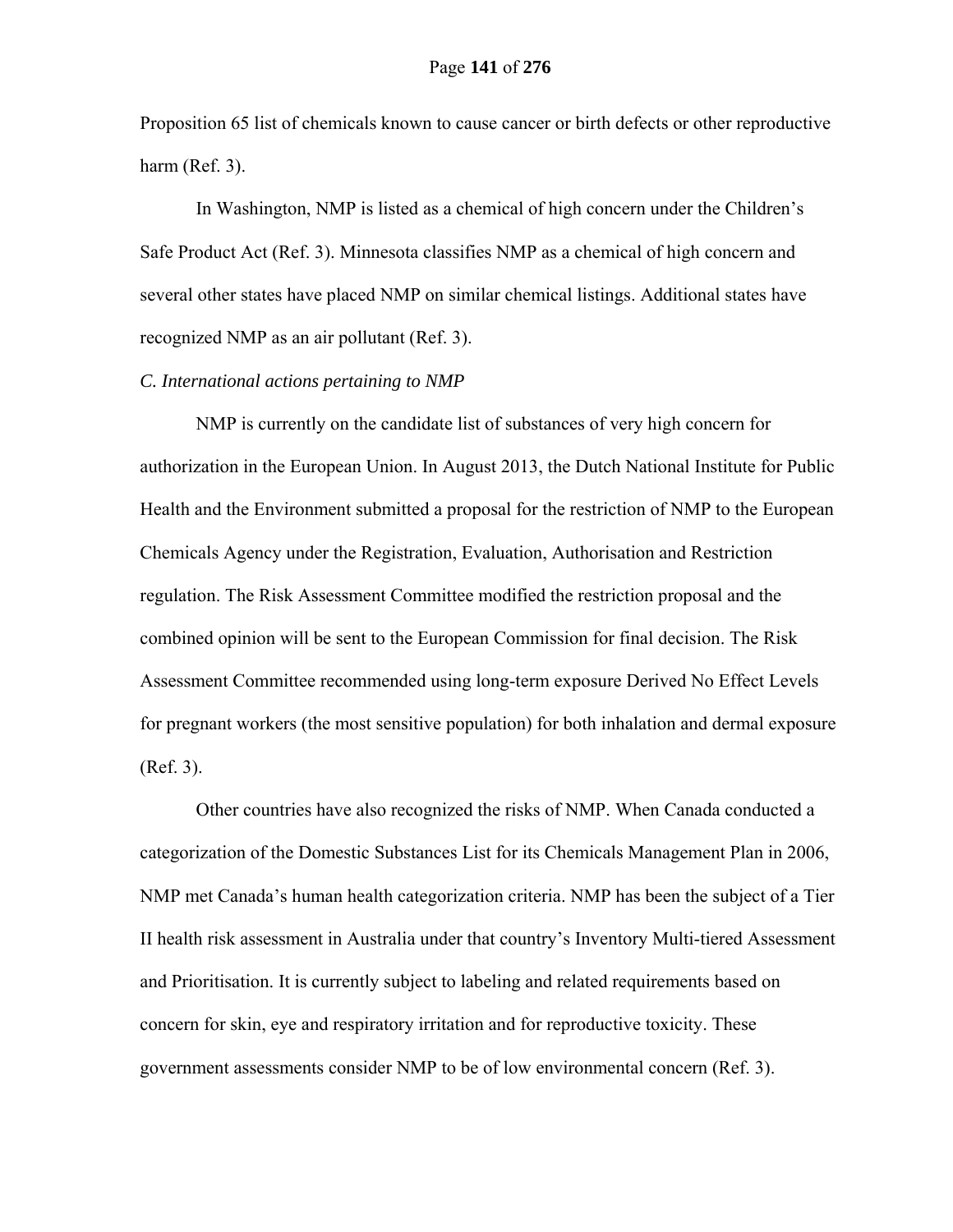Australia concluded that further risk management is required and additional assessment (Tier III) is needed to determine if current exposure controls are adequate to protect workers and the public when NMP is used in domestic products (Ref. 3).

#### **XIV. NMP Risk Assessment and Outreach**

In 2013, EPA identified NMP in paint and coating removal as a priority for risk assessment under the TSCA Work Plan. This unit describes the development of the NMP risk assessment and supporting analysis and expert input on the uses that are the subject of this proposed rule. A more detailed discussion of the risks associated with NMP in paint and coating removal can be found in Units XVI.B.1. and XVI.D.

## *A. TSCA Work Plan for Chemical Assessments*

Using the TSCA Work Plan chemical prioritization criteria, discussed in Unit IV.A., NMP ranked high for health hazards and exposure potential and was included on the initial list of TSCA Work Plan chemicals for assessment. NMP appeared in the 2012 TSCA Work Plan for Chemical Assessments and in the 2014 update of the TSCA Work Plan for Chemical Assessments.

#### *B. NMP risk assessment*

EPA finalized a TSCA Work Plan Chemical Risk Assessment for NMP (NMP risk assessment) in 2015, following the 2013 peer review of the 2012 draft NMP risk assessment. All documents from the 2013 peer review of the draft NMP risk assessment are available in EPA Docket Number EPA-HQ-OPPT-2012-0725. The completed risk assessment is included in that docket.

The NMP risk assessment evaluated health risks to consumers, workers, and bystanders from dermal and inhalation exposures to NMP when used in paint and coating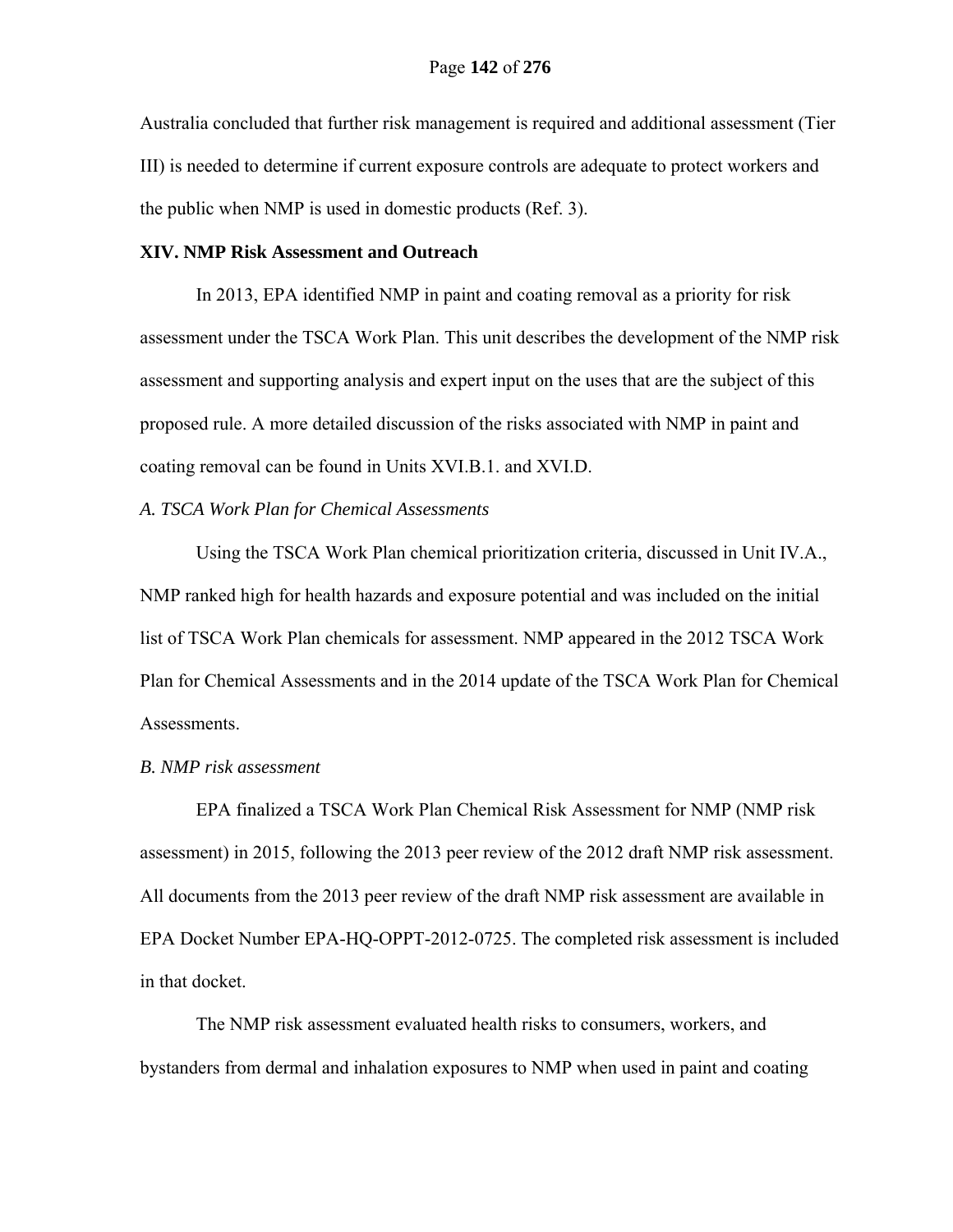removal (Ref. 3). EPA assumes workers and consumers would be adults of both sexes 16 years and older, including pregnant women. EPA assumes bystanders in residential settings would be individuals of any age group (e.g., children, adults, and the elderly) nearby during product application. During scoping and problem formulation for the risk assessment, EPA focused on occupational and consumer paint and coating removal because of high NMP content in products and potential high exposure to workers and consumers. EPA selected these uses for the NMP risk assessment because they were expected to involve frequent or routine use of NMP in high concentrations and/or have high potential for human exposure (Ref. 3). However, this does not mean that EPA determined that other uses not included in the NMP risk assessment present low risk.

The NMP risk assessment characterized human health effects associated with paint removal with NMP. Based on the physical-chemical properties of NMP and the paint stripping use scenarios described in the assessment, EPA views dermal exposure as the predominant route of exposure to NMP during paint removal, including absorption of vaporthrough-skin.

The NMP risk assessment identified developmental risks of concern following acute (short-term) and chronic (repeated) exposures for workers conducting paint removal with NMP. Specifically, these developmental effects include increased fetal resorptions (fetal death) from acute exposures and decreased fetal body weight from chronic exposures (Ref. 3). EPA identified acute risks of concern for consumers using NMP for paint and coating removal in the more complete array of scenarios described in the supplemental analyses, which used the same modeling methods as the risk assessment (Refs. 75 and 76).

Margins of exposure (MOEs) were used in the risk assessment and supplemental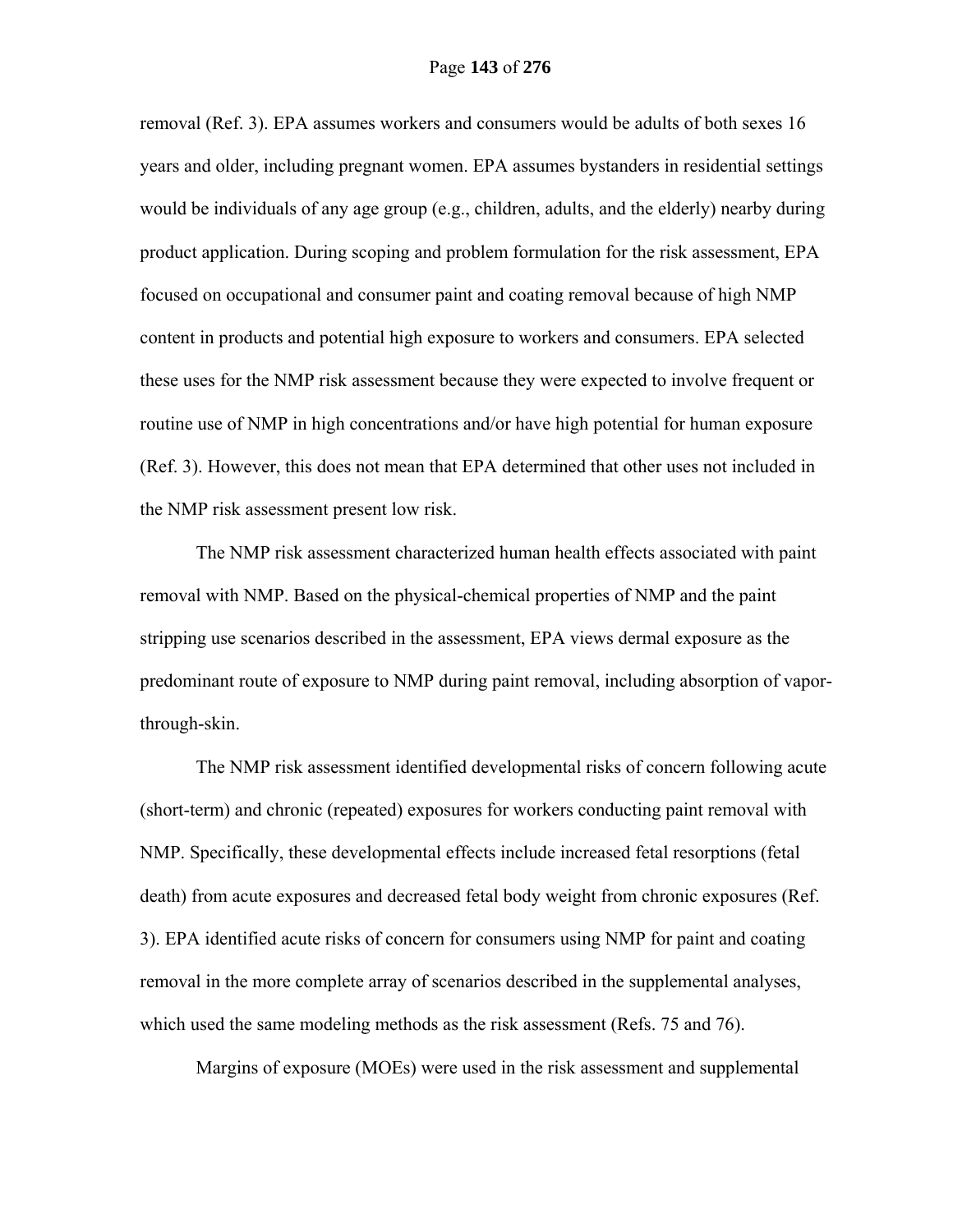## Page **144** of **276**

analyses to estimate non-cancer risks for acute and chronic exposures. For an explanation of MOEs, see Unit IV.B. For NMP, EPA identified acute or chronic non-cancer risks of concern if the MOE estimates were less than the benchmark MOE of 30 (Ref. 3). The health endpoint used for the benchmark MOE for acute exposure to NMP is fetal death; the health endpoint used for the benchmark MOE for chronic exposure to NMP is decreased infant birth weight. These are the most sensitive adverse health effects from exposure to NMP.

The NMP risk assessment and supplemental analyses estimated acute risks of fetal death for consumers from the use of paint and coating removers containing NMP, and acute and chronic non-cancer risks of decreased infant birth weight for workers from the use of paint and coating removers containing NMP. Exposure scenarios with MOEs below the benchmark MOE present risks of concern. Typically, non-cancer adverse effects are more likely to result from exposure scenarios with MOEs multiple orders of magnitude below the benchmark MOE. For non-cancer effects, EPA estimated exposures that are significantly larger than the point of departure (Ref. 3). Specifically, the assessment identified risks of fetal death from acute exposures of:

• Four or fewer hours per day, when gloves were not used.

 • Greater than 4 hours per day, and risks were not mitigated by personal protective equipment such as respirators or gloves.

The assessment identified risks of decreased infant birth weight from chronic (repeated) exposures of:

• Four or fewer hours per day, when gloves were not used.

 • Greater than 4 hours per day, and risks were not mitigated by personal protective equipment such as respirators or gloves.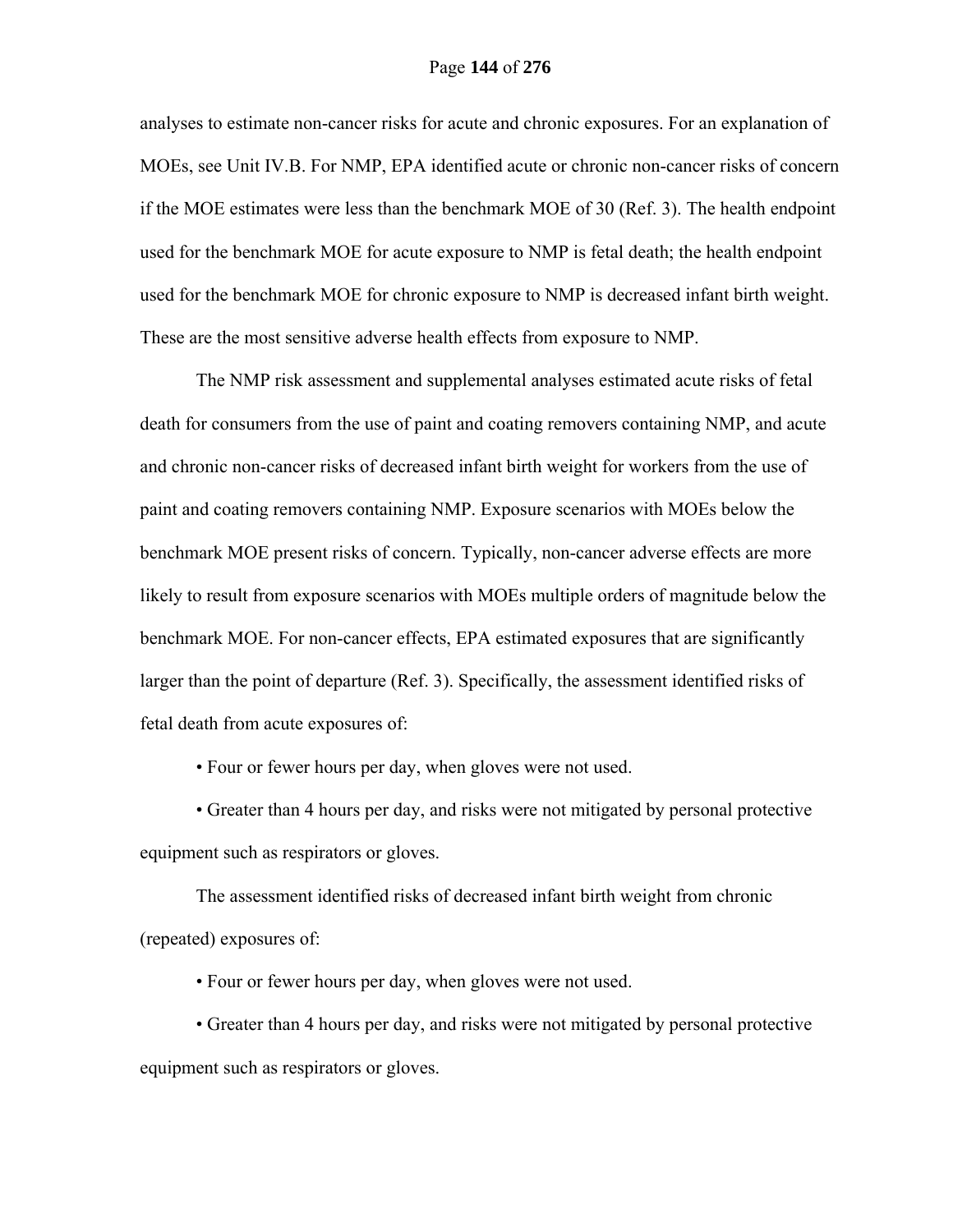• Over the course of a work-week (5 days)

Given the risks identified in the NMP risk assessment, the agency undertook further analysis to consider whether that use of NMP in paint and coating removal poses an unreasonable risk.

## *C. Supplemental analysis consistent with the NMP risk assessment*

Following the NMP risk assessment, EPA conducted supplemental analyses to inform risk management and to expand on the consumer exposure scenarios. These analyses are consistent with the scope of the NMP risk assessment and were based on the peer-reviewed methodology used in the NMP risk assessment. They included identification of baseline and central tendency exposure scenarios, impacts of reduced NMP content in paint removers, addition of local exhaust ventilation (LEV), use of personally protective equipment (PPE), and methods of monitoring to ascertain workplace exposures. The results of EPA's analyses are available in this rulemaking docket (Refs. 37, 75, and 76). Prior to promulgation of the final rule, EPA will peer review the "Recommendation for an Existing Chemical Exposure Limit (ECEL) for Occupational Use of NMP and Workplace Air Monitoring Methods for NMP," "Respirator and Glove Specifications for Workers and Consumers Exposed to Nmethylpyrrolidone (NMP) in Paint and Coating Removal and Estimated Fractions of Worker Population Vulnerable to the Acute Health Effect," and "Supplemental Consumer Exposure and Risk Estimation Technical Report for NMP in Paint and Coating Removal" (Refs. 37, 75, and 76).

# *D. Outreach*

In addition to the consultations described in Unit XXIII., EPA initiated discussions with experts on and users of paint removers (Ref. 22). For more information on these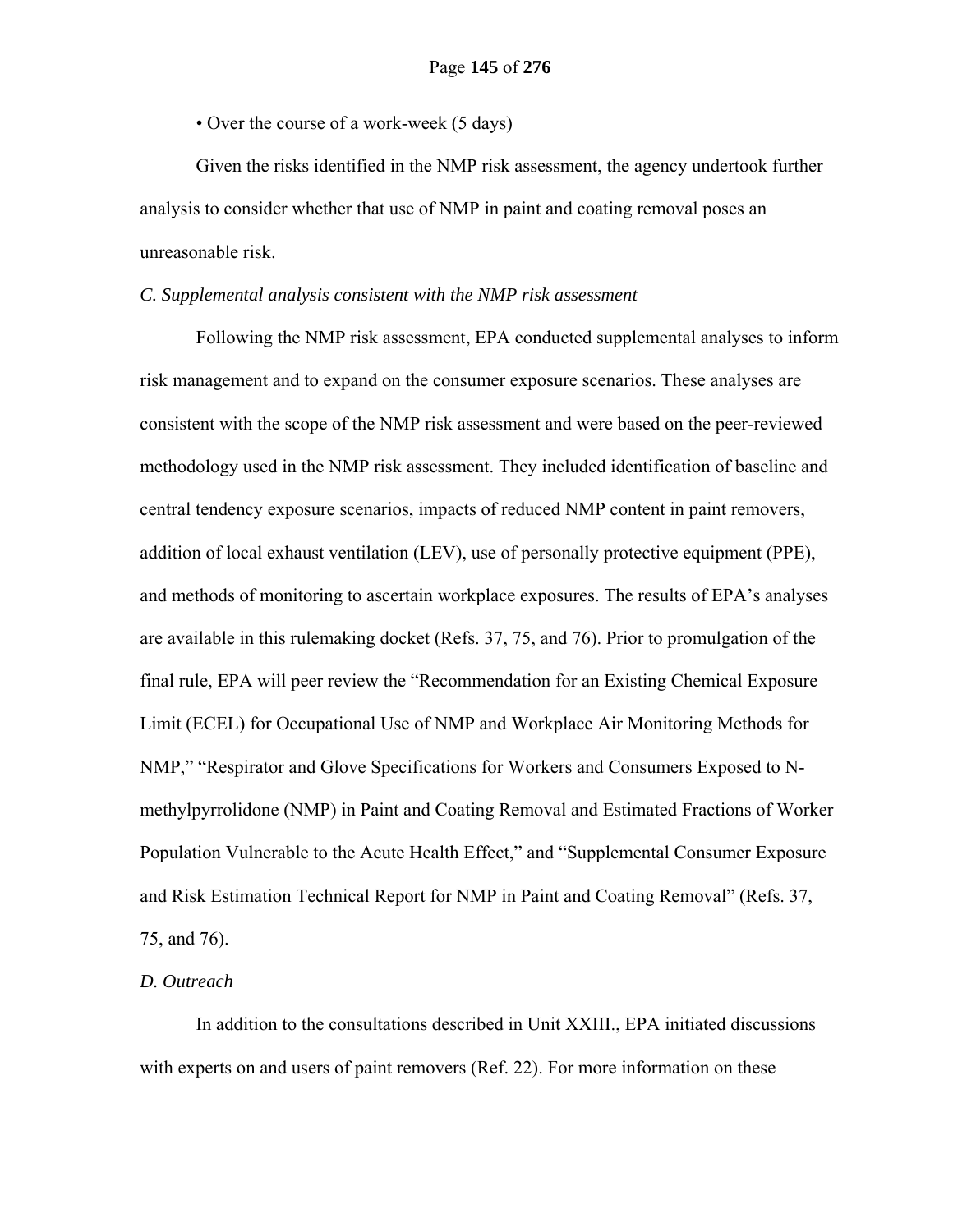discussions, see Unit IV.D.

### **XV. Regulatory Approach for NMP in Paint and Coating Removal**

*A. TSCA section 6(a) unreasonable risk analysis* 

Under TSCA section 6(a), if the Administrator determines that a chemical substance presents an unreasonable risk of injury to health or the environment, without consideration of costs or other non-risk factors, including an unreasonable risk to a potentially exposed or susceptible subpopulation identified as relevant to EPA's risk evaluation, under the conditions of use, EPA must by rule apply one or more requirements to the extent necessary so that the chemical substance no longer presents such risk.

The TSCA section 6(a) requirements can include one or more, or a combination of, the following actions:

• Prohibit or otherwise restrict the manufacturing, processing, or distribution in commerce of such substances  $(\S6(a)(1))$ .

• Prohibit or otherwise restrict the manufacturing, processing, or distribution in commerce of such substances for particular uses or for uses in excess of a specified concentration  $(\S6(a)(2))$ .

• Require minimum warning labels and instructions (§6(a)(3)).

• Require record keeping or testing  $(\S6(a)(4))$ .

• Prohibit or regulate any manner or method of commercial use  $(\S6(a)(5))$ .

• Prohibit or otherwise regulate any manner or method of disposal  $(\S6(a)(6))$ .

• Direct manufacturers and processors to give notice of the determination to

distributors and the public and replace or repurchase substances  $(\S6(a)(7))$ .

EPA analyzed a wide range of regulatory options under section 6(a) for each use in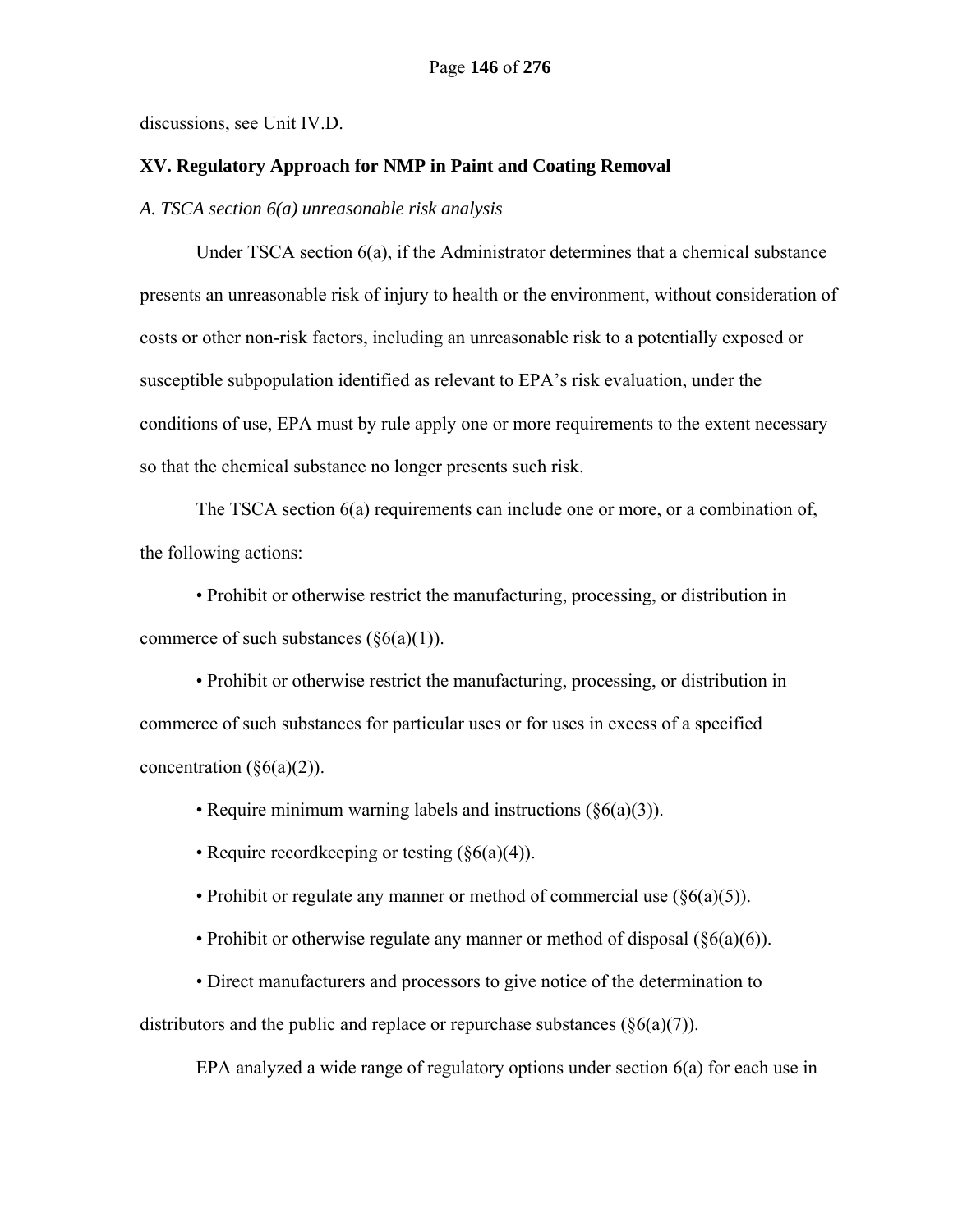order to select the proposed regulatory approach (Refs. 23 and 24). For each use, EPA considered whether a regulatory option (or combination of options) would address the unreasonable risk so that it no longer presents such risk. To do so, EPA initially analyzed whether the regulatory options could reduce risks to levels below those of concern, based on EPA's technical analysis of exposure scenarios.

After the technical analysis, which represents EPA's assessment of the potential for the regulatory options to achieve risk benchmarks based on analysis of exposure scenarios, EPA then considered how reliably the regulatory options would actually reach these benchmarks. For the purposes of this proposal, EPA found that an option addressed the risk so that it was no longer unreasonable if the option could achieve the benchmark MOE or cancer benchmark for the most sensitive endpoint. In considering whether a regulatory option would ensure the chemical no longer presents the unreasonable risk, EPA considered whether the option could be realistically implemented or whether there were practical limitations on how well the option would mitigate the risks in relation to the benchmarks, as well as whether the option's protectiveness was impacted by environmental justice or children's health concerns.

# *B. TSCA Section 6(c)(2) Considerations*

As noted previously, TSCA section  $6(c)(2)$  requires EPA to consider and publish a statement based on reasonably available information with respect to the:

• Health effects of the chemical substance or mixture (in this case, NMP) and the magnitude of human exposure to NMP;

• Environmental effects of NMP and the magnitude of exposure of the environment to NMP;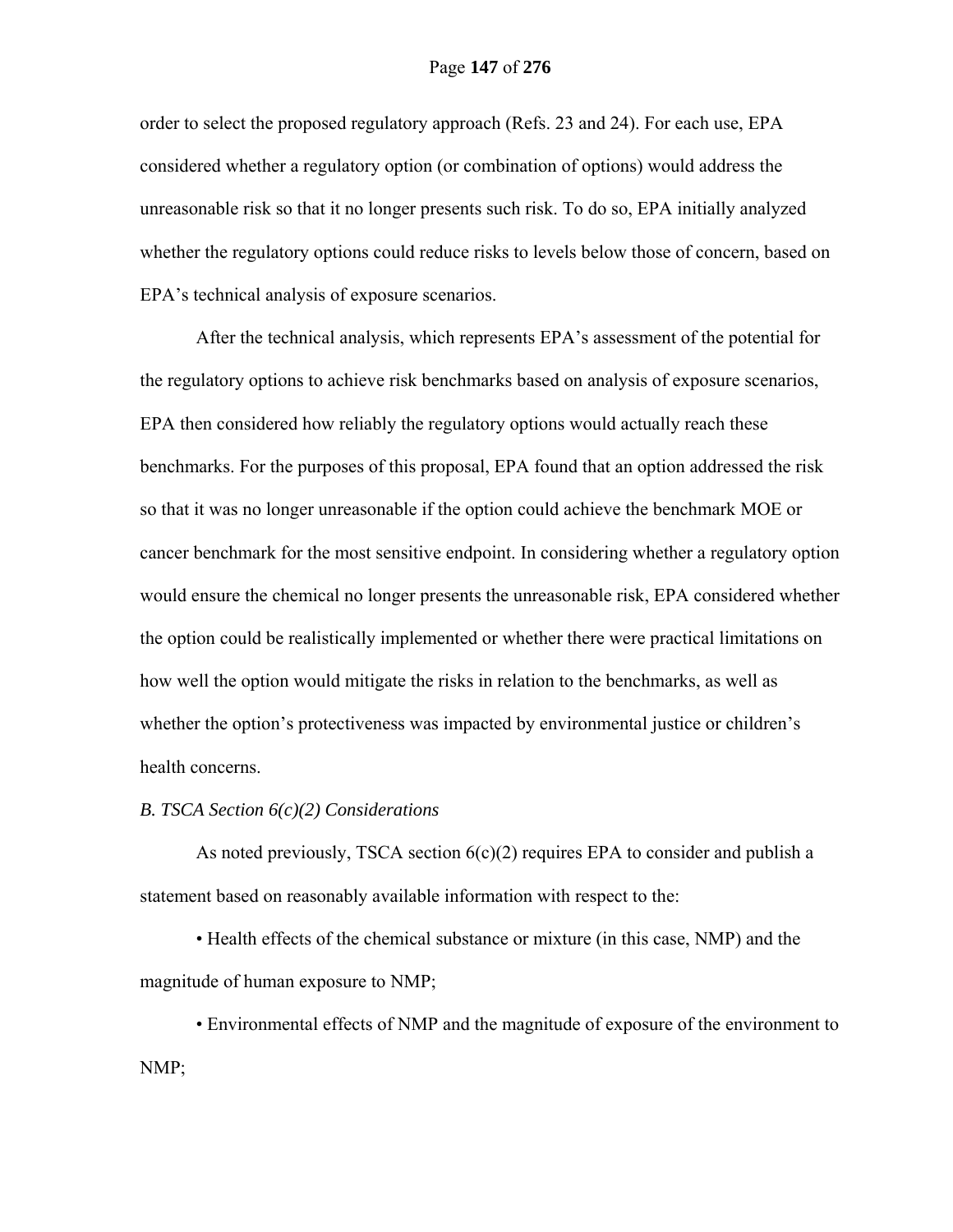• Benefits of NMP for various uses;

• Reasonably ascertainable economic consequences of the rule, including: The likely effect of the rule on the national economy, small business, technological innovation, the environment, and public health; the costs and benefits of the proposed and final rule and of the one or more primary alternatives that EPA considered; and the cost-effectiveness of the proposed rule and of the one or more primary alternatives that EPA considered.

In addition, in selecting among prohibitions and other restrictions available under TSCA section 6(a), EPA must factor in, to the extent practicable, these considerations. Further, in deciding whether to prohibit or restrict in a manner that substantially prevents a specific condition of use of a chemical substance or mixture, and in setting an appropriate transition period for such action, EPA must also consider, to the extent practicable, whether technically and economically feasible alternatives that benefit health or the environment will be reasonably available as a substitute when the proposed prohibition or other restriction takes effect.

EPA's analysis of health effects and magnitude of exposure to NMP can be found in Units XIV.B., XVI.B. and XVI.C., which discuss the NMP risk assessment and EPA's regulatory assessment of the use of NMP in paint and coating removal. A discussion of the environmental effects of NMP is in Unit XII.D.

With respect to the costs and benefits of this proposal and the alternatives EPA considered, as well as the impacts on small businesses, the full analysis is presented in the Economic Analysis (Ref. 4). The regulatory options and consideration of TSCA section 6(c)(2) factors are discussed in more detail in Unit V for methylene chloride in paint and coating removal and in Unit XV. for NMP in paint and coating removal.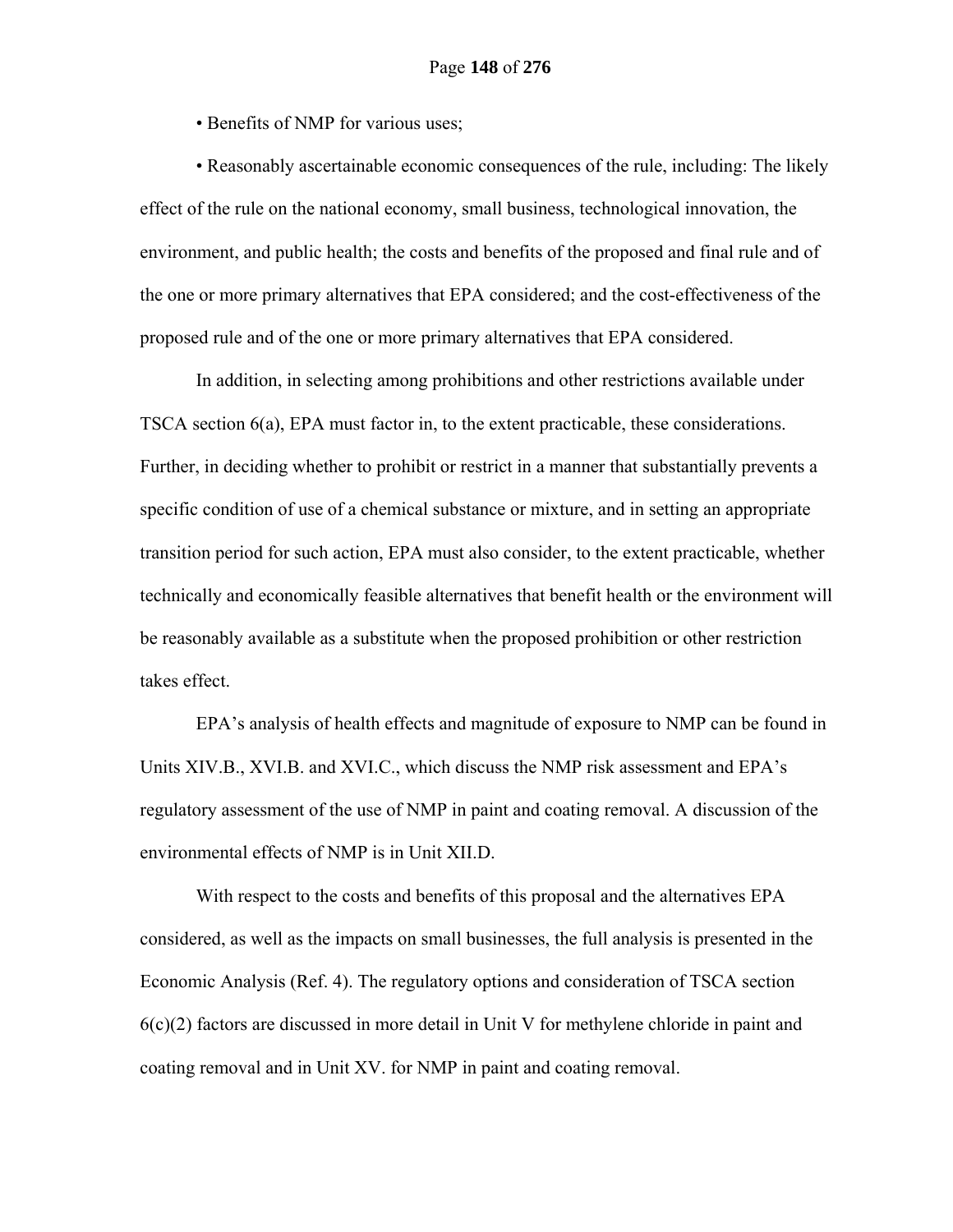To the extent information was reasonably available, EPA considered the benefits realized from risk reductions (including monetized benefits, non-monetized quantified benefits, and qualitative benefits), offsets to benefits from countervailing risks (e.g., residual risk risks from chemical substitutions and alternative practices), the relative risk for environmental justice populations and children and other potentially exposed or susceptible subpopulations (as compared to the general population), the cost of regulatory requirements for the various options, and the cost effectiveness of the proposed action and the one or more primary alternate regulatory options. A discussion of the benefits EPA considered can be found in Units XVI.C. and XVII.B. as well as in the Economic Analysis (Ref. 4).

EPA considered the estimated costs to regulated entities as well as the cost to administer and enforce the options. For example, an option that includes use of a respirator would include inspections to evaluate compliance with all elements of a respiratory protection program (Ref. 25). In understanding the burden, EPA took into account the reasonably available information about the functionality and performance efficacy of the regulatory options and the ability to implement the use of chemical substitutes or other alternatives. Reasonably available information included the existence of other Federal, state, or international regulatory requirements associated with each of the regulatory options as well as the commercial history for the options. A discussion of the costs EPA considered and a discussion of the cost-effectiveness of the proposal and the primary alternate regulatory options that EPA considered is in Units XVI.E. and XVII.A. In addition, a discussion of the impacts on small businesses is in Unit XXIII. and in the Initial Regulatory Flexibility Analysis and Report from the Small Business Advocacy Review Panel (Refs. 26 and 27).

With respect to the anticipated effects of this proposal on the national economy, EPA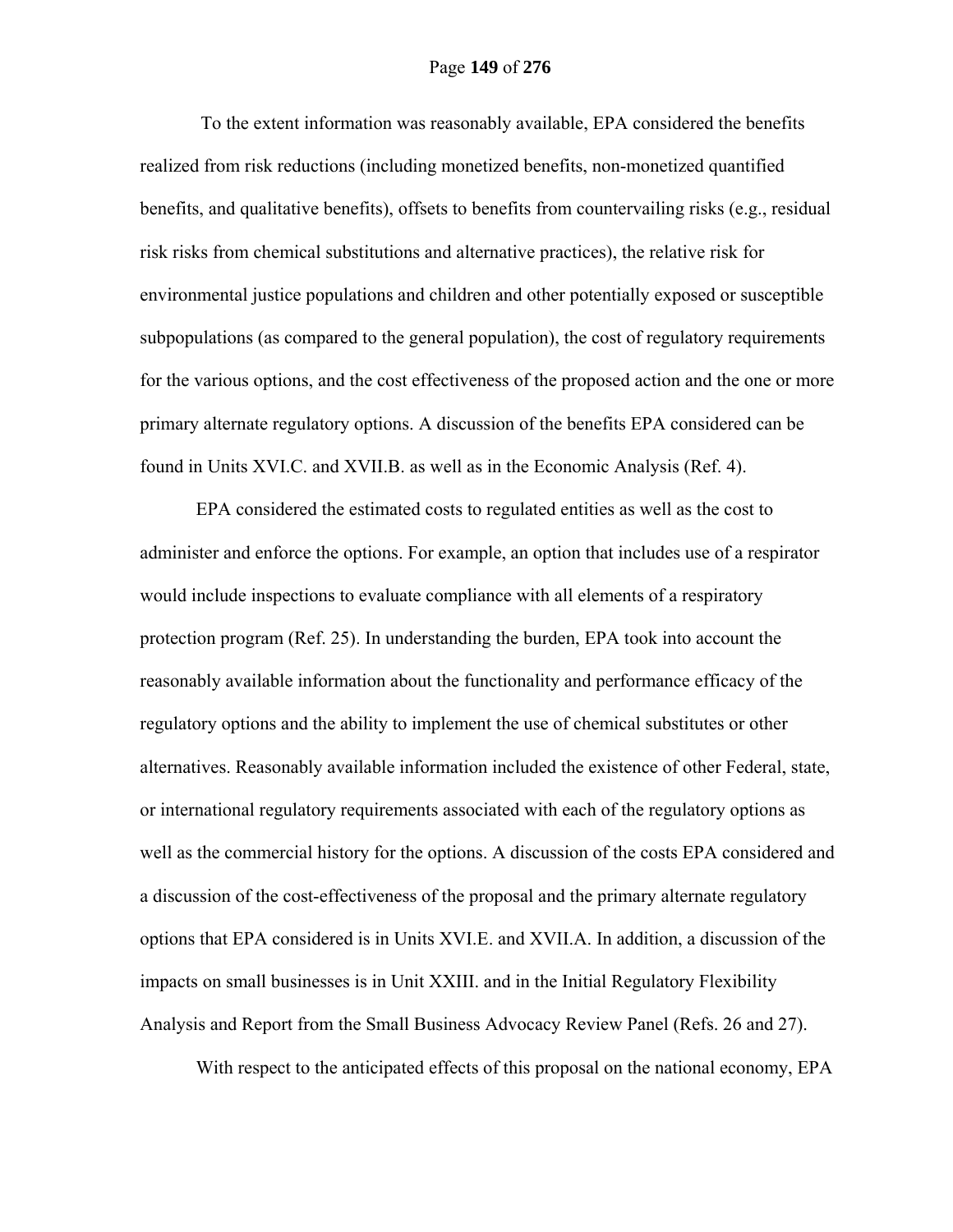considered the number of businesses and workers that would be affected and the costs and benefits to those businesses and workers. In addition, EPA considered the employment impacts of this proposal, as discussed in the Economic Analysis (Ref. 4). EPA found that the direction of change in employment is uncertain, but EPA expects the short term and longerterm employment effects to be small.

The benefits of NMP in paint and coating removal are discussed in Unit XVI.A., along with the availability of alternatives. The dates that the proposed restrictions would take effect are discussed in Unit XX. The availability of alternatives to methylene chloride in paint and coating removal on those dates is discussed in Unit XVI.D.

Finally, with respect to this proposal's effect on technological innovation, EPA expects this action to spur innovation, not hinder it. An impending prohibition on this use of NMP is likely to increase demand for alternatives, which EPA expects would result in the development of new alternatives. See section 9.3 in the Economic Analysis (Ref. 4)

# *C. Regulatory options receiving limited evaluation*

EPA analyzed a wide range of regulatory options under TSCA section 6(a). There are a range of regulatory options under TSCA; only those pertaining to these risks were evaluated in detail. An overview of the regulatory options not evaluated in detail follows.

First, EPA reasoned that the TSCA section 6(a)(1) regulatory option to prohibit the manufacture, processing or distribution in commerce of NMP or limit the amount of NMP which may be manufactured, processed or distributed in commerce is not applicable because EPA is not proposing to ban or limit the manufacture, processing or distribution in commerce of NMP for uses other than paint and coating removal.

In addition, EPA reasoned that the TSCA section  $6(a)(6)$  regulatory option to prohibit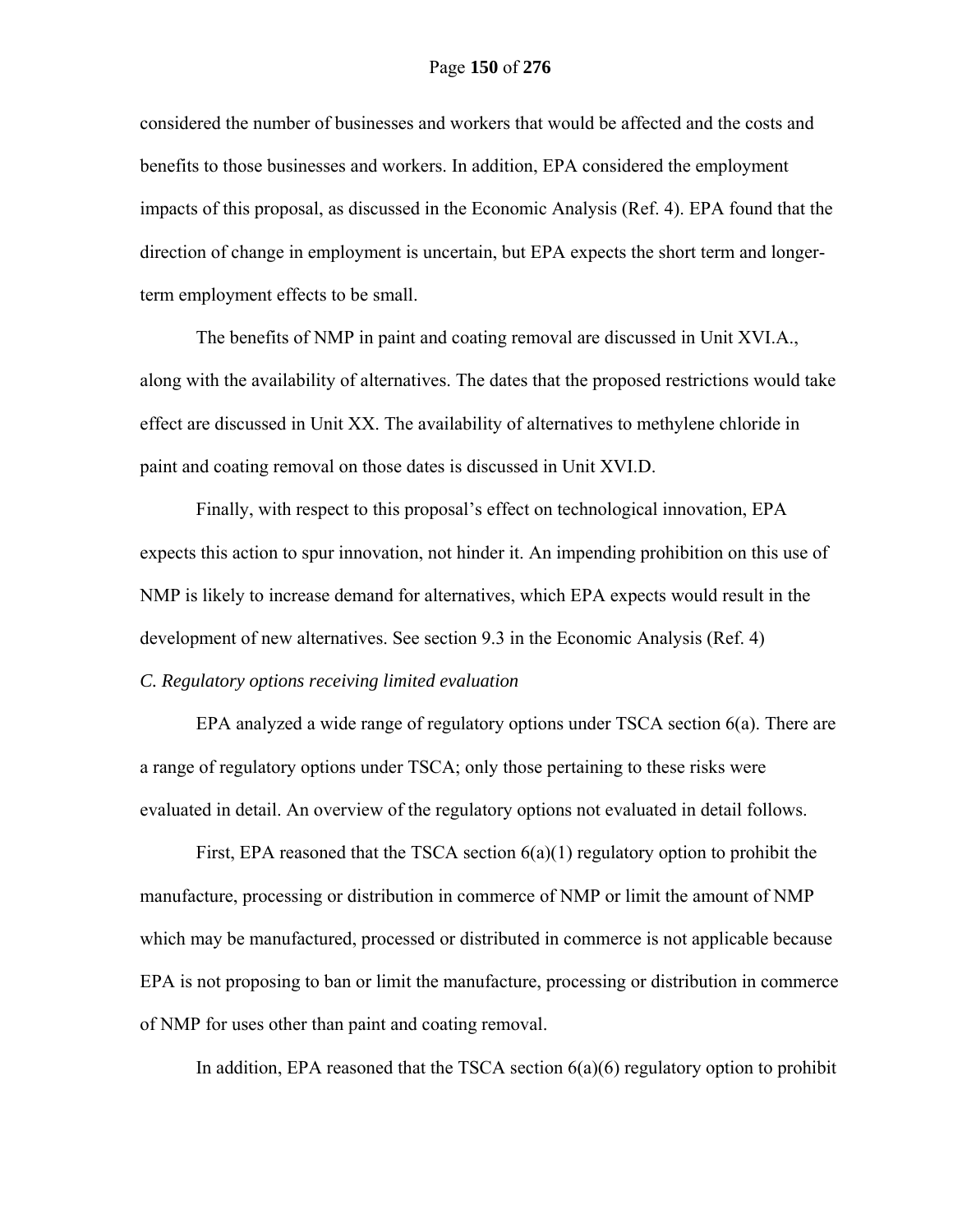or otherwise regulate any manner or method of disposal of the chemical is not applicable since EPA did not assess risks associated with NMP disposal.

 Another option EPA evaluated would be to only require warning labels and instructions on paint and coating removal products containing NMP, pursuant to section  $6(a)(3)$  (Ref. 30). EPA reasoned that warning labels and instructions alone could not mitigate the risks as necessary so that NMP no longer presents an unreasonable risk (either to users in the general population or to users who are women of childbearing age). For a further discussion of why EPA believes that labeling alone will not effectively mitigate the unreasonable risks, see Unit V.C. EPA's general observations about labeling, described in that unit, are also applicable in the case of NMP. Specifically regarding NMP, effective personal protection resulting in risk reduction would require not only the appropriate donning and doffing of specialized gloves that are not easily available to consumers, but also identification of which type of glove is protective against particular formulations of paint and coating removal products containing NMP (Ref. 75). Any labeling aiming to reduce risks to consumer or commercial users of these products would need to sufficiently and clearly explain this, and would still leave the user with the problem of obtaining and properly using the appropriate gloves and (in the case of commercial users or consumers using the product for several days at a time) the appropriate respirator. With respect to consumer risks in particular, a label on a product that is easily available to consumers, that directs the user to obtain and use safety equipment that is not easily available to consumers, is especially unlikely to be correctly followed.

A regulatory option receiving limited evaluation was a training and certification program for commercial paint and coating removers, similar to the certification process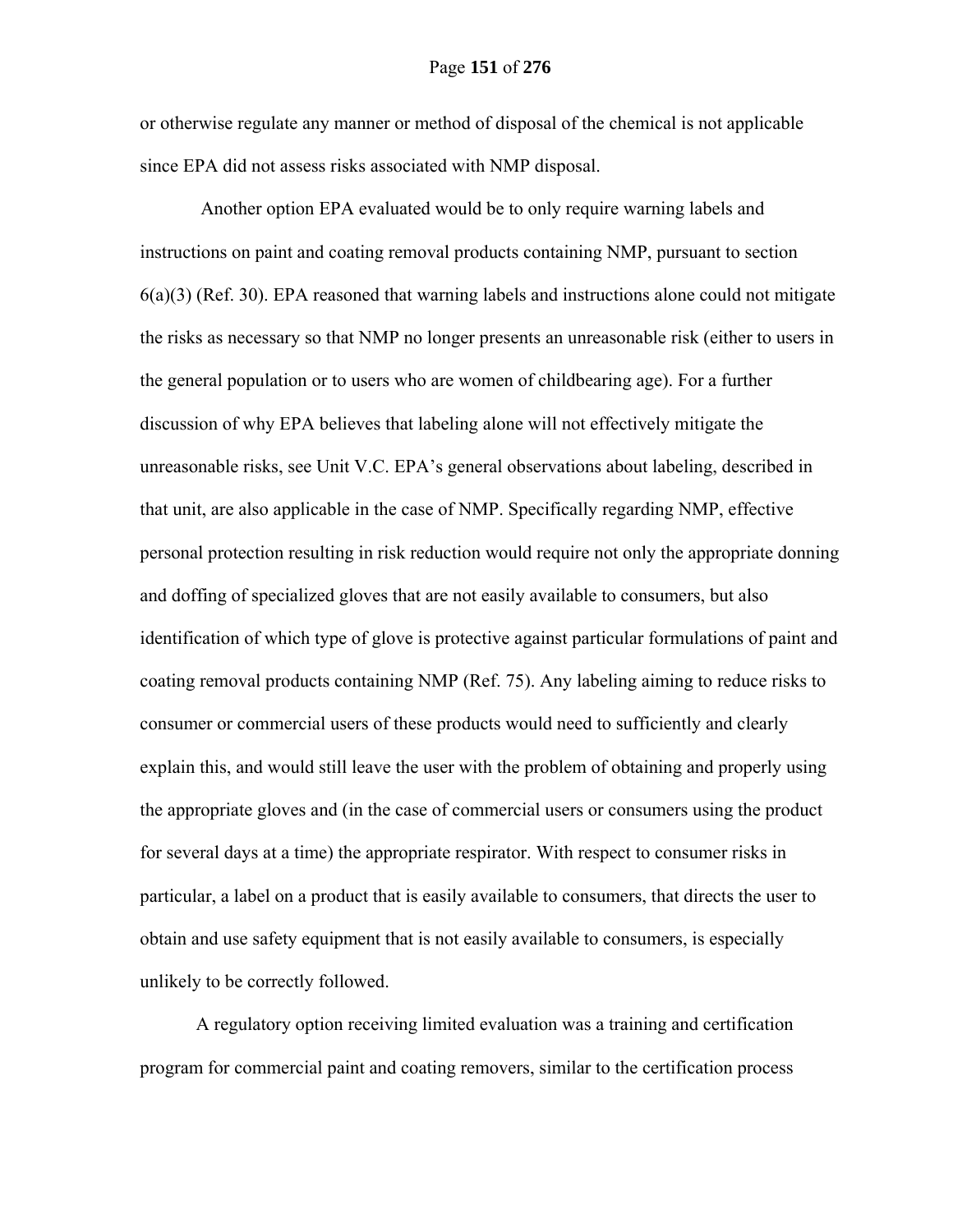required under EPA's Lead Renovation, Repair, and Painting Rule (73 FR 21692, April 22, 2008). This option was recommended by the small entity representatives as part of the SBAR process (Ref. 27). EPA considered this option as an approach to reducing risks from NMP in paint and coating removal. However, unlike the process for training and certification of commercial workers required under the Lead Renovation, Repair, and Paint Rule, effective risk reduction from commercial use of NMP for paint and coating removal would require additional regulation of distributors of these products. When considering this approach, given the Agency's experience with the training and certification program under the Lead Renovation, Repair, and Paint Rule, EPA viewed the costs and challenges involved in regulating distributors and ensuring that only trained and certified commercial users are able to access these paint and coating removal products as a significant limitation for this approach. EPA seeks public comment on the feasibility of such a program and its potential to reduce risks of exposure to NMP for workers so that those risks are no longer unreasonable.

#### **XVI. Regulatory Assessment of NMP in Paint and Coating Removal**

This unit describes the current use of NMP in paint and coating removal, the unreasonable risks presented by this use, and how EPA identified which regulatory options reduce the risks so that they are no longer unreasonable.

## *A. NMP in Paint and Coating Removal*

As described previously in Units I.A. and VI.B., paint and coating removal, also referred to as paint stripping, is the process of removing paint or other coatings from a surface of a substrate, such as an object or structure (Ref. 3). More information on specific techniques for paint removal in each industry and by consumers are in the NMP risk assessment and supplemental materials (Refs. 3, 75, and 76).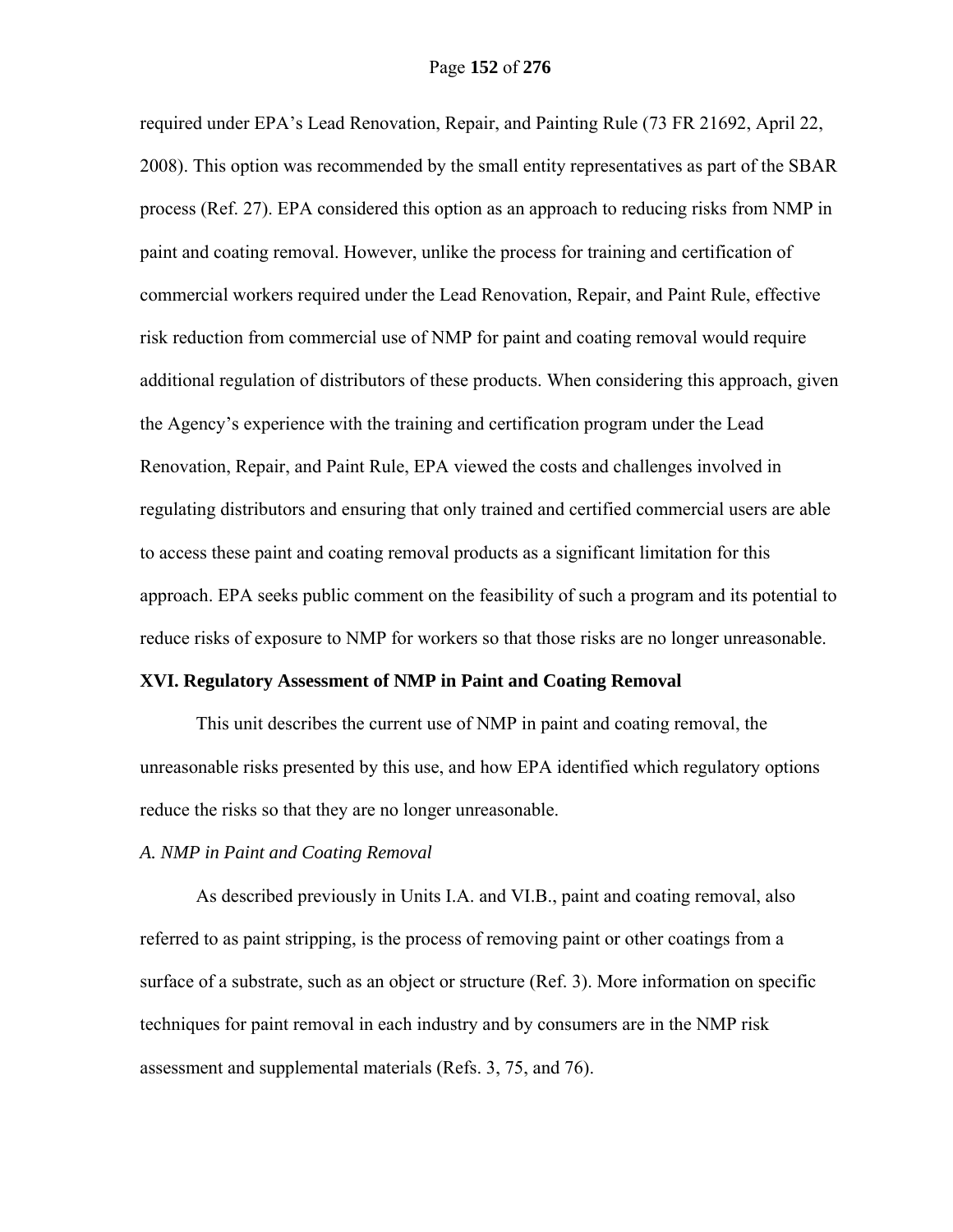Chemical products for paint and coating removal are used across several industries as well as by consumers or hobbyists, and products intended for one type of use – such as aircraft renovation – have been used in other situations, such as bathtub refinishing (Refs. 11, 32, and 33). There are no restrictions on using products intended for one specific type of paint removal project in a different setting. Additionally, consumers face no restrictions when using products intended for or marketed to professional users.

EPA has identified 64 different products for paint and coating removal that contain NMP, formulated by 21 different firms. This is approximately 59% of the total number of paint and coating removal products EPA identified (109 products) (Ref. 34). Though the number of workers and consumers exposed to NMP during paint and coating removal is uncertain, EPA has several estimates based on industry data. As described in Unit VI.B., commercial uses include automotive refinishing, furniture refinishing, art conservation and restoration, pleasure craft building and repair, aircraft paint removal, graffiti removal, bathtub refinishing, and renovations in residences or other buildings. As described in more detail in the Economic Analysis, EPA estimates that 30,300 workers annually are exposed to NMP during paint and coating removal activities (Ref. 4).

Consumer use of NMP in paint and coating removal is similar to commercial use, but occurs in consumer settings, such as homes, workshops, basements, garages, and outdoors. Paint and coating removal products containing NMP are the same as those used in many commercial settings, and the process consumers use is similar to commercial methods of brushing or spraying on the paint and coating removal product, allowing time to pass for the product to penetrate the coating, and then scraping the loosened coating from the surface.

When consumers interested in DIY paint and coating removal choose to use chemical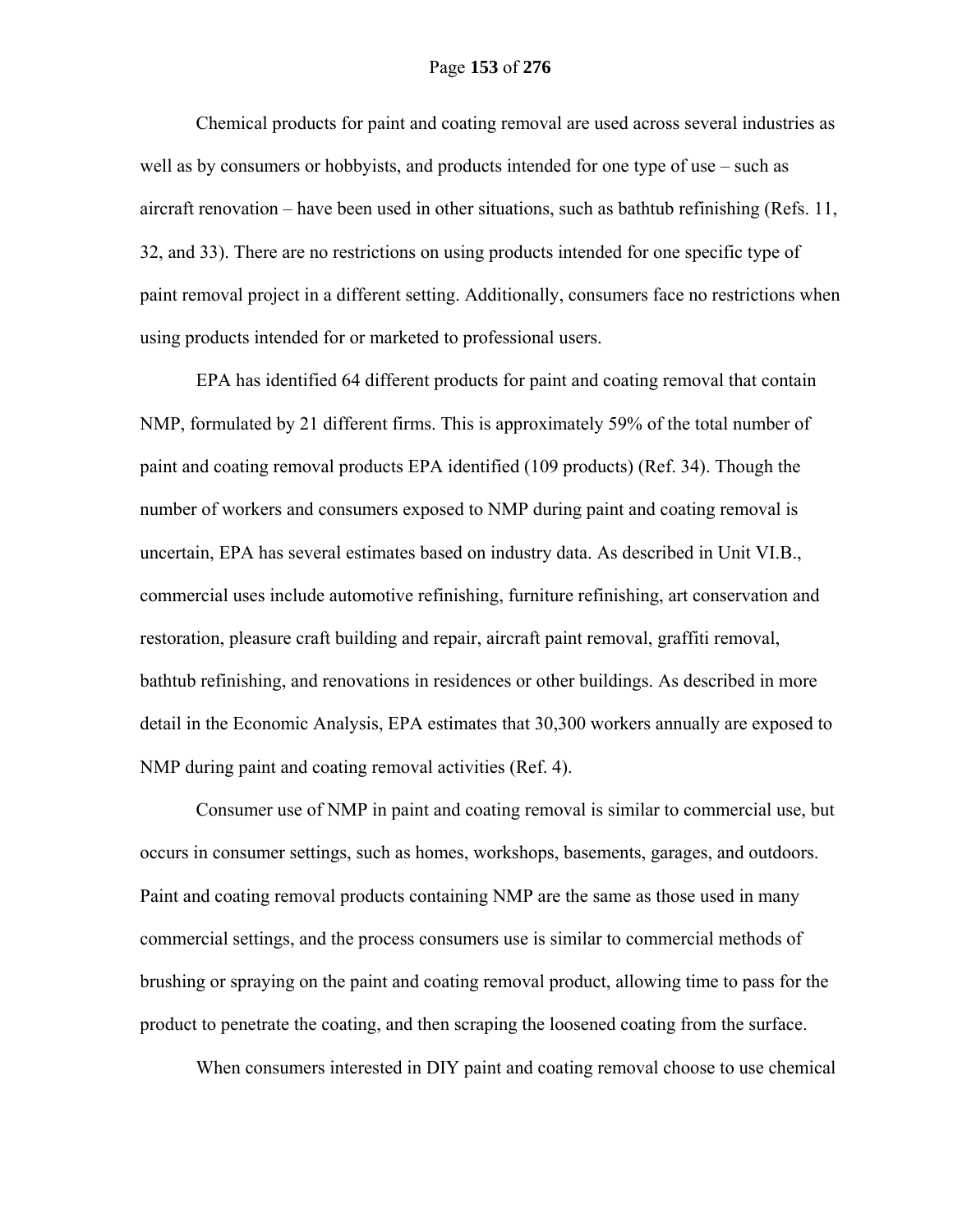paint removers (Ref. 77), they frequently receive advice to use products that contain NMP, without any reference to the risks presented by NMP or even solvents in general (Refs. 78 and 79). Manufacturers and retailers of paint and coating removal products containing NMP frequently sell them to consumers in small containers with marketing language or labeling that state they are biodegradable, 'plant-based', or contain 'no harsh fumes' and implies they are 'green' or 'safe' (Ref. 35). Products containing NMP are not required to be labeled with that information or any information about personal protection or risk reduction. These products are frequently sold at home improvement retailers or automotive supply stores that sell products to consumers as well as professional users (Ref. 35). Additionally, due to the wide availability of products available on the Internet and through various additional suppliers that serve commercial and consumer customers, consumers are able to purchase a variety of paint and coating removal products containing NMP. EPA estimates that the majority of users of paint and coating removal products containing NMP are consumers, rather than occupational users. EPA estimates that approximately 732,000 consumers annually use paint removal products containing NMP (Ref. 4).

# *B. Analysis of regulatory options*

In this section, EPA explains how it evaluated whether the regulatory options considered would address the unreasonable risks presented by the use of NMP in paint and coating removal. First, EPA characterizes the unreasonable risks associated with the current use of NMP in paint and coating removal. Then, EPA describes its initial analysis of which regulatory options have the potential to achieve non-cancer benchmarks. Lastly, this section evaluates how well those regulatory options would address the unreasonable risk in practice.

1. *Risks associated with the current use. a. General impacts.* The NMP risk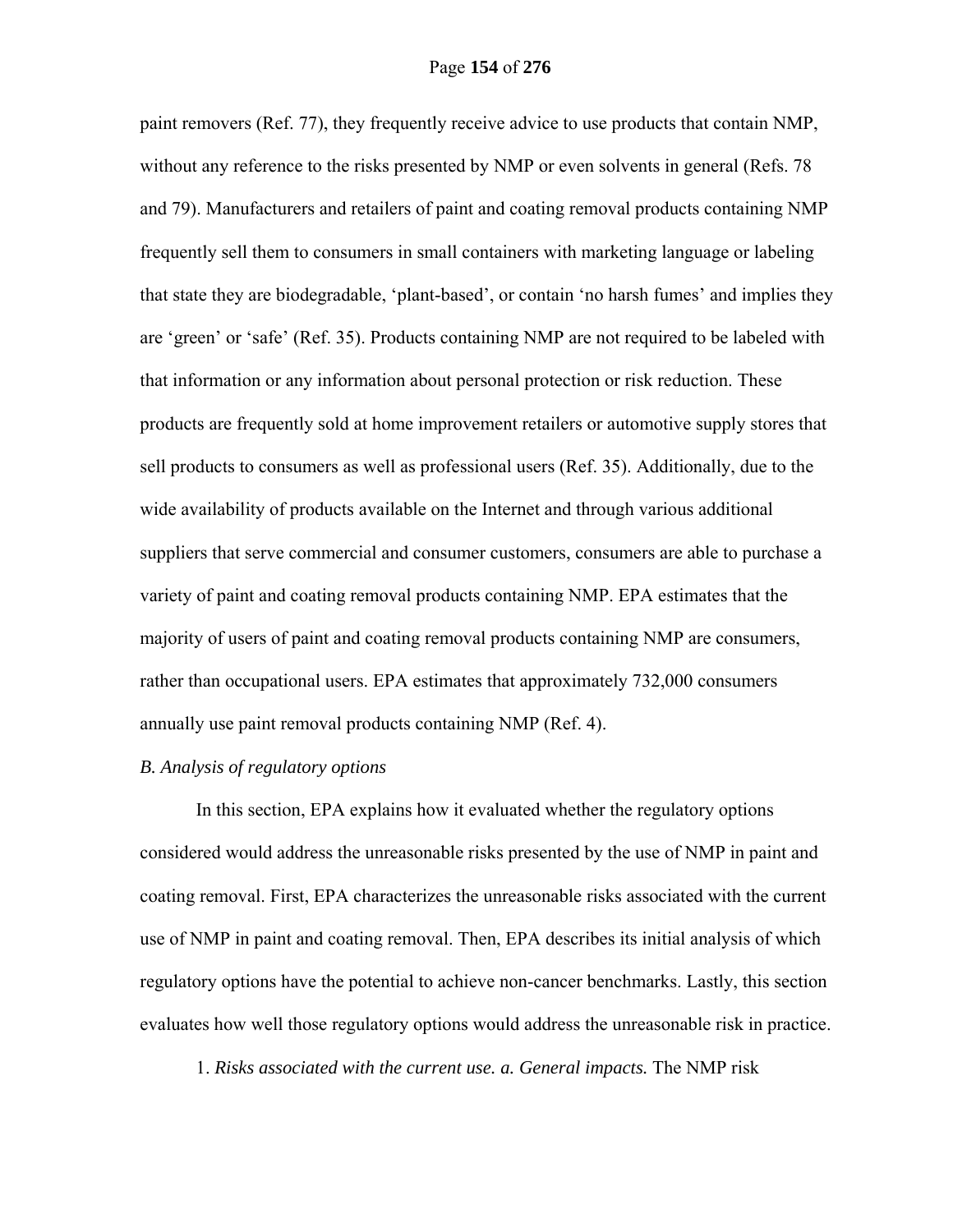assessment and additional supplemental analyses identified acute and chronic risks for consumers and commercial users of paint and coating removal products containing NMP following exposure through dermal contact, inhalation, and vapor-through-skin (Refs. 3, 75, and 76). EPA did not find risks for occupational or residential bystanders (individuals not using the paint and coating remover, but near someone who is). EPA estimates, having refined the numbers since the risk assessment that, annually, there are approximately 30,300 workers at 4,300 commercial operations conducting paint and coating removal with NMP, and approximately 732,000 consumers who use paint and coating removal products containing NMP each year (Ref. 4).

 *b. Impacts on minority and other populations.* While all consumers and workers using paint and coating removal products containing NMP would benefit from risk reduction, some populations are currently at disproportionate risk for the health effects associated with NMP in paint and coating removal. These are the same populations at disproportionate risk for the health effects associated with methylene chloride in paint and coating removal, and are described in Unit VI.C.1.b.

*c. Impacts on children.* EPA has concerns for effects on the developing fetus from acute and chronic worker and consumer maternal exposures to NMP. The risk estimates focus on the most susceptible life stages, which for NMP are women of childbearing age and their developing fetus. However, because women may not know that they are pregnant (Refs. 80 and 81) and short-term exposure to NMP may adversely impact fetal development during a single day or single week of exposure, the life stages of concern for risk assessment include all women of childbearing age (i.e., women between the ages of 16 and 49 years) and the developing fetus. The impacts to children derive from the pre-natal or maternal exposure;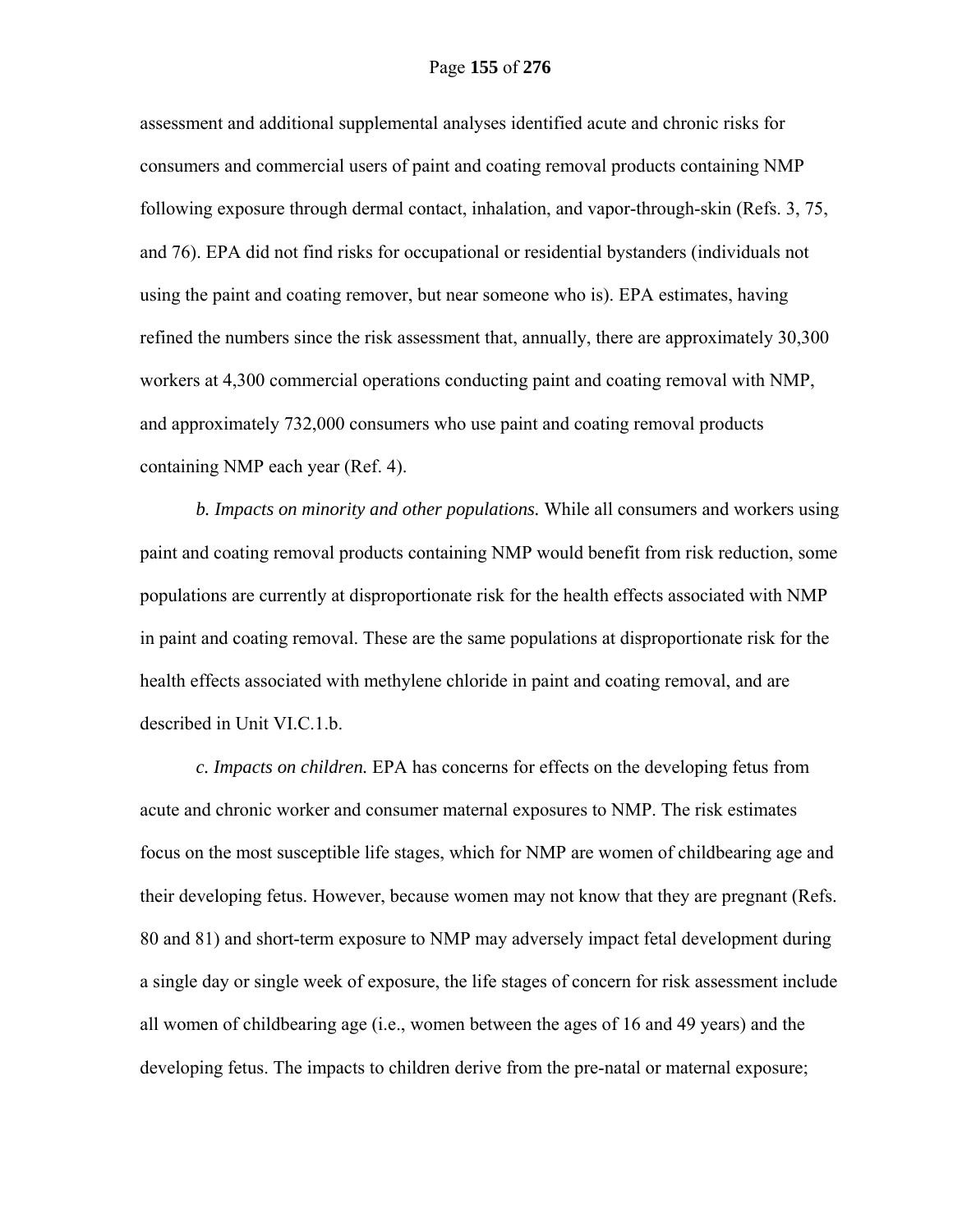these impacts include decreased fetal weight, decreased birth (post-natal) weight, and fetal death. Details on the impacts of these health effects are described in Unit XVI.C.

EPA assumed that consumer and commercial users would generally be adults of both sexes (16 years old and older, including women of childbearing age), although exposures by teenagers and even younger individuals may be possible in consumer settings. However, risk estimates focused on the most susceptible life stage, which are pregnant women and their developing fetus, because developmental toxicity is one of the most sensitive health effects associated with NMP exposure (Ref. 3).

*d. Exposures for this use.* Exposures assessed for this in the risk assessment and supplemental analyses use include acute and chronic (or repeat-dose) exposures by commercial workers and acute exposures by consumers engaging in paint and coating removal with NMP, as described in the NMP risk assessment and additional analyses (Refs. 3 and 76). The exposure pathways of interest included dermal contact, vapor-through-skin, and inhalation. Acute scenarios assumed one day, or up to eight hours, of exposure; chronic, or repeat-dose, scenarios assumed five days of exposure per week, or one work week, with up to eight hours per day of exposure (Refs. 3 and 76).

For exposures in commercial settings, EPA assessed exposure scenarios under which the worker was presumed to work on either an indoor project (such as work by professional contractors, furniture stripping and other settings) or an outdoor or semi-enclosed space (such as graffiti removal on the exterior of a building, outdoor escalator, or elevator).

In the NMP risk assessment, EPA developed six occupational user exposure scenarios for assessment. The following factors were considered in developing the exposure scenarios (Ref. 3):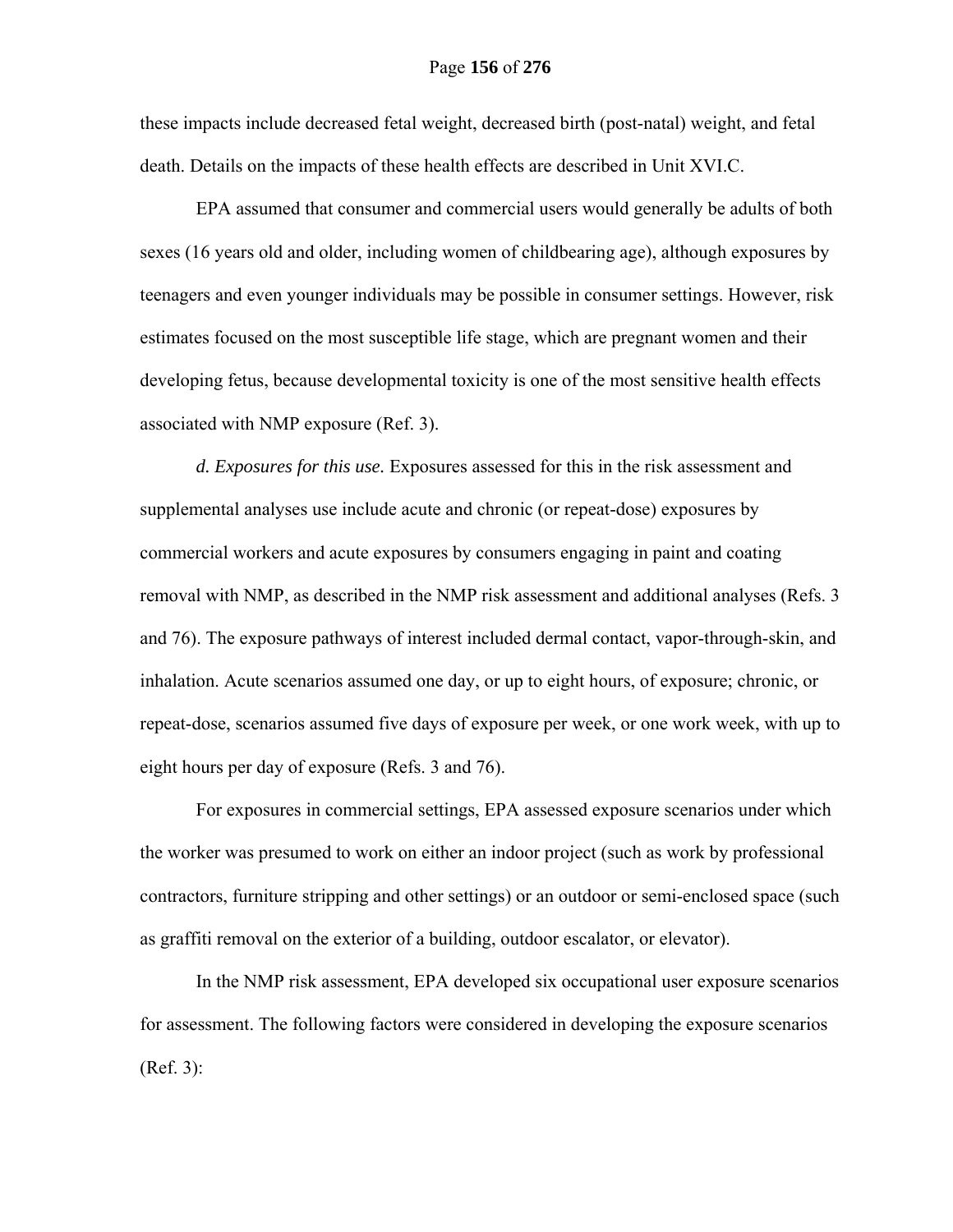• The weight fraction of NMP in the paint and coating removal product;

• Skin surface area of the worker in contact with the paint removal product; and

• Duration of contact (in hours) with the paint removal product.

Within each of the six workplace scenarios, EPA evaluated five permutations, by modifying the parameters of the scenario to include different combinations of personal protective equipment (PPE). These permutations were 1) respirator with assigned protection factor (APF) of 10, and gloves; 2) respirator APF 10 only; 3) gloves only; 4) neither respirator nor gloves; and 5) not directly using the product (nearby worker) (Ref. 3).

EPA used air concentration data and estimates found in literature sources to serve as inhalation exposure concentration inputs to the physiologically-based pharmacokinetic modeling for occupational exposures to NMP. This modeling was used to derive internal dose estimates for acute and chronic occupational exposures, and predicted absorption of liquid or vapor by the individual in the scenario when using the paint and coating removal product containing NMP (Ref. 3).

For consumer exposures, EPA assessed exposure scenarios under which the individual was presumed to work on one of several types of paint and coating removal projects (table and chairs, chest of drawers, or bathtub), with inputs reflecting that consumers do not reliably use personal protective equipment (effective gloves) or have access to engineering controls (e.g., ventilation fan). In each scenario, the consumer would be exposed via inhalation, dermal contact, and vapor-through-skin (Ref. 3).

EPA developed seven consumer exposure scenarios for the assessment. Similar to the worker exposure assessment, the following factors were considered in developing the exposure scenarios (Ref. 3):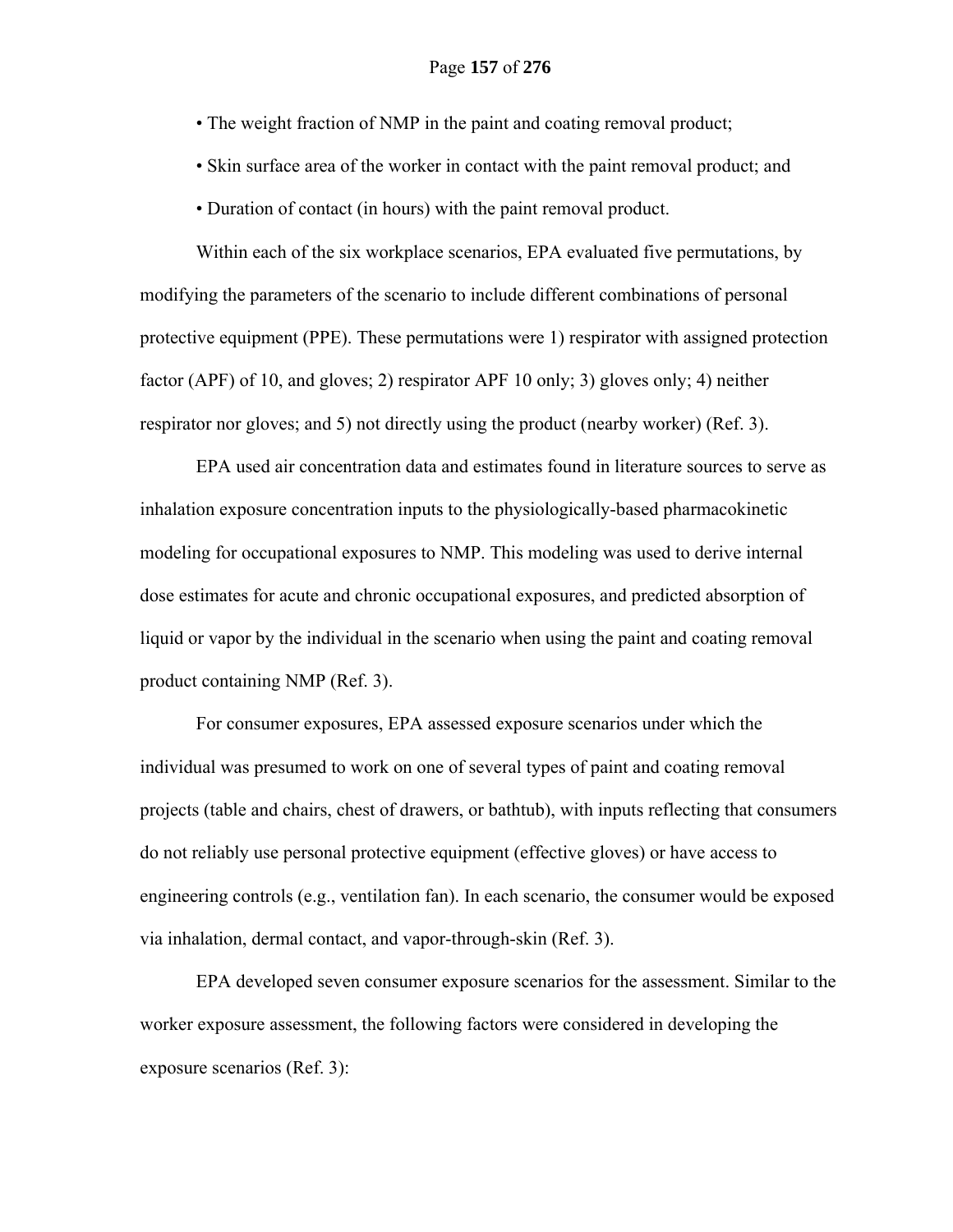• The type of application (i.e., brush-on or spray-on), weight fraction of NMP in the paint and coating removal product, application rate by the user, surface area of object from which the paint or coating was being removed, and emission rate of the chemical, which can affect the amount of NMP that ultimately is released to the indoor environment;

 • The location where the product is applied, which relates to exposure factors such as the room volume and its air exchange rate with outdoor air;

 • The house volume and air exchange rate, for reasons similar to those for the product use location; and

 • Precautionary behaviors such as opening windows in the application room, the user leaving the application room during the wait period, related changes to the air exchange rates, and the proximity of the user to the source of NMP emissions.

In the absence of representative air monitoring data for consumers using paint and coating removal products containing NMP, EPA used the Multi-Chamber Concentration and Exposure Model to estimate consumer inhalation exposure concentrations. The predicted air concentrations from the exposure modeling for users and non-users were inputs to the physiologically-based pharmacokinetic modeling software and used to define consumers' moment-by-moment air concentration inhaled and in contact with unobstructed skin. The parameters and data sources for the model are described in the NMP risk assessment (Ref. 3).

EPA's estimates of the exposures individuals experienced during the acute and chronic scenarios of commercial or consumer use of paint and coating removal products containing NMP were used to assess the risks of these uses of NMP. The full exposure estimates and risk findings are described in the NMP risk assessment; risk findings are also summarized in Unit XVI.B.1.a.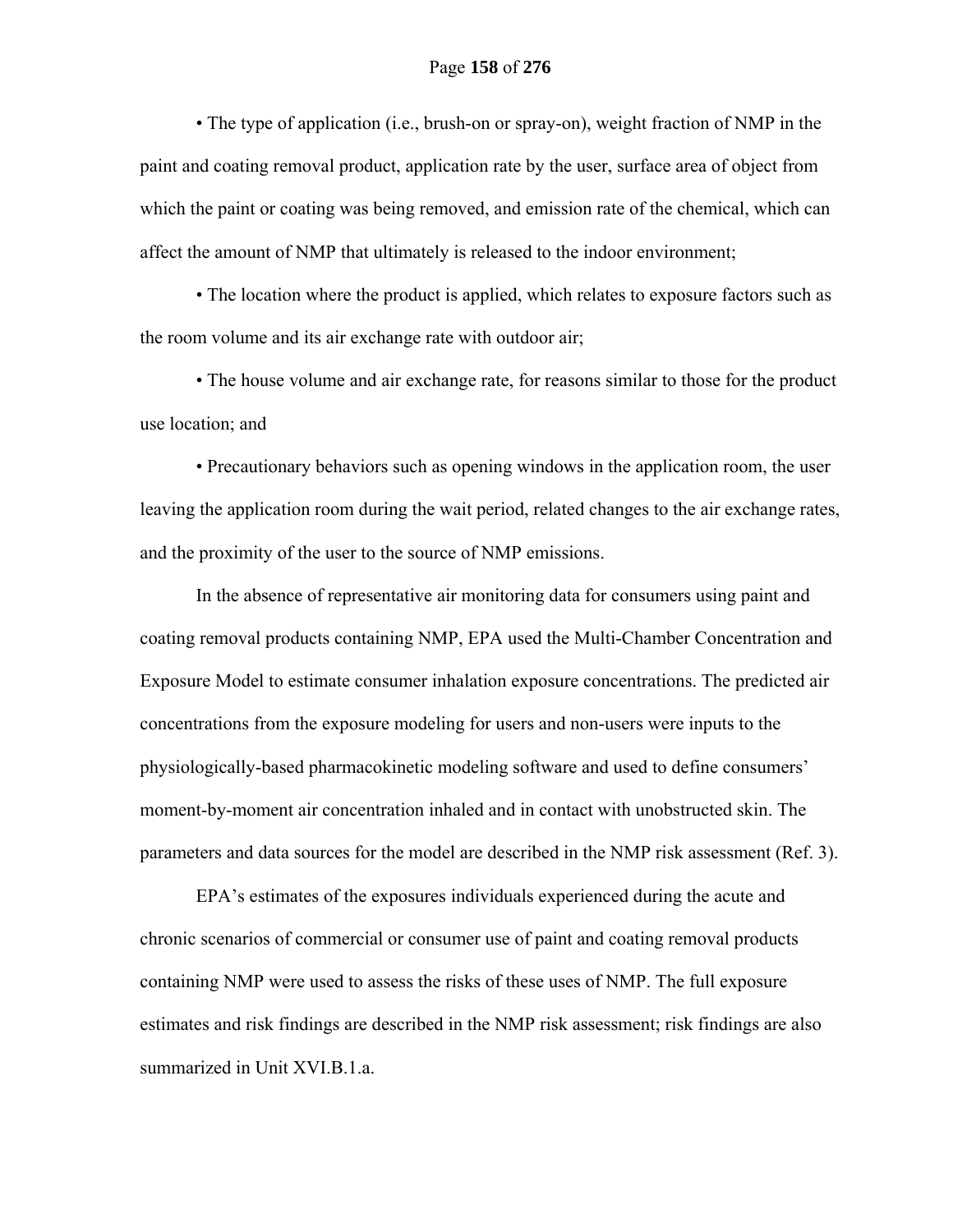In addition to estimating likely exposures under current use patterns, for both commercial and consumer users, EPA assessed a number of exposure scenarios associated with risk reduction options in order to identify variations in NMP exposure. All variations in the scenarios were evaluated with exposure parameters that were modified to reflect either a reasonable worst-case scenario (also called the baseline) or a scenario in which exposures were moderated by several factors (also called the central tendency scenario). The risk reduction options that were varied between scenarios included material substitution, duration of use, engineering controls, and use of PPE, as well as combinations of these options (Refs. 37, 75, and 76), as follows:

 • The material substitution scenarios involved reducing the concentration of NMP in the paint and coating removal product, with concentrations varying from 5, 10, 25, 30, 35, 40 62.5 and 100% by weight in the product.

 • The duration of use scenarios involved, for consumers, variations in the type of activity during which paint removal would be conducted (for example, 7 hours of exposure to NMP when removing paint from a table and 8 chairs; 0.5 hours of exposure to NMP when removing paint from a coffee table). For commercial users, duration of exposure to NMP in paint and coating removers was assessed as job time during a work day (1 to 8 hours).

 • Under the PPE risk reduction option exposure scenarios, EPA evaluated consumers wearing specialized gloves, and workers wearing specialized gloves and/or respirators with APF 10.

 • For the engineering controls risk reduction option exposure scenarios, EPA evaluated using LEV to improve ventilation near the activity of workers in furniture refinishing operations, with an assumed 90% reduction in exposure levels.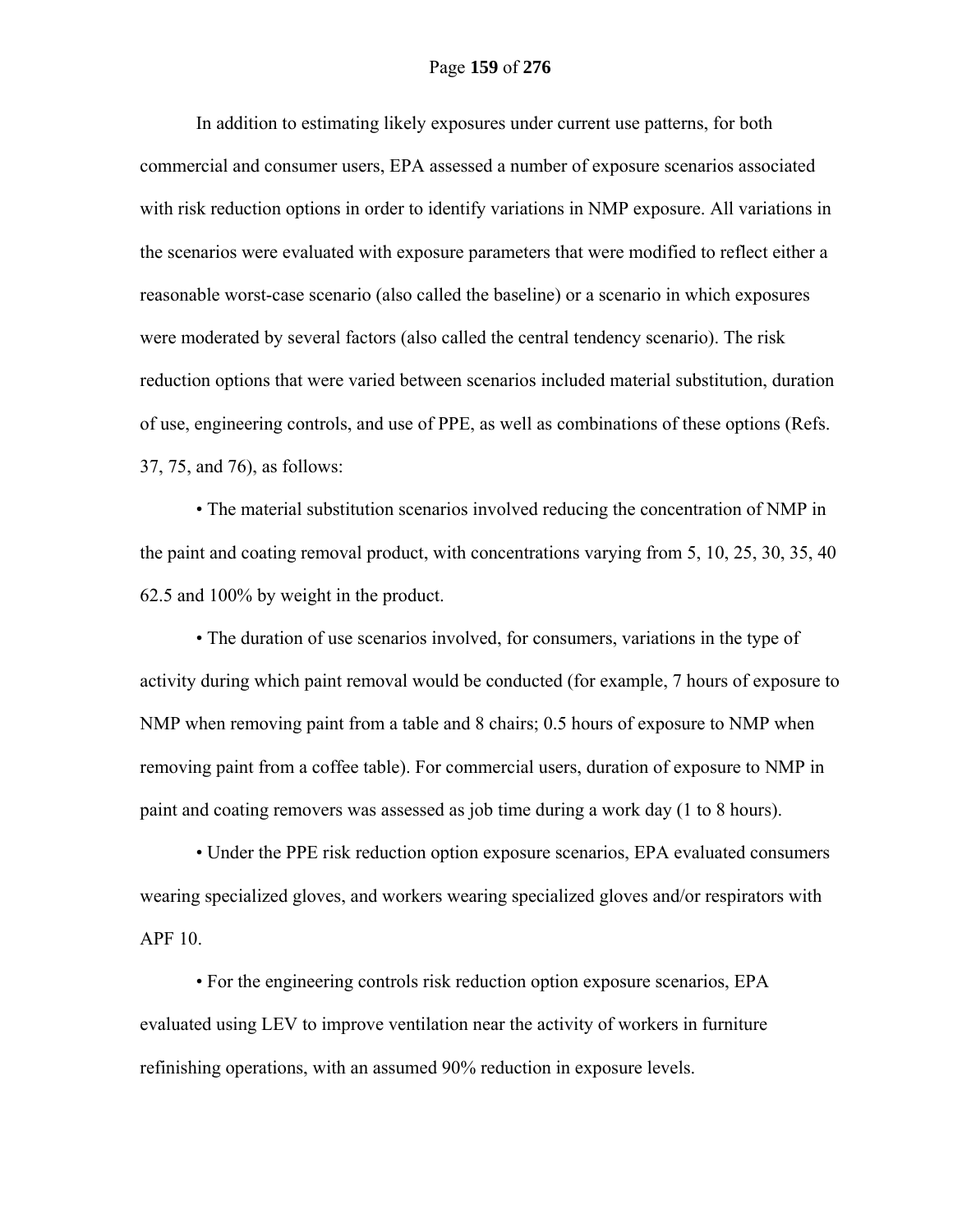## Page **160** of **276**

Additionally, EPA evaluated combinations of the options. For consumers, this included material substitution, duration of exposure, and PPE; for workers, this included material substitution, duration of exposure, PPE, and LEV. Engineering controls are not assumed to be practical for consumers as a method of exposure reduction. Overall, EPA evaluated dozens of distinct exposure scenarios for both consumer and commercial paint and coating removal with NMP.

*e. Specific risks for this use.* The assessment of acute risks used developmental toxicity data to evaluate the acute risks for paint and coating removal with NMP. EPA based its assessment of acute risks on the endpoint most protective of health (i.e., fetal death (Ref. 3)), representing the most sensitive human life stage (i.e., women of childbearing age (greater than 16 years) and the fetus). Because fetal effects were selected as key endpoints, risks were calculated for pregnant women and women of childbearing age who may become pregnant. As described in the risk assessment, exposures that do not result in risks of concern for these particular lifestages are also found to be protective of children and adult males. A risk of concern was identified if the MOE estimate was less than the benchmark MOE of 30 (Ref.

3).

In the risk assessment and supplemental analyses, EPA evaluated risks for fetal death from dermal contact, inhalation, and vapor-through-skin for all consumer, occupational, and bystander exposure scenarios of paint and coating removal with NMP. No risks were identified for occupational or residential bystanders. Acute risks of fetal death were identified for the consumer and commercial users of NMP for paint and coating removal in several, although not all, scenarios. To identify what, if any, risks may be present for consumers in different scenarios, EPA conducted additional analyses consistent with the risk assessment to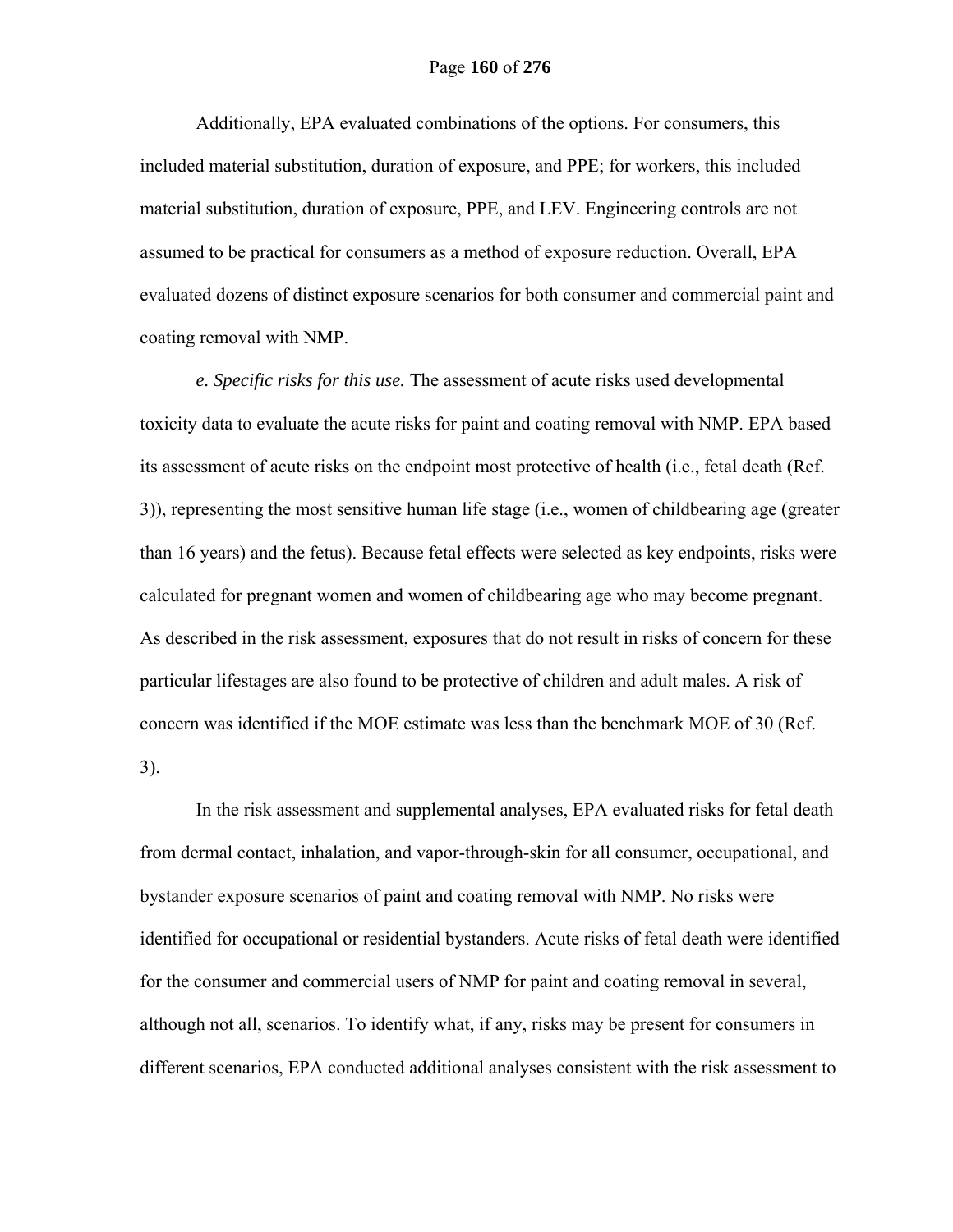provide an expanded understanding of consumer exposures (Ref. 76). Additionally, it appears that consumers could engage in patterns of use comparable to worker exposures that present risk; for example, any consumers engaging in paint and coating removal with NMP for longer than four hours in one day could be subject to the acute occupational risks identified (Ref. 3).

For commercial users, the occupational scenarios in which acute risks were identified included four hours of paint removal in one day with no gloves, with or without a respirator, indoors or outdoors, assuming mid-range of the exposure parameters described earlier, such as concentration of NMP in the product (MOEs range from 12 to 15); and four hours of paint removal in one day with or without a respirator and gloves, indoors or outdoors, assuming the higher exposure parameters described earlier (MOEs range from 0.7 to 11.8) (Ref. 3). These risks are present whether the worker is indoors or outdoors, and may be present even in the presence of PPE or ventilation, depending on the duration of use and the concentration of NMP in the product. Therefore, EPA's proposed determination is that acute NMP exposures during paint and coating removal present unreasonable risks.

EPA also assessed risks of chronic exposure to NMP by commercial users, with a short-term chronic exposure that can be defined as a repeat-dose scenario in which the individual is exposed over the course of a work week, rather than over a lifetime. This chronic assessment used decreased fetal body weight as the critical endpoint. EPA assessed risks for decreased birth weight for occupational and bystander exposure scenarios of paint and coating removal with NMP. In the risk assessment, a risk of concern was identified if the MOE estimate was less than the benchmark MOE of 30 for decreased birth weight (Ref. 3).

Risk of decreased birth weight was identified for commercial users of NMP for paint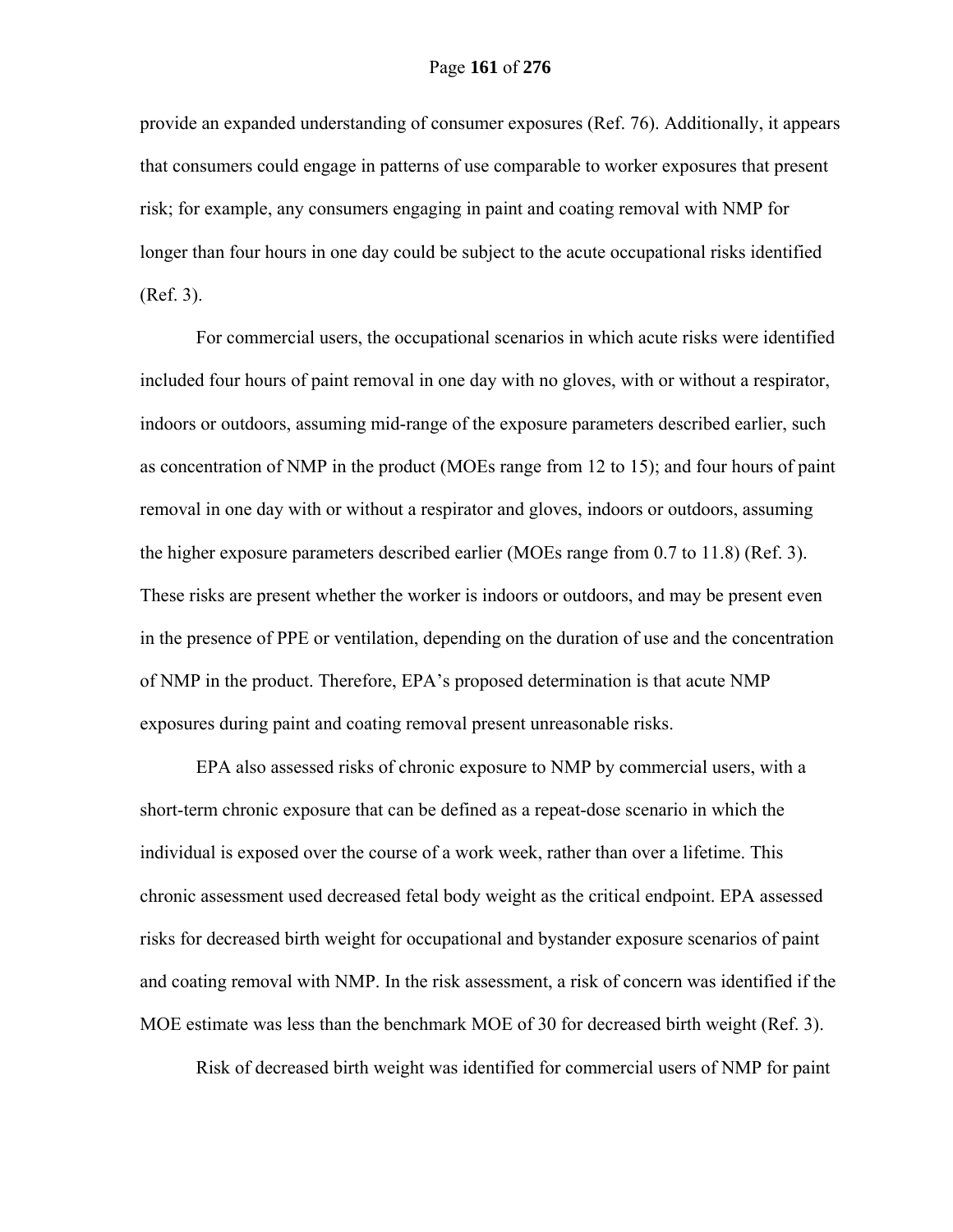and coating removal in several scenarios, including four hours of paint removal during each day in a work week without gloves, with or without a respirator, indoors or outdoors, assuming the mid-range of the exposure parameters described earlier, such as concentration of NMP in the product (MOEs range from 5.4 to 6.1); and eight hours of paint removal during each day in a work week, with or without a respirator or gloves, indoors or outdoors, assuming the higher exposure parameters described earlier (MOEs range from 0.1 to 3.2) (Ref. 3). Though no risks were identified for occupational bystanders, for workers, these risks are present whether the worker is indoors or outdoors, and may be present even if PPE or ventilation is used, depending on the duration of use and the concentration of NMP in the product (Ref. 3). In some scenarios, this equates to estimated exposures that are more than 10 times greater than those that would produce the benchmark MOE for this endpoint, which assesses risks for fetal death and decreased birth weight. Therefore, EPA's proposed determination is that chronic NMP exposures during paint and coating removal also present unreasonable risks.

The SBAR Panel convened in support of this action heard from several SERs who expressed concerns about the underlying NMP risk assessment (Ref. 27). Many of the concerns expressed by these SERs were already expressed in the public comments and the peer review comments on the NMP risk assessment. The Summary of External Peer Review and Public Comments and Disposition document in the risk assessment docket (EPA-HQ-OPPT-2012-0725) explains how EPA responded to the comments received.

*2. Initial analysis of potential regulatory options.* Having determined that the risks from NMP in paint and coating removal were unreasonable, EPA evaluated how regulatory options under section 6(a) might reduce the risks so that they are no longer unreasonable.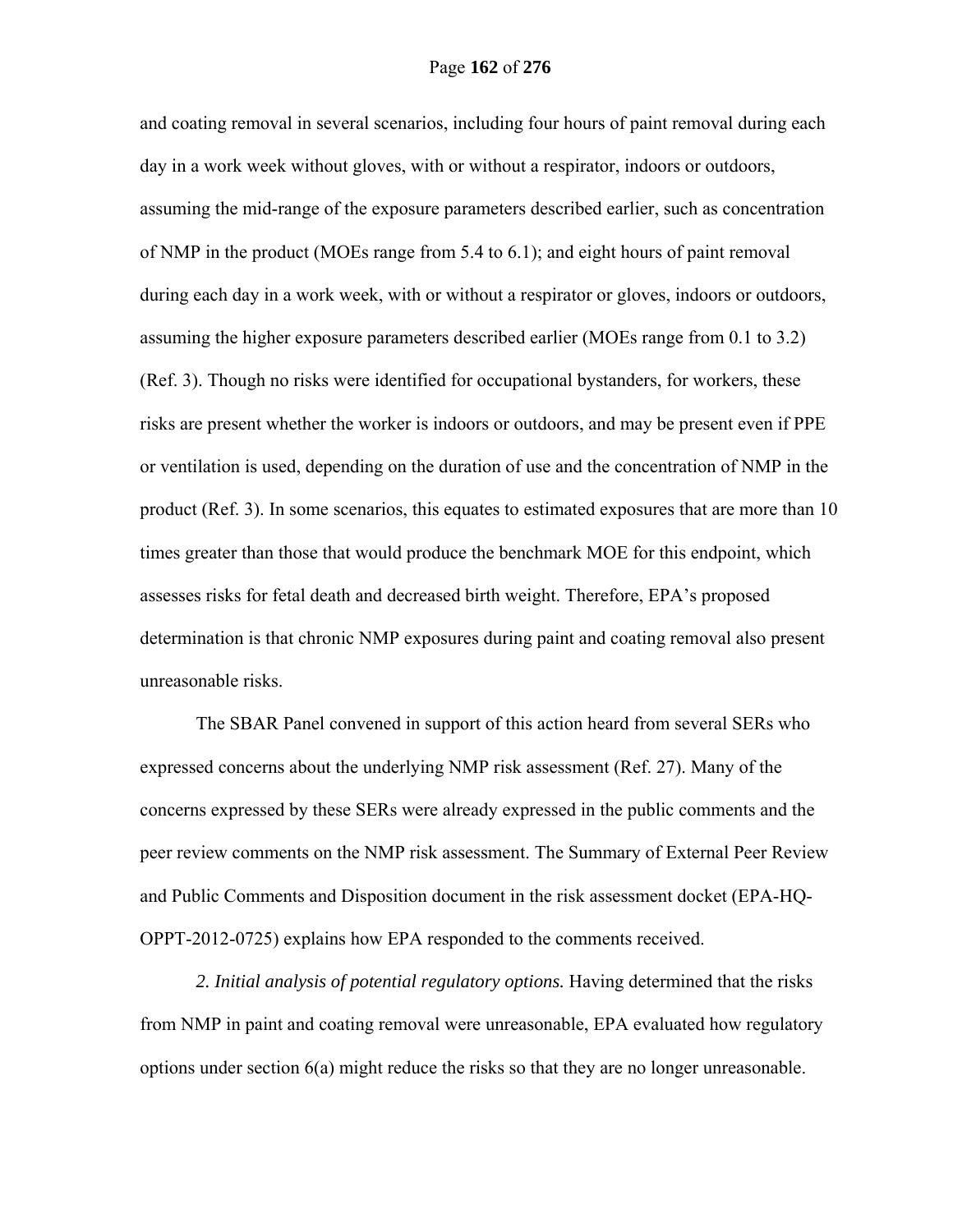The results of EPA's assessment of consumer uses, exposures, and risks indicate that regulatory options for consumer uses such as reducing the concentration of NMP in a product or advising the use of specialized gloves or respirators individually could not achieve the target MOE benchmarks for acute exposures (Ref. 76). Similarly, the results of EPA's evaluation indicate that regulatory options for occupational exposures such as reducing the concentration of NMP in products used for paint and coating removal and using local exhaust ventilation to improve ventilation, in the absence of PPE, could not achieve the target MOE benchmarks for non-cancer endpoints for acute and chronic exposures (Refs. 37 and 75). The results also demonstrate that all risk reduction options meeting the benchmark MOEs for NMP in paint and coating removal require the use of specialized gloves, whether used alone or in conjunction with additional levels of respiratory protection such as a respirator of APF 10 or the use of an air exposure limit, even when the concentration of NMP in a product was limited to 25 percent. Therefore, EPA found setting a maximum concentration of NMP in products under TSCA section  $6(a)(2)$  alone would not reduce exposures to levels at which risks would be at or below the risk benchmarks. Further, EPA's analysis found that even with specialized gloves and a respirator, workers would be at risk of NMP exposure if they used products with more than 25 percent NMP. Additional exposure level estimates for various scenarios are available in the supplemental analyses, which also document options that did not meet the risk benchmarks and which do not, for purposes of this proposal, address the identified unreasonable risks (Refs. 37, 75, and 76).

*3. Assessment of whether regulatory options address the identified unreasonable risks to the extent necessary so that NMP in paint and coating removal no longer presents such risk.* As discussed earlier, EPA considered a number of regulatory options under TSCA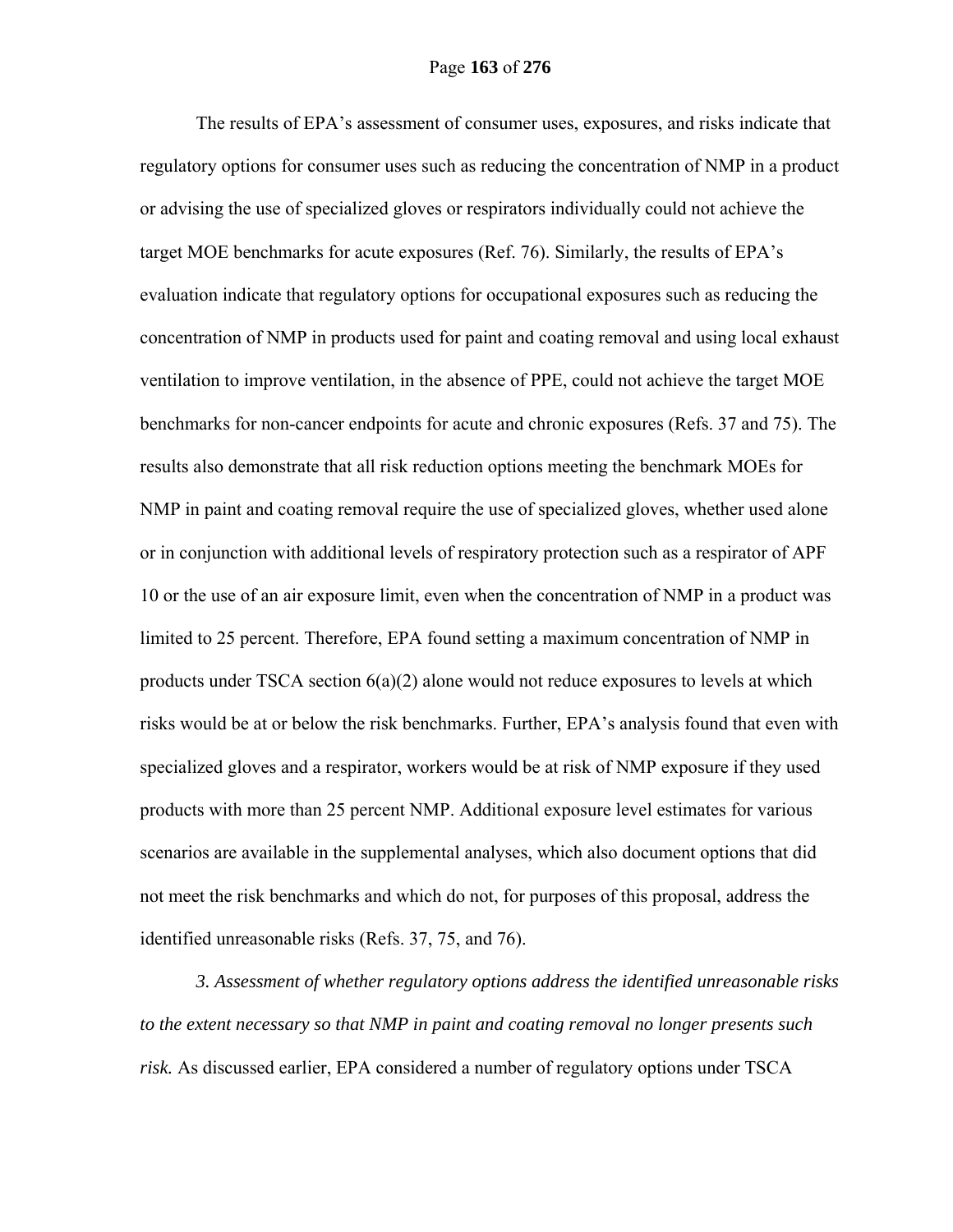section 6(a) for NMP in paint and coating removal, which are reflected in EPA's supporting analysis (Ref. 30). In assessing these options, EPA considered a wide range of exposure scenarios (Refs. 75 and 76). These include both baseline and risk reduction scenarios involving varying factors such as concentration of NMP in paint and coating removal products, LEV use, respirator and glove use, and duration of use. As part of this analysis, EPA considered the impacts of regulatory options on consumer users and commercial users separately. However, EPA is proposing to address the use of NMP in paint and coating removal as a whole rather than as separate consumer and commercial uses. As described earlier in Unit XVI.A., paint and coating removal products containing NMP frequently are available in the same distribution channels to consumers and professional users. Products are marketed for a variety of projects, and cannot be straightforwardly restricted to a single type of project or user.

The Agency examined two main alternative approaches to addressing the unreasonable risk from NMP in paint and coating removal under current conditions of use by consumers and commercial users. These two approaches are the supply chain approach (and its two primary variations) and the reformulation, labeling, and PPE approach. These regulatory alternatives are the options that have the potential to address the unreasonable risks presented by NMP when used for paint and coating removal by consumers, commercial users, or for both. The two options and their variations are described below.

a) The first co-proposed approach is a supply-chain approach, which would include prohibiting the manufacturing, processing, and distribution in commerce of NMP for paint and coating removal under TSCA section 6(a)(2) except for certain uses critical to national security; prohibiting the commercial use of NMP in paint and coating removal under TSCA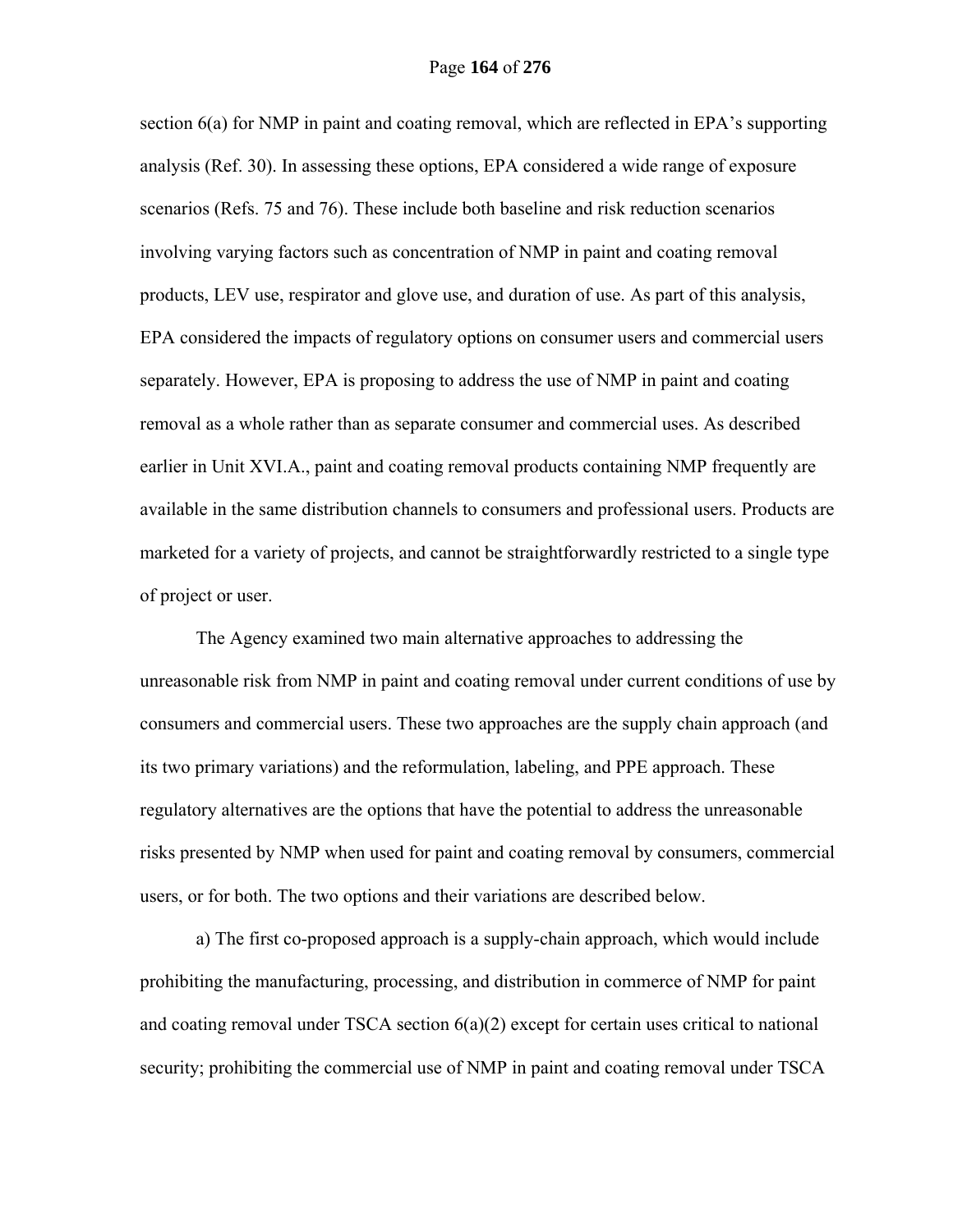section  $6(a)(5)$  except for certain uses critical to national security; requiring that all paint and coating removers containing NMP be distributed in containers with volumes no less than 5 gallons under TSCA section  $6(a)(2)$ ; requiring downstream notification when distributing NMP for other uses under TSCA section  $6(a)(3)$ ; and limited record keeping under TSCA section  $6(a)(4)$ ;

b) Variations on such a supply-chain approach, such as just prohibiting the manufacturing, processing, and distribution in commerce of NMP for paint and coating removal under TSCA section 6(a)(2) for consumer and commercial use or just prohibiting the commercial use of NMP for paint and coating removal under TSCA section 6(a)(5);

c) Additional variations on such a supply-chain approach, such as prohibiting the manufacturing, processing, and distribution in commerce of NMP for paint and coating removal under TSCA section  $6(a)(2)$  for consumer and commercial use and requiring downstream notification (e.g., via SDS) when distributing NMP for other uses under TSCA section  $6(a)(3)$ ; and

d) The second co-proposed approach, a reformulation, PPE, and labeling approach, which would require 1) product reformulation to limit the concentration of NMP in paint and coating removal products under section  $6(a)(2)$ ; 2) testing of product formulations to identify specialized gloves that provide protection for users and relevant recordkeeping under section  $6(a)(4)$ ; 3) relabeling of products intended for consumer use to provide additional information to consumers under section  $6(a)(3)$ ; 4) an occupational dermal and respiratory protection program for commercial use of NMP in paint and coating removal, including a requirement for hazard communication, specialized gloves and an air exposure limit or respirator under section  $6(a)(5)$ ; 5) a prohibition on use of NMP above a concentration of 35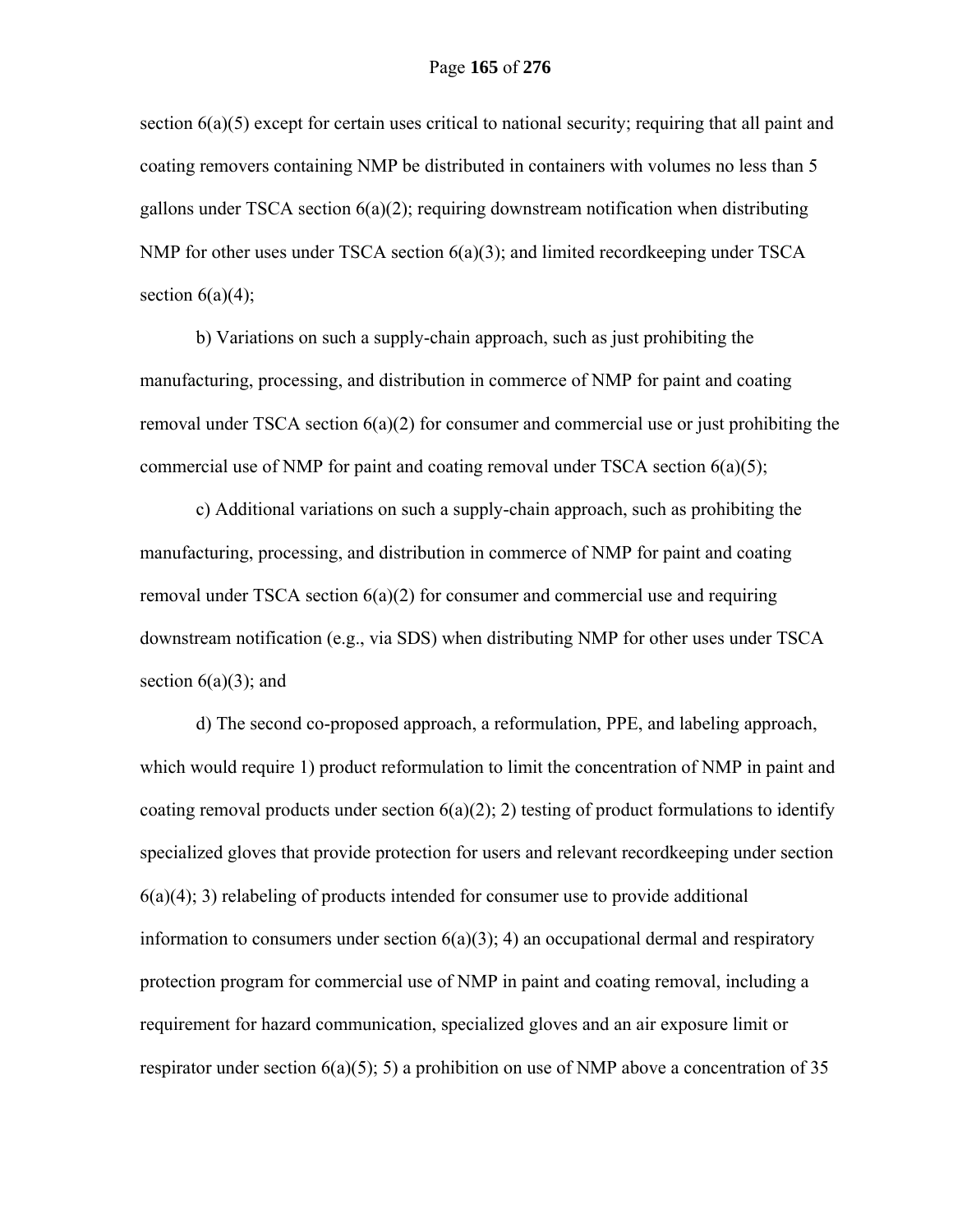percent for commercial paint and coating removal under  $6(a)(5)$ ; 6) downstream notification when distributing NMP for other uses under TSCA section 6(a)(3); and 7) limited recordkeeping under TSCA section 6(a)(4). Under this co-proposed approach, EPA is not proposing an exemption for coating removal uses identified as critical to national security because paint and coating removal products containing NMP would continue to be available for these national security uses under this option, even without establishing a national security exemption.

A discussion of the regulatory options that could reach the risk benchmarks for consumer use, commercial use, or both is in this unit, along with EPA's evaluation of how well those regulatory options would address the unreasonable risks EPA has identified. EPA requests comment on the two co-proposed regulatory options addressing the use of NMP in paint and coating removal, particularly with regard to the advantages and disadvantages of the different approaches, their potential associated benefits, and whether such approaches would be consistent with EPA's obligation under TSCA to address risks identified as unreasonable.

*a. First co-proposed approach: Supply-chain.* The proposed regulatory approach for NMP in consumer and commercial paint and coating removal would prohibit the manufacturing, processing, and distribution in commerce of NMP for consumer and commercial paint and coating removal under TSCA section  $6(a)(2)$ , except for certain uses critical to national security; would prohibit the commercial use of NMP for paint and coating removal under TSCA section  $6(a)(5)$ , except for certain uses critical to national security; would require any remaining paint and coating removal products containing NMP to be distributed in containers with a volume no less than 5 gallons, under TSCA section 6(a)(2);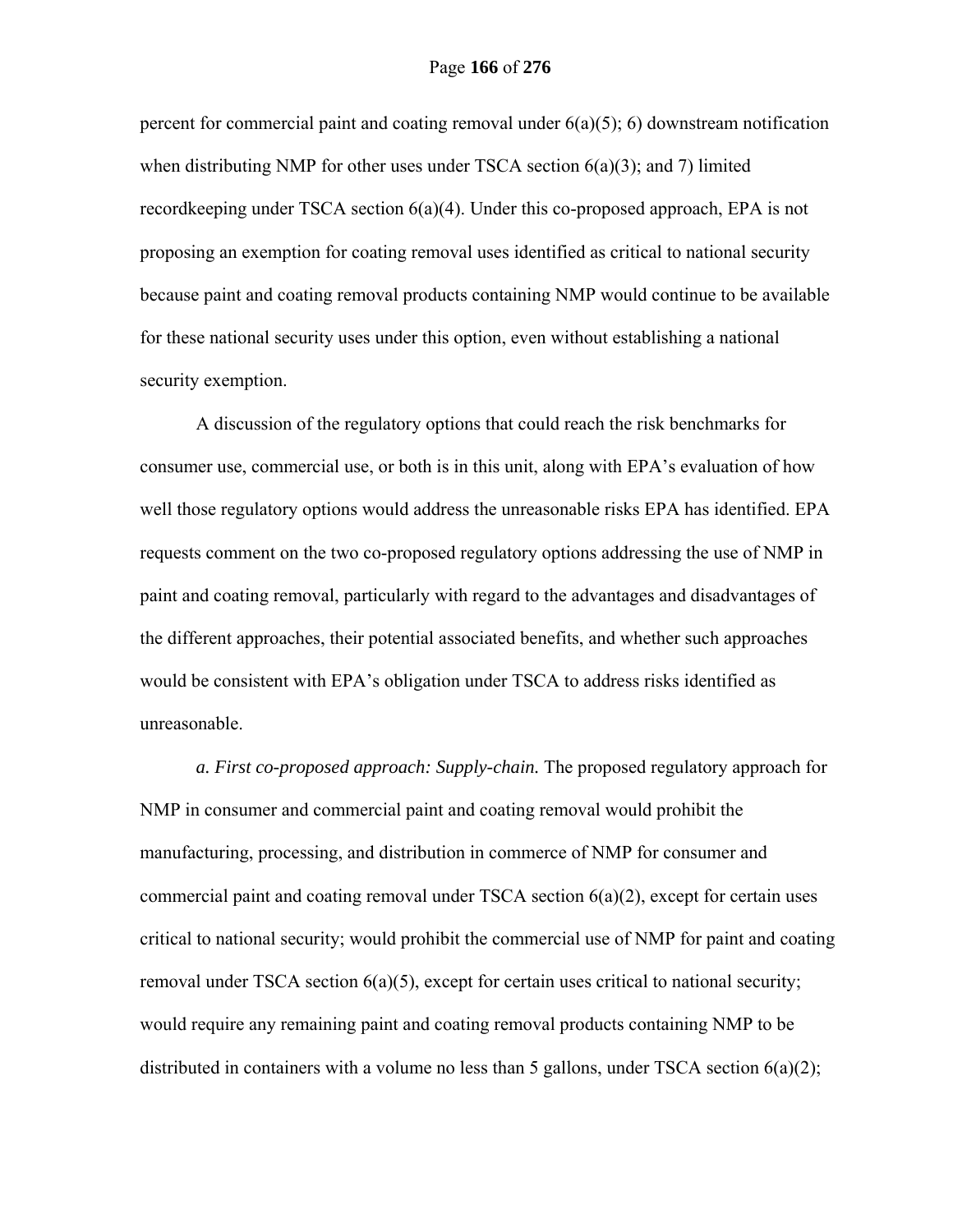would require manufacturers, processors, and distributors of NMP to provide downstream notification of the prohibitions under TSCA section 6(a)(3), and would require recordkeeping relevant to these prohibitions under TSCA section 6(a)(4).

As discussed earlier, a risk of concern was identified if the MOE estimate was less than the benchmark MOE of 30. As described in Unit XVI.B.1., the baseline risks for workers and consumers from paint and coating removal with NMP were identified as ranging from two to 10 times below the benchmark MOEs of 30 for fetal death (the acute health impact) or low birth weight (the chronic health impact). Under this proposed option, exposures to NMP during paint and coating removal would be eliminated for consumers and workers. As a result, acute and chronic risks would be eliminated.

The first co-proposed approach would ensure that workers and consumers from the general population (as well as workers and consumers who are women of childbearing age) are no longer exposed to unreasonable risks from NMP exposure during paint and coating removal. Prohibiting the manufacturing, processing and distribution in commerce of NMP for paint and coating removal would minimize the overall availability of NMP for paint and coating removal. Importantly, this proposed regulation is protective of consumer users. EPA cannot regulate consumer use under TSCA section  $6(a)(5)$ . The prohibition of the commercial use of NMP for paint and coating removal would reduce commercial demand for NMP paint and coating removal products, reduce the likelihood that other types of products formulated with NMP would be used for paint and coating removal, and significantly reduce the potential for consumer use of commercial paint and coating removal products containing NMP. Workers would not be exposed to NMP for paint and coating removal, except for those uses that are proposed to be exempt because they are critical to national security. The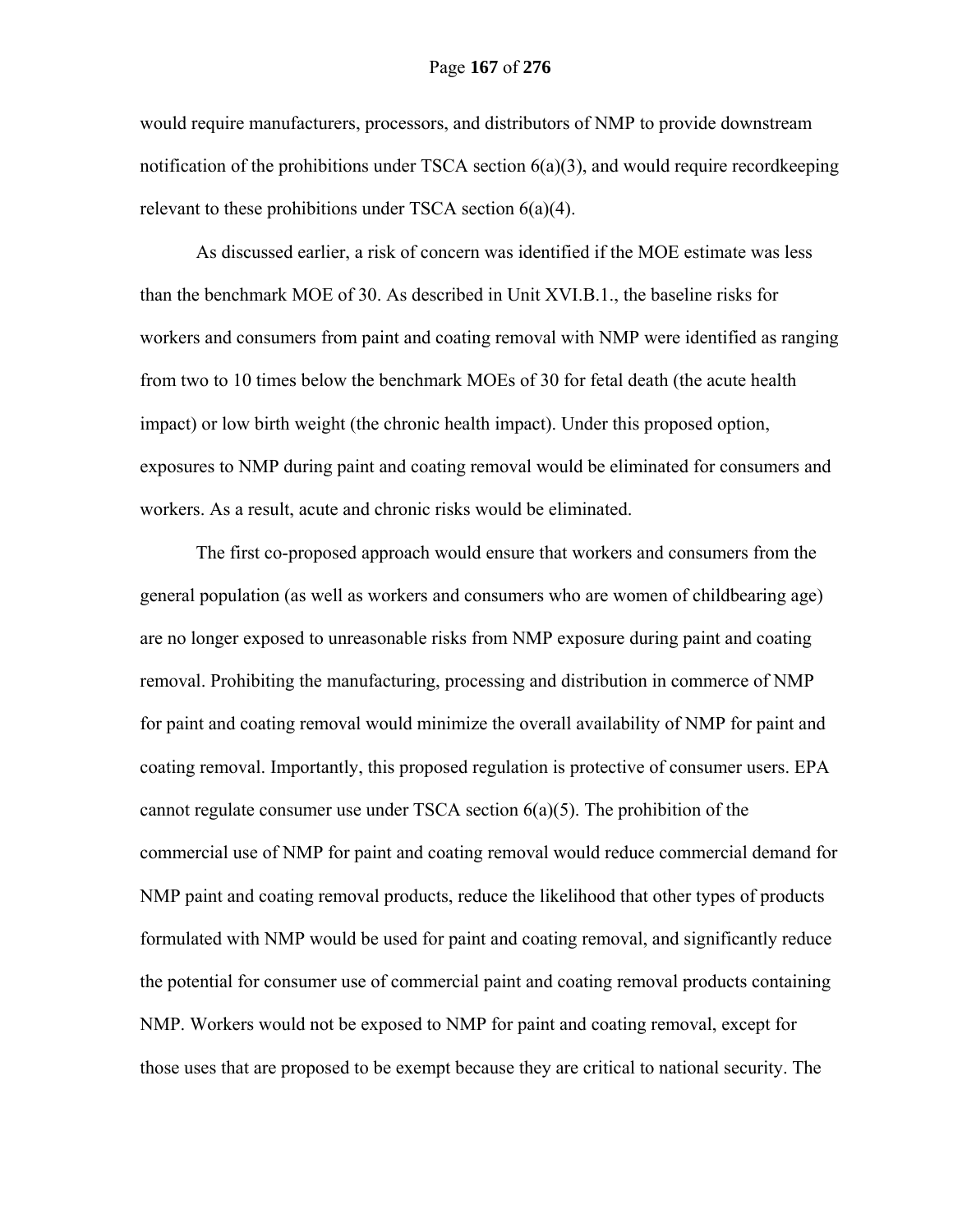risk to consumers would be minimized because commercial paint and coating removal products containing NMP would not be available outside of those directly supplied to DOD for uses identified as critical to national security.

The downstream notification of these restrictions ensures that processors and distributors are aware of the manufacturing, processing, distribution in commerce and use restrictions for NMP in paint and coating removal, and enhances the likelihood that the risks associated with this use of NMP are addressed throughout the supply chain. Downstream notification also streamlines compliance and enhances enforcement, since compliance is improved when rules are clearly and simply communicated (Ref. 39). This integrated supply chain proposed approach completely mitigates the risk to consumers and workers from NMP in paint and coating removal.

*b. Options that are variations of elements of the co-proposed supply-chain approach.*  One variation of the proposed approach would be to prohibit manufacture, processing, and distribution in commerce of NMP for consumer and commercial paint removal for the uses proposed for regulation this without the prohibition on commercial use of NMP for paint and coating removal and without the downstream notification of any prohibitions. Without the accompanying prohibition on commercial use and downstream notification that is included in the proposed supply chain approach, this option would leave open the likelihood that commercial and consumer users could obtain NMP (which would continue to be available for other uses, such as degreasing or solvent purposes) and use it for paint and coating removal.

Without downstream notification, unsophisticated purchasers in particular are likely to be unfamiliar with the prohibitions regarding this use and mistakenly use NMP for paint and coating removal, thereby exposing themselves and bystanders to unreasonable risks.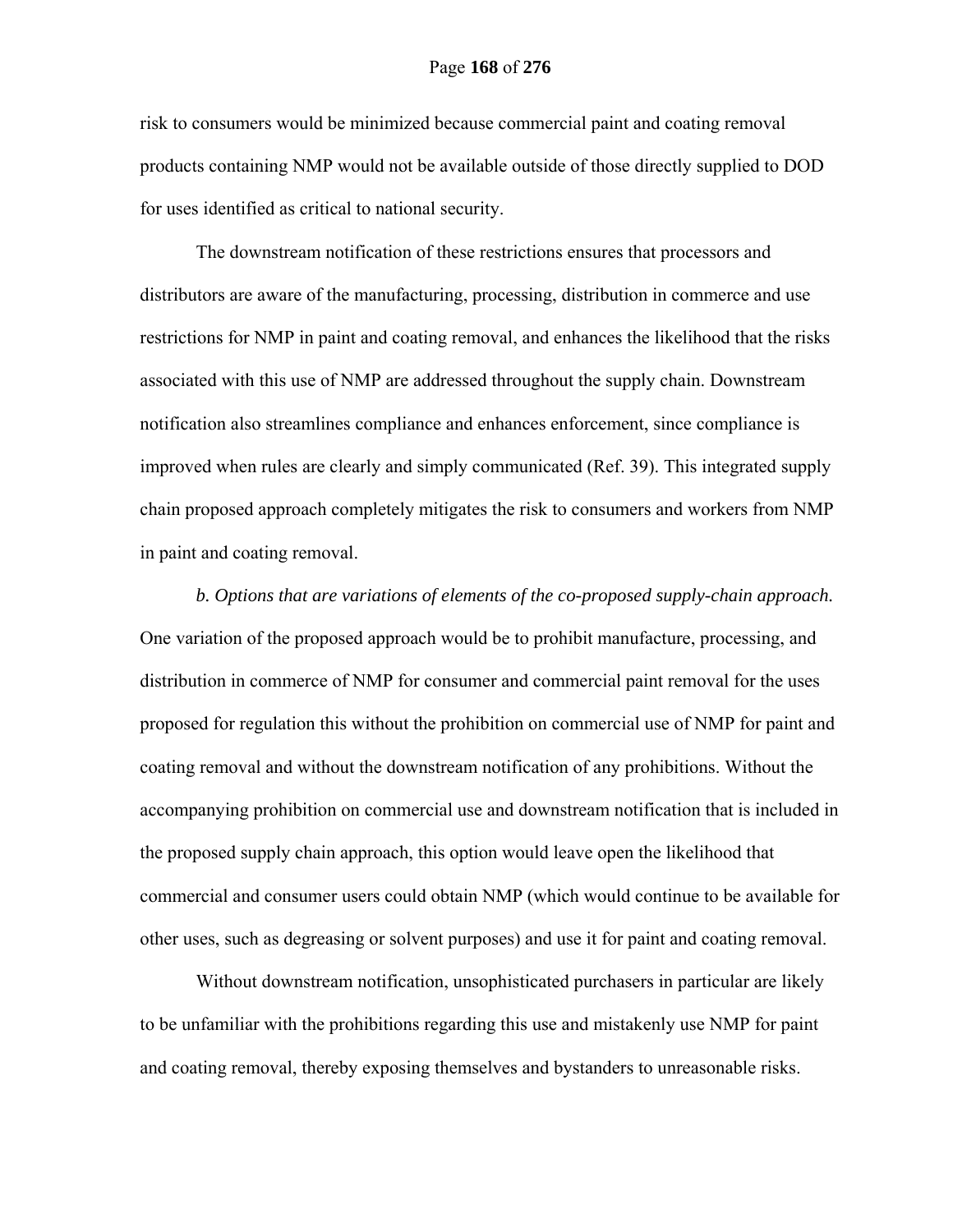### Page **169** of **276**

Thus, under these variations, EPA anticipates that many users would not actually realize the risk benchmarks. Therefore, these variations fail to protect against the unreasonable risks. EPA requests comment on its consideration of and conclusions regarding this option.

Another regulatory option that EPA considered was to prohibit only the commercial use of NMP for paint and coating removal. This approach would reduce risks for commercial settings, but it would not reduce risks to consumers so that they are no longer unreasonable. By prohibiting use in the commercial sector alone, without a prohibition on the manufacture, processing, and distribution in commerce of paint and coating removal products containing NMP for consumer and commercial use, this approach would not address consumer risks as distributors of paint and coating removal products containing NMP could continue to distribute to consumers NMP marked as a paint and coating remover, including products labeled and marketed as "professional strength" or "commercial grade" products. Since it is foreseeable that consumers would continue to purchase products labeled and marketed in this fashion, consumers would continue to be exposed far above the health benchmarks and would not be protected from the unreasonable risks posed by NMP. EPA requests comment on its consideration of and conclusions regarding this option.

*c. Prohibit the manufacturing, processing, and distribution in commerce of NMP for consumer paint and coating removal under TSCA section 6(a)(2) or prohibit the manufacturing, processing, and distribution in commerce of NMP for consumer paint and coating removal under TSCA section 6(a)(2) and require downstream notification when distributing NMP for other uses under TSCA section 6(a)(3).* EPA considered prohibiting the manufacturing, processing, and distribution in commerce of NMP only for consumer paint and coating removal, including an option with a requirement for downstream notification of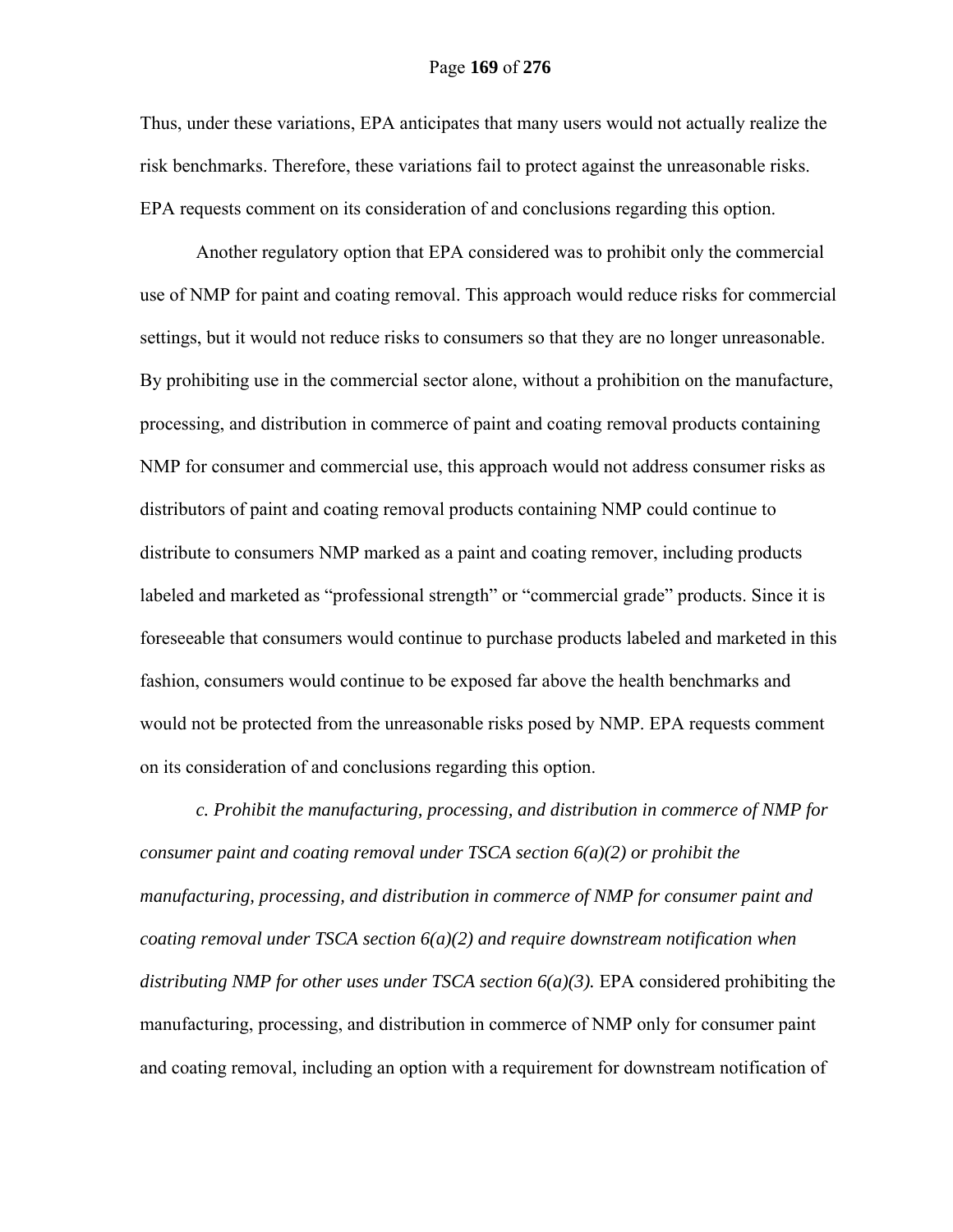such prohibition. If such a prohibition were effective, this option would mitigate the risks to consumers from NMP in paint and coating removal. However, consumers can easily obtain products labeled for commercial use. Indeed, for many consumers, identifying a product as being for commercial use may imply greater efficacy. Coupled with the fact that many products identified as commercial or professional are readily obtainable in a variety of venues (e.g., the Internet, general retailers, and specialty stores, such as automotive stores), EPA does not find that this option would protect consumers. In addition, this option alone would not address the risks to workers from NMP in paint and coating removal. EPA requests comment on its consideration of and conclusions regarding this option.

*d. Second co-proposed approach: Reformulation, labeling, and PPE approach.* EPA is co-proposing two regulatory options for NMP. The second co-proposed option would involve product reformulation, glove testing, labeling, and worker protection. This approach has the potential to reduce the risks presented by NMP during paint and coating removal. EPA currently believes this potential is greater for workers than for consumers. potential is greater for workers than for consumers. EPA is considering this co-proposed regulatory option, and may adopt it in the final rule; the Agency therefore solicits comment on the option, as described below.

*i. Description of second co-proposed approach.* The second co-proposed approach for NMP in commercial and consumer paint and coating removal requires actions from commercial users and product formulators. Under this approach, under section  $6(a)(5)$ , commercial users of NMP for paint and coating removal would be required to establish a worker protection program for dermal and respiratory protection, including hazard communication, training, and requirements that workers wear clothing covering most of the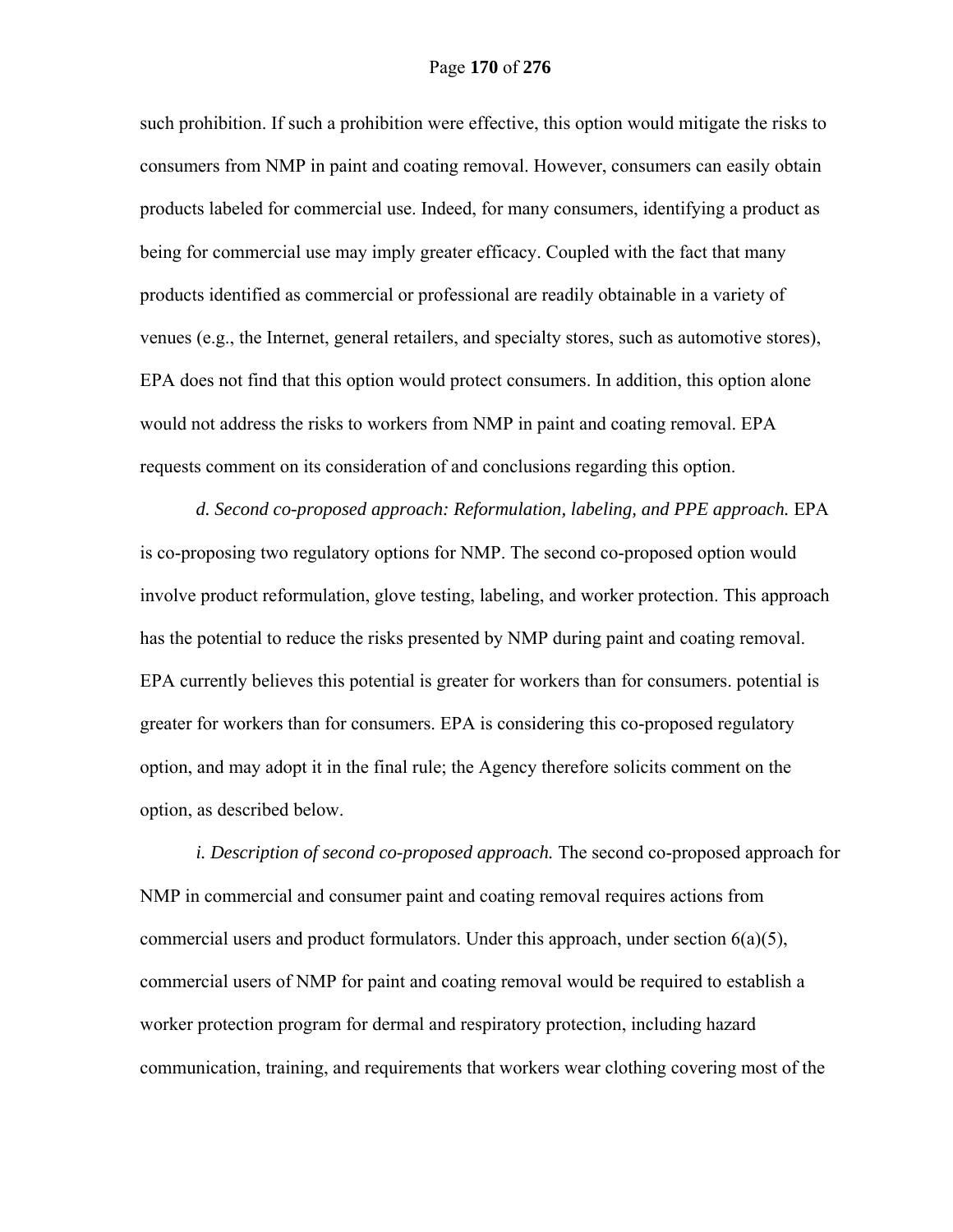body, i.e., impervious long pants and shirts with long sleeves, use gloves specified by product formulators (described under formulator requirements below) and a respirator with APF 10, with an alternative air exposure limit of 5 ppm achieved through engineering controls or ventilation. Also under this approach, formulators of products for either commercial or consumer use would be required to 1) Reformulate products such that paint and coating removal products containing NMP do not exceed a maximum of 35 percent NMP by weight in product formulations under section  $6(a)(2)$  (except for product formulations destined to be used by DOD or its contractors performing work only for DOD projects identified in Unit XVIII.); 2) Test gloves for the product formulations being processed and distributed in commerce to identify specialized gloves that provide protection for users under section  $6(a)(4)$ ; 3) Label products with information for consumers about reducing risks when using the products, including identifying which specialized gloves provide protection against their specific formulation; and 4) Provide information for commercial users about reducing risks when using the product, via product labels, SDS, and other methods of hazard communication. Variations of more than 1% in any component of a paint and coating removal product containing NMP would be considered a separate formulation.

Specifically, for labeling targeted to consumers under section  $6(a)(3)$  formulators would be required to provide the following information to consumers on product labels: a warning that irreversible health effects such as fetal death may occur as a result of using the product; instructions to not use the product without a new (i.e., replaced each time the product is used) pair of the formulation-specific gloves identified on the label; instructions to either use the product outdoors or to adequately ventilate the workspace by opening windows and adding fans; instructions to not spray-apply the product; instructions to wear clothing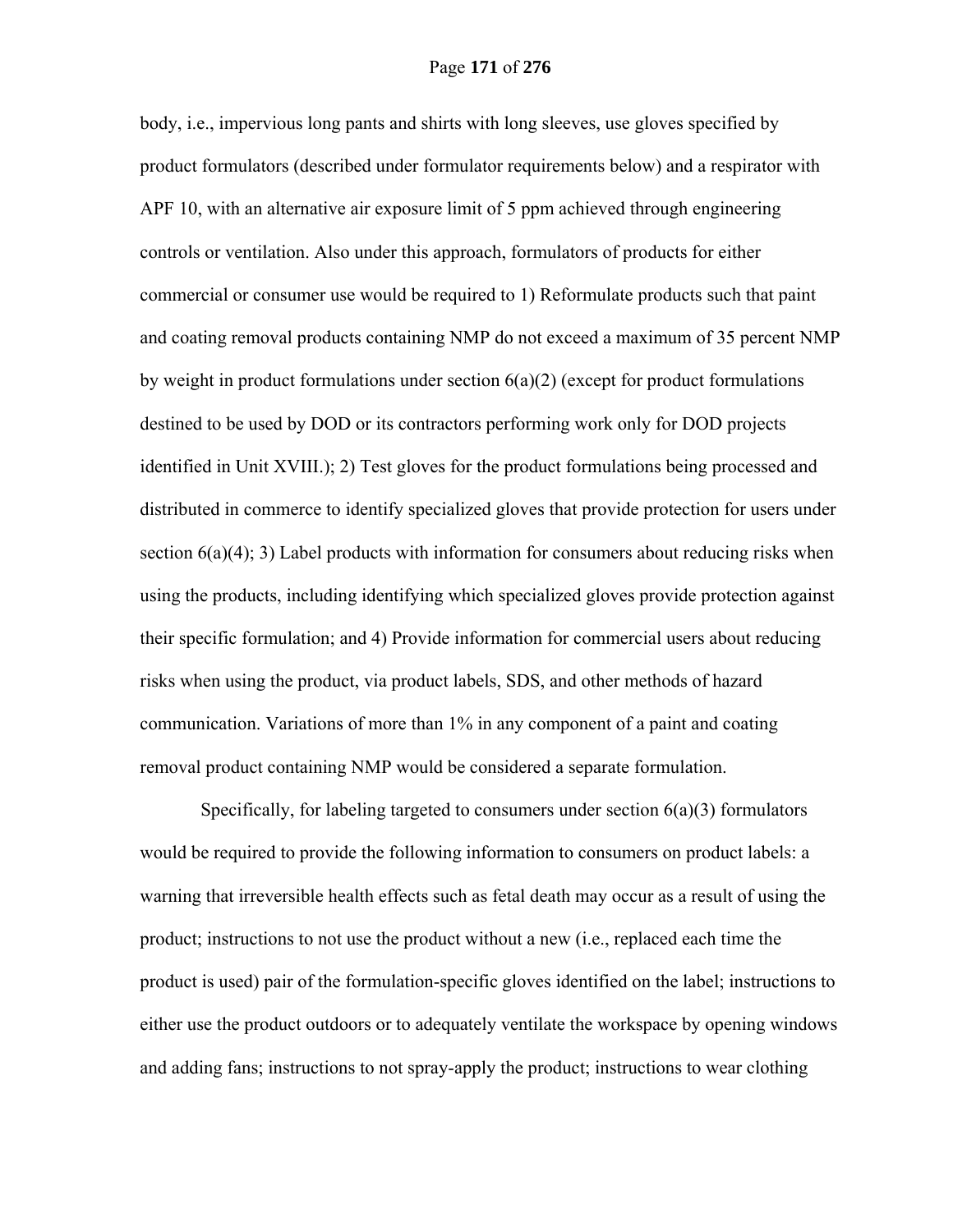that covers exposed skin; and instructions to use a respirator of APF 10, such as a NIOSHcertified air-purifying elastomeric half-mask respirator equipped with N100, R100, or P100 filters. The labeling requirement would also include appropriate placement and font size for the label information.

EPA requests comments on the components of this co-proposal, particularly on the maximum percent concentration that would be permitted in paint and coating removal products containing NMP. EPA notes that the air exposure limit described earlier correlates with the concentration of NMP in the product, and would necessarily change with any corresponding change in NMP concentration (Ref. 37). EPA's calculations for the estimated exposures from products at various concentrations is in Ref. 75.

EPA also requests comment on the scientific and technical support used for development of the 5 ppm air exposure limit (Ref. 37) for NMP and the feasibility of implementing and enforcing this performance-based approach. Additionally, EPA is requesting comment on the cost to achieve reduced exposures in the workplace or to transition to alternative chemicals or technologies. EPA is requesting comment on whether this alternate option of allowing industrial use at specified exposure levels and with appropriate personal protective equipment should be adopted. Specifically, EPA seeks information on whether this alternative approach would incentivize industry to eliminate NMP use in paint and coating removal wherever technically feasible while minimizing disruptive impacts to those processes where technically feasible substitutes are currently unavailable. EPA also requests comment on whether there should be a phase-in period, e.g., 3 years for formulators to develop the new formulations of products containing NMP at 35 percent. This would also allow users to make the transition. EPA also requests comment on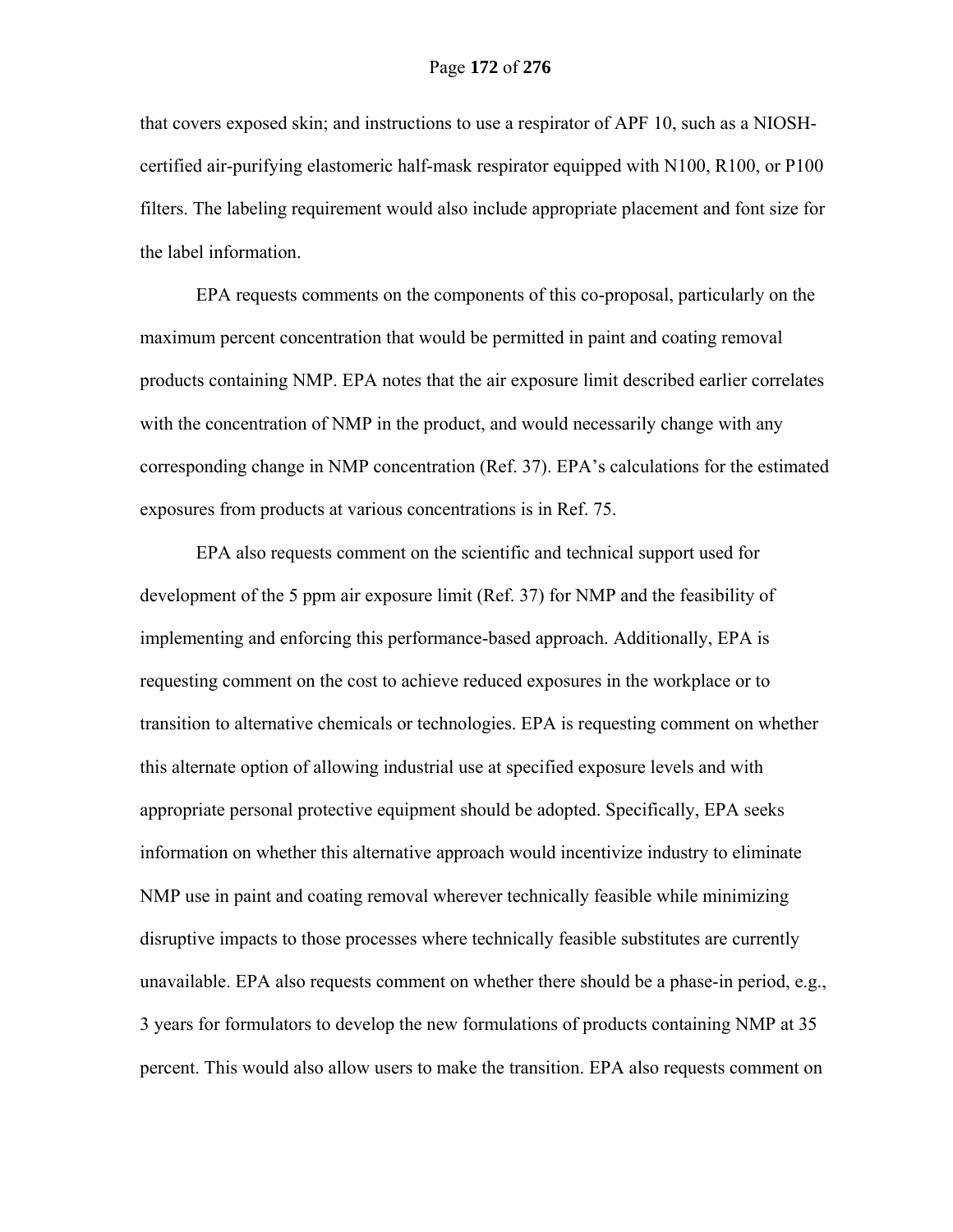whether the 35% limit on the concentration of NMP in the formulation is appropriate; whether EPA should specify a higher, lower or no limit; and why. Finally, EPA requests comment on the specific regulatory requirements for glove testing and for personal protective equipment programs. EPA has identified two ASTM International standards that are pertinent to glove testing, ASTM F739, "Standard Test Method for Permeation of Liquids and Gases through Protective Clothing Materials under Conditions of Continuous Contact," and ASTM F1194-99, "Standard Guide for Documenting the Results of Chemical Permeation Testing of Materials Used in Protective Clothing Materials." EPA requests comment on whether these standards should govern the mandatory glove testing, or whether there are other standards or requirements that should be imposed. In addition, EPA is proposing to require employers whose employees are exposed to NMP in paint and coating removal products to develop and institute personal protective equipment programs. These programs must be in writing, specific to the affected workplace, and include provisions relating to the proper selection, use, and maintenance of equipment. EPA requests comment on whether the proposed requirements for personal protective equipment programs are appropriate and complete, whether less burdensome requirements would similarly allow risk to be reduced so that it is no longer unreasonable, or whether EPA should cross reference the OSHA regulations on personal protective equipment, specifically 29 CFR 1910.132-134 and 29 CFR 1910.138.

*ii. Risk reduction of second co-proposed approach.* Reducing risks to workers so that they would not be unreasonable requires a combination of a concentration limitation and worker protection programs that include PPE and hazard communication because concentration limits or a worker protection program alone would not be sufficient to reduce the risks to workers so that they are no longer unreasonable. For this reason, the second co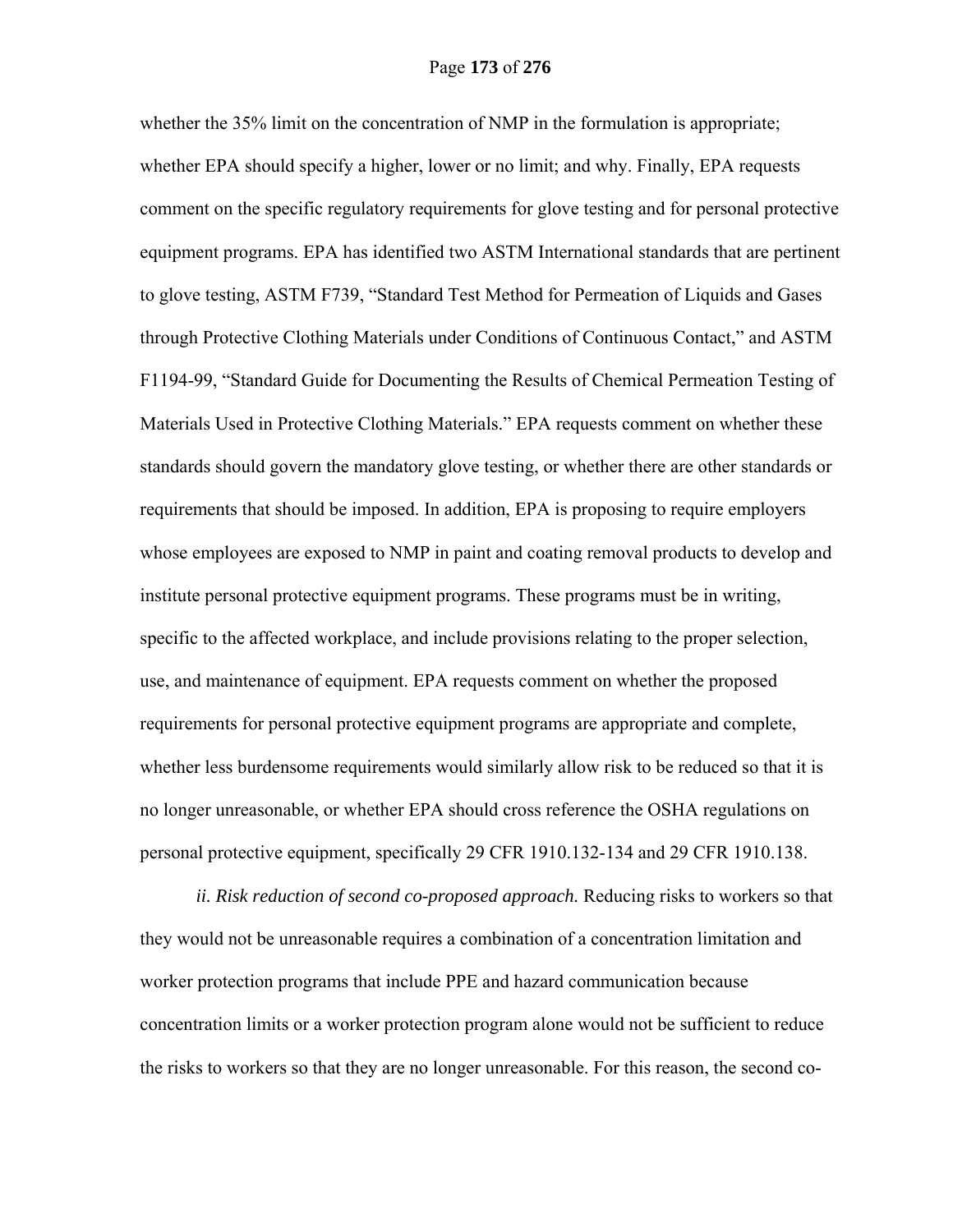proposal aims to reduce the risks to workers by placing requirements on product formulators and commercial users.

Reducing exposure to NMP requires consideration of routes of exposure as well as user behaviors, such as wearing appropriate PPE (i.e., specialized gloves that are effective for the specific formulation used, impervious clothing and a respirator). The dermal route is the primary contributor to exposures from NMP; however, vapor deposition and subsequent absorption through skin and inhalation are also important exposure pathways that must be considered in determining a person's exposure to NMP. Even when wearing specialized gloves, dermal absorption of NMP from the vapor phase typically contributes significantly to human exposure. EPA's calculations for dermal exposure are based on a person having up to 25 percent of exposed skin surface (e.g., arms, head and neck), providing significant exposure to NMP even with impervious glove use (Ref. 3). Thus, the use of impervious long pants and shirts is needed to minimize the area of exposed skin and thus reduce the risk associated with using NMP for paint and coating removal. To address the exposures to NMP use in paint and coating removal via dermal exposure from both direct contact and vapor deposition, and via inhalation exposure, the following combination is required: specialized gloves that are effective for the specific formulation used; a respirator with an APF of 10; and impervious clothing covering the body. This combination, as part of a worker protection program, will reduce occupational exposures so that the benchmark MOE is exceeded, provided that the concentration of NMP in the formulations used in paint and coating removals does not exceed 35 percent (Ref. 75). Therefore, EPA believes that any remaining occupational risks would not be unreasonable.

Specialized gloves are an important component of reducing exposure and, thus, must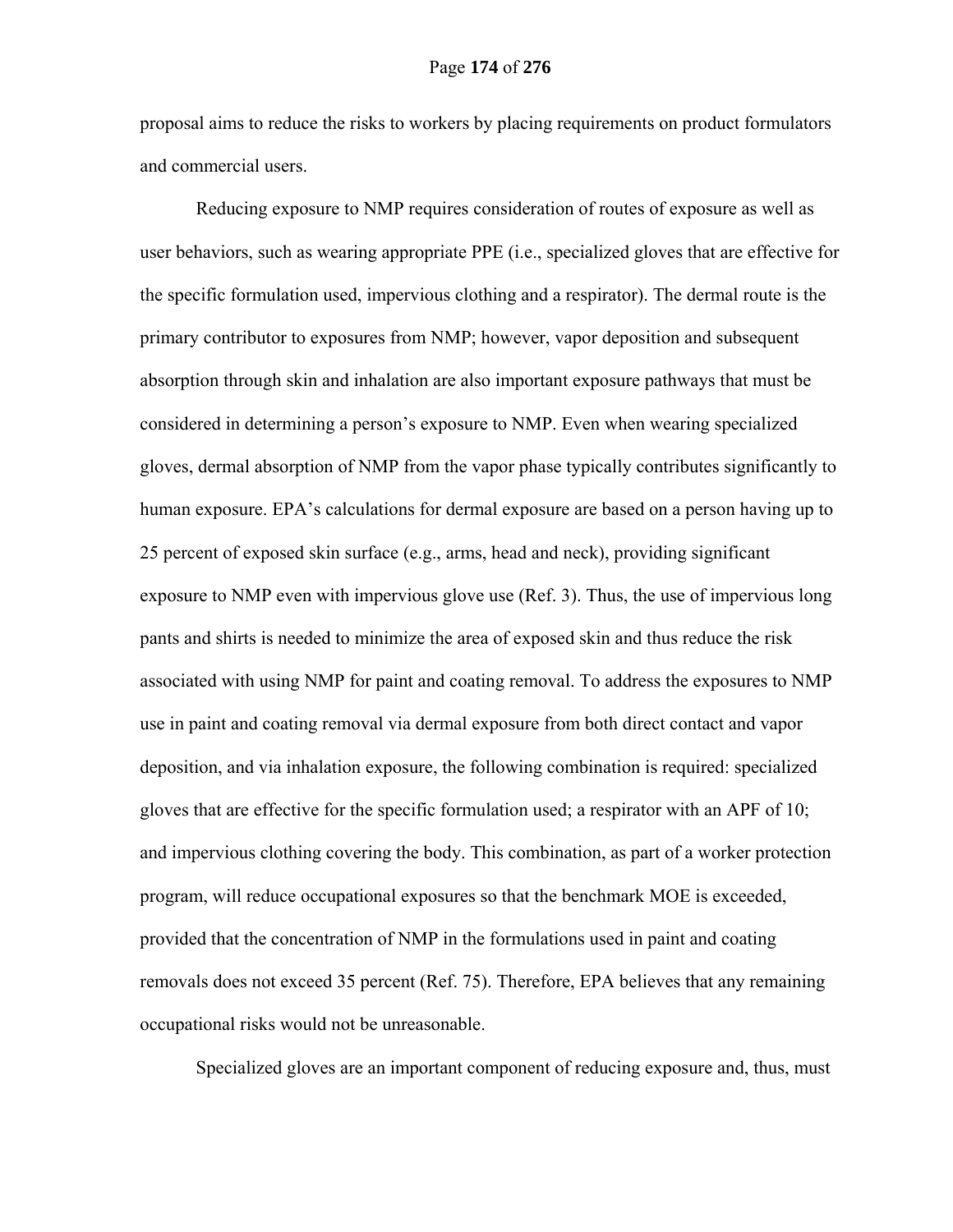be effective. The presence of co-solvents in the paint and coating removal product containing NMP can result in inadvertent exposure to NMP. Most paint and coating removal products containing NMP contain co-solvents (Ref. 34). Gloves proven to resist permeation or breakthrough from pure NMP have been shown to experience degradation and permeation with these co-solvents especially those that are small-molecule, volatile solvents. For this reason, it is not possible to know which type of glove provides adequate protection from products containing NMP with any co-solvents without testing the formulation of each product for glove breakthrough and permeation. When working with formulated products, the chemical component with the shortest break-through time must be considered when selecting the appropriate glove type for protection against chemical hazards unless glovespecific test data are available (Ref. 82). Risks may not be reduced if the appropriate gloves are not identified through testing.

Consumers could have access to NMP formulations identical to those available to commercial users. This co-proposed approach would attempt to address the unreasonable risk to consumers through the combination of labeling and product reformulation. The product reformulation would be as discussed previously. If consumers using NMP formulations which did not exceed 35% of NMP were to consistently follow all the warnings on the label (specifically, if the consumer were to use a new pair of the formulation-specific gloves identified on the label each time the product is used; and were to adequately ventilate the workspace; and not spray-apply the product; and if they were to wear clothing that covers exposed skin; and properly fit and use a respirator of APF 10, such as a NIOSH-certified airpurifying elastomeric half-mask respirator equipped with N100, R100, or P100 filters) then the consumer exposures to NMP would be expected to result in MOEs that approach the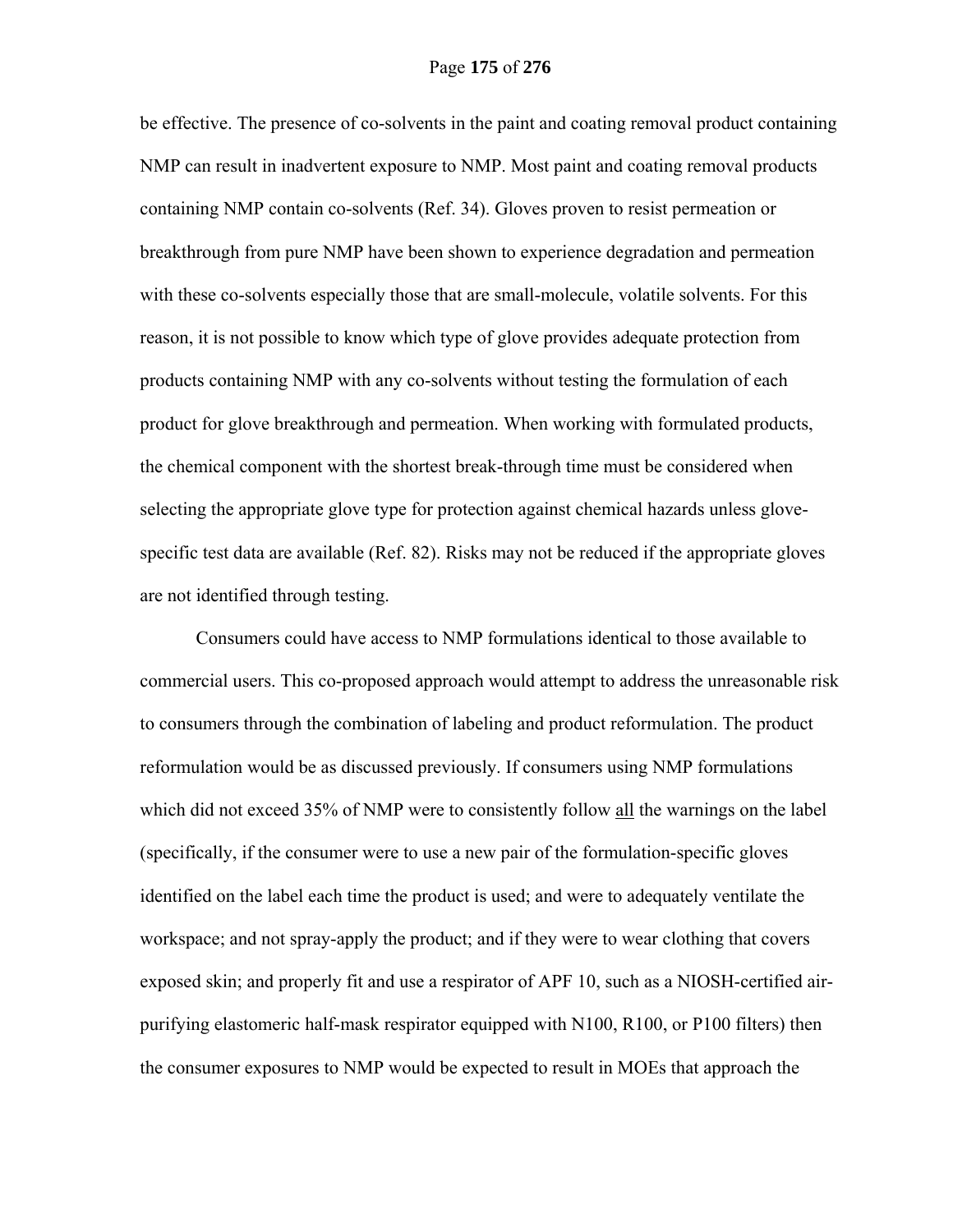benchmark MOE of 30 (Ref. 76).

Under real-world conditions, EPA expects that not all consumers will adequately follow the label to reduce risk to a level above the benchmark MOE. The Agency is requesting comment on whether incomplete adherence to the label might still suffice to reduce risks presented by NMP in paint and coating removal so that those risks are no longer unreasonable. EPA also requests comment on whether the voluntary nature of consumer use and the information provided on the label that would allow consumers to avoid risk below the benchmark MOE if label directions were followed should be a factor in determining whether any remaining risk associated with this exposure scenario is unreasonable, and if so, how.

EPA is also requesting comment on how labels may be constructed to effectively communicate risk and instructions on how to use the product, such as information on label content, placement of information, pictures, and font size and color; how to construct a label to effectively communicate and improve the user's understanding of risk and protective measures. EPA requests that this be supported by data demonstrating the effectiveness of a label approach, particularly as it pertains to susceptible sub-populations or individuals with limited English proficiency or low literacy in any language.

EPA requests comment on the efficacy of this co-proposed option, including on individual components.

iii. Concerns regarding second co-proposed approach. EPA has identified several concerns regarding this co-proposed option related to risk reduction for commercial users and for consumers. For commercial users, many of these concerns relate to the use of PPE. Although respirators in conjunction with the use of appropriate formulation-tested gloves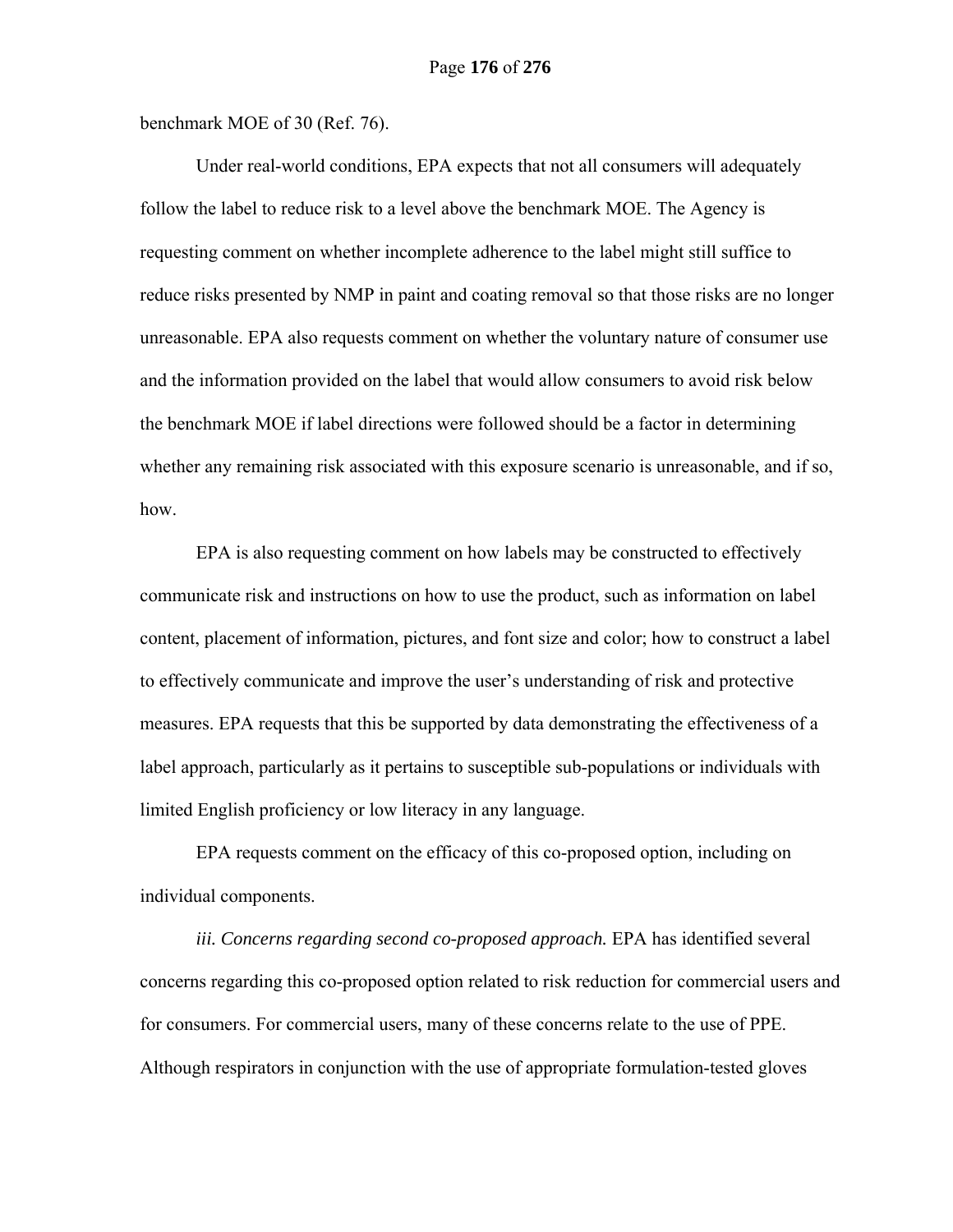could reduce exposures to levels that are protective of acute and chronic risks, respirators are not EPA's preferred approach to decrease exposures. Not all workers may be able to wear respirators, even those with a lower APF. For a discussion of the use of respirators and the associated respiratory protection program, see Unit VI.C. Given equipment costs and the costs of establishing a worker protection program, which involves training, respirator fit testing and the establishment of a medical monitoring program, EPA anticipates that most companies would choose to switch to substitutes instead of adopting a program for this type of PPE to continue using NMP in paint and coating removal. As recommended by the SBAR panel, EPA is requesting comment on and information about workplace experience with worker protection programs and air monitoring for NMP (Ref. 27). Specifically, EPA seeks comment on whether companies would opt to substitute an alternate chemical or process instead of implementing a worker protection program for PPE. Additionally, EPA is requesting comment on the cost to achieve reduced exposures in the workplace or to transition to alternative chemicals or technologies.

Under this approach, risks to consumers are only addressed to the extent that consumers understand and follow the required label information. While the Agency expects that some number of consumers who read the labels of paint and coating removal products containing NMP would understand this information and take appropriate steps to reduce their risks based on label information, as noted in Unit V.C., studies have shown that consumers do not consistently pay attention to labels for hazardous substances; consumers, particularly those with lower literacy levels, often do not understand label information; consumers often base a decision to follow label information on previous experience and perceptions of risk; even if consumers have noticed, read, understood, and believed the information on a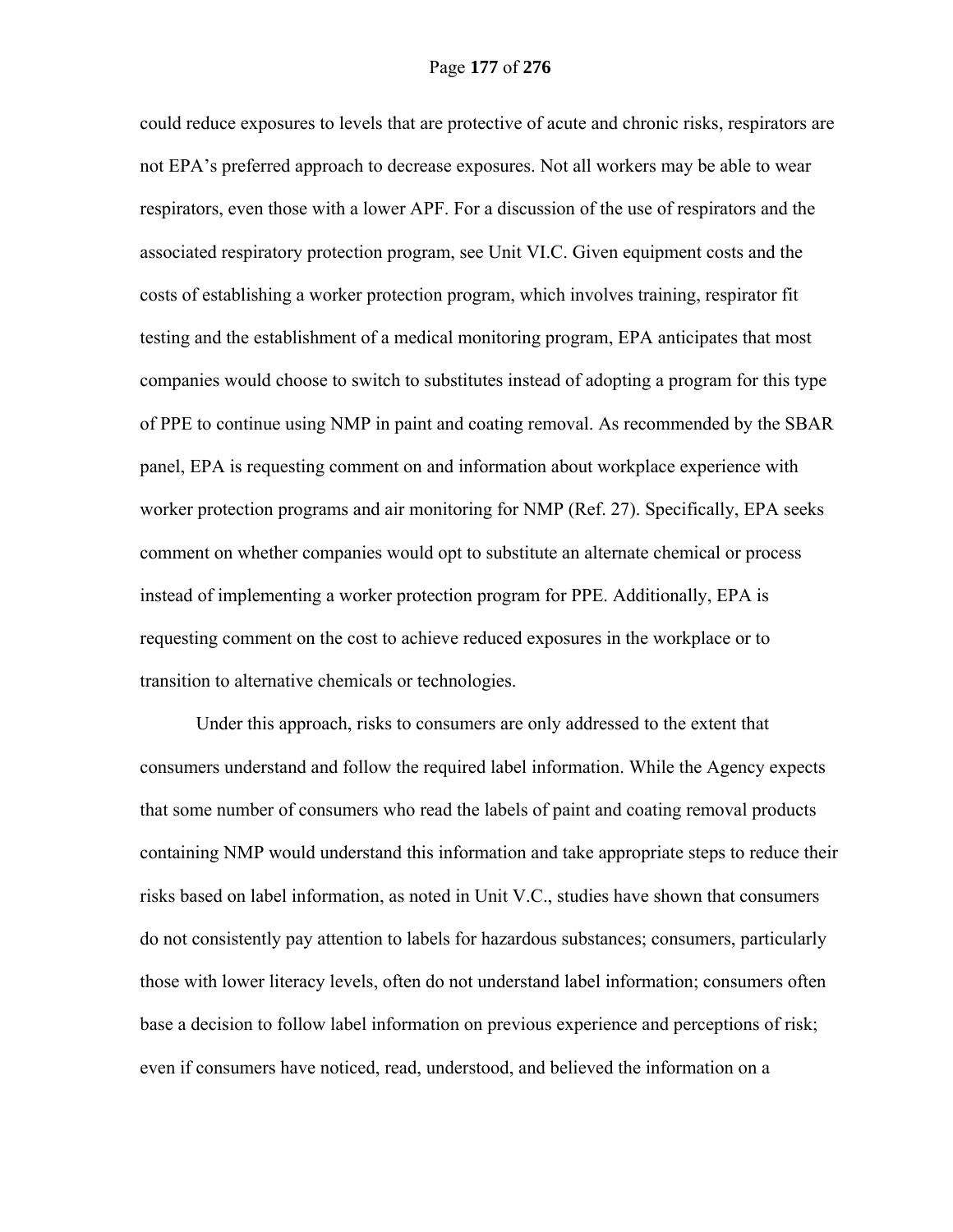hazardous chemical product label, they may not be motivated to follow the label information, instructions, or warnings; and consumers have varying behavioral responses to warning labels.

Even for those consumers who understand and follow the label, EPA expects some number will not follow the label instructions precisely or may be unable to readily locate the specialized gloves or the respirator indicated on the label (Ref. 28). Further, it is unlikely that consumers would have the fit of their respirator tested, which is important part of the proper use, and thus effectiveness, of a respirator, or that they would wear a new pair of specialized gloves for each use of the product containing NMP. EPA emphasizes that product labels are not equivalent to worker protection programs in which risks are reduced through, among other things, training programs, requirements that include proper testing and use of respirators, and requirements to use specialized gloves each time the product is used.

EPA is unable to determine how many consumers would read and take all appropriate action based on label information, and to what extent they could effectively carry out those actions such that their exposure would be reduced.

 As under the first co-proposed approach, manufacturers, processors, and distributors would be required to provide downstream notification of these requirements under TSCA section  $6(a)(3)$ , and limited recordkeeping would be required under TSCA section  $6(a)(4)$ . *C. Adverse health effects and related impacts that would be prevented by the proposed options.* 

EPA is co-proposing these options to prevent exposure to NMP from paint and coating removal and thus prevent the risks of adverse effects and associated impacts. As discussed in Unit XII.C., the range of adverse health effects from NMP includes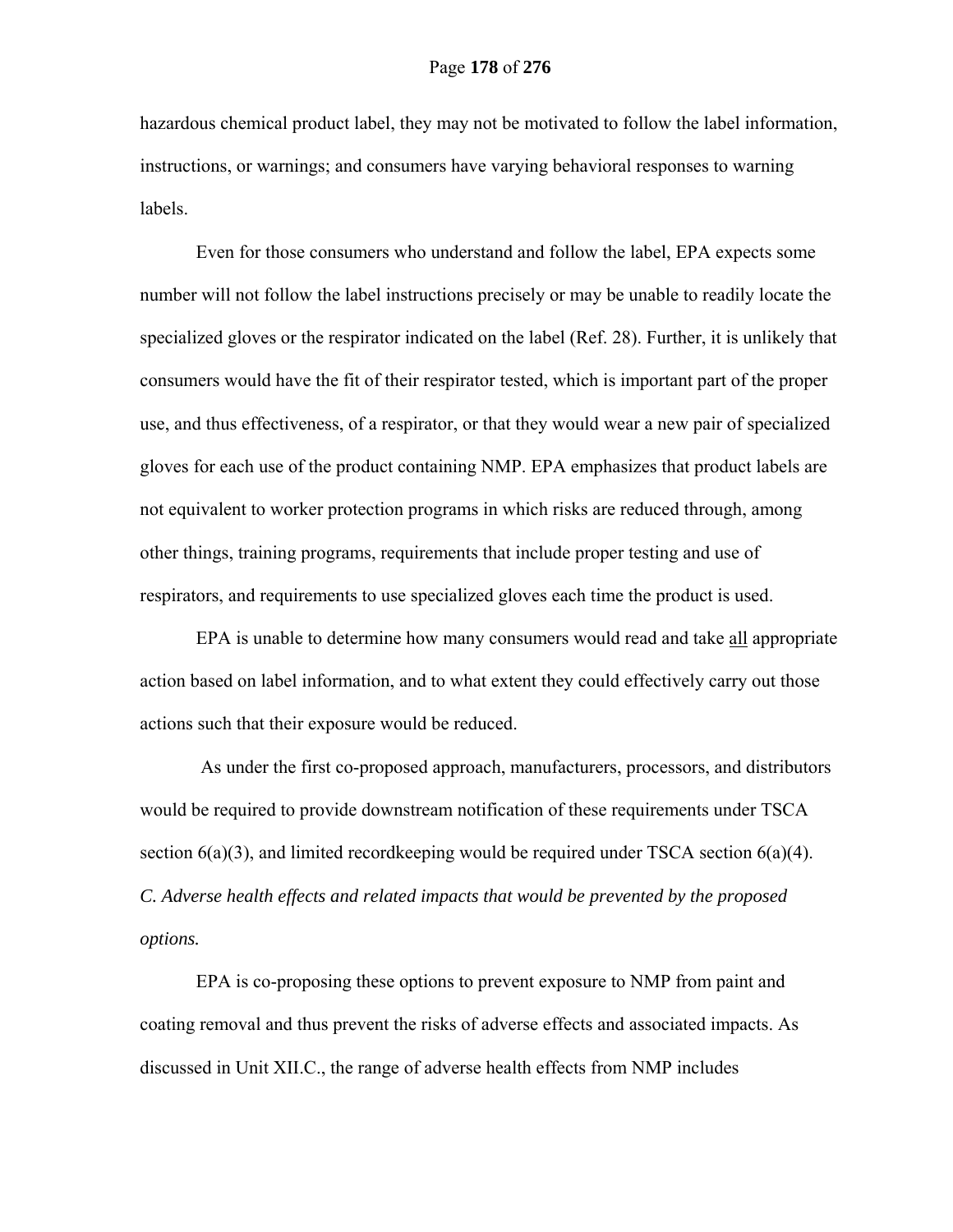developmental toxicity resulting in decreased birth weight or fetal death, kidney toxicity, liver toxicity, immunotoxicity, and reproductive toxicity (Ref. 3). These health effects associated with exposure to NMP are serious and can have impacts throughout a lifetime. The following is a discussion of the impacts of significant acute and chronic non-cancer effects associated with NMP exposure during paint and coating removal, including the severity of the effect, the manifestation of the effect, and how the effect impacts a person during their lifetime.

*1. Developmental effects – acute exposures.* The NMP risk assessment identified developmental effects as the most sensitive endpoint for acute exposure to NMP. Specifically, this assessment identified fetal death as the critical effect of acute exposures over the course of a day*.* Fetal death or fetal mortality includes miscarriage, spontaneous abortion, or stillbirth, depending on when in the pregnancy it occurs. Fetal death may result from a single maternal exposure to NMP at a developmentally critical period (Ref. 3). There are increased risks of fetal death for pregnant women who use NMP for paint and coating removal as consumers. EPA estimates that 732,000 consumers use NMP for paint and coating removal each year; of them, approximately 38,000 are estimated to be pregnant women. EPA estimates that approximately 11,300 of these pregnant women are estimated to experience acute exposure to NMP at levels that would result in an MOE below the benchmark of 30. Additionally, there are increased risks of fetal death for a subset of pregnant women among the approximately 8,800 female workers in 4,300 commercial facilities or companies that use NMP for paint and coating removal. Of these female workers, approximately 500 are estimated to be pregnant, and, of them, approximately 160 are estimated to have acute exposure to NMP at levels that would result in an MOE below the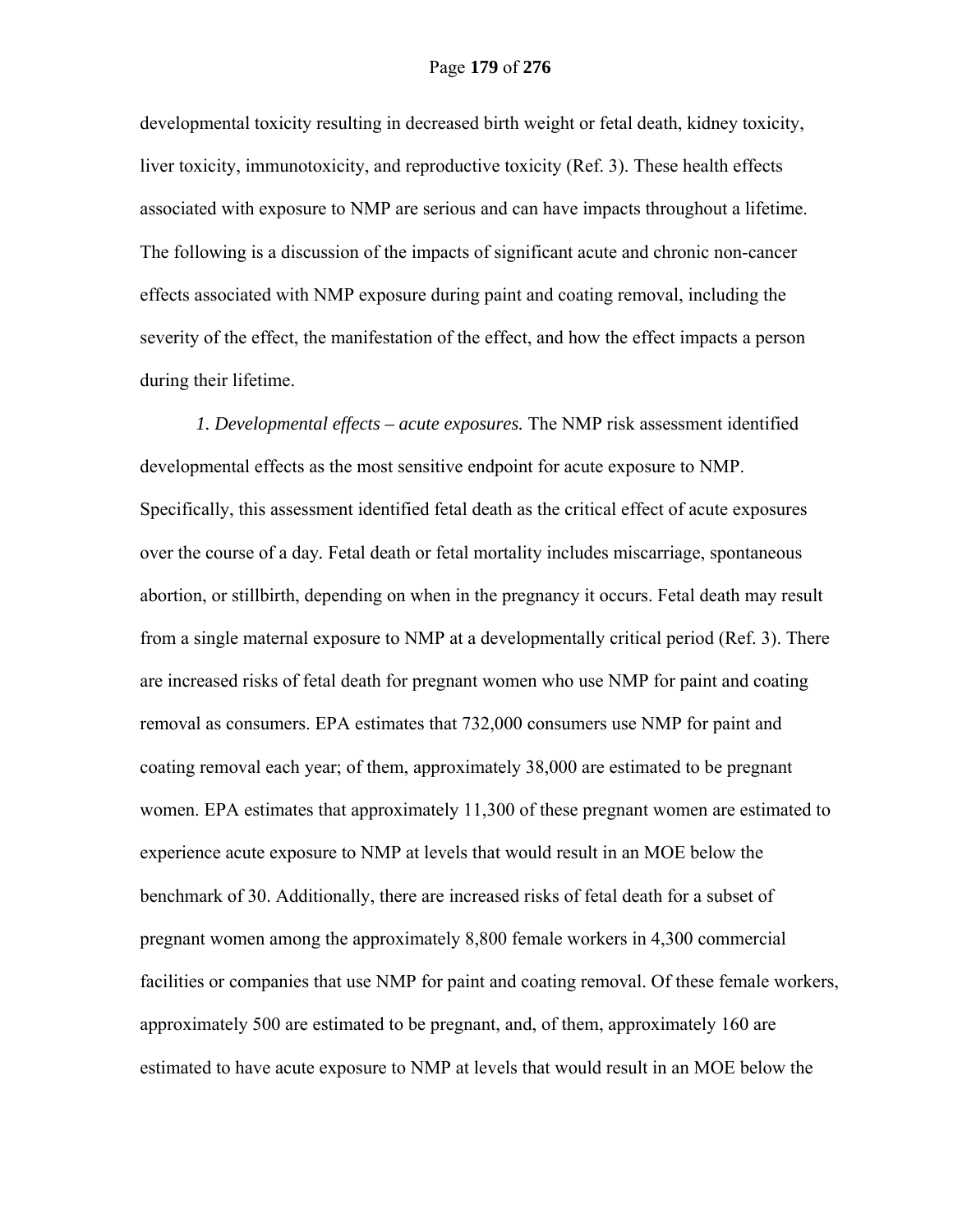benchmark of 30 for fetal death (Ref. 4). The basis for these calculations are shown in section 5.2.1 of the Economic Analysis (Ref. 4).

Researchers aiming to improve early childhood health outcomes have identified the most sensitive time in a pregnancy as the first few weeks following conception, before a woman may be aware she is pregnant. In the context of maternal welfare and risk reduction, "women often delay assessing and improving their health until after confirmation of pregnancy, putting their baby at risk during the critical early developmental stages" (Ref. 81). Approximately 35% of pregnancies in the United States are unplanned (Ref. 83); consequently, many women who are pregnant may not have taken or be prepared to take steps to reduce risks to the developing fetus during early stages of pregnancy. Maternal exposure to NMP in paint and coating removal may occur before a woman realizes she is pregnant. As such, even if she is aware of the risks of exposure to NMP, she may not take steps to reduce risks of fetal death.

Even if they are aware of their pregnancy, women may not wish to disclose this fact to their employers; although legal protections are in place, many women "feel they may lose their job, may not be considered for a promotion, or may have a promotion taken away if they announce they are pregnant" (Ref. 81). Similarly, the American College of Occupational and Environmental Medicine has found that "while it is illegal for an employer to terminate a worker because of pregnancy, such fears may not be groundless for some workers" (Ref. 83). Consequently, pregnant women may attempt to "minimize their pregnancy" (Ref. 81) and may not be vocal in their workplace about reducing risks to their pregnancy. This could increase chances of exposure to chemicals such as NMP that present a risk of fetal death.

Exposure to NMP in paint and coating removal during a single day (over 8 hours)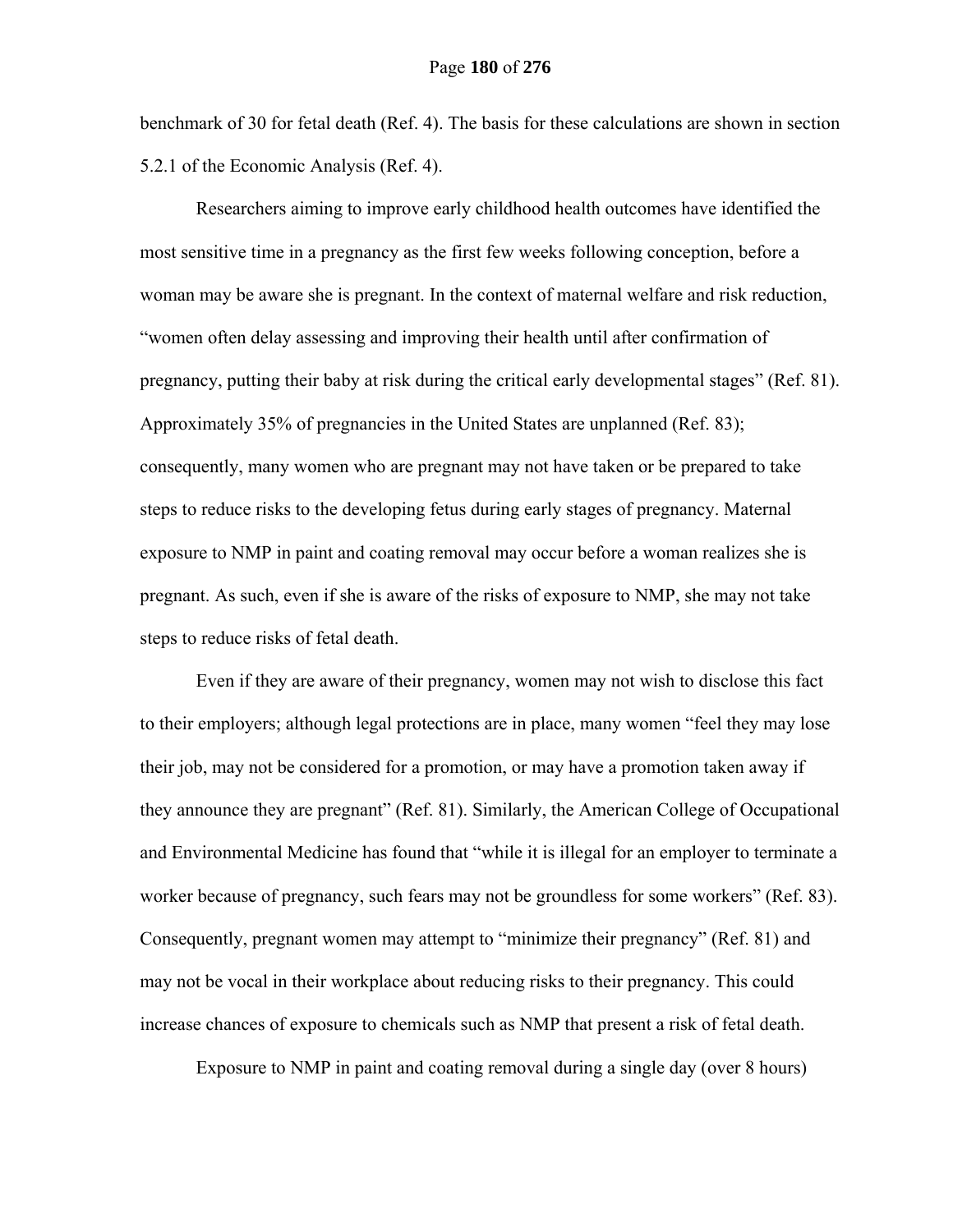#### Page **181** of **276**

was found to present risks of fetal death (Ref. 3). The impacts of fetal death, including miscarriage or stillbirth, include emotional impacts on the woman experiencing the death of a fetus, and also present significant emotional impacts for partners and spouses.

Emotional impacts and other mental health effects of miscarriage or stillbirth can include depression, anxiety, grief, and guilt. Mental health research has consistently identified both miscarriage (defined as fetal death occurring before the  $20<sup>th</sup>$  week of gestation) and stillbirth (defined as fetal death occurring after the  $20<sup>th</sup>$  week of gestation) as a significant emotional burden that can persist for more than a year and sometimes up to three years following the event of fetal death (Ref. 84). Compared with their peers, women who have experienced fetal death "exhibit significantly elevated levels of depression and anxiety in the weeks and months following the loss, compared with samples of pregnant, community or postpartum women" (Ref. 85). Psychologists see miscarriage and stillbirth as "an unanticipated, often physically as well as psychologically traumatic event representing the death of a future child and disruption of reproductive plans. Physiologically, it marks the end of a pregnancy, and psychologically it may produce doubts about procreative competence" (Ref. 86). Other descriptions of fetal death similarly characterize it as "a significant psychosocial stressor that results in a high level of dysphoria and grief" (Ref. 87). Consequently, women who experience the death of a fetus are at increased risk for depression, anxiety, and other psychiatric disorders (Ref. 86).

Major depressive disorder has been identified in between 10% to 50% of women after a miscarriage, depending on the measures used (Refs. 88 and 89). According to the National Institutes of Mental Health, persistent depressive disorder is a depressed mood that lasts for at least two years. Symptoms can include difficulty concentrating, sleep pattern disruptions,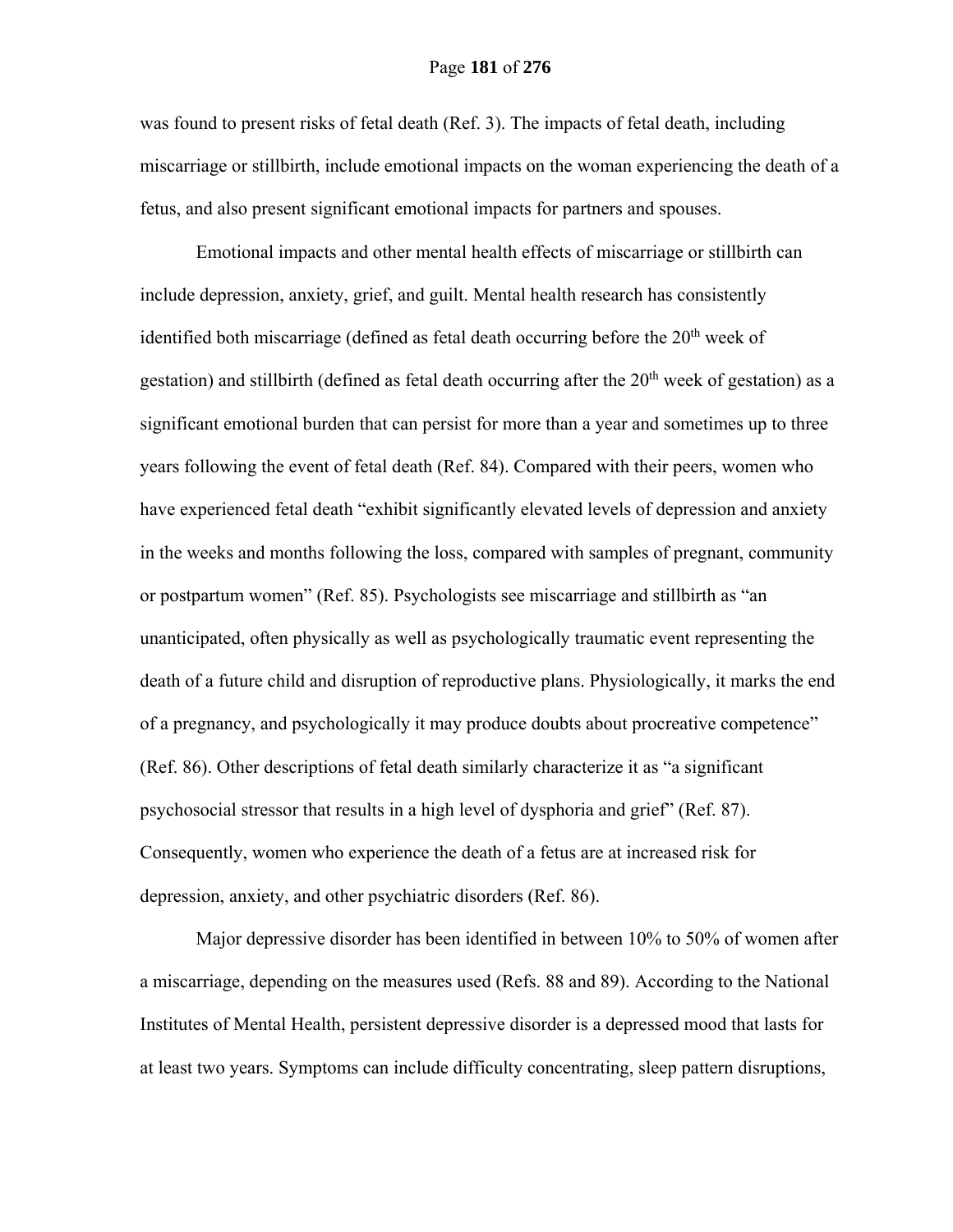appetite or weight change, thoughts of suicide or suicide attempts, loss of interest in hobbies or activities, decreased energy, and aches, headaches, or digestive problems without a clear physical cause and that do not ease even with treatment (Ref. 90). Depression can affect an individual's physical health and their ability to work. Additionally, depression in one family member can also result in increased instance of illness or morbidity in other family members (Ref. 91). Treatment can require several types of attempted pharmaceutical or psychological therapies, and, in the case of depression following fetal death, can persist for years (Ref. 89).

Depression is not the only emotional impact of fetal death; many women also experience intense and persistent anxiety. Researchers have found that "a significant percentage of women experience elevated levels of anxiety after a miscarriage up until about 6 months post-miscarriage, and they are at increased risk for obsessive-compulsive and posttraumatic stress disorder" (Ref. 89).

 In addition to depression and anxiety, a primary component of the emotional burdens presented by fetal death is guilt. As one researcher explained, women search for answers to what they perceive as an inexplicable trauma: "They will spend enormous amounts of emotional energy trying to explain why it happened …. They often blame themselves, even when it is inaccurate, to help make sense of it. Women may torment themselves with guilt and blame, rewriting the story, so to speak: 'If I hadn't gone to the grocery store' or 'If I didn't stay up so late.' It's a way of coping with the loss" (Ref. 92).

Related to these emotional impacts, one study found that "the mean annual suicide rate within one year after miscarriage was significantly higher (18.1 per 100.000) than the suicide rates both for women who gave birth (5.9) and for women in the general population (11.3) in Finland between 1987 and 1994" (Ref. 86).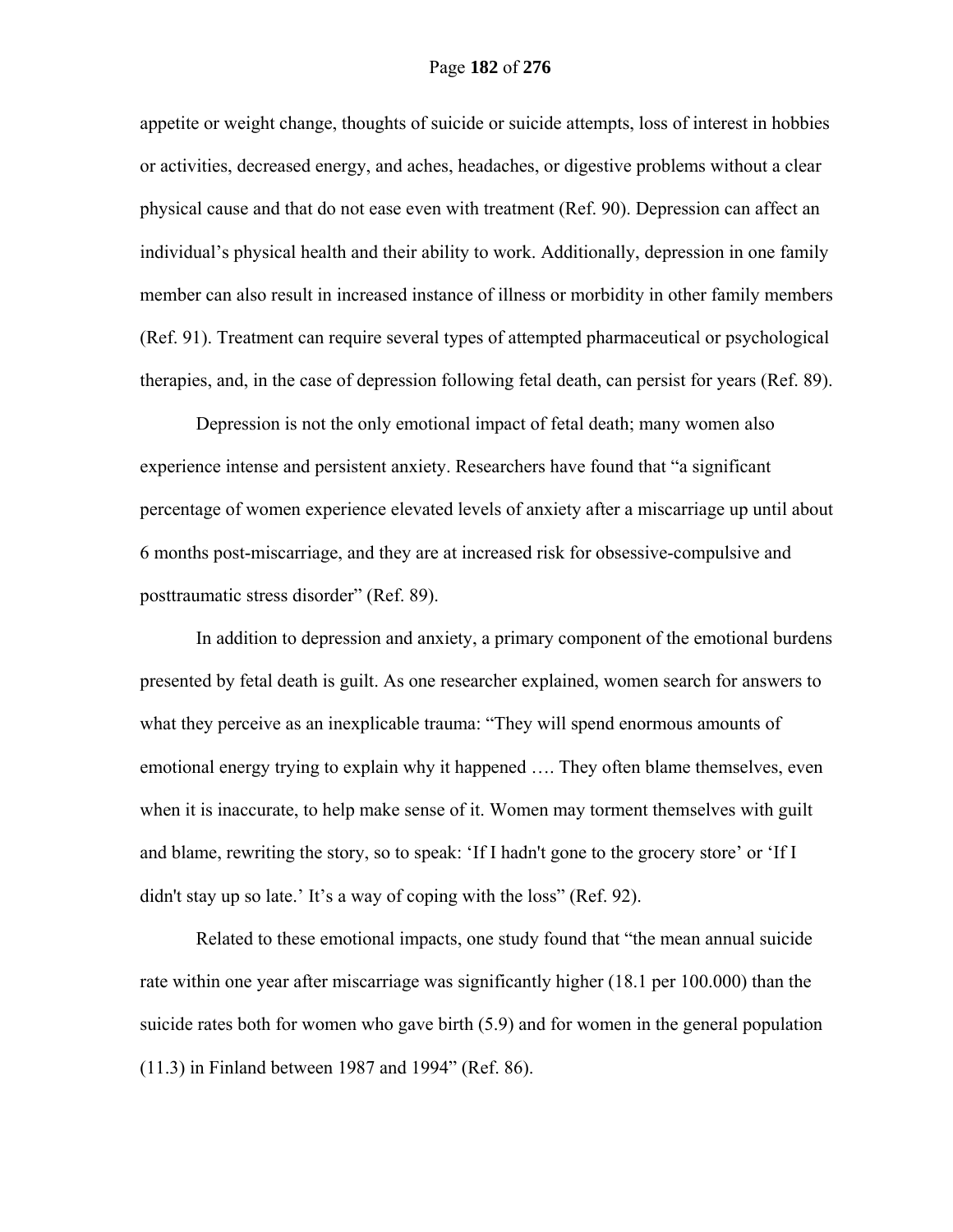## Page **183** of **276**

Women experiencing miscarriages or stillbirths are not the only individuals affected by fetal death. Researchers have also documented the ways in which the woman's partners are affected by the loss (Ref. 86). Recent research has found that male partners experience more grief over miscarriages than previously assumed (Ref. 92) and that in 25% of the cases studied, the intensity of fathers' grief exceeded that of the mothers' (Ref. 93).

Additional burdens from fetal death can be felt throughout the affected family, including by subsequent children, since the depression, anxiety, and guilt initiated by fetal death may persist during and after any subsequent successful pregnancy (Ref. 92). As a result, future pregnancies and children can be adversely affected by fetal death during the mother's previous pregnancies due to persistent psychological impacts leading to maternal stress or depression that can last up to three years (Refs. 94 and 85). As a result of this stress or depression, complications during subsequent pregnancies can occur. Maternal anxiety or depression during pregnancy is associated with pre-term birth, decreased birth weight, and impacts on fetal brain development as a result of abnormal uterine blood flow and increased maternal cortisol levels (Ref. 94). Maternal anxiety and depression, including that initiated by fetal death during a previous pregnancy, is also associated with a higher risk of maternal postpartum depression (Ref. 85), which can lead to poor infant care, and infant cognitive delay (Ref. 94). For some children born to women who previously experienced the death of a fetus, there may be disorganized or insecure maternal attachment or bonding (Ref. 95), and maternal perinatal mood symptoms that may alter a child's emotional or health outcomes (Refs. 85 and 86). For example, available data indicate that "12-month-old infants born following prenatal loss were reported to show higher rates of disorganized attachment patterns to their mothers than children born into families without a loss history. Thus, even if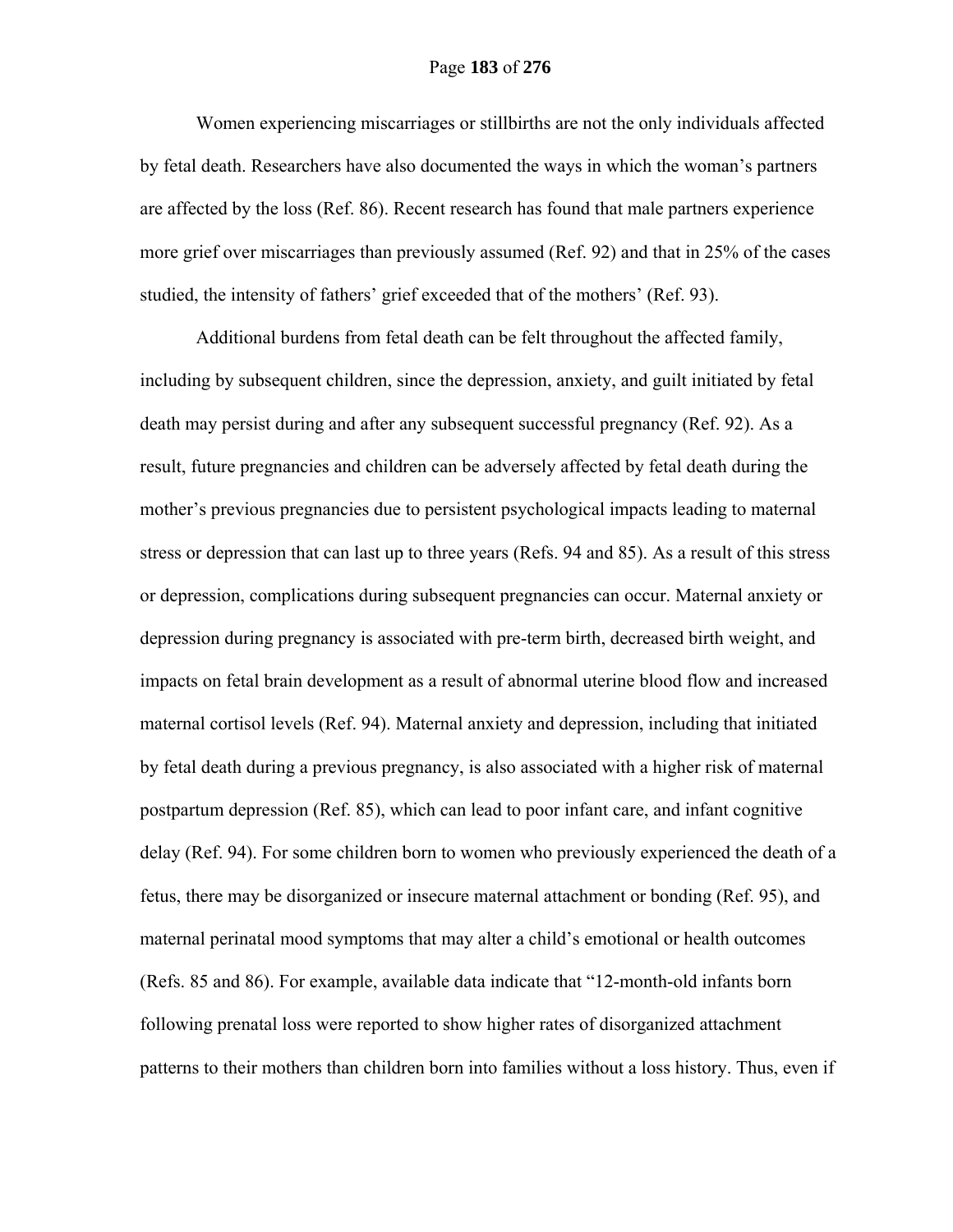there is no persistence of mood disturbance into the postnatal period, there may still be adverse effects of a previous prenatal loss on the parent–child relationship and child outcomes" (Ref. 85). Similarly, maternal post-partum depression or anxiety has been found to have "deleterious effects on maternal–child attachment, child behavior, and cognitive and neuroendocrine outcomes that persist into adolescence" (Ref. 85). In this way, a single instance of fetal death may result in years of emotional impacts for the mother and may potentially affect the health and well-being of future children. In addition to depression and anxiety, emotional impacts can take the form of grief, envy, or isolation.

 Similarly, a woman's attitude towards a pregnancy does not necessarily correlate with the emotional impact resulting from fetal death. Although ambivalence toward pregnancy was associated with different emotional impacts (greater association with depressive symptoms, rather than grief), they were found to be as intense as in women who were not ambivalent about their pregnancy (Ref. 86).

 As a result, fetal death at any stage of a pregnancy, even when experienced by a woman who is ambivalent about that pregnancy, may result in intense emotional impacts and psychological morbidities, for both the mother and other family members; these impacts can include depression and anxiety and, in many cases, could persist and potentially impact future pregnancies and children.

Additionally, it is important to note that fetal death can present health risks to the woman; in some cases, maternal death can result. From 1981 to 1991, the Centers for Disease Control and Prevention (CDC) recorded 62 cases of maternal mortality following spontaneous abortion at or before 20 weeks of fetal gestational age (an overall case fatality rate of 0.7 per 100,000 spontaneous abortions) (Ref. 96). Leading causes of maternal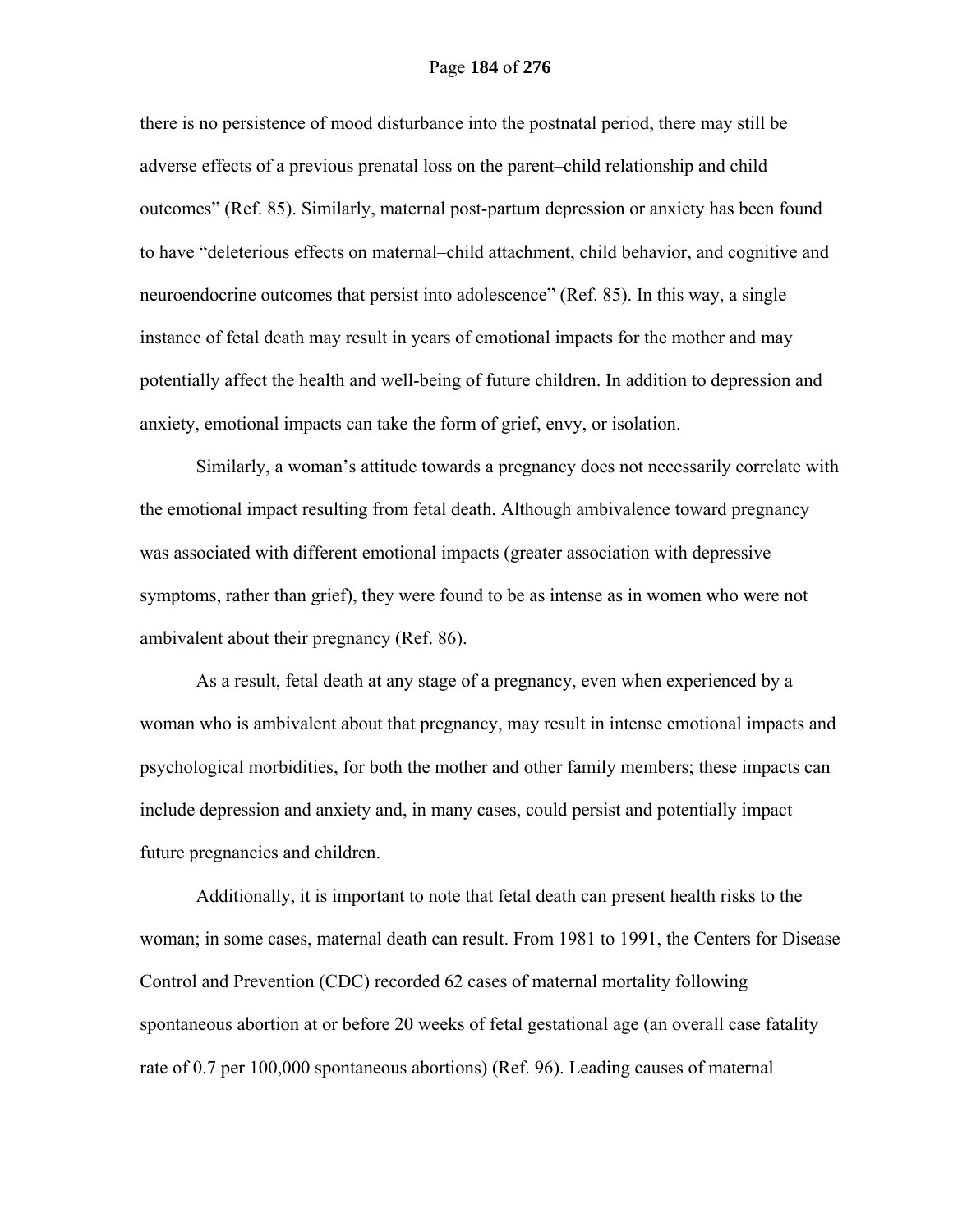mortality during these incidents of fetal death were infection, hemorrhage, or embolism (Ref. 96). The CDC has noted that this case fatality rate is likely the result of underreporting, and that "the true number of deaths related to pregnancy might increase from 30% to 150% with active surveillance" (Ref. 97).

Even when the effects of fetal death are less severe, a miscarriage or stillbirth can have considerable adverse consequences on an individual, family, or community. Commercial and consumer users of NMP in paint and coating removal are at risk of fetal death from typical use of products containing NMP; although EPA is unable to quantify the precise number or frequency of fetal deaths that may occur as a result of exposure to NMP during paint and coating removal, reducing the risks of exposure would benefit women, their families, and the public at large by reducing risks of fetal death in a population of approximately 12,000 pregnant individuals (consumers and workers) likely to experience acute exposures that present risks of fetal death. Details on how EPA estimated the number of individuals is in section 5.2.1 of the Economic Analysis (Ref. 4).

*2. Developmental effects – chronic exposures.* The NMP risk assessment identified developmental effects as the most sensitive endpoint for chronic exposure to NMP. Specifically, the assessment selected decreased birth weight as the critical effect resulting from repeated exposures to women of child-bearing age. It is not known if there is a window of exposure that may pose greater risks to the fetus; therefore, any repeated exposure to NMP could increase risks to the fetus for developmental effects.

Rather than accumulating over a lifetime, risks were found for workers exposed to NMP during paint and coating removal over the course of a workweek, or five days. Even when maternal exposure ceased, the decreased fetal body weight was found to be a persistent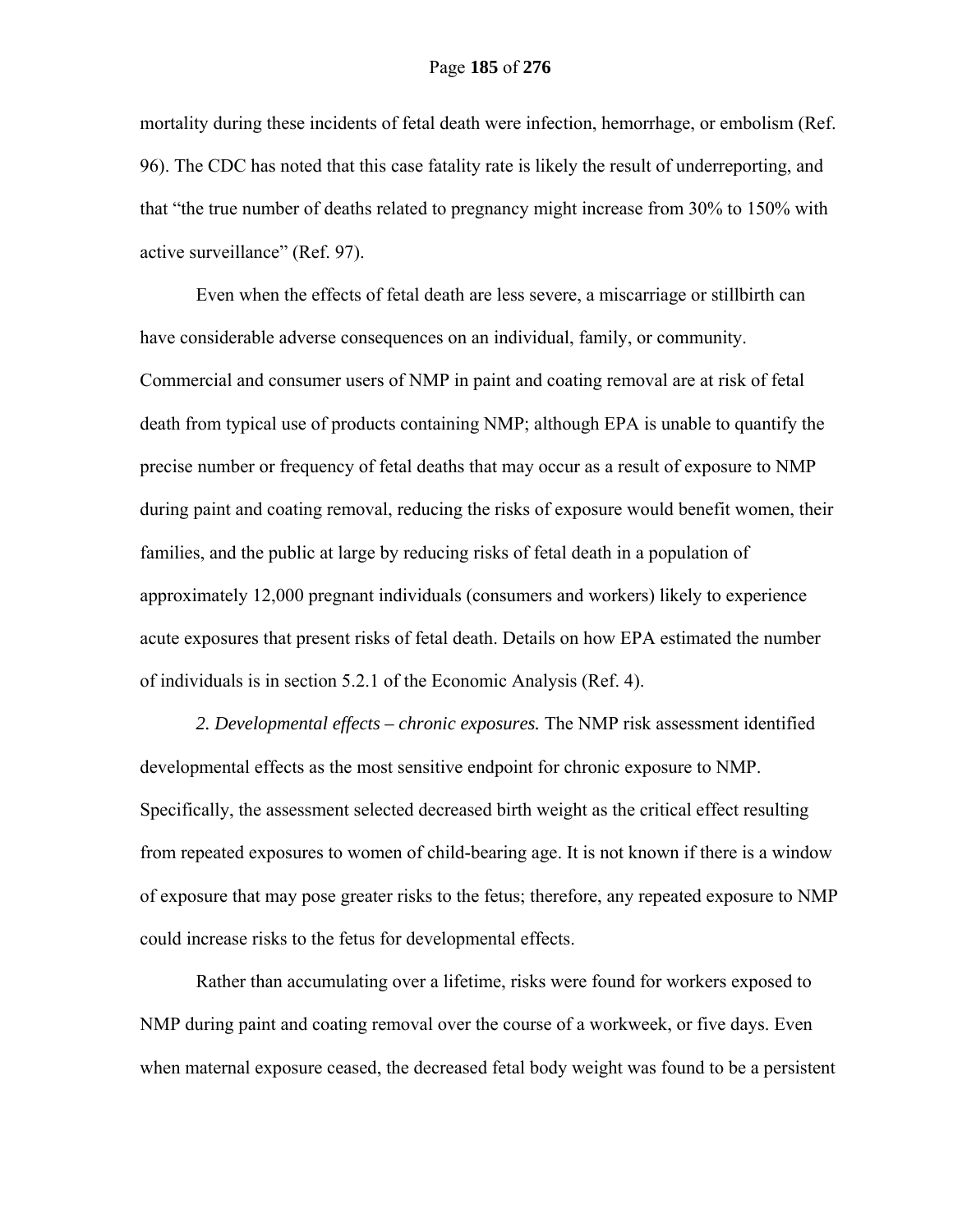adverse effect (Ref. 3); consequently, a relatively brief period of maternal repeated exposure to NMP in typical paint and coating removal can cause fetal weight decreases, resulting in life-long impacts. There are increased risks of decreased fetal weight for the subset of pregnant women among the approximately 8,800 female workers in 4,300 commercial facilities or companies that use NMP for paint and coating removal. EPA estimates that there are approximately 500 pregnant women working in these commercial facilities (Ref. 4). A subset of these 500 pregnant would have chronic exposure to NMP at levels that would result in an MOE below the benchmark of 30 for decreased fetal weight (Ref. 3).

Decreased fetal weight can lead to reduced or low birth weight, which can have lifelong effects on a person and their family. Most cases of reduced or low birth weight are pre-term or premature birth; as a result, until recently, health impacts of reduced or low birth weight have been difficult to separate from the effects due to premature birth or gestational age. However, epidemiological, social, and medical research in the past several decades has isolated several health effects of reduced or low birth weight separate from gestational age at birth. Full-term babies may be born at low or reduced birth weights as a result of fetal growth restriction; these infants are usually referred to as small for gestational age, and "may have low birth weight because something slowed or stopped their growth in the womb" (Ref. 98). Low birth weight is typically defined as birth weight of less than 5.5 pounds, or 2,500 grams. Very low birth weight is typically defined as less than 1,500 grams (Ref. 99).

Low birth weight can have significant impacts on childhood development and the incidence of future diseases (Ref. 100); reduced birth weight can cause serious health problems for some children (Ref. 98), as well as long-term impacts on their lives as adults (Ref. 101).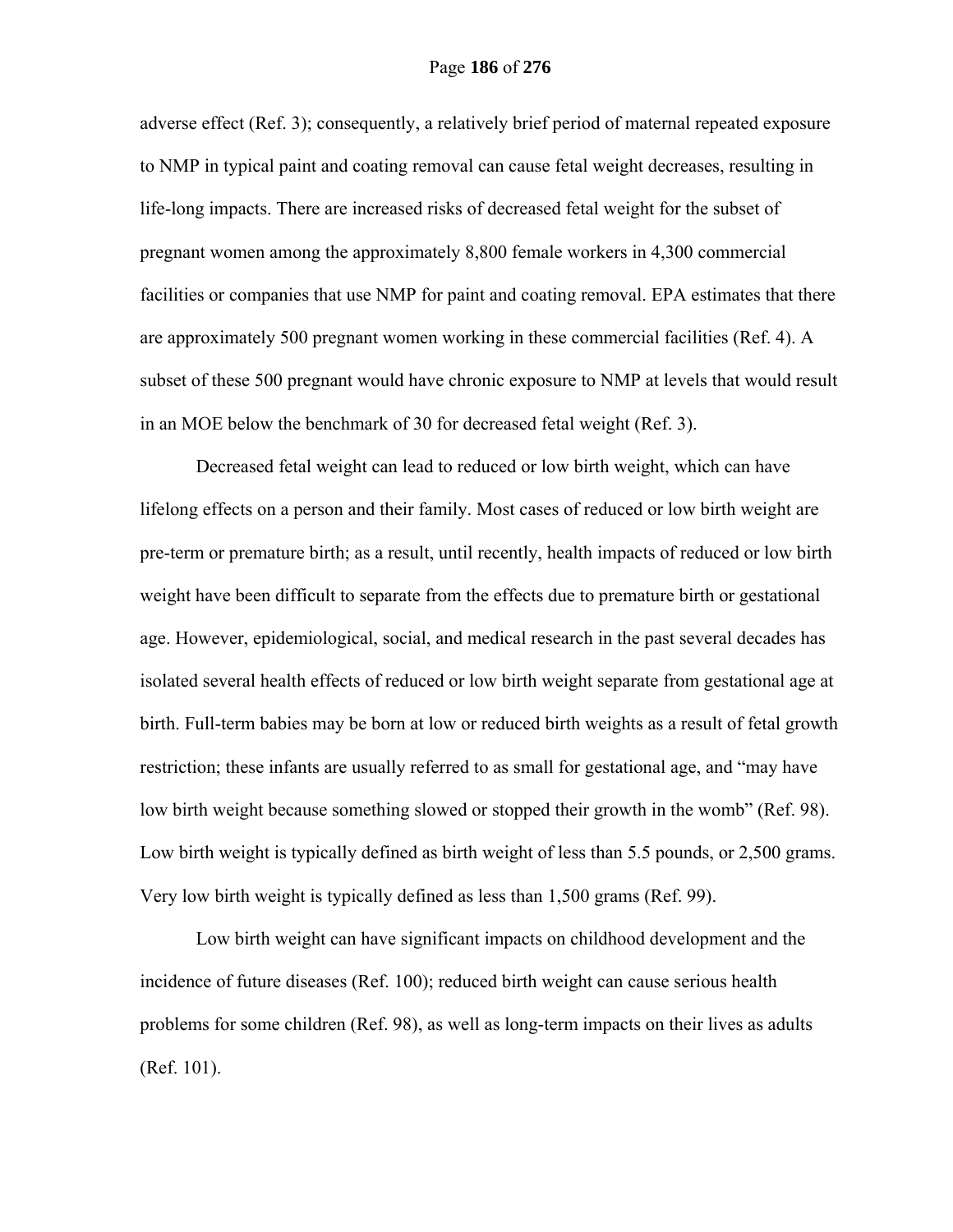Health impacts of low or reduced birth weight can begin at birth. According to the CDC, low birth weight infants may be more at risk for many health problems as neonates (Ref. 99); other medical authorities report that health impacts for infants with low birth weight include low oxygen levels at birth, inability to maintain body temperature; difficulty feeding and gaining weight; infection; breathing problems such as respiratory distress syndrome; neurologic problems, such as intraventricular hemorrhage (bleeding inside the brain); gastrointestinal problems such as necrotizing enterocolitis (a serious disease of the intestine), and a greater risk of Sudden Infant Death Syndrome (Ref. 102). These effects and health impacts have clear implications for the infant's future health and survival, and can cause emotional stress and anguish for families of the infant.

Effects of reduced or low birth weight can persist beyond infancy. It can affect growth: Low birth weight has been found to be "a major risk factor for children's physical growth in the early years and there is no evidence of catch-up by age 2" (Ref. 103). In populations that may already be at risk for poor health outcomes, children with reduced birth weight or who were small for gestational age continued to be significantly smaller in all measures (height, weight, and head circumference) than their normal birth weight counterparts at age 3 (Refs. 104 and 105), and generally smaller between ages 4 through 7 (although the differences were small) (Ref. 104).

A child's size is not the only potential effect of reduced or low birth weight. Many studies have identified increased risk of cognitive, behavioral, and neurological problems in children and adolescents who had low birth weight or who were small for gestational age (Refs. 106 and 107). A large cohort study that followed infants born at full term with reduced birth weight (small for gestational age) found that "children of both genders who were born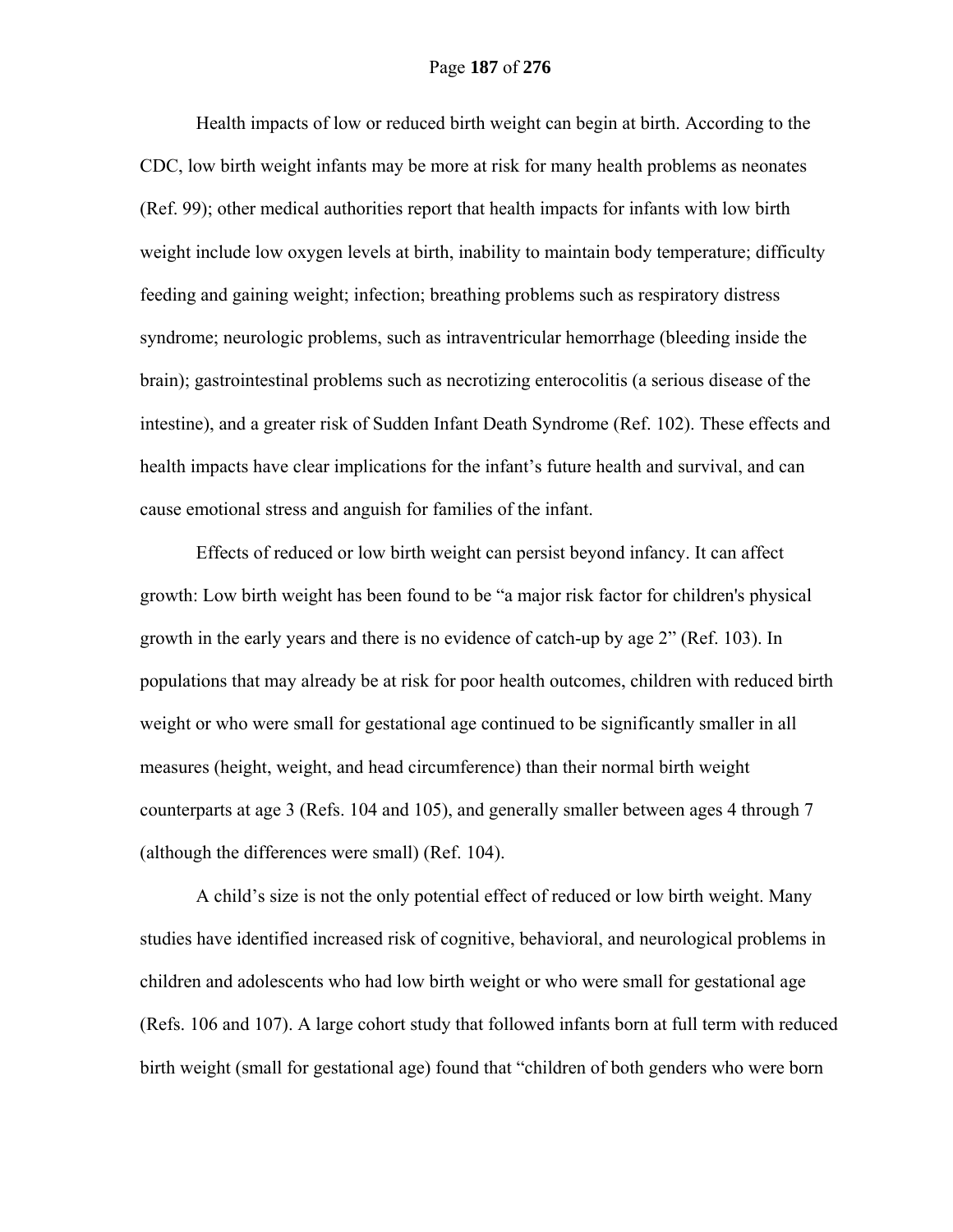[small for gestational age] are at higher risk of learning difficulties" (Ref. 106), with girls with the lowest birth weight experiencing an increased risk of attention problems (Ref. 106).

Other studies have confirmed the impact of reduced or low birth weight on academic success in childhood; researchers note that compared to their normal birth weight siblings, low birth weight children are less likely to be in excellent or very good health in childhood. They also score significantly lower on reading, passage comprehension, and math achievement tests. Low birth-weight children are roughly one-third more likely to drop out of high school relative to other children (Ref. 100).

After childhood, the health, social, and financial impacts of reduced or low birth weight can continue. In many cases, an individual's size may continue to be affected. The difference in growth during adolescence and early adulthood varies by sex. Female adults who were very low birth weight infants tend to be the same size as their peers of average birth weight by age 20, while male adults "remain significantly shorter and lighter than controls" (Ref. 109). However, this may have its own risks: "Since catch-up growth may be associated with metabolic and cardiovascular risk later in life, these findings may have implications for the future adult health of [very low birth weight] survivors" (Ref. 109).

In terms of health effects, low birth weight can continue to have significant negative effects on adults. Researchers have found that low birth weight increases the probability of being in fair or poor health as an adult. Specifically, "low birth weight children are nearly twice as likely as their normal birth-weight siblings to be in problematic health by ages 37-52 (23% versus 12%) (Ref. 100). Specific risks associated with low birth weight (separate from pre-term birth or gestational age) include increased risk of renal disease (Ref. 110); increased risk of asthma, diabetes, stroke, heart attack, or heart disease by age 50 (compared to average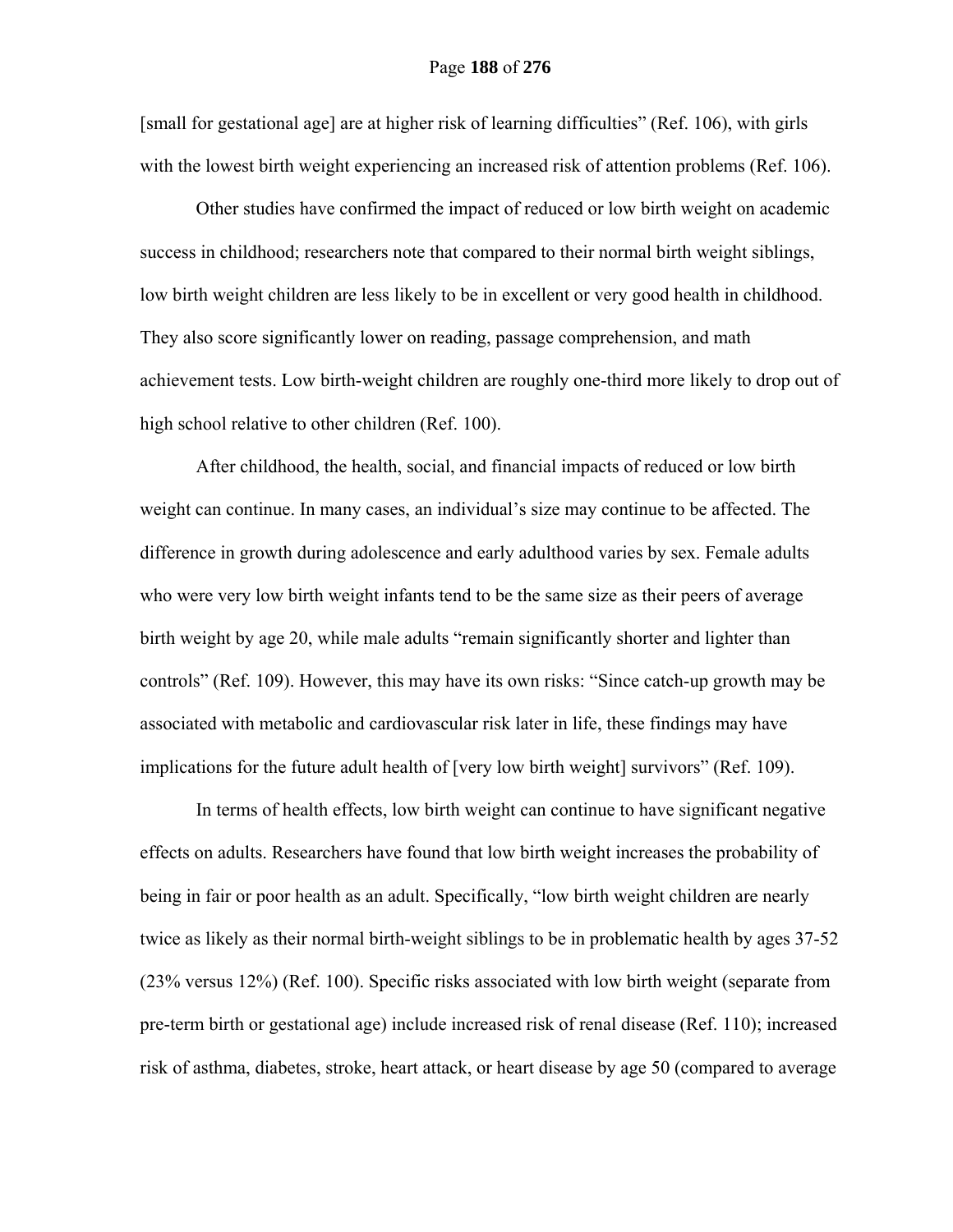weight siblings) (Ref. 100); and increased risk of clinically verified hyperkinetic disorder, including attention deficit hyperactivity disorder (Ref. 111). Adults who were low birth weight babies may be more likely to have certain health issues such as diabetes, heart disease, high blood pressure, metabolic syndrome, and obesity (Ref. 98).

Additionally, there are financial implications for adults who were low birth weight; low birth weight has been found to lower labor force participation and labor market earnings over an individual's lifetime (Ref. 100). Specifically, "low birth weight is linked to a 10% reduction in hourly wages from ages 18-26, compared to the wages of normal birth-weight siblings, but a 22% reduction in wages from ages 37-52. Low birth-weight children, relative to their normal birth-weight siblings, work 7.4% fewer hours in adulthood" (Ref. 100).

Decreased fetal weight and low birth weight are strongly associated with a number of adverse health effects in adults. The Barker Hypothesis (Ref. 112) was among the first to identify a pattern between neonatal health and cardiovascular disease. Subsequent research in laboratory animals and in human epidemiological studies confirmed this pattern and extended the observations to include the relationship between delayed fetal growth, low birth weight and metabolic syndrome, which encompasses a host of adverse outcomes, such as hypertension, insulin resistance, obesity and type 2 diabetes mellitus (Refs. 113, 114, and 115). Diseases such as cardiovascular disease, hypertension, obesity and diabetes mellitus have a tremendous impact on public health. For example, according to the CDC, heart disease remains the nation's leading cause of death (Ref. 116). In addition to causing premature mortality, the monetary costs of cardiovascular disease were estimated at \$209.3 billion in direct costs and \$142.5 billion in indirect costs, for a total of \$351.8 billion (Ref. 116). A number of health disparities are associated with cardiovascular disease.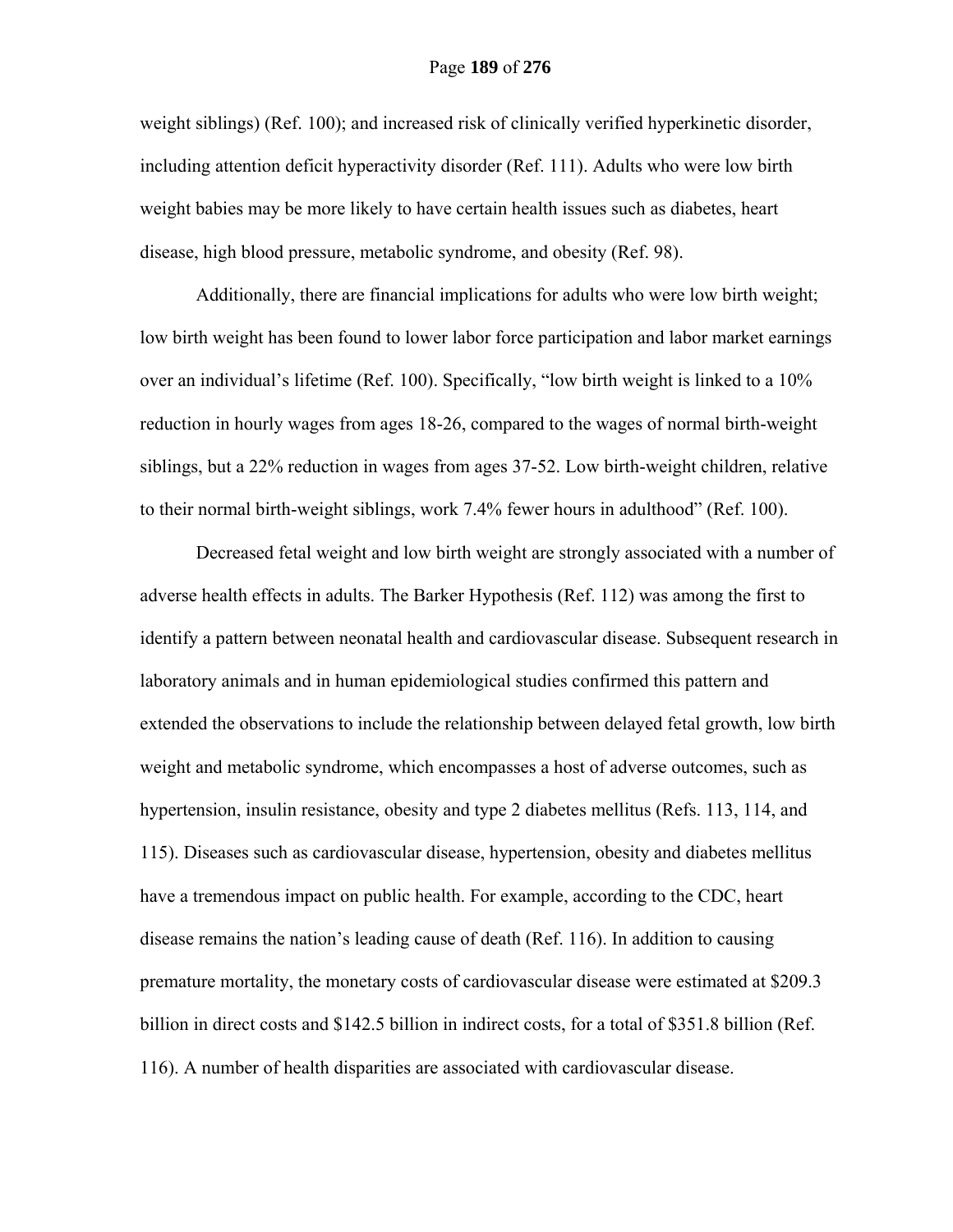Cardiovascular disease causes more deaths in women than men, and in black Americans, compared to white (Ref. 116). Years of potential life lost before age 75 from heart disease is nearly double for Black or African Americans relative to White, Non-Hispanic Americans (Ref. 116).

Several of these health effects associated with reduced fetal growth and low birth weight fall within the definition of metabolic syndrome, which is generally defined as the presence of 3 or more of the following: Abdominal obesity (waist circumference ≥88 cm in women or  $\geq$ 102 cm in men); low HDL cholesterol (<50 mg/dL in women or <40 mg/dL in men); elevated triglycerides (≥150 mg/dL); elevated fasting blood glucose (≥100 mg/dL or use of oral hypoglycemic medication or insulin or both); or elevated blood pressure (at least 1 of the following: Systolic ≥130 mmHg, diastolic ≥85 mmHg, or use of antihypertensive medication). Epidemiological studies indicate a strong, consistent association between low birth weight and metabolic syndrome (Ref. 113). The symptoms associated with metabolic syndrome are in turn associated with increased risk of cardiovascular disease and diabetes (Ref. 117).

Collectively, the sign, symptoms and diseases associated with delayed fetal growth and small birth weight present an enormous burden on public health. The extent that the development of adult disease is rooted in reductions in fetal and neonatal growth could limit the success of adult lifestyle changes in modifying these effects. Therefore, prevention must be focused on assuring fetal and neonatal health and preventing adverse impacts on growth rates.

Researchers highlight the fact that low birth weight can occur in every demographic group, and that even though most babies with low birth weight have normal outcomes, as a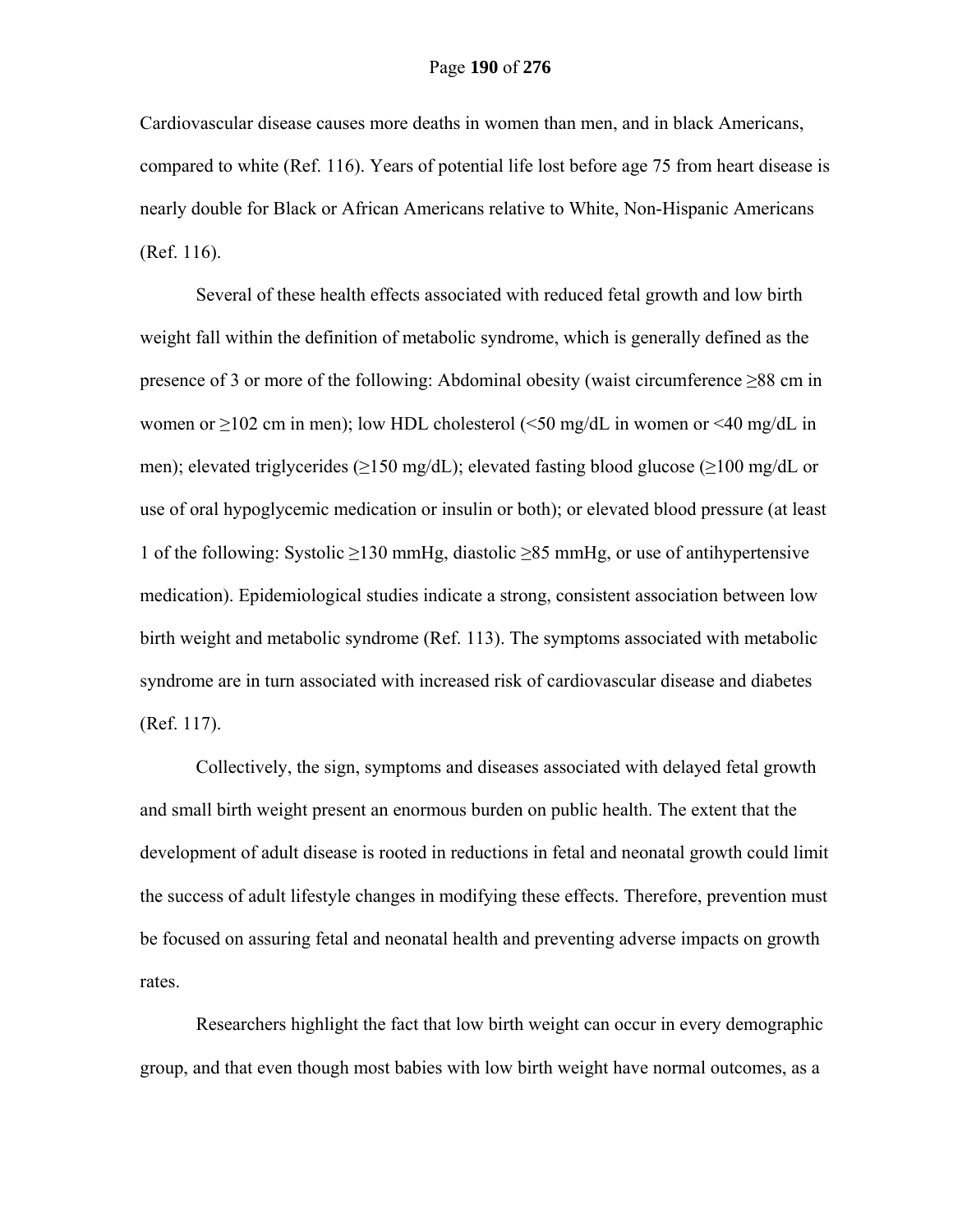### Page **191** of **276**

whole, infants with low birth weight "generally have higher rates of subnormal growth, illnesses, and neurodevelopmental problems. These problems increase as the child's birth weight decreases" (Ref. 118). Additionally, by using sibling comparisons and cohort studies, the effects of low birth weight have been found to persist even when accounting for "the independent effects of birth order, mother's age at birth, birth year cohort, race/ethnicity, family structure, parental income, and parental fertility timing" (Ref. 100).

Though most research has focused on infants with low or very low birth weight, it is important to note that children with reduced, but clinically normal, birth weights (2,500 to 2,999 grams) are also at increased risk from the health, academic, social, and financial effects described.

In this way, reduced or low birth weight resulting from maternal exposure to NMP during paint and coating removal can have serious and life-long impacts on individuals and their families, including their future family members. Even when birth weight is not reduced to the clinical definition of low, the decrease in fetal weight can have significant impacts. Additionally, it is important to note that the impacts of low birth weight go beyond affected individuals and their families; reduced and low birth weight "results in substantial costs to the health sector and imposes a significant burden on society as a whole" (Ref. 101).

*3. Body weight reductions – chronic exposures.* While the impact of decreased body weights in adult animals may be minimal, decreased body weight gain in pregnant females, in particular, may contribute to negative developmental outcomes as well as impacts on adult health (Refs. 119 and 120).

*4. Kidney toxicity – chronic exposures.* There are increased health risks for liver toxicity for many of the approximately 30,300 workers in 4,300 commercial facilities or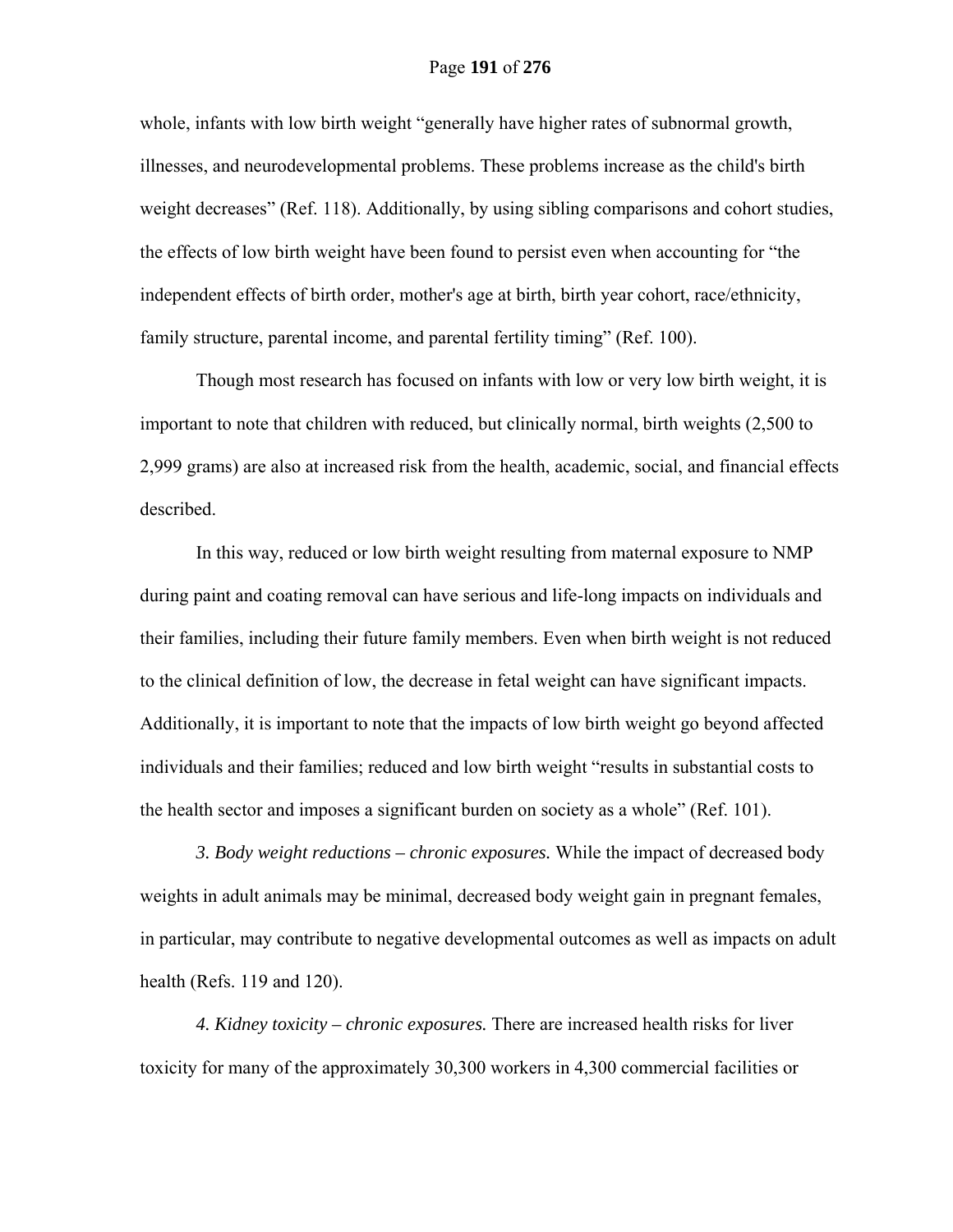companies that use NMP for paint and coating removal (Ref. 4). Exposure to NMP can cause kidney damage. This damage may result in signs and symptoms of acute kidney failure that include; decreased urine output, although occasionally urine output remains normal; fluid retention, causing swelling in the legs, ankles or feet; drowsiness; shortness of breath; fatigue; confusion; nausea; seizures or coma in severe cases; and chest pain or pressure. Sometimes acute kidney failure causes no signs or symptoms and is detected through lab tests done for another reason.

Kidney toxicity means the kidney has suffered damage that can result in a person being unable to rid their body of excess urine and wastes. In extreme cases where the kidney is impaired over a long period of time, the kidney could be damaged to the point that it no longer functions. When a kidney no longer functions, a person needs dialysis and ideally a kidney transplant. In some cases, a non-functioning kidney can result in death. Kidney dialysis and kidney transplantation are expensive and incur long-term health costs if kidney function fails (Ref. 56).

 The monetary cost of kidney toxicity varies depending on the severity of the damage to the kidney. In less severe cases, doctor visits may be limited and hospital stays unnecessary. In more severe cases, a person may need serious medical interventions, such as dialysis or a kidney transplant if a donor is available, which can result in high medical expenses due to numerous hospital and doctor visits for regular dialysis and surgery if a transplant occurs. The costs for hemodialysis, as charged by hospitals, can be upwards of \$100,000 per month (Ref. 57).

 Depending on the severity of the kidney damage, kidney disease can impact a person's ability to work and live a normal life, which in turn takes a mental and emotional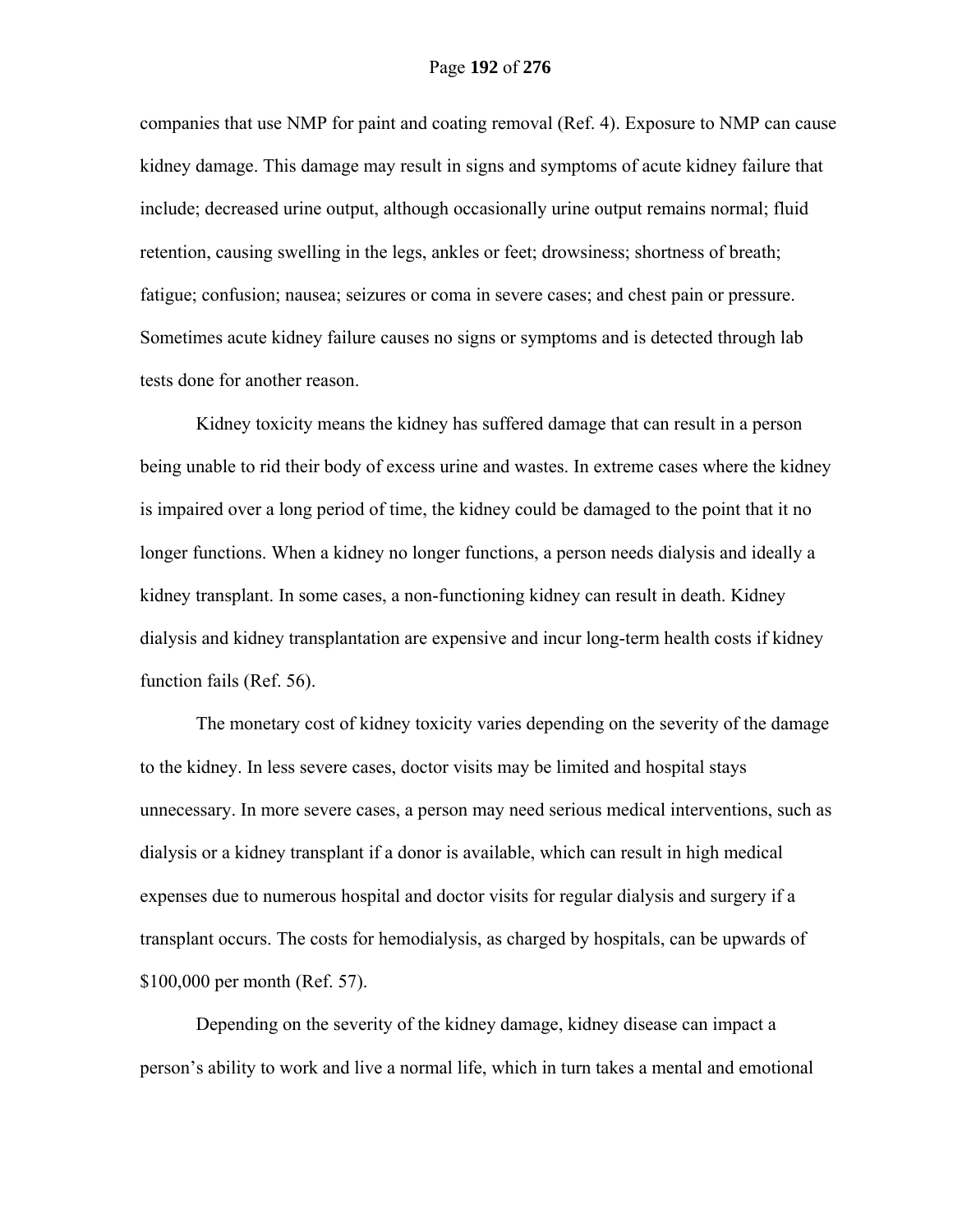toll on the patient. In less severe cases, the impact on a person's quality of life may be limited while in instances where kidney damage is severe, a person's quality of life and ability to work would be affected. While neither the precise reduction in individual risk of developing kidney toxicity from reducing exposure to NMP during paint or coating removal or the total number of cases avoided can be estimated, these costs must still be considered because they can significantly impact those exposed to NMP.

*5. Liver toxicity – chronic exposures.* There are increased health risks for liver toxicity for many of the approximately 30,300 workers in 4,300 commercial facilities or companies that use NMP for paint and coating removal (Ref. 4).

Some form of liver disease impacts at least 30 million people, or 1 in 10 Americans. Included in this number is at least 20% of those with NAFLD. NAFLD tends to impact people who are overweight/obese or have diabetes. However, an estimated 25% do not have any risk factors. The danger of NAFLD is that it can cause the liver to swell, which may result in cirrhosis over time and could even lead to liver cancer or failure (Ref. 42). The most common known causes to this disease burden are attributable to alcoholism and viral infections, such as hepatitis A, B, and C. These known environmental risk factors of hepatitis infection may result in increased susceptibility of individuals exposed to organic chemicals such as NMP.

Additional medical and emotional costs are associated with liver toxicity following chronic exposure to NMP in paint and coating removal, although these costs cannot be quantified. These costs include medical visits and medication costs. In some cases, the ability to work can be affected, which in turn impacts the ability to get proper medical care. Liver toxicity can lead to jaundice, weakness, fatigue, weight loss, nausea, vomiting, abdominal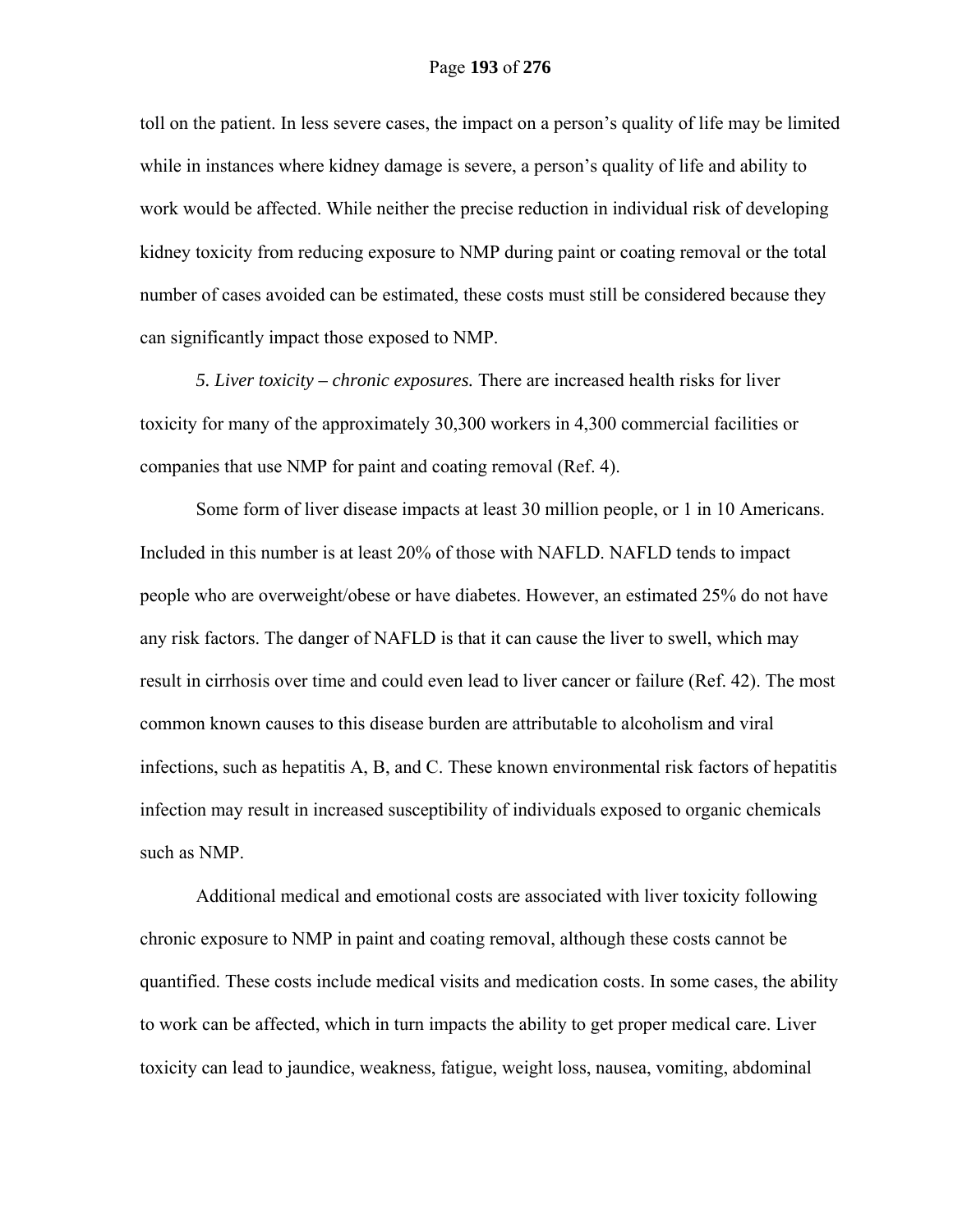pain, impaired metabolism, and liver disease.

Depending upon the severity of the jaundice, treatments can range significantly. Simple treatment may involve avoiding exposure to NMP and other solvents; however, this may impact an individual's ability to continue to work. In severe cases, liver toxicity can lead to liver failure, which can result in the need for a liver transplant. Even if a donor is available, liver transplantation is expensive (with an estimated cost of \$575,000) and there are countervailing risks for this type of treatment (Ref. 44). The mental and emotional toll on an individual and their family as they try to identify the cause of sickness and possibly experience an inability to work, as well as the potential monetary cost of medical treatment required to regain health, are significant.

*6. Reproductive toxicity.* There are increased risks for these reproductive effects for many of the approximately 30,300 workers in 4,300 commercial facilities or companies that use NMP for paint and coating removal (Ref. 4). Similar to effects discussed previously, while neither the precise reduction in individual risk of developing this disorder from reducing exposure to NMP or the total number of cases avoided can be estimated, EPA still considers their impact.

*7. Disproportionate impacts on environmental justice communities.* An additional factor that cannot be monetized is the disproportionate impact on environmental justice communities. As described in Units VI.C.1.b. and XVI.B.1.b, Hispanic and foreign-born workers, who may have limited English proficiency, are disproportionately over-represented in construction trades (Ref. 4), in which NMP is used for paint and coating removal. Because they are disproportionately over-represented in this industry, these populations are disproportionately exposed to NMP during paint and coating removal, and are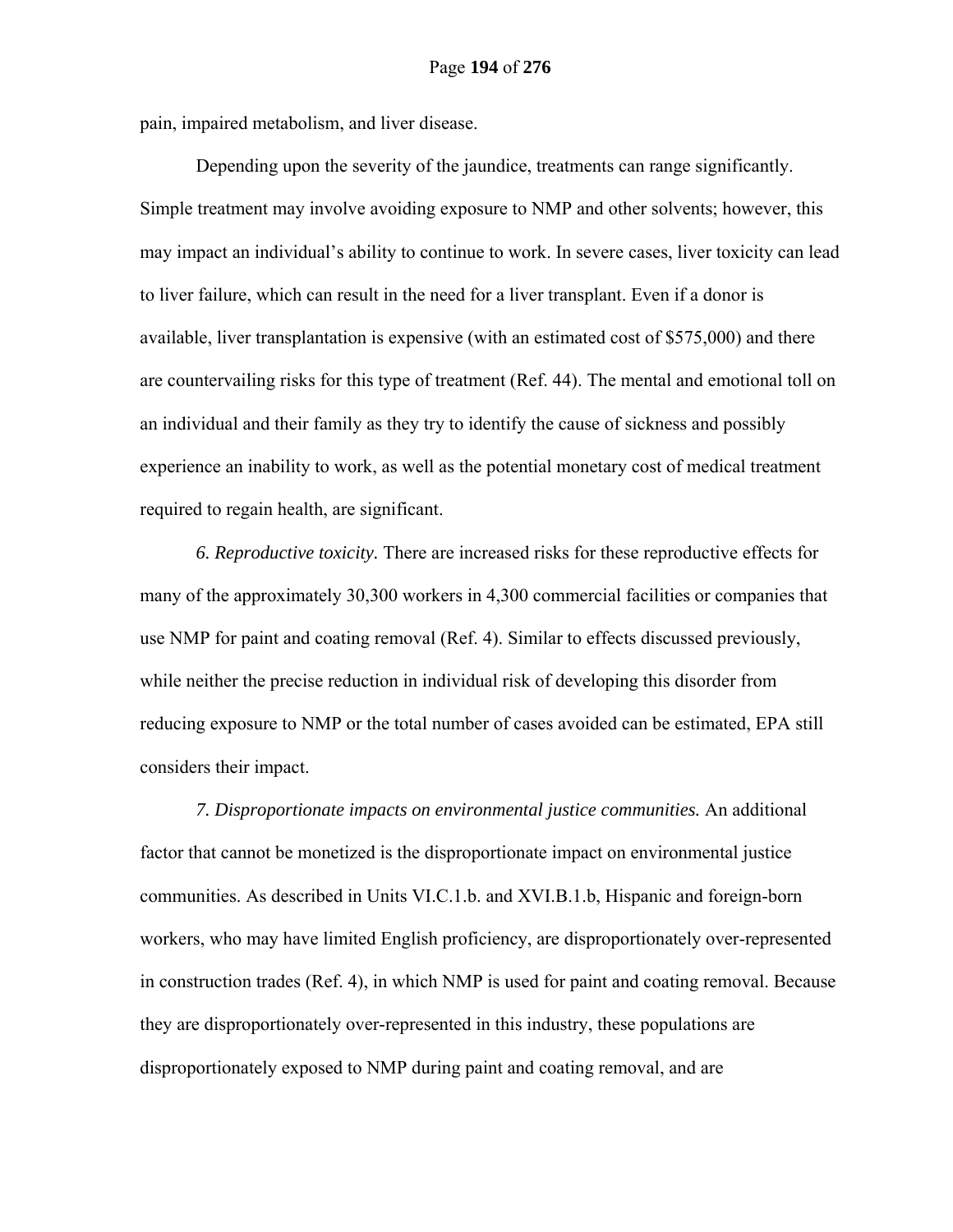disproportionately at risk to the range of adverse health effects described here.

## *D. Availability of Alternatives*

For almost every situation in which NMP is used to remove paints or coatings, EPA is aware of a cost-effective, economically feasible chemical substitutes or alternative methods. The exception is for critical corrosion-sensitive components of military aviation and vessels, for which EPA proposes are critical for national security, and for which EPA proposes an exemption, described in more detail in Unit XVIII.

EPA considered chemical substitutes and alternative methods consistent with the requirements of TSCA Section  $6(c)(2)(C)$  and as similarly recommended by the SBAR panel (Ref. 27). A full industry profile characterizing manufacturers, processors, and end users of NMP for paint and coating removal and a use and substitutes analysis are included in section 2 and 3 of EPA's economic assessment. (Ref. 4). As described below, EPA proposes that alternatives are technologically and economically feasible, reasonably available, and present fewer hazards to human health than NMP in paint and coating removal. EPA requests comment on whether its conclusion that substitutes for NMP are available and technically and economically feasible is accurate and whether its consideration of alternatives was sufficient to satisfy the requirements of TSCA section  $6(c)(2)(C)$ .

Research into the efficacy of chemical substitutes has identified products currently available for commercial and consumer users of NMP for paint and coating removal, for a variety of coatings on numerous substrates (Refs. 58 and 59). Additionally, in most commercial sectors, NMP is not in widespread use; most sectors use substitute chemicals or methods, either due to financial considerations, problems with the efficacy of products containing NMP, or concern for worker or individual health and safety (Ref. 22). This was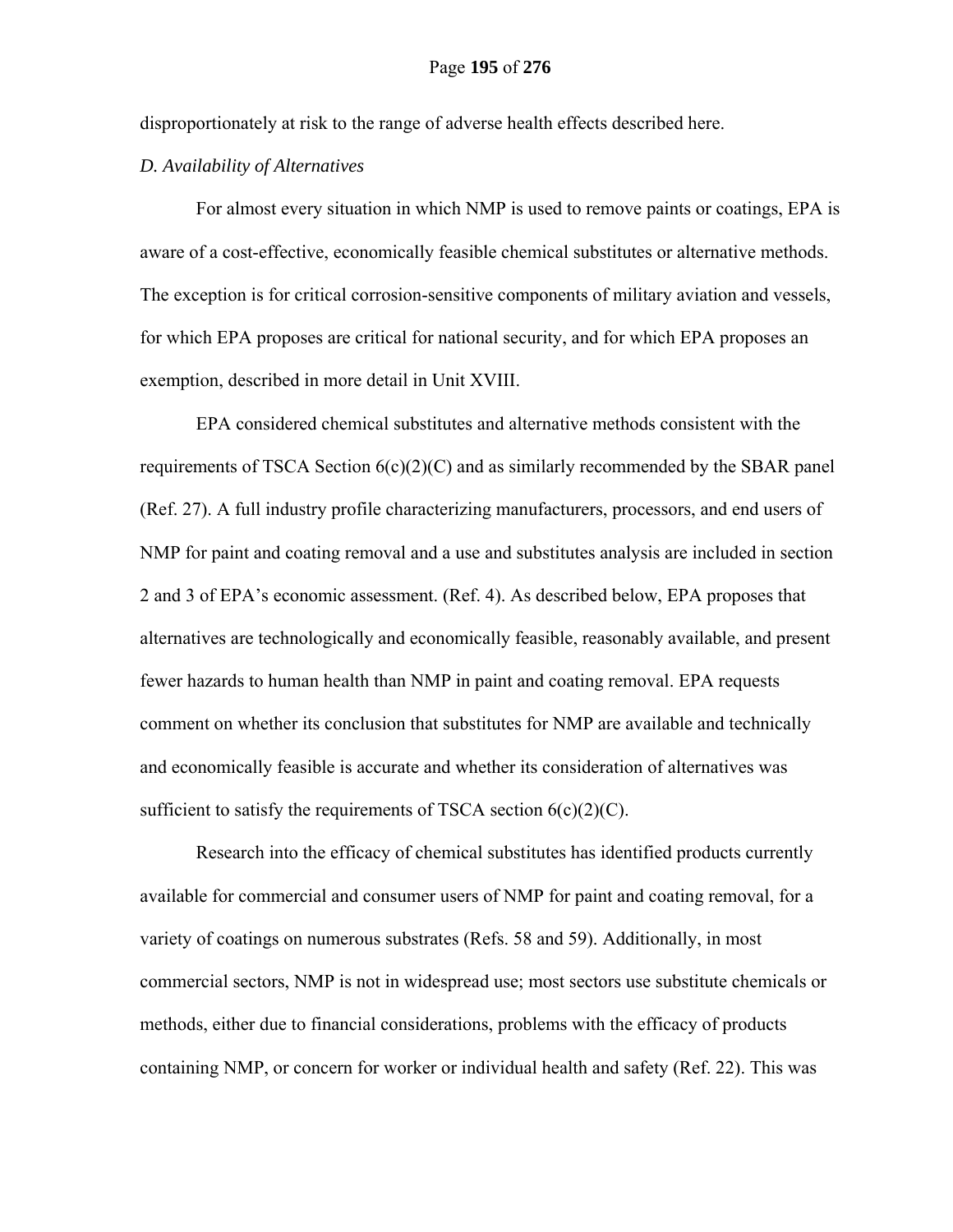emphasized by a small business that manufactures such products (Ref. 22).

Many producers of paint and coating removal products containing NMP also produce paint and coating removal products with substitute chemicals (Ref. 4). This was emphasized by small businesses participating in the SBAR process (Ref. 27). Thus, there is already precedent for producers reformulating products to meet demand from commercial or individual customers.

Based on the frequent use of substitute chemicals or alternative methods for paint and coating removal in all industries discussed here, and the formulation and distribution of substitute chemicals for paint and coating removal by all formulators of products containing NMP (Ref. 4), EPA found that economically feasible alternatives to NMP are reasonably available for all paint and coating removal uses. Primary chemical substitutes for NMP in paint and coating removal include products formulated with benzyl alcohol; dibasic esters; acetone, toluene, and methanol (ATM); and caustic chemicals. EPA evaluated these products for efficacy, toxicity, relative hazards compared to NMP, and other hazards that might be introduced by use of these products (such as environmental toxicity, increased global warming potential, and increased flammability or other hazards to users).

EPA's analysis compared the hazard and exposure characteristics of the chemical paint and coating removal chemicals and products presumed to be already in use to NMP, to aid in ascertaining the impact on users of moving to alternative products. EPA used authoritative sources to characterize efficacy, hazard endpoints and identify effect and no effect levels. Relative exposure potential was assessed based on physical chemical parameters and concentrations in formulations, and exposure potential was considered to be similar to NMP within an order of magnitude. Product composition was based on publicly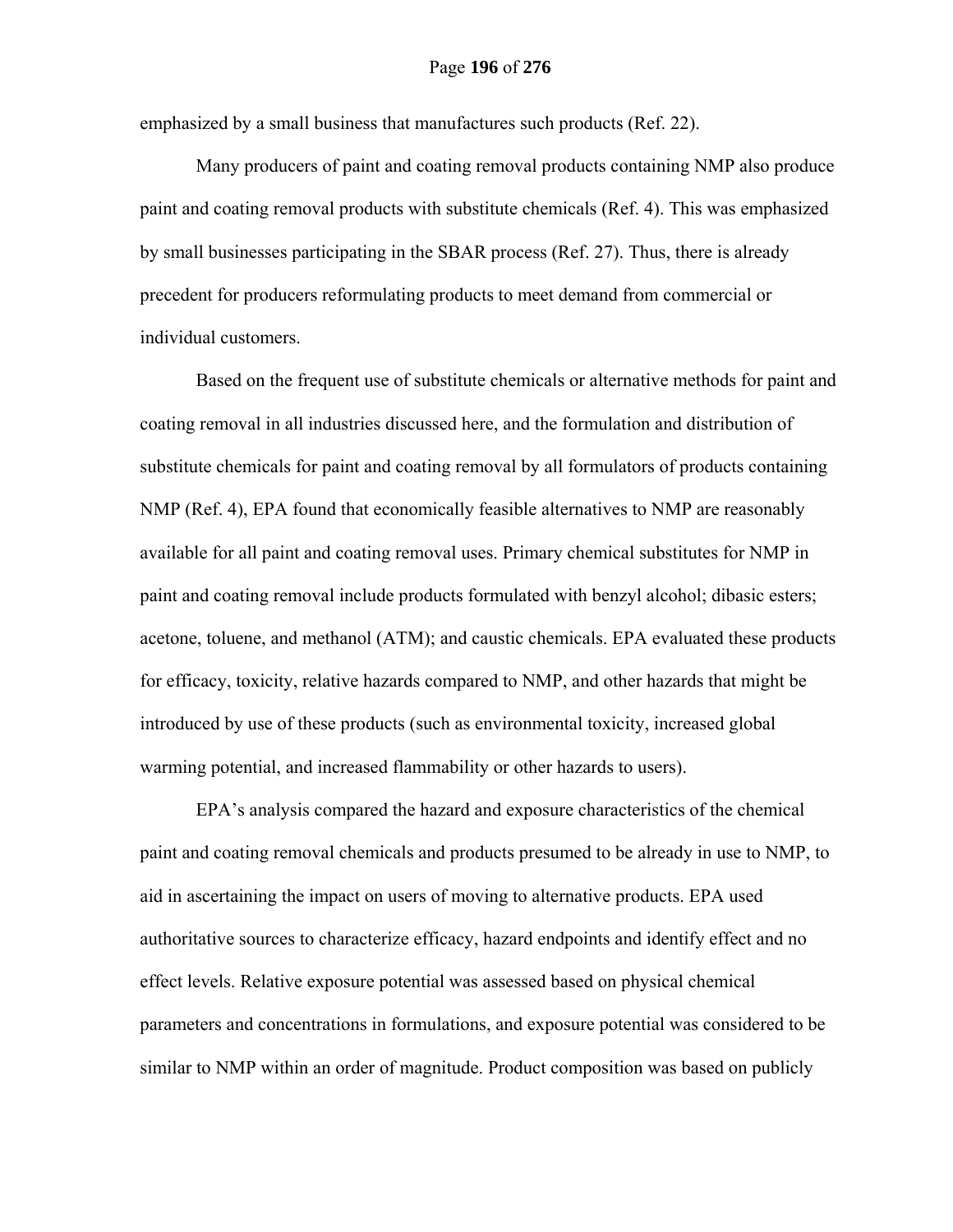available Safety Data Sheets for products advertised for paint and coating removal (Ref. 36).

Products based on benzyl alcohol formulations have been identified as efficacious paint and coating removers in various industry sectors (Refs. 22 and 27). Consumer products containing benzyl alcohol are available for sale (Refs. 22, 27, 35, 58, 59, and 61). Regarding differential hazards between benzyl alcohol and NMP, there are fewer hazard concerns compared to NMP-based products, and the benzyl alcohol NOAELs are higher than for NMP, suggesting lower toxicity (Ref. 34). Regarding differential exposures between benzyl alcohol and NMP, the relative inhalation and dermal exposure potentials are similar to NMP (Ref. 34). Taken together, benzyl alcohol-based paint removers are expected to result in lower risks, primarily due to lower toxicity.

Dibasic ester products can include dimethyl succinate, dimethyl glutarate and dimethyl adipate. Many NMP products contain dibasic esters, and given the efficacy of these products users of these products would not experience much inconvenience if switched to substitute products that contain solely formulations based on dibasic esters, without NMP (Ref. 34). Regarding differential hazards between dibasic esters and NMP, in general, the hazards associated with dibasic esters are less severe and occur at concentrations suggesting lower toxicity (Ref. 34). Regarding differential exposures between dibasic esters and NMP, the relative inhalation exposure potential is similar to NMP. The relative dermal exposure potential for dibasic esters is lower, but similar to, NMP (Ref. 34). Taken together, dibasic ester-based paint removers are expected to result in lower risks, primarily due to lower toxicity.

ATM products contain acetone, toluene, and methanol. Products containing these chemicals may remove coatings very quickly, but may not be effective on every type of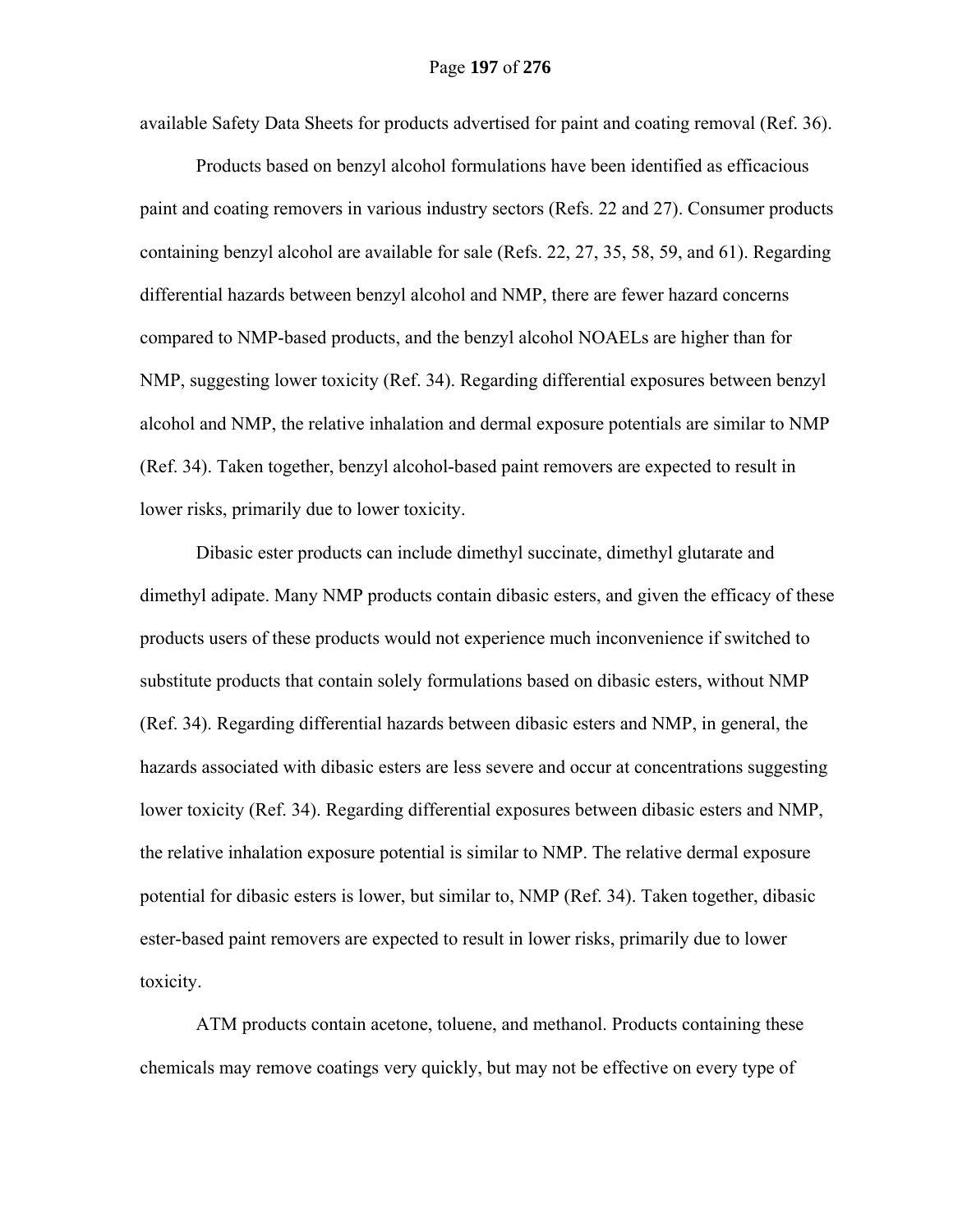coating (Ref. 27). ATM-based products are composed of chemicals that exhibit a range of hazard characteristics. Taken together, the components of ATM-based formulations have comparable hazard concerns to NMP. Regarding differential exposures between ATM and NMP, the relative inhalation exposure potentials for acetone, toluene and methanol are higher than NMP. The relative dermal exposure potentials for acetone, toluene and methanol are lower, but similar to, NMP (Ref. 34).

Products with caustic chemicals typically include calcium hydroxide or magnesium hydroxide. In many uses, they can be an effective product, particularly when multiple coatings are being removed from a substrate. In contrast to NMP-based products, there are no developmental or other repeat dose endpoints of concern associated with caustic products (Ref. 34). Caustic products pose acute concerns due to their physical chemical properties and can cause chemical burns (Ref. 34). The risks associated with caustic-based products are acute, and may be mitigated by appropriate and familiar protective equipment. The risks associated with NMP-based products are both acute and long term (Ref. 3).

In summary, when methylene chloride is excluded from consideration, the most likely chemical substitutes for NMP in paint and coating removal do not pose a risk of acute or chronic developmental effects, generally have lower or similar exposure potential than NMP, and when acute risks are present, as in the case of caustic chemicals, those risks are selflimiting by the nature of the adverse effects. The chemical formulations that seem to present some risks of concern contain toluene and methanol; however, risks from these chemicals can be mitigated by the user more easily than risks presented by NMP. Overall, exclusive use of substitute chemical products for paint and coating removal instead of NMP would remove the risks of chronic effects and acute developmental effects without introducing additional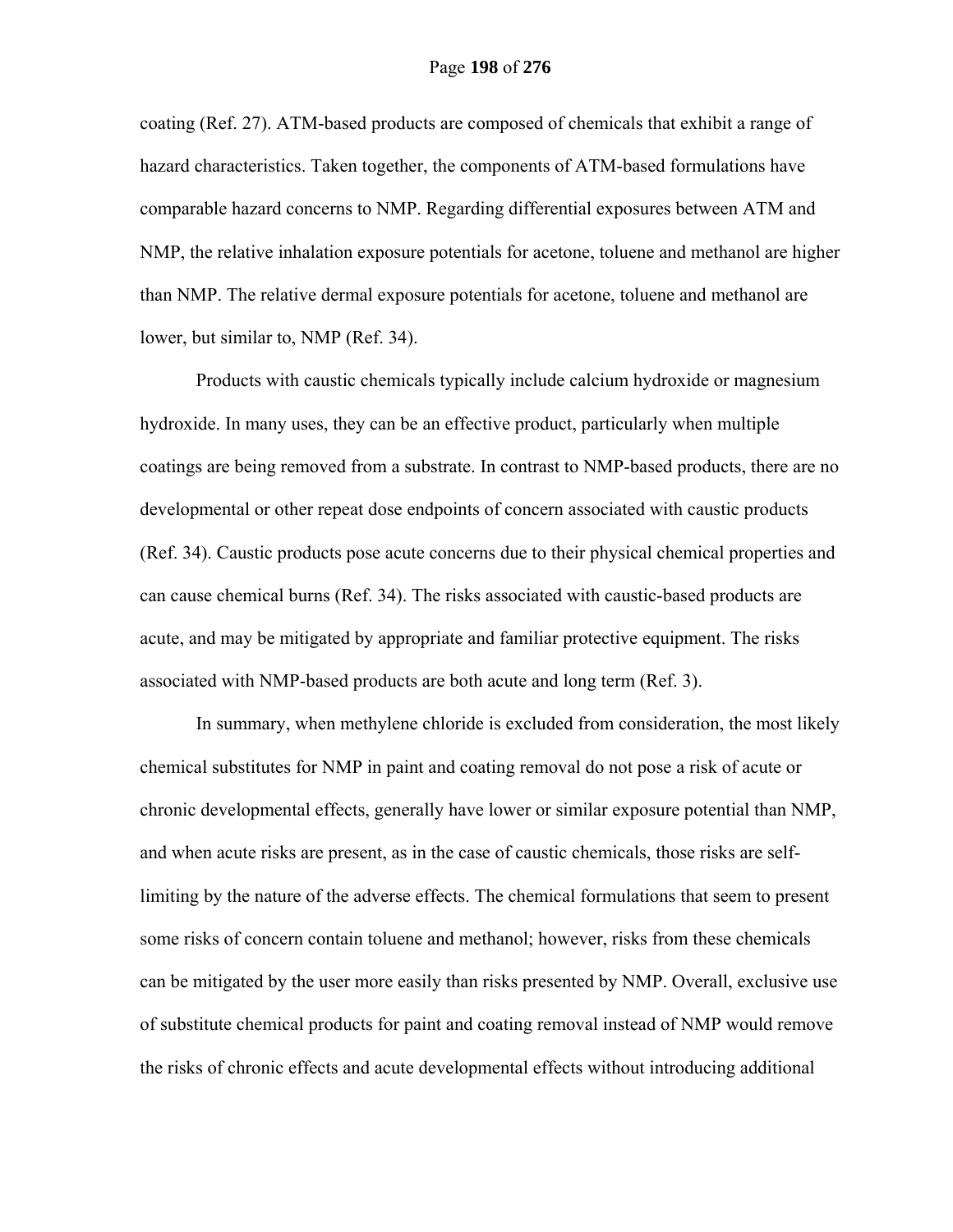substantial risks to human health.

In addition to examining toxicity to humans, EPA reviewed available data on the chemicals in the baseline and alternative products for aquatic toxicity, persistence and bioaccumulation, as a basis for examining potential environmental toxicity. Only one chemical evaluated may have significant impacts on aquatic toxicity, with concern for environmental persistence and/or bioaccumulation. This chemical is contained in NMP-based paint removal products and thus is not considered further.

EPA is also mindful of the risks that may be introduced by substitute chemicals or methods that increase global warming, and has examined the global warming potential of the chemical components of likely chemical substitutes for NMP in paint and coating removal. NMP does not present concerns for global warming and has a global warming potential (GWP) of 0 (Ref. 3). Similarly, the GWP values of likely substitute chemicals in paint and coating removal are: 0 GWP (benzyl alcohol, ATM) or not assessed (caustics, dibasic esters) (Ref. 24). As such, EPA has not identified any increased risk of global warming that would be introduced by use of chemical products as substitutes for NMP in paint and coating removal.

In addition to human and environmental toxicity, other hazards associated with chemical methods for paint and coating removal are risks of fire due to flammability of the chemical product, and poisoning or acute injury. Risks of fire are serious when using solvents such as paint and coating removal chemicals. Even among products that fall within the same general product composition category, there is meaningful variability in the specific formulations of paint remover products, and thus in their flammability. Furthermore, it is impracticable for EPA to predict the specific product formulations for which use will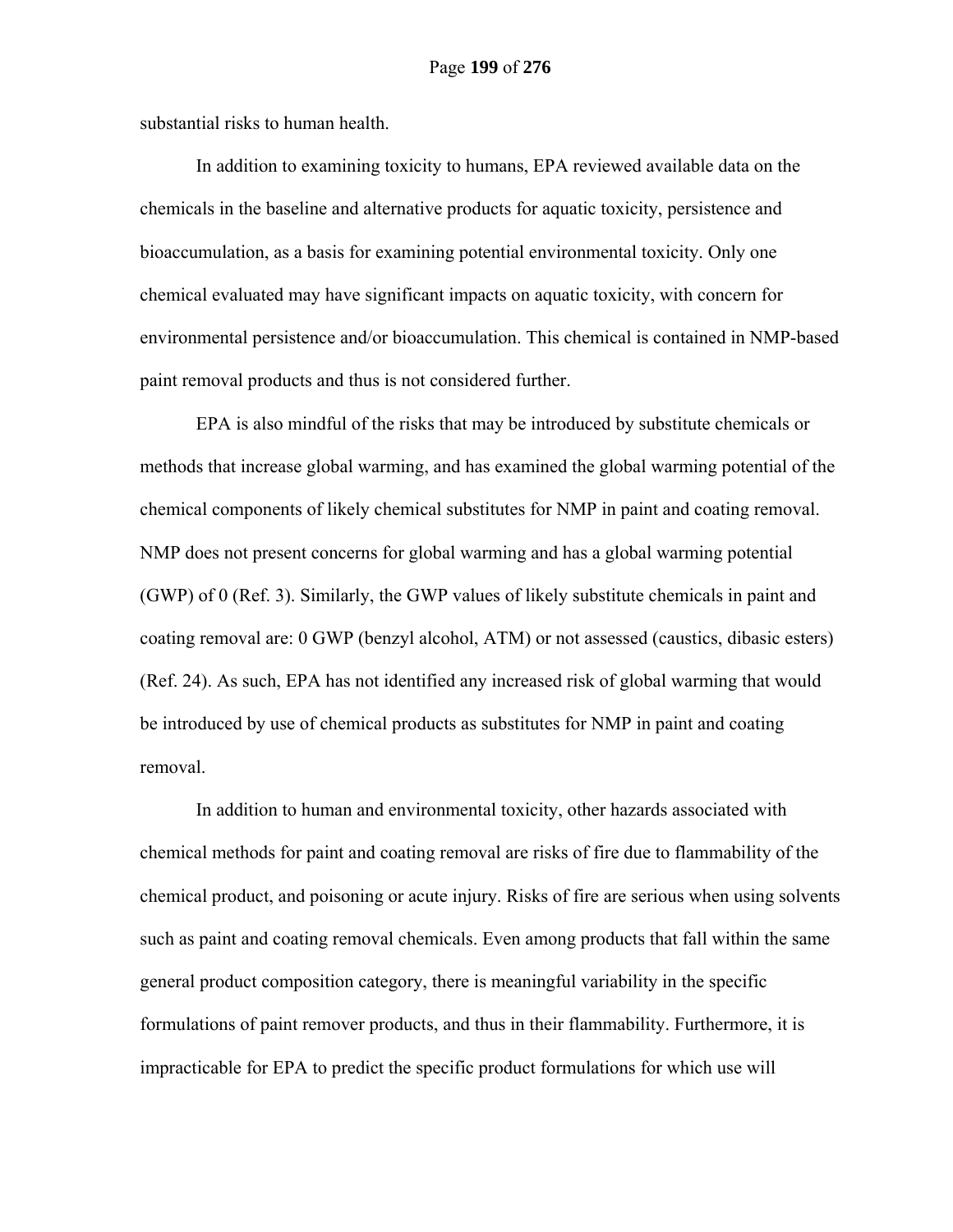increase as a result of prohibitions on NMP in paint and coating removal. It is therefore impracticable for EPA to forecast whether the flammability of popular paint and coating removers would generally increase or decrease as a result of the proposed rule.

In addition to using substitute chemical products, EPA has identified non-chemical methods for paint and coating removal that can be used as alternatives to NMP. These methods are already frequently in use in various industries or by consumers for paint and coating removal, and are described in more detail in Unit VI.E.

 EPA recognizes that all methods of paint and coating removal can present some hazards. Most of these alternative methods are already in frequent use, including by consumers and workers who currently use NMP or other chemicals for some paint and coating removal. The risks associated with each of these methods, while serious, are generally acute, related to injury, and can be mitigated through readily available and easy-toimplement standard safety practices; in contrast, the acute risks presented by NMP, such as fetal death, require specialized gloves and are not the type of hazard frequently encountered when using household products.

## *E. Impacts of the proposed and alternative regulatory options*

*1. First co-proposed approach: Supply-chain approach.* The costs of the first coproposed approach are estimated to include product reformulation costs, downstream notification costs, recordkeeping costs, and Agency costs. The costs of paint and coating removal product reformulations are estimated to be approximately \$7,000 to \$14,000 per year (annualized at 3% over 20 years) and \$9,000 to \$19,000 (annualized at 7% over 20 years). The cost for reformulation includes a variety of factors such as identifying the appropriate substitute chemical for NMP in the formulation, assessing the efficacy of the new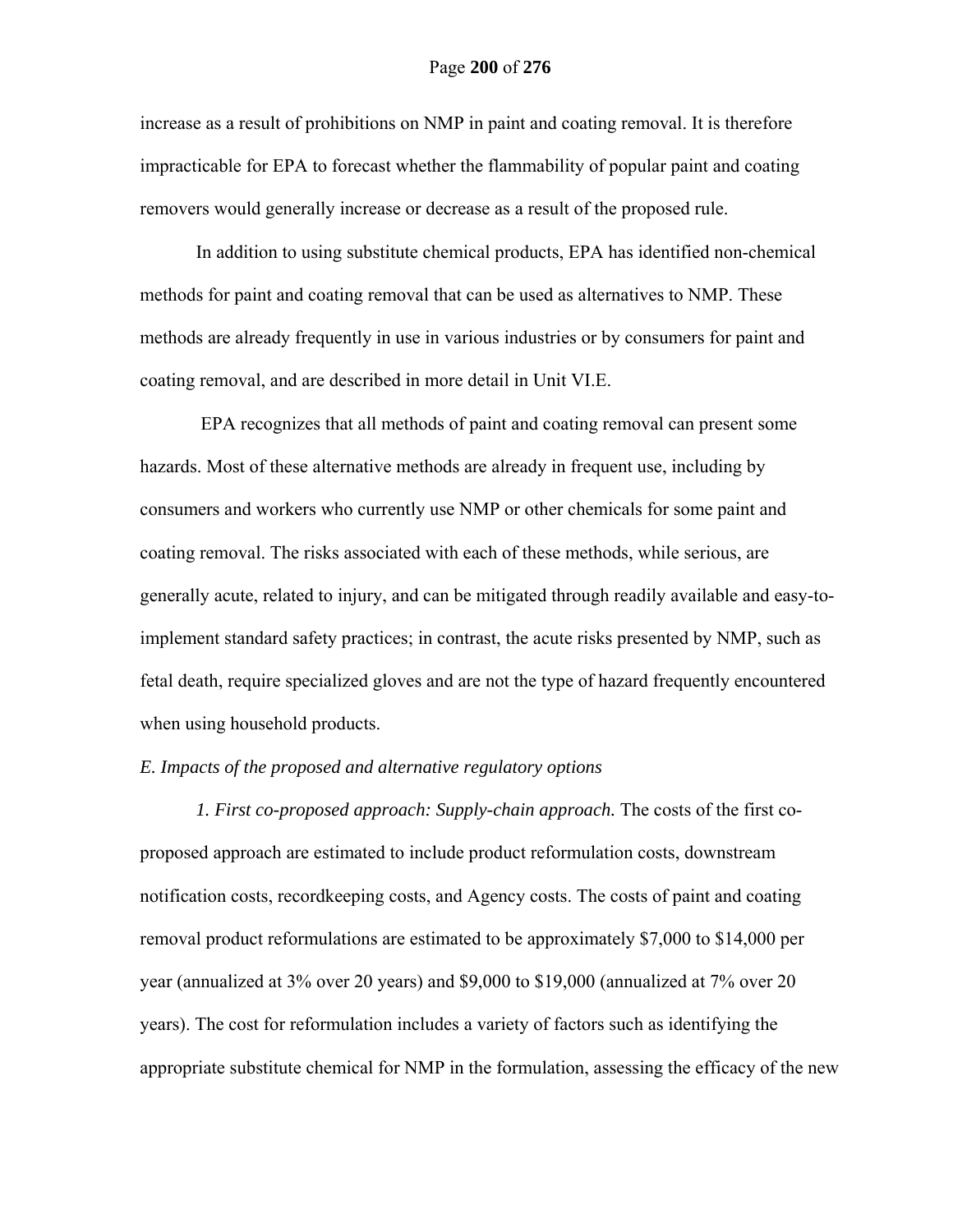formulation and determining shelf life. The costs to users of paint and coating removers containing NMP are (-\$1,477,000) to \$27,617,000 at a discount rate of 3% and (-\$1,231,000) to \$27,638,000 at a discount rate of 7% (Ref. 4). The costs of downstream notification and recordkeeping on an annualized basis over 20 years are \$100 and \$100 using 3% and 7% discount rates respectively (Ref. 4). Agency costs for enforcement are estimated to be approximately \$114,401 and \$111,718 annualized over 20 years at 3% and 7%, respectively. The total cost of the proposed approach for paint and coating removers containing NMP is estimated to be (-\$1,484,000) to \$27,624,000 and (-\$1,251,000) to \$27,668,000 annualized over 20 years at 3% and 7%, respectively (Ref. 4).

 *2. Second co-proposed approach: Reformulation, labeling, and PPE approach.*  Reformulation costs are estimated to have less of an impact than those associated with adoption of worker protection programs. Given equipment costs and the requirements associated with establishing a dermal and respiratory protection program which involves training, purchase of specialized gloves, respirator fit testing and the establishment and maintenance of a medical monitoring program, EPA anticipates that companies would choose to switch to substitute chemicals instead of adopting a program for PPE, including with a performance-based option of meeting an air concentration level of 5 ppm as an exposure limit for NMP in paint and coating removal, when these products have a maximum concentration of 35% NMP by weight. The estimated annualized costs to commercial and consumer users of switching to this type of dermal and respiratory protection program are \$47,076,900 to \$56,130,900 at 3% and \$47,245,900 to \$56,383,900 at 7% over 20 years. In addition, there would be higher EPA administration and enforcement costs under the second co-proposed approach than there would be with an enforcement program under the first co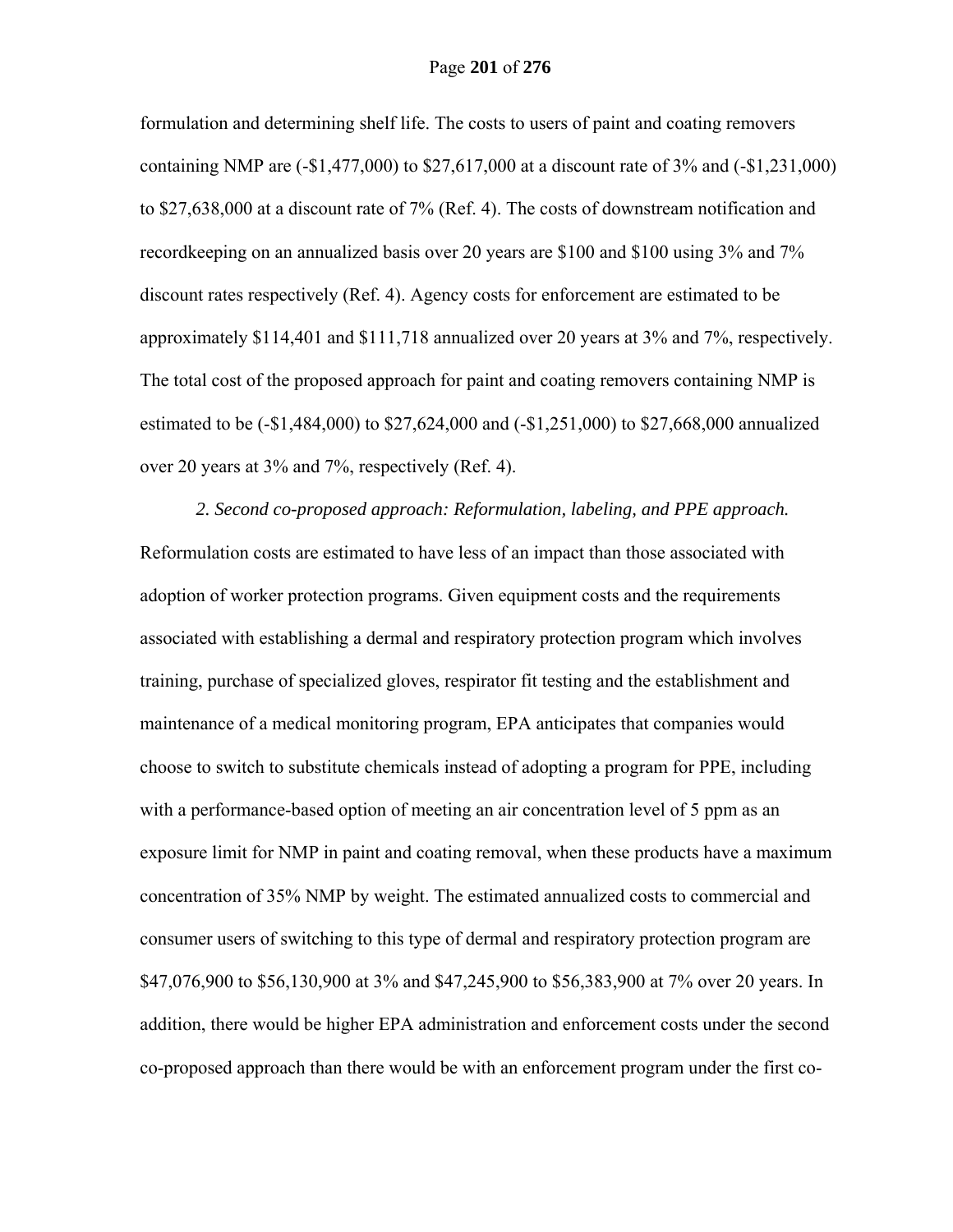proposed approach. Finally, this option requires that formulators of paint and coating removal products containing NMP identify which gloves are non-penetrable by NMP if used for an eight-hour shift; this requires that the formulators or processors conduct testing, which can have costs of \$15,786 per product (Refs. 4 and 127).

*3. Options that exclude downstream notification.* For those options that exclude downstream notification, the options are less effective and more to challenging to implement. The downstream notification (e.g., via SDS) provides additional information on the prohibitions under the proposed option for processors and distributors of NMP or products containing NMP other than paint and coating removers, and provides an efficient way for those entities to recognize themselves as affected by the regulation, which contributes to a more effective regulation (Ref. 63). In this way, the downstream notification component of the supply chain approach contributes to the use no longer presenting an unreasonable risk because it streamlines and aids in compliance and implementation (Ref. 64).

#### *F. Summary*

EPA is co-proposing these two options because the Agency believes both deserve consideration by commenters. The first co-proposed approach is necessary so that NMP in paint and coating removal no longer presents an unreasonable risk to the general population or to women of childbearing age. It is more cost effective than other regulatory options EPA identified as potentially reducing risks so that they are no longer unreasonable, because the proposed option achieves the benefits of reducing the unreasonable risks so they are no longer unreasonable for a lower cost than the second co-proposed approach. For more information, see Section 6 in the Economic Analysis (Ref. 4). As stated previously in this notice, the first co-proposed approach includes: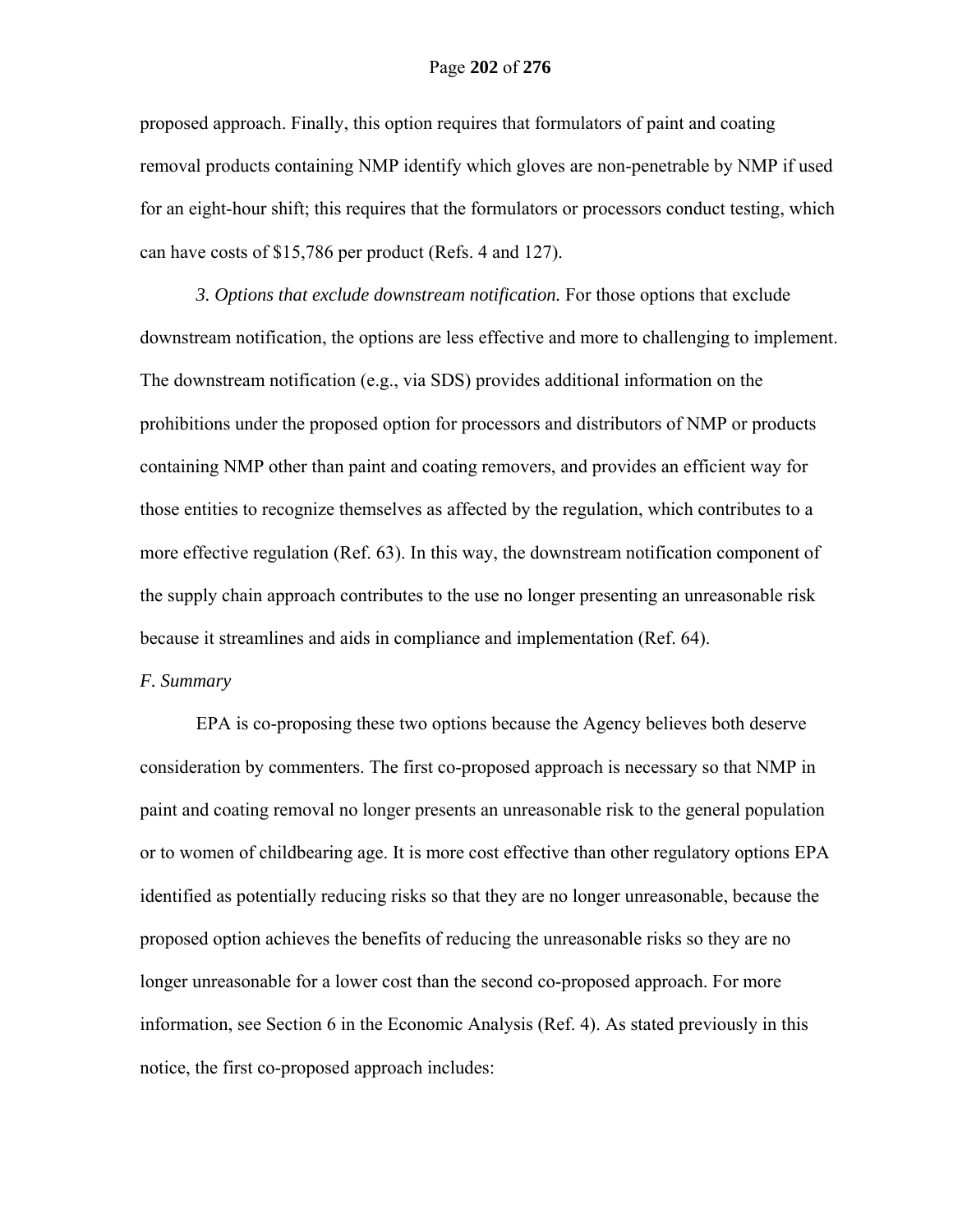• Prohibiting manufacturing (including import), processing, and distribution in commerce of NMP for use in consumer and commercial paint and coating removal, except for specified uses critical to national security;

• Prohibiting commercial use of NMP for paint and coating removal, except for specified uses critical to national security;

• Requiring that any products containing NMP intended or used for paint and coating removal be distributed in containers with a volume no less than 5 gallons;

• Requiring downstream notification of the prohibition on manufacturing (including import), processing, and distribution of NMP for the prohibited uses; and

• Requiring limited recordkeeping.

Technically and economically feasible alternatives to NMP for paint and coating removal are reasonably available. The supply chain approach ensures protection of consumers from the unreasonable risk by precluding the off-label purchase of commercial products by consumers.

The first co-proposed approach is relatively easy to enforce because key requirements are directly placed on a small number of suppliers and because the supply chain approach minimizes to the greatest extent the potential for NMP products to be intentionally or unintentionally misdirected into the prohibited uses. Enforcement under the other options would be much more difficult since the key requirements are directly placed on the large number of product users. As described in a recent article on designing more effective rules and permits, "the government can implement rules more effectively and efficiently when the universes of regulated sources are smaller and better-defined. This is because, other factors being equal, governments can more easily identify, monitor, and enforce against fewer, rather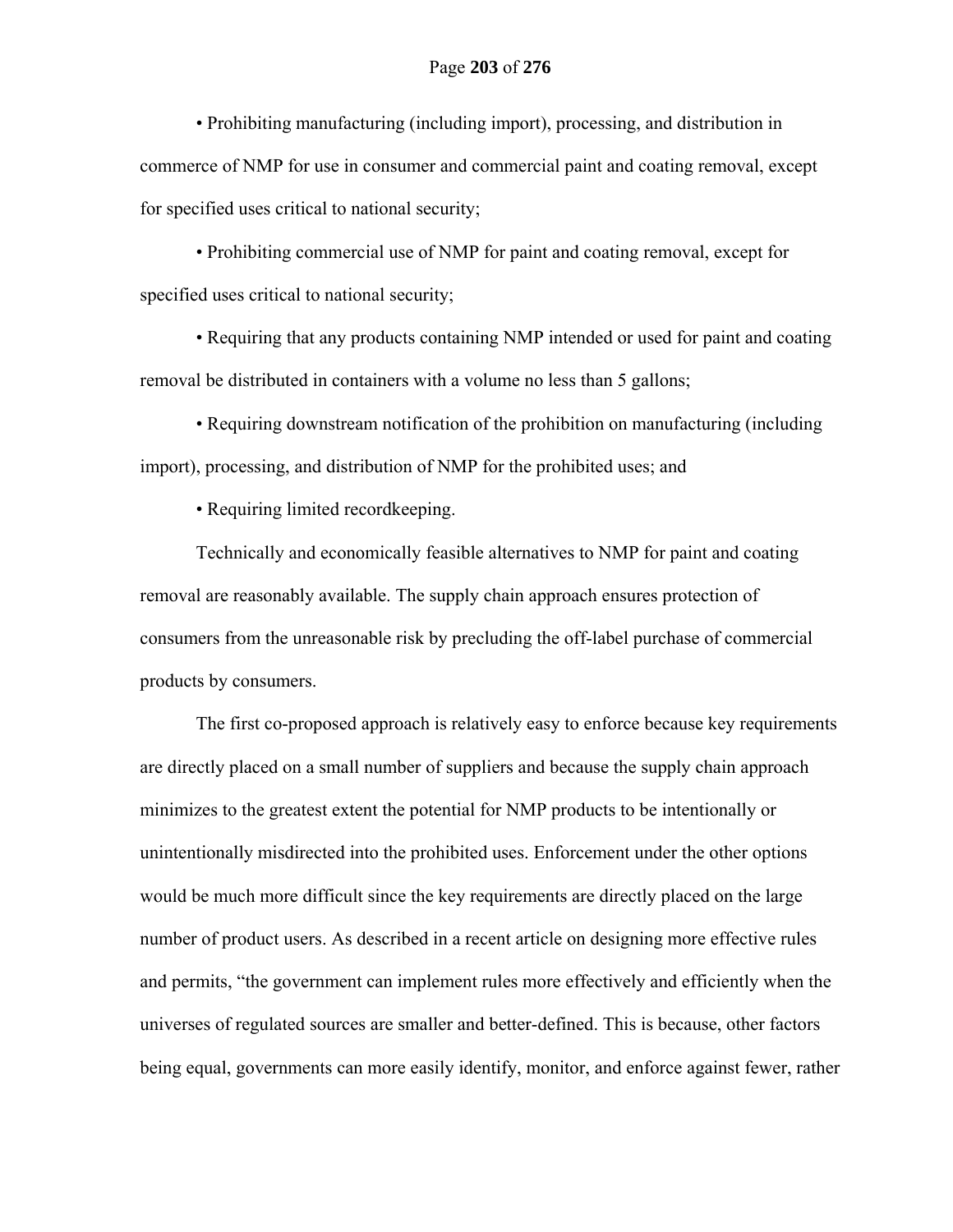than more, entities" (Ref. 63). Under other options, enforcement activities must target firms that might perform the activity where a use of NMP is restricted or prohibited. Identifying which establishments might use paint and coating removers is difficult because paint and coating removal is not strictly specific to any industry (Ref. 4).

The second co-proposed approach would allow the continued use of NMP in commercial and consumer paint and coating removal at up to 35 percent NMP by weight, except for exempt critical national security uses which can be at any concentration, provided that commercial users of NMP for paint and coating removal establish a worker protection program for dermal and respiratory protection.

In addition, the co-proposed approach would require formulators of products for either commercial or consumer uses other than critical national security uses to: reformulate products such that paint and coating products containing NMP do not exceed a maximum of 35 percent NMP by weight in product formulations; test gloves for the product formulations being processed and distributed in commerce to identify specialized gloves that provide protection for users; label products with information for consumers and provide information for commercial users about reducing risks when using the product. This approach would effectively reduce risk for workers. EPA is requesting comment on whether this co-proposed approach would be effective at reducing risks for consumers so that the risks are no longer unreasonable.

## **XVII. Costs and monetized benefits of the NMP component of the proposed rule, the alternatives EPA considered, and comparison of costs and benefits**

EPA proposes that the identified risks from NMP in paint and coating removal are unreasonable. Apart from that proposed determination, EPA has evaluated the potential costs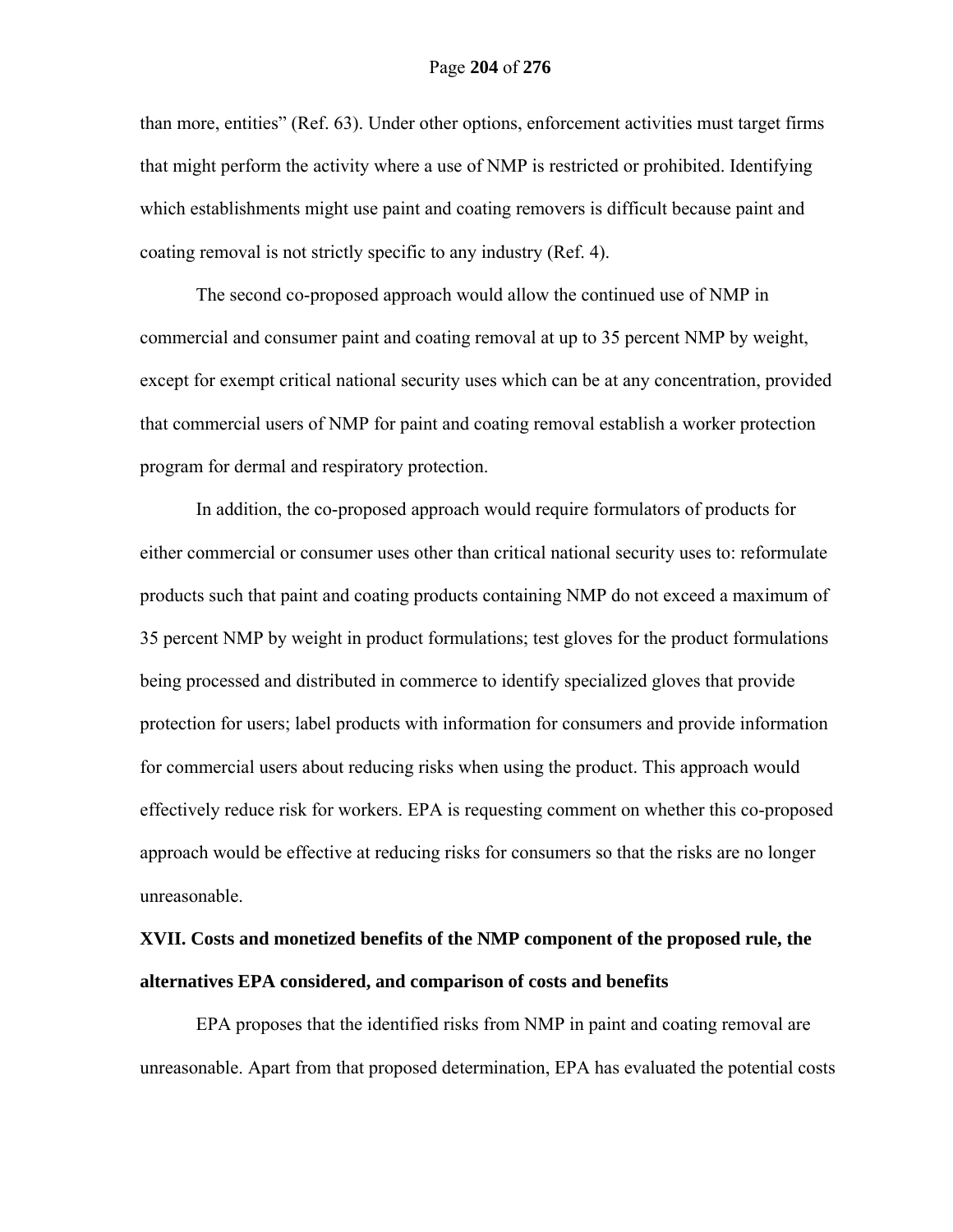and benefits of the two co-proposed approach and their variations.

## *A. Costs of the first co-proposed approach.*

The details of the costs of the first co-proposed approach for NMP in commercial and consumer paint and coating removal are discussed in Unit I.E. and in the Economic Analysis (Ref. 4). Under the first co-proposed option, costs to users of paint and coating removal products containing NMP are (-\$1,477,000) to \$27,617,000 at a discount rate of 3% and (- \$1,231,000) to \$27,638,000 at a discount rate of 7%. Costs of paint and coating removal product reformulations are estimated to be approximately \$7,000 to \$14,000 per year (annualized at 3% over 20 years) and \$9,000 to \$19,000 (annualized at 7% over 20 years). Costs of downstream notification and recordkeeping on an annualized basis over 20 years are \$100 and \$100 using 3% and 7% discount rates respectively. Agency costs for enforcement are estimated to be approximately \$114,401 to \$111,718 annualized over 20 years at 3% and 7%, respectively (Ref. 4). Under the first proposed approach, total costs of the proposed rule relevant to NMP in paint and coating removal are estimated to be (-\$1,484,000) to \$27,624,000 and (-\$1,251,000) to \$27,668,000 annualized over 20 years at 3% and 7% respectively (Ref. 4).

EPA also found that a use prohibition alone without downstream notification requirements would not address the unreasonable risks. EPA estimated the costs of this option to be \$5,164,000 to \$30,702,000 annualized over 20 years at 3% and \$5,409,000 to \$30,839,000 annualized over 20 years at 7% (Ref. 4).

## *B. Benefits of the first co-proposed approach.*

As described in Unit XVII.B., there are no monetizable benefits from mitigating the risks from NMP in consumer and commercial paint and coating removal. Although the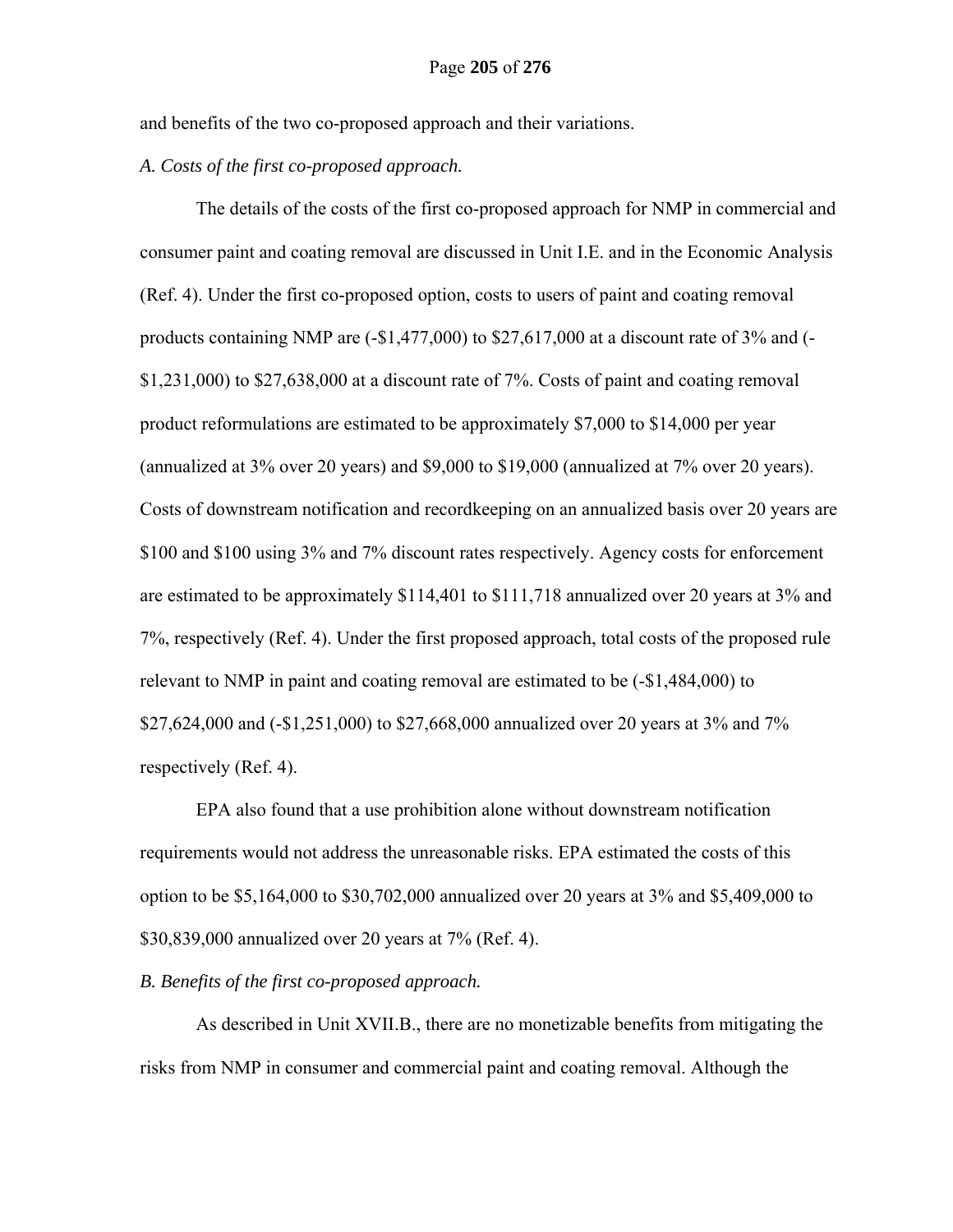#### Page **206** of **276**

alternatives considered are unlikely to result in the same health benefits as the first coproposed option, EPA was unable to quantify the differences.

*C. Comparison of benefits and costs of the first co-proposed approach.* 

Based on the costs and benefits EPA can estimate, the monetized subset of benefits for preventing the risks resulting from NMP in consumer and commercial paint and coating removal do not outweigh the estimated monetary costs. However, EPA believes that the balance of costs and benefits of the proposed regulation of NMP cannot be fairly described without considering the additional, substantial, non-monetized benefits of mitigating the noncancer adverse effects. As discussed previously, the multitude of potential adverse effects associated with NMP in paint and coating removal can profoundly impact an individual's quality of life. Some of the adverse effects associated with NMP exposure can be immediately experienced and can affect a person from childhood throughout a lifetime (e.g., low birth weight and associated impacts). Other adverse effects (e.g., adult immunotoxicity, kidney and liver failure, or fetal death) can have impacts that are experienced for a shorter portion of life, but are nevertheless significant in nature.

While the benefits associated with avoiding the health effects associated with NMP exposure during paint and coating removal cannot be monetized or quantitatively estimated, the qualitative discussion highlights how some of these effects may be as severe as more traditionally monetizable effects and thus just as life-altering; therefore the benefits of avoiding these effects are substantial. These effects include not only medical costs but also personal costs such as emotional and mental stress that are impossible to accurately measure. Considering only monetized benefits would significantly underestimate the benefits of avoiding NMP-induced adverse outcomes on a person's quality of life.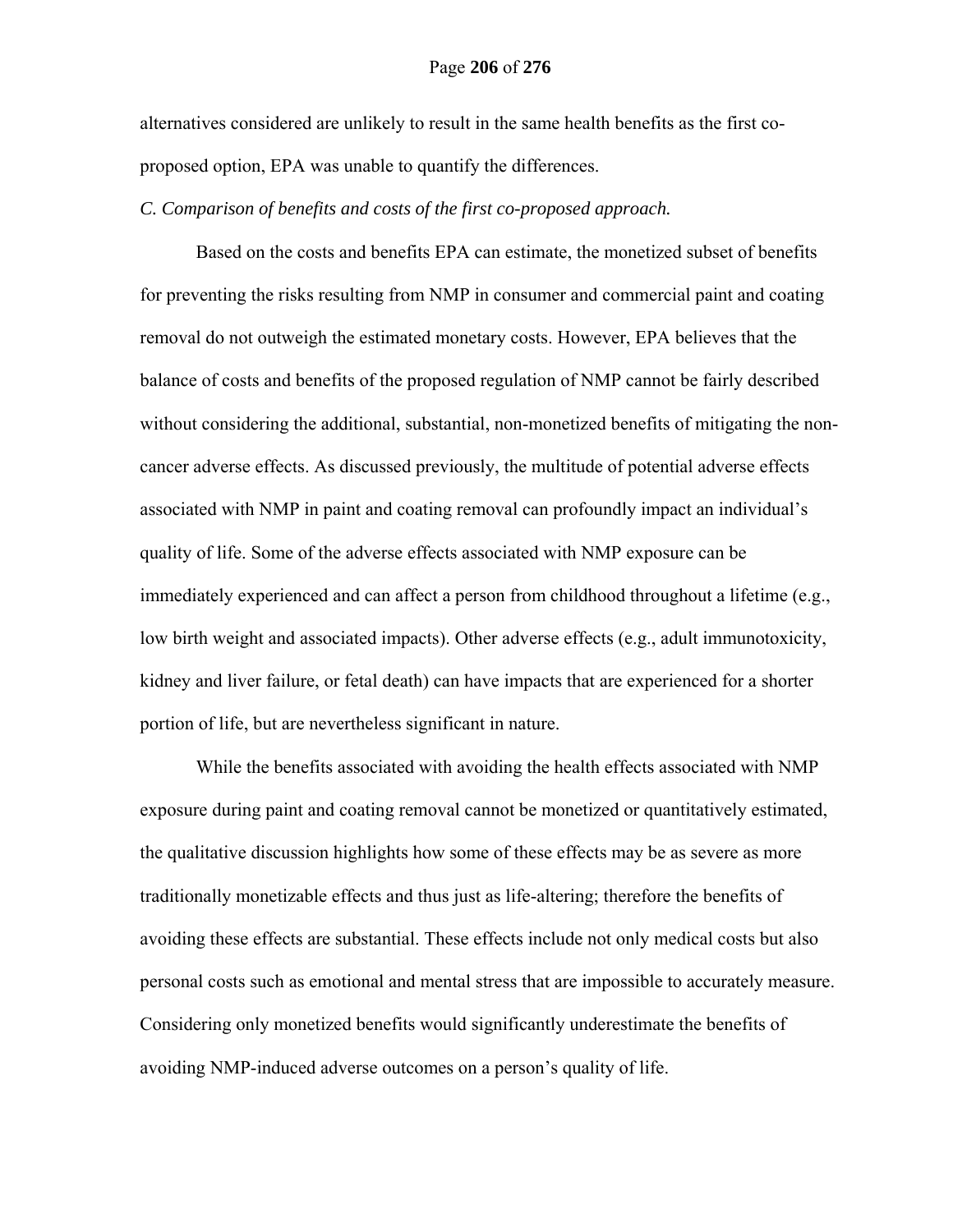## Page **207** of **276**

Thus, considering costs and the benefits that cannot be quantified and subsequently monetized (developmental effects, fetal death, adult body weight reductions, kidney toxicity, liver toxicity, and immunotoxicity), including benefits related to the severity of the effects and the impacts on a person throughout a lifetime in terms of medical costs, effects on earning power and personal costs, emotional and psychological costs, and the disproportionate impacts on Hispanic communities and individuals with limited English proficiency, the benefits of preventing exposure to NMP in paint and coating removal by an estimated 732,000 consumers and an estimated 30,300 commercial workers outweigh the costs.

*D. Impacts on the national economy, small businesses, technological innovation, the environment, and public health of the first co-proposed approach.* 

As described in Unit V.B. and in the Economic Analysis, EPA considered the anticipated effects of this proposal on the national economy. While the impacts of this rule as a whole are described in Unit XXIII.C. and the impacts of the NMP component of this proposal are described in more detail in Unit XVII.A. and in Section 9.3 of the Economic Analysis (Ref. 4), EPA does not anticipate these impacts having an effect on the overall national economy. EPA anticipates that a majority of small businesses will have cost impacts of less than one percent of the annual revenue, and the majority of small business bathtub refinishing facilities and professional contractors will have cost impacts greater than one percent of annual revenue.

The first co-proposed approach is anticipated to drive technological innovation by formulators of paint and coating removal products containing NMP, as they continue to develop substitute products, and refine such products already available. It is also anticipated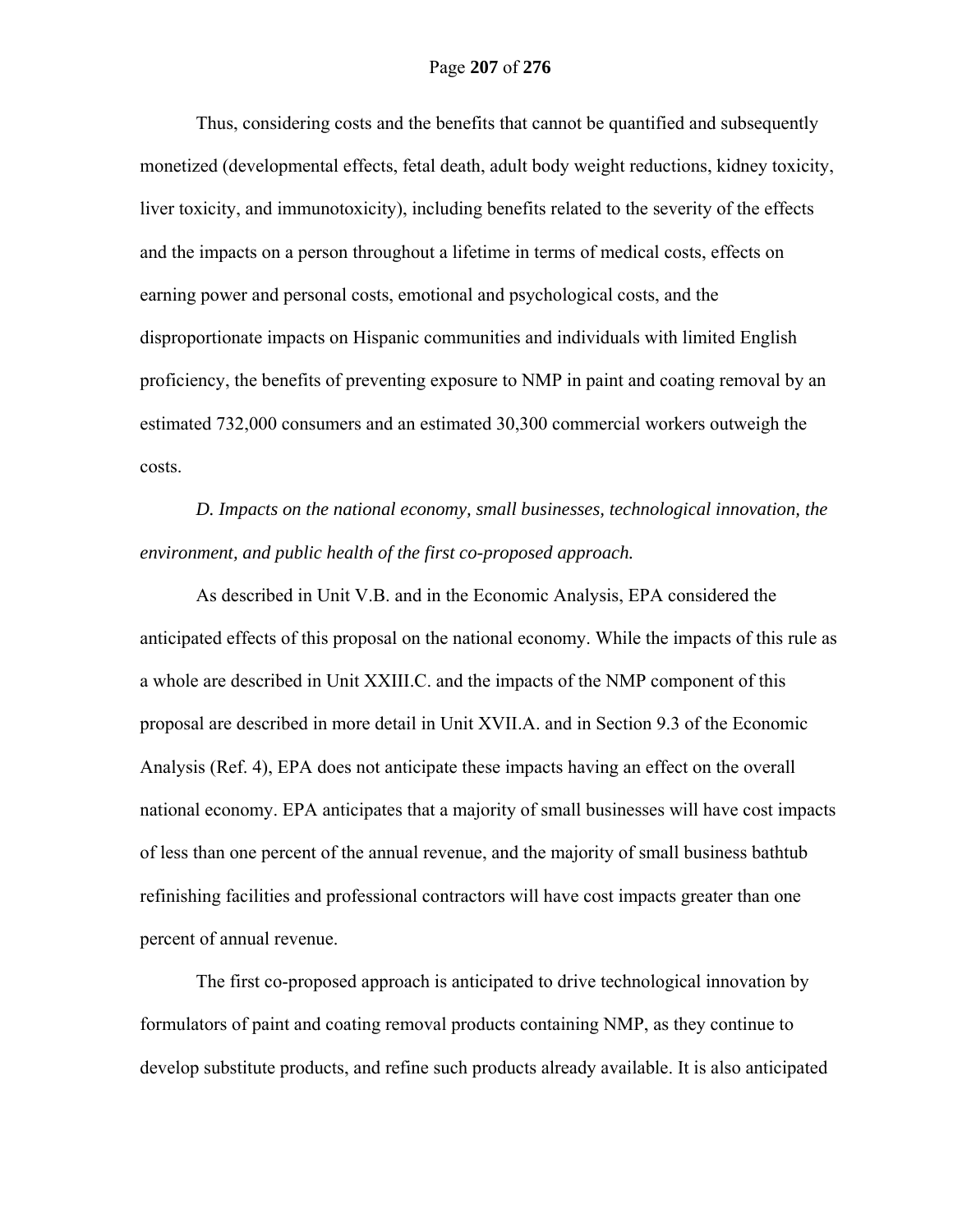to drive technological innovation by formulators of chemical paint and coating removal products with different chemistries as well as manufacturers and retailers of alternative methods of paint and coating removal, particularly those with interest in appealing to the consumer uses. See section 9.3 in the Economic Analysis (Ref. 4).

The first co-proposed approach is anticipated to have a positive impact on public health, as described in Unit XVI.C. There is not anticipated to be a significant impact on the environment, for the reasons described in Unit XII.D.

## *E. Costs of the second co-proposed approach.*

The details of the costs of the second co-proposed approach for NMP in commercial and consumer paint and coating removal are discussed in Unit I.E. and in the supplement to the Economic Analysis (Ref. 127).

Under the second co-proposed option, costs to users of paint and coating removal products containing NMP are \$47,076,900 to \$56,130,900 (annualized at 3% over 20 years) and \$47,245,900 to \$56,383,900 (annualized at 7% over 20 years). Costs of paint and coating removal product reformulations are estimated to be approximately \$15,100 to \$21,100 per year (annualized at 3% over 20 years) and \$20,100 to \$28,100 (annualized at 7% over 20 years). Agency costs for enforcement are estimated to be approximately \$1,024,144 and \$998,711 annualized over 20 years at 3% and 7% respectively. Under the second proposed approach, total costs of the proposed rule relevant to NMP in paint and coating removal are estimated to be \$47,098,000 to \$56,146,000 and \$47,274,000 to \$56,404,000 annualized over 20 years at 3% and 7% respectively (Ref. 127).

## *F. Benefits of the second co-proposed approach.*

As described in Unit XVII.B., there are no monetizable benefits from mitigating the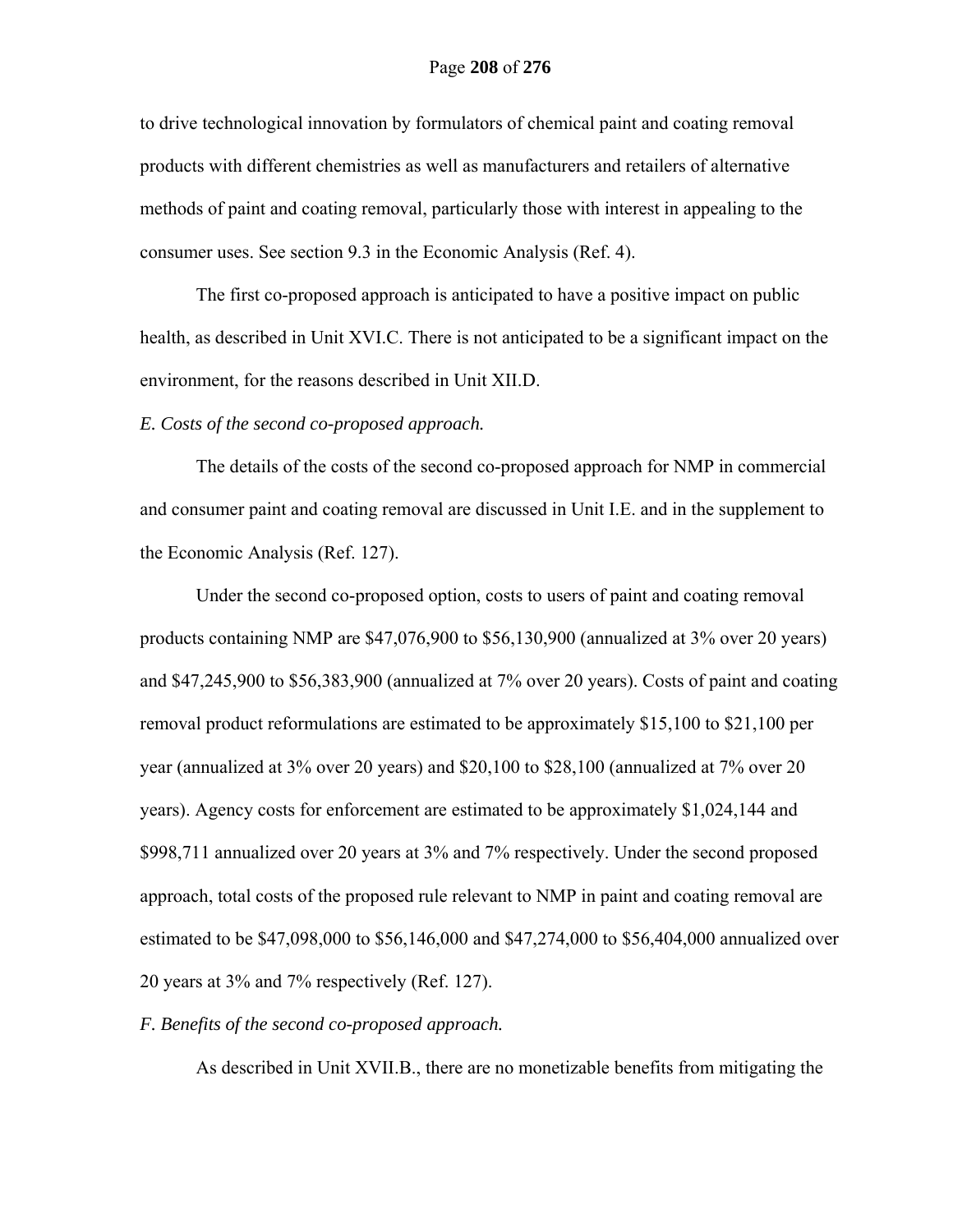risks from NMP in consumer and commercial paint and coating removal. Although the second co-proposed option is unlikely to result in the same health benefits as the first coproposed option, EPA was unable to quantify the differences.

*G. Comparison of benefits and costs of the second co-proposed approach.* 

Based on the costs and benefits EPA can estimate, the monetized subset of benefits for preventing the risks resulting from NMP in consumer and commercial paint and coating removal do not outweigh the estimated monetary costs. However, EPA believes that the balance of costs and benefits of the proposed regulation of NMP cannot be fairly described without considering the additional, substantial, non-monetized benefits of mitigating the noncancer adverse effects. As discussed previously, the multitude of potential adverse effects associated with NMP in paint and coating removal can profoundly impact an individual's quality of life. Considering only monetized benefits would significantly underestimate the benefits of avoiding NMP-induced adverse outcomes on a person's quality of life.

*H. Impacts on the national economy, small businesses, technological innovation, the environment, and public health of the second co-proposed approach.* 

As described in Unit V.B. and in the Economic Analysis, EPA considered the anticipated effects of this proposal on the national economy. While the impacts of this rule as a whole are described in Unit XXIII.C. and the impacts of the NMP component of this proposal are described in more detail in Unit XVII.A. and in the supplement to the Economic Analysis (Ref. 127), EPA does not anticipate these impacts having an effect on the overall national economy.

The second co-proposed approach is anticipated to drive technological innovation by formulators of paint and coating removal products containing NMP, as they continue to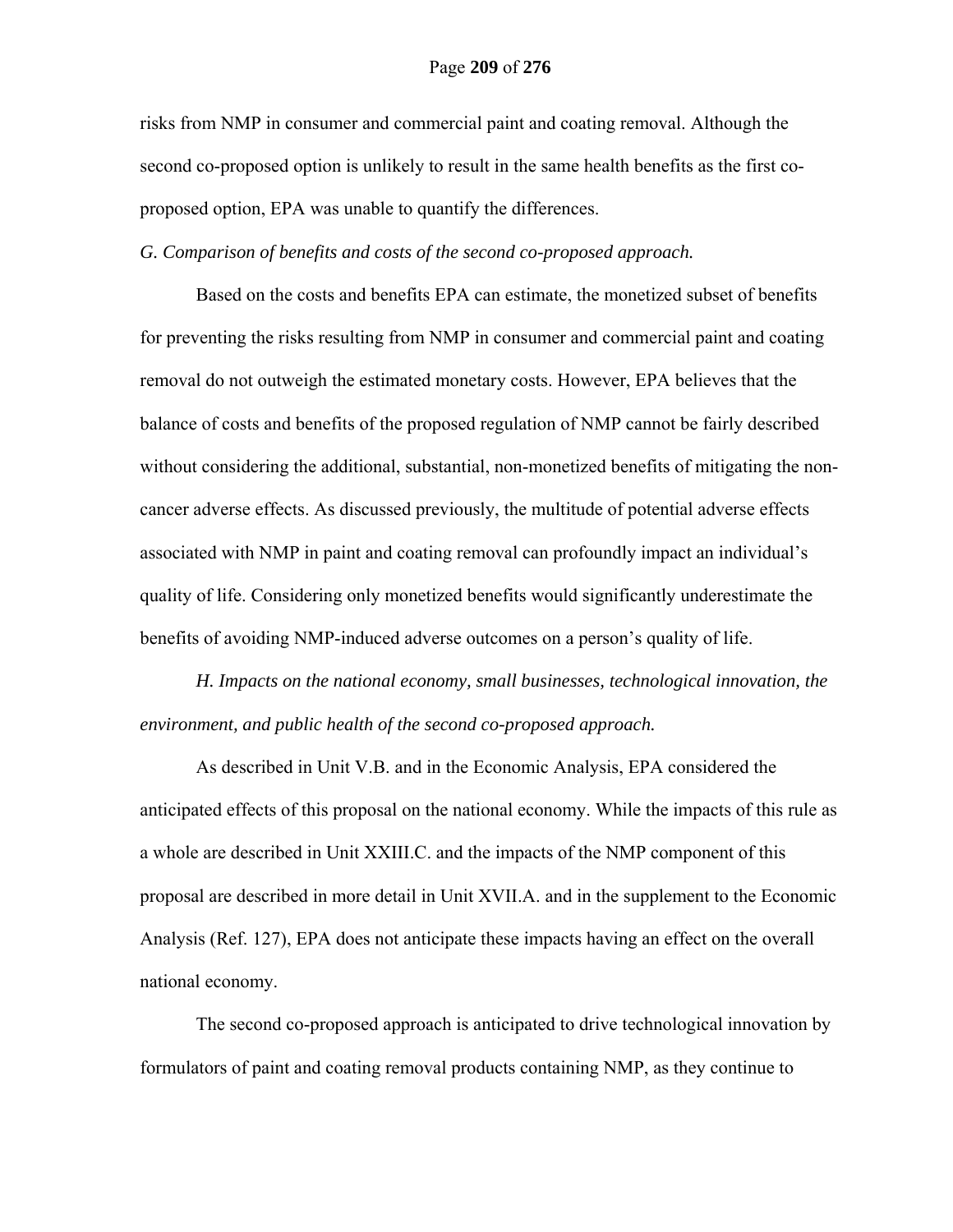develop substitute products, and refine such products already available. It is also anticipated to drive technological innovation by formulators of chemical paint and coating removal products with different chemistries as well as manufacturers and retailers of alternative methods of paint and coating removal, particularly those with interest in appealing to the consumer uses. See the supplement to the Economic Analysis (Ref. 127).

The second co-proposed approach is anticipated to have a positive impact on public health, as described in Unit XVI.C. There is not anticipated to be a significant impact on the environment, for the reasons described in Unit XII.D.

### **XVIII. Uses of NMP for Paint and Coating Removal Critical for National Security**

As part of interagency collaboration with the Department of Defense (DOD) on this proposed rule, EPA is aware that there are specific military uses for which NMP is essential for paint and coating removal and for which there are no technically feasible alternatives currently available. The military readiness of DOD's warfighting capability is paramount to ensuring national security, which includes ensuring the maintenance and preservation of DOD's warfighting assets. DOD has identified mission-critical uses for NMP for ensuring military aviation and vessel readiness. These mission-critical items require the use of NMP for the removal of coatings from mission-critical corrosion-sensitive components on military aviation and vessels, including safety-critical components made of specialty metallic, nonmetallic, and composite materials. As described in this section, EPA proposes to exempt these uses from the regulations proposed on NMP in paint and coating removal. This exemption is proposed for an initial ten-year period from the publication date of a final rule. EPA will engage with DOD to identify any potential extension that may need to be granted, by further rulemaking, after those ten years.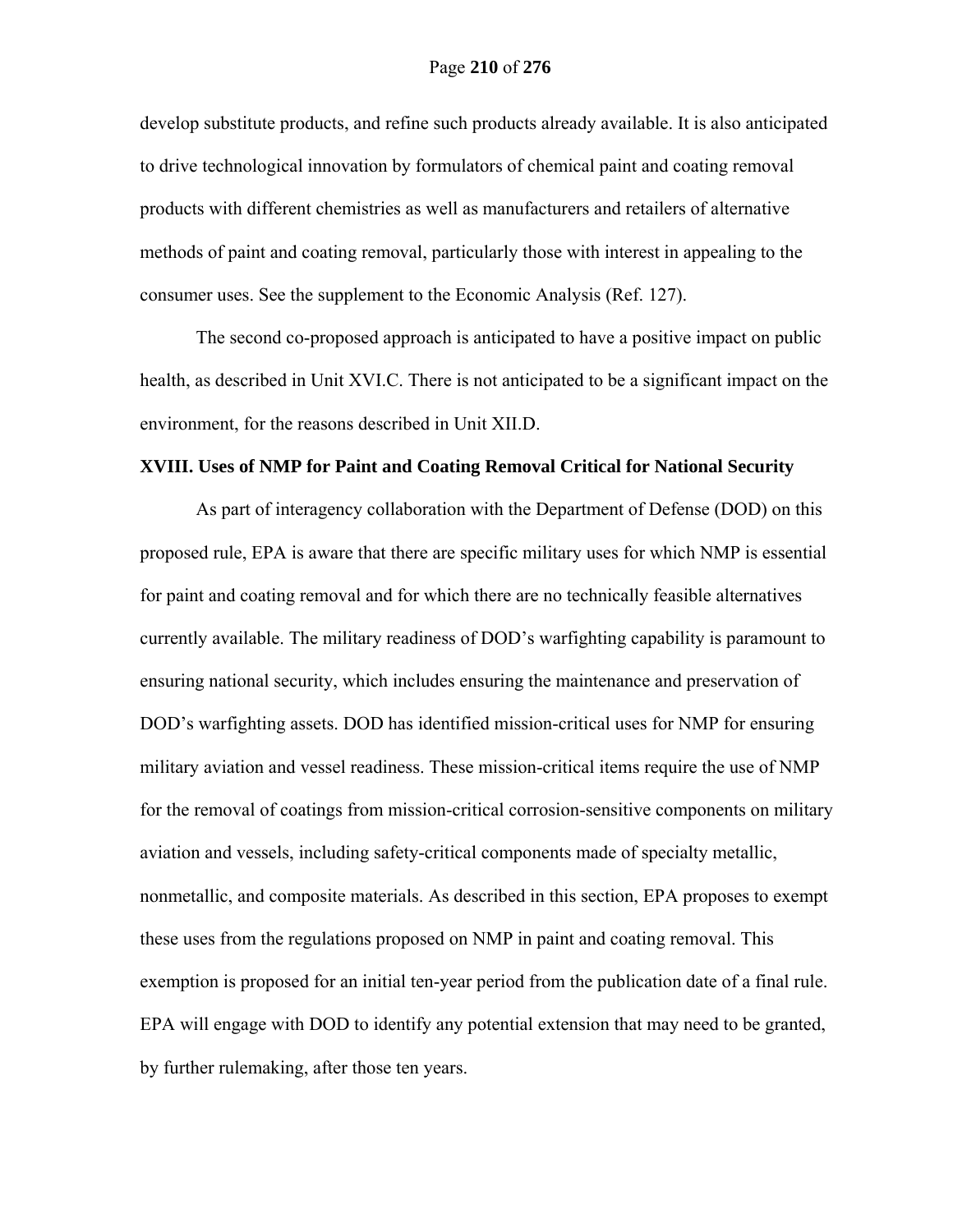DOD continues and will continue to pursue potential substitutes for NMP in paint and coating removal. However, for mission-critical corrosion-sensitive components on military aviation and vessels, including safety-critical components, DOD has found that currently available substitute chemicals for paint and coating removal have one or more technical limitations. These are the same technical limitations described in Unit VIII., which outlines the proposed exemption for methylene chloride for similar uses critical to national security.

Under TSCA section  $6(g)(1)(B)$ , EPA may grant an exemption from a requirement of a TSCA section 6(a) rule for a specific condition of use of a chemical substance or mixture if compliance with the requirement would significantly disrupt the national economy, national security, or critical infrastructure. Based on discussions and information provided by DOD, EPA has analyzed the need for the exemption and concurs with DOD that compliance with the proposed regulations on the use of NMP in paint and coating removal would significantly impact national security. DOD has demonstrated that the reduced mission availability of aircraft and vessels for military missions or, in the worst case, the loss of individual military aircraft and vessels, are potential impacts to military readiness that could result from the proposed prohibition of NMP in paint and coating removal. Due to the importance of these military systems for national security, EPA has determined that these uses of NMP for removal of specialized coatings from military aviation and vessel mission-critical corrosionsensitive components, including safety-critical components, is critical for national security and the safety of personnel and assets. EPA includes in this exemption corrosion-sensitive military aviation and vessel mission-critical components such as landing gear, gear boxes, turbine engine parts, and other military aircraft and vessel components composed of metallic materials (specifically high-strength steel, aluminum, titanium, and magnesium) and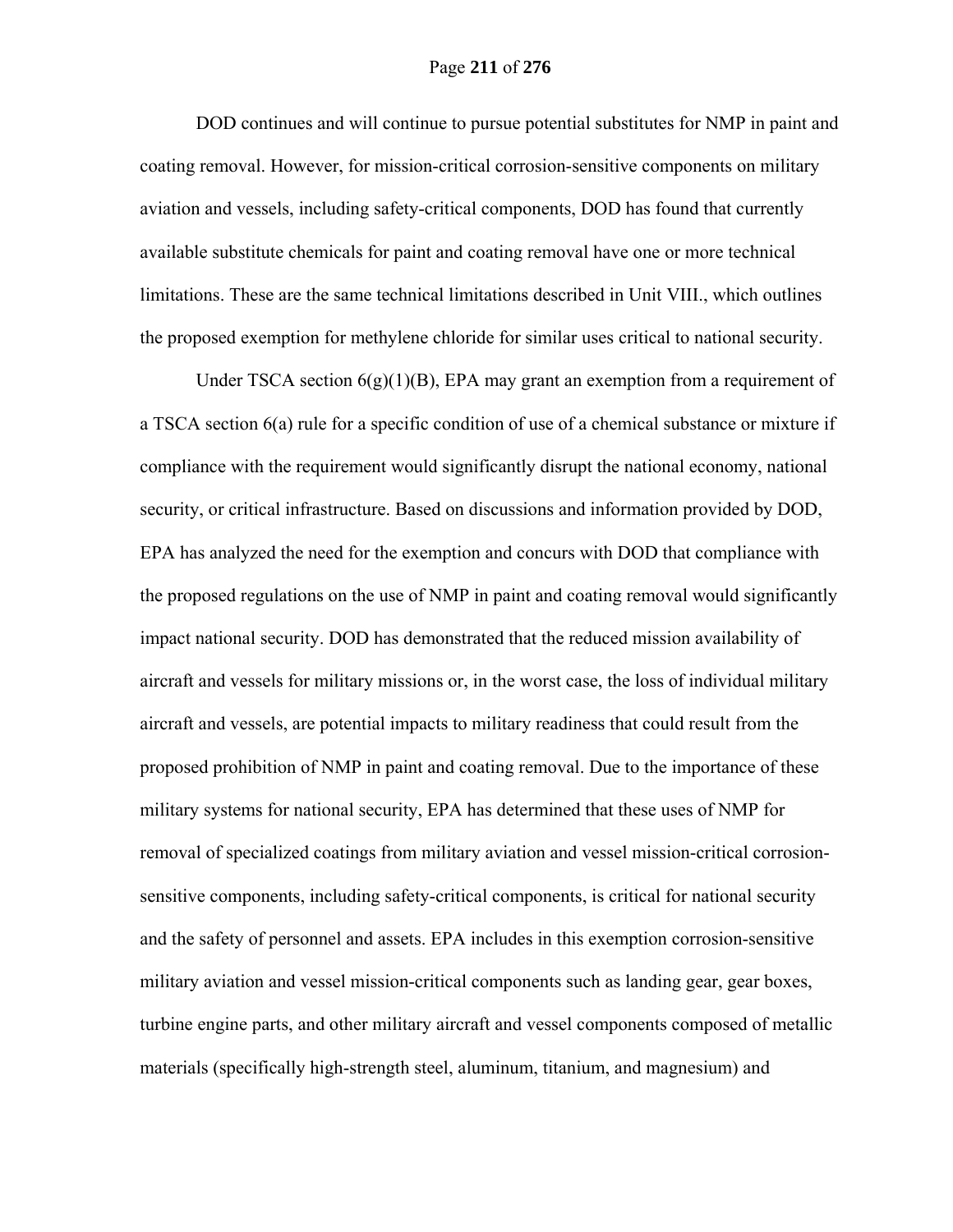composite materials that not only require their coatings be removed for inspection and maintenance but also would be so negatively affected by the use of technically incompatible, substitute paint removal chemicals or methods that the safe performance of the vessel or aircraft could be compromised.

EPA proposes to grant this exemption for a period of ten years from the date of promulgation of a final rule, with a potential for extension, by further rulemaking, after review by EPA in consultation with DOD. The conditions for this exemption would be: 1) The use of NMP at any concentration for coating removal by DOD or its contractors performing this work only for DOD projects is limited to the mission-critical corrosionsensitive components on military aviation and vessels, including safety-critical components; 2) this paint and coating removal must be conducted at DOD installations, or at Federal industrial facilities, or at DOD contractor facilities performing this work only for DOD projects.

This exemption granted under  $TSCA(6)(g)(1)(B)$  does not impact or lessen any requirements for compliance with other statutes under which the use, disposal, or emissions of NMP is regulated.

As described in Unit XVI.B.3., under the proposed approach, any paint and coating removal products containing NMP would be required to be distributed in containers with a volume no less than 5 gallons, as part of the exemption for uses identified as critical for national security. Allowing selective use for national security purposes does not disrupt the efficacy of the supply chain approach described in Unit XVI.B.3.

In addition to the exemption described in this unit, EPA will consider granting additional time-limited exemptions, under the authority of TSCA section 6(g). Details of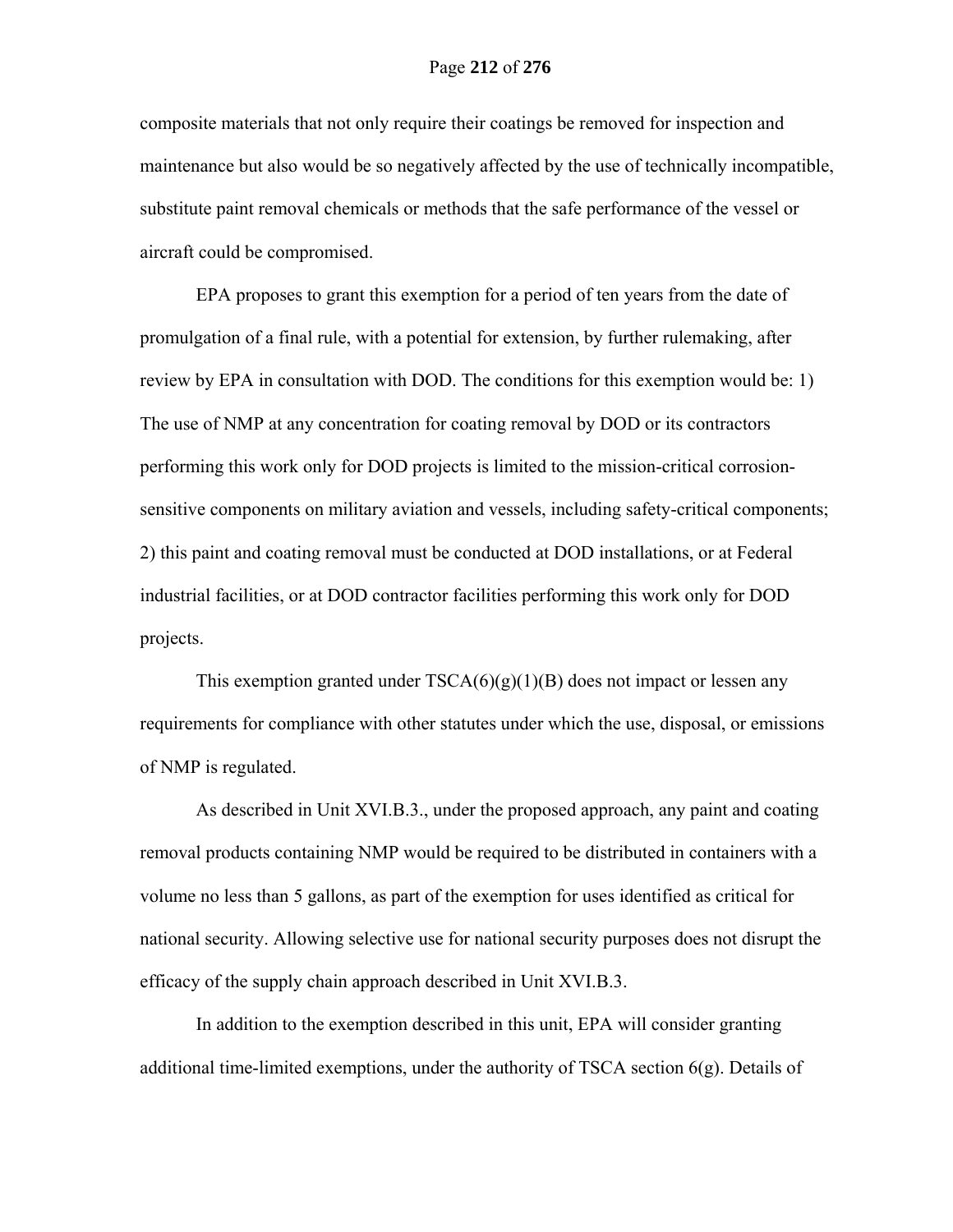EPA's request for comment on such exemption are described in Unit VIII.

## **XIX. Overview of Uncertainties for NMP in Paint and Coating Removal**

A discussion of the uncertainties associated with this proposed rule can be found in the NMP risk assessment (Ref. 3) and in the additional analyses for NMP in commercial and consumer paint and coating removal (Refs. 75 and 76). A summary of these uncertainties follows.

EPA used a number of assumptions in the NMP risk assessment and supporting analysis to develop estimates for occupational and consumer exposure scenarios and to develop the hazard/dose‐response and risk characterization. EPA recognizes that the uncertainties may underestimate or overestimate actual risks. These uncertainties include the likelihood that exposures to NMP vary from one paint and coating removal project to the next. EPA attempted to quantify this uncertainty by evaluating multiple scenarios to establish a range of releases and exposures. In estimating the risk from NMP in paint and coating removal, there are uncertainties in the number of workers and consumers exposed to NMP and in the model inputs and algorithms used to estimate exposures.

In addition to the uncertainties in the risks, there are uncertainties in the cost and benefits. The uncertainties in the benefits are most pronounced in estimating the benefits from preventing the entirety of the adverse effects (described in Unit XIV.C.) because these non-cancer benefits generally cannot be monetized due to the lack of concentration response functions in humans leading to the ability to estimate the number of population-level noncancer cases and limitations in established economic methodologies. Additional uncertainties in benefit calculations arose from EPA's use of a forecast from an industry expert to estimate the categories of alternatives that users might choose to adopt and the potential risks for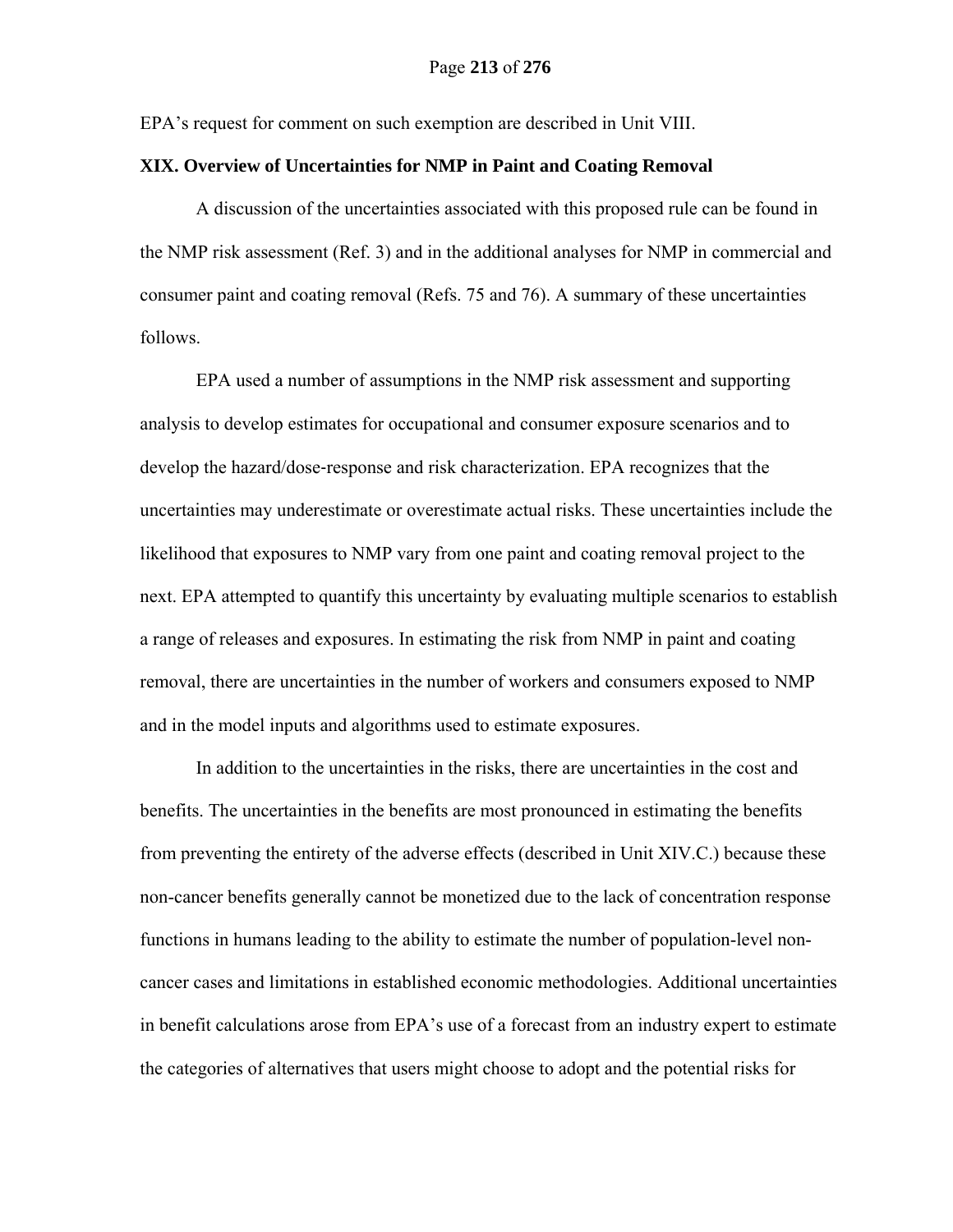adverse health effects that the alternatives may pose. While there are no products or methods that have comparable developmental or similar risks, these substitute products and alternative methods do present hazards. Without information on what alternative methods or chemicals users of NMP for paint and coating removal are likely to switch to, and estimates of the exposures for those alternatives. EPA is unable to quantitatively estimate any change in noncancer risks due to use of substitute chemicals or alternative methods instead of using NMP for commercial or consumer paint and coating removal.

 In addition to these uncertainties related to benefits, there are uncertainties related to the cost estimates. As noted earlier, there is uncertainty in EPA's estimates of which chemical substitutes or alternative methods users may adopt instead of NMP for paint and coating removal, which in turn produces uncertainty as to the cost of those substitutes or methods. EPA has estimated the cost of substitute chemicals, but is not able to fully characterize or quantify the total costs to all sectors for using substitute chemicals or alternative products. In addition, under certain assumptions EPA's economic analysis estimates that some users of NMP for paint and coating removal will see a cost savings when switching to substitutes. Standard economic theory suggests that financially rational companies would choose technologies that maximize profits so that regulatory outcomes would not typically result in a cost savings for the regulated facilities. There could be several reasons that cost savings might occur in the real world. Potential reasons include lack of complete information or barriers to obtaining information on the cost savings associated with alternatives as well as investment barriers or higher interest rates faced by firms. Additionally, there may be costs associated with these alternatives that are not adequately accounted for in the analysis. To evaluate the effect of this uncertainty, EPA has included a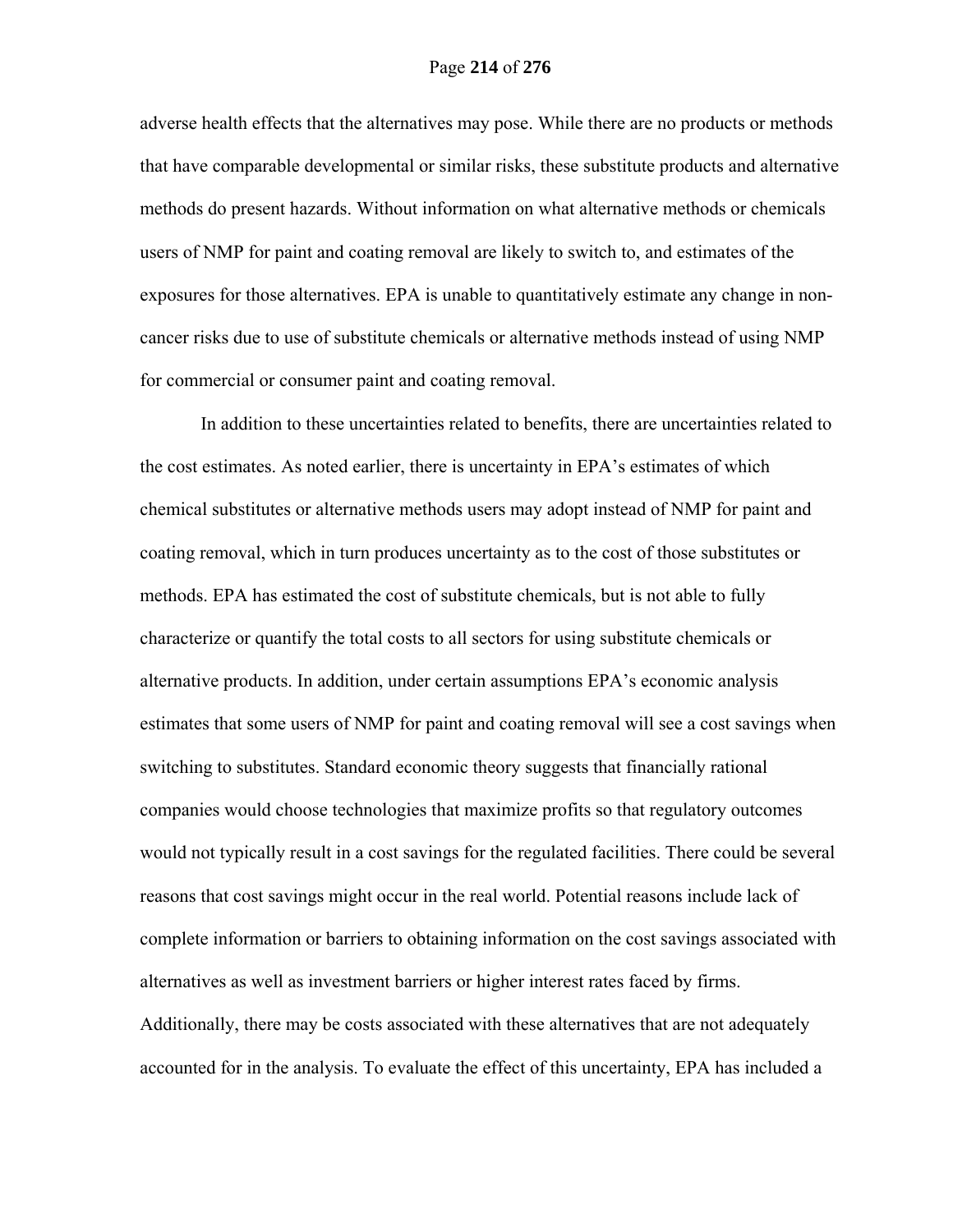sensitivity analysis that sets the cost savings to zero for these compliance alternatives (Ref. 4 at Section 7). EPA also recognizes that these firms might experience positive costs of compliance rather than zero costs, so that the actual total costs could be higher than those in the sensitivity analysis. However, EPA has no current basis to estimate these potentially higher costs, since the available data appear to show that there are lower cost substitutes available. EPA requests comments on these assumptions.

Additionally, there are uncertainties due to in the estimates of the number of affected commercial and consumer users, and for numbers of processors and distributors of NMPcontaining products not prohibited by the proposed rule who are required to provide downstream notification and/or maintain records.

EPA will consider additional information received during the public comment period. This includes scientific publications and other input submitted to EPA during the comment period.

# **XX. Major Provisions and Enforcement of the Proposed Rule for NMP in Paint and Coating Removal**

This proposal relies on general provisions in the proposed Part 751, Subpart A, which can be found at 81 FR 91592 (December 16, 2016).

## *A. Prohibitions and Requirements*

Under the first co-proposed approach, the rule, when final, would 1) prohibit the manufacturing, processing, and distribution in commerce of NMP for consumer and commercial paint and coating removal, exempting uses defined as critical for national security (see Unit XVIII.); 2) prohibit the commercial use of NMP for paint and coating removal, exempting for uses defined as critical for national security; 3) require any paint and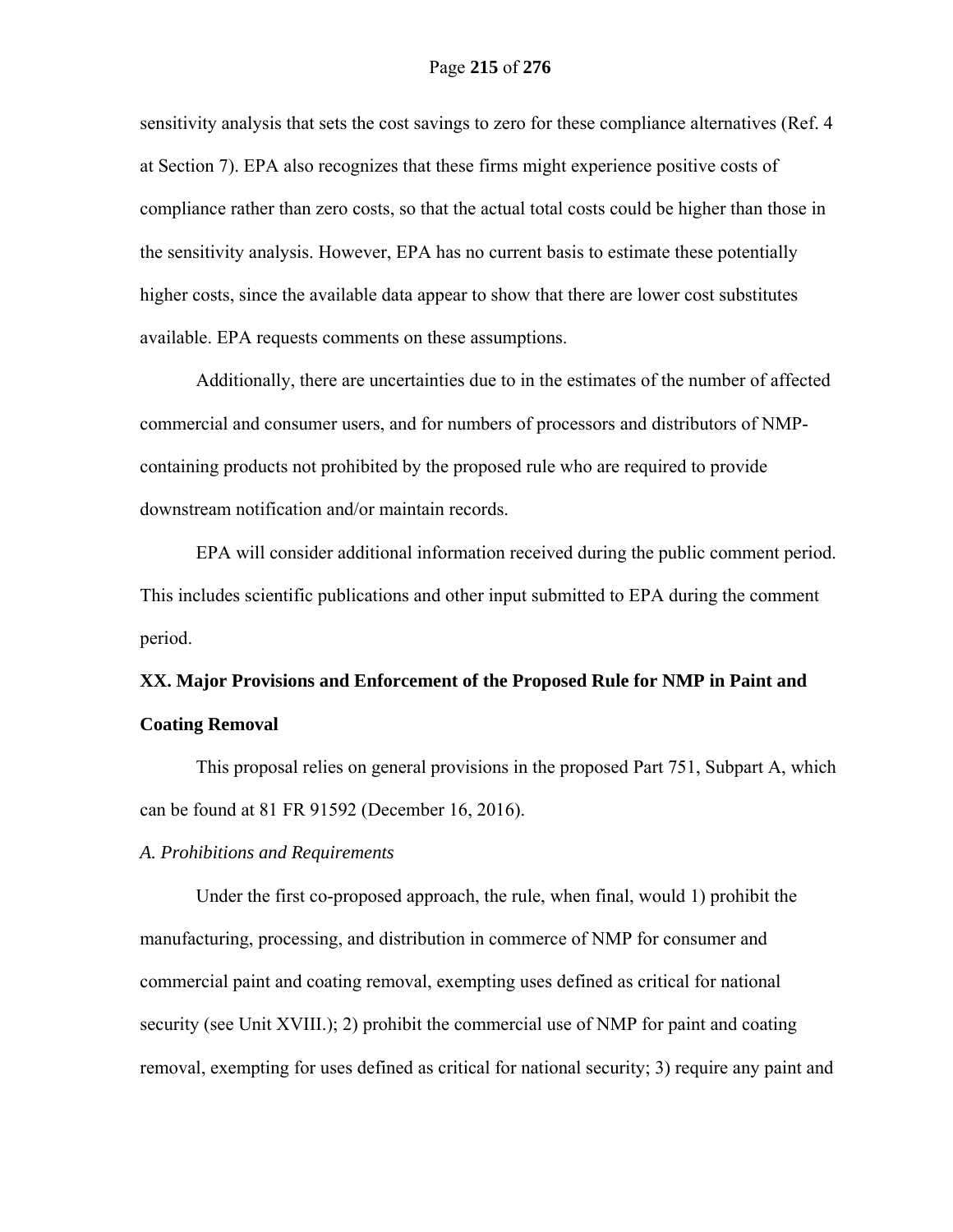coating removal products containing NMP to be distributed in containers with a volume no less than 5 gallons; 4) require that any commercial use of NMP for paint and coating removal for uses critical to national security include specific worker protections; 5) require manufacturers, processors, and distributors of NMP and all products containing NMP, excluding retailers, to provide downstream notification of the prohibitions; 6) and require recordkeeping relevant to these prohibitions. The prohibition on manufacturing, processing, and distributing in commerce of NMP for all consumer paint and coating removal would take effect 180 days after publication of a final rule. Similarly, the prohibition on manufacturing, processing, and distributing in commerce of NMP for any paint and coating removal for uses other than those exempted as critical for national security in volumes less than 5-gallon containers would take effect 180 days after publication of a final rule. The prohibition on commercial use of NMP for paint and coating removal except for the exempted critical national security uses would take effect 270 days after publication of a final rule. These are reasonable transition periods because, as noted in Unit XVI.D. and by the small businesses participating in the SBAR process, many formulators of paint and coating removers containing NMP also manufacture products for this use that do not contain NMP (Ref. 27). In addition, alternative paint removal products exist at comparable expense for users to purchase. Six months from publication of the final rule is sufficient time to allow for existing stocks to move through the market place and to allow manufacturers, processers and distributors and users to plan for and implement product substitution strategies.

Under the second co-proposed approach, formulators of paint and coating removal products for either commercial or consumer use would be required to: 1) Ensure that their paint and coating removal products containing NMP do not exceed a maximum of 35 percent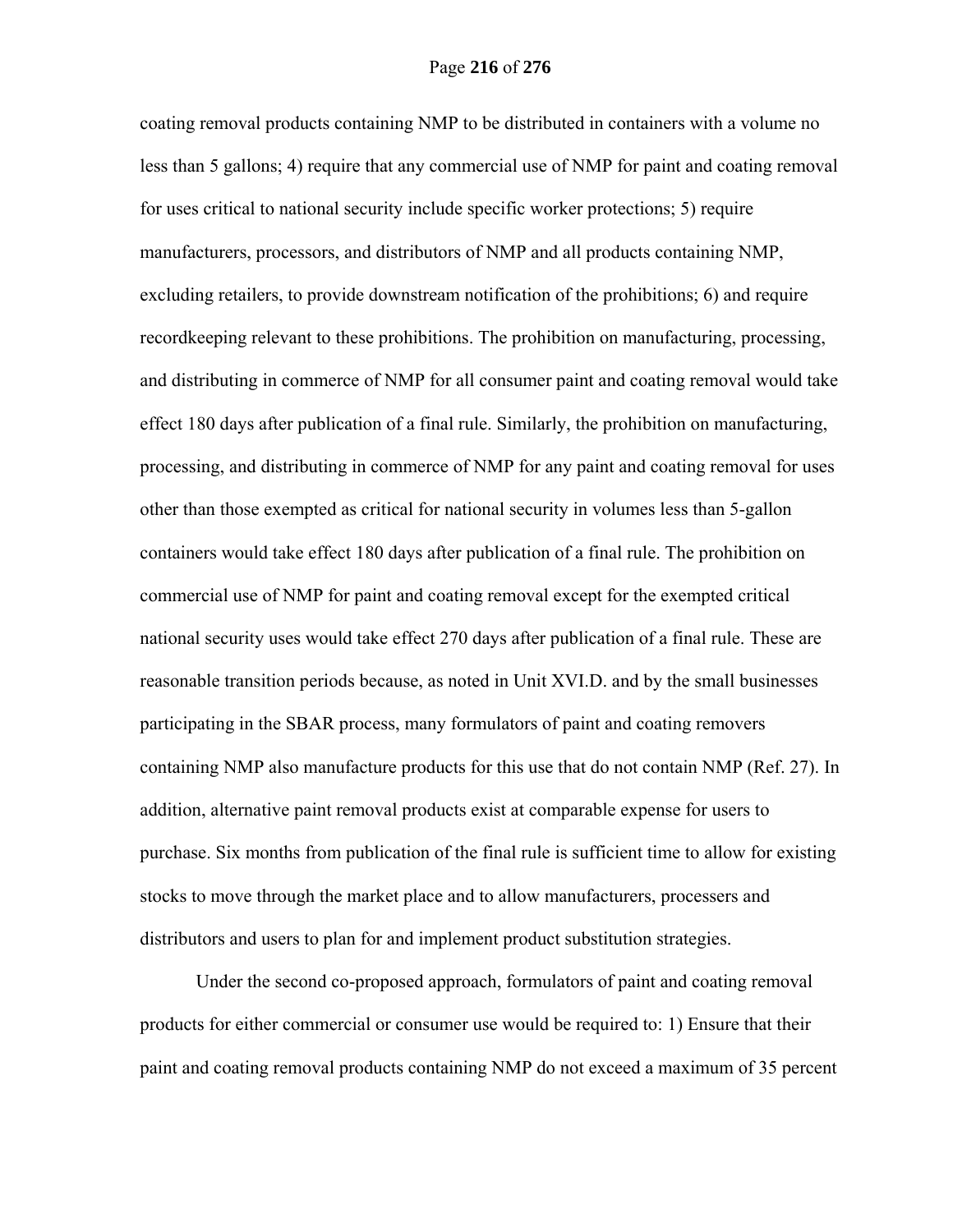NMP by weight in product formulations exempting products used for critical national security uses (see Unit XVIII.); 2) Test gloves for the product formulations being processed and distributed in commerce for other than exempt critical national security uses to identify specialized gloves that provide protection for users and keep records relevant to these tests; 3) Label products with information for consumers about the risks presented by products that contain NMP and how to reduce these risks when using the products, including identifying which specialized gloves provide protection against the specific formulation; and 4) Provide information for commercial users about reducing risks when using the product, via product labels, SDS, and other methods of hazard communication. Variations of more than 1% in any component of a paint and coating removal product containing NMP would be considered a separate formulation.

Under this co-proposal, commercial users of NMP for paint and coating removal other than exempt critical national security uses would be prohibited from using paint and coating removal products or formulations that contain more than 35 percent by weight of NMP. They would also be required to establish a worker protection program for dermal and respiratory protection, including hazard communication, training, and requirements that workers wear clothing covering most of the body, i.e., impervious long pants and shirts with long sleeves, use gloves specified by product formulators (described under formulator requirements below) and a respirator with APF 10, with an alternative air exposure limit of 5 ppm achieved through engineering controls or ventilation.

## *B. Downstream Notification*

EPA has authority under TSCA section 6 of TSCA to require that a substance or mixture or any article containing such substance or mixture be marked with or accompanied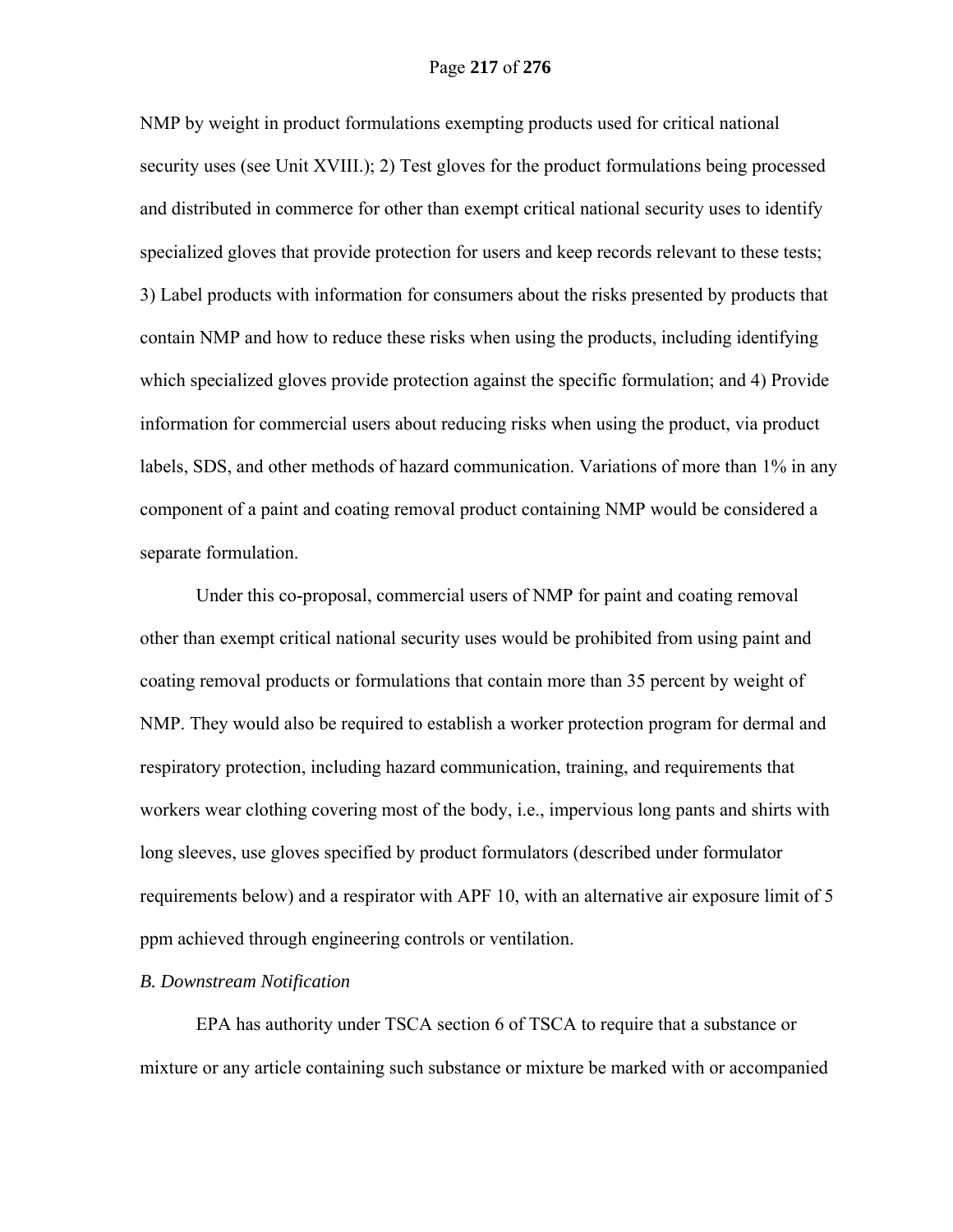by clear and adequate minimum warnings and instructions with respect to its use, distribution in commerce, or disposal or with respect to any combination of such activities. Many manufacturers and processors of NMP are likely to manufacture or process NMP or products containing NMP for other uses that would not be regulated under this proposed rule. Other companies may be strictly engaged in distribution in commerce of NMP, without any manufacturing or processing activities, to customers for uses that are not regulated. Under both co-proposed approaches, EPA is proposing a requirement for downstream notification by manufacturers, processors, and distributors of NMP for any use to ensure compliance with the prohibition on manufacture, processing, distribution in commerce, and commercial use of NMP for the uses proposed for regulation. Downstream notification is necessary for effective enforcement of the rule because it provides a record, in writing, of notification on use restrictions throughout the supply chain, likely via modifications to the Safety Data Sheet. Downstream notification also increases awareness of restrictions on the use of NMP for paint and coating removal, which is likely to decrease unintentional uses of NMP by these entities. Downstream notification represents minimal burden and is necessary for effective enforcement of the rule. The estimated cost of downstream notification on an annualized basis over 20 years is \$100 and \$100 using 3% and 7% discount rates respectively (Ref. 4).

The effective date of the requirement for this notification would be 45 days after publication of the final rule. This is a reasonable transition period because regulated entities would only need to provide additional information on their SDS, which are routinely produced and updated.

### *C. Enforcement*

Section 15 of TSCA makes it unlawful to fail or refuse to comply with any provision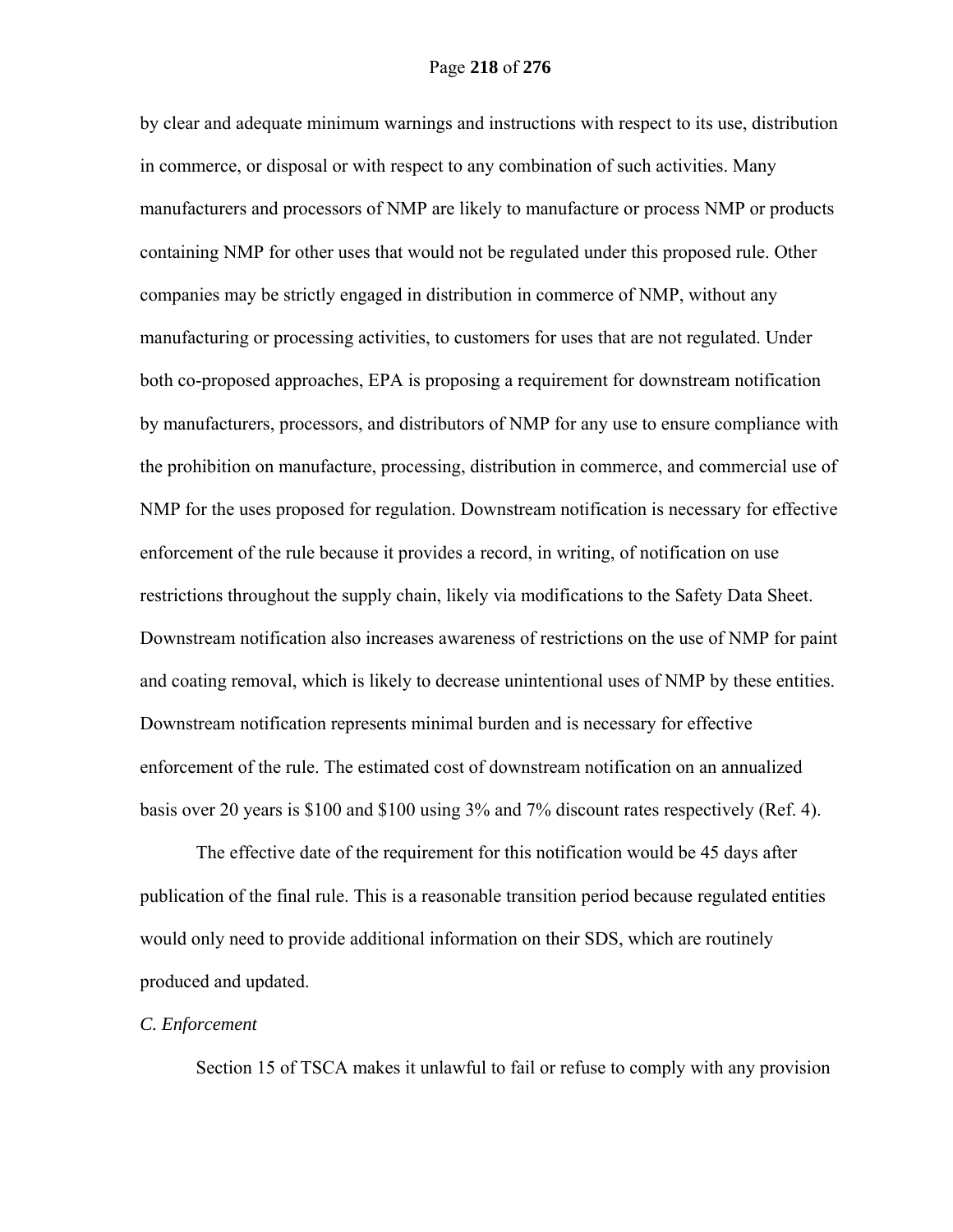of a rule promulgated under TSCA section 6. Therefore, any failure to comply with this proposed rule when it becomes effective would be a violation of section 15 of TSCA. In addition, section 15 of TSCA makes it unlawful for any person to: (1) Fail or refuse to establish and maintain records as required by this rule; (2) fail or refuse to permit access to or copying of records, as required by TSCA; or (3) fail or refuse to permit entry or inspection as required by section 11 of TSCA.

Violators may be subject to both civil and criminal liability. Under the penalty provision of section 16 of TSCA, any person who violates section 15 could be subject to a civil penalty for each violation. Each day of operation in violation of this proposed rule when it becomes effective could constitute a separate violation. Knowing or willful violations of this proposed rule when it becomes effective could lead to the imposition of criminal penalties for each day of violation and imprisonment. In addition, other remedies are available to EPA under TSCA.

Individuals, as well as corporations, could be subject to enforcement actions. Sections 15 and 16 of TSCA apply to "any person" who violates various provisions of TSCA. EPA may, at its discretion, proceed against individuals as well as companies. In particular, EPA may proceed against individuals who report false information or cause it to be reported.

# **XXI. Analysis for Methylene Chloride and NMP in Paint and Coating Removal under TSCA Section 9 and Section 26(h) Considerations**

## *A. TSCA Section 9(a) Analysis*

Section 9(a) of TSCA provides that, if the Administrator determines in her discretion that an unreasonable risk may be prevented or reduced to a sufficient extent by an action taken under a Federal law not administered by EPA, the Administrator must submit a report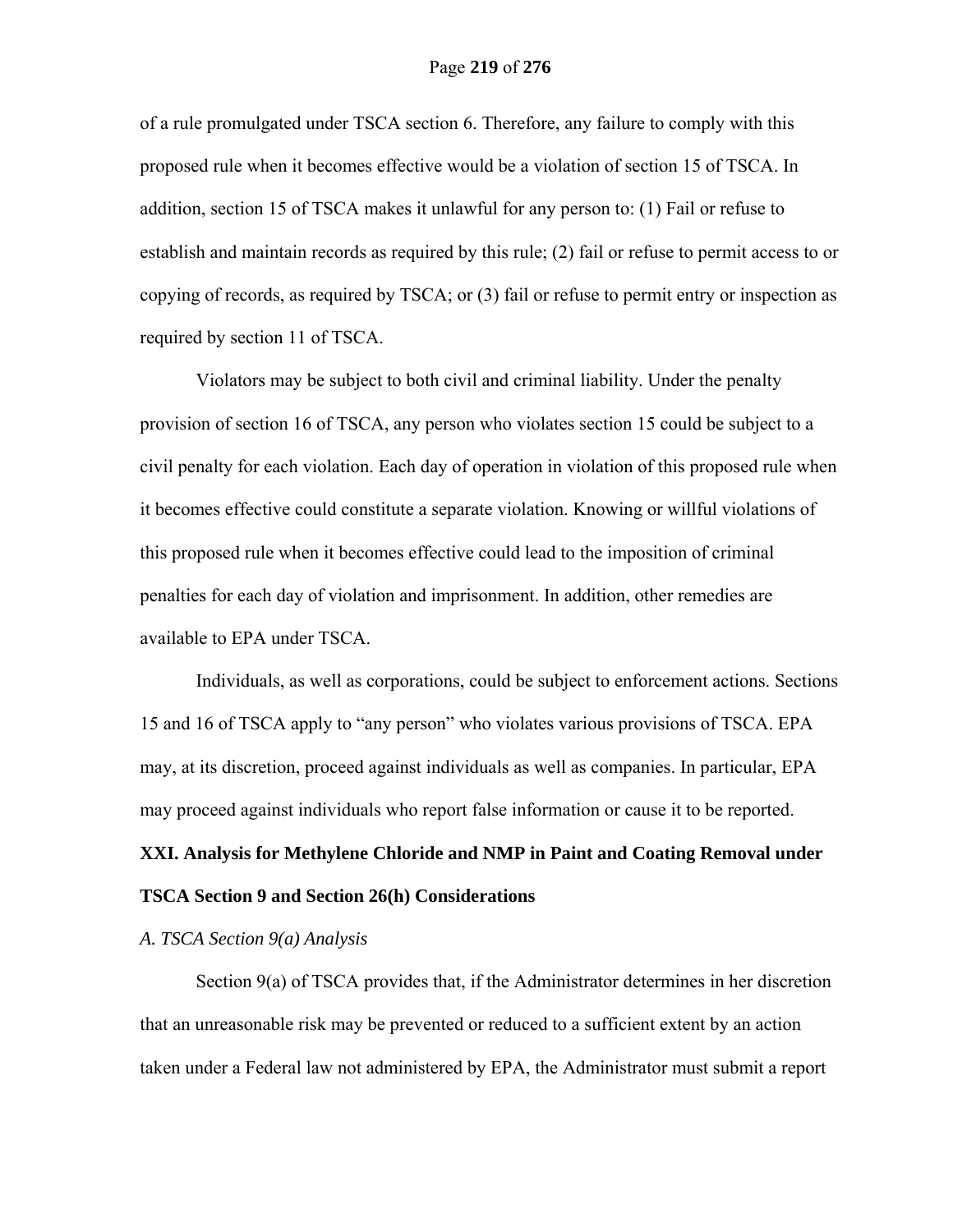to the agency administering that other law that describes the risk and the activities that present such risk. If the other agency responds by declaring that the activities described do not present an unreasonable risk or if that agency initiates action under its own law to protect against the risk within the timeframes specified by TSCA section 9(a), EPA is precluded from acting against the risk under sections 6(a) or 7 of TSCA.

TSCA section 9(d) instructs the Administrator to consult and coordinate TSCA activities with other Federal agencies for the purpose of achieving the maximum enforcement of TSCA while imposing the least burden of duplicative requirements. For this proposed rule, EPA has consulted with OSHA and with CPSC. Both CPSC and OHSA have provided letters documenting this consultation (Refs. 121 and 122).

 CPSC protects the public from unreasonable risks of injury or death associated with the use of consumer products under the agency's jurisdiction. Though CPSC has provided guidance to consumers when using products containing NMP, there are no CPSC regulations regarding NMP in paint and coating removal. CPSC currently requires that household products that can expose consumers to methylene chloride vapors must bear appropriate warning labels (52 FR 34698, September 14, 1987). In a letter regarding EPA's proposed rulemaking, CPSC stated that "Some paint removers are distributed for sale to, and use by, consumers and thus would likely fall within CPSC's jurisdiction. However, because TSCA gives EPA the ability to reach both occupational and consumer uses, we recognize that EPA may address risks associated with these chemicals in a more cohesive and coordinated manner given that CPSC lacks authority to address occupational hazards" (Ref. 121).

OSHA assures safe and healthful working conditions for working men and women by setting and enforcing standards and by providing training, outreach, education and assistance.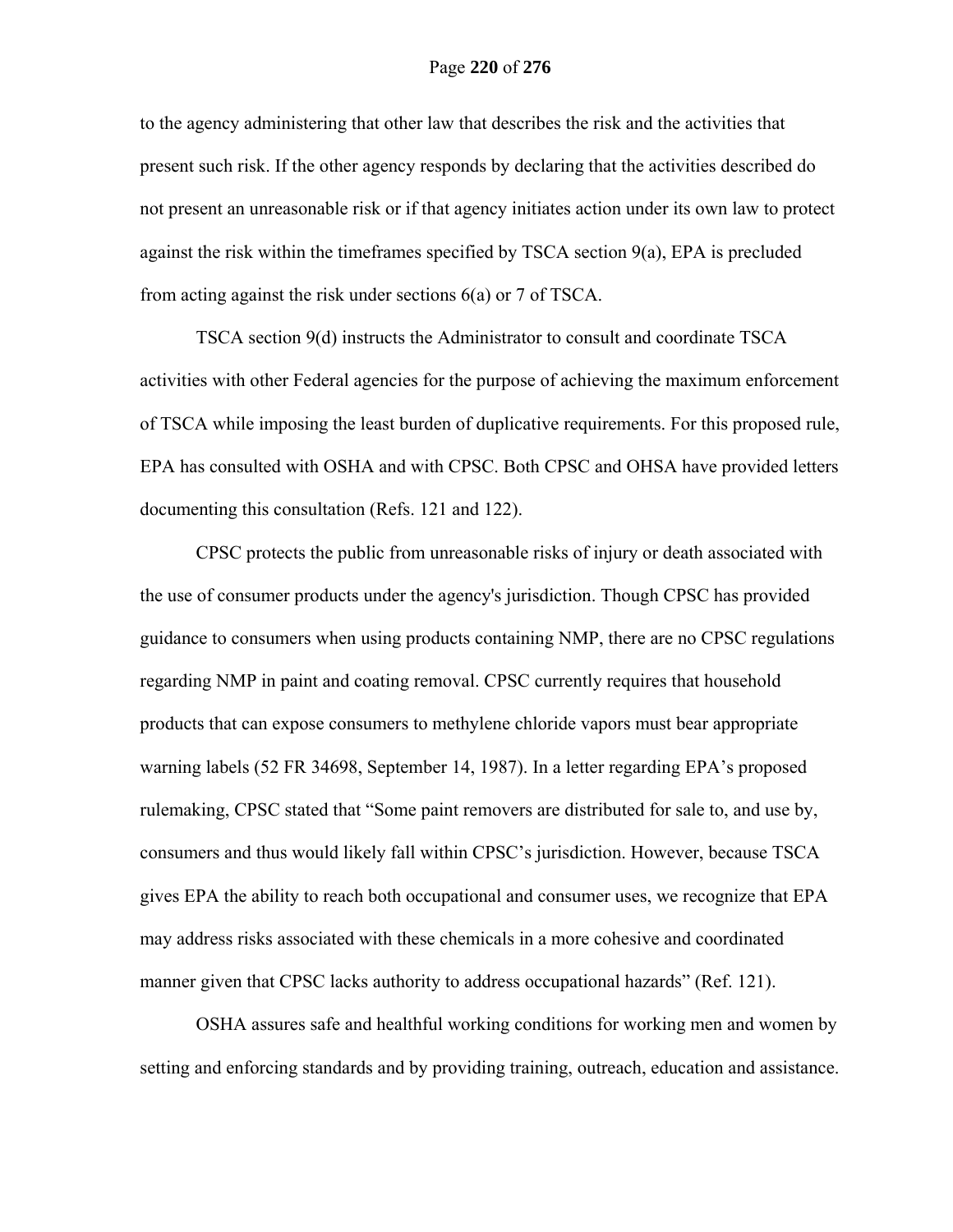OSHA's methylene chloride standard, 29 CFR 1910.1052, was issued in 1997 and applies to general industry, construction, and shipyard employment. It sets the PEL for airborne methylene chloride to an eight-hour TWA of 25 parts per ppm. OSHA has not set a standard for NMP. OSHA recently published a Request for Information on approaches to updating PELs and other strategies to managing chemicals in the workplace (79 FR 61384, October 10, 2014). OSHA's current regulatory agenda does not include revision to the methylene chloride PEL, establishment of a PEL for NMP, or other regulations addressing the risks EPA has identified when methylene chloride or NMP are used in paint and coating removal (Ref. 122).

This proposed rule addresses risk from exposure to methylene chloride and NMP during paint and coating removal in both workplace and consumer settings. With the exception of TSCA, there is no Federal law that provides authority to prevent or sufficiently reduce these cross-cutting exposures. No other Federal regulatory authority, when considering the exposures to the populations and within the situations in its purview, can evaluate and address the totality of the risk that EPA is addressing in this proposal and the prior proposal on TCE uses (Ref. 1). For example, OSHA may set exposure limits for workers but its authority is limited to the workplace and does not extend to consumer uses of hazardous chemicals. Further, OSHA does not have direct authority over state and local employees, and it has no authority at all over the working conditions of state and local employees in states that have no OSHA-approved State Plan under 29 U.S.C. § 667. Other Federal regulatory authorities, such as CPSC, have the authority to only regulate pieces of the risks posed by methylene chloride and NMP, such as when used in consumer products.

Moreover, recent amendments to TSCA, Pub. L. 114-182, alter both the manner of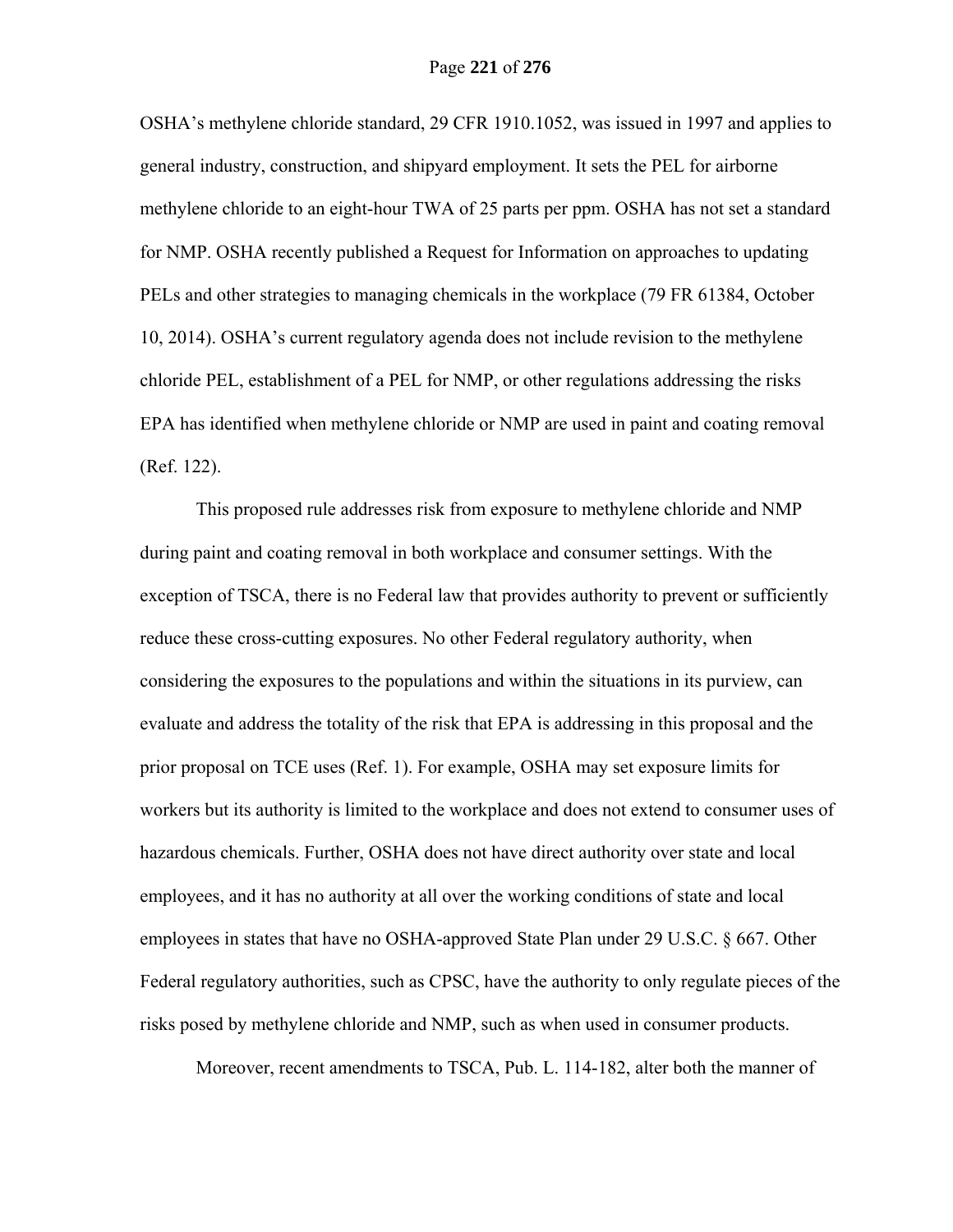identifying unreasonable risk under TSCA and EPA's authority to address unreasonable risk under TSCA, such that risk management under TSCA is increasingly distinct from analogous provisions of the Consumer Product Safety Act (CPSA), the Federal Hazardous Substances Act (FHSA), or the OSH Act. These changes to TSCA reduce the likelihood that an action under the CPSA, FHSA, or the OSH Act would reduce the risk of methylene chloride and NMP in paint and coating removal so that the risks are no longer unreasonable under TSCA. Whereas (in a TSCA section 6 rule) an unreasonable risk determination sets the objective of the rule in a manner that excludes cost considerations, 15 USC  $\S$  2605(a)(b)(4)(A), subject to time-limited conditional exemptions for critical chemical uses and the like, 15 U.S.C. § 2605(g), a consumer product safety rule under the CPSA must include a finding that "the benefits expected from the rule bear a reasonable relationship to its costs." 15 USC §  $2058(f)(3)(E)$ . Additionally, recent amendments to TSCA reflect Congressional intent to "delete the paralyzing 'least burdensome' requirement," 162 Cong. Rec. S3517 (June 7, 2016). However, a consumer product safety rule under the CPSA must impose "the least burdensome requirement which prevents or adequately reduces the risk of injury for which the rule is being promulgated." 15 USC  $\S$  2058(f)(3)(F). Analogous requirements, also at variance with recent revisions to TSCA, affect the availability of action under the FHSA relative to action under TSCA. 15 U.S.C. § 1262. Gaps also exist between OSHA's authority to set workplace standards under the OSH Act and EPA's amended obligations to sufficiently address chemical risks under TSCA. To set PELs for chemical exposure, OSHA must first establish that the new standards are economically feasible and technologically feasible. 79 FR 61387 (2014). But under TSCA, EPA's substantive burden under TSCA section 6(a) is to demonstrate that, as regulated, the chemical substance no longer presents an unreasonable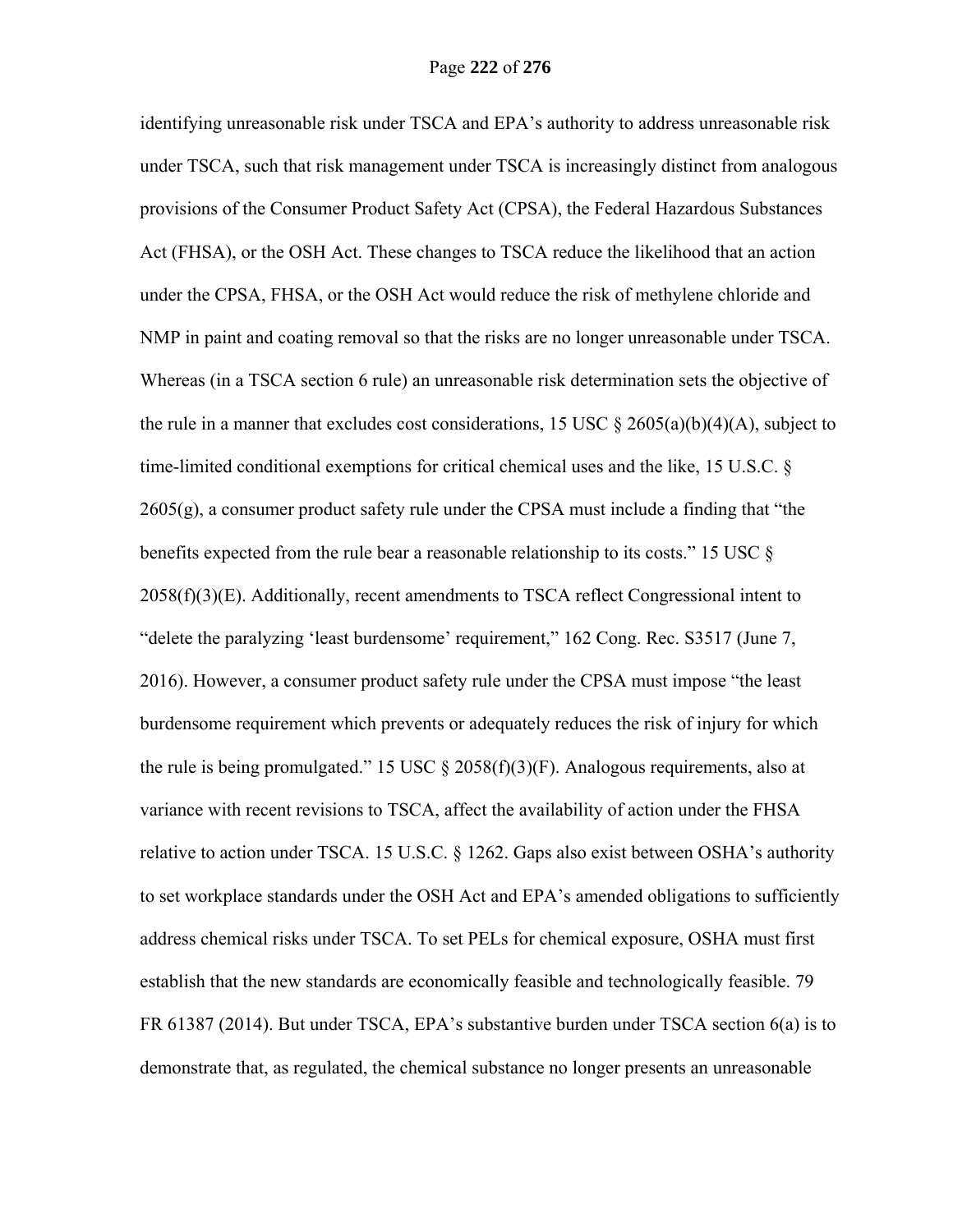risk, with unreasonable risk being determined without consideration of cost or other non-risk factors.

TSCA is the only regulatory authority able to prevent or reduce risks of methylene chloride or NMP exposure to a sufficient extent across the range of uses and exposures of concern. In addition, these risks can be addressed in a more coordinated, efficient and effective manner under TSCA than under two or more different laws implemented by different agencies. Furthermore, there are key differences between the newly amended finding requirements of TSCA and those of the OSH Act, CPSA, and the FHSA. For these reasons, in her discretion, the Administrator does not determine that unreasonable risks from the use of methylene chloride and NMP in paint and coating removal may be prevented or reduced to a sufficient extent by an action taken under a Federal law not administered by EPA. However, EPA is requesting public comment on this issue (i.e., the sufficiency of an action taken under a Federal law not administered by EPA).

#### *B. TSCA Section 9(b) Analysis*

If EPA determines that actions under other Federal laws administered in whole or in part by EPA could eliminate or sufficiently reduce an unreasonable risk, section 9(b) of TSCA instructs EPA to use these other authorities unless the Administrator determines in the Administrator's discretion that it is in the public interest to protect against such risk under TSCA. In making such a public interest finding, TSCA section 9(b)(2) states: "the Administrator shall consider, based on information reasonably available to the Administrator, all relevant aspects of the risk . . . and a comparison of the estimated costs and efficiencies of the action to be taken under this title and an action to be taken under such other law to protect against such risk."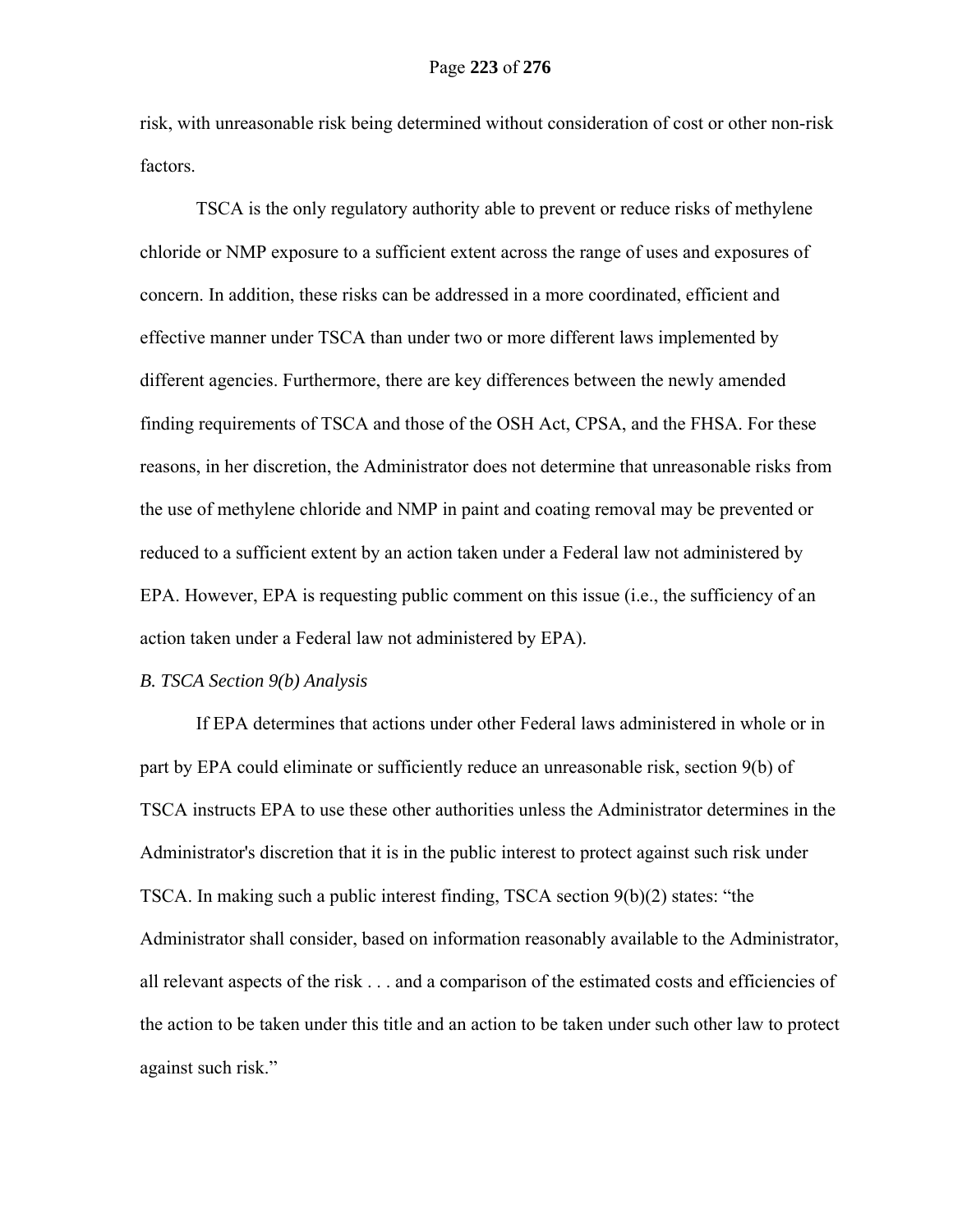## Page **224** of **276**

Although several EPA statutes have been used to limit methylene chloride or NMP exposure (Units III.A. and XII.A.), regulations under these EPA statutes have limitations because they largely regulate releases to the environment, rather than direct human exposure. SDWA only applies to drinking water. CAA does not apply directly to worker exposures or consumer settings where methylene chloride or NMP are used. Under RCRA, methylene chloride that is discarded may be considered a hazardous waste and subject to requirements designed to reduce exposure from the disposal of methylene chloride to air, land and water. RCRA does not address exposures during use of products containing methylene chloride or NMP. Only TSCA provides EPA the authority to regulate the manufacture (including import), processing, and distribution in commerce, and use of chemicals substances.

For these reasons, the Administrator does not determine that unreasonable risks from the use of methylene chloride and NMP in paint and coating removal could be eliminated or reduced to a sufficient extent by actions taken under other Federal laws administered in whole or in part by EPA.

#### *C. Section 26(h) Considerations*

EPA has used scientific information, technical procedures, measures, methods, protocols, methodologies, and models consistent with the best available science. For example, EPA based its proposed determination of unreasonable risk presented by the use of methylene chloride and NMP in paint and coating removal on the completed risk assessments, which each followed a peer review and public comment process, as well as using best available science and methods (Refs. 2 and 3). Supplemental analyses were performed to better characterize the exposed populations and estimate the effects of various control options. These supplemental analyses were consistent with the methods and models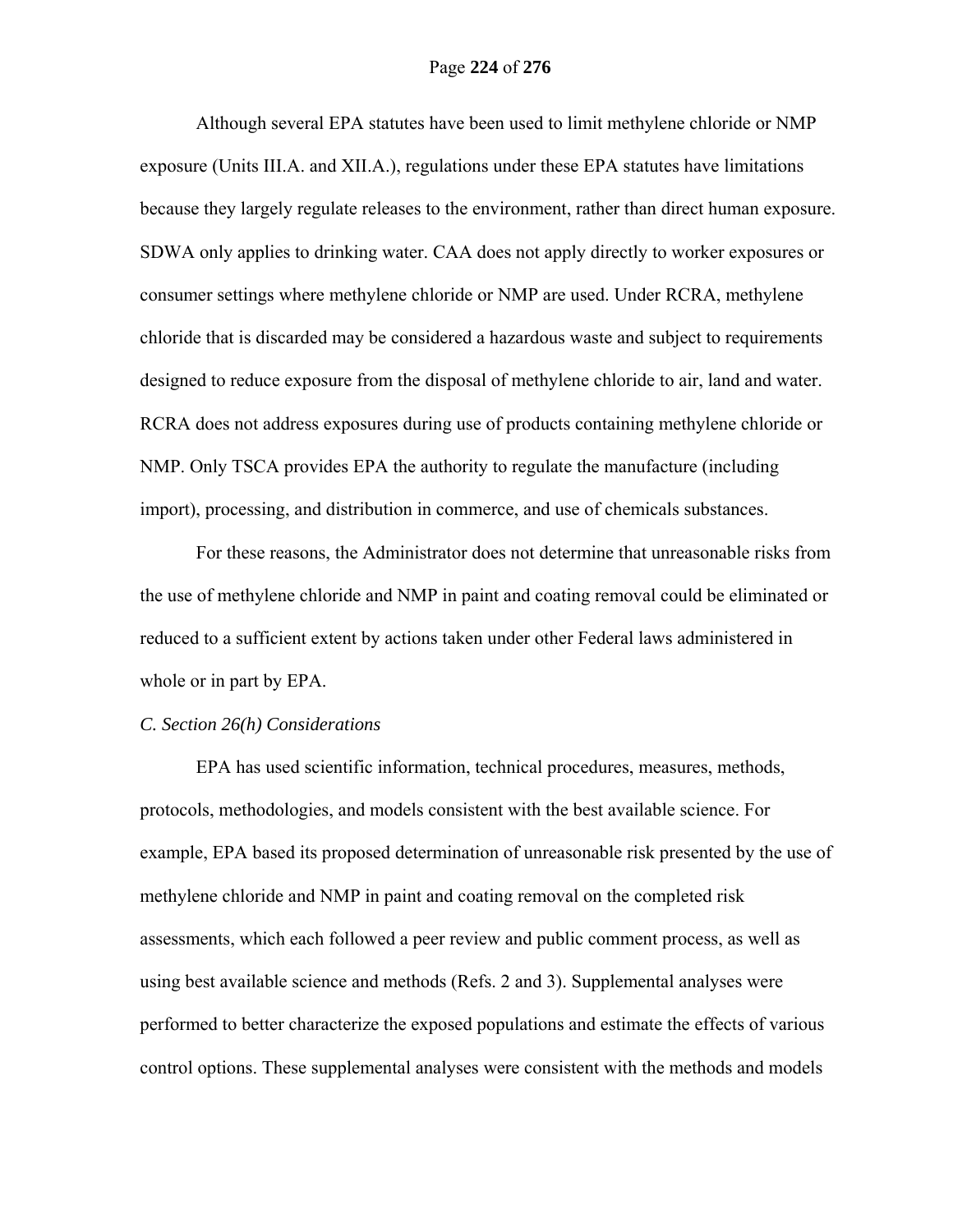used in the risk assessment. These analyses were developed for the purpose of supporting a future regulatory determination: To determine either that particular risks are not unreasonable or that those are risks are unreasonable. They were also developed to support risk reduction by regulation under section 6 of TSCA, to the extent risks were determined to be unreasonable. It is reasonable and consistent to consider these supplemental analyses in this rulemaking for such relevant purposes.

The extent to which the various information, procedures, measures, methods, protocols, methodologies or models, as applicable, used in EPA's decision have been subject to independent verification or peer review is adequate to justify their use, collectively, in the record for this rule. Additional information on the peer review and public comment process, such as the peer review plan, the peer review report, and the Agency's response to comments, can be found on EPA's Assessments for TSCA Work Plan Chemicals web page at https://www.epa.gov/assessing-and-managing-chemicals-under-tsca/assessments-tsca-workplan-chemicals.

## **XXII. References**

 The following is a listing of the documents that are specifically referenced in this document. The docket includes these documents and other information considered by EPA, including documents referenced within the documents that are included in the docket, even if the referenced document is not physically located in the docket. For assistance in locating these other documents, please consult the technical person listed under **FOR FURTHER** 

## **INFORMATION CONTACT**.

1. EPA (2014). TSCA Work Plan Chemicals. *http://www.epa.gov/sites/production/files/2014-*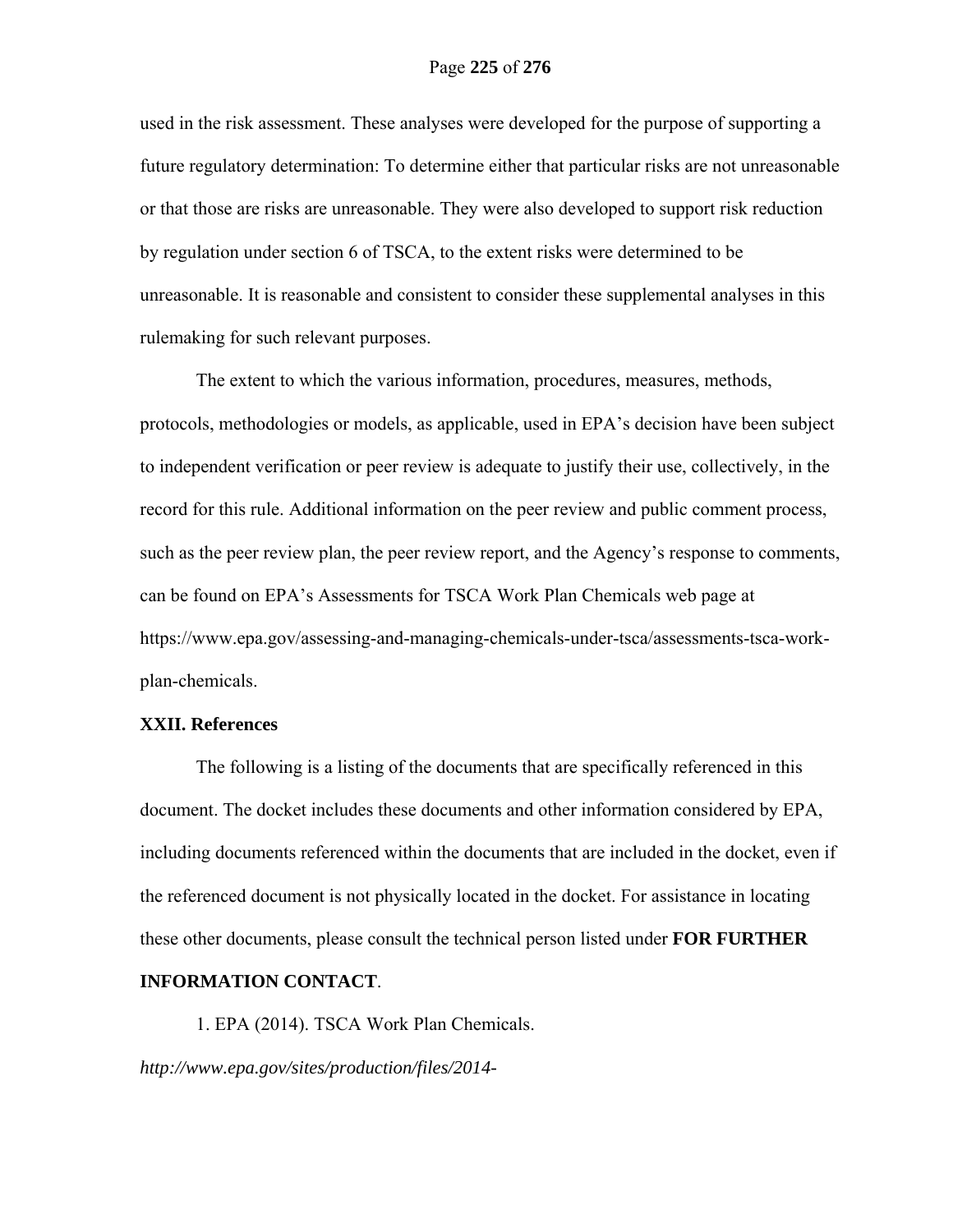*02/documents/work\_plan\_chemicals\_web\_final.pdf. Retrieved February 25, 2016.*

2. EPA. TSCA Work Plan Chemical Risk Assessment Methylene Chloride: Paint Stripping Use. CASRN 75-09-2. EPA Document# 740-R1-4003. August 2014. Office of Chemical Safety and Pollution Prevention. Washington, D.C.

*https://www.epa.gov/sites/production/files/2015-*

*09/documents/dcm\_opptworkplanra\_final.pdf*

3. EPA. TSCA Work Plan Chemical Risk Assessment N-Methylpyrrolidone: Paint Stripping Use. CASRN 872-50-5. EPA Document# 740-R1-5002. March 2015. Office of Chemical Safety and Pollution Prevention. Washington, D.C.

*https://www.epa.gov/sites/production/files/2015-11/documents/nmp\_ra\_3\_23\_15\_final.pdf*

4. EPA. Economic Analysis of Proposed TSCA Section 6 Action on Methylene Chloride and N-Methylpyrrolidone (NMP) in Paint and Coating Removal (EPA Docket EPA-HQ-OPPT-2016-0231; RIN 2070-AK07). Office of Pollution, Prevention, and Toxics. Washington, DC.

5. EPA. Toxicological Review of Methylene Chloride (CAS No. 75‐09‐2). EPA/635/R‐10/003F. Integrated Risk Information System, Washington, DC. November 2011.

6. EPA. List of Toxics Release Inventory Chemicals, Section 313, Emergency Planning and Community Right to Know Act (EPCRA), Toxics Release Inventory (TRI) Program, 40 CFR 372.65, July 1, 2002.

7. Hopkins, JS. The Center for Public Integrity. "Common solvent keeps killing workers, consumers." September 21, 2015.

*https://www.publicintegrity.org/2015/09/21/17991/common-solvent-keeps-killing-workers-*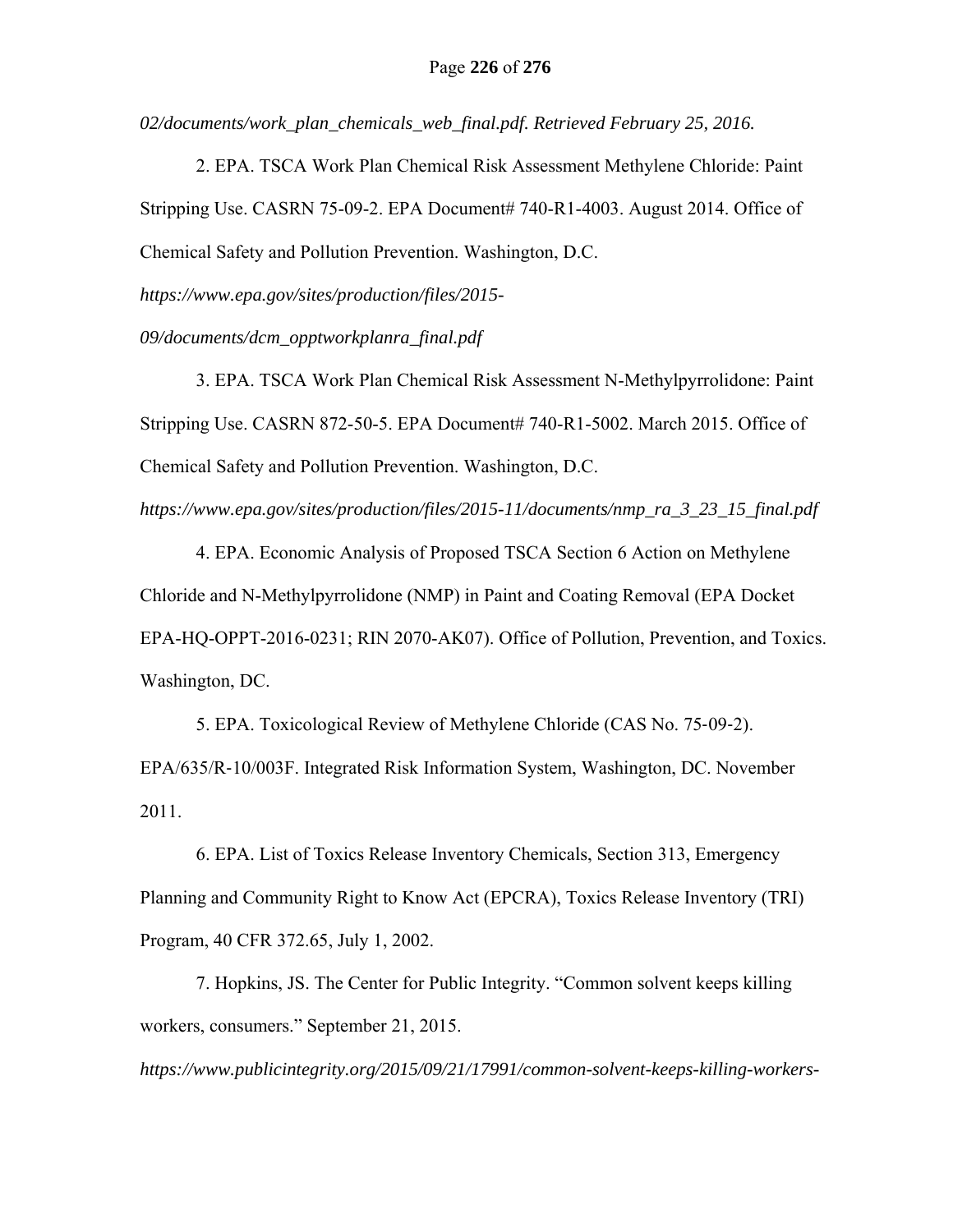*consumers* Accessed April 14, 2016.

8. Agency for Toxic Substances and Disease Registry. *Public Health Statement Methylene Chloride.* September 2000. *http://www.atsdr.cdc.gov/ToxProfiles/tp14-c1-b.pdf*

9. U.S. Department of Housing and Urban Development (HUD). Building HOME: Chapter 10 – Other Federal Requirements. March 2008.

*http://portal.hud.gov/hudportal/documents/huddoc?id=19787\_ch10.pdf* 

10. National Institute for Occupational Safety and Health (NIOSH). U.S. Department of Health and Human Services, Public Health Service, Centers for Disease Control and Prevention. *Pocket Guide to Chemical Hazards.* Cincinnati, OH. 2007.

11. National Institute for Occupational Safety and Health (NIOSH) and Occupational Safety and Health Administration (OSHA). Hazard Alert: Methylene Chloride Hazards for Bathtub Refinishers. January 2013. *http://www.cdc.gov/niosh/docs/2013-110/ Accessed April 14, 2016.* 

12. LawAtlas. "The Policy Surveillance Portal." *http://lawatlas.org/*. Retrieved April 4, 2016.

13. "Proposition 65 Law and Regulations." Nov 14, 2016.

*http://www.oehha.ca.gov/prop65/law/P65law72003.html*

14. Environment Canada. Strategic Options for the Management of Toxic Substances – Dichloromethane: Report of Stakeholder Consultations. June 5, 1998.

15. European Union. DECISIONS ADOPTED JOINTLY BY THE EUROPEAN PARLIAMENT AND THE COUNCIL DECISION No 455/2009/EC OF THE EUROPEAN PARLIAMENT AND OF THE COUNCIL of 6 May 2009 amending Council Directive 76/769/EEC as regards restrictions on the marketing and use of dichloromethane. *Official*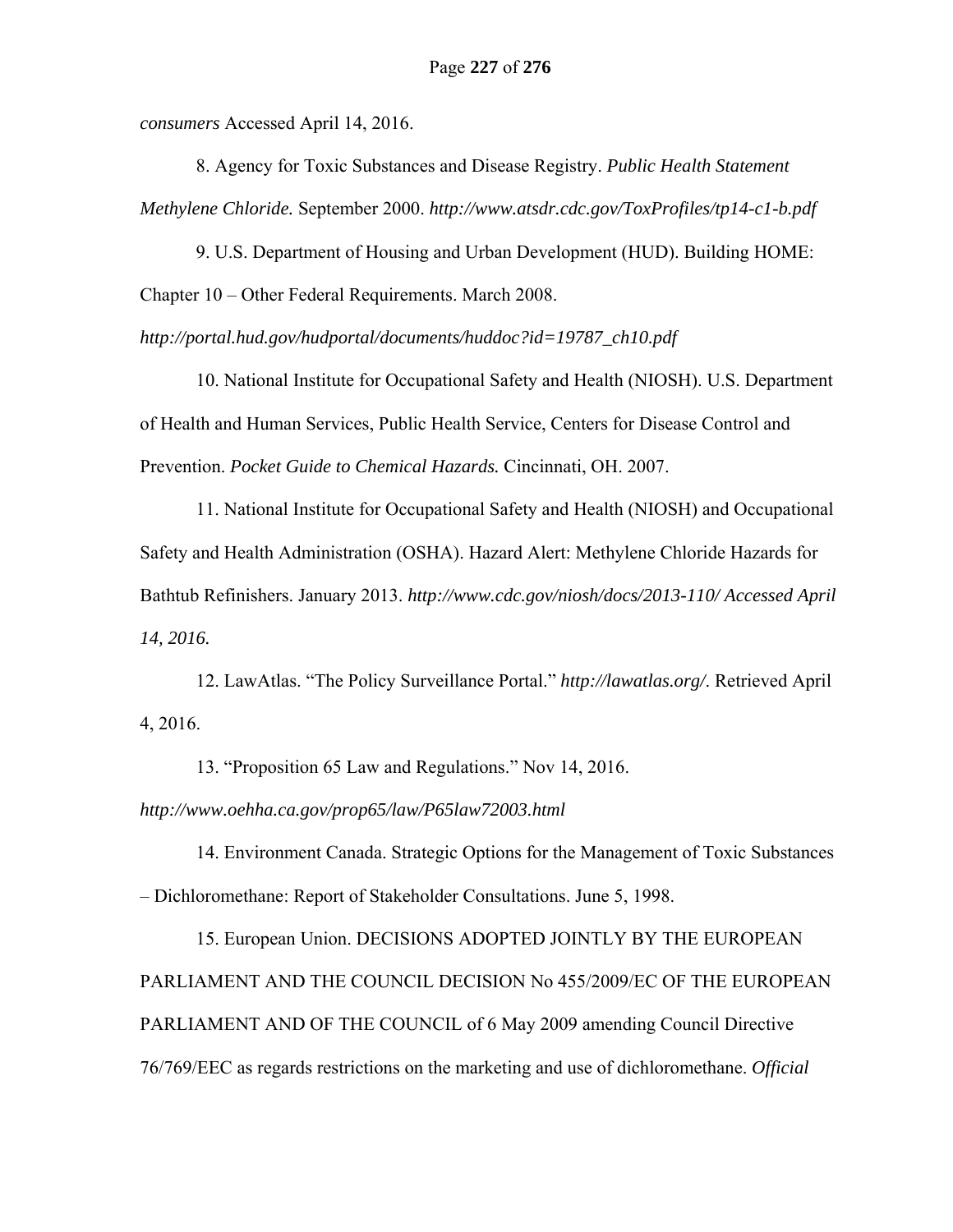*Journal of the European Union.* May 6, 2009.

*http://www.eascr.com/documents/2009.05.06%20DCM%20restriction%20455-2009.pdf*

16. United Kingdom Health and Safety Executive. Decision 455/2009/EC of the European Parliament and of the Council amending Council Directive 76/769/EEC as regards restrictions on the marketing and use of dichloromethane. 2009.

*http://www.hse.gov.uk/aboutus/europe/euronews/dossiers/dichloromethane.htm*

17. EPA. TSCA Work Plan Chemicals: Methods Document.

*http://www.epa.gov/sites/production/files/2014-*

*03/documents/work\_plan\_methods\_document\_web\_final.pdf. Retrieved February 25, 2016.*

18. EPA. A Review of the Reference Dose and Reference Concentration Processes. EPA/630/P-02/002F. December 2002.

19. EPA. Respirator and Glove Specifications for Workers Exposed to Methylene Chloride in Paint and Coating Removal. 2016.

20. EPA. Supplemental Consumer Exposure and Risk Estimation Technical Report for Methylene Chloride in Paint and Coating Removal. 2016.

21. EPA. Recommendation for an Existing Chemical Exposure Concentration Limit (ECEL) for Occupational Use of Methylene Chloride and Workplace Air Monitoring Methods for Methylene Chloride. 2016.

22. EPA. Summary of Stakeholder Engagement, Proposed Rule Under TSCA §6 Methylene Chloride and NMP in Paint and Coating Removal. 2016.

23. EPA. Regulatory Options Analysis Matrix for Methylene Chloride in Paint and Coating Removal. 2016.

24. EPA. Regulatory Options Analysis Matrix for N-Methylpyrrolidone in Paint and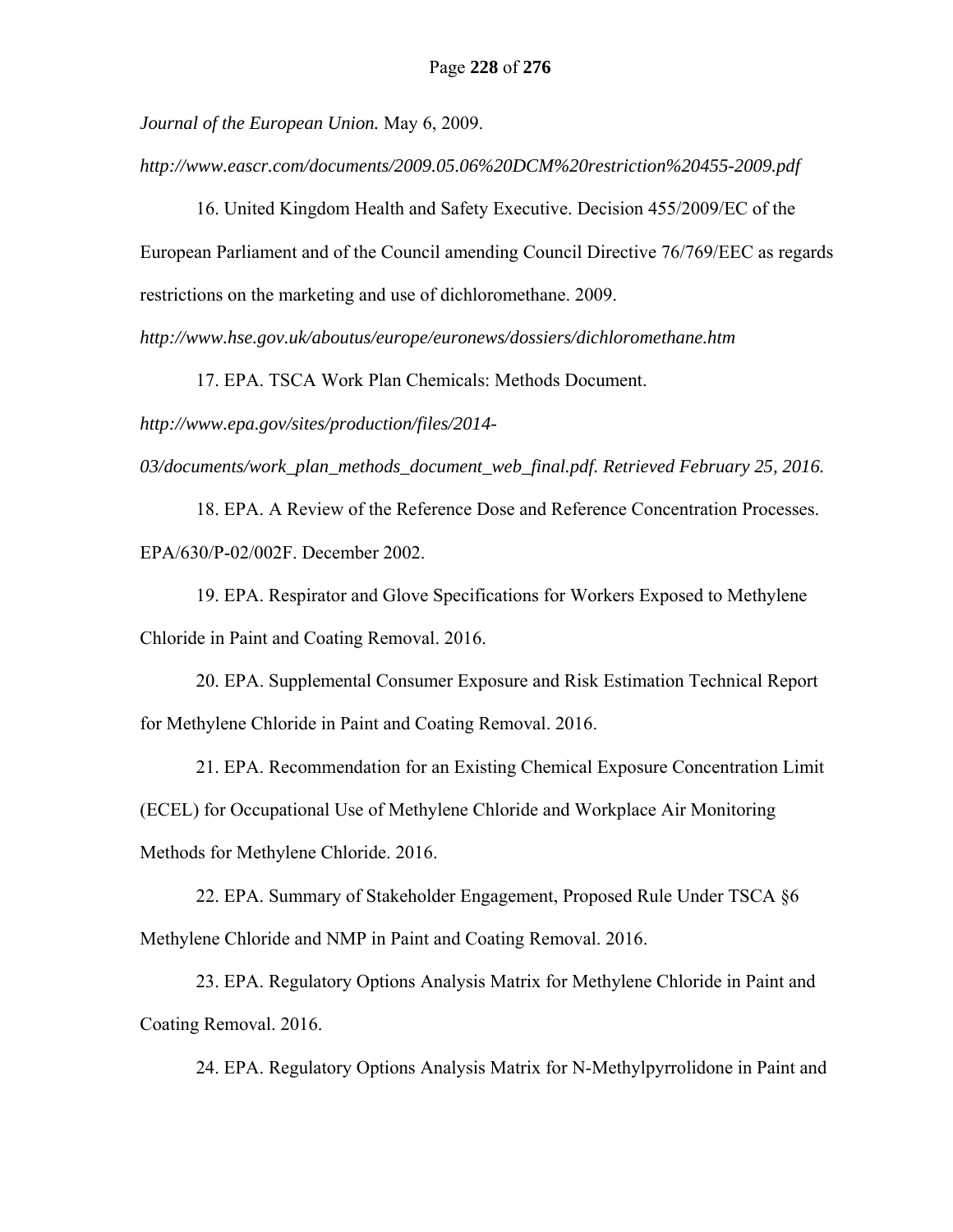Coating Removal. 2016.

25. OSHA. "Respiratory Protection."

*https://www.osha.gov/SLTC/respiratoryprotection/index.html. Retrieved March 16, 2016.*

26. EPA. Initial Regulatory Flexibility Analysis for Methylene Chloride and N-Methylpyrrolidone; Regulation of Certain Uses Under TSCA Section 6(a); Proposed Rule; RIN 2070-AK07. Office of Chemical Safety and Pollution Prevention. Washington, DC. 2016.

27. EPA. Final Report of the Small Business Advocacy Review Panel on EPA's Planned Proposed Rule on the Toxic Substances Control Act (TSCA) Section 6(a) as amended by the Frank R. Lautenberg Chemical Safety for the 21st Century Act for Methylene Chloride and N-Methylpyrrolidone (NMP) in Paint Removers. Office of Chemical Safety and Pollution Prevention. Washington, DC. 2016.

28. EPA. The Effectiveness of Labeling on Hazardous Chemicals and Other Products [RIN 2070-AK07]. Office of Chemical Safety and Pollution Prevention. Washington, DC. 2016.

29. Consumer Product Safety Commission (CPSC). "Tab B - Memorandum: Human Factors Assessment of Strong Magnet Sets." *Staff Briefing Package: Notice of Proposed Rulemaking for Hazardous Magnet Sets*. August 18, 2012.

*http://www.cpsc.gov/PageFiles/128934/magnetstd.pdf* 

30. "Paint Strippers, Types of Strippers." *PaintPRO*, Vol. 3, No. 3. June 2000. *http://www.paintpro.net/Articles/PP303/PP303\_strippers.cfm*

31. EPA. Options for Reducing Exposures to Workers Exposed to Methylene Chloride and N-Methylpyrrolidone (NMP) in Paint and Coating Removal. Office of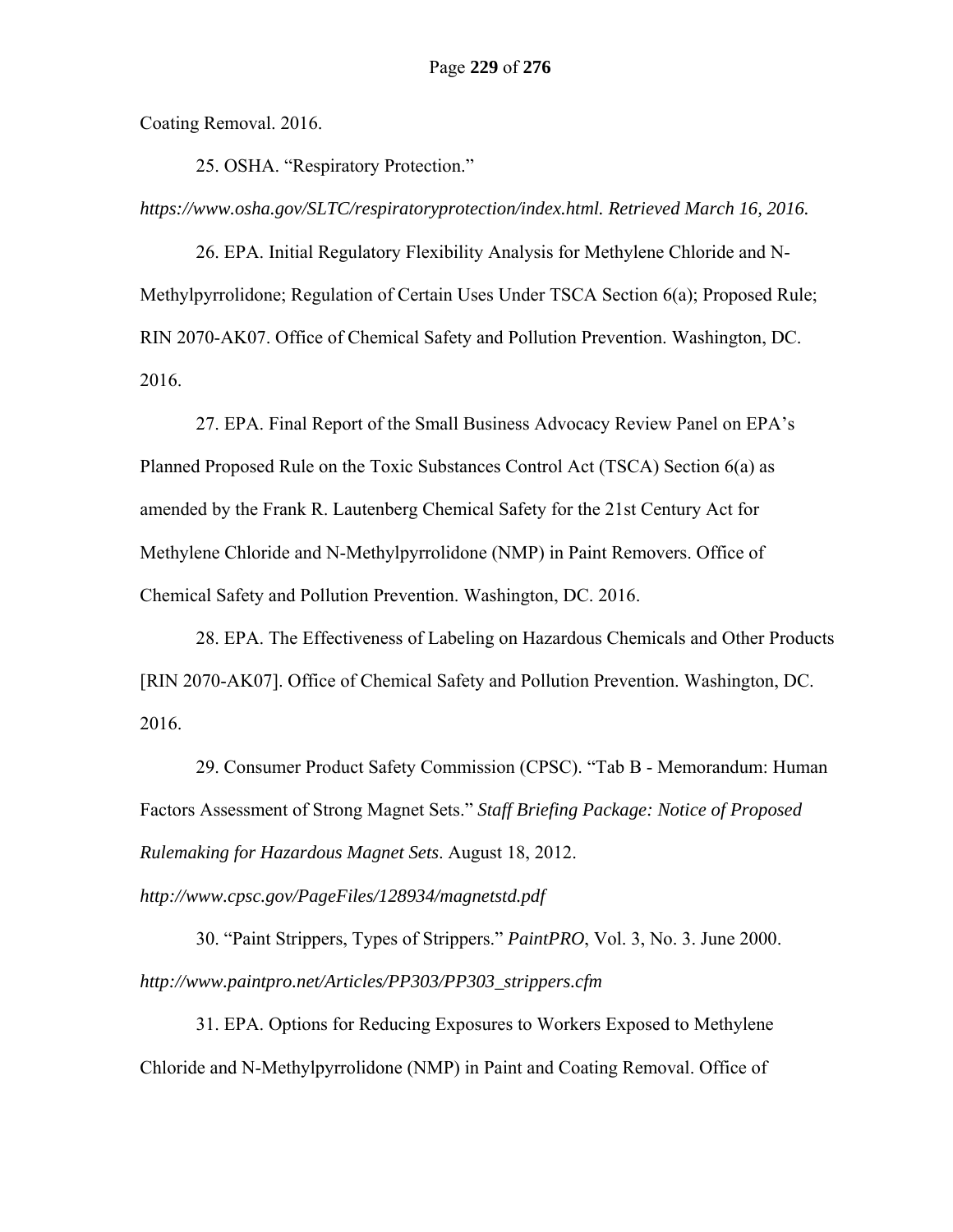Chemical Safety and Pollution Prevention. Washington, DC. 2016.

32. OSHA. "Lethal Exposure to Methylene Chloride during Bathtub Refinishing." *OSHA Fatal Facts.* 2016. *https://www.osha.gov/Publications/OSHA3883.pdf*

33. Centers for Disease Control and Prevention (CDC). "Fatal Exposure to Methylene Chloride Among Bathtub Refinishers — United States, 2000–2011." *Morbidity and Mortality Weekly Report.* February 24, 2012. Vol 61(7), p 119 – 122.

34. EPA. Analysis Report of Chemical Alternatives for Use of Methylene Chloride‐ and N-Methylpyrrolidone‐based Paint Removers: Hazard and Exposure Concerns. 2016.

35. EPA. Consumer Paint and Coating Removers. 2016.

36. Halogenated Solvents Industry Alliance Inc. *Petition to Amend the Statement of Interpretation and Enforcement Policy Regarding Labeling of Household Products Containing Methylene Chloride issued by the Commission Under the Federal Hazardous Substances Act*. July 7, 2016. Docket CPSC–2016–0019.

37. EPA. Recommendation for an Existing Chemical Exposure Limit (ECEL) for Occupational Use of NMP and Workplace Air Monitoring Methods for NMP. 2016.

38. EPA. TSCA Section 6(a) - Re-entry time after Methylene Chloride Use in a Residence. 2015. Office of Chemical Safety and Pollution Prevention. Washington, DC.

39. Giles, C. EPA. "Next Generation Compliance." Environmental Forum. October 2013, p 22-26. Washington, DC

40. OSHA. Accident Report Detail. Accident: 734673- Inhaled Methylene Chloride Vapors. 1986. *https://www.osha.gov/pls/imis/accidentsearch.accident\_detail?id=734673* 

41. Staten Island Advance. "Jeffrey Lewis, 20." December 2014.

http://www.silive.com/obituaries/index.ssf/2014/12/jeffrey\_lewis\_20.html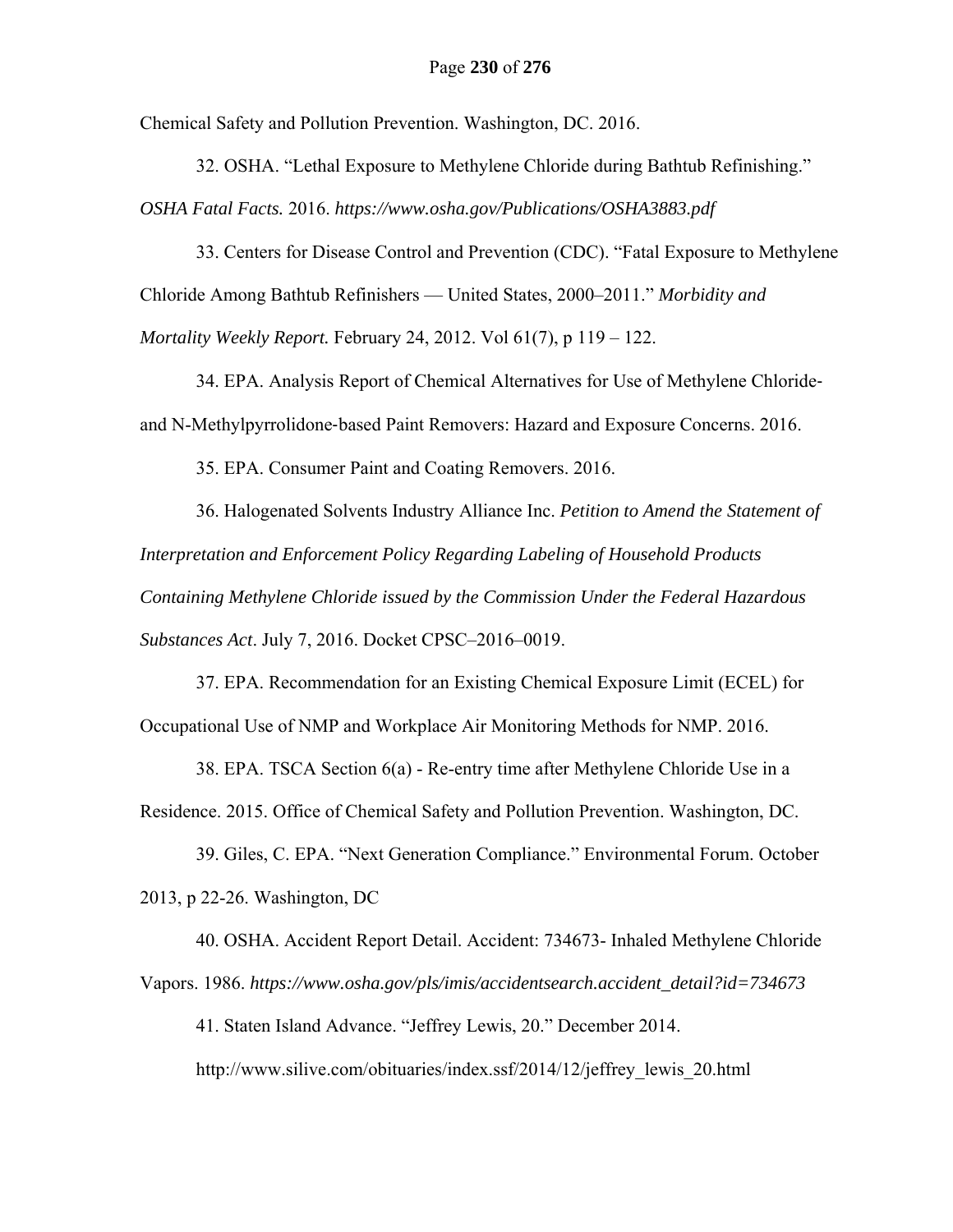42. American Liver Foundation. "Non-Alcoholic Fatty Liver Disease." January 2015. *http://www.liverfoundation.org/abouttheliver/info/nafld/*

43. Bialecki, ES; Di Bisceglie, AM. "Diagnosis of hepatocellular carcinoma." 2005, Vol 7(1), p 26–34. *http://www.ncbi.nlm.nih.gov/pmc/articles/PMC2023919/ doi: 10.1080/13651820410024049*

44. United Network for Organ Sharing (UNOS) Transplant Living. "Financing a Transplant- Costs." December 28, 2011. Available at *http://transplantliving.org/before-thetransplant/financing-a-transplant/the-costs/.* Retrieved March 16, 2016.

45. National Cancer Institute. "SEER Stat Fact Sheets: Non-Hodgkin Lymphoma.

Bethesda, MD." *http://seer.cancer.gov/statfacts/html/nhl.html.* Retrieved March 16, 2016.

46. Mayo Clinic. *Non-Hodgkin's lymphoma Risk Factors.* January 28, 2016. *http://www.mayoclinic.org/diseases-conditions/non-hodgkins-lymphoma/basics/riskfactors/con-20027792.* Retrieved March 7, 2016.

47. Morton, LM; Curtis, RE; Linet, MS et al. "Second Malignancy Risks After Non-Hodgkin's Lymphoma and Chronic Lymphocytic Leukemia: Differences by Lymphoma Subtype." *Journal of Clinical Oncology*. 2010, Vol 28(33), p 4935-4944. doi:10.1200/JCO.2010.29.1112.

48. American Cancer Society (ACS). "Multiple Myeloma." *http://www.cancer.org/cancer/multiplemyeloma/* Accessed on June 26, 2016.

49. Committee on Developmental Toxicology, Board on Environmental Studies and Toxicology, Commission on Life Sciences, National Research Council. "Scientific Frontiers In Developmental Toxicology and Risk Assessment." *National Academy Press.* Washington, DC. *http://www.nap.edu/read/9871/chapter/4*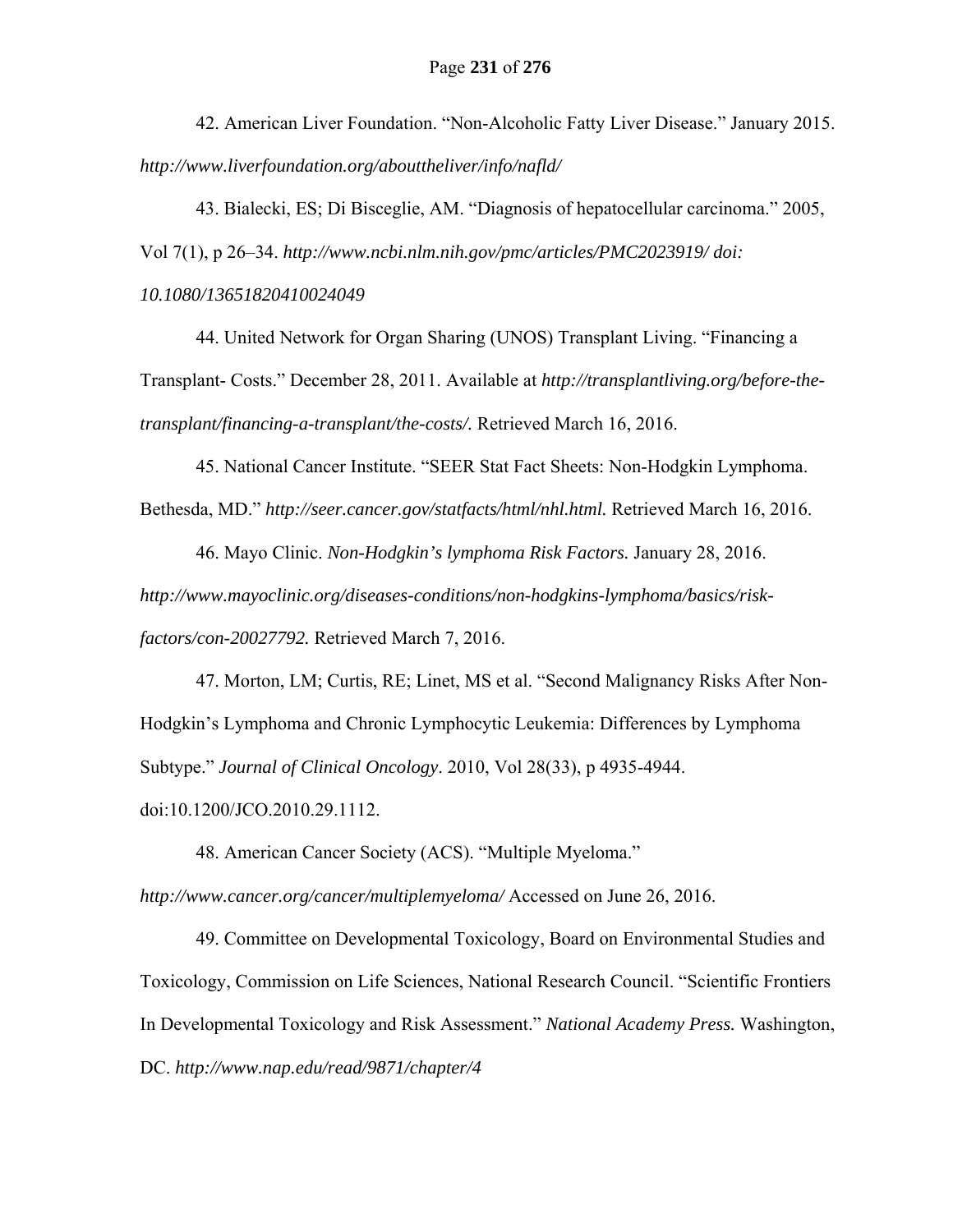50. OSHA. "Occupational Exposure to Methylene Chloride." 1994, Vol 59, p 11567- 11569.

51. Stevens, GHJ. Cleveland Clinic. "Brain Tumors: Meningiomas and Gliomas." August 2010.

*http://www.clevelandclinicmeded.com/medicalpubs/diseasemanagement/hematologyoncology/brain-tumors/* Accessed May 17, 2016.

52. Thompson, WH. "Bronchioloalveolar carcinoma masquerading as pneumonia." Respiratory Care. November 2004, Vol 49(11), p 1349-1353.

*http://www.ncbi.nlm.nih.gov/pubmed/15562552*

53. American Cancer Society. Non-Cancerous Breast Conditions.

*http://www.cancer.org/healthy/findcancerearly/womenshealth/non-*

*cancerousbreastconditions/non-cancerous-breast-conditions-toc.* Accessed July 5, 2016.

54. Hartmann, Lynn C. et. al. "Benign Breast Disease and the Risk of Breast Cancer."

*The New England Journal of Medicine*. July 31, 2005.

55. Sallmén et al. "Fertility and exposure to solvents among families in the Agricultural Health Study" *Occupational Environmental Medicine*. July 2006, Vol 63(7), p 469–475. *http://www.ncbi.nlm.nih.gov/pmc/articles/PMC2092515/ doi:* 

*10.1136/oem.2005.021337*

56. Mayo Clinic. "Chronic Kidney Disease." *http://www.mayoclinic.org/diseasesconditions/kidney-disease/basics/definition/con-20026778.* January 30, 2015.

57. The Kidney Boy. "The Cost of Dialysis."

*http://thekidneyboy.blogspot.com/2011/01/cost-of-dialysis.html.* January 20, 2011.

58. Morris, M.; Wolf, K. Institute for Research and Technical Assistance. "Methylene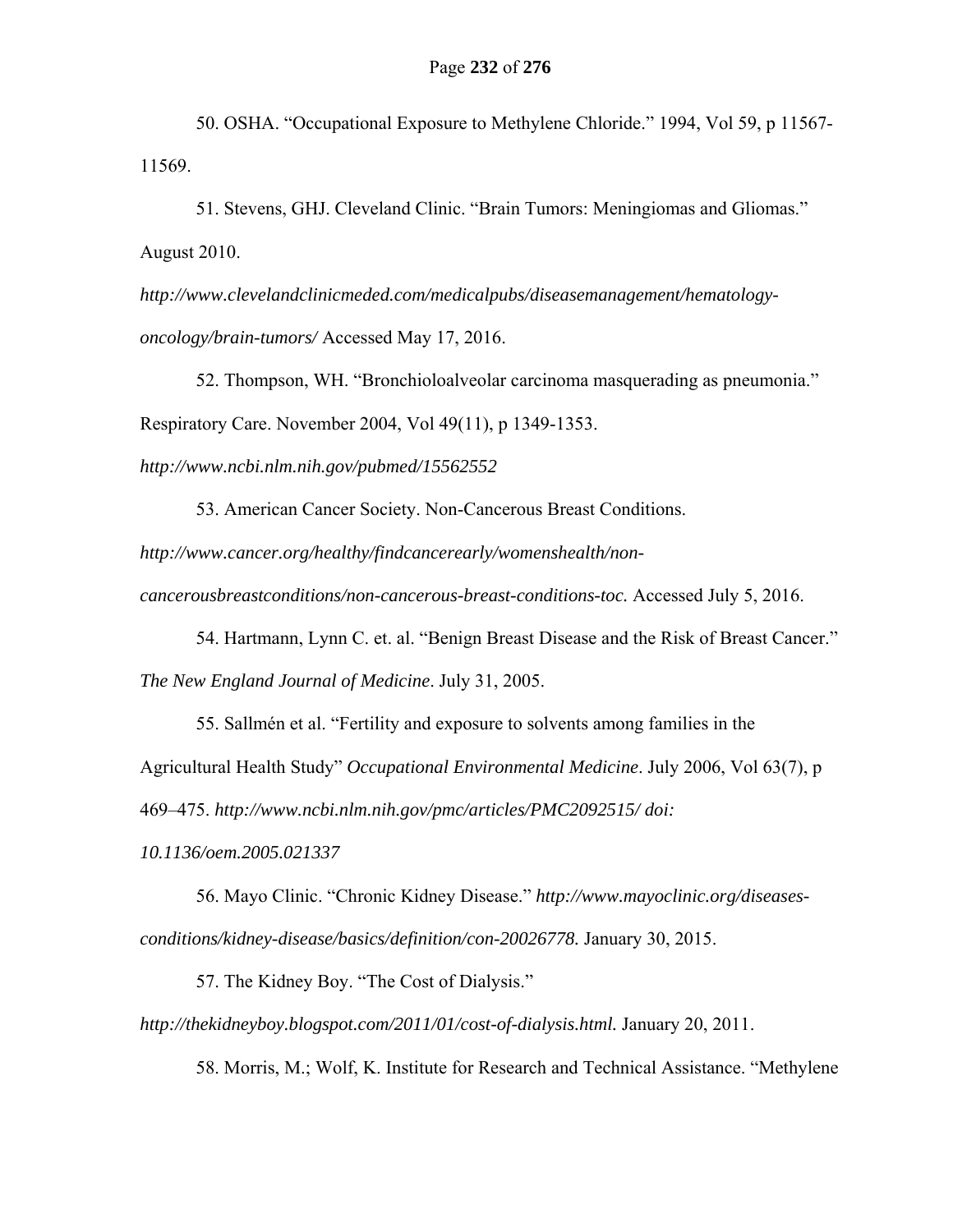Chloride Consumer Product Paint Strippers: Low-VOC, Low Toxicity Alternatives Prepared For: Cal-EPA's Department of Toxic Substances Control." May 2006.

*http://www.irta.us/Methylene%20Chloride%20Consumer%20Product%20Paint%20Stripper s%20REPORT%20ONLY.pdf* 

59. Jacobs, Molly; Bingxuan Wang, Mark Rossi. "Alternatives to Methylene Chloride in Paint and Varnish Strippers." BizNGO. (2015): 1-44.

*http://www.bizngo.org/resources/entry/resource-methylene*

60. European Association for Safer Coatings Removal. "Forum Paint Stripping Agents in Brussels (14 November 2005)." March 2016.

*http://www.eascr.com/dcmintheeu.html*

61. Kelley, John, and Thomas Considine. "Performance Evaluation of Hap-Free Paint Strippers vs. Methylene-Chloride-Based Strippers for Removing Army Chemical Agent Resistant Coatings (CARC)." Army Research Laboratory (2006): 1-42.

*http://oai.dtic.mil/oai/oai?verb=getRecord&metadataPrefix=html&identifier=A*

62. Consumer Product Safety Commission. "What You Should Know About Using Paint Strippers." 2013. *http://www.cpsc.gov//Global/Safety%20Education/Home-Appliances-Maintenance-Structure/423%20Paint%20Stripper%20Publication.pd*f Accessed June 27, 2016.

63. Hindin, D; Silberman, J. "Designing More Effective Rules and Permits." *JEEL: George Washington Journal of Energy and Environmental Law*. 103 (2016).

64. USCANCOOP - EPA. Proceedings Report- Stakeholder Roundtables. United States-Canada Regulatory Cooperation Council: Supply Chain Communication and the U.S. EPA's SNUR and EC/HC's SNAc Programs. November 30, 2015.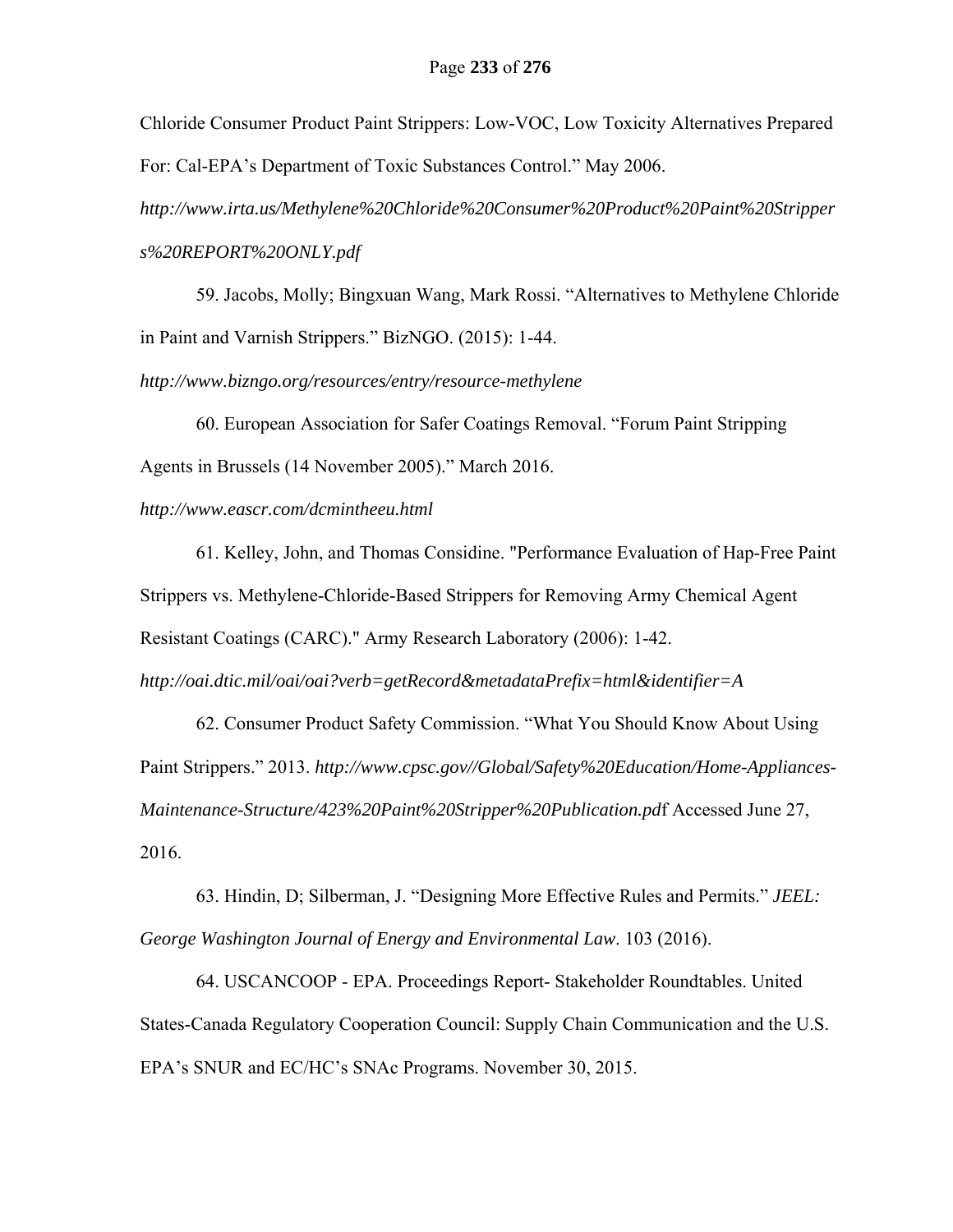65. Walter, KM; Sackman, VC. Material Substitution of Methylene Chloride

(MeCl)/Phenol Paint Stripper. Presented at AIHCe2016. Case Number 75ABW-2016-0017.

66. OSHA. Citation for Violation: Choice Cabinetry. September 24, 2014. *https://www.osha.gov/ooc/citations/ChoiceCabinetry2014.pdf* 

67. OSHA. Citation for Violation: Sterling Seating. July 1, 2015.

*https://www.osha.gov/ooc/citations/SterlingSeating\_1017331and1046869.pdf* 

68. OSHA. Regulatory Review of 29 CFR 1910.1052: Methylene Chloride, Pursuant to Section 610 of the Regulatory Flexibility Act and Section 5 of Executive Order 12866. February 2010.

69. Mahmud, M.; Kales, SN; "Methylene chloride poisoning in a cabinet worker" *Environmental Health Perspectives*. September 1999, Vol 107(9), p 769-72.

70. Hall, AK; Rumack, BH, "Methylene Chloride Exposure in Furniture-Stripping Shops: Ventilation and Respirator Use Practices." *J. Occup*. *Med*. 1990, Vol 32(1), p 33-41.

71. Estill, CF; Watkins, DS; Shulman, SA; Kurimo, RW; Kovein, RJ. Engineering controls for furniture strippers to meet the OSHA methylene chloride PEL. *AIHA J.* 2002. 63(3):326-33.

72. Swede Paint Enterprises. *http://www.swedepaint.ca/spr/* Accessed July 12, 2016.

73. Tellakula, A; Stephenson, L.D.; Kumar, A. Final Report Technology Demonstration of a Microwave-Assisted Lead-Based Paint Removal Process. US Army Corps of Engineers Report. December 2003.

*http://www.dtic.mil/dtic/tr/fulltext/u2/a431144.pdf*

74. EPA Action Memorandum: Inert Reassessment: N-methylpyrrolidone (CAS Reg. No. 872-50-4), June 2006. http://www.epa.gov/opprd001/inerts/methyl.pdf (accessed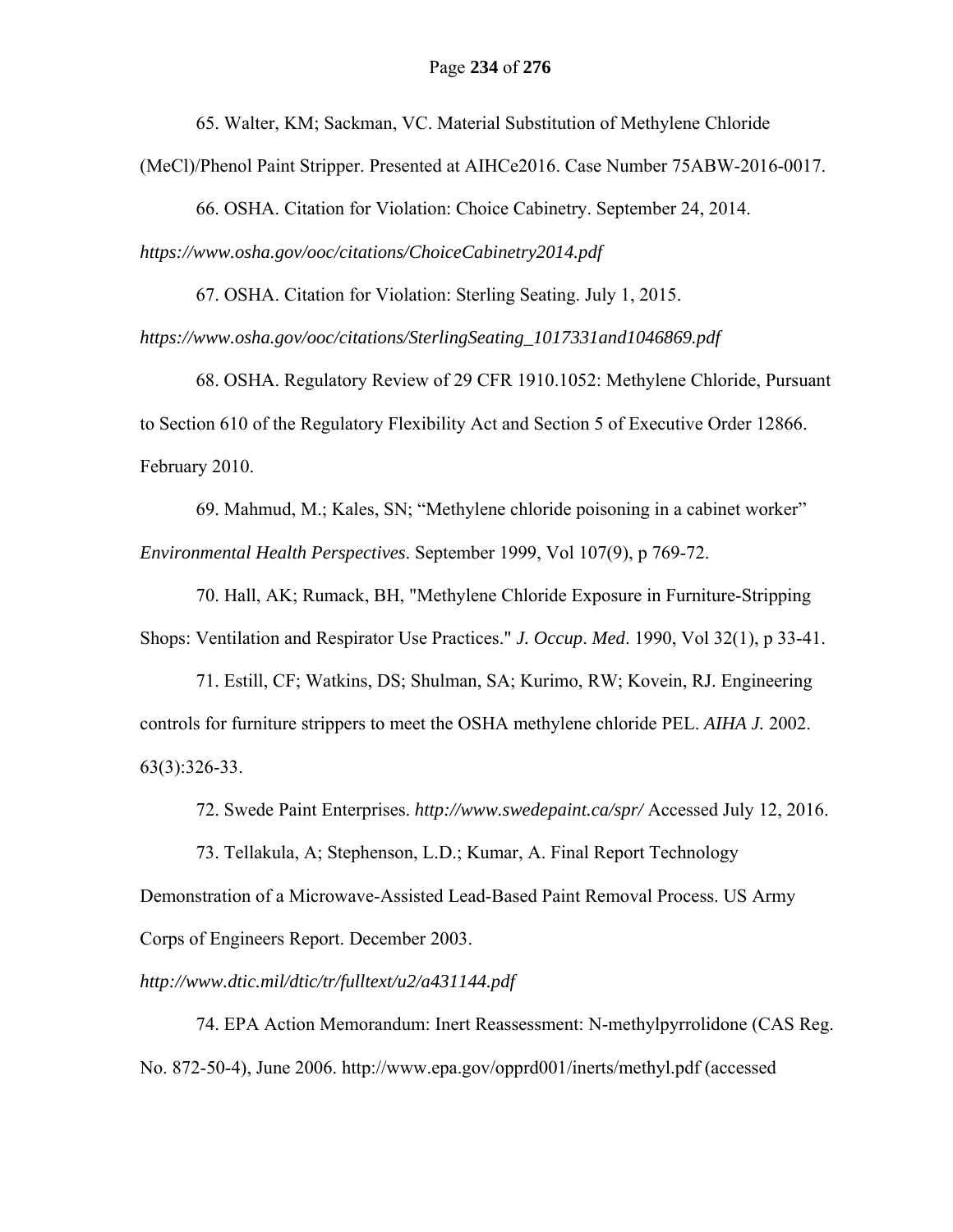October 28, 2014)

75. EPA. Respirator and Glove Specifications for Workers and Consumers Exposed to N-methylpyrrolidone (NMP) in Paint and Coating Removal and Estimated Fractions of Worker Population Vulnerable to the Acute Health Effect. 2016.

76. EPA. Supplemental Consumer Exposure and Risk Estimation Technical Report for NMP in Paint and Coating Removal. 2016.

77. Hardin, D. "The Ultimate Paint and Body Guide Part 2- How To Strip Paint." Hot Rod Network. June 1, 2007. Republished February 2009. *http://www.hotrod.com/howto/paint-body/hdrp-0606-paintstripping-basics-tips/* Accessed May 17, 2016.

78. "Safe Lead Paint Removal."

*http://www.leadoutpaintstripper.com/diy\_paint\_removal* Accessed December 13, 2016.

79. "DIY: Stripping Paint, Stain, and Varnish off of Wooden Furniture." *http://www.doityourselfdivas.com/2010/10/diy-stripping-paint-stain-and-varnish.html*  Accessed May 17, 2016.

80. Finer, LB; Zolna, MR. "Shifts in intended and unintended pregnancies in the United States, 2001–2008" *American Journal of Public Health*. 2014, Vol 104(S1), p S44- S48. *http://www.guttmacher.org/pubs/journals/ajph.2013.301416.pdf*

81. Best Start: Ontario's Maternal Newborn and Early Child Development Resource Centre. *Workplace Reproductive Health: Research and Strategies.* Toronto, Ontario. 2001. *http://www.beststart.org/resources/wrkplc\_health/pdf/WorkplaceDocum.pdf.* Accessed May 16, 2016.

82. EPA. Guideline 44, Personal Protective Equipment. October 2004.

83. American College of Occupational and Environmental Medicine's Task Force on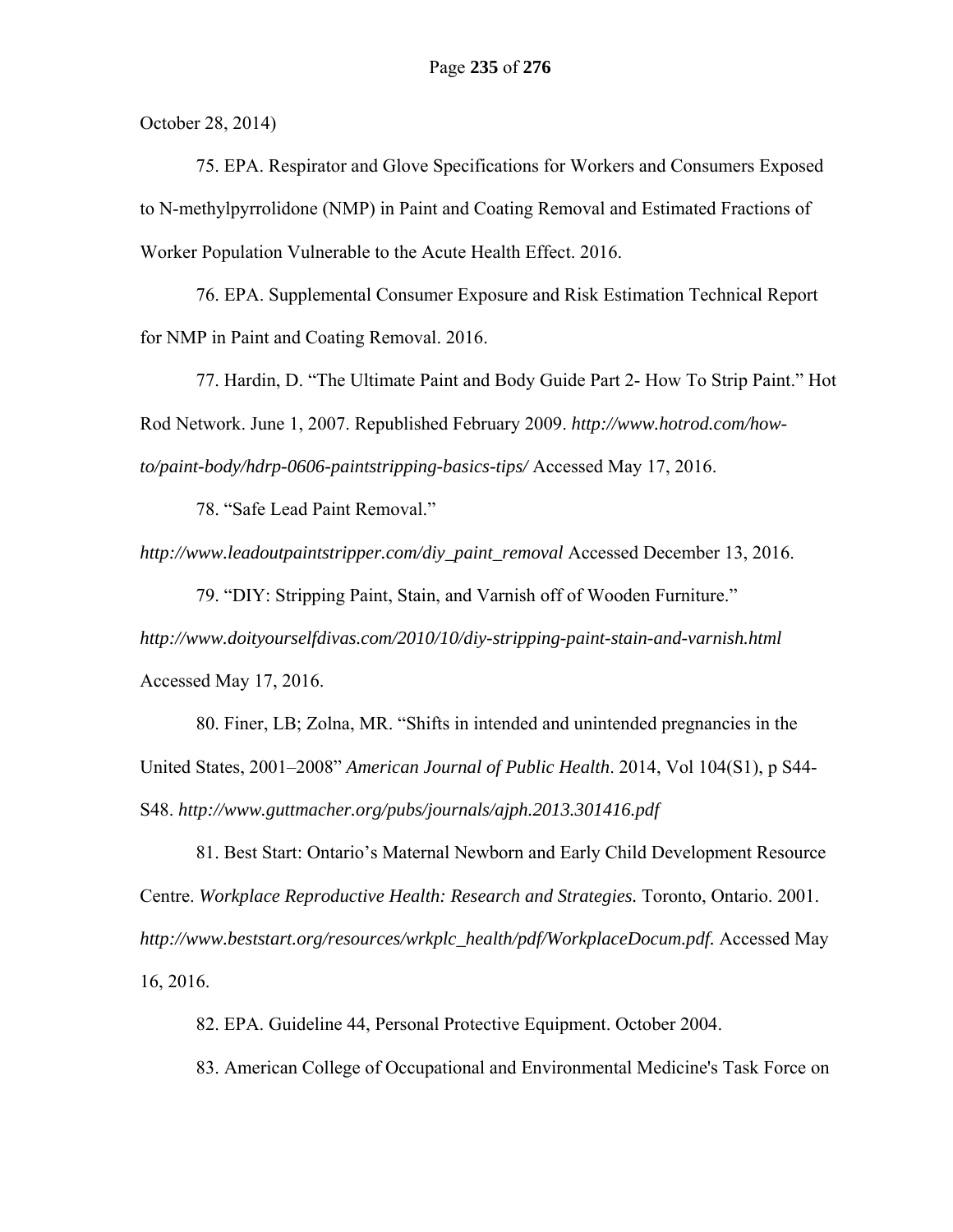Reproductive Toxicology. "Reproductive and Developmental Hazard Management Guidance." *Journal of Occupational and Environmental Medicine.* August 2011, Vol 53(8), p 941–949. doi: 10.1097/JOM.0b013e318229a549

84. Cumming, G.; Klein, S.; Bolsover, D.; Lee, A.; Alexander, D.; Maclean, M; Jurgens, J. "The emotional burden of miscarriage for women and their partners: trajectories of anxiety and depression over 13 months." *BJOG: An International Journal of Obstetrics & Gynaecology*, 2007, Vol 114, p 1138–1145. doi:10.1111/j.1471-0528.2007.01452.x

85. Robertson, EB, et al. "Previous prenatal loss as a predictor of perinatal depression and anxiety." *The British Journal of Psychiatry.* Apr 2011, Vol 198(5), p 373-378; DOI: 10.1192/bjp.bp.110.083105

86. Klier, CM; Geller, PA; Ritsher, JB. "Affective disorders in the aftermath of miscarriage: a comprehensive review". *Archives of Women's Mental Health*. 2002, Vol 5, p 129-49.

87. Brier, N. "Anxiety after miscarriage: a review of the empirical literature and implications for clinical practice." *Birth*. June 2004, Vol 31(2), p 138-42.

88. Lok IH; Neugebauer R. "Psychological morbidity following miscarriage." *Best Practice & Research Clinical Obstetrics & Gynecology*. April 2007, Vol 21(2), p 229-47. DOI: 10.1016/j.bpobgyn.2006.11.007

89. Neugebauer, R.; Kline, J.; Shrout, P, et al. "Major Depressive Disorder in the 6 Months After Miscarriage." *JAMA*. 1997, Vol 277(5), p 383-388.

doi:10.1001/jama.1997.03540290035029.

90. National Institutes of Mental Health. *Depression*.

*http://www.nimh.nih.gov/health/topics/depression/index.shtml* Accessed May 16, 2016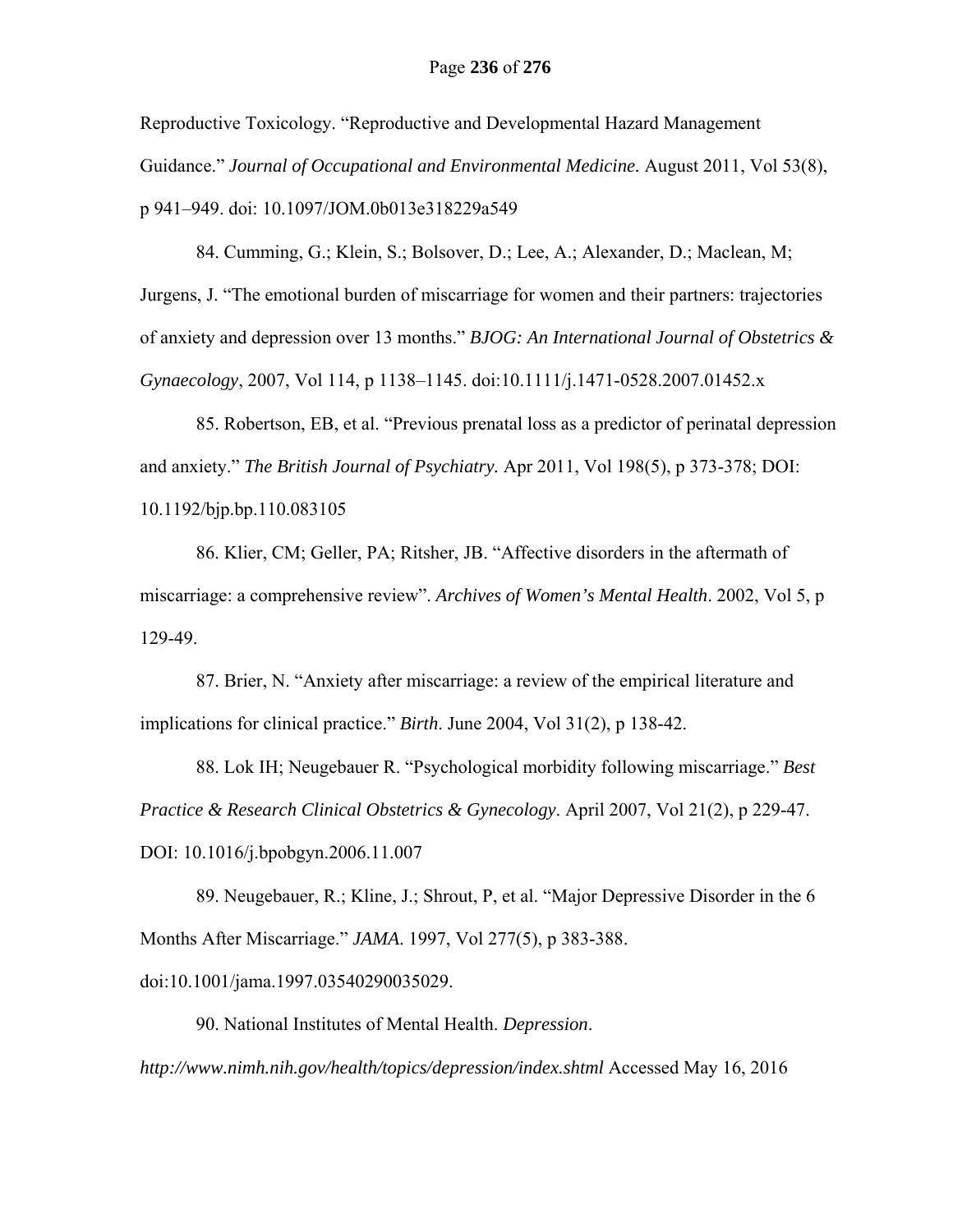91. Sobieraj, M.; Williams, J.; Marley, J.; Ryan, P. "The impact of depression on the physical health of family members." *The British Journal of General Practice*. 1998, Vol 48(435), p 1653-1655.

92. Leis-Newman, Elizabeth. American Psychological Association "Miscarriage and loss." *Monitor on Psychology*. June 2012, Vol 43(6), p 56.

*http://www.apa.org/monitor/2012/06/miscarriage.aspx.* Accessed May 16, 2016.

93. Zeanah, CH; Danis, B.; Hirshberg, L.; Dietz, L. "Initial adaptation in mothers and fathers following perinatal loss." *Infant Mental Health Journal*. 1995, Vol 16, p 80–93. doi: 10.1002/1097-0355(199522)16:2<80::AID-IMHJ2280160203>3.0.CO;2-J

94. Hughes, P.; Turton, P.; Evans, CDH. "Stillbirth as risk factor for depression and anxiety in the subsequent pregnancy: cohort study." *British Medical Journal.* June 26 1999, Vol 318, p 1721–1724.

95. Heller, SS; Zeanah. CH. "Attachment disturbances in infants born subsequent to perinatal loss: A pilot study." *Infant Mental Health Journal*. Vol 20(2), p 188–199.

96. Saraiya, M.; Green, CA; Berg, CJ; Hopkins, FW; Koonin, LM; Atrash, HK. "Spontaneous abortion-related deaths among women in the United States--1981-1991." *Obstetrics Gynecology*. August 1999, Vol 94(2), p 172-176.

97. Chang, J. et al. "Pregnancy-Related Mortality Surveillance --- United States,

1991—1999" *Morbidity and Mortality Weekly Report*. February 21, 2003, Vol 52(SS02), p

1-8. *http://www.cdc.gov/mmWr/preview/mmwrhtml/ss5202a1.htm*

98. March of Dimes. *Low Birthweight*.

*http://www.marchofdimes.org/complications/low-birthweight.aspx* Accessed December 13, 2016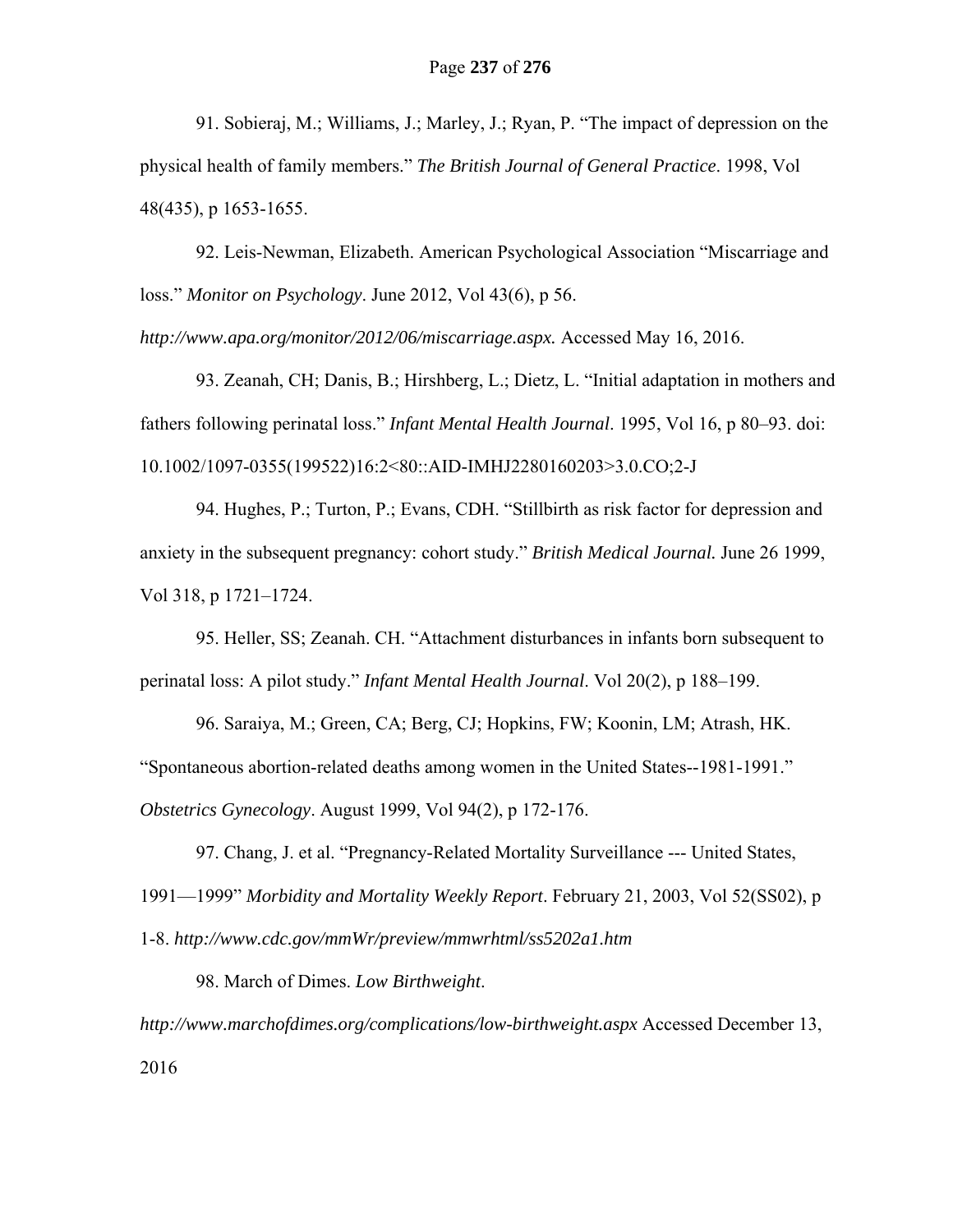99. Centers for Disease Control and Prevention. "Low Birthweight and the Environment." *http://ephtracking.cdc.gov/showRbLBWGrowthRetardationEnv.action*  Accessed May 17, 2016

100. Johnson, RC; Schoeni, RF. "The Influence of Early-Life Events on Human Capital, Health Status, and Labor Market Outcomes Over the Life Course." *PSC Research Report 07-616.* January 2007.

101. World Health Organization. "Feto-maternal nutrition and low birth weight." *http://www.who.int/nutrition/topics/feto\_maternal/en/* Accessed May 17, 2016\

102. Boston Children's Hospital. "Low Birthweight in Newborns: Symptoms & Causes." *http://www.childrenshospital.org/conditions-and-treatments/conditions/lowbirthweight-in-newborns/symptoms-and-causes* Accessed May 17, 2016

103. Datar, A.; Jacknowitz, A. "Birth weight effects on children's mental, motor, and physical development: evidence from twins data." *Maternal and Child Health Journal*. November 2009, Vol 13(6), p 780-94. doi: 10.1007/s10995-009-0461-6.

104. Grantham-McGregor, SM. "Small for gestational age, term babies, in the first six years of life." *European Journal of Clinical Nutrition*. January 1998, Vol 52(1), p S59- 64.

105. Hediger, ML; Overpeck, MD; McGlynn, A; Kuczmarski, RJ; Maurer, KR; Davis, WW. "Growth and fatness at three to six years of age of children born small- or largefor-gestational age." *Pediatrics.* September 1999, Vol 104(3), p 33.

106. O'Keeffe, MJ; O'Callaghan, M.; Williams, GM, et al. "Learning, cognitive, and attentional problems in adolescents born small for gestational age." *Pediatrics.* 2003, Vol 112(2), p 301–307.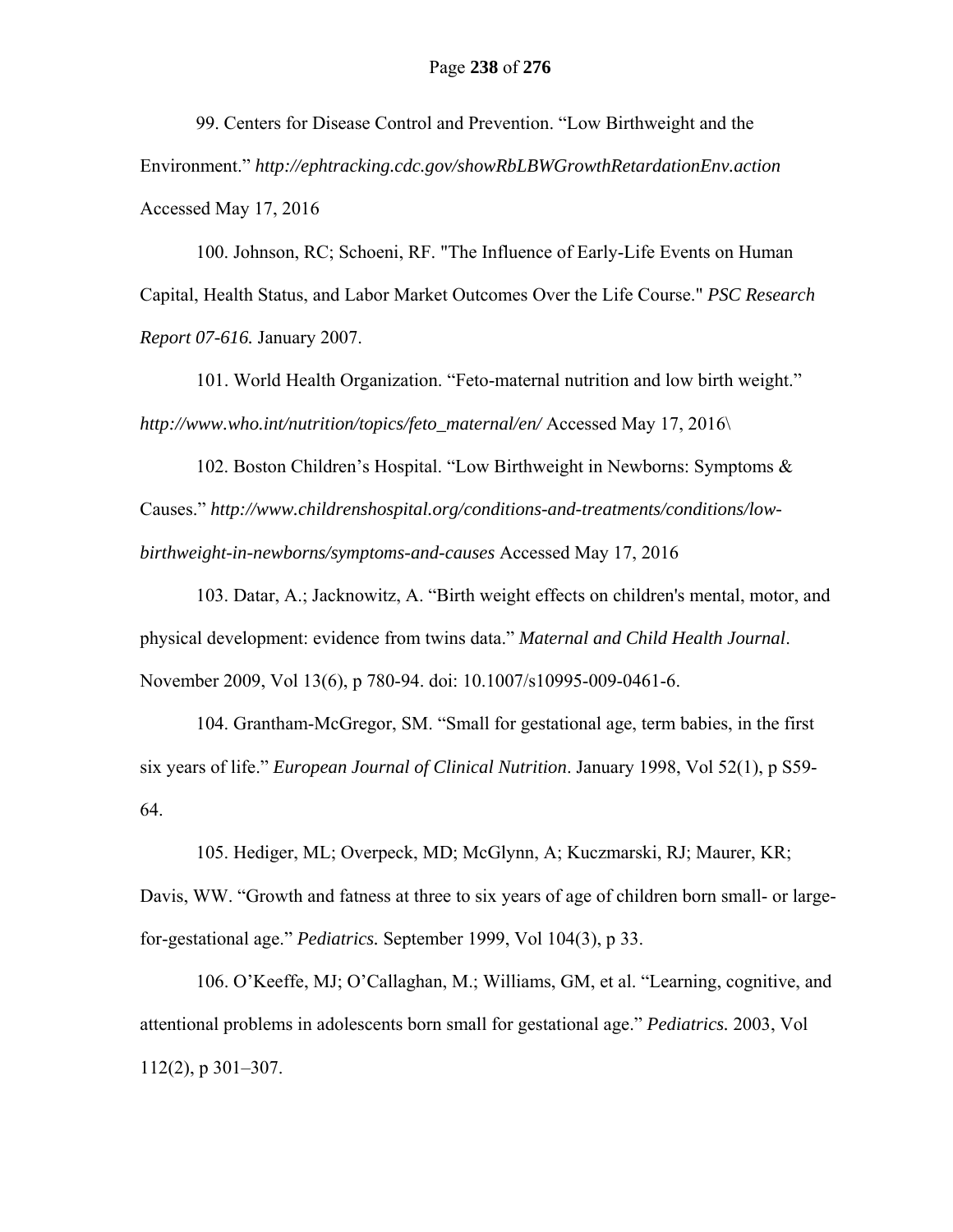107. Veelken, N.; Stollhoff, K.; Claussen, M. "Development and perinatal risk factors of very low-birth-weight infants. Small versus appropriate for gestational age." *Neuropediatrics*. April 1992, Vol 23(2), p 102-107.

108. Rucker, CJ; Schoeni, RF. "Early-Life Origins of Adult Disease: National Longitudinal Population-Based Study of the United States". *American Journal of Public Health*. December 2011, Vol 101(12), p 2317-2324. doi: 10.2105/AJPH.2011.300252

109. Hack, M.; Schluchter, M.; Cartar, L.; Rahman, M.; Cuttler, L.; Borawski, E. "Growth of Very Low Birth Weight Infants to Age 20 Years." *Pediatrics*. July 2003, Vol 112(1).

110. Vladislava, Z.; Sutherland, MR; Lim, K.; Gubhaju, L.; Zimanyi, MA; Black, MJ. "Low Birth Weight due to Intrauterine Growth Restriction and/or Preterm Birth: Effects on Nephron Number and Long-Term Renal Health," *International Journal of Nephrology*. 2012. doi:10.1155/2012/136942

111. Linnet, KM; Wisborg, K.; Agerbo, E.; Secher, NJ; Thomsen, PH; Henriksen, TB. "Gestational age, birth weight, and the risk of hyperkinetic disorder." *Archives of Disease in Childhood*. 2006, Vol 91, p 655-660 doi:10.1136/adc.2005.088872

112. Barker, DJP. University of Southampton, UK. "The origins of the developmental origins theory." *Journal of Internal Medicine.* 2007, Vol 261, p 412-417.

113. Smith, CJ; Ryckman, KK. Department of Epidemiology, University of Iowa. "Epigenetic and developmental influences on the risk of obesity, diabetes, and metabolic syndrome." *Diabetes, Metabolic Syndrome and Obesity: Targets and Therapy.* June 2015, Vol 8, p 295-302.

114. Lindblom, R.; Ververis, K.; Tortorella, SM; Karagiannis, TC. "The early life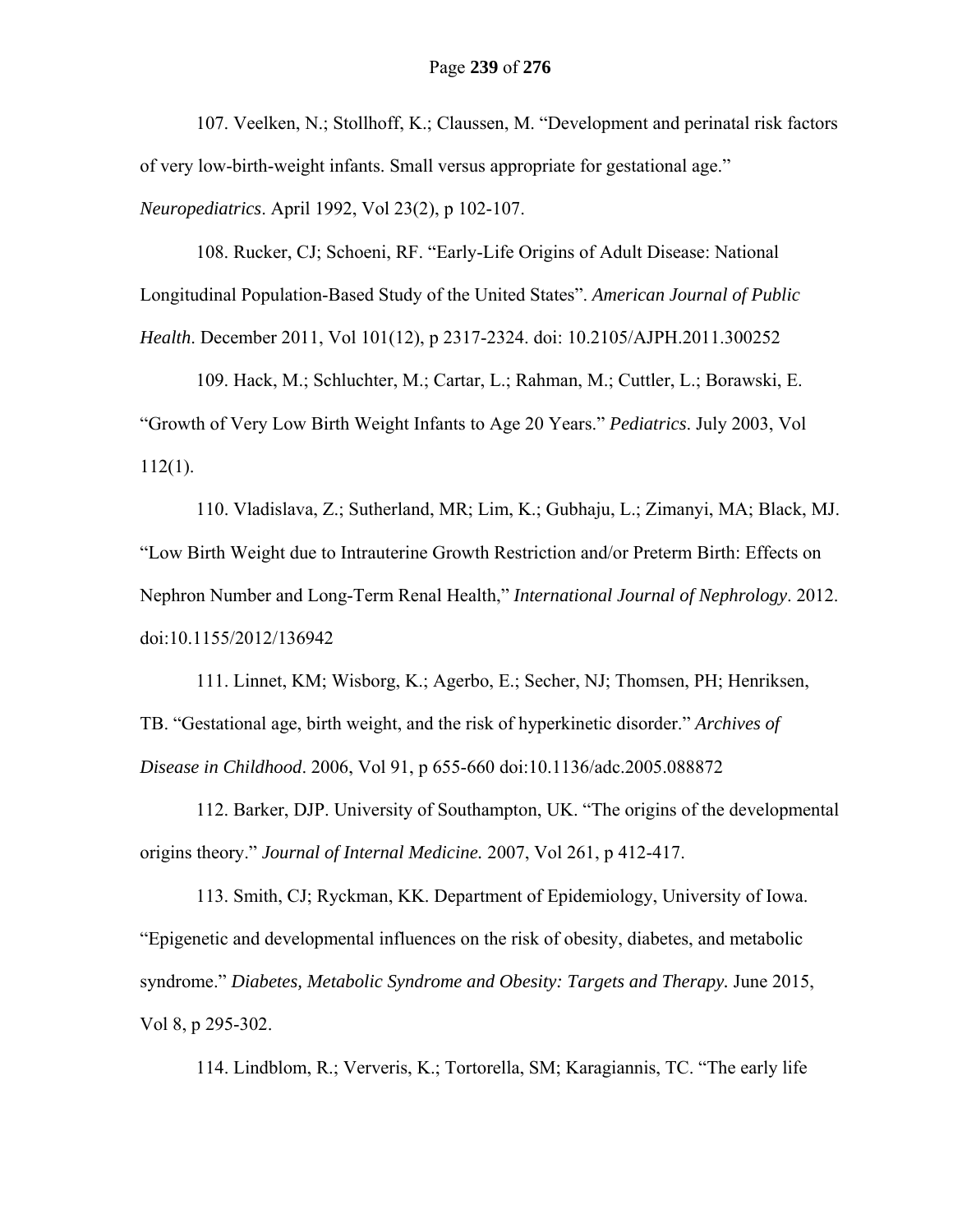origin theory in the development of cardiovascular disease and type 2 diabetes." *Mol Biol Rep*. 2015, Vol 42, p 791-797.

115. Skogen, JC; Overland, S. "The fetal origins of adult disease: a narrative review of the epidemiological literature." *Journal of the Royal Society of Medicine.* 2012, Vol 3. Bergen, Norway.

116. Centers for Disease Control and Prevention. "The Health Effects of Overweight and Obesity." 2015. http://www.cdc.gov/healthyweight/effects/ Accessed May 17, 2016

117. American Heart Association. "What is Metabolic Syndrome?" *Answers by Heart.* 2015.

118. Hack, M.; Klein, NK; Taylor, HG. "Long-term developmental outcomes of low birth weight infants." *The Future of Children*. Spring 1995, Vol 5(1), p 176-96.

119. EPA (US Environmental Protection Agency). 1991b. Guidelines for Developmental Toxicity Risk Assessment. EPA/600/FR-91/001. Risk Assessment Forum, Washington, DC. *http://www.epa.gov/raf/publications/pdfs/DEVTOX.pdf.*

120. ECHA (European Chemicals Agency). Annex XV Dossier. Proposal for Identification of a Substance as a Category 1a or 1b CMR, PBT, Vpvb or a Substance of an Equivalent Level of Concern, 1-Methyl-2-Pyrrolidone. 2011. Helsinki, Finland.

121. United States Consumer Product Safety Commission (CPSC)*.* Letter to James J. Jones from Patricia H. Adkins. April 19, 2016.

122. U.S. Department of Labor- Occupational Safety and Health Administration (OSHA)*.* Letter to James J. Jones from David Michaels, PhD, MPH. March 31, 2016.

123. EPA. Supporting Statement for an Information Collection Request (ICR) Under the Paperwork Reduction Act (PRA). July 6, 2016.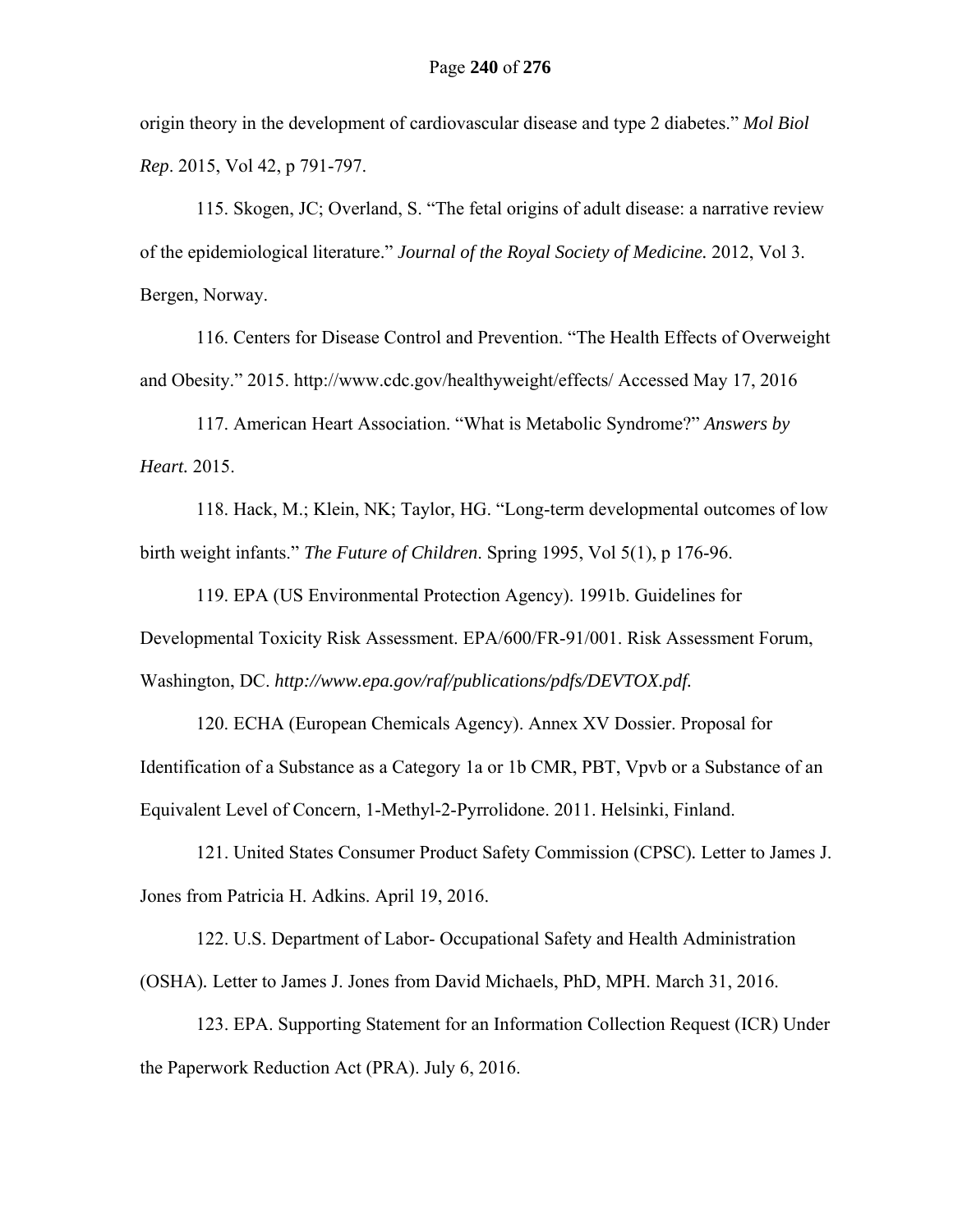124. EPA. Section 6(a) Rulemakings under the Toxic Substances Control Act (TSCA) Paint Removers & TCE Rulemakings E.O. 13132: Federalism Consultation. May 13, 2015.

125. EPA. Notification of Consultation and Coordination on Proposed Rulemakings under the Toxic Substances Control Act for 1) Methylene Chloride and n-Methylpyrrolidone in Paint Removers and 2) Trichloroethylene in Certain Uses. April 8, 2015.

126. EPA. Paint Removers: Methylene Chloride and N-Methylpyrrolidone - Community Webinar. May 28, 2015.

127. EPA. Economic Analysis of Second Co-Proposal for N-Methylpyrrolidone. 2016

## **XXIII. Statutory and Executive Order Reviews**

 Additional information about these statutes and Executive Orders can be found at *http://www2.epa.gov/laws-regulations/laws-and-executive-orders*.

*A. Executive Order 12866: Regulatory Planning and Review and Executive Order 13563: Improving Regulation and Regulatory Review* 

This action is an economically significant regulatory action that was submitted to the Office of Management and Budget (OMB) for review under Executive Order 12866 and Executive Order 13563 (76 FR 3821, January 21, 2011). Any changes made in response to OMB recommendations have been documented in the docket. EPA prepared an economic analysis of the potential costs and benefits associated with this action, which is available in the docket and summarized in Units I.E., VII.B., and XVII.B. (Refs. 4 and 127).

#### *B. Paperwork Reduction Act (PRA)*

The information collection requirements in this proposed rule have been submitted for approval to the Office of Management and Budget (OMB) under the Paperwork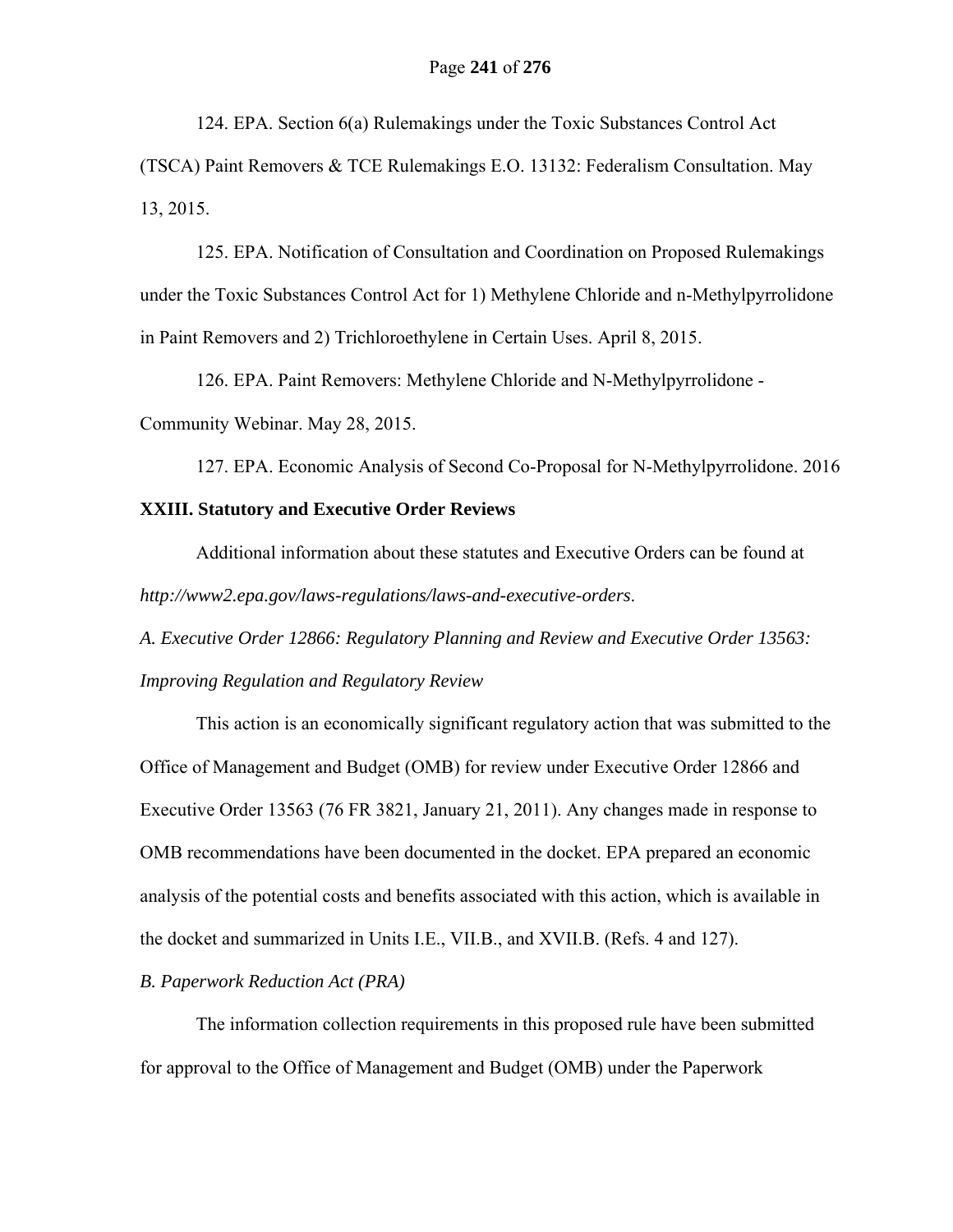#### Page **242** of **276**

Reduction Act, 44 U.S.C. 3501 *et seq.* The Information Collection Request (ICR) document prepared by the EPA has been assigned the EPA ICR number 2556.01. You can find a copy of the ICR in the docket for this proposed rule (Ref. 123), and it is briefly summarized here.

 Under the proposed approach for methylene chloride and both co-proposed approaches for NMP, the information collection activities required under the proposed rule include a downstream notification requirement and a recordkeeping requirement. The downstream notification would require companies that ship methylene chloride or NMP to notify companies downstream in the supply chain of the prohibitions of methylene chloride or NMP in the proposed rule. The proposed rule does not require the regulated entities to submit information to EPA. The proposed rule also does not require confidential or sensitive information to be submitted to EPA or downstream companies. The recordkeeping requirement mandates companies that ship methylene chloride or NMP to retain certain information at the company headquarters for three years from the date of shipment. These information collection activities are necessary in order to enhance the prohibitions under the proposed rule by ensuring awareness of the prohibitions throughout the methylene chloride or NMP supply chain, and to provide EPA with information upon inspection of companies downstream who purchased methylene chloride or NMP. EPA believes that these information collection activities would not significantly impact the regulated entities.

Under the second co-proposed approach for NMP, processors of paint and coating removal products containing NMP must test gloves for permeability for each formulation they process. One type of gloves may not be appropriate for all NMP paint remover formulations because the permeability of the product will vary based on the other solvents and chemicals used in the formulation. The testing requirements for glove permeability and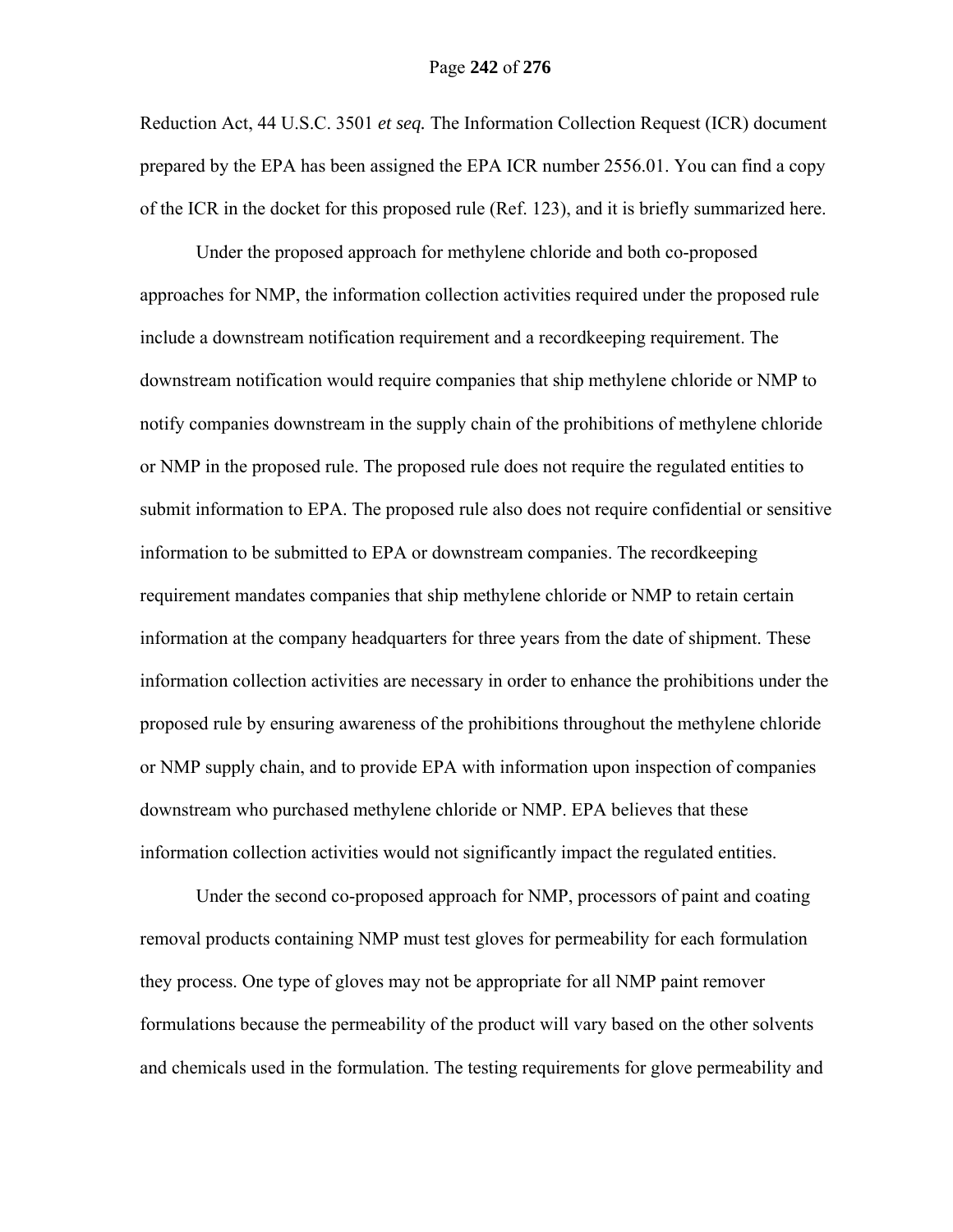the labeling requirements mandate that processors paint removers containing perform glove permeability testing on each paint remover product containing NMP and update their current product labels to contain warnings and instructions for consumers on how to reduce exposures to NMP. Without the reporting requirements, processors of these products might not provide information about the specific types of protective gloves to users. Requiring that labels of paint and coating removal products containing NMP include information about which specific types of gloves provide dermal protection from the specific product formulation provides information that is essential for knowing how to reduce exposures while carrying out paint and coating removal with NMP. Requiring additional warnings and instructions to consumers provides information about the risks presented by the product and how those risks can be reduced. EPA believes that these information collection activities would not significantly impact the regulated entities.

*Respondents/affected entities:* Methylene chloride and NMP manufacturers, processors, and distributors; commercial users of NMP for paint and coating removal.

*Respondent's obligation to respond:* Respondents are not obligated to respond or report to EPA.

*Estimated number of respondents for the proposed approach for methylene chloride and the first co-proposed approach for NMP:* 327.

*Estimated total number of potential respondents for the proposed approach for methylene chloride and the second co-proposed approach for NMP:* 327

*Frequency of response:* On occasion to third parties as needed.

*Total estimated burden for the proposed approach for methylene chloride and the first co-proposed approach for NMP:* 163.5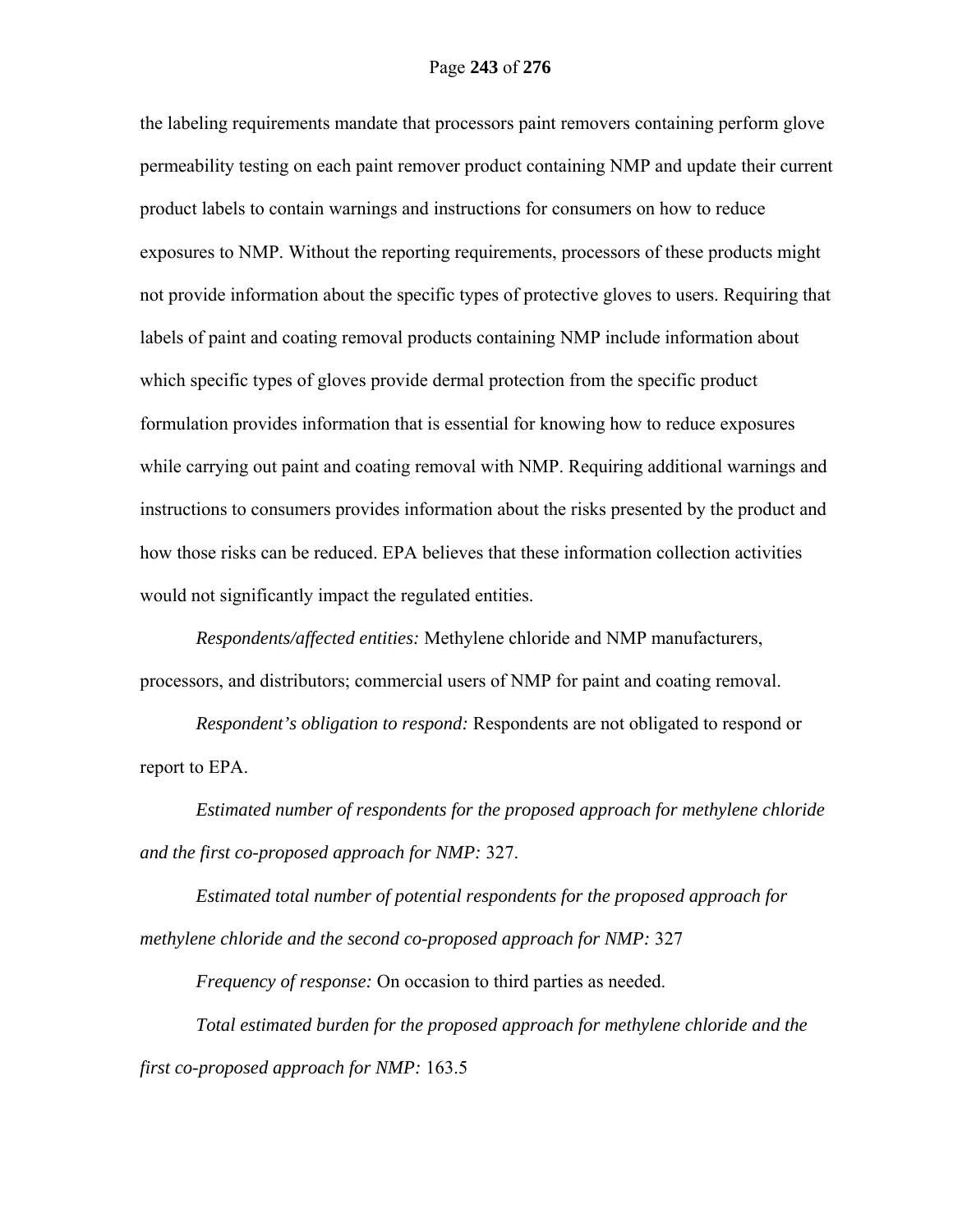*Estimated total annual burden for the proposed approach for methylene chloride and the second co-proposed approach for NMP:* 1,084 hours.

*Total estimated cost for the proposed approach for methylene chloride and the first co-proposed approach for NMP:* \$7,904 (per year).

*Estimated total annual costs for the proposed approach for methylene chloride and the second co-proposed approach for NMP:* \$924,890 (per year).

An agency may not conduct or sponsor, and a person is not required to respond to a collection of information unless it displays a currently valid OMB control number. The OMB control numbers for the EPA's regulations in 40 CFR are listed in 40 CFR part 9.

Submit your comments on the Agency's need for this information, the accuracy of the provided burden estimates, and any suggested methods for minimizing respondent burden to EPA using the docket identified at the beginning of this proposed rule. You may also send your ICR-related comments to OMB's Office of Information and Regulatory Affairs via email to *oira\_submission@omb.eop.gov*, Attention: Desk Officer for the EPA. Since OMB is required to make a decision concerning the ICR between 30 and 60 days after receipt, OMB must receive comments no later than [*date 30 days after publication in the* **Federal Register**]. The EPA will respond to any ICR-related comments in the final rule.

*C. Regulatory Flexibility Act (RFA)* 

 Pursuant to section 603 of the RFA, 5 U.S.C. 601 et seq., EPA prepared an initial regulatory flexibility analysis (IRFA) (Ref. 26) that examines the impact of the proposed rule on small entities along with regulatory alternatives that could minimize that impact. The complete IRFA is available for review in the docket and is summarized here.

*1. Need for the rule.* Under TSCA section 6(a) (15 U.S.C. § 2605(a)), if EPA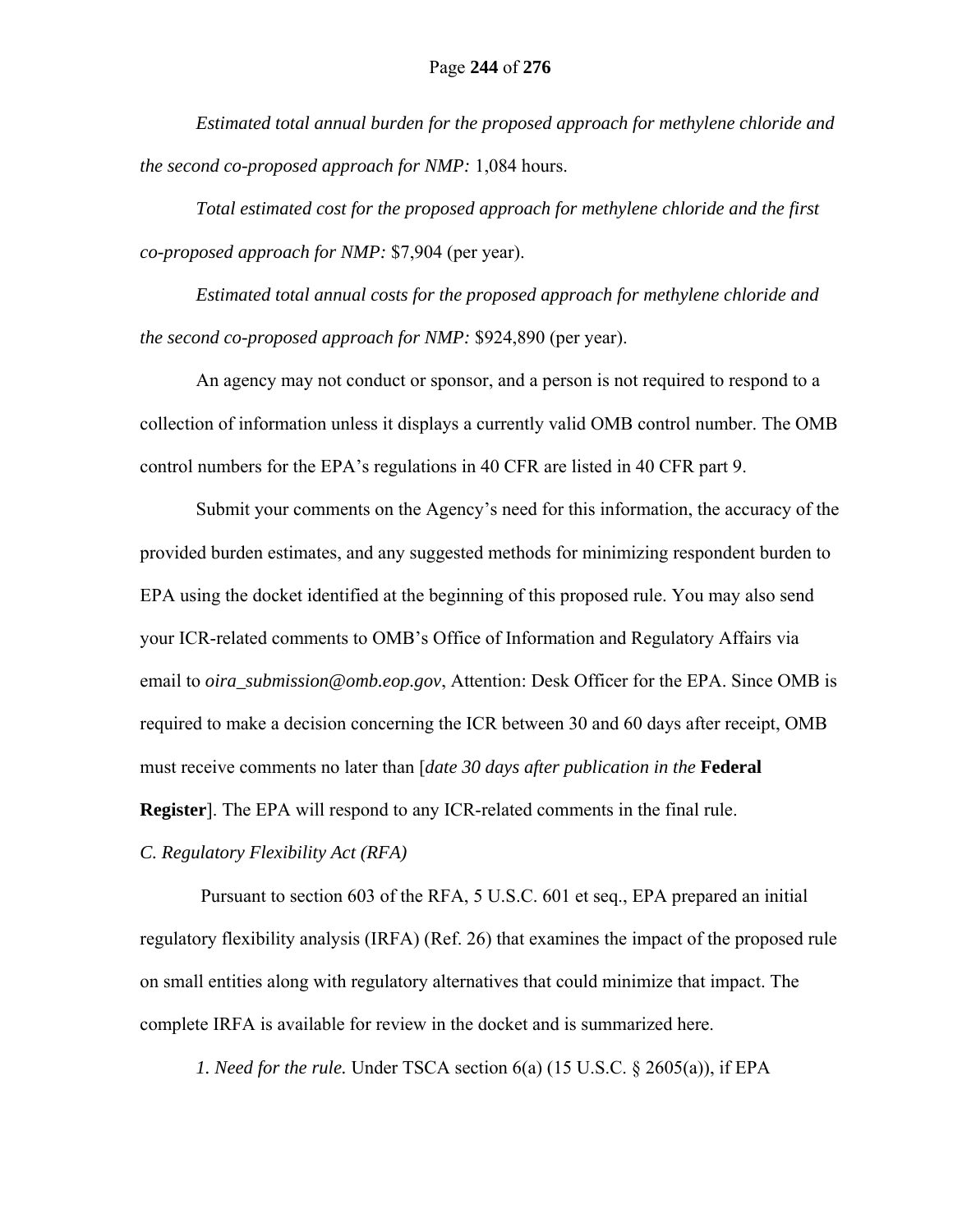determines that a chemical substance presents an unreasonable risk of injury to health or the environment, without consideration of costs or other non-risk factors, including an unreasonable risk to a potentially exposed or susceptible subpopulation identified as relevant to the risk evaluation, under the conditions of use, EPA must by rule apply one or more requirements to the extent necessary so that the chemical substance or mixture no longer presents such risk. Based on EPA's risk assessments of methylene chloride (Ref. 2) and NMP (Ref. 3), EPA proposes a determination that the use of methylene chloride and NMP in paint and coating removal presents an unreasonable risk of injury to human health. The provisions of this proposal are necessary to address the risk so that it is no longer unreasonable.

2. *Objectives and legal basis.* In part, the legal basis for this proposal is TSCA section 6(a), which provides authority for the Administrator to apply requirements to the extent necessary so that a chemical substance or mixture no longer presents an unreasonable risk of injury to health or the environment. Additional legal basis for the proposal is found at TSCA section 26(1)(4). With respect to chemical substances such as methylene chloride and NMP (which are listed in the 2014 update to the TSCA Work Plan for Chemical Assessments and for which completed risk assessments were published prior to the date of enactment of the Frank R. Lautenberg Chemical Safety for the 21st Century Act) TSCA section 26(l)(4) expressly authorizes EPA to issue rules under TSCA section 6(a) that are consistent with the scope of the completed risk assessment and consistent with the other applicable requirements of TSCA section 6.

3. *Small entities covered by this proposal.* EPA estimates that the proposal would affect approximately 10,300 small entities. The majority of these entities are commercial users of methylene chloride or NMP in paint and coating removal in a variety of occupational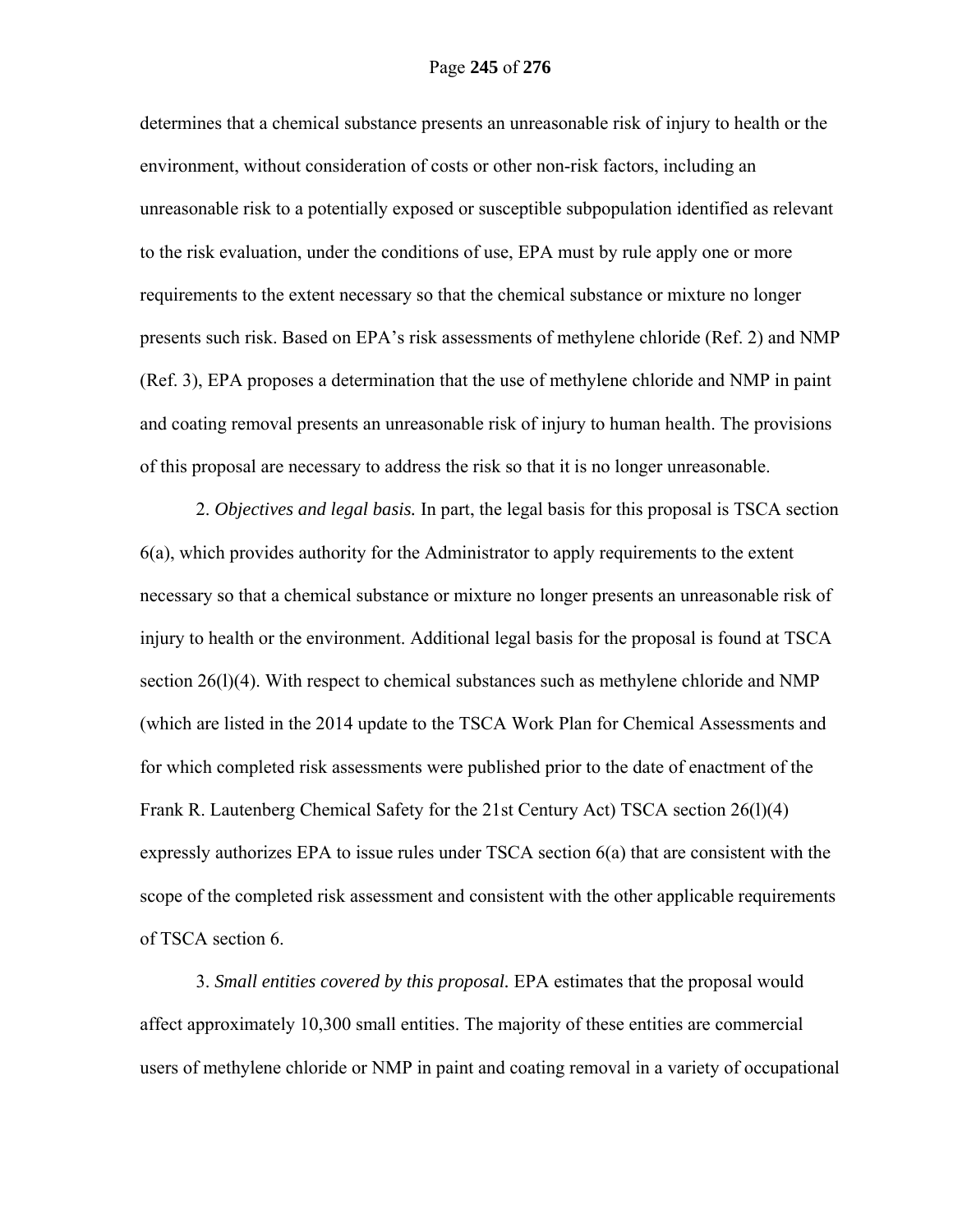settings such as bathtub refinishing, graffiti removal, autobody repair, and residential renovations. This also includes a small number of formulators of paint and coating removal products that contain methylene chloride and NMP, for commercial or consumer uses (Refs. 4, 26, and 127).

4. *Compliance requirements and the professional skills needed.* For methylene chloride, EPA is proposing under TSCA section 6 to prohibit the manufacture (including import), processing, and distribution in commerce of methylene chloride for all consumer and many types or uses of commercial paint and coating removal, as described in the proposed rule. EPA is also proposing under TSCA section 6 to prohibit the use of methylene chloride for commercial paint and coating removal in these several specified sectors. Additionally, EPA is proposing to require that any paint or coating removal products containing methylene chloride that continue to be distributed be packaged in volumes no less than 55-gallon containers, except for formulations produced specifically for DOD. EPA is also proposing to require manufacturers (including importers), processors, and distributors, except for retailers, of methylene chloride for any use to provide downstream notification of these requirements and prohibitions throughout the supply chain; and to require limited recordkeeping. More details on this supply chain approach are in Unit VI.C.3.

For NMP, EPA is co-proposing two approaches. Under the first co-proposed approach, EPA is proposing to prohibit the manufacture (including import), processing, and distribution in commerce of NMP for all consumer and commercial paint and coating removal, exempting uses identified in the proposed rule as critical to national security; and to prohibit the commercial use of NMP for paint and coating removal, exempting uses identified as critical to national security. EPA is proposing to require that any paint or coating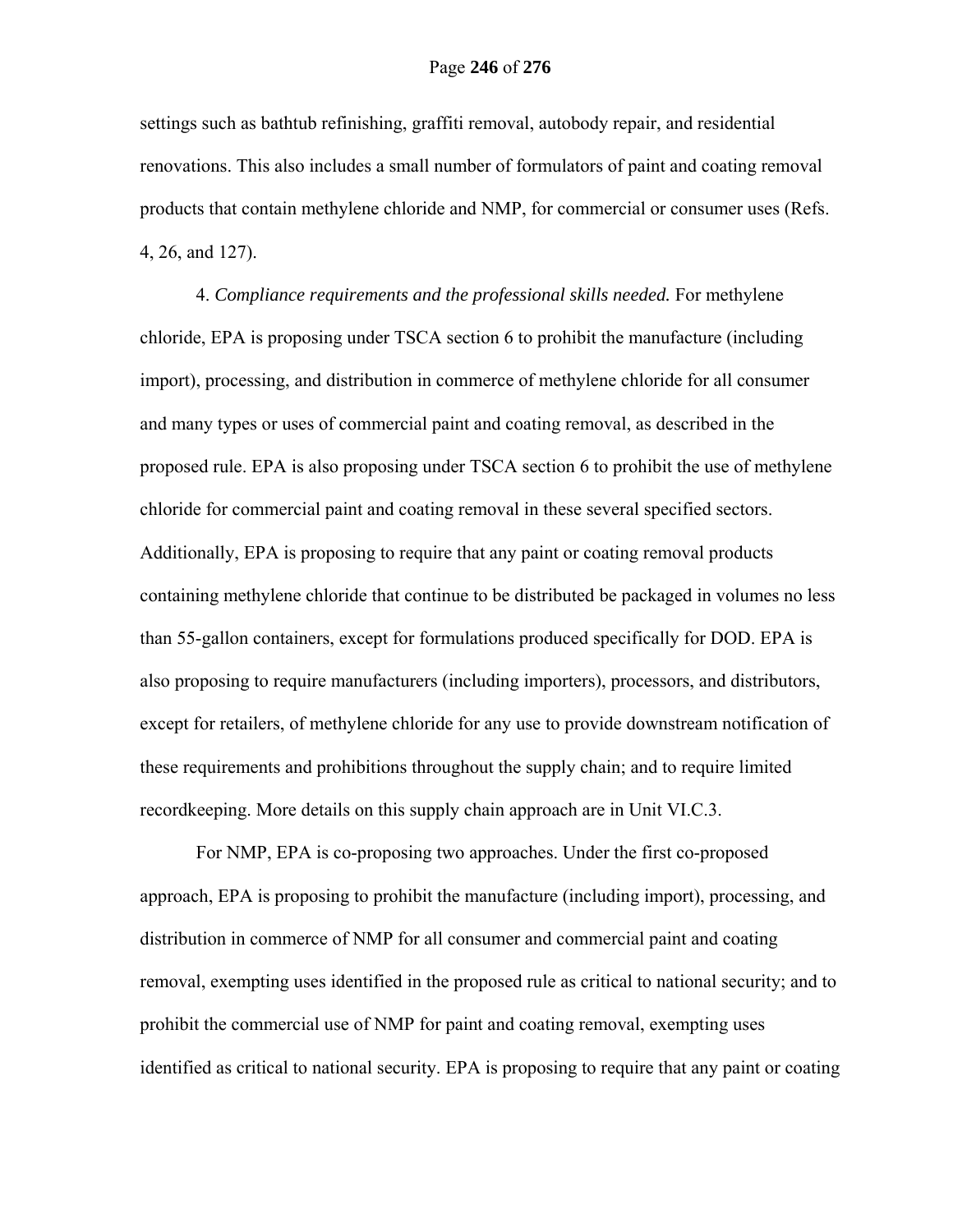removal products containing NMP that continue to be distributed be packaged in no less than 5-gallon containers. EPA is also proposing to require manufacturers (including importers), processors, and distributors, except for retailers, of NMP for any use to provide downstream notification of these prohibitions throughout the supply chain; and to require limited recordkeeping. For the second co-proposed approach for NMP, commercial users would be required to implement and maintain a detailed program for worker protection, including dermal and respiratory protection. Additionally, product processors would be required to carry out testing to identify gloves that are protective against each product formulation, labeling product with that information, and provide additional information on the label to consumers regarding risks of using the product and instructions on how to reduce those risks. As in the first co-proposal, EPA is also proposing to require manufacturers (including importers), processors, and distributors, except for retailers, of NMP for any use to provide downstream notification of these prohibitions throughout the supply chain; and to require limited recordkeeping. More details on these two co-proposals are in Unit XVI.B.3.

Under the proposed approach for methylene chloride and first co-proposed approach for NMP, complying with the prohibitions, the downstream notification, and the recordkeeping requirements involve no special skills. However, implementing the use of substitute chemicals or alternative paint and coating removal processes may involve special skills or expertise in the sector in which the paint and coating removal is conducted.

For the second co-proposed approach for NMP, commercial users would be required to implement and maintain a detailed program for worker protection, which would involve special skills or expertise in industrial hygiene. Similarly, product processors would be required to carry out testing to identify gloves that are protective against each product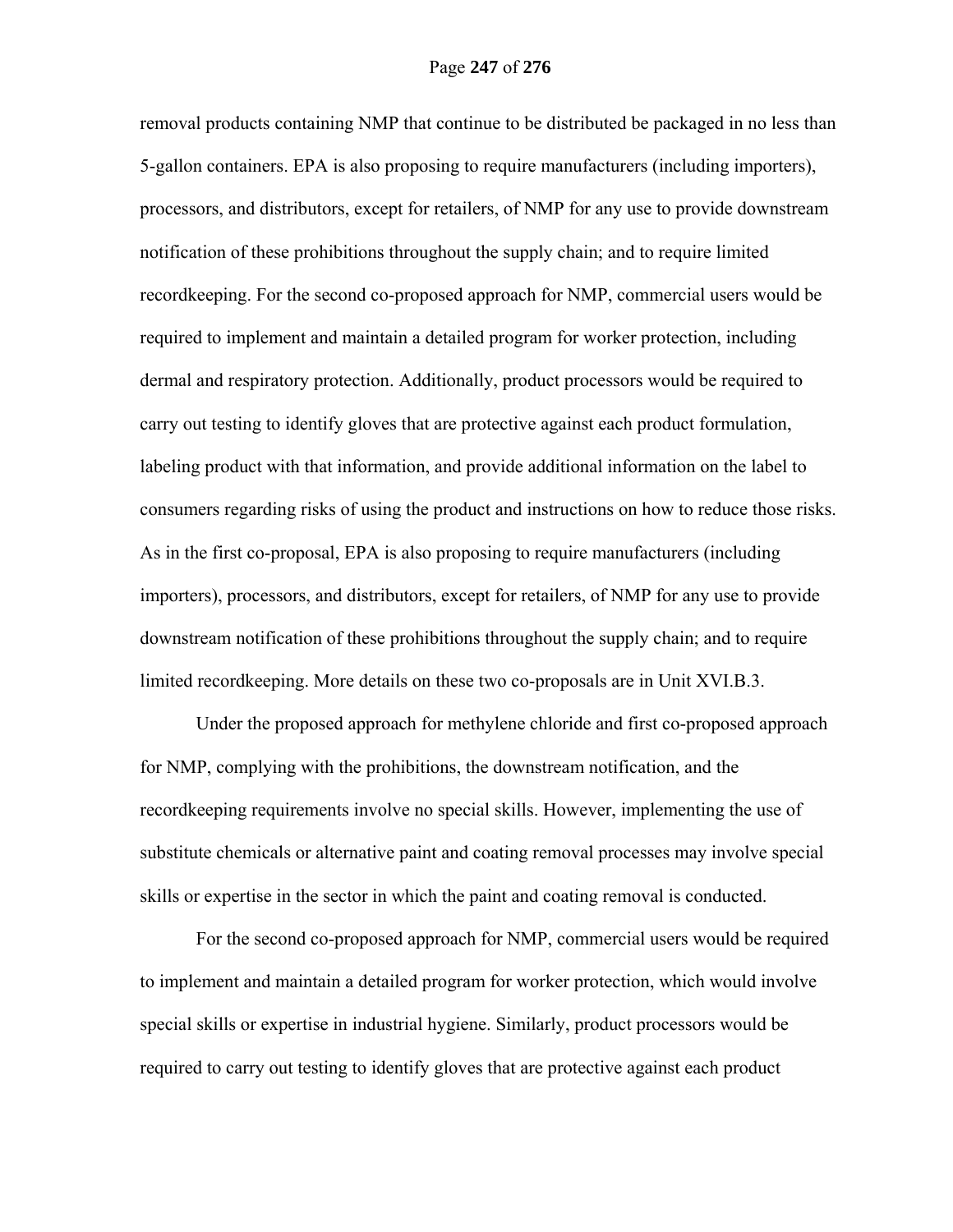formulation, could involve special skills or expertise. Labeling products to comply with new requirements would not involve special skill, particularly since EPA proposes to identify specific information for labels of paint and coating removal products containing NMP. As in the first co-proposal for NMP, the downstream notification and the recordkeeping requirements require no special skills.

5. *Other Federal regulations.* Other Federal regulations that affect the use of methylene chloride or NMP in paint and coating removal are discussed in Units III.A. and XIII.A. While many of the statutes that EPA and other agencies are charged with administering provide statutory authority to address specific sources and routes of methylene chloride exposure, none of these can address the serious human health risks from methylene chloride exposure that EPA is proposing to address under TSCA section 6(a). Regarding methylene chloride, because the methylene chloride NESHAPs were developed only to regulate emissions from certain types of paint and coating removal operations, not to address worker or consumer exposures, they are not duplicative with this proposal. Similarly, regulations addressing methylene chloride disposal or water contamination do not address worker or consumer exposures when conducting paint and coating removal. This proposed rule does not conflict with the NESHAP (or regulations addressing methylene chloride disposal or water contamination): it neither prohibits any action required by such rules, nor requires any action prohibited by such rules.

OSHA's methylene chloride standard, 29 CFR 1910.1052, was issued in 1997 and applies to general industry, construction, and shipyard employment. This proposal does not duplicate OSHA's methylene chloride standard. Nor does the proposed rule conflict with the OSHA standard: it would not prohibit actions required to meet OSHA's methylene chloride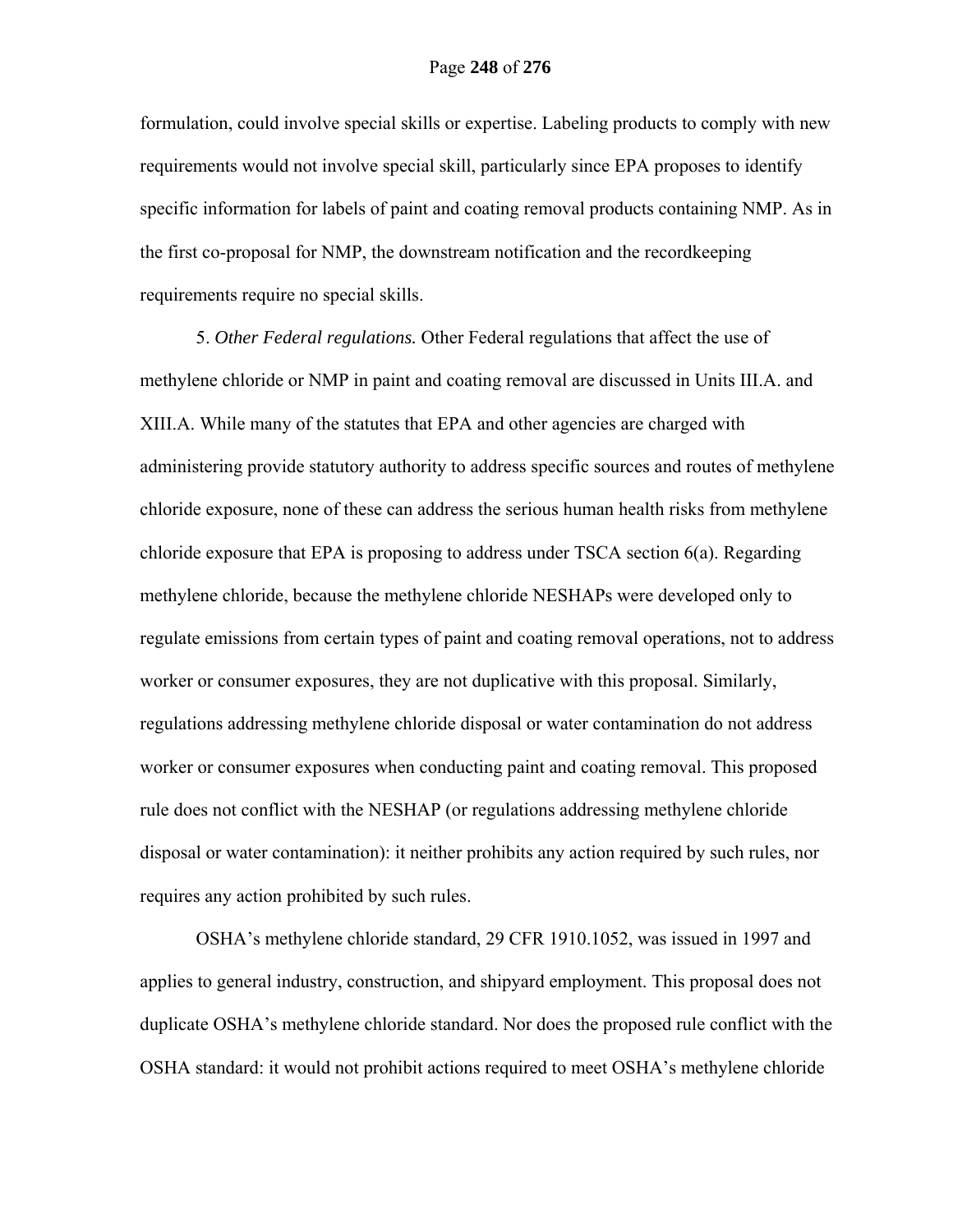standard and it would not require actions in violation OSHA's methylene chloride standard.

CPSC requires that consumer products that contain methylene chloride be labeled with a statement regarding the cancer risks presented by inhalation of methylene chloride fumes. This proposal does not impose requirements that would duplicate or conflict with CPSC's labeling requirements for methylene chloride.

Regarding NMP, there are no OSHA or CPSC regulations. EPA's proposal is not duplicative of other Federal rules nor does it conflict with other Federal rules.

6. *Regulatory alternatives considered*. As described in Units V.C., VI.C., XV.C., and XVI.B., EPA considered a wide variety of risk reduction options. The Economic Analysis (Ref. 4) examined several alternative analytical options. However, most of the alternatives did not address the risks presented by methylene chloride and NMP in paint and coating removal as necessary so that they would no longer be unreasonable, either to the general population or (in the case of NMP) to women of childbearing age.

The primary alternative considered by EPA for methylene chloride in paint and coating removal was to allow the commercial use of methylene chloride in paint and coating removal and require a respiratory protection program, including PPE, air monitoring, and either a supplied-air respirator of APF 1,000 or 10,000 or an air exposure limit achieved through engineering controls or ventilation in commercial facilities where methylene chloride is used for paint and coating removal. Depending on air concentrations and proximity to the paint and coating removal, other employees in the area would also need to wear respiratory protection equipment. While this option would address the risks presented by methylene chloride in paint and coating removal, so that they would no longer be unreasonable, the Economic Analysis indicates that this option is more expensive than switching to a substitute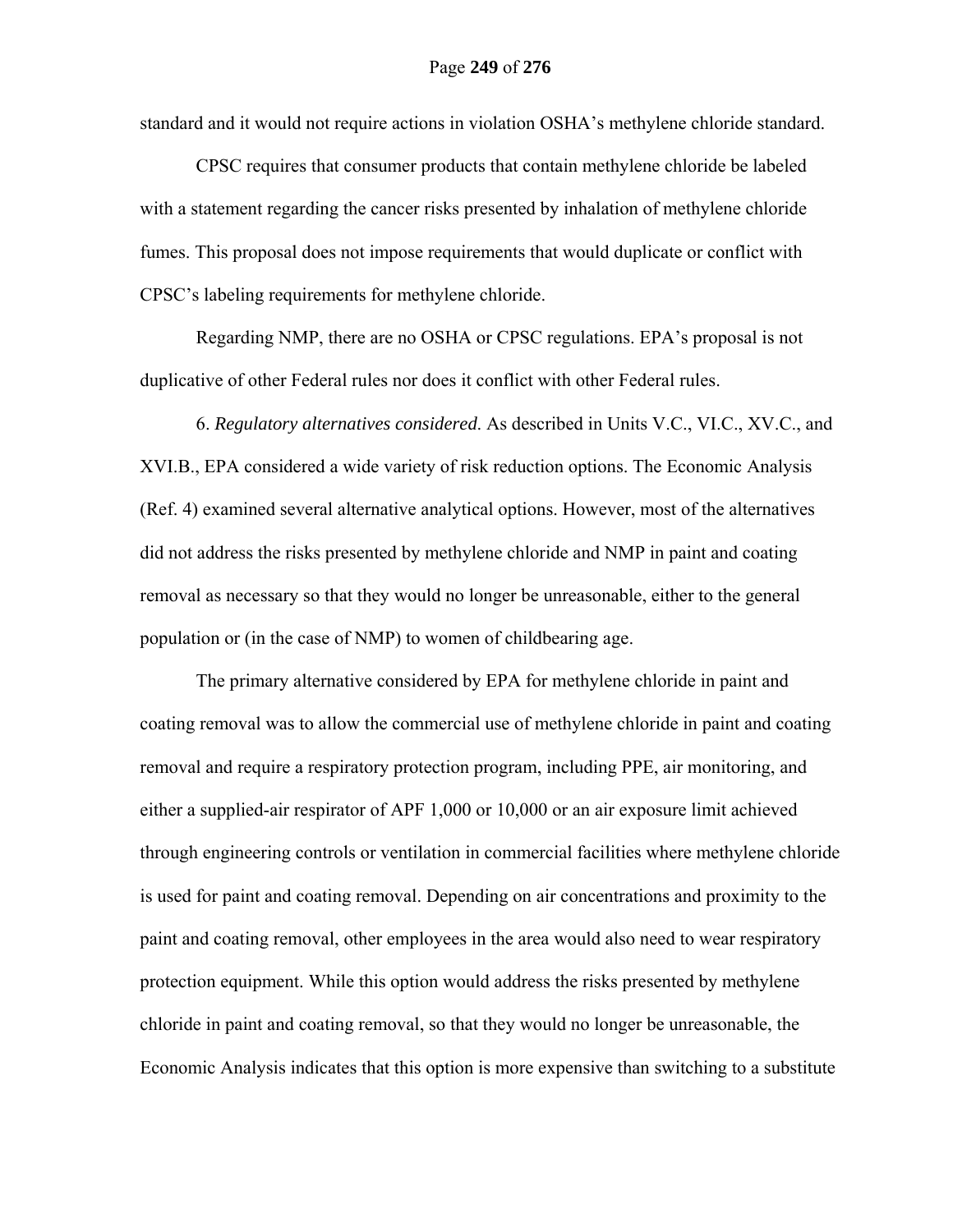#### Page **250** of **276**

chemical or alternative paint and coating removal method (Ref. 4). However, as recommended by the SBAR panel, EPA is seeking comment on and additional information about air monitoring and the use of supplied-air respirators in firms conducting paint and coating removal with methylene chloride (Ref. 27).

EPA is co-proposing two approaches to address risks presented by NMP in commercial and consumer paint and coating removal. Those approaches are described above. EPA considers both of these approaches to be primary regulatory alternatives.

As required by section 609(b) of the RFA, EPA also convened a SBAR Panel to obtain advice and recommendations from small entity representatives that potentially would be subject to the rule's requirements. The SBAR Panel evaluated the assembled materials and small-entity comments on issues related to elements of an IRFA. A copy of the full SBAR Panel Report (Ref. 27) is available in the rulemaking docket.

The Panel recommended that EPA seek additional information in five specific areas: Exposure information, regulatory options, alternatives, cost information, and risk assessment. Specifically, the Panel recommendations were: 1) Exposure information: EPA should request workplace monitoring information during the comment period for worker exposure levels from companies for methylene chloride and NMP in paint and coating removal. EPA should request additional information regarding the frequency of use currently of PPE, and consider that information when weighing alternative options in the proposed rulemaking for methylene chloride and NMP in paint and coating removal. 2) Regulatory options: EPA should consider and seek public comments on enhanced labeling requirements for consumer paint removal products containing methylene chloride or NMP to reduce exposure to methylene chloride and NMP. EPA should consider and seek public comments on a control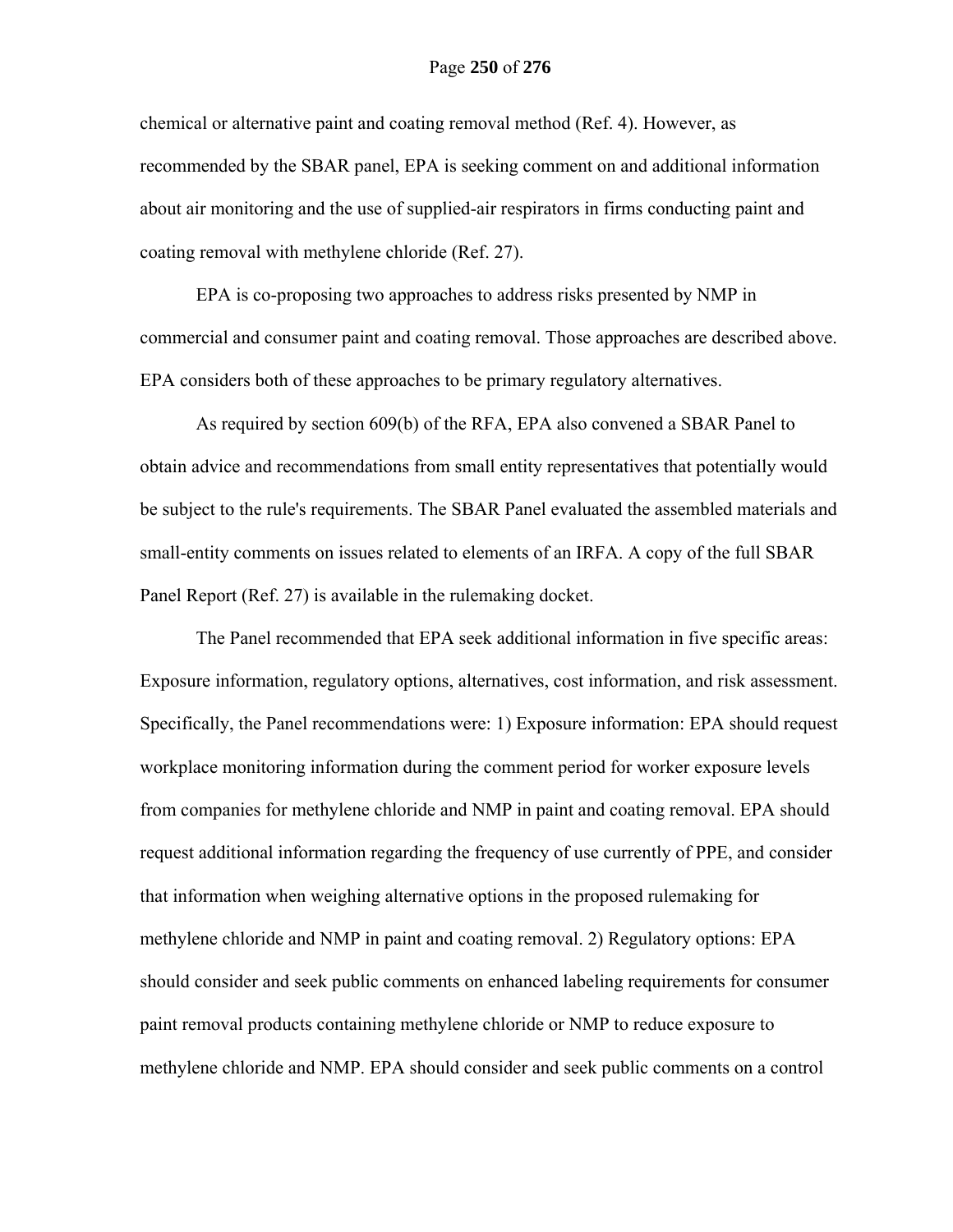option such as a certification program similar to the Lead Renovation, Repair and Painting program with increased training and education for commercial users of paint removers. EPA should delay any proposed regulatory action on methylene chloride for the commercial furniture refinishing industry while it gathers additional information to characterize the impacts on this industry of restrictions on use of methylene chloride in paint and coating removal. EPA should request comment on current practices in the furniture refinishing industry on limiting exposure to methylene chloride used in paint and coating removal. EPA should request comment on the feasibility of methylene chloride only being sold in 30-55 gallon drums. EPA should address the proposed regulatory actions as distinctly as possible in the one proposed rulemaking addressing both methylene chloride and NMP in paint and coating removal. 3) Alternatives: EPA should ensure that its analysis of the available alternatives to methylene chloride and NMP in paint and coating removal comply with the requirements of TSCA section  $6(c)(2)(C)$  and include consideration, to the extent legally permissible and practicable, of whether technically and economically feasible alternatives that benefit health or the environment, compared to the use being prohibited or restricted, will be reasonably available as a substitute when the proposed requirements would take effect. Specifically, EPA should evaluate the feasibility of using alternatives, including the cost, relative safety, and other barriers; and take into consideration the current and future planned regulation of compounds the agency has listed as alternatives. 4) Cost information: EPA should request additional information on the cost to achieve reduced exposures in the workplace or to transition to alternative chemicals or technologies. 5) Risk assessments: EPA should recognize the concerns that the SERs had on the risk assessments by referring readers to the risk assessments and the Agency's Summary of External Peer Review and Public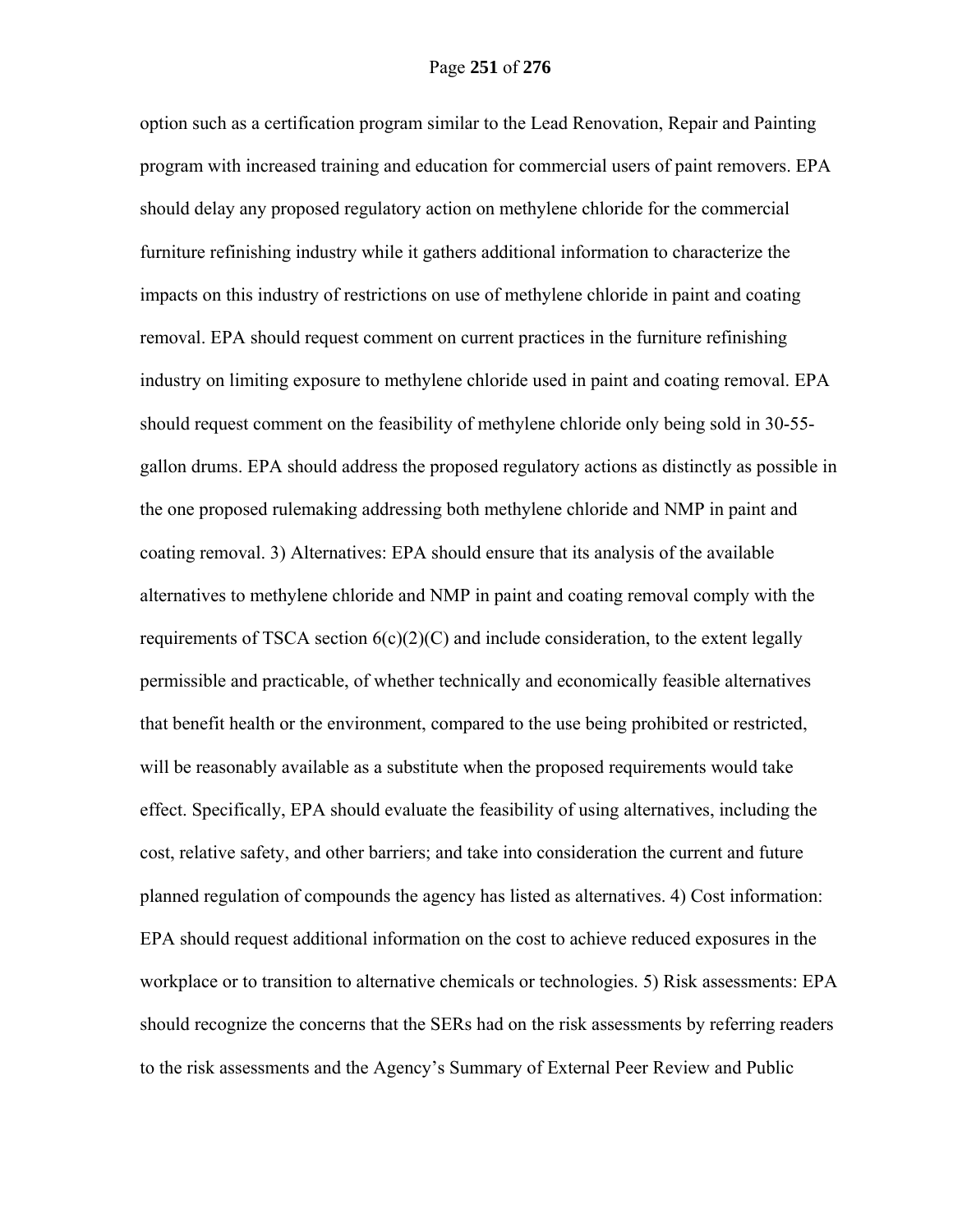Comments and Disposition document for each risk assessment, which addresses those concerns, in the preamble of the proposed rulemaking.

Throughout this preamble, EPA has requested information with respect to these and other topics.

## *D. Unfunded Mandates Reform Act (UMRA)*

This action does not contain an unfunded mandate of \$100 million or more as described in UMRA, 2 U.S.C. 1531–1538, and does not significantly or uniquely affect small governments. The requirements of this action would primarily affect manufacturers, processors, and distributors of methylene chloride or NMP. The total estimated annualized cost of the proposed rule under the first co-proposed approach for NMP is \$4,185,000 to \$23,423,000 and \$4,550,000 to \$23,472,000 annualized over 20 years at 3% and 7%, respectively (Ref. 4). The total estimated annualized cost of the proposed rule under the second co-proposed approach for NMP is \$114,196,000 to \$125,893,000 and \$114,658,000 to \$125,438,000 annualized over 20 years at 3% and 7%, respectively (Ref. 127), which does not exceed the inflation-adjusted unfunded mandate threshold of \$154 million.

#### *E. Executive Order 13132: Federalism*

 The EPA has concluded that this action has federalism implications, as specified in Executive Order 13132 (64 FR 43255, August 10, 1999), because regulation under TSCA section 6(a) may preempt state law. EPA provides the following federalism summary impact statement. The Agency consulted with state and local officials early in the process of developing the proposed action to permit them to have meaningful and timely input into its development. EPA invited the following national organizations representing state and local elected officials to a meeting on May 13, 2015, in Washington DC: National Governors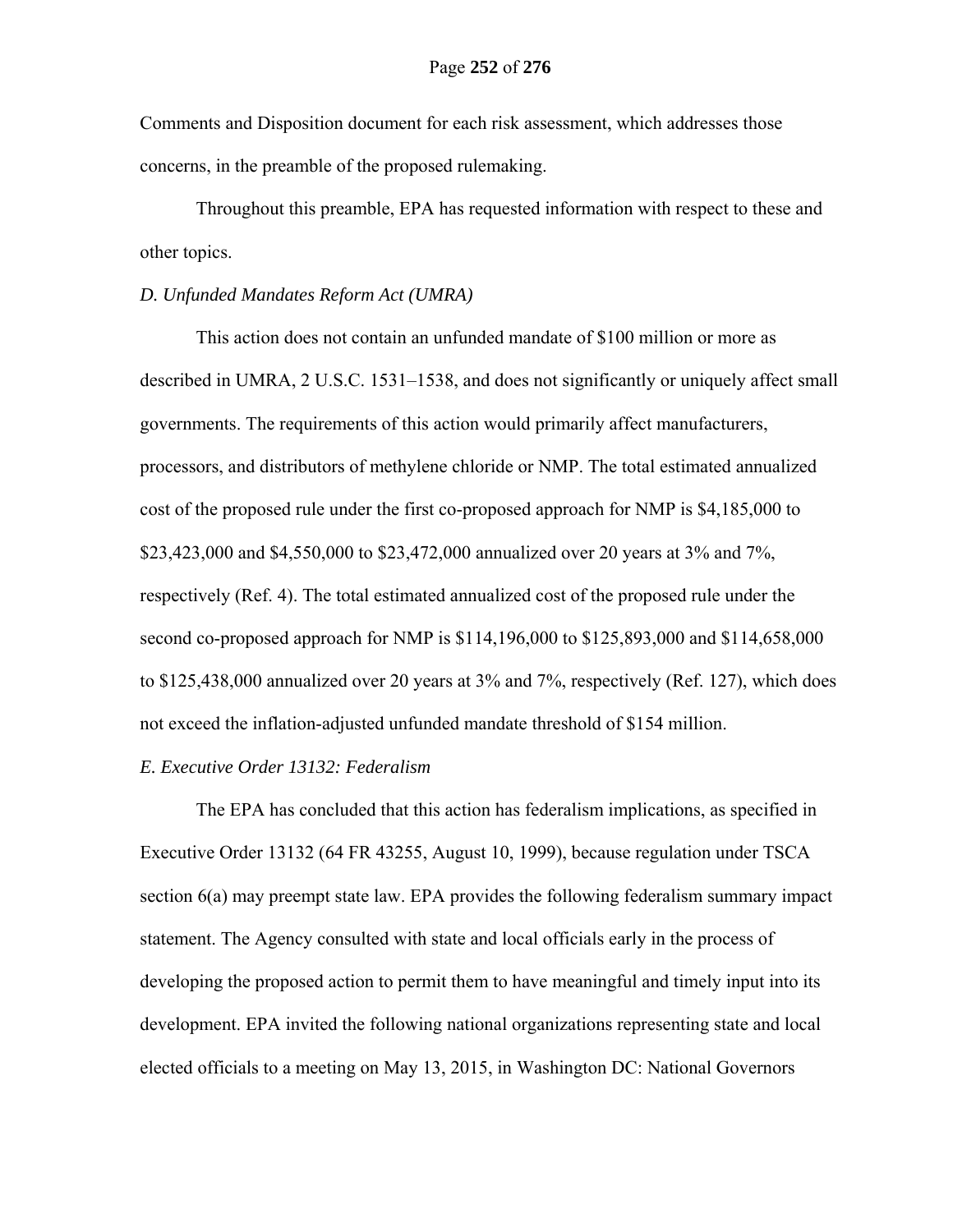Association; National Conference of State Legislatures, Council of State Governments, National League of Cities, U.S. Conference of Mayors, National Association of Counties, International City/County Management Association, National Association of Towns and Townships, County Executives of America, and Environmental Council of States. A summary of the meeting with these organizations, including the views that they expressed, is available in the docket (Ref. 124). Although EPA provided these organizations an opportunity to provide follow-up comments in writing, EPA received no written follow-up. *F. Executive Order 13175: Consultation and Coordination with Indian Tribal Governments* 

 This action does not have tribal implications, as specified in Executive Order 13175 (65 FR 67249, November 9, 2000). This rulemaking would not have substantial direct effects on tribal government because methylene chloride or NMP are not manufactured, processed, or distributed in commerce by tribes. Tribes do not regulate methylene chloride or NMP, and this rulemaking would not impose substantial direct compliance costs on tribal governments. Thus, EO 13175 does not apply to this action. EPA nevertheless consulted with tribal officials during the development of this action, consistent with the EPA Policy on Consultation and Coordination with Indian Tribes.

EPA met with tribal officials in a national informational webinar held on May 12, 2015 concerning the prospective regulation of methylene chloride and NMP in paint and coating removal under TSCA section 6, and in another teleconference with tribal officials on May 27, 2015 (Ref. 125). EPA also met with the National Tribal Toxics Council (NTTC) in Washington, D.C. and via teleconference on April 22, 2015 (Ref. 125). In those meetings, EPA provided background information on the proposed rule and a summary of issues EPA explored. These officials expressed support for EPA regulation to reduce the risks presented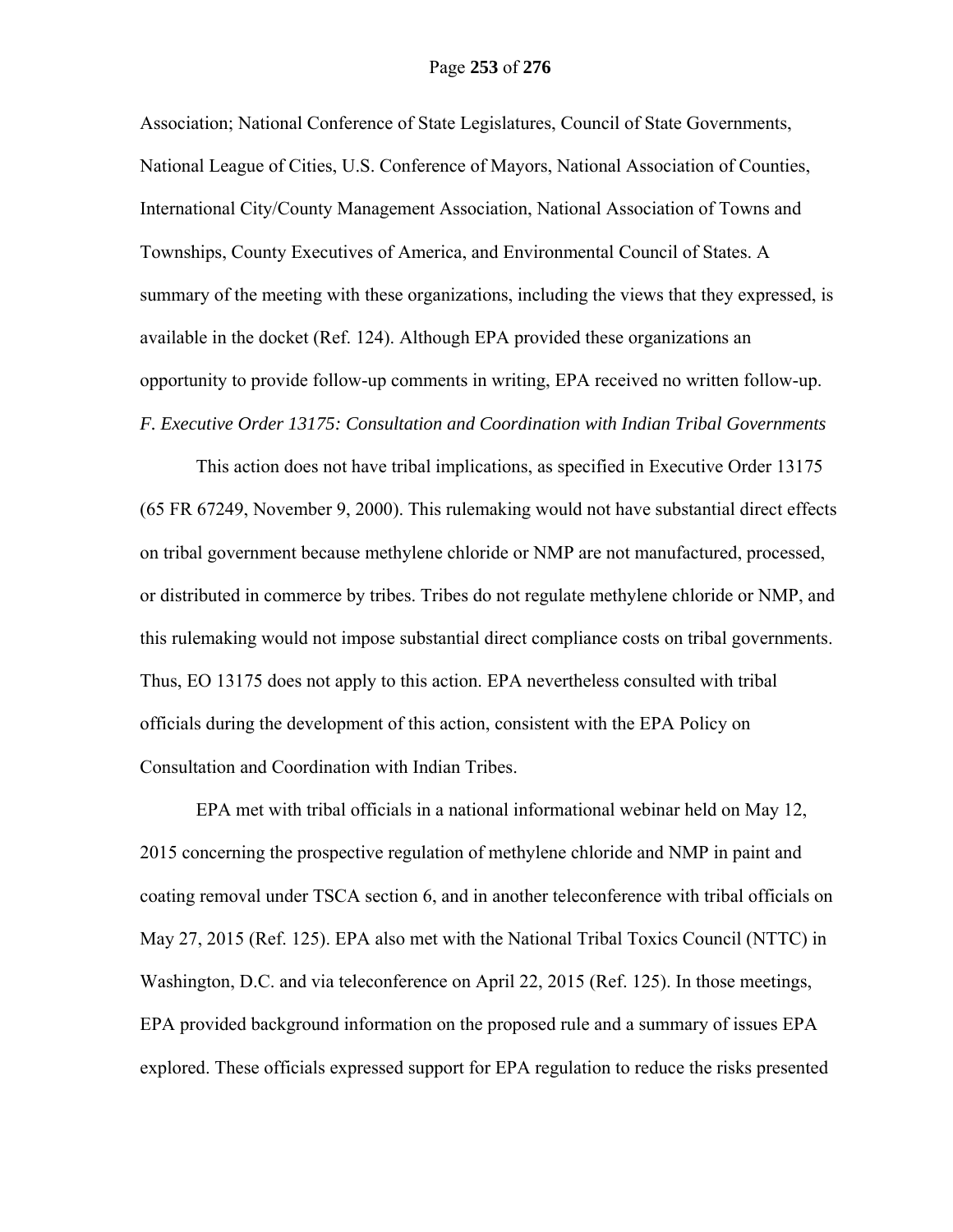by methylene chloride and NMP in paint and coating removal.

*G. Executive Order 13045: Protection of Children from Environmental Health Risks and Safety Risks* 

This action is subject to Executive Order 13045 because it is an economically significant regulatory action as defined by Executive Order 12866, and the EPA believes that the environmental health or safety risk addressed by this action has a disproportionate effect on children, specifically on the developing fetus. Accordingly, we have evaluated the environmental health or safety effects of methylene chloride and NMP in paint and coating removal on children. This action's health and risk assessment of exposure by children to methylene chloride and NMP in paint and coating removal are contained in Units I.F., VI.C.1.c., and XVI.B.1.c. of this preamble. Supporting information on methylene chloride and NMP exposures and the health effects of methylene chloride or NMP exposure by children is available in the Toxicological Review of Methylene Chloride (Ref. 5), the NMP risk assessment (Ref. 3), and the methylene chloride risk assessment (Ref. 2).

*H. Executive Order 13211: Actions Concerning Regulations that Significantly Affect Energy Supply, Distribution in Commerce, or Use* 

 This proposed rule is not subject to Executive Order 13211 (66 FR 28355, May 22, 2001), because this action is not expected to affect energy supply, distribution in commerce, or use. This rulemaking is intended to protect against risks from methylene chloride and NMP in paint and coating removal, and does not affect the use of oil, coal, or electricity. *I. National Technology Transfer and Advancement Act (NTTAA)* 

 This proposed rulemaking does not involve technical standards, and is therefore not subject to considerations under NTTAA section 12(d), 15 U.S.C. 272 note. However, under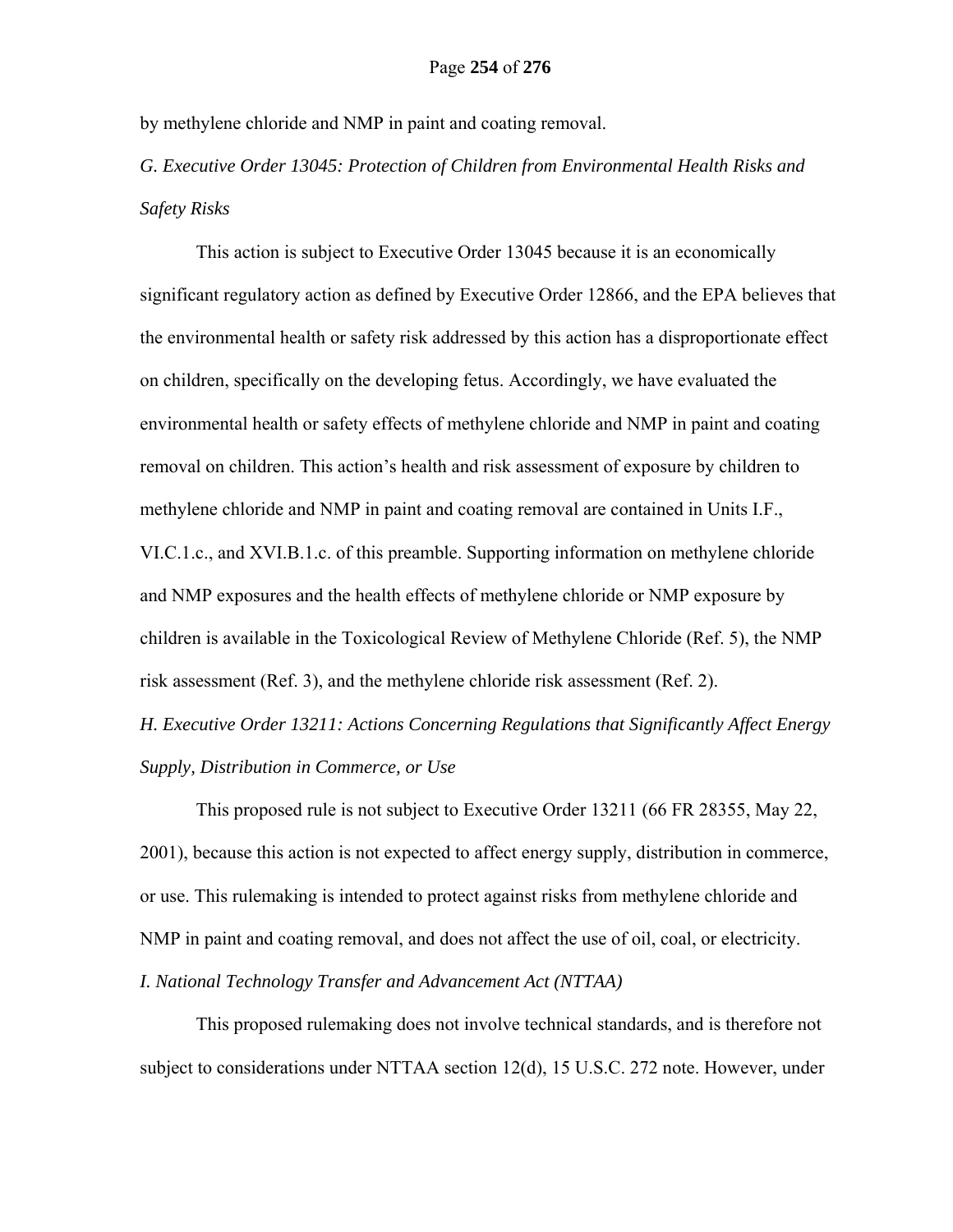one of the co-proposals for NMP discussed in Unit XVI, EPA is proposing to require processors of paint and coating removal products that contain NMP to identify, through testing, gloves that provide an impervious barrier to dermal exposure during normal and expected duration and conditions of exposure. EPA has identified two potentially-applicable voluntary consensus standards for this process: ASTM International Standard F739, "Standard Test Method for Permeation of Liquids and Gases through Protective Clothing Materials under Conditions of Continuous Contact," and ASTM International F1194-99, "Standard Guide for Documenting the Results of Chemical Permeation Testing of Materials Used in Protective Clothing Materials." EPA is not proposing specific provisions for conducting and documenting glove testing, nor is EPA proposing to incorporate these voluntary consensus standards by reference. EPA requests comment on whether the regulation should include additional requirements on glove testing for processors and, if so, how that should be accomplished.

# *J. Executive Order 12898: Federal Actions to Address Environmental Justice in Minority Populations and Low-Income Populations*

Executive Order 12898 (59 FR 7629, February 16, 1994) establishes federal executive policy on environmental justice. Its main provision directs federal agencies, to the greatest extent practicable and permitted by law, to make environmental justice part of their mission by identifying and addressing, as appropriate, disproportionately high and adverse health or environmental effects of their programs, policies and activities on minority populations and low-income populations in the U.S. Units VI.C.1.b.,VI.D.10., XVI.B.1.b., and XVI.C.6. of this preamble address public health impacts from methylene chloride and NMP in paint and coating removal. This proposed rule would address the current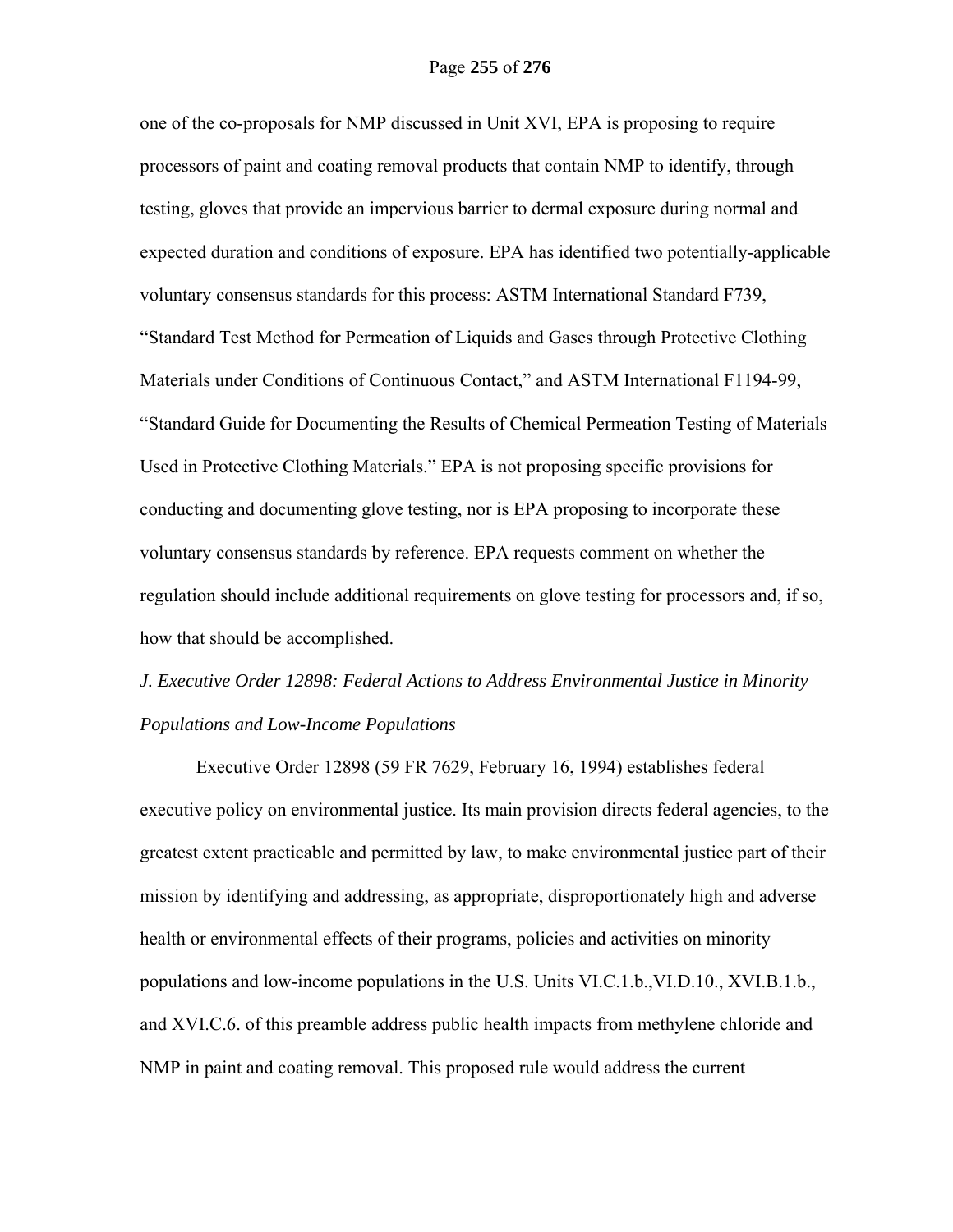disproportionate risk to Hispanic workers (of all races) and foreign-born workers in the construction trades, where these two populations are overrepresented compared to the general U.S. adult population (Ref. 4). Though this proposed rule would eliminate risks of exposure to NMP and methylene chloride when used in paint and coating removal in the construction trades, because workers in these two populations currently are overrepresented in this trade, these populations would disproportionately benefit from this risk reduction. The EPA places particular emphasis on the public health and environmental conditions affecting minority populations, low-income populations, and indigenous peoples. In recognizing that these populations frequently bear a disproportionate burden of environmental harms and risks, EPA works to protect them from adverse public health and environmental effects (Ref. 126).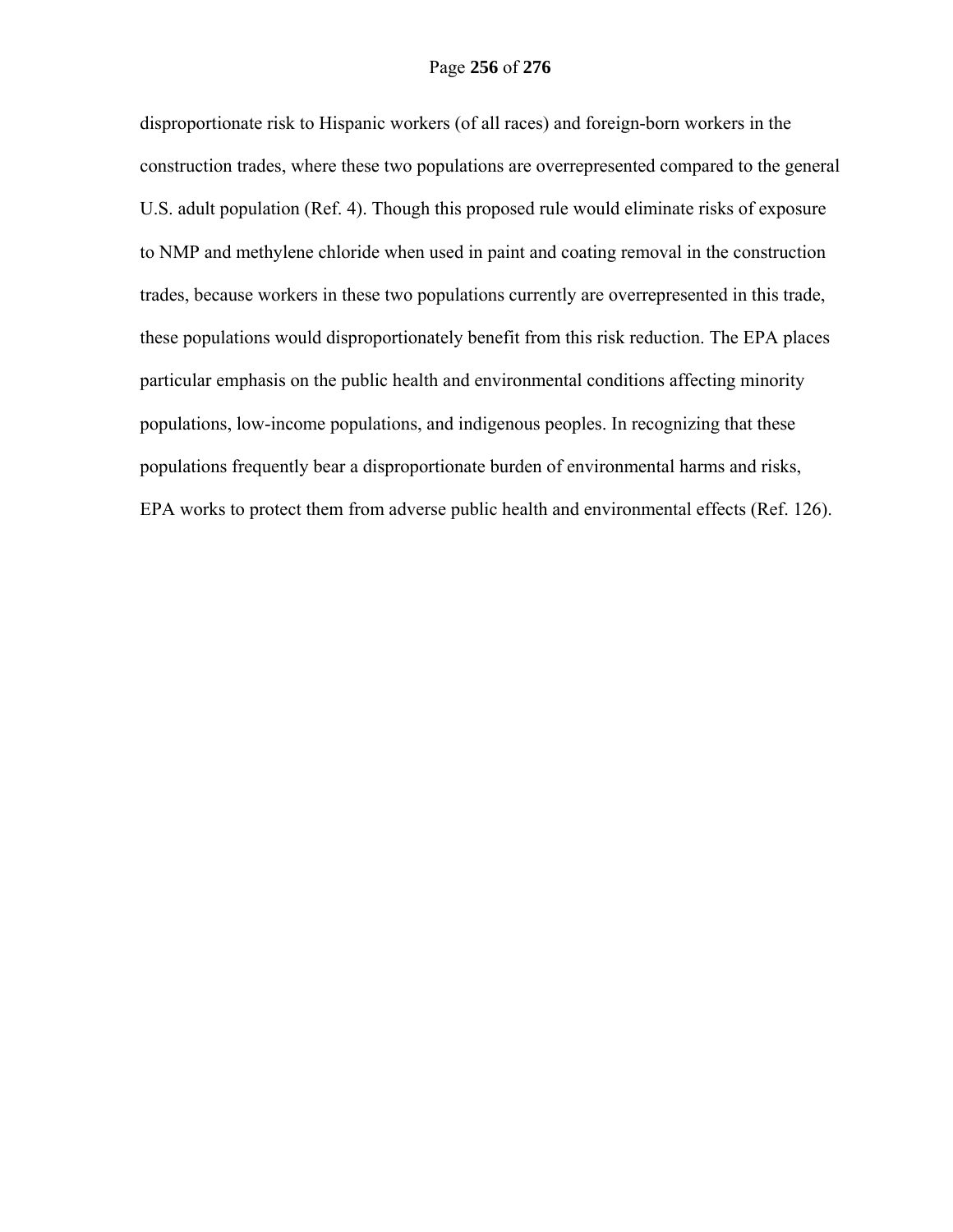Administrator Signature on Page **257** of **276**  Proposed Rule: Methylene Chloride and N-Methylpyrrolidone; Regulation of Certain Uses Under TSCA Section 6(a) (RIN 2070-AK07; FRL-9958-57)

# **List of Subjects in 40 CFR Part 751**

Environmental protection, Chemicals, Export notification, Hazardous substances,

Import certification, Recordkeeping.

Dated: January 12, 2017,

Gina McCarthy,

Administrator.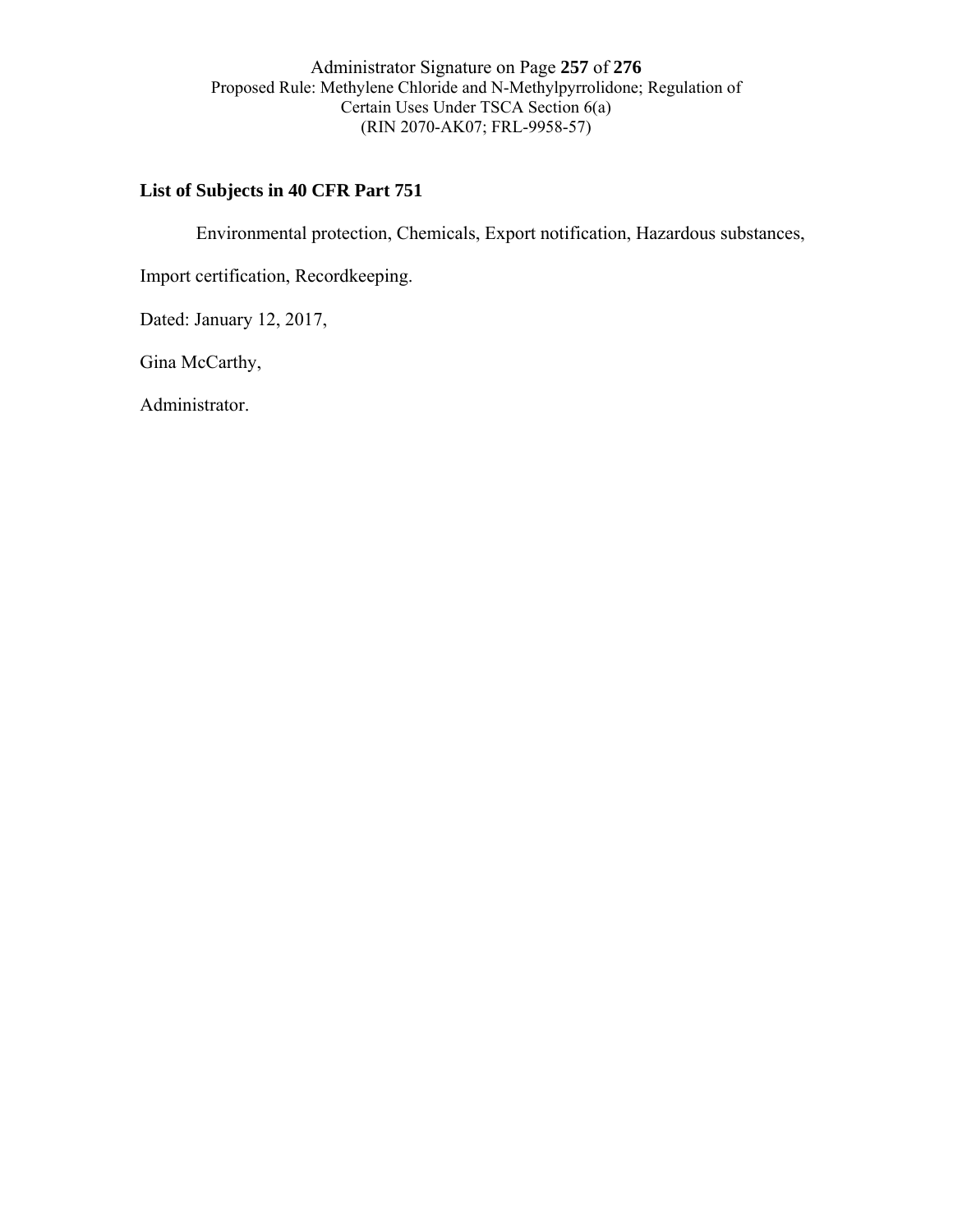Therefore, 40 CFR part 751, as proposed to be added at 81 FR 91592 (December

16, 2016), is proposed to be further amended to read as follows:

# **PART 751—REGULATION OF CERTAIN CHEMICAL SUBSTANCES AND MIXTURES UNDER SECTION 6 OF THE TOXIC SUBSTANCES CONTROL ACT**

# **Subpart A—[RESERVED]**

# **Subpart B—Methylene Chloride**

751.101 General. 751.103 Definitions. 751.105 Consumer Paint and Coating Removal. 751.107 Commercial Paint and Coating Removal in Specified Industries or for Specified Uses. 751.109 Downstream Notification. 751.111 Recordkeeping.

# **Subpart C—N-Methylpyrrolidone**

751.201 General. 751.203 Definitions. 751.205 Consumer Paint and Coating Removal. 751.207 Commercial Paint and Coating Removal in Specified Industries or for Specified Uses. 751.209 Downstream Notification. 751.211 Recordkeeping.

# **Subpart D—[RESERVED]**

**Authority:** 15 U.S.C. 2605, 15 U.S.C. 2625(l)(4)

# **Subpart A—[RESERVED]**

# **Subpart B—Methylene Chloride**

# **§ 751.101 General.**

This subpart sets certain restrictions on the manufacture (including import),

processing, distribution in commerce, and uses of methylene chloride (CASRN 75-09-2)

to prevent unreasonable risks to health associated with human exposure to methylene

chloride for the specified uses.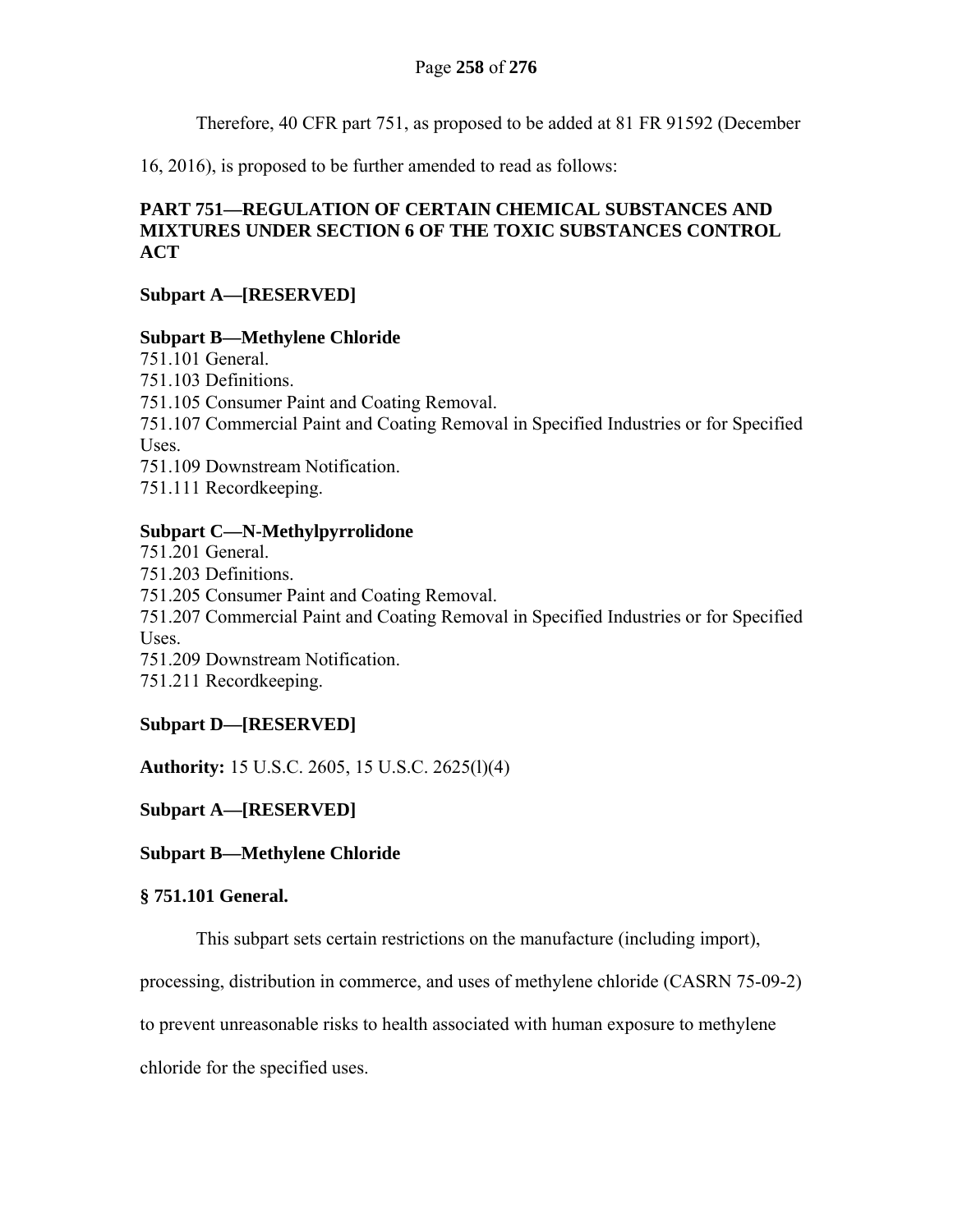## **§ 751.103 Definitions.**

The definitions in subpart A of this part apply to this subpart unless otherwise specified in this section. In addition, the following definitions apply:

*Commercial furniture stripping* means furniture stripping conducted in a commercial facility performed by an individual, government entity, or company for which an individual, government entity, or company receives remuneration or other form of payment.

*Commercial paint and coating removal* means paint and coating removal performed by an individual, government entity, or company, for which an individual, government entity, or company receives remuneration or other form of payment.

*Critical corrosion-sensitive components of military aviation and vessels* means parts that directly enable or support warfighting assets of the Department of Defense (DOD) and include "safety critical items" identified by DOD in accordance with DOD policies and requirements for ensuring safety and performance. These include corrosionsensitive aviation and vessel safety-critical components such as landing gear, gear boxes, turbine engine parts, and other military aircraft and vessel components composed of metallic materials (specifically high-strength steel, aluminum, titanium, and magnesium) and composite materials that not only require their coatings be removed for inspection and maintenance but also would be so negatively affected by the use of paint removal chemicals or methods other than methylene chloride that the safety of the system could be compromised.

*Distribute in commerce* has the same meaning as in section 3 of the Act, except that the term does not include retailers for purposes of  $\S 751.109$  and  $\S 751.111$ .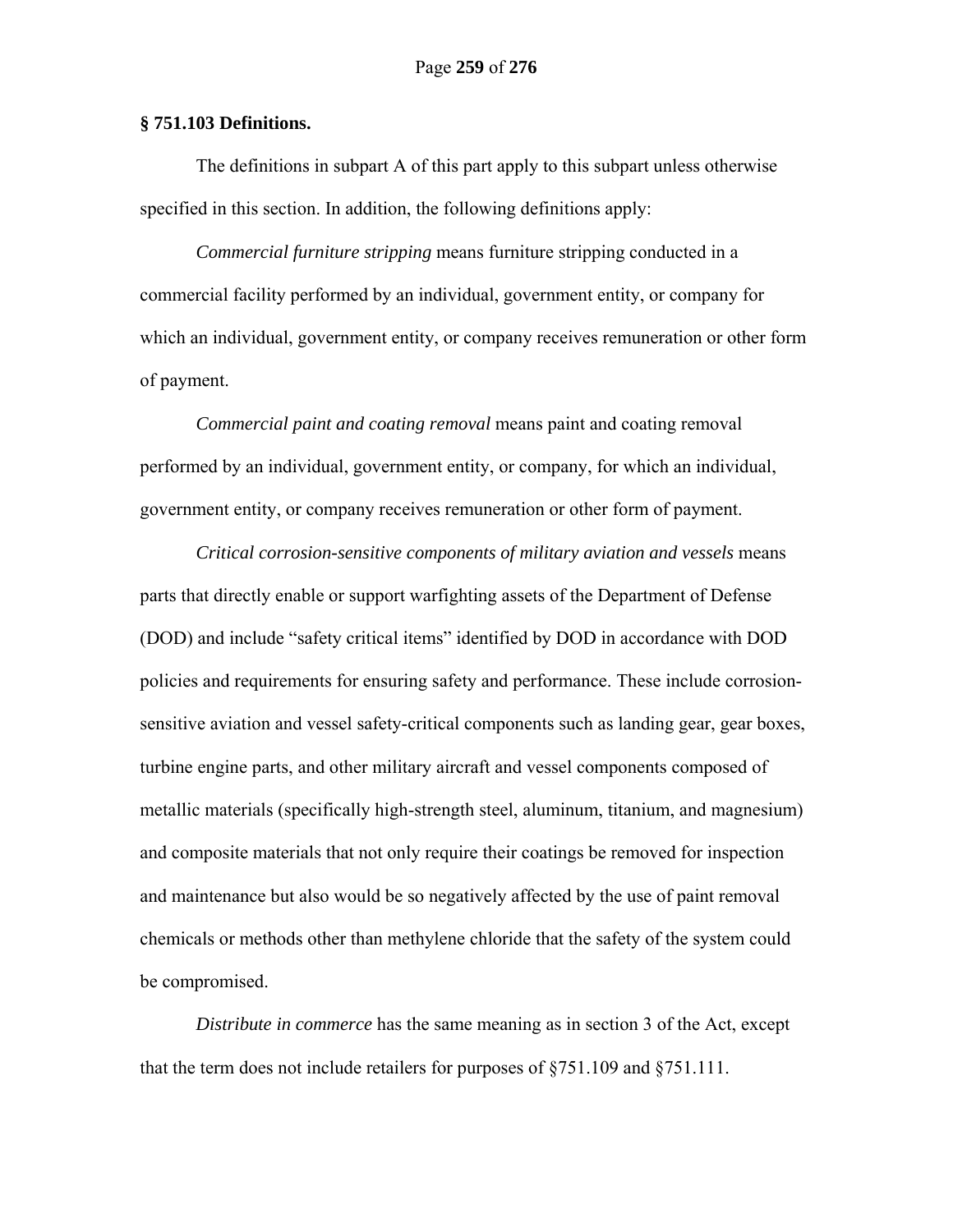*Furniture stripping* means paint and coating removal from furniture and includes application of a chemical or use of another method to remove, loosen, or deteriorate any paint, varnish, lacquer, graffiti, surface protectants, or other coating from wood, metal, or other types of furniture, doors, radiators, or cabinets. Furniture stripping includes paint and coating removal from furniture that occurs separately from or as part of furniture refinishing.

*Paint and coating removal* means application of a chemical or use of another method to remove, loosen, or deteriorate any paint, varnish, lacquer, graffiti, surface protectants, or other coating from a substrate, including objects, vehicles, architectural features, or structures.

*Retailer* means a person or business who distributes in commerce a chemical substance, mixture, or article to consumer end users.

#### **§ 751.105 Consumer Paint and Coating Removal.**

After [*date 180 calendar days after the date of publication of the final rule*], all persons are prohibited from manufacturing, processing, and distributing in commerce methylene chloride for consumer paint and coating removal.

**§ 751.107 Commercial Paint and Coating Removal in Specified Industries or for Specified Uses.**

(a) After *[date 180 calendar days after the date of publication of the final rule*], all persons are prohibited from manufacturing, processing, and distributing in commerce methylene chloride for commercial paint and coating removal except for commercial furniture stripping or for paint and coating removal from critical corrosion-sensitive components of military aviation and vessels as defined in **§** 751.103. After [*date 10 years*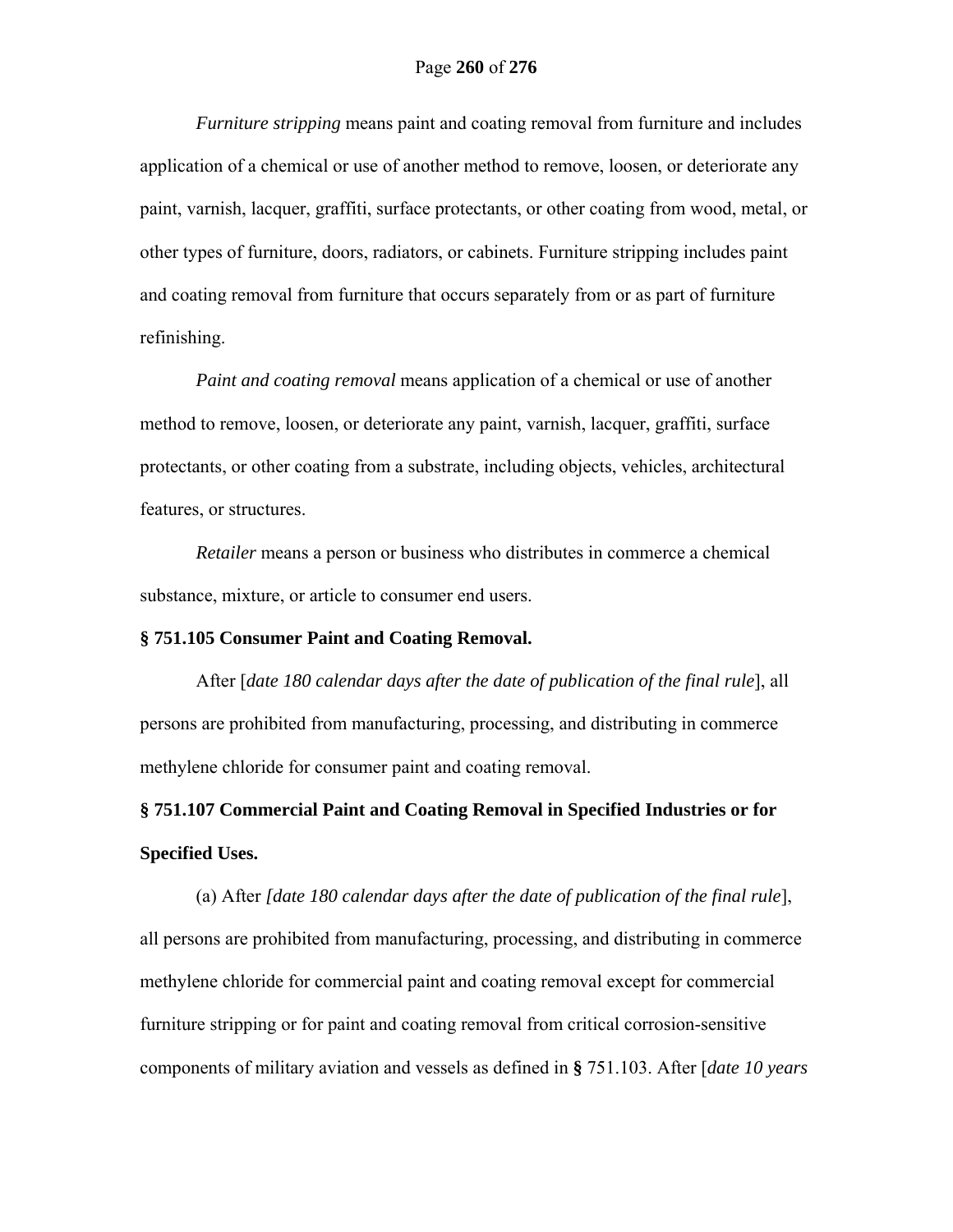*after the date of publication of the final rule]*, all persons are prohibited from manufacturing, processing, and distributing in commerce methylene chloride for paint and coating removal from critical corrosion-sensitive components of military aviation and vessels.

(b) After [*date 180 calendar days after the date of publication of the final rule*], all persons are prohibited from distributing in commerce methylene chloride for paint and coating removal in containers with a volume less than 55 gallons except for formulations specifically manufactured for the Department of Defense, which may be distributed in commerce in containers with a volume no less than 5 gallons.

(c) After [*date 270 calendar days after the date of publication of the final rule*], all persons are prohibited from commercial use of methylene chloride for paint and coating removal except for commercial furniture stripping or for paint and coating removal from critical corrosion-sensitive components of military aviation and vessels as defined in **§** 751.103. After [*date 10 years after the date of publication of the final rule]*, all persons are prohibited from commercial use of methylene chloride for paint and coating removal from critical corrosion-sensitive components of military aviation and vessels.

(d) Any paint and coating removal from critical corrosion-sensitive components of military aviation and vessels must be conducted under the following restrictions:

(1) All paint and coating removal from critical corrosion-sensitive components of military aviation and vessels using methylene chloride must be conducted at DOD installations, or at deployed locations under the control of DOD organizations, or at locations of DOD contractors performing coating removal work from corrosion-sensitive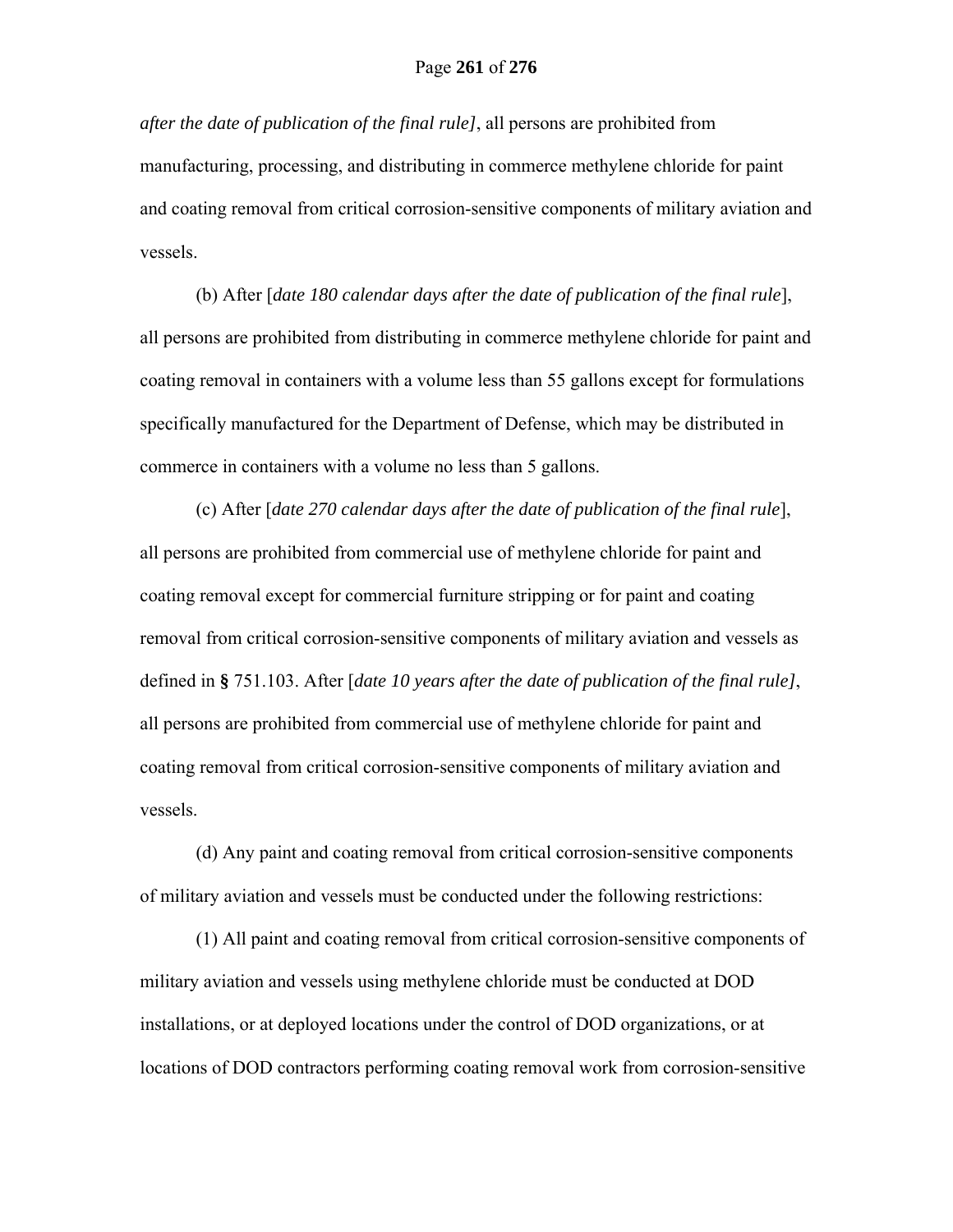components of military aviation and vessels for DOD.

## **§ 751.109 Downstream Notification.**

Each person who manufactures, processes, or distributes in commerce methylene chloride for any use after [*date 45 calendar days after the date of publication of the final rule*] must, prior to or concurrent with the shipment, notify companies to whom methylene chloride is shipped, in writing, of the restrictions described in this subpart.

## **§ 751.111 Recordkeeping.**

(a) Each person who manufactures, processes, or distributes in commerce any methylene chloride after [*date 45 calendar days after the date of publication of final rule*] must retain in one location at the headquarters of the company documentation showing:

(1) The name, address, contact, and telephone number of companies to whom

methylene chloride was shipped;

(2) A copy of the notification provided under §751.109; and

(3) The amount of methylene chloride shipped.

(b) The documentation in (a) must be retained for 3 years from the date of

shipment.

# **Subpart C—N-Methylpyrrolidone**

751.201 General. 751.203 Definitions. 751.205 Consumer Paint and Coating Removal. 751.207 Commercial Paint and Coating Removal in Specified Industries or for Specified Uses. 751.209 Downstream Notification. 751.211 Recordkeeping.

# **§ 751.201 General.**

This subpart sets certain restrictions on the manufacture (including import),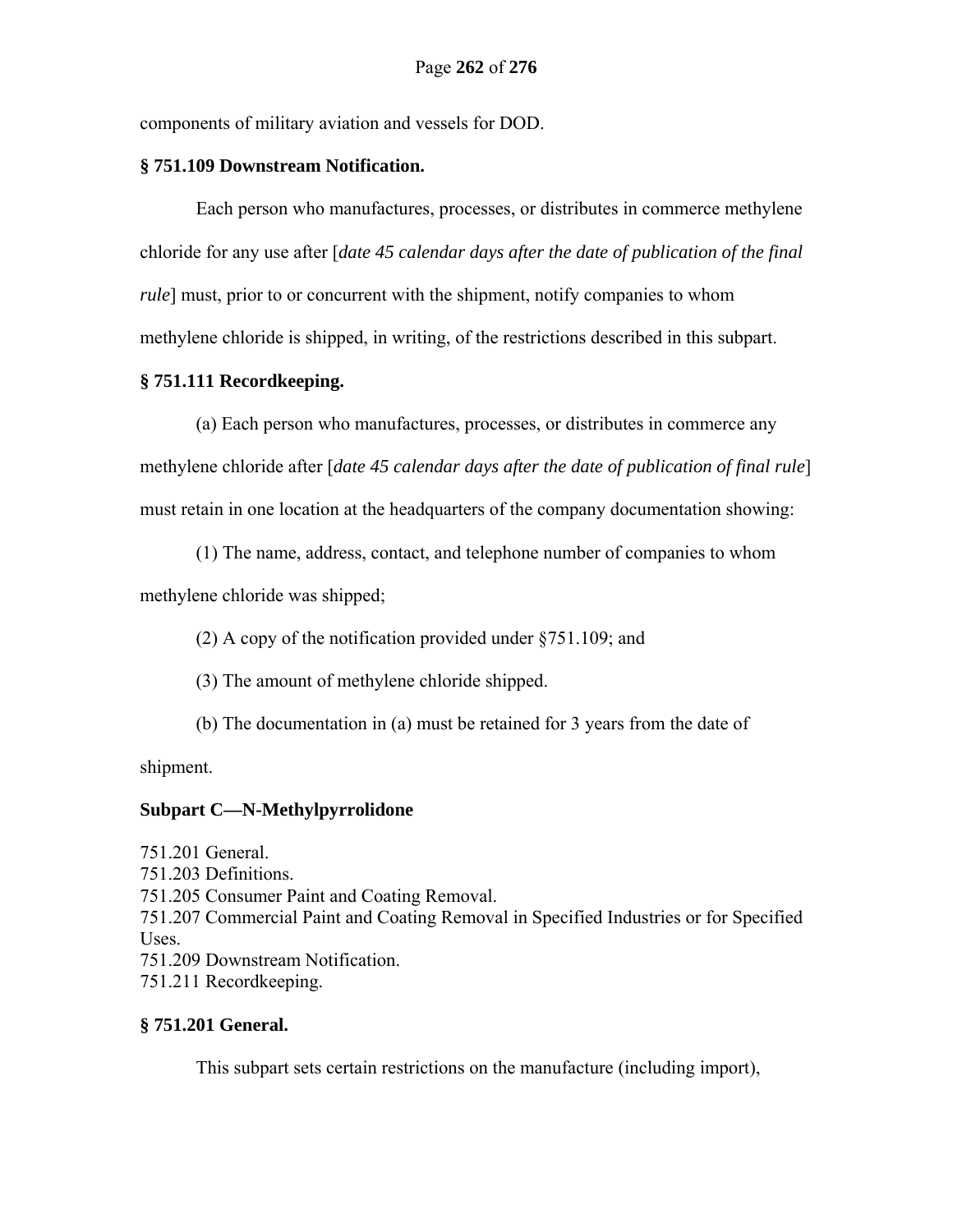processing, distribution in commerce, and uses of N-methylpyrrolidone (NMP) (CASRN 872-50-4) to prevent unreasonable risks to health associated with human exposure to NMP for the specified uses.

## **§ 751.203 Definitions.**

The definitions in subpart A of this part apply to this subpart unless otherwise specified in this section. In addition, the following definitions apply:

*Commercial paint and coating removal* means paint and coating removal performed by an individual, government entity, or company, for which an individual, government entity, or company receives remuneration or other form of payment.

*Critical corrosion-sensitive components of military aviation and vessels* means parts that directly enable or support warfighting assets of the Department of Defense (DOD) and include "safety critical items" identified by DOD in accordance with DOD policies and requirements for ensuring safety and performance. These include corrosionsensitive aviation and vessel safety-critical components such as landing gear, gear boxes, turbine engine parts, and other military aircraft and vessel components composed of metallic materials (specifically high-strength steel, aluminum, titanium, and magnesium) and composite materials that not only require their coatings be removed for inspection and maintenance but also would be so negatively affected by the use of paint removal chemicals or methods other than NMP that the safety of the system could be compromised.

*Distribute in commerce* has the same meaning as in section 3 of the Act, except that the term does not include retailers for purposes of §751.209 and §751.211.

*Formulation* is a mixture of active and other ingredients.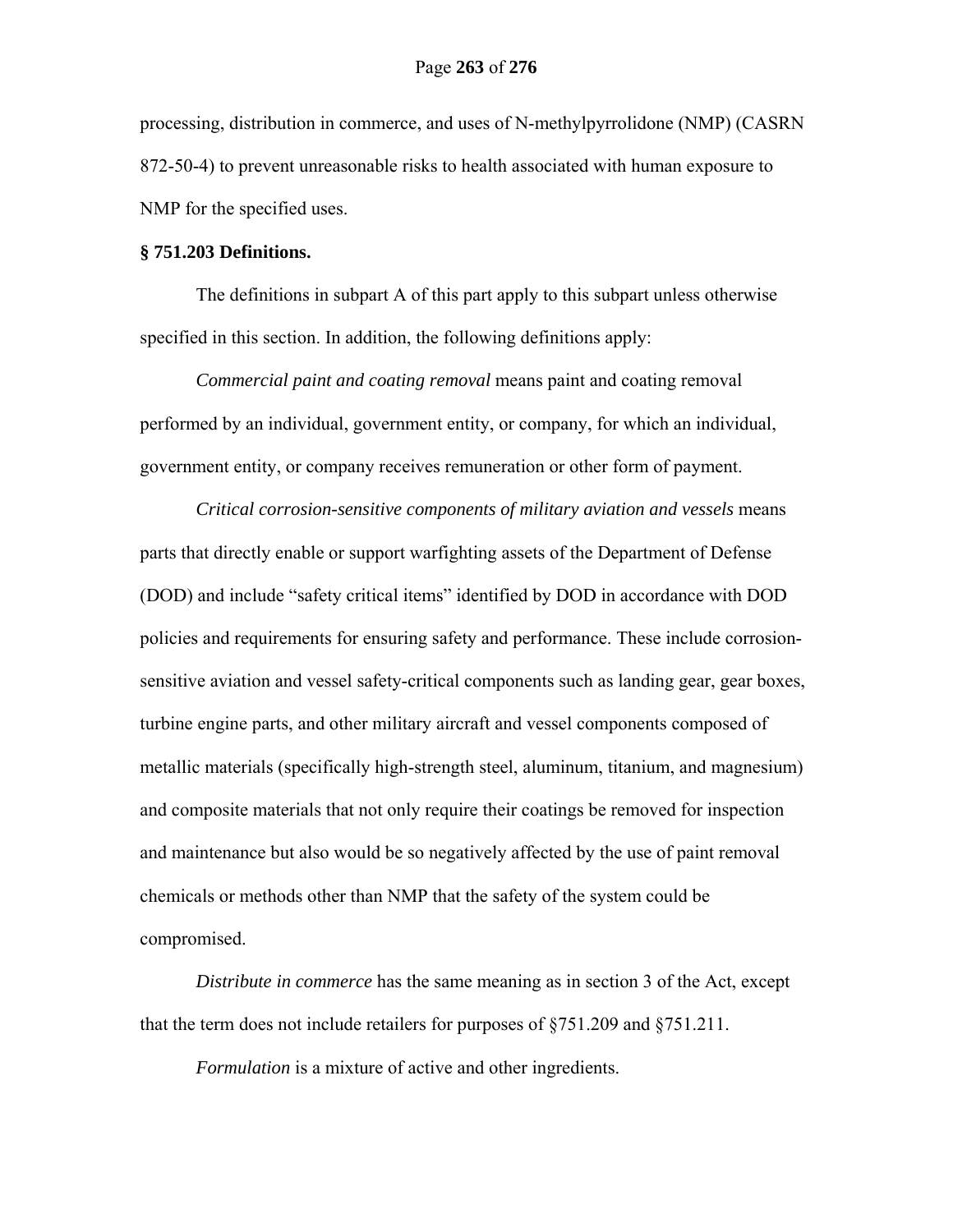*Paint and coating removal* means application of a chemical or other method to remove, loosen, or deteriorate any paint, varnish, lacquer, graffiti, surface protectants, or other coatings from a substrate, including objects, vehicles, architectural features, or structures.

*Retailer* means a person or business who distributes in commerce a chemical substance, mixture, or article to consumer end users.

**Co-Proposal 1: NMP – Banning the Manufacture, Processing, Distribution, and Use Except for a Critical Use Exemption**

**§ 751.205 Manufacture, Processing, and Distribution of NMP for Consumer Paint and Coating Removal.**

After [*date 180 calendar days after the date of publication of the final rule*], all persons are prohibited from manufacturing, processing, and distributing in commerce NMP for consumer paint and coating removal.

# **§ 751.207 Manufacture, Processing, and Distribution of NMP for Commercial Paint and Coating Removal.**

(a) After *[date 180 calendar days after the date of publication of the final rule*], all persons are prohibited from manufacturing, processing, and distributing in commerce NMP for commercial paint and coating removal except for paint and coating removal from critical corrosion-sensitive components of military aviation and vessels as defined in **§** 751.203. After [*date 10 years after the date of publication of the final rule]*, all persons are prohibited from manufacturing, processing, and distributing in commerce NMP for paint and coating removal from critical corrosion-sensitive components of military aviation and vessels.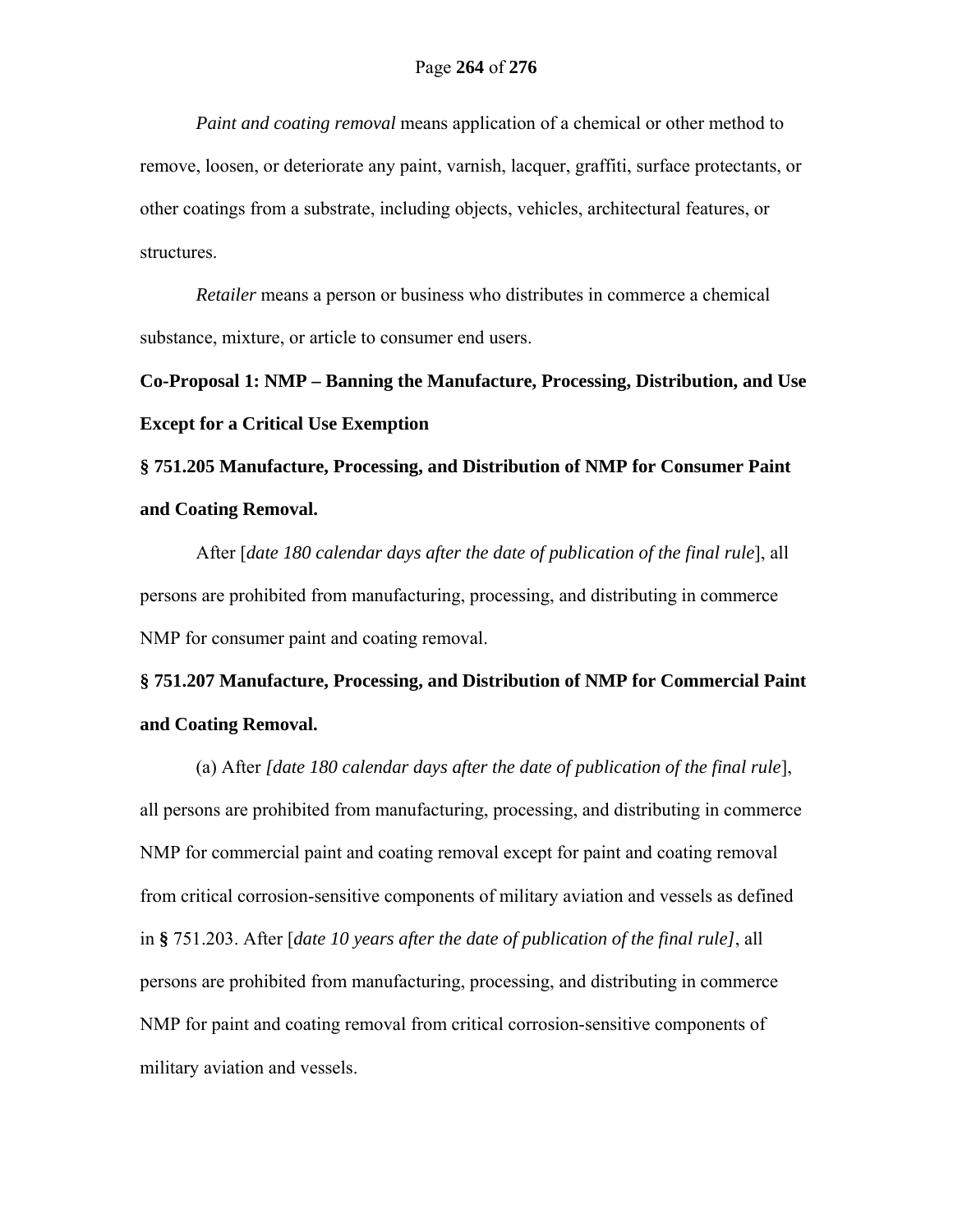(b) After [*date 180 calendar days after the date of publication of the final rule*], all persons are prohibited from distributing in commerce NMP for paint and coating removal in containers with a volume less than 55 gallons except for formulations specifically manufactured for the Department of Defense, which may be distributed in commerce in containers with a volume no less than 5 gallons.

 (c) After [*date 270 calendar days after the date of publication of the final rule*], all persons are prohibited from commercial use of NMP for paint and coating removal except for paint and coating removal from critical corrosion-sensitive components of military aviation and vessels as defined in **§** 751.203. After [*date 10 years after the date of publication of the final rule]*, all persons are prohibited from commercial use of NMP for paint and coating removal from critical corrosion-sensitive components of military aviation and vessels.

(d) Any paint and coating removal from critical corrosion-sensitive components of military aviation and vessels must be conducted under the following restrictions:

(1) All paint and coating removal from critical corrosion-sensitive components of military aviation and vessels using NMP must be conducted at DOD installations; DOD owned, contractor operated locations; or contractor owned, contractor operated locations performing paint and coating removal from critical corrosion-sensitive components of military aviation and vessels for DOD.

## **§ 751.209 Downstream notification.**

Each person who manufactures, processes, or distributes in commerce NMP for any use after [*date 45 calendar days after the date of publication of the final rule*] must, prior to or concurrent with the shipment, notify companies to whom NMP is shipped, in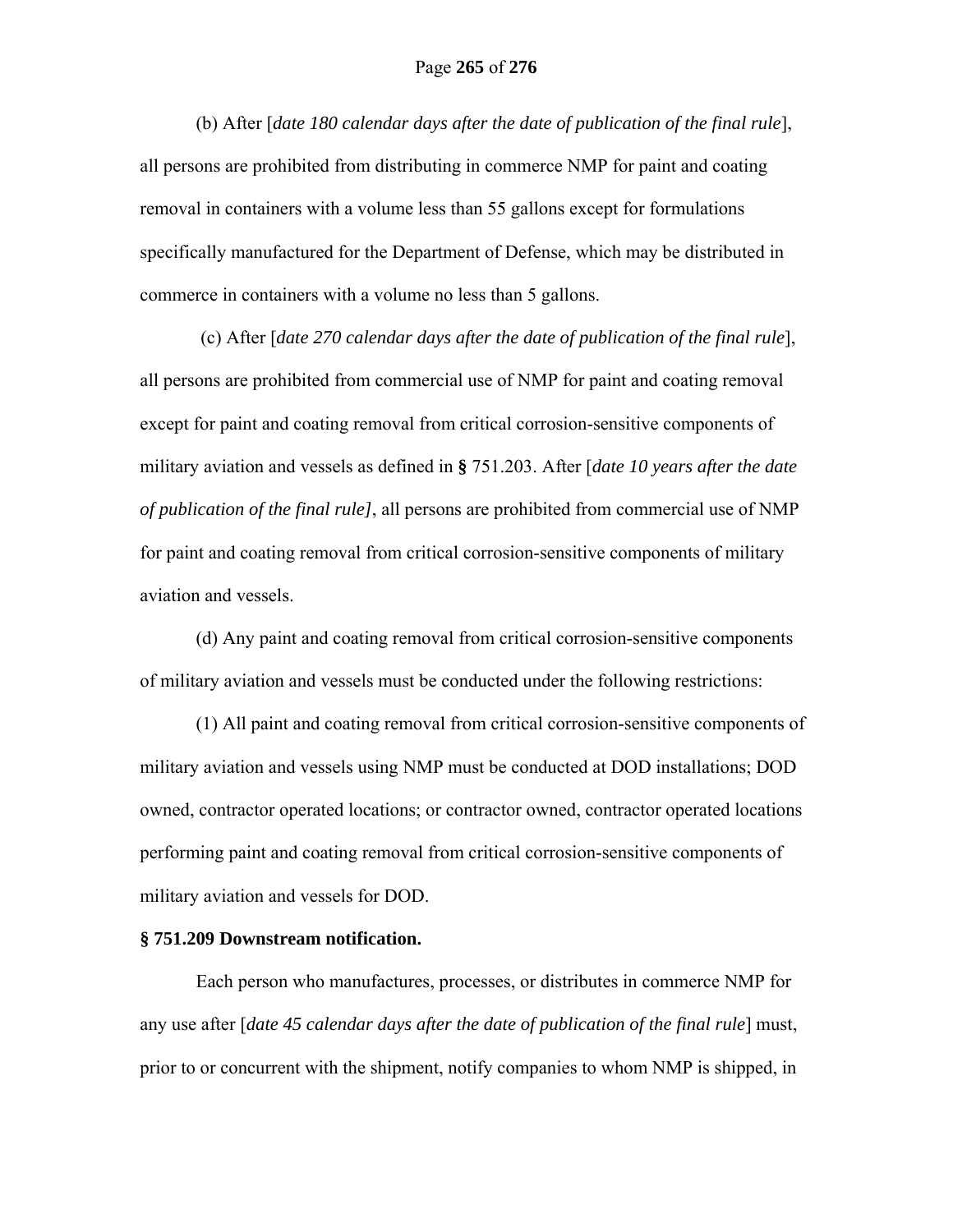writing, of the restrictions described in this subpart.

## **§ 751.211 Recordkeeping.**

(a) Each person who manufactures, processes, or distributes in commerce any NMP after [*date 45 calendar days after the date of publication of final rule*] must retain in one location at the headquarters of the company documentation showing:

(1) The name, address, contact, and telephone number of companies to whom NMP was shipped;

(2) A copy of the notification provided under §751.209; and

(3) The amount of NMP shipped.

(b) The documentation in (a) must be retained for 3 years from the date of shipment.

## **Subpart D—[RESERVED]**

**Co-Proposal 2: NMP - Continued Use with Requirements for Product** 

## **Reformulation, Labeling, and PPE**

## **§ 751.205 Paint and Coating Removal for Specified Uses.**

(a) *Processors.* (1) Formulations of NMP for paint and coating removal that contain more than 35 percent by weight of NMP must not be manufactured, processed, or distributed in commerce after [*date 180 calendar days after the date of publication of the final rule*], except for product formulations destined to be used by DOD or contractors performing work only on DOD projects for paint and coating removal from critical corrosion-sensitive components of military aviation and vessels as defined in § 751.203 and subsection (b)(1).

(2) Conduct glove testing for each separate formulation of NMP, with a variation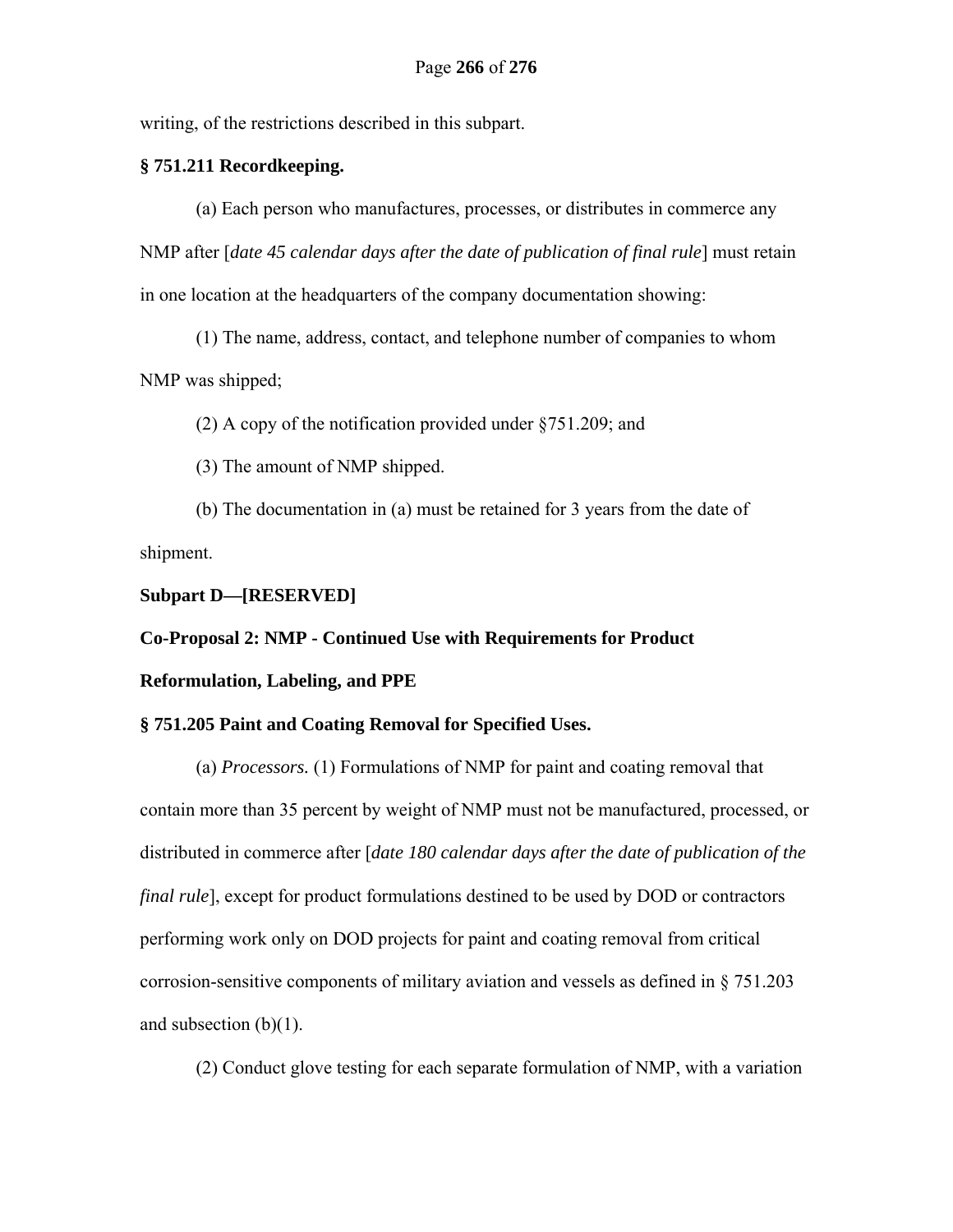of more than 1 percent in any component of a paint and coating removal product containing NMP considered a separate formulation.

(A) The processor must be able to demonstrate that the gloves provide an impervious barrier to prevent dermal exposure during normal and expected duration and conditions of exposure.

(B) The processor must subject the gloves to the expected conditions of exposure, including the likely combinations of chemical substances to which the gloves may be exposed in the work area.

(3) Provide a label securely attached to each NMP paint and coating removal product and not in the form of a booklet or other pull off type labeling. Label information must be prominently displayed and in an easily readable font size. Each separate NMP paint and coating removal product must be labeled with the following information:

(i) A notice that 40 CFR 751.205 requires commercial users of NMP paint and coating removal products to establish an occupational dermal and respiratory protection program, including the use of specialized gloves and an air exposure limit or respirator.

(ii) A warning to consumers that fetal death and other irreversible health effects may occur as a result of using the NMP product;

(iii) An identification of the formulation-specific gloves that will provide protection from the NMP product and a direction to use a new pair of those gloves for each time the NMP product is used;

(iv) A direction for consumers to either use the product outdoors or adequately ventilate the workspace by opening windows and adding fans;

(v) A warning for consumers to not apply the product as a spray;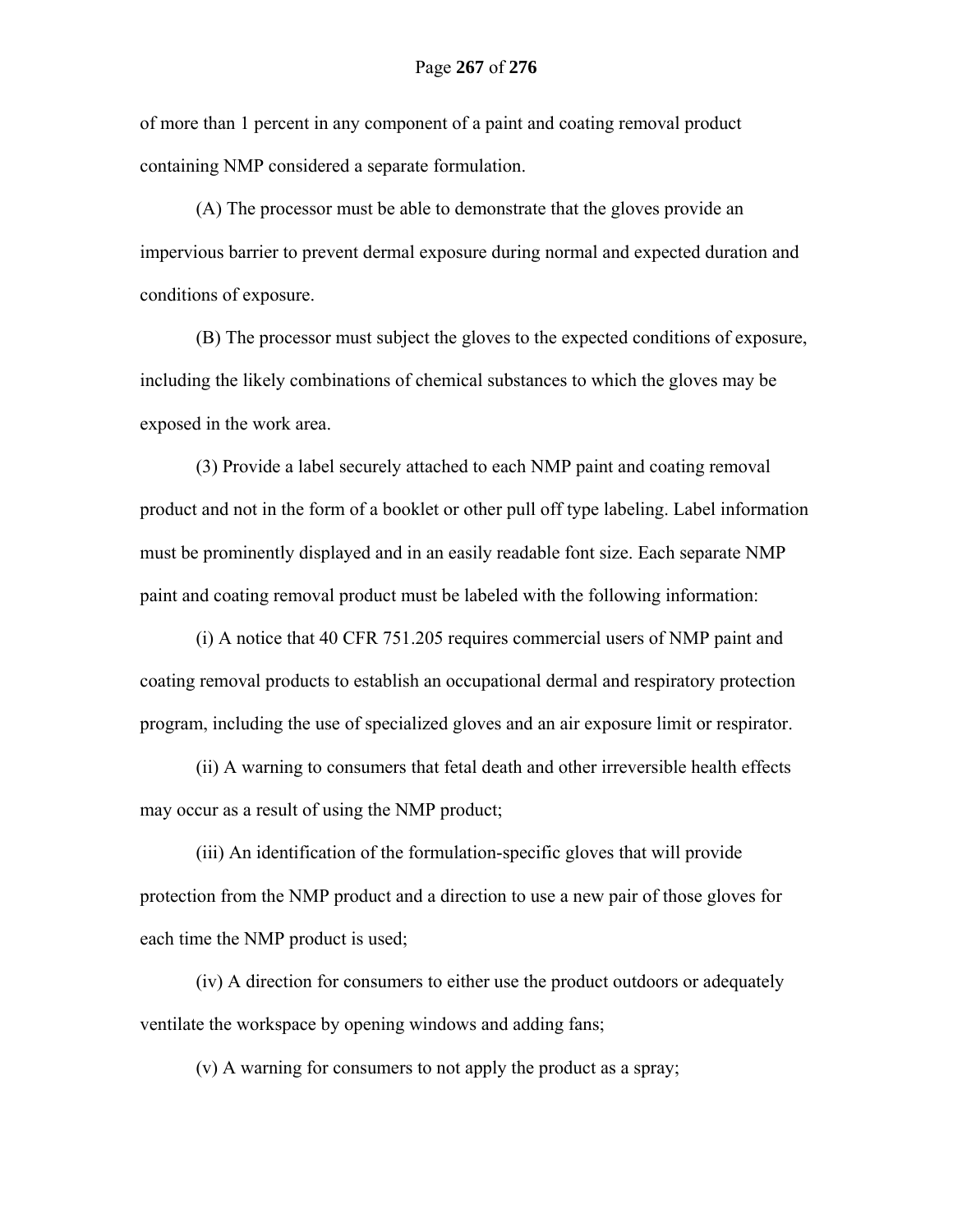(vi) A direction to wear clothing that covers exposed skin;

(vii) A direction to use a respirator with an Assigned Protection Factor (APF) of 10. Refer to  $\S 751.205(c)(3)(B)$  for respirators having an APF of 10 or greater;

(b) *Commercial users.* Each person or company engaged in any commercial NMP paint and coating removal activities [*date 180 calendar days after the date of publication of the final rule*] is prohibited from using paint and coating removal products or formulations that contain more than 35 percent by weight of NMP and must institute a worker protection program that includes the requirements of  $\S 751.205(c)$  and (e) except for product formulations destined to be used for paint and coating removal from critical corrosion-sensitive components of military aviation and vessels as defined in § 751.203. After [*date 10 years after the date of publication of the final rule*], all persons are prohibited from using paint and coating removal products or formulations that contain more than 35 percent by weight of NMP and must institute a worker protection program that includes the requirements of  $\S 751.205(c)$  and (e).

(1) Any paint and coating removal from critical corrosion-sensitive components of military aviation and vessels must be conducted under the following restrictions:

(A) All paint and coating removal from critical corrosion-sensitive components of military aviation and vessels using NMP must be conducted at DOD installations; or at government owned, contractor operated locations; or at contractor owned and contractor operated locations performing paint and coating removal from critical corrosion-sensitive components of military aviation and vessels for DOD.

(c) *Personal protective equipment (PPE).* 

(1) *General.* (A) Protective equipment that is of safe design and construction for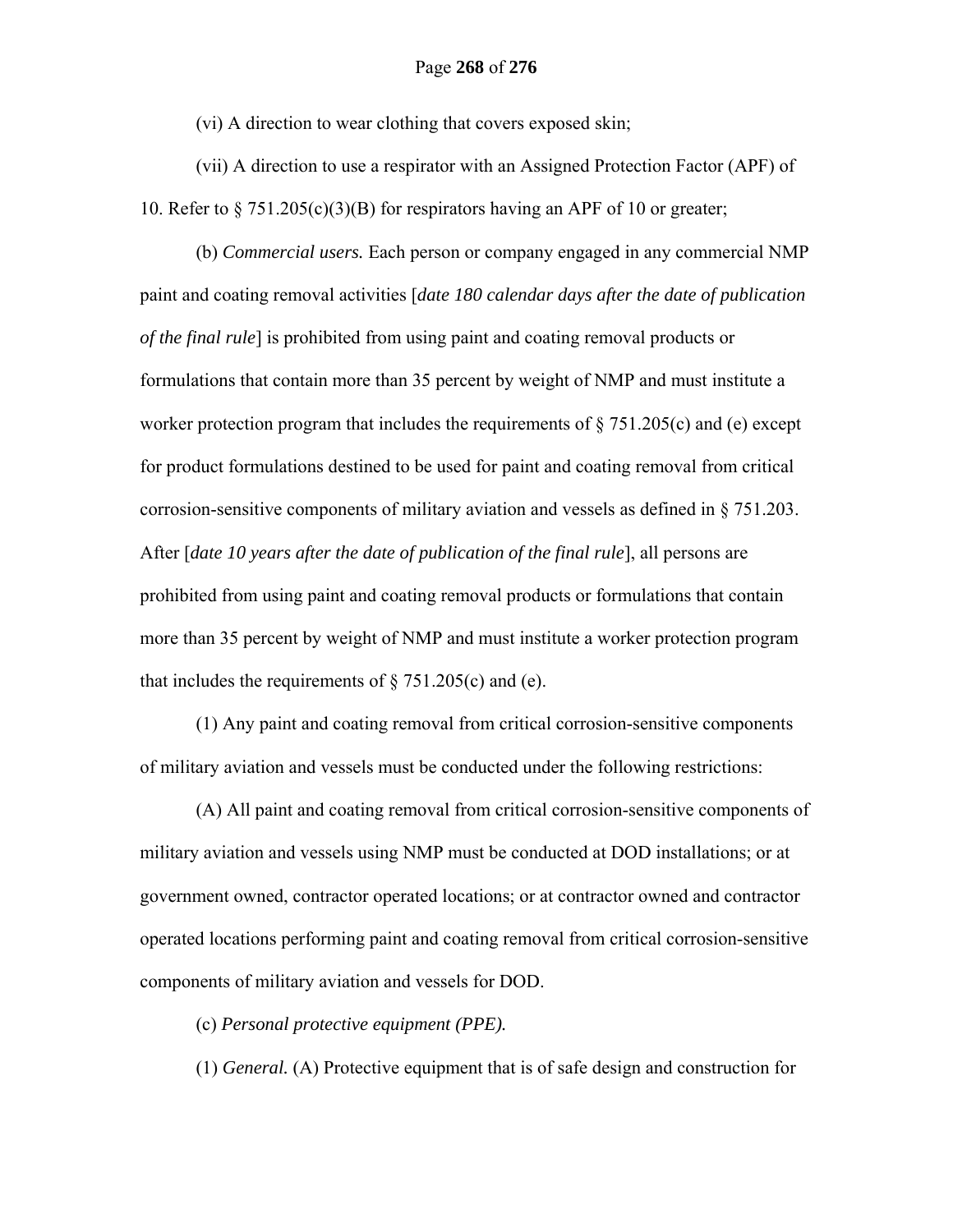the work to be performed must be provided, used, and maintained in a sanitary, reliable, and undamaged condition. The employer must select PPE that properly fits each affected employee and communicate PPE selections to each affected employee.

(B) *Training.* The employer must provide training to each employee required to use PPE.

(i) Each affected employee must be trained to know at least the following:

(*1*) When PPE is necessary.

(*2*) What PPE is necessary.

(*3*) How to properly don, doff, adjust, and wear PPE.

(*4*) The limitations of the PPE.

(*5*) The proper care, maintenance, useful life and disposal of the PPE.

(ii) Each affected employee must demonstrate an understanding of these elements and the ability to use PPE properly before being allowed to perform work requiring the use of PPE.

(iii) Retraining is required when previous training is rendered obsolete, whether due to changes in the workplace or the type of PPE, or when the employer has reason to believe that a previously-trained employee does not have the understanding and skill required by this subparagraph.

(2) *Dermal protective equipment*. (A) *General*. Each person who is reasonably likely to be dermally exposed in the work area to an NMP paint and coating removal product through direct handling of the substance or through contact with equipment or materials on which the substance may exist, or because the substance becomes airborne must be provided with, and required to wear, personal protective equipment that provides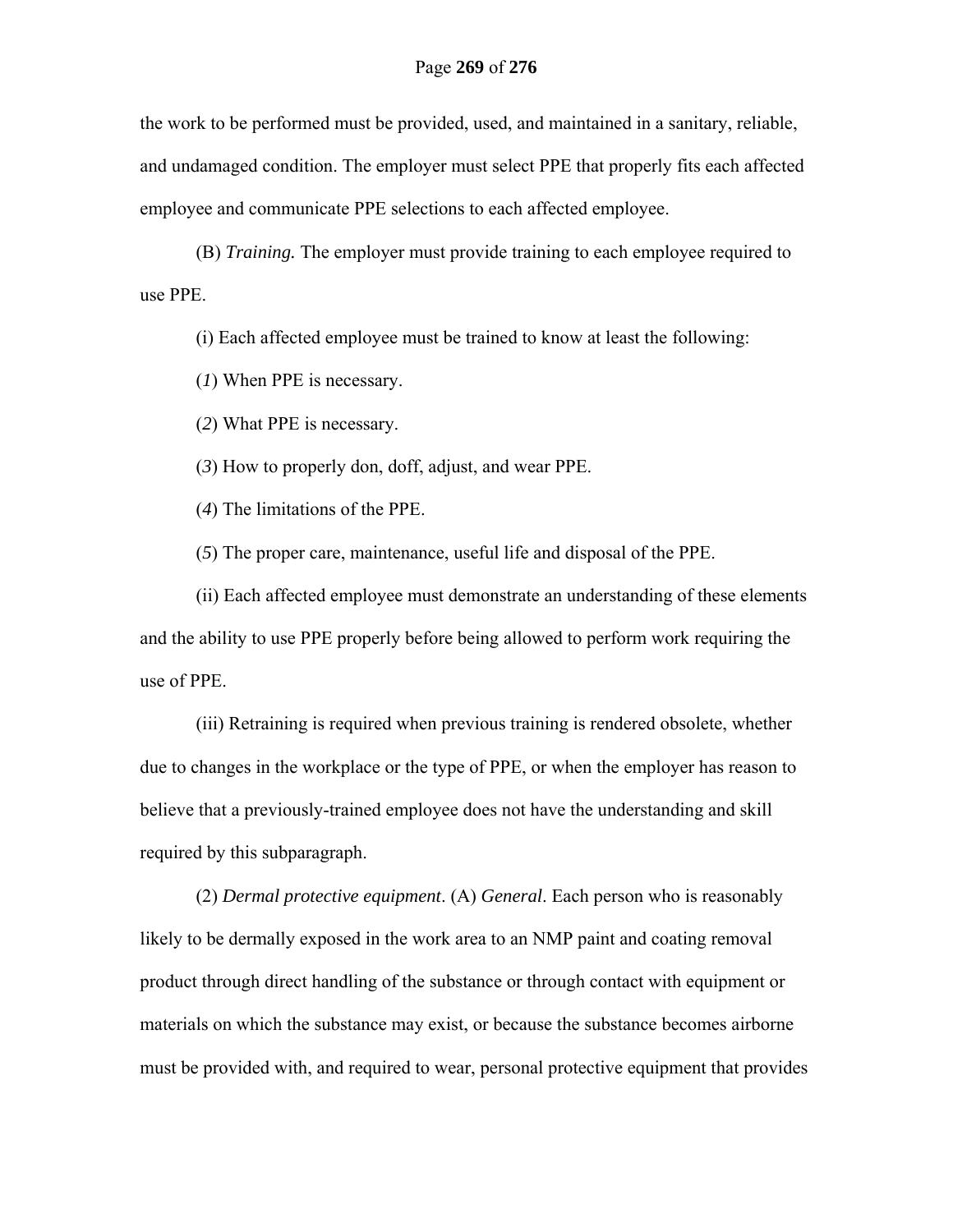a barrier to prevent dermal exposure to the substance in the specific work area where it is selected for use.

(B) *Specific dermal protective equipment.* The required dermal protective equipment includes, but is not limited to, the following items:

(i) Formulation-specific gloves as indicated on the NMP paint and coating removal product label. A new pair must be supplied and worn each time the NMP product is used.

(ii) Impervious clothing covering the exposed areas of the body (e.g. long pants, long shirt).

(C) *Demonstration of imperviousness.* The employer must demonstrate that each item of chemical protective clothing selected provides an impervious barrier to prevent dermal exposure during normal and expected duration and conditions of exposure within the work area by any one or a combination of the following:

(i) Testing the material used to make the chemical protective clothing and the construction of the clothing to establish that the protective clothing will be impervious for the expected duration and conditions of exposure. The testing must subject the chemical protective clothing to the expected conditions of exposure, including the likely combinations of chemical substances to which the clothing may be exposed in the work area.

(ii) Evaluating the specifications from the manufacturer or supplier of the chemical protective clothing, or of the material used in construction of the clothing, to establish that the chemical protective clothing will be impervious to the chemical substance alone and in likely combination with other chemical substances in the work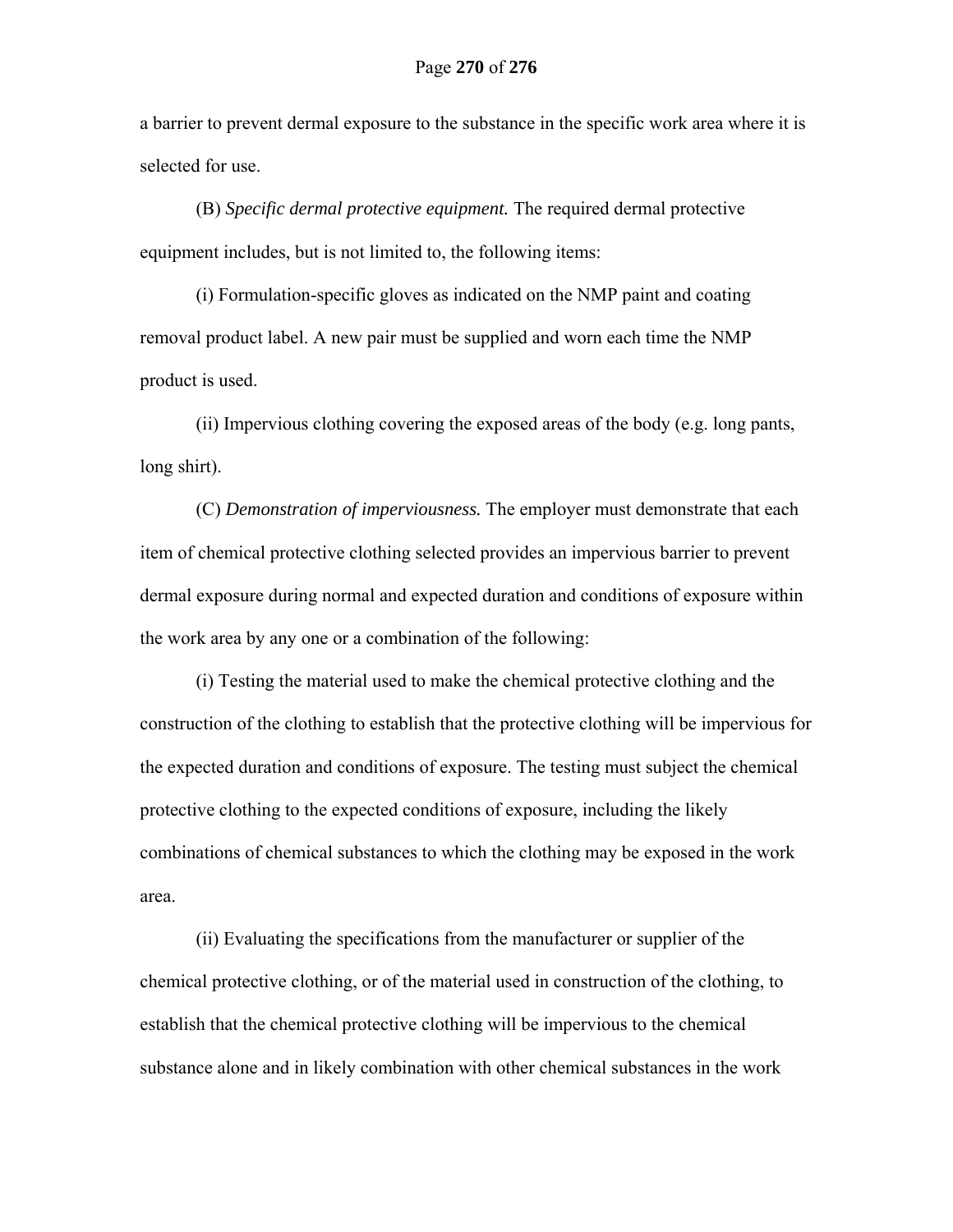area.

(3) *Respiratory protection*. (A) *General*. Each person who is reasonably likely to be exposed in the workplace to the use of NMP in paint and coating removal products must be provided with and is required to wear, at a minimum, a NIOSH-certified respirator with an APF of 10. All respirators must be issued, used, and maintained in accordance with an appropriate written respiratory protection program that is specific to the workplace and that includes the following:

(i) Procedures for selecting respirators for use in the workplace.

(ii) Medical evaluations of employees required to use respirators.

(iii) Fit testing procedures.

(iv) Procedures for proper use of respirators.

(v) Procedures and schedules for cleaning, disinfecting, storing, inspecting,

repairing, discarding, and otherwise maintaining respirators.

(vi) Procedures to ensure adequate air quality, quantity, and flow of breathing air for atmosphere-supplying respirators.

(vii) Procedures for regularly evaluating the effectiveness of the program.

(viii) Recordkeeping.

(B) *Authorized respirators*. The following NIOSH-certified respirators meet the minimum requirements of this section:

(i) Any NIOSH-certified air-purifying elastomeric half-mask respirator equipped with N100 (if oil aerosols absent), R100, or P100 filters;

(ii) Any appropriate NIOSH-certified N100 (if oil aerosols absent), R100, or P100 filtering facepiece respirator;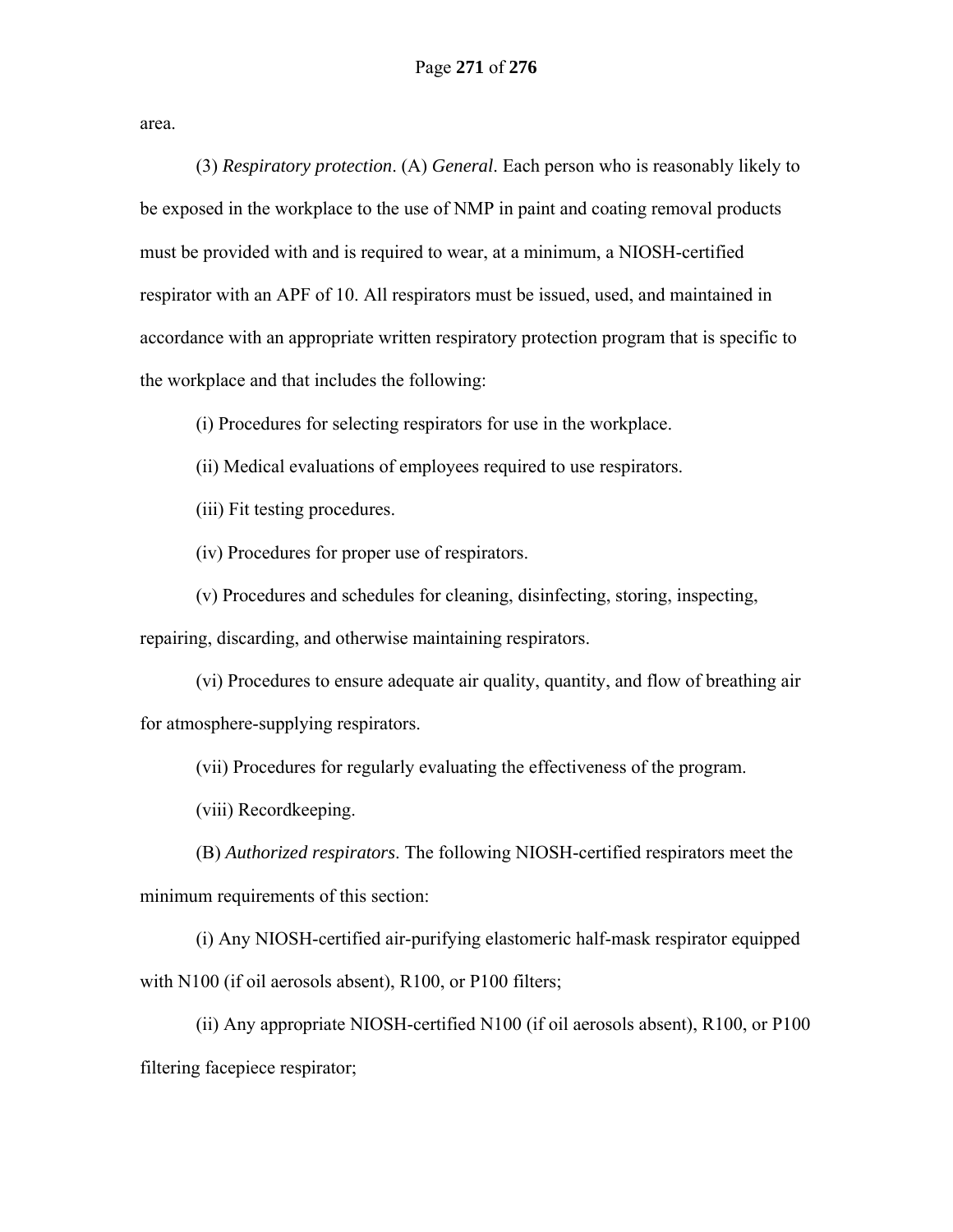(iii) Any NIOSH-certified air-purifying full facepiece respirator equipped with N100 (if oil aerosols absent), R100, or P100 filters. A full facepiece air-purifying respirator, although it has a higher APF of 50, is required to provide full face protection because the PMN substance presents significant exposure concern for mucous membranes, eyes, or skin;

(iv) Any NIOSH-certified negative pressure (demand) supplied-air respirator equipped with a half-mask; or

(v) Any NIOSH-certified negative pressure (demand) self-contained breathing apparatus (SCBA) equipped with a half mask.

(d) *Alternative to respirator requirement*. Commercial users of NMP products for paint and coating removal may use an existing chemical exposure limit (ECEL) as a means of controlling inhalation exposures whenever practicable rather than respirators.

 (1) *Existing Chemical Exposure Limit (ECEL)*. The employer must ensure that no person is exposed to an airborne concentration of NMP in excess of 20 mg/m<sup>3</sup> (the ECEL) as an 8-hour time-weighted average (TWA) without using a respirator. For non-8 hour work-shifts, the ECEL for that work-shift (ECELn) must be determined by the following equation: ECELn = ECEL x  $(8/n)$  x  $[(24-n)/16]$ , where n = the number of hours in the actual work-shift.

(2) *Verification of method validity.* An independent accredited reference laboratory must verify the validity of the analytical method for NMP in paint and coating removal products. The sampling and analytical method, and all exposure monitoring data relied on by the employer, must be accurate to within 25% at a 95% confidence level for concentrations of NMP ranging from one half the ECEL to twice the ECEL.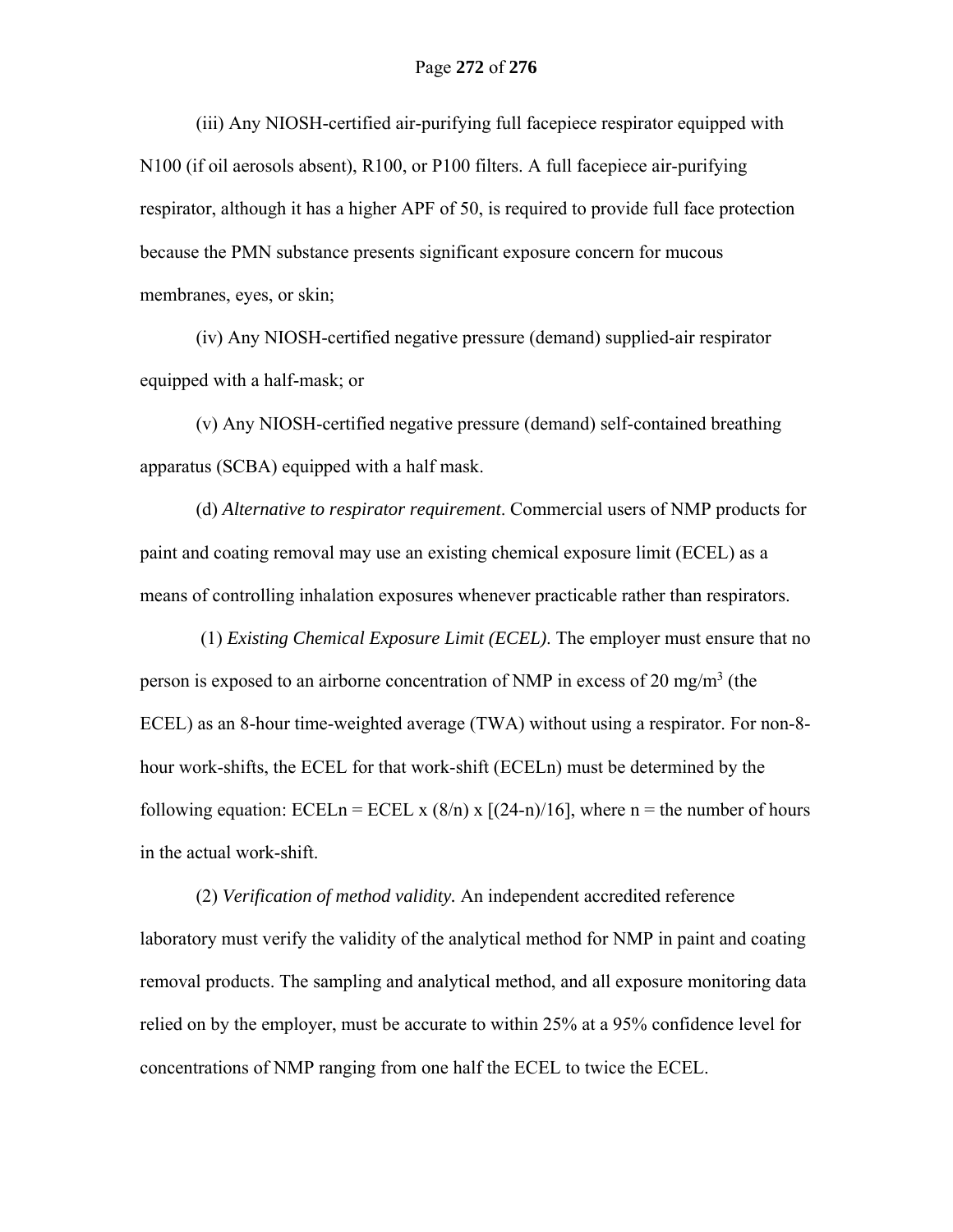(3) *Exposure monitoring.* The employer must collect samples that are representative of the potential exposure of each person who is reasonably likely to be exposed to airborne concentrations of NMP.

(A) *Initial monitoring.* Before the employer may deviate from the respirator requirements in subsection (d) of this section, the employer must conduct initial exposure monitoring to accurately determine the airborne concentration of NMP for each exposure group in which persons are reasonably likely to be exposed.

(B) *Results*. (i) Employees whose exposures are represented by initial monitoring results below the ECEL need not wear the respirators required in subsection (d) of this section.

(ii) Employees whose exposures are represented by initial monitoring results above the ECEL must continue to wear the respirators required in subsection (d) of this section until such time as two monitoring results below the ECEL, sampled at least 24 hours apart, are obtained.

(iii) Within 15 days of the date exposure monitoring results are received, the employer must provide the results to each person whose exposure is represented by the monitoring. If the result is above the ECEL, the employer must also provide the employee with information on the actions the employer will take to reduce employee exposures to the ECEL or below.

(C) *Periodic monitoring.* The employer must repeat exposure monitoring:

 (i) Every 6 months for those employees whose initial monitoring results are between 0.5 ECEL and the ECEL, until such time as 2 results below 0.5 ECEL, from samples collected at least 24 hours apart, are obtained,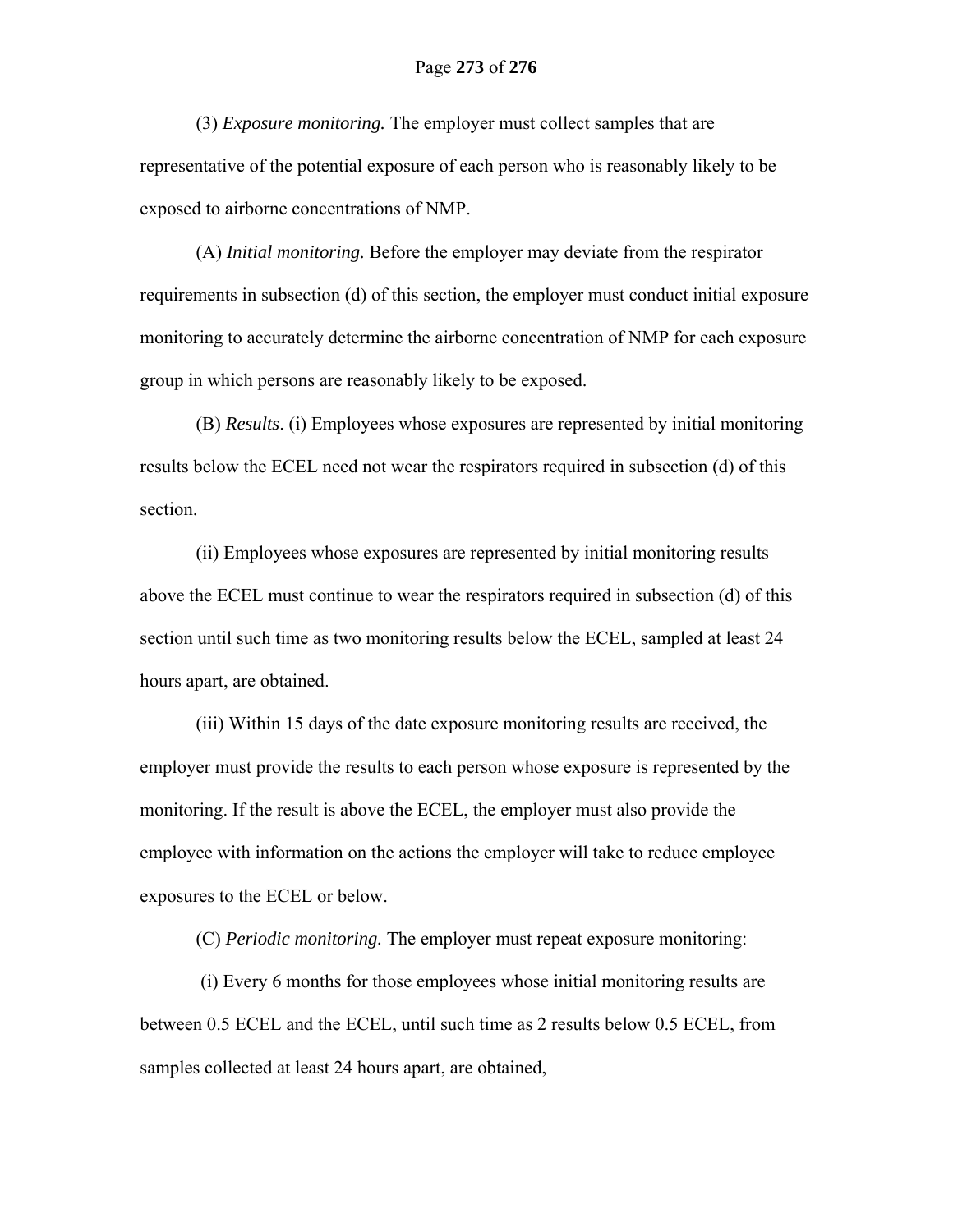## Page **274** of **276**

(ii) Every 3 months for those employees whose initial monitoring results are at or above the ECEL. If 2 results below the ECEL, from samples collected at least 24 hours apart, are obtained, then frequency may be reduced to every 6 months. If 2 results below 0.5 ECEL, from samples collected at least 24 hours apart, are obtained, then exposure monitoring under this subsection need not be repeated unless there is a process, equipment, environment, or personnel change.

(iii) At any time when process, equipment, environment, or personnel changes may reasonably cause new or additional exposures to NMP.

(e) *Hazard communication program*. Each employer that performs commercial NMP paint and coating removal activities must develop and implement a written hazard communication program for the substance in each workplace. The written program will, at a minimum, describe how the requirements of this section for labels, SDSs, other forms of warning material, and employee information and training will be satisfied. The employer must make the written hazard communication program available, upon request, to all employees, contractor employees, and their designated representatives. The employer may rely on an existing hazard communication program that satisfies the requirements of this paragraph.

(1) *General.* The written program must include the following:

(A) A list of each NMP paint and coating removal product present in the work area. The list must be maintained in the work area and must use the identity provided on the appropriate SDS. The list may be compiled for the workplace or for individual work areas.

(B) The methods the employer will use to inform contractors of the presence of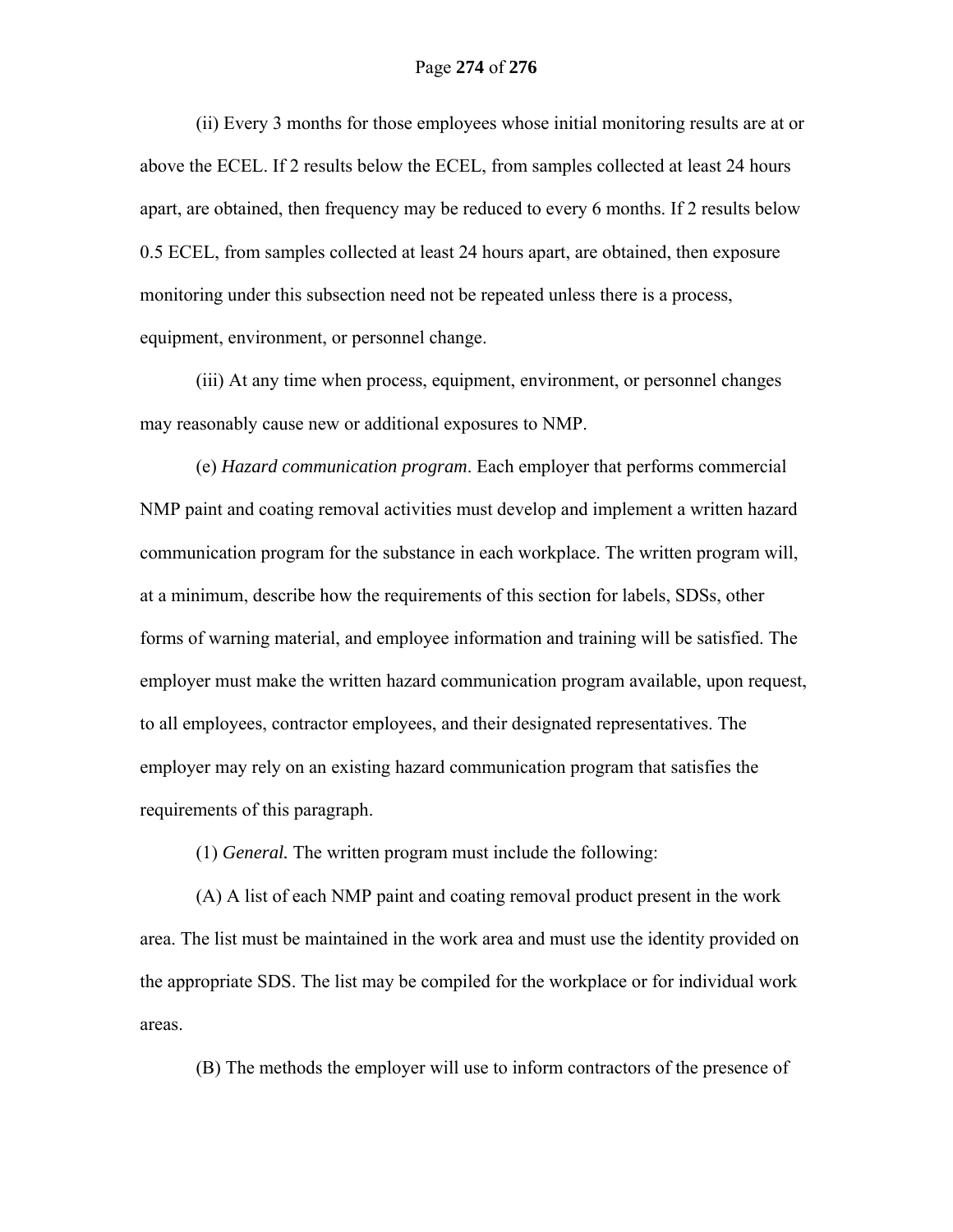NMP paint and coating removal products in the employer's workplace and of the provisions of this part applicable to the NMP products if employees of the contractor work in the employer's workplace and are reasonably likely to be exposed to the NMP products while in the employer's workplace.

(2) *Employee information and training*. Each employer must ensure that employees are provided with information and training on NMP paint and coating removal products. This information and training must be provided at the time of each employee's initial assignment to using an NMP paint and coating removal product. (A) Information provided to employees under this paragraph must include:

(i) The requirements of this section.

(ii) The location and availability of the written hazard communication program.

(B) Training provided to employees must include:

(i) The potential human health hazards of the NMP paint and coating removal products as specified on the label.

(ii) The measures employees can take to protect themselves from the NMP paint and coating removal products, including specific procedures the employer has implemented to protect employees from exposure to the substance, including appropriate work practices, emergency procedures, personal protective equipment, engineering controls, and other measures to control worker exposure.

(3) *Existing hazard communication program*. The employer need not take additional actions if existing programs and procedures satisfy the requirements of this section.

#### **§ 751.209 Downstream notification.**